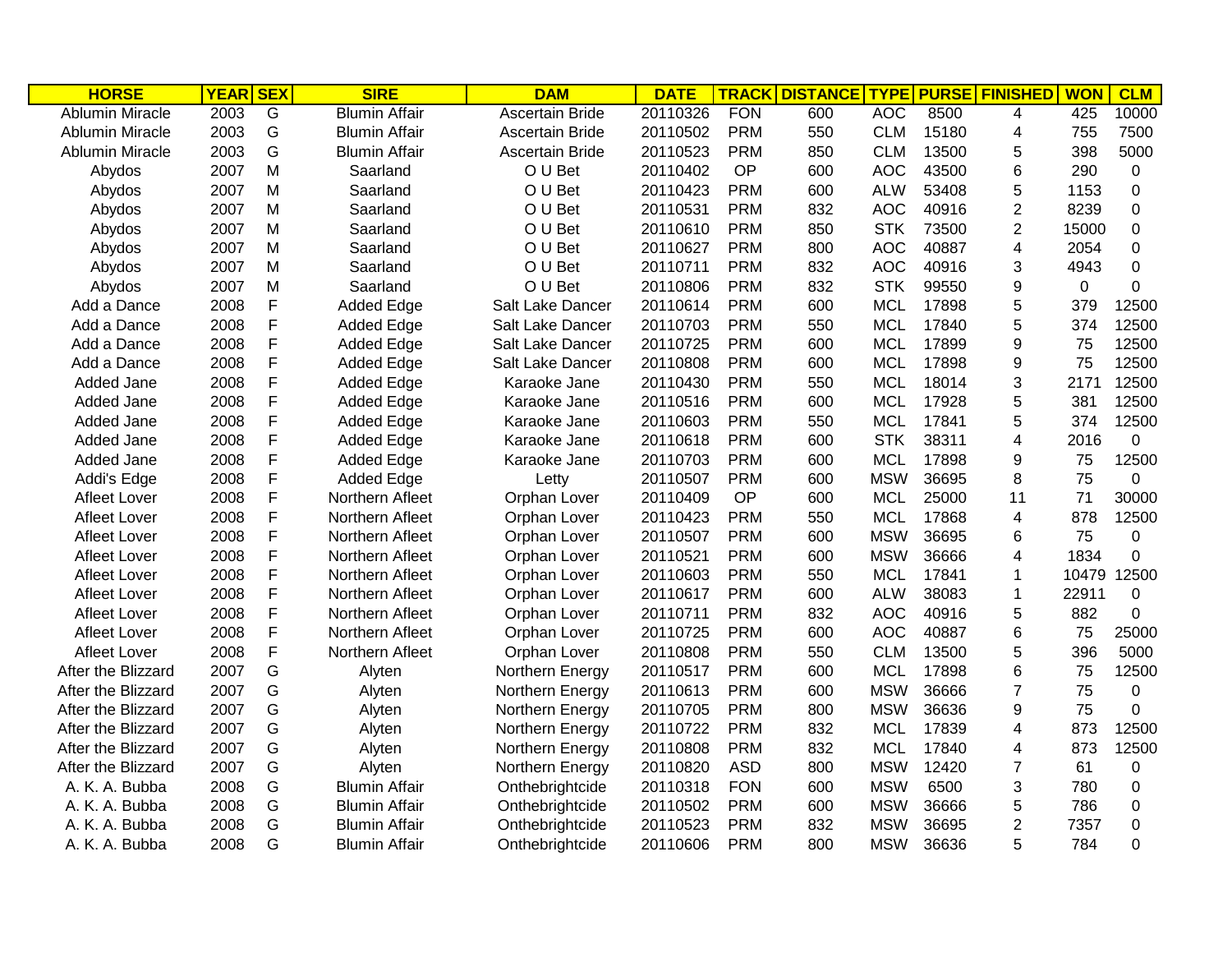| A. K. A. Bubba       | 2008 | G | <b>Blumin Affair</b>  | Onthebrightcide       | 20110627 | <b>PRM</b> | 600 | <b>MSW</b> | 36636  | $\overline{2}$ | 7315        | 0            |
|----------------------|------|---|-----------------------|-----------------------|----------|------------|-----|------------|--------|----------------|-------------|--------------|
| A. K. A. Bubba       | 2008 | G | <b>Blumin Affair</b>  | Onthebrightcide       | 20110711 | <b>PRM</b> | 550 | <b>MSW</b> | 36694  | 4              | 1839        | $\mathbf 0$  |
| A. K. A. Bubba       | 2008 | G | <b>Blumin Affair</b>  | Onthebrightcide       | 20110725 | <b>PRM</b> | 600 | <b>MSW</b> | 36692  | 2              | 7357        | 0            |
| A. K. A. Bubba       | 2008 | G | <b>Blumin Affair</b>  | Onthebrightcide       | 20110806 | <b>PRM</b> | 600 | <b>MSW</b> | 36751  | 1              | 22197       | 0            |
| A. K. A. Bubba       | 2008 | G | <b>Blumin Affair</b>  | Onthebrightcide       | 20110812 | <b>PRM</b> | 600 | <b>ALW</b> | 38112  | 6              | 75          | 0            |
| A Little Edgy        | 2009 | G | <b>Added Edge</b>     | <b>Calico Creek</b>   | 20110625 | <b>PRM</b> | 500 | <b>MSW</b> | 36636  | 4              | 1828        | $\mathbf 0$  |
| A Little Edgy        | 2009 | G | <b>Added Edge</b>     | <b>Calico Creek</b>   | 20110708 | <b>PRM</b> | 550 | <b>STK</b> | 107036 | 2              | 23143       | 0            |
| A Little Edgy        | 2009 | G | <b>Added Edge</b>     | <b>Calico Creek</b>   | 20110723 | <b>PRM</b> | 550 | <b>MSW</b> | 36666  | 4              | 1834        | 0            |
| A Little Edgy        | 2009 | G | <b>Added Edge</b>     | <b>Calico Creek</b>   | 20110806 | <b>PRM</b> | 600 | <b>STK</b> | 85558  | 3              | 8558        | 0            |
| Always a Champ       | 2008 | F | Champali              | L L's Key             | 20110423 | <b>PRM</b> | 550 | <b>MSW</b> | 36695  | 3              | 4414        | 0            |
| Always a Champ       | 2008 | F | Champali              | L L's Key             | 20110507 | <b>PRM</b> | 600 | <b>MSW</b> | 36695  | 2              | 7357        | 0            |
| Always a Champ       | 2008 | F | Champali              | L L's Key             | 20110521 | <b>PRM</b> | 600 | <b>MSW</b> | 36666  | 3              | 4402        | 0            |
| Always a Champ       | 2008 | F | Champali              | L L's Key             | 20110531 | <b>PRM</b> | 550 | <b>MSW</b> | 36695  | 1              | 22071       | 0            |
| Always a Champ       | 2008 | F | Champali              | L L's Key             | 20110617 | <b>PRM</b> | 600 | <b>ALW</b> | 38083  | 3              | 4582        | 0            |
| Always a Champ       | 2008 | F | Champali              | L L's Key             | 20110701 | <b>PRM</b> | 550 | <b>ALW</b> | 38111  | 3              | 4594        | $\mathbf 0$  |
| Always a Champ       | 2008 | F | Champali              | L L's Key             | 20110715 | <b>PRM</b> | 600 | <b>ALW</b> | 38082  | 4              | 1909        | $\pmb{0}$    |
| Always a Champ       | 2008 | F | Champali              | L L's Key             | 20110729 | <b>PRM</b> | 600 | <b>ALW</b> | 38110  | 5              | 820         | $\mathbf 0$  |
| Amber Boy            | 2004 | G | Supremo               | Performing Artist     | 20110529 | <b>LBG</b> | 700 | <b>CLM</b> | 3250   | 5              | 99          | 4000         |
| Amber Boy            | 2004 | G | Supremo               | Performing Artist     | 20110611 | <b>LBG</b> | 700 | <b>CLM</b> | 3050   | 5              | 93          | 2000         |
| Amber Boy            | 2004 | G | Supremo               | Performing Artist     | 20110624 | <b>LBG</b> | 600 | <b>ALW</b> | 3000   | 6              | $\Omega$    | $\mathbf 0$  |
| Amber Boy            | 2004 | G | Supremo               | Performing Artist     | 20110724 | ABT        | 700 | <b>ALW</b> | 3000   | 2              | 823         | 0            |
| Amber Boy            | 2004 | G | Supremo               | Performing Artist     | 20110820 | <b>KSP</b> | 832 | <b>ALW</b> | 1500   | 1              | 570         | $\mathbf{0}$ |
| Amber Boy            | 2004 | G | Supremo               | Performing Artist     | 20110910 | <b>LBG</b> | 600 | <b>CLM</b> | 3050   | 6              | 0           | 3200         |
| Amber Boy            | 2004 | G | Supremo               | Performing Artist     | 20110925 | <b>LBG</b> | 900 | <b>SHP</b> | 4500   | 5              | 131         | 0            |
| Amber Boy            | 2004 | G | Supremo               | Performing Artist     | 20111008 | <b>LBG</b> | 950 | <b>STR</b> | 7000   | 5              | 202         | $\mathbf 0$  |
| Angels N Sailors     | 2007 | M | Sail Me Again         | Forceful Angel        | 20110423 | <b>PRM</b> | 550 | <b>MSW</b> | 36695  | $\overline{7}$ | 75          | 0            |
| Angels N Sailors     | 2007 | M | Sail Me Again         | <b>Forceful Angel</b> | 20110502 | <b>PRM</b> | 550 | <b>MCL</b> | 17950  | $\overline{2}$ | 3577        | 12500        |
| Angels N Sailors     | 2007 | M | Sail Me Again         | Forceful Angel        | 20110516 | <b>PRM</b> | 600 | <b>MCL</b> | 17928  | 6              | 75          | 12500        |
| Angels N Sailors     | 2007 | M | Sail Me Again         | Forceful Angel        | 20110603 | <b>PRM</b> | 550 | <b>MCL</b> | 17841  | $\overline{7}$ | 75          | 12500        |
| Angels N Sailors     | 2007 | M | Sail Me Again         | Forceful Angel        | 20110621 | <b>PRM</b> | 832 | <b>MSW</b> | 36722  | 3              | 4426        | 0            |
| Angels N Sailors     | 2007 | M | Sail Me Again         | Forceful Angel        | 20110709 | <b>PRM</b> | 800 | <b>MSW</b> | 36647  | 9              | 75          | $\Omega$     |
| Angels N Sailors     | 2007 | M | Sail Me Again         | Forceful Angel        | 20110722 | <b>PRM</b> | 832 | <b>MCL</b> | 17956  | 4              | 894         | 12500        |
| Angels N Sailors     | 2007 | M | Sail Me Again         | Forceful Angel        | 20110809 | <b>PRM</b> | 832 | <b>MCL</b> | 17984  | 1              | 10794       | 12500        |
| Another Husker       | 2007 | M | Dazzling Falls        | Littleredryderhood    | 20110628 | <b>PRM</b> | 600 | <b>MSW</b> | 36636  | 4              | 1829        | $\mathbf 0$  |
| Another Husker       | 2007 | M | <b>Dazzling Falls</b> | Littleredryderhood    | 20110805 | <b>PRM</b> | 600 | <b>MCL</b> | 18015  | 1              | 10857       | 12500        |
| Another Husker       | 2007 | M | <b>Dazzling Falls</b> | Littleredryderhood    | 20110812 | <b>PRM</b> | 600 | <b>ALW</b> | 37966  | $\overline{2}$ | 7553        | 0            |
| Aracielo             | 2008 | G | Mi Cielo              | Araselli              | 20110711 | <b>PRM</b> | 550 | <b>MSW</b> | 36694  | 5              | 788         | 0            |
| Aracielo             | 2008 | G | Mi Cielo              | Araselli              | 20110725 | <b>PRM</b> | 600 | <b>MSW</b> | 36692  | 3              | 4412        | 0            |
| Aracielo             | 2008 | G | Mi Cielo              | Araselli              | 20110806 | <b>PRM</b> | 600 | <b>MSW</b> | 36751  | 3              | 4439        | 0            |
| <b>Azraels Count</b> | 2009 | G | Kipling               | Dare a Loon           | 20110708 | <b>PRM</b> | 550 | <b>STK</b> | 107036 | $\overline{7}$ | $\mathbf 0$ | 0            |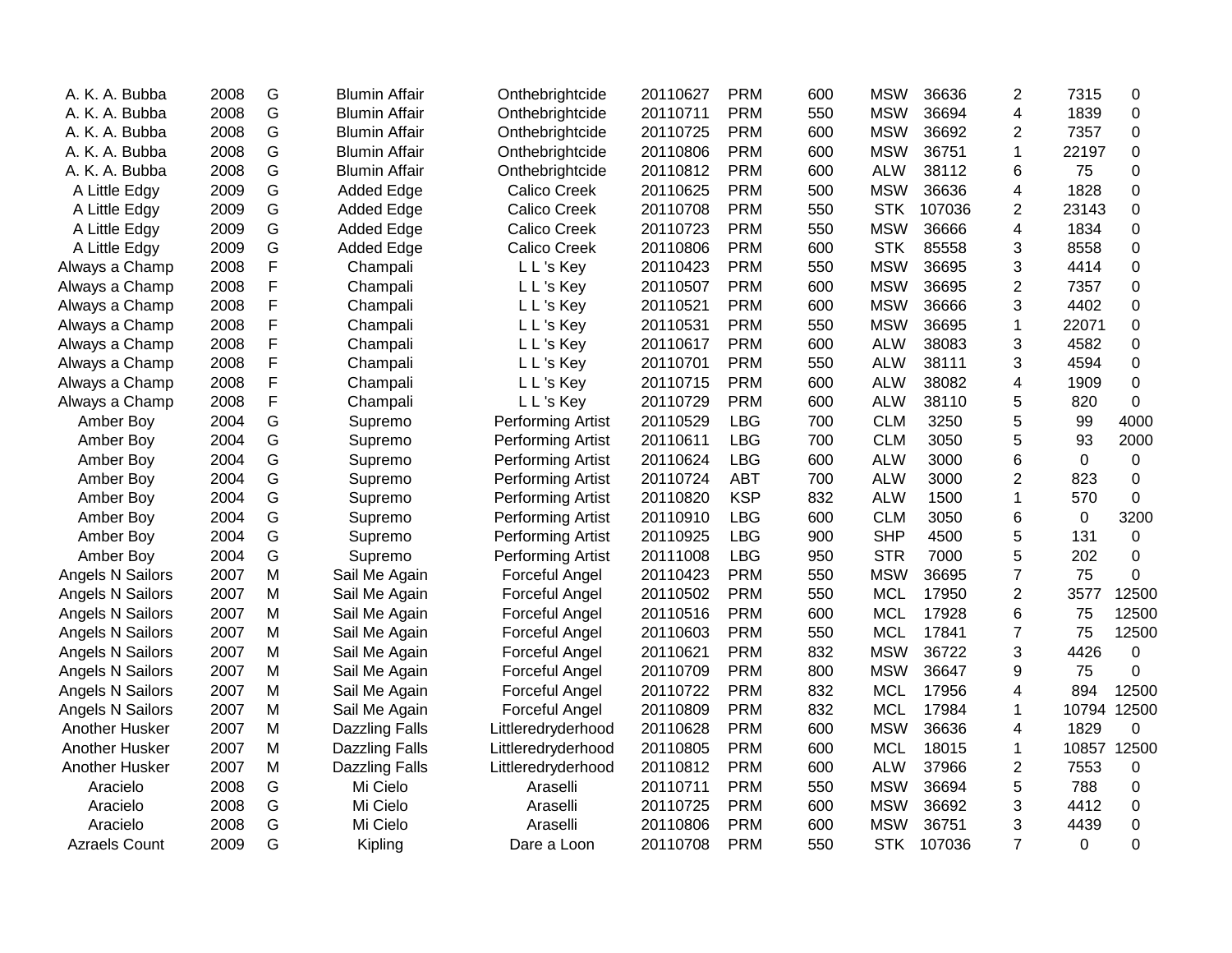| <b>Azraels Count</b>    | 2009 | G           | Kipling             | Dare a Loon         | 20110723 | <b>PRM</b> | 550 | <b>MSW</b> | 36666 | 8              | 75          | 0           |
|-------------------------|------|-------------|---------------------|---------------------|----------|------------|-----|------------|-------|----------------|-------------|-------------|
| <b>Backroad Blues</b>   | 2006 | M           | <b>Brahms</b>       | <b>Solar Blues</b>  | 20110429 | <b>PRM</b> | 600 | <b>ALW</b> | 40888 | 4              | 2054        | $\mathbf 0$ |
| <b>Backroad Blues</b>   | 2006 | M           | Brahms              | <b>Solar Blues</b>  | 20110610 | <b>PRM</b> | 600 | <b>AOC</b> | 40916 | 6              | 75          | 25000       |
| <b>Backroad Blues</b>   | 2006 | M           | <b>Brahms</b>       | <b>Solar Blues</b>  | 20110701 | <b>PRM</b> | 800 | <b>CLM</b> | 15208 | $\overline{7}$ | 75          | 7500        |
| <b>Backroad Blues</b>   | 2006 | M           | <b>Brahms</b>       | <b>Solar Blues</b>  | 20110809 | <b>PRM</b> | 550 | <b>CLM</b> | 15180 | 6              | 75          | 7500        |
| <b>Backroad Blues</b>   | 2006 | M           | <b>Brahms</b>       | <b>Solar Blues</b>  | 20110901 | <b>CBY</b> | 650 | <b>CLM</b> | 7491  | 8              | 60          | 3500        |
| <b>Badd Ladybird</b>    | 2008 | F           | <b>Added Edge</b>   | Ladyinagildedcage   | 20110430 | <b>PRM</b> | 550 | <b>MCL</b> | 18014 | 4              | 904         | 12500       |
| <b>Badd Ladybird</b>    | 2008 | F           | <b>Added Edge</b>   | Ladyinagildedcage   | 20110523 | <b>PRM</b> | 600 | <b>MCL</b> | 17835 | $\overline{c}$ | 3598        | 12500       |
| <b>Badd Ladybird</b>    | 2008 | F           | Added Edge          | Ladyinagildedcage   | 20110617 | <b>PRM</b> | 600 | <b>MCL</b> | 17991 | $\overline{7}$ | 75          | 12500       |
| <b>Badd Ladybird</b>    | 2008 | F           | <b>Added Edge</b>   | Ladyinagildedcage   | 20110703 | <b>PRM</b> | 600 | <b>MCL</b> | 17898 | 4              | 884         | 12500       |
| <b>Badd Ladybird</b>    | 2008 | F           | <b>Added Edge</b>   | Ladyinagildedcage   | 20110725 | <b>PRM</b> | 600 | <b>MCL</b> | 17899 | $\overline{2}$ | 3535        | 12500       |
| <b>Badd Ladybird</b>    | 2008 | F           | <b>Added Edge</b>   | Ladyinagildedcage   | 20110808 | <b>PRM</b> | 600 | <b>MCL</b> | 17898 | $\overline{4}$ | 884         | 12500       |
| <b>B</b> a Golden Jewel | 2009 | F           | Golden Missile      | Jewel Thief         | 20110722 | <b>PRM</b> | 550 | <b>MSW</b> | 36578 | 10             | 75          | 0           |
| B a Golden Jewel        | 2009 | F           | Golden Missile      | Jewel Thief         | 20110805 | <b>PRM</b> | 550 | <b>MCL</b> | 23536 | 6              | 75          | 25000       |
| <b>Banana Swirl</b>     | 2006 | M           | Bananas             | Will Show You       | 20110521 | <b>PRM</b> | 600 | <b>MSW</b> | 36666 | 9              | 75          | 0           |
| <b>Banana Swirl</b>     | 2006 | M           | Bananas             | Will Show You       | 20110723 | <b>PRM</b> | 600 | <b>MCL</b> | 17956 | 6              | 75          | 12500       |
| <b>Banana Swirl</b>     | 2006 | M           | <b>Bananas</b>      | Will Show You       | 20110805 | <b>PRM</b> | 600 | <b>MCL</b> | 18015 | 6              | 75          | 12500       |
| <b>B Choozy</b>         | 2006 | G           | <b>Teton Forest</b> | <b>Tricky Tami</b>  | 20110327 | OP         | 550 | <b>WCL</b> | 16500 | 8              | 66          | 7500        |
| <b>B Choozy</b>         | 2006 | G           | <b>Teton Forest</b> | <b>Tricky Tami</b>  | 20110425 | <b>PRM</b> | 550 | <b>CLM</b> | 20096 | 1              | 12117       | 12500       |
| <b>B Choozy</b>         | 2006 | G           | <b>Teton Forest</b> | <b>Tricky Tami</b>  | 20110531 | <b>PRM</b> | 550 | <b>CLM</b> | 15181 | 6              | 75          | 7500        |
| <b>B Choozy</b>         | 2006 | G           | <b>Teton Forest</b> | <b>Tricky Tami</b>  | 20110702 | <b>PRM</b> | 550 | <b>CLM</b> | 15151 | 8              | 75          | 7500        |
| <b>Beclipsed</b>        | 2008 | F           | Maze Craze          | Kyle's Breeze       | 20110617 | <b>PRM</b> | 600 | <b>MCL</b> | 17991 | 9              | 75          | 12500       |
| <b>Beclipsed</b>        | 2008 | F           | Maze Craze          | Kyle's Breeze       | 20110703 | <b>PRM</b> | 550 | <b>MCL</b> | 17840 | 10             | 75          | 12500       |
| <b>Belinda's Beauty</b> | 2008 | F           | Kafwain             | Sarouka             | 20110327 | FG         | 550 | <b>MSW</b> | 61250 | 11             | $\mathbf 0$ | 0           |
| <b>Belinda's Beauty</b> | 2008 | F           | Kafwain             | Sarouka             | 20110423 | <b>PRM</b> | 550 | <b>MSW</b> | 36695 | $\mathbf{1}$   | 22071       | $\mathbf 0$ |
| <b>Belinda's Beauty</b> | 2008 | F           | Kafwain             | Sarouka             | 20110603 | <b>PRM</b> | 550 | <b>ALW</b> | 37967 | 1              | 22659       | $\Omega$    |
| <b>Belinda's Beauty</b> | 2008 | F           | Kafwain             | Sarouka             | 20110624 | <b>PRM</b> | 600 | <b>AOC</b> | 40887 | 5              | 880         | 0           |
| <b>Belinda's Beauty</b> | 2008 | F           | Kafwain             | Sarouka             | 20110715 | <b>AP</b>  | 550 | <b>CLM</b> | 21080 | 3              | 1700        | 25000       |
| <b>Belinda's Beauty</b> | 2008 | F           | Kafwain             | Sarouka             | 20110723 | <b>HPO</b> | 600 | <b>ALW</b> | 25600 | $\overline{7}$ | 300         | 0           |
| <b>Belinda's Beauty</b> | 2008 | F           | Kafwain             | Sarouka             | 20110809 | <b>PRM</b> | 550 | <b>CLM</b> | 15180 | 4              | 754         | 7500        |
| <b>Belinda's Beauty</b> | 2008 | F           | Kafwain             | Sarouka             | 20110909 | <b>PEN</b> | 500 | <b>CLM</b> | 13286 | $\overline{7}$ | 0           | 5000        |
| <b>Bella Road</b>       | 2008 | F           | <b>Bellamy Road</b> | <b>Apple Creek</b>  | 20110402 | <b>HAW</b> | 600 | <b>MSW</b> | 26000 | 6              | 260         | $\pmb{0}$   |
| <b>Bella Road</b>       | 2008 | F           | <b>Bellamy Road</b> | Apple Creek         | 20110423 | <b>PRM</b> | 550 | <b>MSW</b> | 36695 | 4              | 1840        | $\mathbf 0$ |
| <b>Bella Road</b>       | 2008 | F           | <b>Bellamy Road</b> | Apple Creek         | 20110507 | <b>PRM</b> | 600 | <b>MSW</b> | 36695 | $\mathbf{1}$   | 22071       | $\mathbf 0$ |
| <b>Bella Road</b>       | 2008 | F           | <b>Bellamy Road</b> | Apple Creek         | 20110523 | <b>PRM</b> | 832 | <b>ALW</b> | 38112 | $\overline{2}$ | 7658        | $\mathbf 0$ |
| <b>Bella Road</b>       | 2008 | F           | <b>Bellamy Road</b> | <b>Apple Creek</b>  | 20110606 | <b>PRM</b> | 800 | <b>ALW</b> | 38112 | 5              | 821         | $\mathbf 0$ |
| <b>Bella Road</b>       | 2008 | F           | <b>Bellamy Road</b> | Apple Creek         | 20110620 | <b>PRM</b> | 832 | <b>ALW</b> | 38024 | 10             | 75          | $\mathbf 0$ |
| <b>Bella Road</b>       | 2008 | F           | <b>Bellamy Road</b> | Apple Creek         | 20110715 | <b>PRM</b> | 600 | <b>ALW</b> | 38082 | 8              | 75          | 0           |
| Benthinkinboutit        | 2008 | $\mathsf C$ | Deerhound           | <b>Finding Nina</b> | 20110627 | <b>PRM</b> | 600 | <b>MSW</b> | 36636 | 10             | 75          | $\Omega$    |
| Best of the Quest       | 2009 | F           | King of Scat        | Steal the Sugar     | 20110805 | <b>PRM</b> | 550 | <b>MCL</b> | 23536 | $\overline{2}$ | 4718        | 25000       |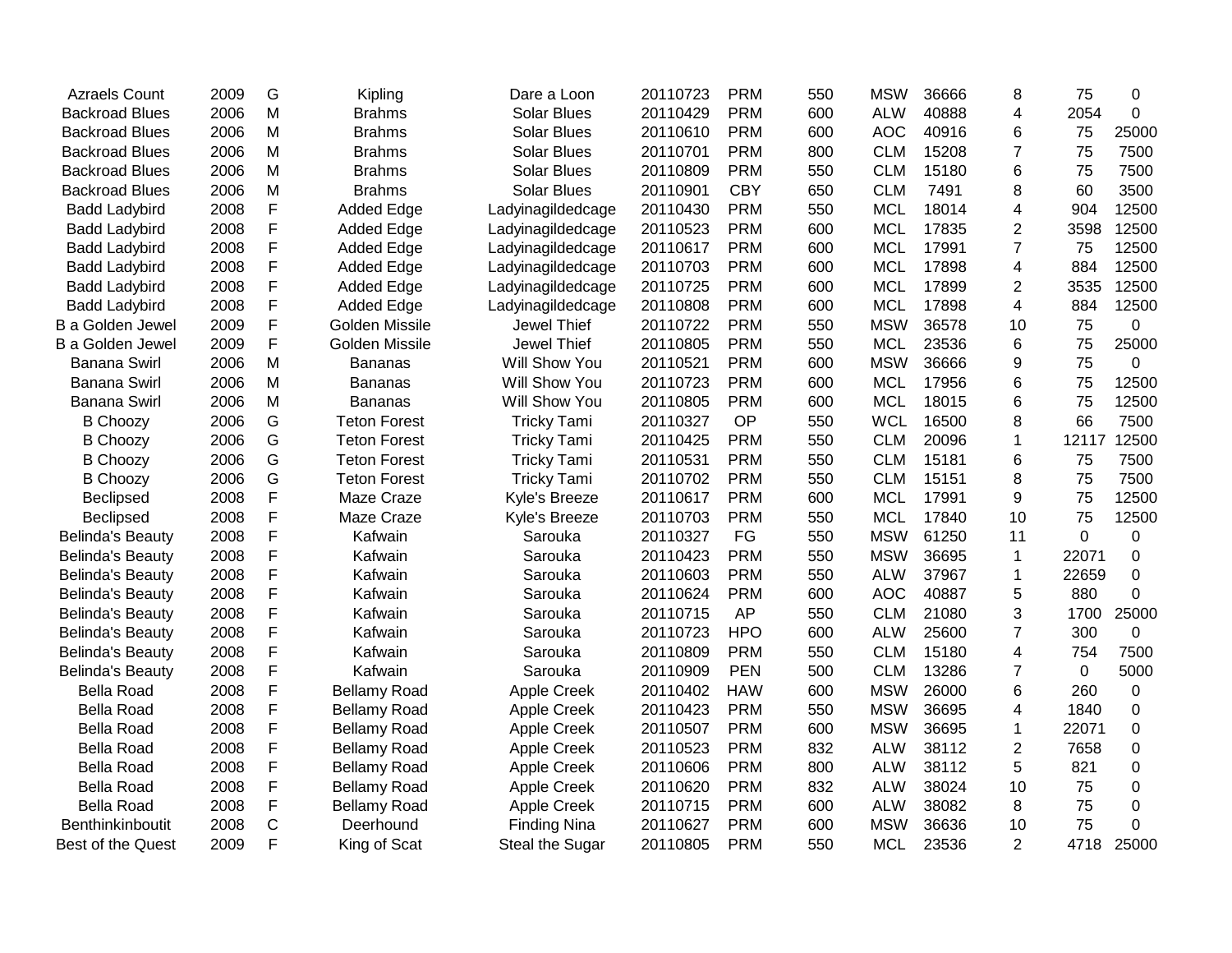| Between                  | 2008 | F | Drinkwiththedevil     | <b>Liberty Nite</b>     | 20110405 | <b>HAW</b> | 600 | <b>MCL</b> | 11925  | 5              | 320         | 15000       |
|--------------------------|------|---|-----------------------|-------------------------|----------|------------|-----|------------|--------|----------------|-------------|-------------|
| Between                  | 2008 | F | Drinkwiththedevil     | <b>Liberty Nite</b>     | 20110423 | <b>PRM</b> | 550 | <b>MCL</b> | 17868  | 10             | 75          | 12500       |
| Between                  | 2008 | F | Drinkwiththedevil     | <b>Liberty Nite</b>     | 20110516 | <b>PRM</b> | 600 | <b>MCL</b> | 17928  | 8              | 75          | 12500       |
| Between                  | 2008 | F | Drinkwiththedevil     | <b>Liberty Nite</b>     | 20110614 | <b>PRM</b> | 600 | <b>MCL</b> | 17898  | 6              | 75          | 12500       |
| Between                  | 2008 | F | Drinkwiththedevil     | <b>Liberty Nite</b>     | 20110710 | <b>LNN</b> | 600 | <b>MSW</b> | 6500   | 1              | 3900        | 0           |
| Between                  | 2008 | F | Drinkwiththedevil     | <b>Liberty Nite</b>     | 20110730 | <b>CLS</b> | 600 | <b>CLM</b> | 4400   | 5              | 132         | 5000        |
| Between                  | 2008 | F | Drinkwiththedevil     | <b>Liberty Nite</b>     | 20110813 | <b>CLS</b> | 600 | <b>CLM</b> | 4400   | 7              | 0           | 5000        |
| <b>Between</b>           | 2008 | F | Drinkwiththedevil     | <b>Liberty Nite</b>     | 20110903 | <b>CLS</b> | 600 | <b>CLM</b> | 4400   | $\overline{7}$ | 0           | 5000        |
| Beware the Devil         | 2009 | G | Devil His Due         | <b>Slew Peggy Slew</b>  | 20110625 | <b>PRM</b> | 500 | <b>MSW</b> | 36636  | $\overline{2}$ | 7315        | 0           |
| Beware the Devil         | 2009 | G | Devil His Due         | <b>Slew Peggy Slew</b>  | 20110708 | <b>PRM</b> | 550 | <b>STK</b> | 107036 | $\mathbf{1}$   | 69429       | $\mathbf 0$ |
| Beware the Devil         | 2009 | G | Devil His Due         | <b>Slew Peggy Slew</b>  | 20110806 | <b>PRM</b> | 600 | <b>STK</b> | 85558  | 4              | 4277        | $\Omega$    |
| <b>Big Kenny</b>         | 2008 | G | <b>Wild Gold</b>      | Casey Baker             | 20110611 | <b>PRM</b> | 600 | <b>MCL</b> | 17898  | $\overline{7}$ | 75          | 12500       |
| <b>Big Kenny</b>         | 2008 | G | <b>Wild Gold</b>      | Casey Baker             | 20110702 | <b>PRM</b> | 800 | <b>MCL</b> | 17956  | 6              | 75          | 12500       |
| <b>Big Kenny</b>         | 2008 | G | <b>Wild Gold</b>      | Casey Baker             | 20110730 | <b>PRM</b> | 600 | <b>MCL</b> | 17868  | 3              | 2108        | 12500       |
| <b>Big Kenny</b>         | 2008 | G | <b>Wild Gold</b>      | Casey Baker             | 20110808 | <b>PRM</b> | 600 | <b>MCL</b> | 18002  | 5              | 228         | 12500       |
| <b>Big Kenny</b>         | 2008 | G | <b>Wild Gold</b>      | Casey Baker             | 20110905 | <b>CBY</b> | 550 | <b>MCL</b> | 6000   | 7              | 60          | 5000        |
| <b>Big N Lucky</b>       | 2008 | F | Pollard's Vision      | Lucky M                 | 20110413 | OP         | 600 | <b>ALW</b> | 42000  | $\overline{7}$ | 420         | 0           |
| <b>Big N Lucky</b>       | 2008 | F | Pollard's Vision      | Lucky M                 | 20110425 | <b>PRM</b> | 550 | <b>ALW</b> | 37994  | 5              | 811         | 0           |
| <b>Big N Lucky</b>       | 2008 | F | Pollard's Vision      | Lucky M                 | 20110506 | <b>PRM</b> | 600 | <b>ALW</b> | 38170  | $\overline{7}$ | $\Omega$    | 0           |
| <b>Big N Lucky</b>       | 2008 | F | Pollard's Vision      | Lucky M                 | 20110520 | <b>PRM</b> | 600 | <b>ALW</b> | 37994  | 9              | 75          | 0           |
| <b>Big N Lucky</b>       | 2008 | F | Pollard's Vision      | Lucky M                 | 20110620 | <b>PRM</b> | 832 | <b>ALW</b> | 38024  | 3              | 4557        | $\Omega$    |
| <b>Big N Lucky</b>       | 2008 | F | Pollard's Vision      | Lucky M                 | 20110703 | <b>PRM</b> | 800 | <b>ALW</b> | 38024  | 3              | 4557        | 0           |
| <b>Big N Lucky</b>       | 2008 | F | Pollard's Vision      | Lucky M                 | 20110718 | <b>PRM</b> | 832 | <b>ALW</b> | 38024  | 9              | 75          | 0           |
| <b>Big N Lucky</b>       | 2008 | F | Pollard's Vision      | Lucky M                 | 20110812 | <b>PRM</b> | 600 | <b>ALW</b> | 37966  | 3              | 4532        | 0           |
| <b>Bishalicious</b>      | 2006 | M | Wild Invader          | <b>Glowing Pleasure</b> | 20110327 | <b>FON</b> | 600 | <b>MSW</b> | 6500   | 5              | 195         | $\Omega$    |
| <b>Bishalicious</b>      | 2006 | M | Wild Invader          | <b>Glowing Pleasure</b> | 20110409 | <b>FON</b> | 800 | <b>MCL</b> | 4000   | 6              | 0           | 10000       |
| <b>Bishalicious</b>      | 2006 | M | Wild Invader          | <b>Glowing Pleasure</b> | 20110513 | <b>LNN</b> | 600 | <b>MCL</b> | 3500   | $\overline{7}$ | 0           | 5000        |
| <b>Bitter Creek</b>      | 2006 | G | <b>Indian Charlie</b> | Suzy                    | 20110119 | <b>TUP</b> | 600 | <b>CLM</b> | 5952   | 4              | 372         | 6250        |
| <b>Bitter Creek</b>      | 2006 | G | <b>Indian Charlie</b> | Suzy                    | 20110226 | <b>FON</b> | 600 | <b>CLM</b> | 4800   | 3              | 576         | 5000        |
| <b>Bitter Creek</b>      | 2006 | G | <b>Indian Charlie</b> | Suzy                    | 20110423 | <b>PRM</b> | 800 | <b>CLM</b> | 11781  | 3              | 2083        | 7500        |
| <b>Bitter Creek</b>      | 2006 | G | <b>Indian Charlie</b> | Suzy                    | 20110516 | <b>PRM</b> | 800 | <b>ALW</b> | 38083  | 4              | 1910        | 0           |
| <b>Blake Rattlenroll</b> | 2002 | G | Exclusivengagement    | Ideclare                | 20110305 | <b>FON</b> | 600 | <b>CLM</b> | 6312   | 7              | 0           | 5000        |
| <b>Blake Rattlenroll</b> | 2002 | G | Exclusivengagement    | Ideclare                | 20110319 | <b>FON</b> | 600 | <b>CLM</b> | 6200   | 5              | 186         | 5000        |
| <b>Blake Rattlenroll</b> | 2002 | G | Exclusivengagement    | Ideclare                | 20110430 | <b>FON</b> | 600 | <b>CLM</b> | 6498   | 6              | $\mathbf 0$ | 5000        |
| <b>Blake Rattlenroll</b> | 2002 | G | Exclusivengagement    | Ideclare                | 20110528 | <b>LNN</b> | 600 | <b>CLM</b> | 6646   | 3              | 744         | 5000        |
| <b>Blake Rattlenroll</b> | 2002 | G | Exclusivengagement    | Ideclare                | 20110612 | <b>LNN</b> | 600 | <b>CLM</b> | 6200   | 5              | 186         | 5000        |
| <b>Blake Rattlenroll</b> | 2002 | G | Exclusivengagement    | Ideclare                | 20110701 | <b>LNN</b> | 600 | <b>CLM</b> | 4635   | 6              | 0           | 3500        |
| <b>Blake Rattlenroll</b> | 2002 | G | Exclusivengagement    | Ideclare                | 20110717 | <b>LNN</b> | 600 | <b>CLM</b> | 3563   | $\overline{2}$ | 700         | 2500        |
| <b>Blake Rattlenroll</b> | 2002 | G | Exclusivengagement    | Ideclare                | 20110729 | <b>CLS</b> | 600 | <b>CLM</b> | 4500   | 8              | 0           | 3500        |
| <b>Blake Rattlenroll</b> | 2002 | G | Exclusivengagement    | Ideclare                | 20110812 | <b>CLS</b> | 600 | <b>CLM</b> | 3500   | $\overline{7}$ | $\Omega$    | 2500        |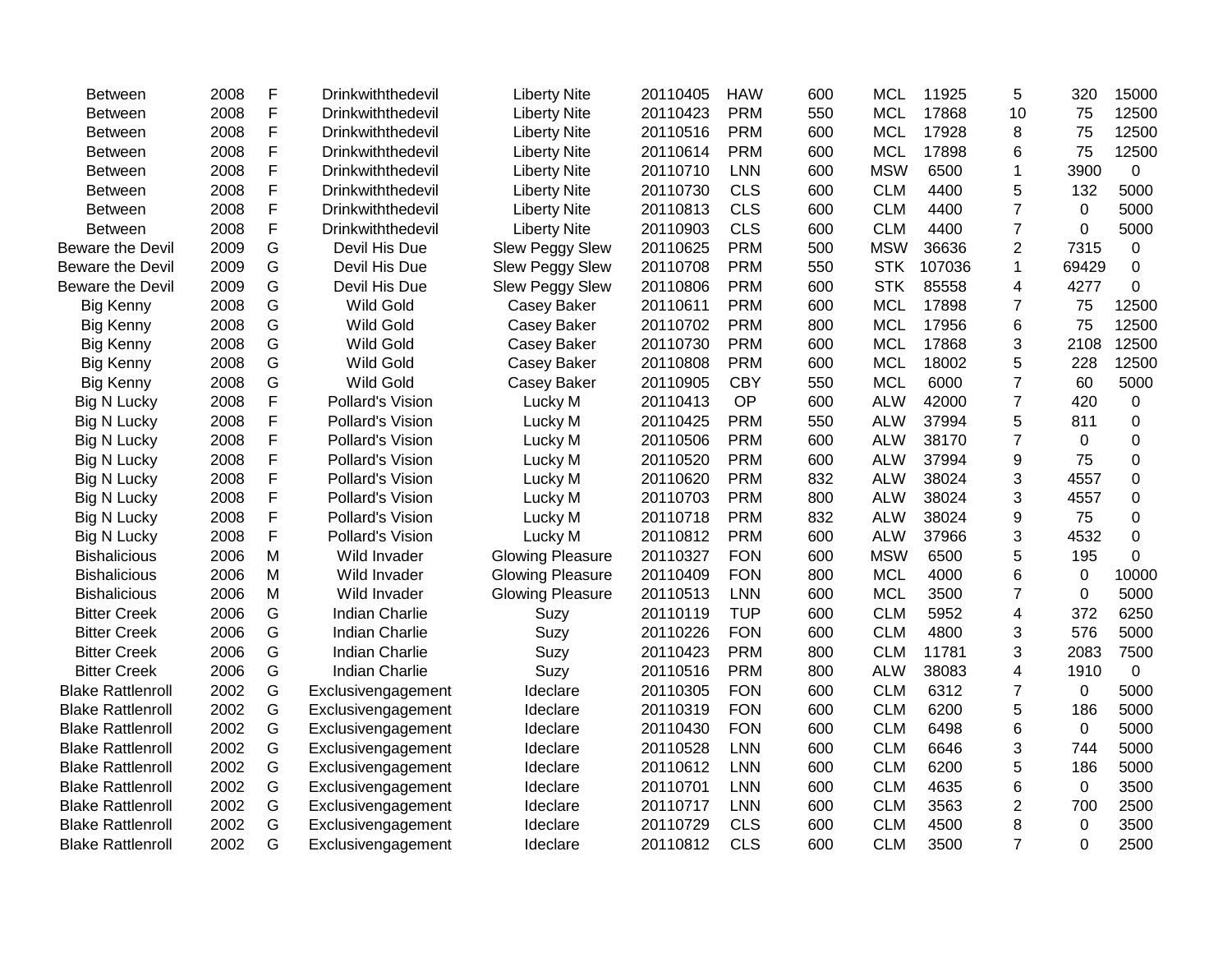| <b>Blake Rattlenroll</b>  | 2002 | G             | Exclusivengagement     | Ideclare              | 20110827 | <b>CLS</b> | 600 | <b>CLM</b> | 3500  | 6              | 0           | 2500        |
|---------------------------|------|---------------|------------------------|-----------------------|----------|------------|-----|------------|-------|----------------|-------------|-------------|
| Boji Brook                | 2008 | ${\mathsf G}$ | Montbrook              | Jazzy Love            | 20110329 | <b>TUP</b> | 550 | <b>ALW</b> | 11700 | 8              | $\mathbf 0$ | $\mathbf 0$ |
| Boji Brook                | 2008 | G             | Montbrook              | Jazzy Love            | 20110426 | <b>PRM</b> | 550 | <b>MSW</b> | 36666 | 9              | 75          | $\mathbf 0$ |
| Boji Brook                | 2008 | G             | Montbrook              | Jazzy Love            | 20110513 | <b>PRM</b> | 800 | <b>MCL</b> | 18014 | 3              | 2171        | 12500       |
| Boji Brook                | 2008 | G             | Montbrook              | Jazzy Love            | 20110527 | <b>PRM</b> | 800 | <b>MCL</b> | 17986 | 5              | 386         | 12500       |
| Boji Brook                | 2008 | G             | Montbrook              | Jazzy Love            | 20110628 | <b>PRM</b> | 550 | <b>MCL</b> | 17868 | 4              | 878         | 12500       |
| Boji Brook                | 2008 | G             | Montbrook              | Jazzy Love            | 20110702 | <b>PRM</b> | 800 | <b>MCL</b> | 17956 | $\overline{4}$ | 894         | 12500       |
| Boji Brook                | 2008 | G             | Montbrook              | Jazzy Love            | 20110722 | <b>PRM</b> | 832 | <b>MCL</b> | 17839 | 10             | 75          | 12500       |
| Boji Brook                | 2008 | G             | Montbrook              | Jazzy Love            | 20110808 | <b>PRM</b> | 600 | <b>MCL</b> | 18002 | 3              | 2133        | 12500       |
| Boji Brook                | 2008 | G             | Montbrook              | Jazzy Love            | 20110824 | <b>ASD</b> | 600 | <b>MSW</b> | 12000 | 6              | 61          | 0           |
| Boji Brook                | 2008 | G             | Montbrook              | Jazzy Love            | 20110903 | <b>ASD</b> | 600 | <b>MCL</b> | 6060  | $\overline{7}$ | 61          | 5000        |
| Boom Boom Magoo           | 2007 | G             | <b>Evansville Slew</b> | Voteforhennessy       | 20110429 | <b>PRM</b> | 550 | <b>MSW</b> | 36666 | $\overline{7}$ | 75          | $\mathbf 0$ |
| Boom Boom Magoo           | 2007 | G             | <b>Evansville Slew</b> | Voteforhennessy       | 20110513 | <b>PRM</b> | 600 | <b>MCL</b> | 17985 | 3              | 2159        | 12500       |
| Boom Boom Magoo           | 2007 | G             | <b>Evansville Slew</b> | Voteforhennessy       | 20110524 | <b>PRM</b> | 550 | <b>MCL</b> | 17898 | $\mathbf{1}$   | 10605       | 12500       |
| Boom Boom Magoo           | 2007 | G             | <b>Evansville Slew</b> | Voteforhennessy       | 20110603 | <b>PRM</b> | 550 | <b>CLM</b> | 19951 | $\overline{7}$ | 75          | 12500       |
| Boom Boom Magoo           | 2007 | G             | <b>Evansville Slew</b> | Voteforhennessy       | 20110613 | <b>PRM</b> | 600 | <b>CLM</b> | 20114 | 6              | 75          | 10000       |
| Boom Boom Magoo           | 2007 | G             | <b>Evansville Slew</b> | Voteforhennessy       | 20110621 | <b>PRM</b> | 832 | <b>ALW</b> | 38053 | $\overline{7}$ | 75          | 0           |
| Boom Boom Magoo           | 2007 | G             | <b>Evansville Slew</b> | Voteforhennessy       | 20110703 | <b>PRM</b> | 800 | <b>CLM</b> | 21454 | 6              | 75          | 10000       |
| Boom Boom Magoo           | 2007 | G             | <b>Evansville Slew</b> | Voteforhennessy       | 20110718 | <b>PRM</b> | 550 | <b>CLM</b> | 19921 | 8              | 75          | 10000       |
| Boom Boom Magoo           | 2007 | G             | <b>Evansville Slew</b> | Voteforhennessy       | 20110801 | <b>PRM</b> | 600 | <b>CLM</b> | 20066 | $\overline{7}$ | 75          | 10000       |
| Boom Boom Magoo           | 2007 | G             | <b>Evansville Slew</b> | Voteforhennessy       | 20110813 | <b>PRM</b> | 850 | <b>CLM</b> | 19951 | $\overline{4}$ | 983         | 10000       |
| Boom Boom Magoo           | 2007 | G             | <b>Evansville Slew</b> | Voteforhennessy       | 20110825 | <b>CBY</b> | 832 | <b>CLM</b> | 6500  | 5              | 65          | 5000        |
| Boom Boom Magoo           | 2007 | G             | <b>Evansville Slew</b> | Voteforhennessy       | 20110908 | <b>CBY</b> | 800 | <b>CLM</b> | 8500  | 12             | 85          | 16000       |
| Booray Babe               | 2007 | M             | Governor Vasquez       | Cassie Cassello       | 20110423 | <b>FON</b> | 600 | <b>MSW</b> | 6500  | 9              | $\mathbf 0$ | 0           |
| Booray Babe               | 2007 | ${\sf M}$     | Governor Vasquez       | Cassie Cassello       | 20110507 | <b>FON</b> | 600 | <b>MSW</b> | 6500  | 8              | $\mathbf 0$ | $\mathbf 0$ |
| Booray Babe               | 2007 | M             | Governor Vasquez       | Cassie Cassello       | 20110521 | <b>LNN</b> | 600 | <b>MCL</b> | 4000  | 10             | 0           | 10000       |
| Booray Babe               | 2007 | ${\sf M}$     | Governor Vasquez       | Cassie Cassello       | 20110704 | <b>LNN</b> | 450 | <b>MCL</b> | 4000  | $\overline{7}$ | $\Omega$    | 10000       |
| The Boot                  | 2007 | G             | Storm Boot             | <b>Easter Mist</b>    | 20110520 | <b>CBY</b> | 600 | <b>CLM</b> | 9000  | $\overline{4}$ | 540         | 10000       |
| The Boot                  | 2007 | G             | Storm Boot             | <b>Easter Mist</b>    | 20110604 | <b>CBY</b> | 550 | <b>CLM</b> | 9000  | 3              | 990         | 10000       |
| The Boot                  | 2007 | G             | Storm Boot             | <b>Easter Mist</b>    | 20110623 | <b>CBY</b> | 550 | <b>CLM</b> | 7000  | 5              | 70          | 5000        |
| The Boot                  | 2007 | G             | Storm Boot             | <b>Easter Mist</b>    | 20110716 | <b>PRM</b> | 600 | <b>CLM</b> | 15123 | 9              | 75          | 7500        |
| The Boot                  | 2007 | G             | Storm Boot             | <b>Easter Mist</b>    | 20110729 | <b>CBY</b> | 500 | <b>CLM</b> | 6000  | $\overline{7}$ | 60          | 3500        |
| The Boot                  | 2007 | G             | Storm Boot             | <b>Easter Mist</b>    | 20110814 | <b>CBY</b> | 600 | <b>CLM</b> | 8470  | $\overline{2}$ | 1400        | 5000        |
| The Boot                  | 2007 | G             | Storm Boot             | <b>Easter Mist</b>    | 20110826 | <b>CBY</b> | 550 | <b>CLM</b> | 9000  | 3              | 990         | 10000       |
| The Boot                  | 2007 | G             | Storm Boot             | <b>Easter Mist</b>    | 20110910 | <b>CBY</b> | 600 | <b>CLM</b> | 7000  | $\overline{2}$ | 1400        | 5000        |
| <b>Bootscootn Express</b> | 2009 | G             | Drewman                | <b>Boot Scootin</b>   | 20110514 | <b>PRM</b> | 450 | <b>MSW</b> | 39040 | $\mathbf{2}$   | 8360        | $\mathbf 0$ |
| <b>Bootscootn Express</b> | 2009 | G             | Drewman                | <b>Boot Scootin</b>   | 20110611 | <b>PRM</b> | 450 | <b>MSW</b> | 36649 | $\mathbf{1}$   | 22134       | $\mathbf 0$ |
| <b>Bootscootn Express</b> | 2009 | G             | Drewman                | <b>Boot Scootin</b>   | 20110806 | <b>PRM</b> | 600 | <b>STK</b> | 85558 | $\overline{7}$ | 0           | $\mathbf 0$ |
| Borgatello                | 2006 | M             | Perfect Soul (IRE)     | <b>Striking Point</b> | 20110507 | <b>HST</b> | 650 | <b>AOC</b> | 22308 | $\overline{7}$ | 0           | $\mathbf 0$ |
| Borgatello                | 2006 | M             | Perfect Soul (IRE)     | <b>Striking Point</b> | 20110605 | <b>HST</b> | 850 | <b>AOC</b> | 21684 | $\overline{7}$ | $\mathbf 0$ | $\mathbf 0$ |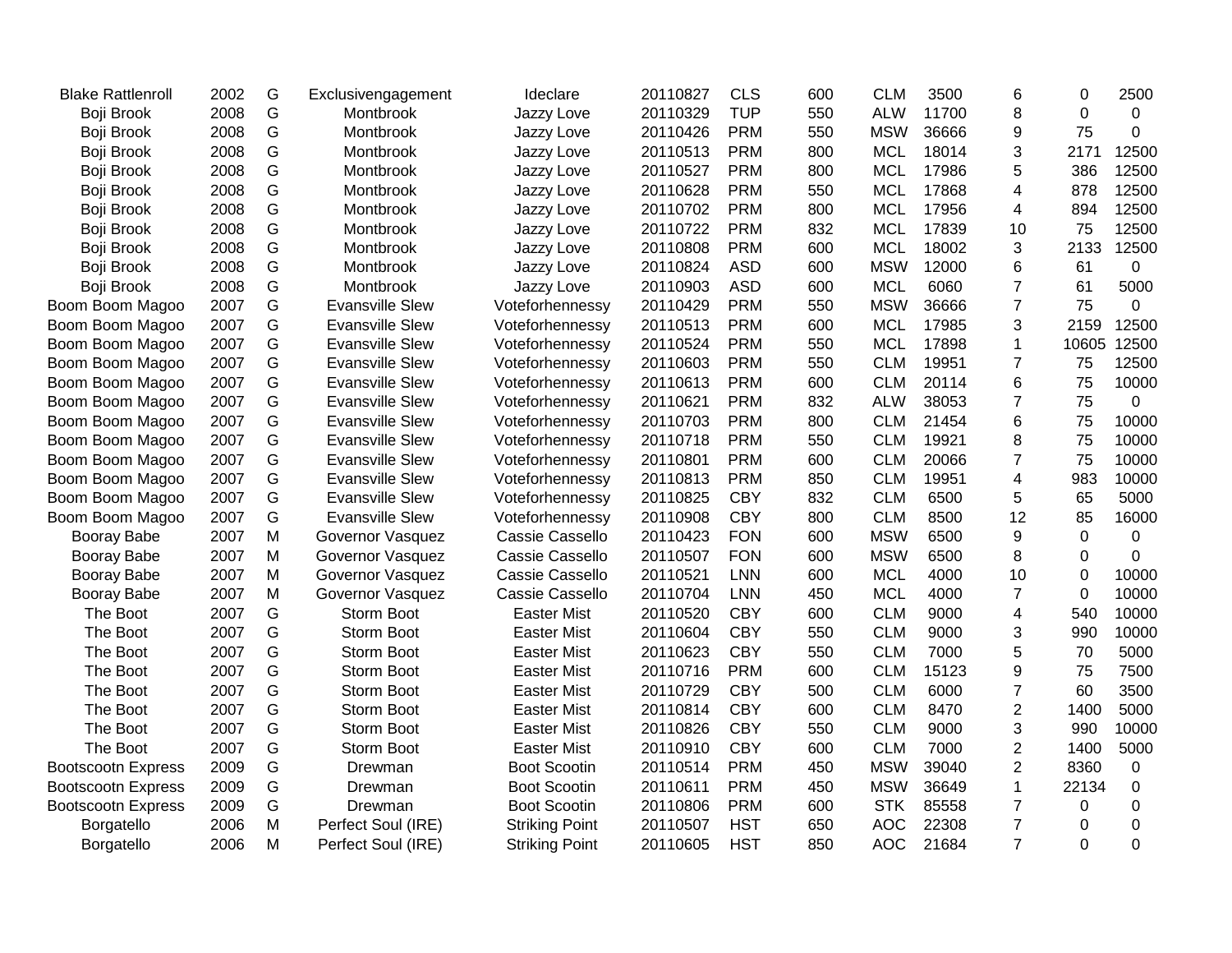| Borgatello                | 2006 | M | Perfect Soul (IRE)      | <b>Striking Point</b>    | 20110717 | <b>HST</b> | 850 | <b>CLM</b> | 16560 | $\overline{2}$ | 3018        | 17500          |
|---------------------------|------|---|-------------------------|--------------------------|----------|------------|-----|------------|-------|----------------|-------------|----------------|
| Borgatello                | 2006 | M | Perfect Soul (IRE)      | <b>Striking Point</b>    | 20110814 | <b>HST</b> | 850 | <b>CLM</b> | 15120 | 1              | 8748        | 17500          |
| Borgatello                | 2006 | M | Perfect Soul (IRE)      | <b>Striking Point</b>    | 20110905 | <b>HST</b> | 900 | <b>STK</b> | 50000 | 6              | $\mathbf 0$ | 0              |
| Bossy Jojo                | 2009 | F | Doneraile Court         | Symmes                   | 20110722 | <b>PRM</b> | 550 | <b>MSW</b> | 36578 | 5              | 779         | 0              |
| Bossy Jojo                | 2009 | F | Doneraile Court         | Symmes                   | 20110806 | <b>PRM</b> | 600 | <b>MSW</b> | 36723 | 5              | 791         | $\overline{0}$ |
| Boty's Banana             | 2006 | M | <b>Bananas</b>          | Soranzo's Rainbot        | 20110524 | <b>PRM</b> | 832 | <b>MSW</b> | 36752 | <b>FF</b>      | $\Omega$    | $\Omega$       |
| Bozo                      | 2005 | G | <b>Friendly Lover</b>   | E. Hawk E.               | 20110806 | <b>CLS</b> | 600 | <b>MCL</b> | 4000  | 3              | 480         | 10000          |
| Bozo                      | 2005 | G | <b>Friendly Lover</b>   | E. Hawk E.               | 20110818 | <b>CLS</b> | 600 | <b>MCL</b> | 3500  | 5              | 105         | 5000           |
| <b>Bozo</b>               | 2005 | G | <b>Friendly Lover</b>   | E. Hawk E.               | 20110905 | <b>CLS</b> | 600 | <b>MCL</b> | 3500  | 6              | 0           | 5000           |
| <b>Bozo</b>               | 2005 | G | <b>Friendly Lover</b>   | E. Hawk E.               | 20110909 | <b>CLS</b> | 650 | <b>MCL</b> | 4000  | $\overline{2}$ | 800         | 10000          |
| <b>Bozo</b>               | 2005 | G | <b>Friendly Lover</b>   | E. Hawk E.               | 20111001 | <b>MPM</b> | 500 | <b>MSW</b> | 12400 | $\overline{2}$ | 2226        | 0              |
| <b>Bozo</b>               | 2005 | G | <b>Friendly Lover</b>   | E. Hawk E.               | 20111016 | <b>MPM</b> | 600 | <b>MSW</b> | 12400 | 3              | 1215        | 0              |
| <b>Brandi Isafinegirl</b> | 2008 | F | <b>Indian Territory</b> | <b>Biscuits and Buns</b> | 20110703 | <b>PRM</b> | 600 | <b>MCL</b> | 17898 | $\overline{7}$ | 75          | 12500          |
| <b>Brandi Isafinegirl</b> | 2008 | F | <b>Indian Territory</b> | <b>Biscuits and Buns</b> | 20110712 | <b>PRM</b> | 550 | <b>MSW</b> | 36636 | $\overline{4}$ | 1828        | 0              |
| Brandi Isafinegirl        | 2008 | F | <b>Indian Territory</b> | <b>Biscuits and Buns</b> | 20110723 | <b>PRM</b> | 600 | <b>MCL</b> | 17956 | 7              | 75          | 12500          |
| Brandi Isafinegirl        | 2008 | F | <b>Indian Territory</b> | <b>Biscuits and Buns</b> | 20110801 | <b>PRM</b> | 600 | <b>MCL</b> | 17868 | 9              | 75          | 12500          |
| Brandi Isafinegirl        | 2008 | F | Indian Territory        | <b>Biscuits and Buns</b> | 20110910 | <b>CBY</b> | 750 | <b>MSW</b> | 15109 | 11             | 145         | 0              |
| Brassy's Delight          | 2007 | G | <b>Brassy Wells</b>     | Lady Lucky Play          | 20110426 | <b>PRM</b> | 550 | <b>ALW</b> | 37967 | 9              | 75          | $\mathbf 0$    |
| <b>Brassy's Delight</b>   | 2007 | G | <b>Brassy Wells</b>     | Lady Lucky Play          | 20110516 | <b>PRM</b> | 800 | <b>ALW</b> | 38083 | $\overline{2}$ | 7637        | 0              |
| Brassy's Delight          | 2007 | G | <b>Brassy Wells</b>     | Lady Lucky Play          | 20110607 | <b>PRM</b> | 800 | <b>ALW</b> | 38024 | 8              | 75          | 0              |
| Brassy's Delight          | 2007 | G | <b>Brassy Wells</b>     | Lady Lucky Play          | 20110621 | <b>PRM</b> | 832 | <b>ALW</b> | 38053 | 5              | 816         | 0              |
| Brassy's Delight          | 2007 | G | <b>Brassy Wells</b>     | Lady Lucky Play          | 20110702 | <b>PRM</b> | 550 | <b>ALW</b> | 38111 | $\overline{2}$ | 7658        | $\mathbf 0$    |
| Brassy's Delight          | 2007 | G | <b>Brassy Wells</b>     | Lady Lucky Play          | 20110716 | <b>PRM</b> | 600 | <b>ALW</b> | 38140 | <b>FF</b>      | 0           | $\mathbf 0$    |
| Brassy's Delight          | 2007 | G | <b>Brassy Wells</b>     | Lady Lucky Play          | 20110730 | <b>PRM</b> | 600 | <b>ALW</b> | 38082 | $\overline{7}$ | 75          | 0              |
| Brassy's Delight          | 2007 | G | <b>Brassy Wells</b>     | Lady Lucky Play          | 20110808 | <b>PRM</b> | 600 | <b>CLM</b> | 19981 | $\overline{2}$ | 3955        | 12500          |
| <b>Brave Little Bull</b>  | 2006 | G | <b>Bravo Bull</b>       | Werra                    | 20110619 | <b>CPW</b> | 650 | <b>CLM</b> | 2250  | $\mathbf{1}$   | 1125        | 3500           |
| <b>Brave Little Bull</b>  | 2006 | G | <b>Bravo Bull</b>       | Werra                    | 20110704 | <b>CPW</b> | 850 | <b>STK</b> | 7150  | 8              | $\Omega$    | 0              |
| <b>Brave Little Bull</b>  | 2006 | G | <b>Bravo Bull</b>       | Werra                    | 20110827 | YD         | 700 | <b>STK</b> | 3900  | 8              | $\Omega$    | $\mathbf 0$    |
| <b>Bravo Bully</b>        | 2008 | G | <b>Bravo Bull</b>       | We Will See              | 20110429 | <b>PRM</b> | 550 | <b>MSW</b> | 36666 | 7              | 75          | 0              |
| <b>Bravo Bully</b>        | 2008 | G | <b>Bravo Bull</b>       | We Will See              | 20110517 | <b>PRM</b> | 600 | <b>MSW</b> | 36695 | 6              | 75          | 0              |
| <b>Bravo Bully</b>        | 2008 | G | <b>Bravo Bull</b>       | We Will See              | 20110606 | <b>PRM</b> | 800 | <b>MSW</b> | 36636 | 8              | 75          | 0              |
| <b>Bravo Bully</b>        | 2008 | G | <b>Bravo Bull</b>       | We Will See              | 20110628 | <b>PRM</b> | 550 | <b>MCL</b> | 17868 | 5              | 376         | 12500          |
| <b>Bravo Bully</b>        | 2008 | G | <b>Bravo Bull</b>       | We Will See              | 20110730 | <b>PRM</b> | 600 | <b>MCL</b> | 17868 | 9              | 75          | 12500          |
| Brenda's Wampum           | 2008 | F | Indian Ocean            | Miss Moolah              | 20110520 | <b>PRM</b> | 600 | <b>ALW</b> | 37994 | $\overline{4}$ | 1893        | 0              |
| Brenda's Wampum           | 2008 | F | Indian Ocean            | Miss Moolah              | 20110603 | <b>PRM</b> | 550 | <b>ALW</b> | 37967 | 7              | 75          | 0              |
| Brenda's Wampum           | 2008 | F | <b>Indian Ocean</b>     | Miss Moolah              | 20110617 | <b>PRM</b> | 600 | <b>ALW</b> | 38083 | 6              | 75          | 0              |
| Brenda's Wampum           | 2008 | F | Indian Ocean            | Miss Moolah              | 20110702 | <b>PRM</b> | 600 | <b>CLM</b> | 20066 | 1              | 12054       | 12500          |
| <b>Brenda's Wampum</b>    | 2008 | F | Indian Ocean            | Miss Moolah              | 20110715 | <b>PRM</b> | 600 | <b>CLM</b> | 15123 | 5              | 319         | 7500           |
| Brenda's Wampum           | 2008 | F | Indian Ocean            | Miss Moolah              | 20110809 | <b>PRM</b> | 550 | <b>CLM</b> | 15180 | $\overline{2}$ | 3017        | 7500           |
| Brenda's Wampum           | 2008 | F | Indian Ocean            | Miss Moolah              | 20110813 | <b>PRM</b> | 800 | <b>CLM</b> | 15268 | 4              | 754         | 7500           |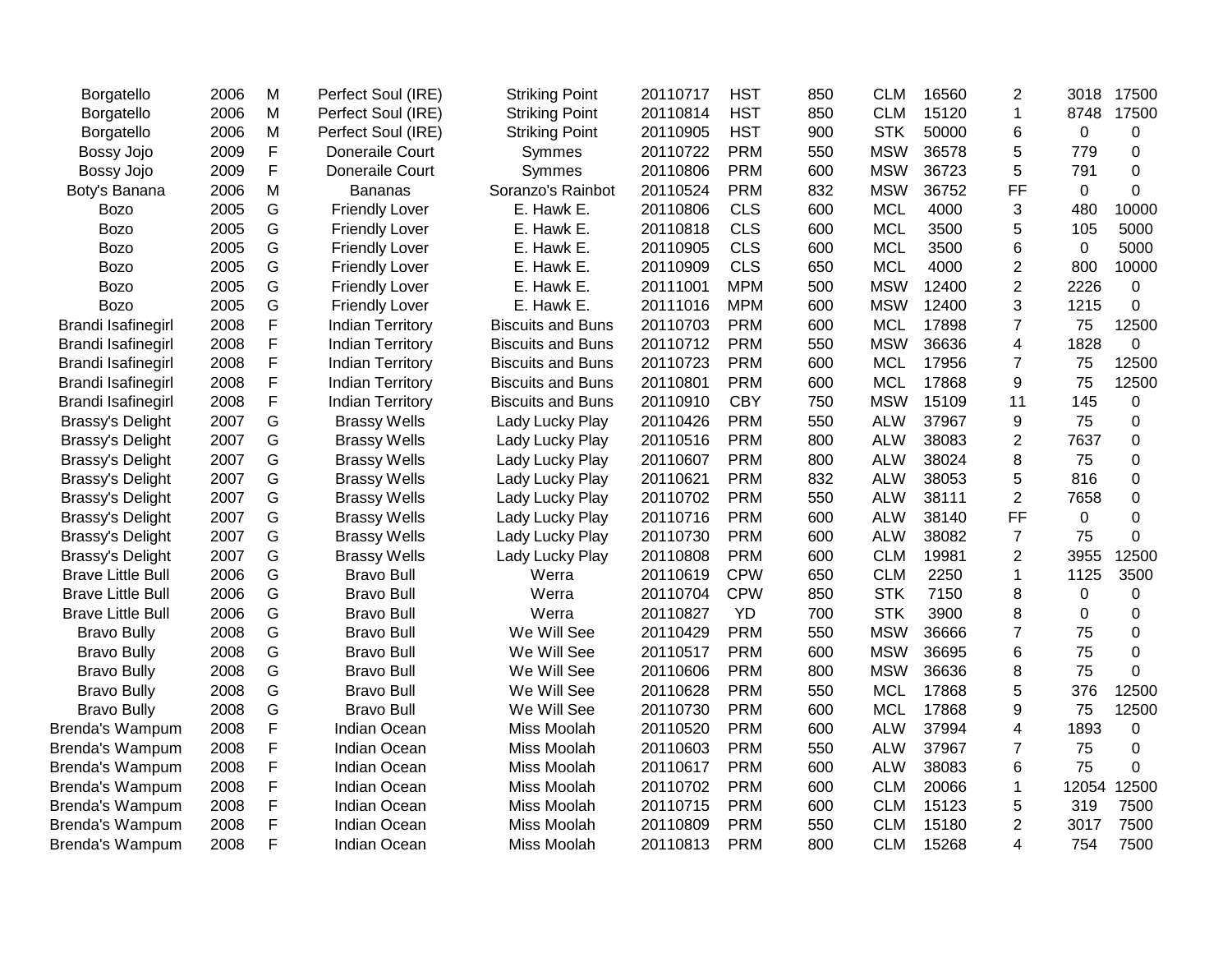| Brigem D                 | 2008 | G | <b>Grand Reward</b>   | Tamalpais                 | 20110323 | <b>DED</b> | 500 | <b>MSW</b> | 35260 | 10                      | 0              | 0           |
|--------------------------|------|---|-----------------------|---------------------------|----------|------------|-----|------------|-------|-------------------------|----------------|-------------|
| Brigem D                 | 2008 | G | <b>Grand Reward</b>   | Tamalpais                 | 20110502 | <b>PRM</b> | 600 | <b>MSW</b> | 36666 | $\mathbf{1}$            | 22008          | $\mathbf 0$ |
| Brigem D                 | 2008 | G | <b>Grand Reward</b>   | Tamalpais                 | 20110603 | <b>PRM</b> | 550 | <b>CLM</b> | 19951 | 10                      | 75             | 12500       |
| Brigem D                 | 2008 | G | <b>Grand Reward</b>   | Tamalpais                 | 20110620 | <b>PRM</b> | 600 | <b>CLM</b> | 19980 | 9                       | 75             | 12500       |
| Brigem D                 | 2008 | G | <b>Grand Reward</b>   | Tamalpais                 | 20110718 | <b>PRM</b> | 550 | <b>CLM</b> | 19921 | 6                       | 75             | 12500       |
| Brigem D                 | 2008 | G | <b>Grand Reward</b>   | Tamalpais                 | 20110902 | <b>ASD</b> | 600 | <b>CLM</b> | 5510  | 6                       | 61             | 3500        |
| Brigem D                 | 2008 | G | <b>Grand Reward</b>   | Tamalpais                 | 20110916 | <b>ASD</b> | 600 | <b>CLM</b> | 5570  | $\overline{7}$          | 61             | 3500        |
| <b>British Fleet</b>     | 2007 | G | <b>Richter Scale</b>  | Taiga                     | 20110426 | <b>PRM</b> | 550 | <b>MSW</b> | 36666 | $\overline{2}$          | 7336           | $\mathbf 0$ |
| <b>British Fleet</b>     | 2007 | G | <b>Richter Scale</b>  | Taiga                     | 20110520 | <b>PRM</b> | 600 | <b>MSW</b> | 36620 | $\overline{\mathbf{4}}$ | 1840           | 0           |
| <b>British Fleet</b>     | 2007 | G | <b>Richter Scale</b>  | Taiga                     | 20110613 | <b>PRM</b> | 600 | <b>MSW</b> | 36666 | 3                       | 4402           | 0           |
| <b>British Fleet</b>     | 2007 | G | <b>Richter Scale</b>  | Taiga                     | 20110704 | <b>PRM</b> | 550 | <b>MCL</b> | 17898 | $\mathbf{1}$            | 10605          | 12500       |
| <b>Broken Connection</b> | 2006 | G | <b>Dazzling Falls</b> | <b>Prairie Connection</b> | 20110501 | <b>FON</b> | 600 | <b>AOC</b> | 8500  | 10                      | $\mathbf 0$    | 0           |
| <b>Broken Connection</b> | 2006 | G | Dazzling Falls        | <b>Prairie Connection</b> | 20110516 | <b>PRM</b> | 600 | <b>CLM</b> | 15122 | $\overline{7}$          | 75             | 7500        |
| <b>Broken Connection</b> | 2006 | G | <b>Dazzling Falls</b> | <b>Prairie Connection</b> | 20110531 | <b>PRM</b> | 550 | <b>CLM</b> | 15181 | 4                       | 755            | 7500        |
| <b>Broken Connection</b> | 2006 | G | <b>Dazzling Falls</b> | <b>Prairie Connection</b> | 20110613 | <b>PRM</b> | 600 | <b>CLM</b> | 15152 | 6                       | 75             | 7500        |
| <b>Broken Connection</b> | 2006 | G | <b>Dazzling Falls</b> | <b>Prairie Connection</b> | 20110626 | <b>LNN</b> | 600 | <b>ALW</b> | 9112  | 8                       | $\overline{0}$ | $\mathbf 0$ |
| <b>Broken Connection</b> | 2006 | G | <b>Dazzling Falls</b> | <b>Prairie Connection</b> | 20110708 | <b>LNN</b> | 600 | <b>CLM</b> | 4800  | $\overline{2}$          | 960            | 5000        |
| <b>Broken Connection</b> | 2006 | G | <b>Dazzling Falls</b> | <b>Prairie Connection</b> | 20110717 | <b>LNN</b> | 600 | <b>CLM</b> | 4800  | $\overline{7}$          | $\mathbf 0$    | 5000        |
| <b>Broken Connection</b> | 2006 | G | <b>Dazzling Falls</b> | <b>Prairie Connection</b> | 20110730 | <b>CLS</b> | 650 | <b>CLM</b> | 4600  | 6                       | 0              | 5000        |
| <b>Broken Connection</b> | 2006 | G | <b>Dazzling Falls</b> | <b>Prairie Connection</b> | 20110819 | <b>CLS</b> | 650 | <b>CLM</b> | 4600  | 3                       | 552            | 5000        |
| <b>Broken Connection</b> | 2006 | G | Dazzling Falls        | <b>Prairie Connection</b> | 20110828 | <b>CLS</b> | 650 | <b>CLM</b> | 4600  | 4                       | 230            | 5000        |
| <b>Broken Connection</b> | 2006 | G | <b>Dazzling Falls</b> | <b>Prairie Connection</b> | 20110911 | <b>CLS</b> | 600 | <b>CLM</b> | 4600  | 1                       | 2760           | 5000        |
| <b>Brooke's Gold</b>     | 2006 | G | <b>Wild Gold</b>      | Missy Babe                | 20110422 | <b>PRM</b> | 600 | <b>ALW</b> | 53322 | $\overline{7}$          | 75             | $\mathbf 0$ |
| <b>Brooke's Gold</b>     | 2006 | G | <b>Wild Gold</b>      | Missy Babe                | 20110514 | <b>PRM</b> | 600 | <b>STK</b> | 70000 | $\boldsymbol{9}$        | $\mathbf 0$    | 0           |
| <b>Brooke's Gold</b>     | 2006 | G | <b>Wild Gold</b>      | Missy Babe                | 20110528 | <b>PRM</b> | 600 | <b>AOC</b> | 40860 | $\overline{7}$          | 75             | 25000       |
| <b>Brooke's Gold</b>     | 2006 | G | <b>Wild Gold</b>      | <b>Missy Babe</b>         | 20110617 | <b>PRM</b> | 600 | <b>AOC</b> | 40859 | 5                       | 878            | 25000       |
| <b>Brooke's Gold</b>     | 2006 | G | <b>Wild Gold</b>      | <b>Missy Babe</b>         | 20110627 | <b>PRM</b> | 600 | <b>AOC</b> | 40887 | $\overline{7}$          | 75             | 25000       |
| <b>Brooke's Gold</b>     | 2006 | G | <b>Wild Gold</b>      | Missy Babe                | 20110716 | <b>PRM</b> | 600 | <b>CLM</b> | 15123 | 5                       | 319            | 7500        |
| <b>Brooke's Gold</b>     | 2006 | G | <b>Wild Gold</b>      | Missy Babe                | 20110809 | <b>PRM</b> | 600 | <b>CLM</b> | 15152 | 5                       | 321            | 7500        |
| Brooke's Gold            | 2006 | G | <b>Wild Gold</b>      | Missy Babe                | 20110825 | <b>CBY</b> | 600 | <b>CLM</b> | 6000  | 1                       | 3600           | 3500        |
| <b>Brooke's Gold</b>     | 2006 | G | <b>Wild Gold</b>      | <b>Missy Babe</b>         | 20110909 | <b>CBY</b> | 832 | <b>CLM</b> | 7500  | $\overline{2}$          | 1500           | 5000        |
| <b>Bucket Boy</b>        | 2008 | G | Tenpins               | Gerts Gold                | 20110613 | <b>PRM</b> | 600 | <b>MSW</b> | 36666 | 8                       | 75             | $\mathbf 0$ |
| <b>Bucket Boy</b>        | 2008 | G | Tenpins               | Gerts Gold                | 20110708 | <b>PRM</b> | 550 | <b>MCL</b> | 17956 | $\overline{7}$          | 75             | 12500       |
| <b>Bucket Boy</b>        | 2008 | G | Tenpins               | Gerts Gold                | 20110722 | <b>PRM</b> | 832 | <b>MCL</b> | 17839 | 9                       | 75             | 12500       |
| <b>Bucket Boy</b>        | 2008 | G | Tenpins               | Gerts Gold                | 20110808 | <b>PRM</b> | 832 | <b>MCL</b> | 17840 | 8                       | 75             | 12500       |
| <b>Bucket Boy</b>        | 2008 | G | Tenpins               | Gerts Gold                | 20110904 | AP         | 700 | <b>MCL</b> | 13851 | 6                       | 100            | 7500        |
| <b>Bucket Boy</b>        | 2008 | G | Tenpins               | Gerts Gold                | 20110918 | AP         | 850 | <b>MCL</b> | 13335 | $\overline{4}$          | 666            | 10000       |
| <b>Bucket Boy</b>        | 2008 | G | Tenpins               | Gerts Gold                | 20111005 | <b>HAW</b> | 850 | <b>MCL</b> | 10990 | 4                       | 525            | 7500        |
| <b>Bucket Boy</b>        | 2008 | G | Tenpins               | <b>Gerts Gold</b>         | 20111022 | <b>HAW</b> | 850 | <b>MCL</b> | 10990 | 8                       | 100            | 7500        |
| <b>Bucket Boy</b>        | 2008 | G | Tenpins               | Gerts Gold                | 20111105 | <b>HAW</b> | 850 | <b>MCL</b> | 10890 | $\overline{7}$          | 100            | 7500        |
|                          |      |   |                       |                           |          |            |     |            |       |                         |                |             |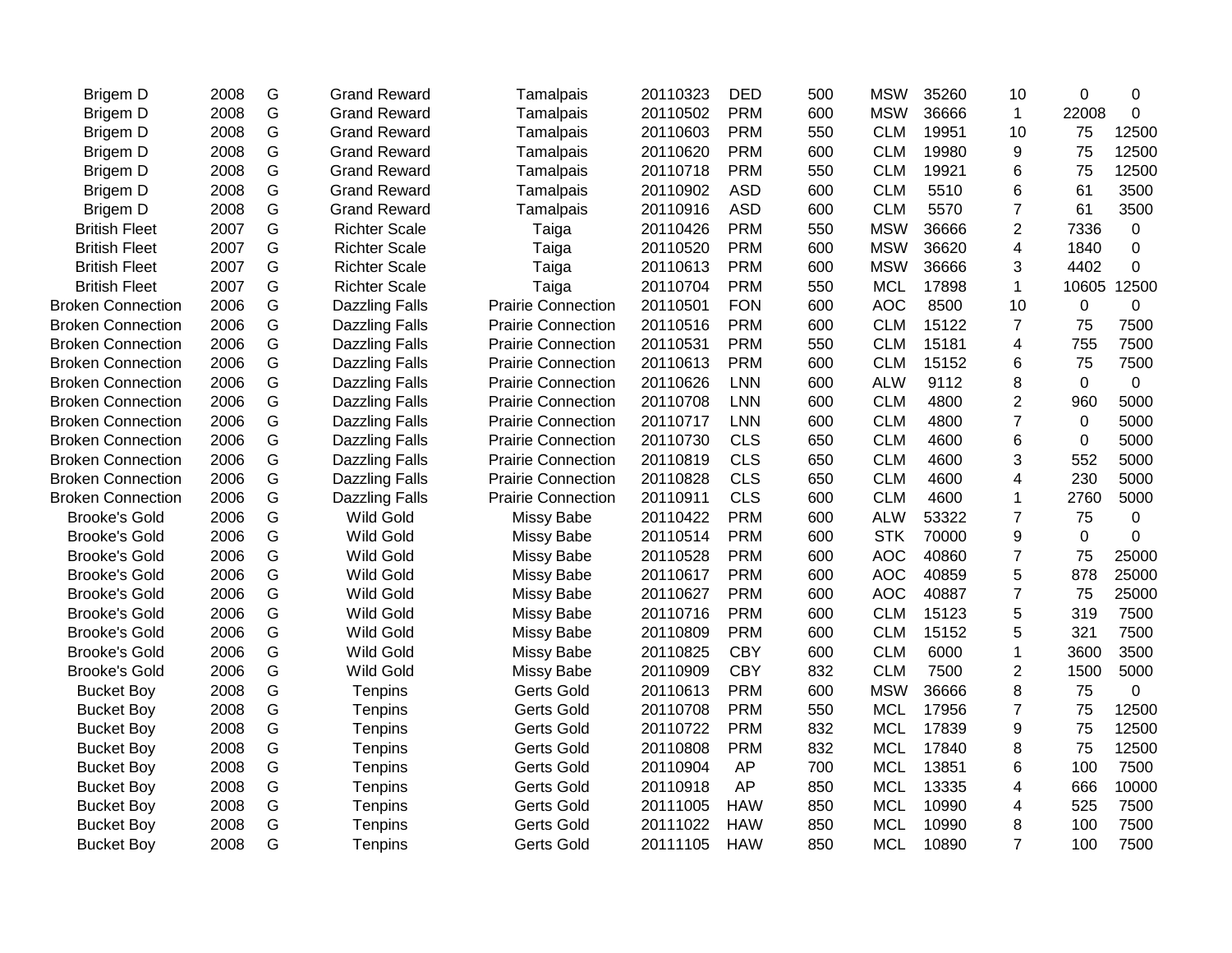| <b>Bucket Boy</b>        | 2008 | G           | Tenpins           | <b>Gerts Gold</b> | 20111222 | <b>HAW</b> | 850 | <b>MCL</b> | 11670 | 8              | 100         | 7500        |
|--------------------------|------|-------------|-------------------|-------------------|----------|------------|-----|------------|-------|----------------|-------------|-------------|
| <b>Bulls First Trick</b> | 2005 | G           | <b>Bravo Bull</b> | <b>Our First</b>  | 20110123 | <b>TP</b>  | 800 | <b>CLM</b> | 6550  | 6              | 65          | 5000        |
| <b>Bulls First Trick</b> | 2005 | G           | <b>Bravo Bull</b> | Our First         | 20110212 | <b>TP</b>  | 650 | <b>CLM</b> | 6600  | 5              | 65          | 5000        |
| <b>Bulls First Trick</b> | 2005 | G           | <b>Bravo Bull</b> | Our First         | 20110221 | <b>BEU</b> | 832 | <b>CLM</b> | 3900  | 5              | 78          | 4000        |
| <b>Bulls First Trick</b> | 2005 | G           | <b>Bravo Bull</b> | Our First         | 20110318 | <b>TP</b>  | 650 | <b>CLM</b> | 6550  | 6              | 65          | 5000        |
| <b>Bulls First Trick</b> | 2005 | G           | <b>Bravo Bull</b> | Our First         | 20110403 | <b>TP</b>  | 650 | <b>CLM</b> | 6500  | 6              | 65          | 5000        |
| <b>Bulls First Trick</b> | 2005 | G           | <b>Bravo Bull</b> | Our First         | 20110412 | <b>BEU</b> | 800 | <b>CLM</b> | 3900  | $\overline{2}$ | 780         | 4000        |
| <b>Bulls First Trick</b> | 2005 | G           | <b>Bravo Bull</b> | Our First         | 20110425 | <b>BEU</b> | 800 | <b>CLM</b> | 3700  | 6              | 74          | 3500        |
| <b>Bulls First Trick</b> | 2005 | G           | <b>Bravo Bull</b> | Our First         | 20110522 | <b>RD</b>  | 800 | <b>CLM</b> | 3700  | 4              | 185         | 4000        |
| Buried in Ice            | 2004 | G           | Too Much Ice      | I Can Dig It      | 20110731 | <b>CLS</b> | 600 | <b>CLM</b> | 3563  | 10             | $\mathbf 0$ | 2500        |
| Buried in Ice            | 2004 | G           | Too Much Ice      | I Can Dig It      | 20110904 | <b>YD</b>  | 525 | <b>CLM</b> | 2000  | 5              | 80          | 1600        |
| <b>Burning Faith</b>     | 2006 | M           | <b>Cat Thief</b>  | Name Tag          | 20110503 | <b>PRM</b> | 550 | <b>WCL</b> | 15236 | 6              | 75          | 7500        |
| <b>Business Matters</b>  | 2008 | F           | <b>Added Edge</b> | Run in Company    | 20110708 | <b>PRM</b> | 600 | <b>MCL</b> | 9000  | 8              | 75          | 7500        |
| <b>Business Matters</b>  | 2008 | F           | <b>Added Edge</b> | Run in Company    | 20110723 | <b>PRM</b> | 600 | <b>MCL</b> | 17956 | 3              | 2146        | 12500       |
| <b>Business Matters</b>  | 2008 | $\mathsf F$ | <b>Added Edge</b> | Run in Company    | 20110805 | <b>PRM</b> | 600 | <b>MCL</b> | 18015 | 5              | 388         | 12500       |
| Cainam                   | 2007 | G           | Is It True        | Lady Sundari      | 20110403 | OP         | 550 | <b>AOC</b> | 45500 | 6              | 182         | $\mathbf 0$ |
| Cainam                   | 2007 | G           | Is It True        | Lady Sundari      | 20110422 | <b>PRM</b> | 600 | <b>ALW</b> | 53322 | 3              | 6418        | $\mathbf 0$ |
| Cainam                   | 2007 | G           | Is It True        | Lady Sundari      | 20110514 | <b>PRM</b> | 600 | <b>STK</b> | 70000 | 3              | 7000        | 0           |
| Cainam                   | 2007 | G           | Is It True        | Lady Sundari      | 20110527 | <b>PRM</b> | 850 | <b>AOC</b> | 35235 | $\overline{2}$ | 9960        | $\mathbf 0$ |
| Cainam                   | 2007 | G           | Is It True        | Lady Sundari      | 20110611 | <b>PRM</b> | 850 | <b>STK</b> | 75000 | 1              | 45000       | $\pmb{0}$   |
| Cainam                   | 2007 | G           | Is It True        | Lady Sundari      | 20110705 | <b>PRM</b> | 800 | <b>ALW</b> | 53438 | 3              | 6468        | $\mathbf 0$ |
| Cainam                   | 2007 | G           | Is It True        | Lady Sundari      | 20110806 | <b>PRM</b> | 850 | <b>STK</b> | 94450 | 1              | 56670       | 0           |
| Call for the Wild        | 2007 | G           | <b>Wild Gold</b>  | Lady Cordelia     | 20110625 | <b>ARP</b> | 550 | <b>CLM</b> | 5800  | 5              | 116         | 3200        |
| Call for the Wild        | 2007 | G           | Wild Gold         | Lady Cordelia     | 20110717 | <b>ARP</b> | 600 | <b>CLM</b> | 8200  | 6              | 82          | 10000       |
| Call for the Wild        | 2007 | G           | <b>Wild Gold</b>  | Lady Cordelia     | 20110730 | <b>ARP</b> | 600 | <b>CLM</b> | 7900  | 6              | 79          | 5000        |
| Call for the Wild        | 2007 | G           | <b>Wild Gold</b>  | Lady Cordelia     | 20110807 | <b>ARP</b> | 550 | <b>CLM</b> | 7900  | 8              | 79          | 5000        |
| Call for the Wild        | 2007 | G           | <b>Wild Gold</b>  | Lady Cordelia     | 20110828 | <b>YD</b>  | 525 | <b>CLM</b> | 1900  | 1              | 1045        | 3200        |
| Call for the Wild        | 2007 | G           | <b>Wild Gold</b>  | Lady Cordelia     | 20110904 | YD         | 700 | <b>CLM</b> | 2000  | 4              | 140         | 3200        |
| Call for the Wild        | 2007 | G           | Wild Gold         | Lady Cordelia     | 20110910 | YD         | 525 | <b>ALW</b> | 2100  | 3              | 273         | 0           |
| Call In                  | 2007 | G           | Rage              | Peruse            | 20110130 | OP         | 550 | <b>CLM</b> | 15400 | 10             | 44          | 10000       |
| Call In                  | 2007 | G           | Rage              | Peruse            | 20110221 | OP         | 800 | <b>CLM</b> | 15900 | 8              | 53          | 7500        |
| Call In                  | 2007 | G           | Rage              | Peruse            | 20110306 | OP         | 600 | <b>CLM</b> | 16200 | 10             | 54          | 7500        |
| Call In                  | 2007 | G           | Rage              | Peruse            | 20110326 | OP         | 850 | <b>CLM</b> | 16500 | 5              | 495         | 7500        |
| Call In                  | 2007 | G           | Rage              | Peruse            | 20110409 | OP         | 800 | <b>CLM</b> | 18500 | 4              | 925         | 5000        |
| Call In                  | 2007 | G           | Rage              | Peruse            | 20110502 | <b>PRM</b> | 550 | <b>CLM</b> | 12785 | 1              | 8760        | 6250        |
| Call In                  | 2007 | G           | Rage              | Peruse            | 20110521 | <b>PRM</b> | 800 | <b>CLM</b> | 11000 | 6              | 75          | 7500        |
| Call In                  | 2007 | G           | Rage              | Peruse            | 20110530 | <b>PRM</b> | 832 | <b>CLM</b> | 13500 | 6              | 75          | 5000        |
| Call In                  | 2007 | G           | Rage              | Peruse            | 20110607 | <b>PRM</b> | 550 | <b>CLM</b> | 11000 | 6              | 75          | 7500        |
| Call In                  | 2007 | G           | Rage              | Peruse            | 20110621 | <b>PRM</b> | 600 | <b>CLM</b> | 11000 | 6              | 75          | 7500        |
| Call In                  | 2007 | G           | Rage              | Peruse            | 20110705 | <b>PRM</b> | 550 | <b>CLM</b> | 11000 | 8              | 75          | 7500        |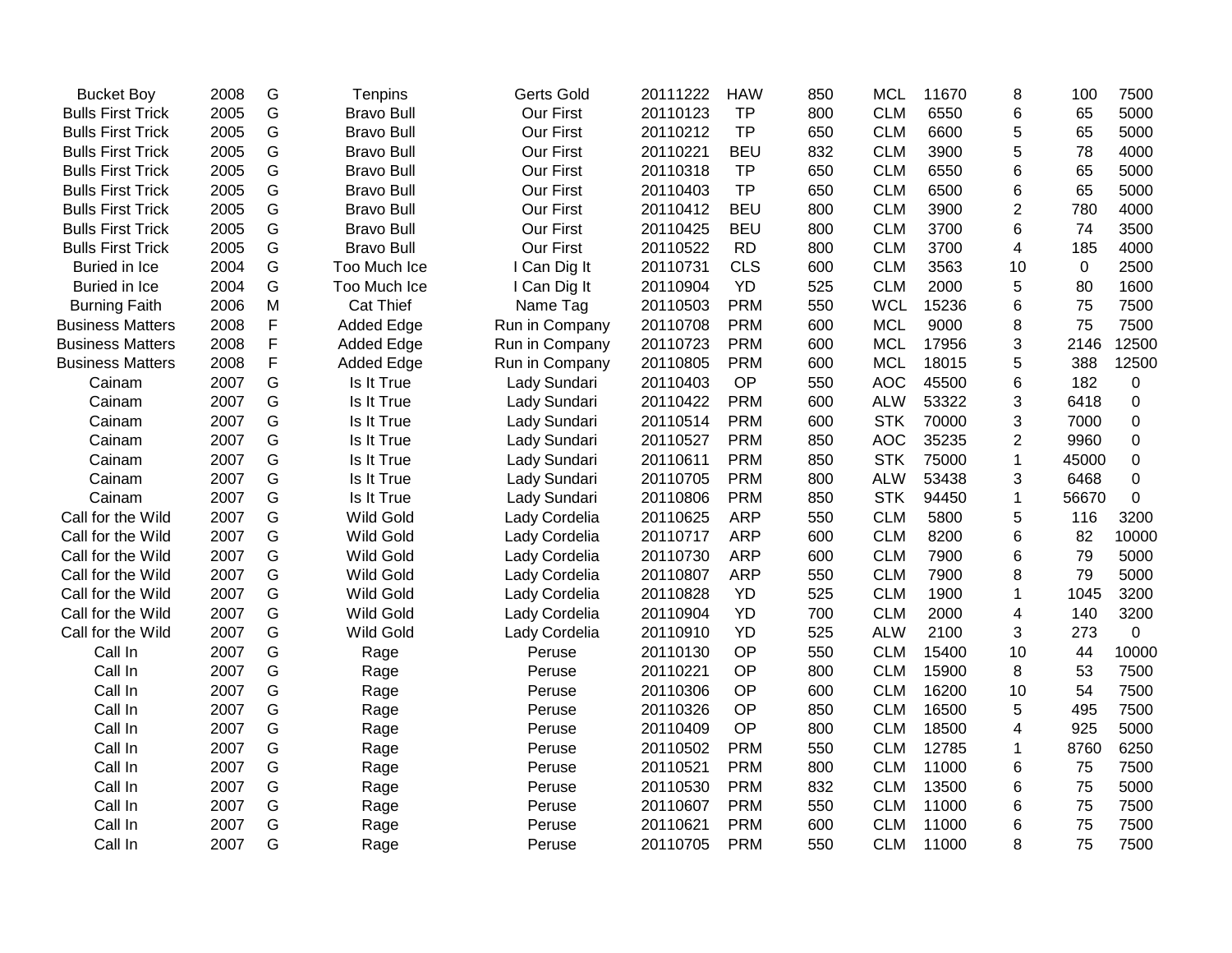| Callmemrgeorge      | 2004 | G | Miracle Heights    | Littleredryderhood   | 20110325 | OP         | 550 | <b>CLM</b> | 16500 | 7              | 165         | 7500        |
|---------------------|------|---|--------------------|----------------------|----------|------------|-----|------------|-------|----------------|-------------|-------------|
| Callmemrgeorge      | 2004 | G | Miracle Heights    | Littleredryderhood   | 20110502 | <b>PRM</b> | 550 | <b>CLM</b> | 15180 | 6              | 75          | 7500        |
| Callmemrgeorge      | 2004 | G | Miracle Heights    | Littleredryderhood   | 20110524 | <b>PRM</b> | 600 | <b>CLM</b> | 13500 | 5              | 401         | 5000        |
| Callmemrgeorge      | 2004 | G | Miracle Heights    | Littleredryderhood   | 20110628 | <b>PRM</b> | 500 | <b>WCL</b> | 13900 | 4              | 1068        | 5000        |
| Callmemrgeorge      | 2004 | G | Miracle Heights    | Littleredryderhood   | 20110716 | <b>PRM</b> | 600 | <b>CLM</b> | 15123 | 3              | 1785        | 7500        |
| Callmemrgeorge      | 2004 | G | Miracle Heights    | Littleredryderhood   | 20110730 | <b>PRM</b> | 550 | <b>CLM</b> | 18306 | 6              | 75          | 5000        |
| Callmemrgeorge      | 2004 | G | Miracle Heights    | Littleredryderhood   | 20110814 | <b>CLS</b> | 600 | <b>CLM</b> | 5200  | 8              | $\mathbf 0$ | 5000        |
| Calvinator          | 2008 | F | Humming            | Highley's Sadie      | 20110516 | <b>PRM</b> | 600 | <b>MCL</b> | 17928 | 9              | 75          | 12500       |
| Calvinator          | 2008 | F | Humming            | Highley's Sadie      | 20110614 | <b>PRM</b> | 600 | <b>MCL</b> | 17898 | 8              | 75          | 12500       |
| Camy Cat            | 2009 | F | <b>Classic Cat</b> | Quick Invader        | 20110517 | <b>PRM</b> | 450 | <b>MSW</b> | 36776 | $\overline{7}$ | 75          | 0           |
| Camy Cat            | 2009 | F | <b>Classic Cat</b> | Quick Invader        | 20110624 | <b>PRM</b> | 500 | <b>MSW</b> | 36694 | 6              | 75          | $\mathbf 0$ |
| Canadian Ridge      | 2007 | G | Cactus Ridge       | A Taping Canadian    | 20110426 | <b>PRM</b> | 550 | <b>ALW</b> | 37967 | 1              | 22659       | 0           |
| Canadian Ridge      | 2007 | G | Cactus Ridge       | A Taping Canadian    | 20110520 | <b>PRM</b> | 600 | <b>ALW</b> | 40916 | 1              | 24717       | 0           |
| Canadian Ridge      | 2007 | G | Cactus Ridge       | A Taping Canadian    | 20110619 | <b>LNN</b> | 600 | <b>STK</b> | 16350 | 4              | 750         | 0           |
| Canadian Ridge      | 2007 | G | Cactus Ridge       | A Taping Canadian    | 20110708 | <b>PRM</b> | 600 | OCL        | 22500 | 5              | 673         | 0           |
| Can It Baby         | 2007 | G | Canaveral          | Mickis Dancer        | 20110108 | <b>TUP</b> | 550 | <b>CLM</b> | 5100  | $\overline{4}$ | 306         | 3500        |
| Can It Baby         | 2007 | G | Canaveral          | <b>Mickis Dancer</b> | 20110125 | <b>TUP</b> | 500 | <b>CLM</b> | 5100  | 3              | 510         | 3500        |
| Can It Baby         | 2007 | G | Canaveral          | <b>Mickis Dancer</b> | 20110209 | <b>TUP</b> | 550 | <b>CLM</b> | 5100  | 11             | $\Omega$    | 3500        |
| Can It Baby         | 2007 | G | Canaveral          | <b>Mickis Dancer</b> | 20110502 | <b>TUP</b> | 500 | <b>CLM</b> | 5100  | 8              | $\Omega$    | 3500        |
| Can It Baby         | 2007 | G | Canaveral          | <b>Mickis Dancer</b> | 20110611 | <b>UN</b>  | 500 | <b>CLM</b> | 2000  | 1              | 1100        | 2500        |
| Can It Baby         | 2007 | G | Canaveral          | <b>Mickis Dancer</b> | 20110702 | <b>BOI</b> | 500 | <b>CLM</b> | 2000  | 4              | 100         | 2500        |
| Can It Baby         | 2007 | G | Canaveral          | <b>Mickis Dancer</b> | 20110720 | <b>BOI</b> | 500 | <b>CLM</b> | 2000  | $\overline{c}$ | 400         | 2500        |
| Can It Baby         | 2007 | G | Canaveral          | <b>Mickis Dancer</b> | 20110727 | <b>BOI</b> | 500 | <b>CLM</b> | 2000  | 3              | 240         | 2000        |
| Can It Baby         | 2007 | G | Canaveral          | <b>Mickis Dancer</b> | 20110812 | <b>KSP</b> | 500 | <b>AOC</b> | 1600  | 3              | 208         | $\mathbf 0$ |
| Can It Baby         | 2007 | G | Canaveral          | <b>Mickis Dancer</b> | 20110821 | <b>KSP</b> | 500 | <b>CLM</b> | 1200  | $\overline{2}$ | 252         | 1600        |
| Can It Baby         | 2007 | G | Canaveral          | <b>Mickis Dancer</b> | 20110828 | YD         | 525 | <b>CLM</b> | 2200  | $\overline{2}$ | 462         | 3200        |
| Can It Baby         | 2007 | G | Canaveral          | <b>Mickis Dancer</b> | 20110911 | YD         | 525 | <b>CLM</b> | 2200  | $\overline{7}$ | 0           | 4000        |
| Can It Baby         | 2007 | G | Canaveral          | <b>Mickis Dancer</b> | 20110917 | YD         | 525 | <b>CLM</b> | 2000  | FF             | 0           | 2000        |
| <b>Cannon Falls</b> | 2004 | G | Sharkey            | <b>Missy Maria</b>   | 20110507 | <b>PRM</b> | 600 | <b>ALW</b> | 37994 | 3              | 4544        | 0           |
| <b>Cannon Falls</b> | 2004 | G | Sharkey            | <b>Missy Maria</b>   | 20110524 | <b>PRM</b> | 600 | <b>ALW</b> | 38170 | 3              | 4620        | $\mathbf 0$ |
| <b>Cannon Falls</b> | 2004 | G | Sharkey            | <b>Missy Maria</b>   | 20110604 | <b>PRM</b> | 550 | <b>ALW</b> | 38054 | 3              | 4570        | $\mathbf 0$ |
| <b>Cannon Falls</b> | 2004 | G | Sharkey            | <b>Missy Maria</b>   | 20110618 | <b>PRM</b> | 600 | <b>ALW</b> | 38158 | 8              | 75          | $\pmb{0}$   |
| <b>Cannon Falls</b> | 2004 | G | Sharkey            | <b>Missy Maria</b>   | 20110704 | <b>PRM</b> | 800 | <b>ALW</b> | 38111 | 6              | 75          | $\mathbf 0$ |
| <b>Cannon Falls</b> | 2004 | G | Sharkey            | <b>Missy Maria</b>   | 20110730 | <b>PRM</b> | 600 | <b>ALW</b> | 38082 | 8              | 75          | $\Omega$    |
| <b>Cannon Falls</b> | 2004 | G | Sharkey            | <b>Missy Maria</b>   | 20110809 | <b>PRM</b> | 600 | <b>CLM</b> | 15152 | 8              | 75          | 7500        |
| Can't Find Me       | 2004 | G | Fugitive           | <b>Red Sider</b>     | 20110108 | <b>DED</b> | 700 | <b>CLM</b> | 11300 | 6              | 0           | 4000        |
| Can't Find Me       | 2004 | G | Fugitive           | <b>Red Sider</b>     | 20110212 | <b>TUP</b> | 650 | <b>CLM</b> | 5000  | 8              | $\mathbf 0$ | 3000        |
| Can't Find Me       | 2004 | G | Fugitive           | <b>Red Sider</b>     | 20110225 | <b>TUP</b> | 800 | <b>CLM</b> | 5200  | 4              | 312         | 3000        |
| Can't Find Me       | 2004 | G | Fugitive           | <b>Red Sider</b>     | 20110311 | <b>TUP</b> | 800 | <b>CLM</b> | 5200  | 4              | 312         | 3000        |
| Can't Find Me       | 2004 | G | Fugitive           | <b>Red Sider</b>     | 20110425 | <b>TUP</b> | 800 | <b>CLM</b> | 5200  | 4              | 312         | 3000        |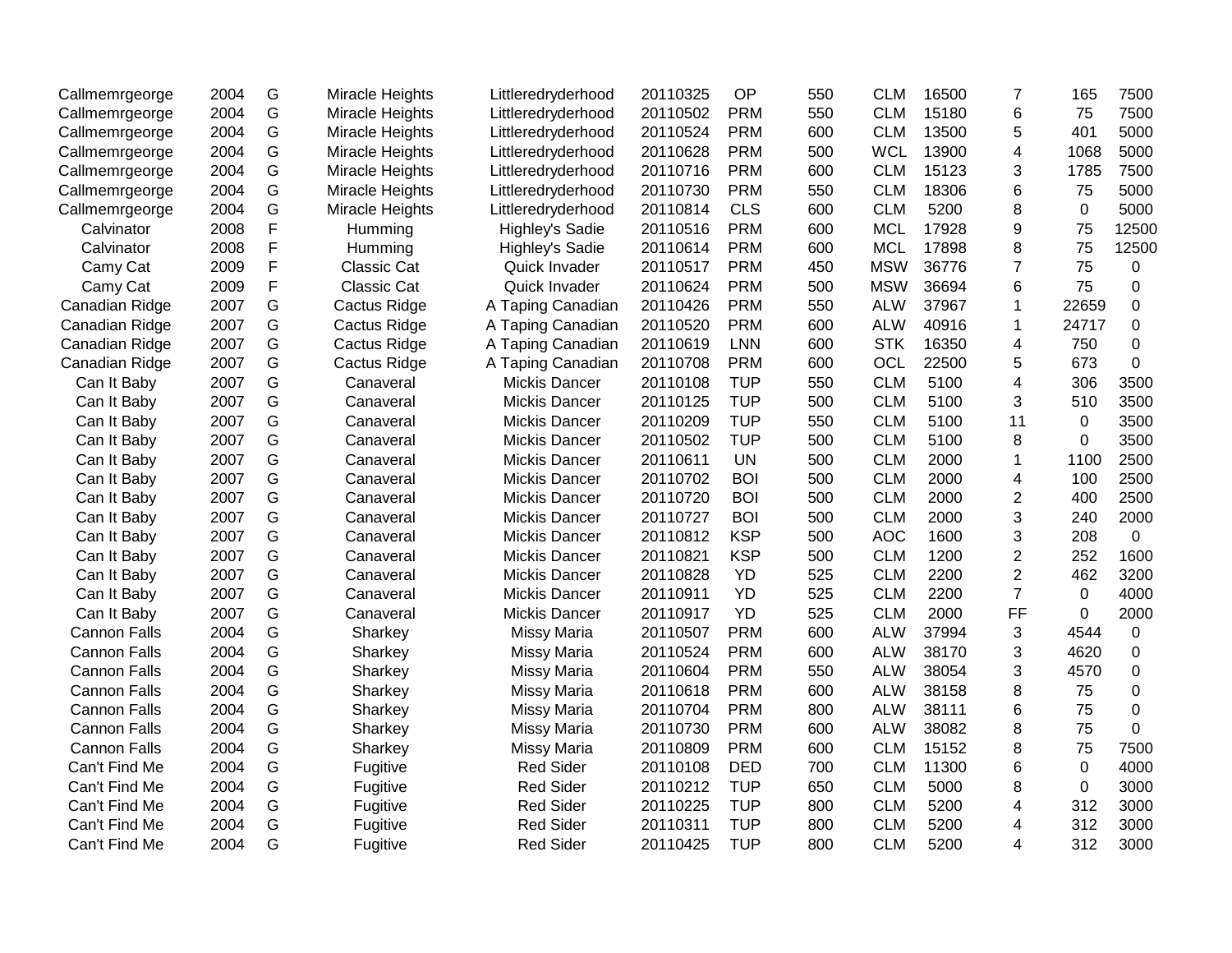| Can't Find Me       | 2004 | G             | Fugitive              | <b>Red Sider</b>       | 20110508 | SON        | 600 | <b>CLM</b> | 1240  | 3              | 124   | 1000        |
|---------------------|------|---------------|-----------------------|------------------------|----------|------------|-----|------------|-------|----------------|-------|-------------|
| Can't Find Me       | 2004 | G             | Fugitive              | <b>Red Sider</b>       | 20110706 | <b>BOI</b> | 650 | <b>CLM</b> | 2000  | 5              | 60    | 2000        |
| Can't Find Me       | 2004 | G             | Fugitive              | <b>Red Sider</b>       | 20110716 | <b>BOI</b> | 650 | <b>CLM</b> | 2000  | 6              | 0     | 2000        |
| Cape Town Dancer    | 2009 | G             | Cape Town             | Sandpit Dancer         | 20111016 | <b>RP</b>  | 550 | <b>MSW</b> | 31150 | 8              | 85    | $\mathbf 0$ |
| Cape Town Dancer    | 2009 | G             | Cape Town             | Sandpit Dancer         | 20111118 | <b>RP</b>  | 700 | <b>MSW</b> | 28000 | 6              | 85    | 0           |
| Captain Theo        | 2007 | G             | King of Scat          | Captain Messier        | 20110227 | <b>FON</b> | 400 | <b>ALW</b> | 7500  | 2              | 1500  | $\pmb{0}$   |
| Captain Theo        | 2007 | G             | King of Scat          | <b>Captain Messier</b> | 20110313 | <b>FON</b> | 400 | <b>ALW</b> | 7500  | 1              | 4500  | $\pmb{0}$   |
| Captain Theo        | 2007 | G             | King of Scat          | <b>Captain Messier</b> | 20110502 | <b>PRM</b> | 550 | <b>CLM</b> | 15180 | 8              | 75    | 7500        |
| Captain Theo        | 2007 | G             | King of Scat          | <b>Captain Messier</b> | 20110516 | <b>PRM</b> | 600 | <b>CLM</b> | 15122 | 5              | 319   | 7500        |
| Captain Theo        | 2007 | G             | King of Scat          | <b>Captain Messier</b> | 20110531 | <b>PRM</b> | 550 | <b>CLM</b> | 15181 | 3              | 1810  | 7500        |
| Captain Theo        | 2007 | G             | King of Scat          | <b>Captain Messier</b> | 20110702 | <b>PRM</b> | 550 | <b>CLM</b> | 15151 | 3              | 1797  | 7500        |
| Captain Theo        | 2007 | G             | King of Scat          | <b>Captain Messier</b> | 20110716 | <b>PRM</b> | 600 | <b>CLM</b> | 15123 | 8              | 75    | 7500        |
| Captain Theo        | 2007 | G             | King of Scat          | <b>Captain Messier</b> | 20110812 | <b>PRM</b> | 200 | <b>STK</b> | 30600 | 9              | 0     | $\mathbf 0$ |
| Captain Theo        | 2007 | G             | King of Scat          | <b>Captain Messier</b> | 20110825 | <b>CBY</b> | 550 | <b>CLM</b> | 6955  | 3              | 715   | 3500        |
| Carli Rose          | 2007 | M             | Kafwain               | <b>Miss Guts</b>       | 20110320 | FG         | 550 | <b>CLM</b> | 19000 | 5              | 570   | 15000       |
| Carli Rose          | 2007 | M             | Kafwain               | Miss Guts              | 20110425 | <b>PRM</b> | 550 | <b>ALW</b> | 37994 | $\overline{2}$ | 7574  | 0           |
| Carli Rose          | 2007 | M             | Kafwain               | <b>Miss Guts</b>       | 20110520 | <b>PRM</b> | 600 | <b>ALW</b> | 37994 | 10             | 75    | $\pmb{0}$   |
| Carli Rose          | 2007 | M             | Kafwain               | <b>Miss Guts</b>       | 20110607 | <b>PRM</b> | 600 | <b>CLM</b> | 15122 | 3              | 1785  | 7500        |
| Carli Rose          | 2007 | M             | Kafwain               | <b>Miss Guts</b>       | 20110618 | <b>PRM</b> | 600 | <b>CLM</b> | 15181 | 6              | 75    | 7500        |
| Carli Rose          | 2007 | M             | Kafwain               | <b>Miss Guts</b>       | 20110704 | <b>PRM</b> | 550 | <b>CLM</b> | 11000 | 10             | 75    | 7500        |
| Carli Rose          | 2007 | M             | Kafwain               | <b>Miss Guts</b>       | 20110820 | <b>CT</b>  | 450 | <b>CLM</b> | 11400 | 1              | 6600  | 5000        |
| Carli Rose          | 2007 | M             | Kafwain               | <b>Miss Guts</b>       | 20111005 | <b>CT</b>  | 450 | <b>CLM</b> | 11200 | $\overline{2}$ | 2200  | 5000        |
| Carli Rose          | 2007 | M             | Kafwain               | <b>Miss Guts</b>       | 20111120 | <b>CT</b>  | 450 | <b>CLM</b> | 11300 | 1              | 6600  | 5000        |
| Cash At Night       | 2008 | G             | <b>Forest Grove</b>   | Only At Night          | 20110507 | <b>PRM</b> | 600 | <b>ALW</b> | 37994 | 2              | 7574  | $\mathbf 0$ |
| Cash At Night       | 2008 | G             | <b>Forest Grove</b>   | Only At Night          | 20110521 | <b>PRM</b> | 600 | <b>STK</b> | 67650 | 4              | 3382  | $\mathbf 0$ |
| Cash At Night       | 2008 | G             | <b>Forest Grove</b>   | Only At Night          | 20110604 | <b>PRM</b> | 550 | <b>ALW</b> | 38054 | 1              | 22848 | $\mathbf 0$ |
| Cash At Night       | 2008 | G             | <b>Forest Grove</b>   | Only At Night          | 20110617 | <b>PRM</b> | 600 | <b>AOC</b> | 40859 | $\overline{7}$ | 75    | 0           |
| Cash At Night       | 2008 | ${\mathsf G}$ | <b>Forest Grove</b>   | Only At Night          | 20110702 | <b>PRM</b> | 550 | <b>CLM</b> | 15151 | $\overline{2}$ | 2996  | 7500        |
| Cash Paycheck       | 2006 | M             | <b>Dazzling Falls</b> | Paycheck Red           | 20110429 | <b>PRM</b> | 600 | <b>ALW</b> | 40888 | 3              | 4931  | 0           |
| Cash Paycheck       | 2006 | M             | <b>Dazzling Falls</b> | Paycheck Red           | 20110603 | <b>PRM</b> | 600 | <b>CLM</b> | 19031 | $\overline{2}$ | 5416  | 17500       |
| Cash Paycheck       | 2006 | M             | <b>Dazzling Falls</b> | Paycheck Red           | 20110610 | <b>PRM</b> | 600 | <b>AOC</b> | 40916 | 5              | 883   | 25000       |
| Cash Paycheck       | 2006 | M             | <b>Dazzling Falls</b> | Paycheck Red           | 20110701 | <b>PRM</b> | 800 | <b>CLM</b> | 15208 | 6              | 75    | 7500        |
| Cash Paycheck       | 2006 | M             | <b>Dazzling Falls</b> | Paycheck Red           | 20110715 | <b>PRM</b> | 600 | <b>CLM</b> | 15123 | 1              | 8925  | 7500        |
| Cash Paycheck       | 2006 | M             | <b>Dazzling Falls</b> | Paycheck Red           | 20110725 | <b>PRM</b> | 600 | <b>AOC</b> | 40887 | 3              | 4930  | 25000       |
| Cash Paycheck       | 2006 | M             | <b>Dazzling Falls</b> | Paycheck Red           | 20110802 | <b>PRM</b> | 600 | <b>CLM</b> | 20820 | 2              | 4200  | 6250        |
| Cat's Review        | 2008 | F             | <b>Cat Thief</b>      | <b>Irish Review</b>    | 20110423 | <b>PRM</b> | 550 | <b>MSW</b> | 36695 | 1              | 22071 | 0           |
| Cat's Review        | 2008 | F             | <b>Cat Thief</b>      | <b>Irish Review</b>    | 20110506 | <b>PRM</b> | 600 | <b>ALW</b> | 38170 | 3              | 4557  | $\pmb{0}$   |
| Cat's Review        | 2008 | F             | <b>Cat Thief</b>      | <b>Irish Review</b>    | 20110523 | <b>PRM</b> | 832 | <b>ALW</b> | 38112 | 6              | 75    | 0           |
| <b>Cat's Review</b> | 2008 | F             | Cat Thief             | <b>Irish Review</b>    | 20110617 | <b>PRM</b> | 600 | <b>ALW</b> | 38083 | 2              | 7637  | $\pmb{0}$   |
| Cat's Review        | 2008 | F             | <b>Cat Thief</b>      | <b>Irish Review</b>    | 20110701 | <b>PRM</b> | 550 | <b>ALW</b> | 38111 | 1              | 22974 | $\Omega$    |
|                     |      |               |                       |                        |          |            |     |            |       |                |       |             |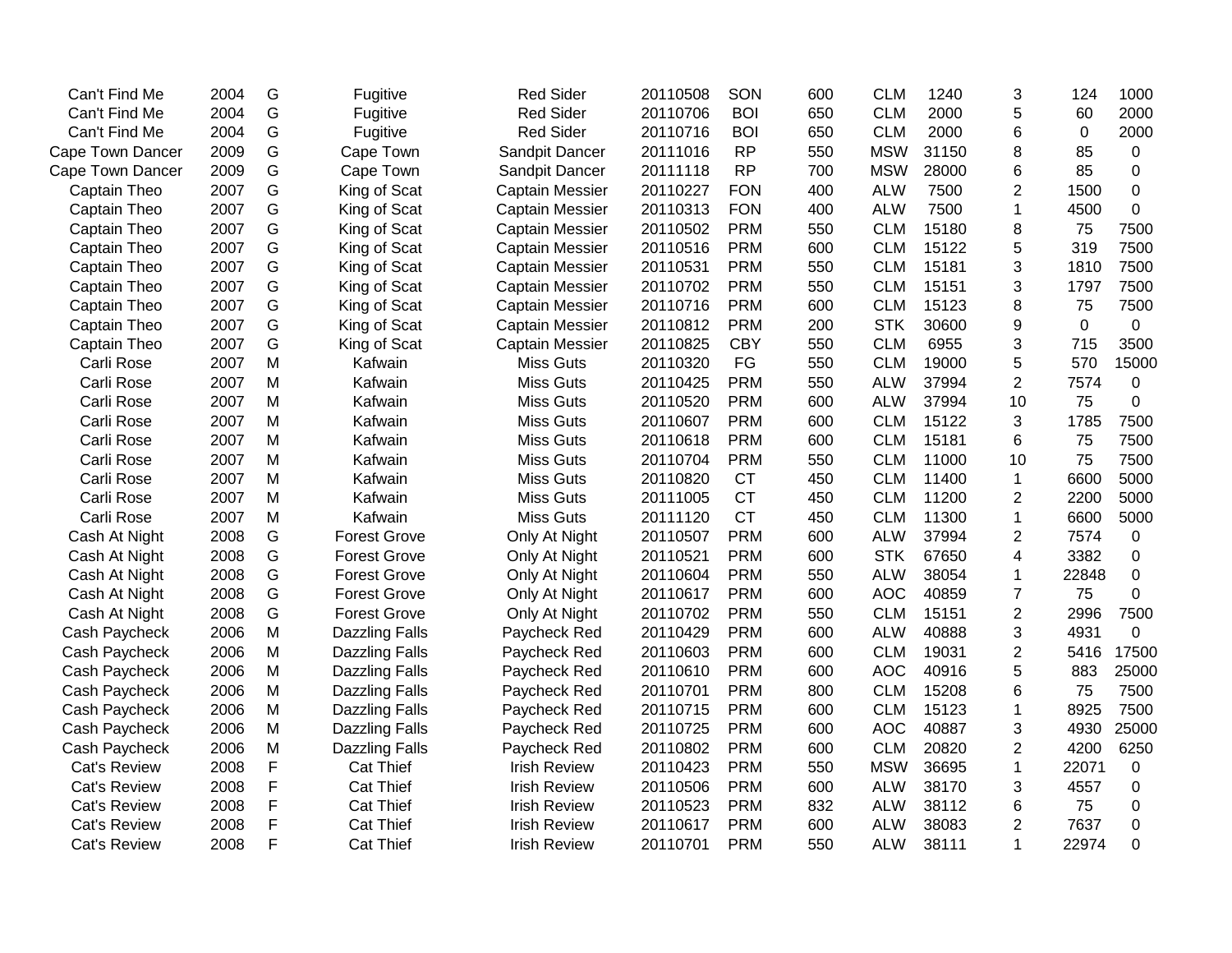| <b>Cat's Review</b>    | 2008 | F | <b>Cat Thief</b>        | <b>Irish Review</b> | 20110725 | <b>PRM</b> | 600 | <b>AOC</b> | 40887 | 7              | 75    | 0           |
|------------------------|------|---|-------------------------|---------------------|----------|------------|-----|------------|-------|----------------|-------|-------------|
| <b>Cat's Review</b>    | 2008 | F | <b>Cat Thief</b>        | <b>Irish Review</b> | 20110809 | <b>PRM</b> | 550 | <b>CLM</b> | 15180 | $\mathbf{1}$   | 9051  | 7500        |
| Caughtupnthemoment     | 2006 | M | <b>Wild Gold</b>        | Saratoga Hepcat     | 20110212 | OP         | 600 | <b>MCL</b> | 16000 | 9              | 80    | 15000       |
| Caughtupnthemoment     | 2006 | M | <b>Wild Gold</b>        | Saratoga Hepcat     | 20110308 | <b>WRD</b> | 600 | <b>MCL</b> | 7150  | 5              | 181   | 7500        |
| Caughtupnthemoment     | 2006 | M | <b>Wild Gold</b>        | Saratoga Hepcat     | 20110319 | <b>WRD</b> | 600 | <b>MCL</b> | 6760  | 10             | 75    | 7500        |
| Caughtupnthemoment     | 2006 | M | <b>Wild Gold</b>        | Saratoga Hepcat     | 20110402 | <b>WRD</b> | 800 | <b>MCL</b> | 7150  | 2              | 1225  | 7500        |
| Caughtupnthemoment     | 2006 | M | <b>Wild Gold</b>        | Saratoga Hepcat     | 20110502 | <b>WRD</b> | 800 | <b>MCL</b> | 7678  | 1              | 3915  | 7500        |
| Caughtupnthemoment     | 2006 | M | <b>Wild Gold</b>        | Saratoga Hepcat     | 20110513 | <b>PRM</b> | 600 | <b>STK</b> | 70000 | 6              | 1400  | $\mathbf 0$ |
| Caughtupnthemoment     | 2006 | M | <b>Wild Gold</b>        | Saratoga Hepcat     | 20110609 | <b>FMT</b> | 800 | <b>CLM</b> | 6600  | 8              | 85    | 5000        |
| Caughtupnthemoment     | 2006 | M | <b>Wild Gold</b>        | Saratoga Hepcat     | 20110708 | <b>FMT</b> | 800 | <b>CLM</b> | 8250  | 8              | 85    | 10000       |
| Caughtupnthemoment     | 2006 | M | Wild Gold               | Saratoga Hepcat     | 20110818 | <b>RP</b>  | 650 | <b>CLM</b> | 10690 | $\overline{7}$ | 75    | 7500        |
| Caughtupnthemoment     | 2006 | M | <b>Wild Gold</b>        | Saratoga Hepcat     | 20110902 | <b>RP</b>  | 832 | <b>CLM</b> | 10000 | 9              | 85    | 7500        |
| Caydee O Brady         | 2005 | M | <b>Dazzling Falls</b>   | Ascertain Bride     | 20110513 | <b>LNN</b> | 600 | <b>MCL</b> | 3500  | 1              | 2100  | 5000        |
| Caylor J               | 2008 | G | Kafwain                 | Kiley M             | 20110426 | <b>PRM</b> | 550 | <b>MSW</b> | 36666 | 6              | 75    | 0           |
| Caylor J               | 2008 | G | Kafwain                 | Kiley M             | 20110509 | <b>PRM</b> | 800 | <b>MSW</b> | 36723 | 5              | 790   | $\pmb{0}$   |
| Caylor J               | 2008 | G | Kafwain                 | Kiley M             | 20110606 | <b>PRM</b> | 800 | <b>MSW</b> | 36636 | $\overline{2}$ | 7315  | $\pmb{0}$   |
| Caylor J               | 2008 | G | Kafwain                 | Kiley M             | 20110620 | <b>PRM</b> | 832 | <b>MSW</b> | 36606 | 4              | 1823  | $\Omega$    |
| Caylor J               | 2008 | G | Kafwain                 | Kiley M             | 20110705 | <b>PRM</b> | 800 | <b>MSW</b> | 36636 | 3              | 4389  | 0           |
| Caylor J               | 2008 | G | Kafwain                 | Kiley M             | 20110726 | <b>PRM</b> | 832 | <b>MSW</b> | 36724 | 5              | 791   | 0           |
| Caylor J               | 2008 | G | Kafwain                 | Kiley M             | 20110808 | <b>PRM</b> | 832 | <b>MCL</b> | 17840 | $\overline{7}$ | 75    | 12500       |
| C Baby Go              | 2002 | M | Lord Pleasant           | <b>Track Lass</b>   | 20110520 | <b>LNN</b> | 600 | <b>CLM</b> | 3500  | 3              | 420   | 2500        |
| C Baby Go              | 2002 | M | Lord Pleasant           | <b>Track Lass</b>   | 20110530 | <b>LNN</b> | 800 | <b>CLM</b> | 3500  | 5              | 105   | 2500        |
| C Baby Go              | 2002 | M | <b>Lord Pleasant</b>    | <b>Track Lass</b>   | 20110610 | <b>LNN</b> | 832 | <b>CLM</b> | 3500  | $\overline{2}$ | 700   | 2500        |
| C Baby Go              | 2002 | M | <b>Lord Pleasant</b>    | <b>Track Lass</b>   | 20110624 | <b>LNN</b> | 800 | <b>CLM</b> | 3500  | 3              | 420   | 2500        |
| C Baby Go              | 2002 | M | Lord Pleasant           | <b>Track Lass</b>   | 20110708 | <b>LNN</b> | 800 | <b>CLM</b> | 3500  | 3              | 420   | 2500        |
| C Baby Go              | 2002 | M | Lord Pleasant           | <b>Track Lass</b>   | 20110716 | <b>LNN</b> | 832 | <b>CLM</b> | 3500  | 4              | 175   | 2500        |
| C Baby Go              | 2002 | M | Lord Pleasant           | <b>Track Lass</b>   | 20110730 | <b>CLS</b> | 832 | <b>CLM</b> | 3500  | $\overline{2}$ | 700   | 2500        |
| C Baby Go              | 2002 | M | Lord Pleasant           | <b>Track Lass</b>   | 20110812 | <b>CLS</b> | 650 | <b>CLM</b> | 3500  | 3              | 420   | 2500        |
| C Baby Go              | 2002 | M | Lord Pleasant           | <b>Track Lass</b>   | 20110819 | <b>CLS</b> | 832 | <b>CLM</b> | 3752  | 2              | 700   | 2500        |
| C Baby Go              | 2002 | M | Lord Pleasant           | <b>Track Lass</b>   | 20110902 | <b>CLS</b> | 832 | <b>CLM</b> | 3563  | 1              | 2100  | 2500        |
| C Baby Go              | 2002 | M | Lord Pleasant           | <b>Track Lass</b>   | 20110909 | <b>CLS</b> | 832 | <b>CLM</b> | 3800  | 4              | 190   | 2500        |
| Celtic Report          | 2007 | M | <b>Corporate Report</b> | <b>Celtic Twang</b> | 20110423 | <b>PRM</b> | 550 | <b>MSW</b> | 36695 | 5              | 788   | 0           |
| <b>Celtic Report</b>   | 2007 | M | <b>Corporate Report</b> | <b>Celtic Twang</b> | 20110507 | <b>PRM</b> | 600 | <b>MSW</b> | 36695 | 4              | 1840  | 0           |
| <b>Celtic Report</b>   | 2007 | M | <b>Corporate Report</b> | <b>Celtic Twang</b> | 20110521 | <b>PRM</b> | 600 | <b>MSW</b> | 36666 | 6              | 75    | $\mathbf 0$ |
| <b>Celtic Report</b>   | 2007 | M | <b>Corporate Report</b> | Celtic Twang        | 20110614 | <b>PRM</b> | 600 | <b>MCL</b> | 17898 | $\overline{2}$ | 3535  | 12500       |
| <b>Celtic Report</b>   | 2007 | M | <b>Corporate Report</b> | <b>Celtic Twang</b> | 20110703 | <b>PRM</b> | 550 | <b>MCL</b> | 17840 | 1              | 10479 | 12500       |
| <b>Celtic Report</b>   | 2007 | M | <b>Corporate Report</b> | <b>Celtic Twang</b> | 20110729 | <b>PRM</b> | 600 | <b>CLM</b> | 20038 | $\overline{2}$ | 3997  | 12500       |
| <b>Chasing Glitter</b> | 2007 | G | <b>Winter Glitter</b>   | Stephaniestride     | 20110503 | <b>PRM</b> | 550 | <b>WMC</b> | 17928 | 8              | 75    | 12500       |
| <b>Chasing Glitter</b> | 2007 | G | <b>Winter Glitter</b>   | Stephaniestride     | 20110527 | <b>PRM</b> | 800 | <b>MCL</b> | 17986 | $\overline{2}$ | 3598  | 12500       |
| <b>Chasing Glitter</b> | 2007 | G | <b>Winter Glitter</b>   | Stephaniestride     | 20110620 | <b>PRM</b> | 832 | <b>MSW</b> | 36606 | 5              | 781   | $\Omega$    |
|                        |      |   |                         |                     |          |            |     |            |       |                |       |             |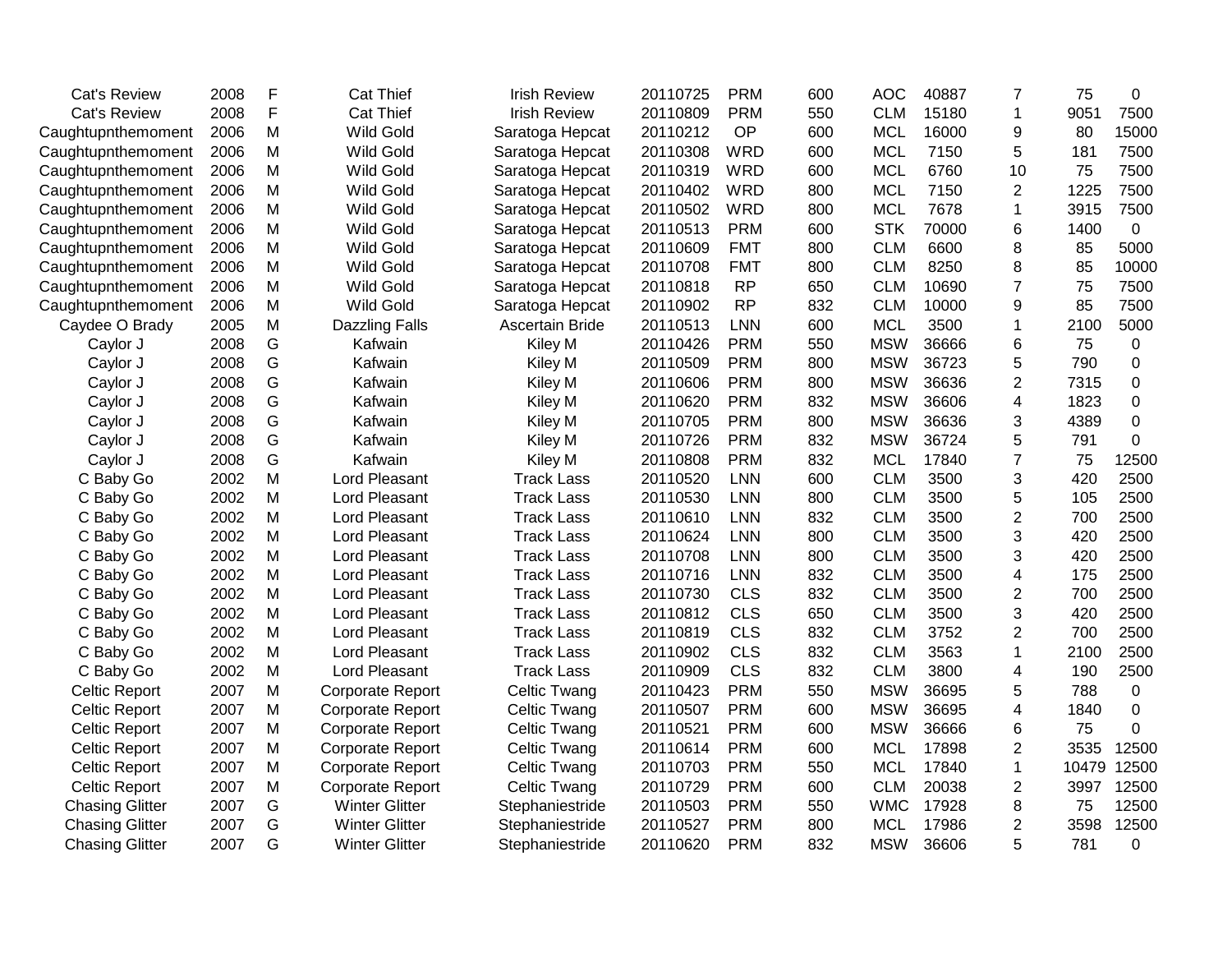| <b>Chasing Glitter</b> | 2007 | G            | <b>Winter Glitter</b> | Stephaniestride           | 20110705 | <b>PRM</b> | 800 | <b>MSW</b> | 36636  | $\overline{7}$          | 75             | 0           |
|------------------------|------|--------------|-----------------------|---------------------------|----------|------------|-----|------------|--------|-------------------------|----------------|-------------|
| <b>Chasing Glitter</b> | 2007 | G            | <b>Winter Glitter</b> | Stephaniestride           | 20110722 | <b>PRM</b> | 832 | <b>MCL</b> | 17839  | $\mathbf{1}$            | 10479          | 12500       |
| <b>Chasing Lucifer</b> | 2008 | $\mathsf C$  | Devil His Due         | <b>Prairie Connection</b> | 20110613 | <b>PRM</b> | 600 | <b>MSW</b> | 36666  | 5                       | 786            | 0           |
| <b>Chasing Lucifer</b> | 2008 | $\mathsf C$  | Devil His Due         | <b>Prairie Connection</b> | 20110627 | <b>PRM</b> | 600 | <b>MSW</b> | 36636  | $\overline{7}$          | 75             | 0           |
| <b>Chasing Lucifer</b> | 2008 | $\mathsf{C}$ | Devil His Due         | <b>Prairie Connection</b> | 20110806 | <b>PRM</b> | 600 | <b>MSW</b> | 36751  | 5                       | 792            | 0           |
| Chazanne               | 2009 | F            | Humming               | Channel and a Half        | 20110708 | <b>PRM</b> | 550 | <b>STK</b> | 107036 | 10                      | 0              | 0           |
| Chazanne               | 2009 | F            | Humming               | Channel and a Half        | 20110722 | <b>PRM</b> | 550 | <b>MSW</b> | 36578  | 6                       | 75             | 0           |
| Chazanne               | 2009 | F            | Humming               | Channel and a Half        | 20110801 | <b>PRM</b> | 550 | <b>MCL</b> | 23508  | 1                       | 14091          | 25000       |
| Cheese a Bay           | 2005 | M            | <b>Wild Gold</b>      | <b>Cheese Grits</b>       | 20110323 | <b>HAW</b> | 600 | <b>CLM</b> | 18252  | $\overline{4}$          | 780            | 10000       |
| Cheese a Bay           | 2005 | M            | <b>Wild Gold</b>      | <b>Cheese Grits</b>       | 20110503 | <b>PRM</b> | 550 | <b>WCL</b> | 15236  | 1                       | 9177           | 7500        |
| Cheese a Bay           | 2005 | M            | <b>Wild Gold</b>      | <b>Cheese Grits</b>       | 20110610 | <b>PRM</b> | 600 | <b>AOC</b> | 40916  | $\overline{2}$          | 8239           | 25000       |
| Cheese a Bay           | 2005 | M            | <b>Wild Gold</b>      | <b>Cheese Grits</b>       | 20110624 | <b>PRM</b> | 600 | <b>AOC</b> | 40887  | 3                       | 4931           | 25000       |
| Cheese a Bay           | 2005 | M            | <b>Wild Gold</b>      | <b>Cheese Grits</b>       | 20110725 | <b>PRM</b> | 600 | <b>AOC</b> | 40887  | $\overline{4}$          | 2054           | 25000       |
| Cheese a Bay           | 2005 | M            | <b>Wild Gold</b>      | <b>Cheese Grits</b>       | 20110802 | <b>PRM</b> | 600 | <b>CLM</b> | 20820  | 3                       | 2520           | 6250        |
| Cheese a Bay           | 2005 | M            | Wild Gold             | <b>Cheese Grits</b>       | 20110901 | <b>AP</b>  | 500 | <b>STR</b> | 16352  | 6                       | 100            | $\pmb{0}$   |
| Cheese a Bay           | 2005 | M            | <b>Wild Gold</b>      | <b>Cheese Grits</b>       | 20111006 | <b>HAW</b> | 600 | <b>CLM</b> | 12260  | 8                       | 100            | 5000        |
| Chi Chi Town           | 2009 | F            | Cape Town             | Kotchi                    | 20110729 | <b>PRM</b> | 550 | <b>MSW</b> | 36665  | $\mathbf{2}$            | 7336           | $\mathbf 0$ |
| Chi Chi Town           | 2009 | F            | Cape Town             | Kotchi                    | 20110806 | <b>PRM</b> | 600 | <b>MSW</b> | 36723  | $\mathbf{1}$            | 22134          | 0           |
| Chrismasdontbelate     | 2008 | G            | Doug Fir              | <b>Unbridled's Gal</b>    | 20110502 | <b>PRM</b> | 600 | <b>MSW</b> | 36666  | 6                       | 75             | 0           |
| Chrismasdontbelate     | 2008 | G            | Doug Fir              | Unbridled's Gal           | 20110517 | <b>PRM</b> | 600 | <b>MSW</b> | 36695  | 3                       | 4414           | 0           |
| Chrismasdontbelate     | 2008 | G            | Doug Fir              | Unbridled's Gal           | 20110530 | <b>PRM</b> | 550 | <b>MSW</b> | 36606  | 10                      | 75             | 0           |
| Chrismasdontbelate     | 2008 | G            | Doug Fir              | Unbridled's Gal           | 20110613 | <b>PRM</b> | 600 | <b>MSW</b> | 36666  | $\mathbf{1}$            | 22008          | $\mathbf 0$ |
| Chrismasdontbelate     | 2008 | G            | Doug Fir              | <b>Unbridled's Gal</b>    | 20110702 | <b>PRM</b> | 550 | <b>ALW</b> | 38111  | 6                       | 75             | 0           |
| Chrismasdontbelate     | 2008 | G            | Doug Fir              | <b>Unbridled's Gal</b>    | 20110718 | <b>PRM</b> | 550 | <b>CLM</b> | 19921  | $\overline{2}$          | 3913           | 12500       |
| Chrismasdontbelate     | 2008 | G            | Doug Fir              | <b>Unbridled's Gal</b>    | 20110730 | <b>PRM</b> | 550 | <b>CLM</b> | 20009  | $\overline{\mathbf{4}}$ | 994            | 12500       |
| Chrismasdontbelate     | 2008 | G            | Doug Fir              | <b>Unbridled's Gal</b>    | 20110812 | <b>PRM</b> | 200 | <b>STK</b> | 30600  | 6                       | 612            | 0           |
| Christi's Manor        | 2008 | F            | <b>General Thomas</b> | <b>Manor Springs</b>      | 20110625 | <b>EVD</b> | 500 | <b>MCL</b> | 10440  | 11                      | $\mathbf 0$    | 10000       |
| Christi's Manor        | 2008 | F            | <b>General Thomas</b> | <b>Manor Springs</b>      | 20110715 | <b>LAD</b> | 600 | <b>MCL</b> | 11560  | 9                       | 0              | 20000       |
| Christi's Manor        | 2008 | F            | <b>General Thomas</b> | <b>Manor Springs</b>      | 20110723 | <b>LAD</b> | 750 | <b>MCL</b> | 11240  | 10                      | 0              | 20000       |
| Christi's Manor        | 2008 | F            | <b>General Thomas</b> | <b>Manor Springs</b>      | 20110813 | <b>LAD</b> | 550 | <b>MCL</b> | 6940   | 12                      | 80             | 5000        |
| Christi's Manor        | 2008 | F            | <b>General Thomas</b> | <b>Manor Springs</b>      | 20111201 | <b>DED</b> | 650 | <b>MCL</b> | 11535  | 9                       | 80             | 10000       |
| Chunk                  | 2009 | G            | Devil His Due         | Rocktheboat               | 20110708 | <b>PRM</b> | 550 | <b>STK</b> | 107036 | 9                       | $\overline{0}$ | $\mathbf 0$ |
| Chunk                  | 2009 | G            | Devil His Due         | Rocktheboat               | 20110805 | <b>PRM</b> | 550 | <b>MCL</b> | 23508  | 3                       | 2818           | 25000       |
| Chyna Alise            | 2008 | F            | <b>Grand Reward</b>   | <b>Unbridled Contessa</b> | 20110402 | <b>HAW</b> | 600 | <b>MSW</b> | 26000  | 10                      | 260            | 0           |
| Chyna Alise            | 2008 | F            | <b>Grand Reward</b>   | <b>Unbridled Contessa</b> | 20110423 | <b>PRM</b> | 550 | <b>MSW</b> | 36695  | 6                       | 75             | 0           |
| Chyna Alise            | 2008 | F            | <b>Grand Reward</b>   | <b>Unbridled Contessa</b> | 20110510 | <b>PRM</b> | 800 | <b>MSW</b> | 36752  | 5                       | 793            | 0           |
| Chyna Alise            | 2008 | F            | <b>Grand Reward</b>   | <b>Unbridled Contessa</b> | 20110607 | <b>PRM</b> | 800 | <b>MSW</b> | 36724  | $\overline{2}$          | 7378           | 0           |
| Chyna Alise            | 2008 | F            | <b>Grand Reward</b>   | <b>Unbridled Contessa</b> | 20110621 | <b>PRM</b> | 832 | <b>MSW</b> | 36722  | 6                       | 75             | 0           |
| Chyna Alise            | 2008 | F            | <b>Grand Reward</b>   | <b>Unbridled Contessa</b> | 20110709 | <b>PRM</b> | 800 | <b>MSW</b> | 36647  | 3                       | 4389           | 0           |
| Chyna Alise            | 2008 | $\mathsf F$  | <b>Grand Reward</b>   | <b>Unbridled Contessa</b> | 20110722 | <b>PRM</b> | 832 | <b>MCL</b> | 17956  | $\mathbf{1}$            | 10731          | 12500       |
|                        |      |              |                       |                           |          |            |     |            |        |                         |                |             |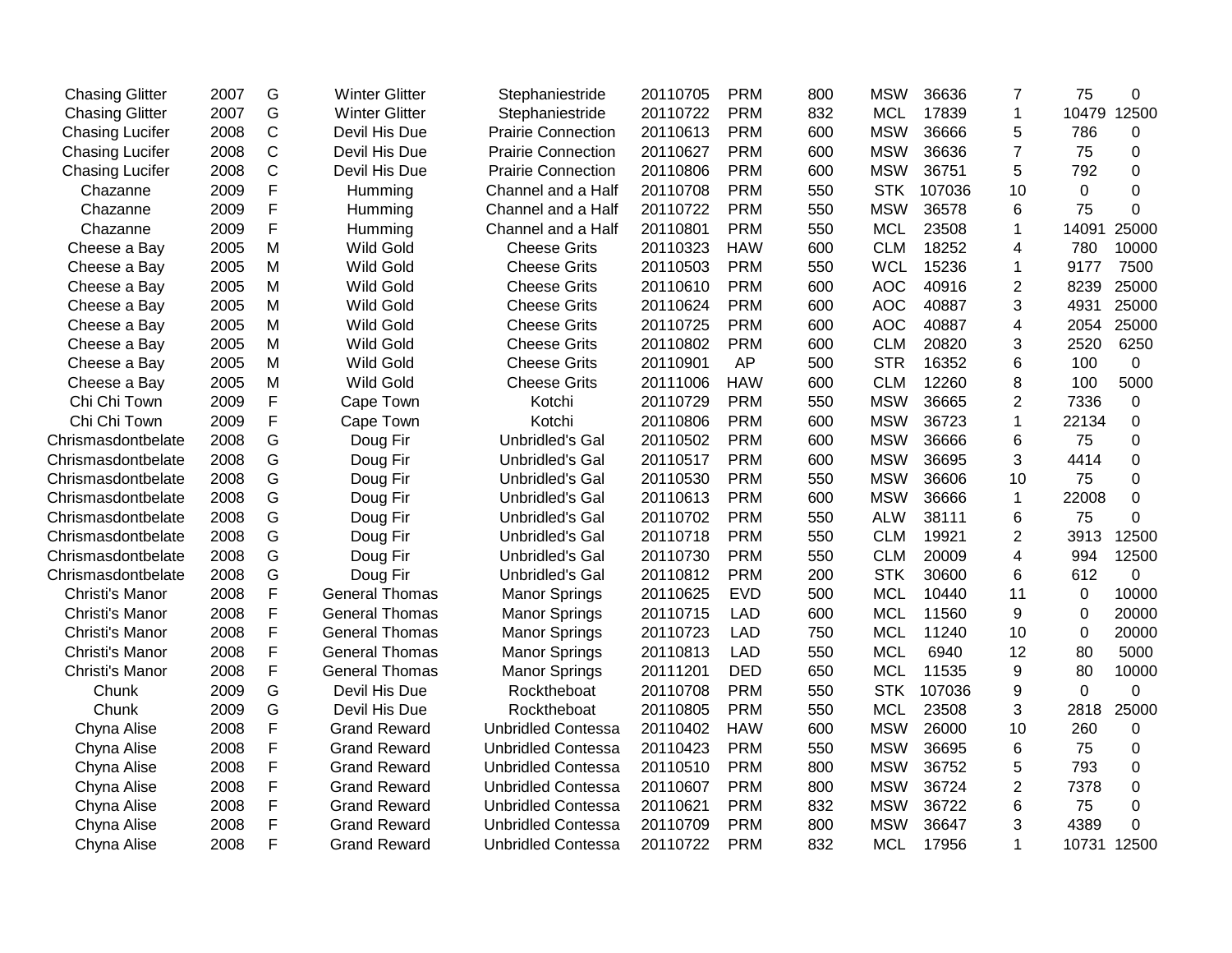| Chyna Alise        | 2008 | F | <b>Grand Reward</b>   | <b>Unbridled Contessa</b> | 20110808 | <b>PRM</b> | 600 | <b>CLM</b> | 19981 | 1              | 11865 | 10000        |
|--------------------|------|---|-----------------------|---------------------------|----------|------------|-----|------------|-------|----------------|-------|--------------|
| Chyna Alise        | 2008 | F | <b>Grand Reward</b>   | <b>Unbridled Contessa</b> | 20110813 | <b>PRM</b> | 800 | <b>CLM</b> | 15268 | 3              | 1897  | 7500         |
| Cielo Five         | 2006 | G | Mi Cielo              | Fievel                    | 20110507 | <b>PRM</b> | 600 | <b>ALW</b> | 37994 | 9              | 75    | 0            |
| Cielo Five         | 2006 | G | Mi Cielo              | Fievel                    | 20110520 | <b>PRM</b> | 600 | <b>CLM</b> | 19980 | 5              | 424   | 12500        |
| Cielo Five         | 2006 | G | Mi Cielo              | Fievel                    | 20110607 | <b>PRM</b> | 800 | <b>ALW</b> | 38024 | 5              | 814   | 0            |
| Cielo Five         | 2006 | G | Mi Cielo              | Fievel                    | 20110621 | <b>PRM</b> | 832 | <b>ALW</b> | 38053 | 4              | 1904  | 0            |
| Cielo Five         | 2006 | G | Mi Cielo              | Fievel                    | 20110704 | <b>PRM</b> | 800 | <b>ALW</b> | 38111 | 3              | 4594  | 0            |
| Cielo Five         | 2006 | G | Mi Cielo              | Fievel                    | 20110726 | <b>PRM</b> | 832 | <b>ALW</b> | 38111 | 5              | 820   | 0            |
| Cielo Five         | 2006 | G | Mi Cielo              | Fievel                    | 20110813 | <b>PRM</b> | 850 | <b>CLM</b> | 19951 | 6              | 75    | 10000        |
| <b>City Tapper</b> | 2006 | M | <b>Slew City Slew</b> | A Taping Canadian         | 20110119 | <b>CT</b>  | 450 | <b>CLM</b> | 11400 | $\overline{7}$ | 100   | 5000         |
| <b>City Tapper</b> | 2006 | M | <b>Slew City Slew</b> | A Taping Canadian         | 20110301 | <b>MNR</b> | 550 | <b>CLM</b> | 9200  | 8              | 92    | 10000        |
| <b>City Tapper</b> | 2006 | M | <b>Slew City Slew</b> | A Taping Canadian         | 20110313 | <b>MNR</b> | 500 | <b>CLM</b> | 7600  | 1              | 4484  | 5000         |
| <b>City Tapper</b> | 2006 | M | <b>Slew City Slew</b> | A Taping Canadian         | 20110321 | <b>MNR</b> | 500 | <b>CLM</b> | 7800  | 2              | 1560  | 5000         |
| <b>City Tapper</b> | 2006 | M | <b>Slew City Slew</b> | A Taping Canadian         | 20110409 | <b>MNR</b> | 550 | <b>CLM</b> | 7800  | 9              | 78    | 5000         |
| <b>City Tapper</b> | 2006 | M | <b>Slew City Slew</b> | A Taping Canadian         | 20110513 | <b>MNR</b> | 500 | <b>CLM</b> | 7800  | 4              | 390   | 5000         |
| <b>City Tapper</b> | 2006 | M | <b>Slew City Slew</b> | A Taping Canadian         | 20110522 | <b>MNR</b> | 500 | <b>CLM</b> | 7800  | 4              | 390   | 5000         |
| <b>City Tapper</b> | 2006 | M | <b>Slew City Slew</b> | A Taping Canadian         | 20110603 | <b>MNR</b> | 500 | <b>CLM</b> | 7800  | 3              | 780   | 5000         |
| <b>City Tapper</b> | 2006 | M | <b>Slew City Slew</b> | A Taping Canadian         | 20110627 | <b>MNR</b> | 550 | <b>CLM</b> | 7800  | 9              | 78    | 5000         |
| <b>City Tapper</b> | 2006 | M | <b>Slew City Slew</b> | A Taping Canadian         | 20110714 | <b>PID</b> | 550 | <b>CLM</b> | 16440 | 8              | 200   | 7500         |
| <b>City Tapper</b> | 2006 | M | <b>Slew City Slew</b> | A Taping Canadian         | 20110730 | <b>MNR</b> | 500 | <b>CLM</b> | 7800  | 9              | 78    | 5000         |
| C. J. Brassy Bay   | 2004 | M | <b>Brassy Wells</b>   | Ridemystocktofifty        | 20110723 | LA         | 450 | <b>CLM</b> | 6840  | 5              | 200   | 2000         |
| C J Ramrod         | 2005 | G | Dignitas              | Jockos Girl               | 20110426 | <b>PRM</b> | 550 | <b>ALW</b> | 37967 | 4              | 1889  | 0            |
| C J Ramrod         | 2005 | G | Dignitas              | Jockos Girl               | 20110516 | <b>PRM</b> | 800 | <b>ALW</b> | 38083 | 3              | 4582  | 0            |
| C J Ramrod         | 2005 | G | Dignitas              | Jockos Girl               | 20110524 | <b>PRM</b> | 600 | <b>ALW</b> | 38170 | $\overline{2}$ | 7700  | 0            |
| C J Ramrod         | 2005 | G | Dignitas              | Jockos Girl               | 20110618 | <b>PRM</b> | 600 | <b>ALW</b> | 38158 | 4              | 1910  | 0            |
| C J Ramrod         | 2005 | G | Dignitas              | Jockos Girl               | 20110702 | <b>PRM</b> | 550 | <b>ALW</b> | 38111 | 4              | 1914  | 0            |
| C J Ramrod         | 2005 | G | Dignitas              | Jockos Girl               | 20110716 | <b>PRM</b> | 600 | <b>ALW</b> | 38140 | 3              | 4607  | 0            |
| C J Ramrod         | 2005 | G | Dignitas              | Jockos Girl               | 20110730 | <b>PRM</b> | 600 | <b>ALW</b> | 38082 | 4              | 1909  | 0            |
| C J Ramrod         | 2005 | G | Dignitas              | Jockos Girl               | 20110809 | <b>PRM</b> | 600 | <b>CLM</b> | 15152 | 3              | 1798  | 7500         |
| C J Rowdy          | 2003 | G | Temujin               | Ridemystocktofifty        | 20110502 | <b>PRM</b> | 550 | <b>CLM</b> | 15180 | 5              | 323   | 7500         |
| C J Rowdy          | 2003 | G | Temujin               | Ridemystocktofifty        | 20110516 | <b>PRM</b> | 600 | <b>CLM</b> | 15122 | 6              | 75    | 7500         |
| C J Rowdy          | 2003 | G | Temujin               | Ridemystocktofifty        | 20110604 | <b>PRM</b> | 550 | <b>ALW</b> | 38054 | 4              | 1904  | $\mathbf 0$  |
| C J Rowdy          | 2003 | G | Temujin               | Ridemystocktofifty        | 20110613 | <b>PRM</b> | 600 | <b>CLM</b> | 15152 | 4              | 749   | 7500         |
| C J Rowdy          | 2003 | G | Temujin               | Ridemystocktofifty        | 20110621 | <b>PRM</b> | 832 | <b>ALW</b> | 38053 | 1              | 22848 | $\mathbf{0}$ |
| C J Rowdy          | 2003 | G | Temujin               | Ridemystocktofifty        | 20110712 | <b>PRM</b> | 832 | <b>AOC</b> | 40858 | 8              | 75    | 25000        |
| C J Rowdy          | 2003 | G | Temujin               | Ridemystocktofifty        | 20110725 | <b>PRM</b> | 832 | <b>CLM</b> | 13500 | 8              | 75    | 5000         |
| C J Wild           | 2006 | M | <b>Wild Gold</b>      | <b>Track Lass</b>         | 20110426 | <b>PRM</b> | 550 | <b>CLM</b> | 20039 | 4              | 1000  | 10000        |
| C J Wild           | 2006 | M | <b>Wild Gold</b>      | <b>Track Lass</b>         | 20110509 | <b>PRM</b> | 550 | <b>CLM</b> | 20039 | 4              | 1000  | 10000        |
| C J Wild           | 2006 | M | <b>Wild Gold</b>      | <b>Track Lass</b>         | 20110527 | <b>PRM</b> | 600 | <b>CLM</b> | 20039 | 3              | 2398  | 10000        |
| C J Wild           | 2006 | M | <b>Wild Gold</b>      | <b>Track Lass</b>         | 20110611 | <b>PRM</b> | 600 | <b>CLM</b> | 20010 | $\overline{2}$ | 3976  | 10000        |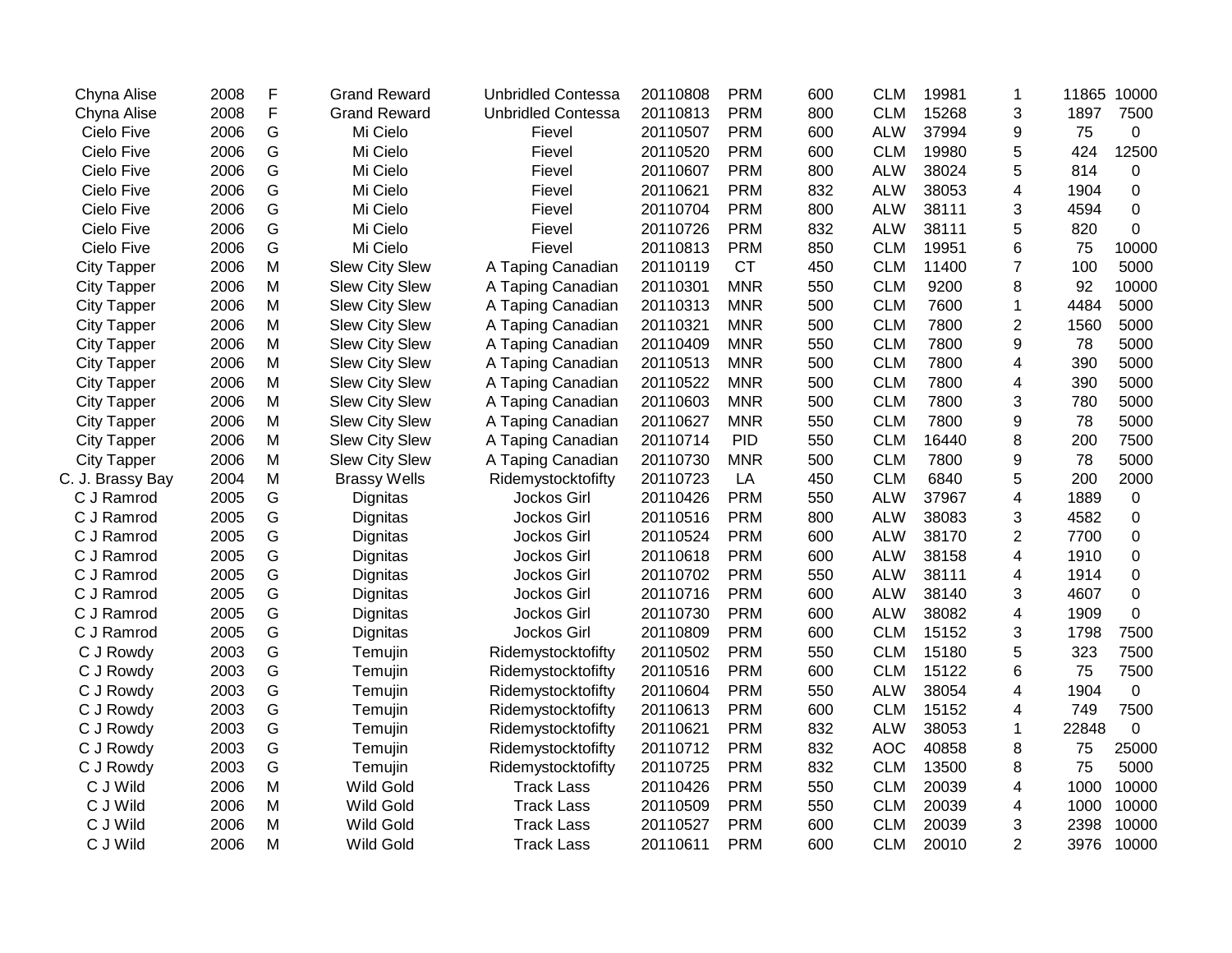| C J Wild             | 2006 | M | <b>Wild Gold</b>   | <b>Track Lass</b>      | 20110701 | <b>PRM</b> | 800 | <b>CLM</b> | 15208 | $\overline{2}$ | 3038        | 7500        |
|----------------------|------|---|--------------------|------------------------|----------|------------|-----|------------|-------|----------------|-------------|-------------|
| C J Wild             | 2006 | M | <b>Wild Gold</b>   | <b>Track Lass</b>      | 20110718 | <b>PRM</b> | 832 | <b>ALW</b> | 38024 | $\overline{2}$ | 7595        | 0           |
| C J Wild             | 2006 | M | <b>Wild Gold</b>   | <b>Track Lass</b>      | 20110801 | <b>PRM</b> | 800 | <b>ALW</b> | 38111 | $\overline{2}$ | 7658        | 0           |
| <b>Classic Blast</b> | 2008 | G | <b>Classic Cat</b> | <b>Bountiful Blast</b> | 20110419 | <b>WRD</b> | 800 | <b>MSW</b> | 20250 | 10             | 75          | $\mathbf 0$ |
| <b>Classic Blast</b> | 2008 | G | <b>Classic Cat</b> | <b>Bountiful Blast</b> | 20110509 | <b>PRM</b> | 800 | <b>MSW</b> | 36723 | $\overline{7}$ | 75          | $\mathbf 0$ |
| <b>Classic Blast</b> | 2008 | G | <b>Classic Cat</b> | <b>Bountiful Blast</b> | 20110714 | <b>FMT</b> | 800 | <b>MCL</b> | 5720  | $\overline{2}$ | 1015        | 5000        |
| <b>Classic Blast</b> | 2008 | G | Classic Cat        | <b>Bountiful Blast</b> | 20110808 | <b>PRM</b> | 832 | <b>MCL</b> | 17840 | 6              | 75          | 12500       |
| <b>Classy Casey</b>  | 2004 | M | Fast Play          | Casey Baker            | 20110403 | <b>FON</b> | 600 | <b>CLM</b> | 4581  | 4              | 225         | 3500        |
| <b>Classy Casey</b>  | 2004 | M | Fast Play          | Casey Baker            | 20110417 | <b>FON</b> | 600 | <b>CLM</b> | 4500  | 4              | 225         | 3500        |
| <b>Classy Casey</b>  | 2004 | M | Fast Play          | Casey Baker            | 20110422 | <b>FON</b> | 832 | <b>CLM</b> | 3500  | 1              | 2100        | 2500        |
| <b>Classy Casey</b>  | 2004 | M | Fast Play          | Casey Baker            | 20110501 | <b>FON</b> | 600 | <b>CLM</b> | 4500  | 5              | 135         | 3500        |
| <b>Classy Casey</b>  | 2004 | M | Fast Play          | Casey Baker            | 20110527 | <b>LNN</b> | 800 | <b>CLM</b> | 4500  | 4              | 225         | 3500        |
| <b>Classy Shadow</b> | 2008 | F | Shadow Hawk        | <b>Classic Opener</b>  | 20110513 | <b>PRM</b> | 600 | <b>MCL</b> | 17985 | 7              | 75          | 12500       |
| <b>Clever Plus</b>   | 2009 | G | <b>Value Plus</b>  | Tamalpais              | 20110726 | <b>PRM</b> | 600 | <b>MSW</b> | 26500 | 8              | 75          | 0           |
| <b>Clever Plus</b>   | 2009 | G | <b>Value Plus</b>  | Tamalpais              | 20110805 | <b>PRM</b> | 550 | <b>MCL</b> | 23508 | 6              | 75          | 25000       |
| Clyde the Ride       | 2007 | G | Lil E. Tee         | <b>Willow Valley</b>   | 20110320 | OP         | 800 | <b>MCL</b> | 17500 | $\overline{7}$ | 88          | 20000       |
| Clyde the Ride       | 2007 | G | Lil E. Tee         | <b>Willow Valley</b>   | 20110409 | OP         | 800 | <b>MCL</b> | 19500 | 11             | 65          | 20000       |
| Clyde the Ride       | 2007 | G | Lil E. Tee         | <b>Willow Valley</b>   | 20110509 | <b>PRM</b> | 800 | <b>MSW</b> | 36723 | 4              | 1844        | $\mathbf 0$ |
| Clyde the Ride       | 2007 | G | Lil E. Tee         | <b>Willow Valley</b>   | 20110620 | <b>PRM</b> | 832 | <b>MSW</b> | 36606 | 1              | 21882       | $\mathbf 0$ |
| Clyde the Ride       | 2007 | G | Lil E. Tee         | <b>Willow Valley</b>   | 20110703 | <b>PRM</b> | 800 | <b>CLM</b> | 21454 | $\overline{2}$ | 4298        | 12500       |
| Clyde the Ride       | 2007 | G | Lil E. Tee         | <b>Willow Valley</b>   | 20110718 | <b>PRM</b> | 832 | <b>CLM</b> | 20068 | $\overline{2}$ | 4018        | 12500       |
| Clyde the Ride       | 2007 | G | Lil E. Tee         | <b>Willow Valley</b>   | 20110802 | <b>PRM</b> | 800 | <b>ALW</b> | 38111 | 6              | 75          | 0           |
| Clyde the Ride       | 2007 | G | Lil E. Tee         | <b>Willow Valley</b>   | 20110813 | <b>PRM</b> | 850 | <b>CLM</b> | 19951 | 3              | 2360        | 12500       |
| Coco Monkey          | 2006 | M | Mocha Express      | <b>Coastal Gal</b>     | 20110111 | <b>PM</b>  | 500 | <b>CLM</b> | 3600  | $\overline{7}$ | $\mathbf 0$ | 3500        |
| Coco Monkey          | 2006 | M | Mocha Express      | <b>Coastal Gal</b>     | 20110124 | <b>PM</b>  | 600 | <b>CLM</b> | 3400  | 6              | 0           | 2500        |
| Coco Monkey          | 2006 | M | Mocha Express      | <b>Coastal Gal</b>     | 20110208 | <b>PM</b>  | 600 | <b>CLM</b> | 3400  | 7              | 0           | 2500        |
| Coco Monkey          | 2006 | M | Mocha Express      | <b>Coastal Gal</b>     | 20110216 | <b>PM</b>  | 800 | <b>CLM</b> | 4200  | 8              | 0           | 5000        |
| Coco Monkey          | 2006 | M | Mocha Express      | <b>Coastal Gal</b>     | 20110316 | <b>PM</b>  | 600 | <b>CLM</b> | 3400  | 5              | 85          | 2500        |
| Coco Monkey          | 2006 | M | Mocha Express      | <b>Coastal Gal</b>     | 20110322 | <b>PM</b>  | 600 | <b>CLM</b> | 3400  | 6              | $\mathbf 0$ | 2500        |
| Coco Monkey          | 2006 | M | Mocha Express      | <b>Coastal Gal</b>     | 20110329 | PM         | 550 | <b>CLM</b> | 3400  | $\overline{2}$ | 680         | 2500        |
| Coco Monkey          | 2006 | M | Mocha Express      | <b>Coastal Gal</b>     | 20110405 | <b>PM</b>  | 550 | <b>CLM</b> | 3400  | $\overline{2}$ | 680         | 3200        |
| Coco Monkey          | 2006 | M | Mocha Express      | <b>Coastal Gal</b>     | 20110619 | <b>GRP</b> | 500 | <b>CLM</b> | 1824  | 4              | 114         | 3500        |
| Coco Monkey          | 2006 | M | Mocha Express      | <b>Coastal Gal</b>     | 20110626 | <b>GRP</b> | 500 | <b>CLM</b> | 1710  | 3              | 190         | 2500        |
| Coco Monkey          | 2006 | M | Mocha Express      | <b>Coastal Gal</b>     | 20110715 | <b>PRV</b> | 500 | <b>CLM</b> | 2300  | 6              | $\mathbf 0$ | 4000        |
| Coco Monkey          | 2006 | M | Mocha Express      | <b>Coastal Gal</b>     | 20111228 | PM         | 550 | <b>CLM</b> | 4300  | 10             | $\Omega$    | 5000        |
| Coley Joe            | 2008 | G | Thunderello        | Galoshes               | 20110401 | <b>HAW</b> | 600 | <b>MSW</b> | 26000 | 10             | 260         | $\pmb{0}$   |
| Coley Joe            | 2008 | G | Thunderello        | Galoshes               | 20110528 | <b>PRM</b> | 550 | <b>MSW</b> | 36695 | 3              | 4414        | 0           |
| Coley Joe            | 2008 | G | Thunderello        | Galoshes               | 20110621 | <b>PRM</b> | 600 | <b>MSW</b> | 36665 | 3              | 4401        | 0           |
| Coley Joe            | 2008 | G | Thunderello        | Galoshes               | 20110711 | <b>PRM</b> | 550 | <b>MSW</b> | 36694 | 1              | 22071       | 0           |
| Coley Joe            | 2008 | G | Thunderello        | Galoshes               | 20110726 | <b>PRM</b> | 832 | <b>ALW</b> | 38111 | $\overline{7}$ | 75          | 0           |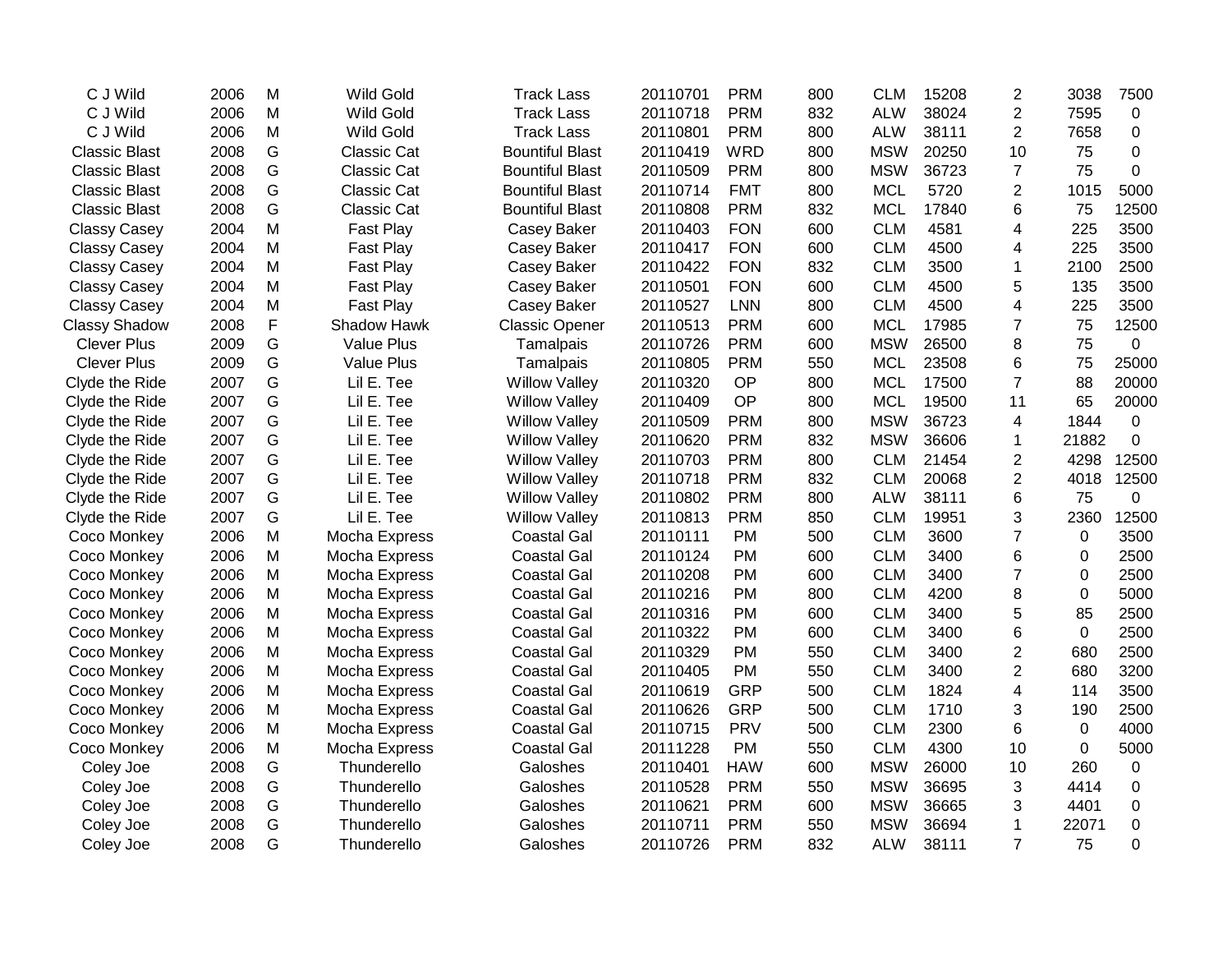| Coley Joe                | 2008 | G | Thunderello              | Galoshes               | 20110808 | <b>PRM</b> | 600 | <b>CLM</b> | 19981 | 5              | 424   | 12500          |
|--------------------------|------|---|--------------------------|------------------------|----------|------------|-----|------------|-------|----------------|-------|----------------|
| Color Me Wild            | 2009 | G | <b>Colorful Tour</b>     | Close to Glory         | 20110625 | <b>PRM</b> | 500 | <b>MSW</b> | 36636 | 8              | 75    | $\overline{0}$ |
| Colton D                 | 2008 | G | <b>Grand Reward</b>      | Spiritude              | 20110330 | <b>HAW</b> | 600 | <b>MCL</b> | 14960 | 4              | 660   | 15000          |
| Colton D                 | 2008 | G | <b>Grand Reward</b>      | Spiritude              | 20110503 | <b>PRM</b> | 550 | <b>WMC</b> | 17928 | 1              | 10668 | 12500          |
| Colton D                 | 2008 | G | <b>Grand Reward</b>      | Spiritude              | 20110520 | <b>PRM</b> | 600 | <b>CLM</b> | 19980 | 6              | 75    | 12500          |
| Colton D                 | 2008 | G | <b>Grand Reward</b>      | Spiritude              | 20110603 | <b>PRM</b> | 550 | <b>CLM</b> | 19951 | $\mathbf{1}$   | 11802 | 12500          |
| Colton D                 | 2008 | G | <b>Grand Reward</b>      | Spiritude              | 20110618 | <b>PRM</b> | 600 | <b>ALW</b> | 38158 | FF             | 75    | 0              |
| <b>Commander Cool</b>    | 2009 | G | <b>Appealing Skier</b>   | Pirkey                 | 20110805 | <b>PRM</b> | 550 | <b>MCL</b> | 23508 | 8              | 75    | 25000          |
| Commando Kela            | 2009 | G | Kela                     | Lady Commando          | 20110805 | <b>PRM</b> | 550 | <b>MCL</b> | 23508 | 5              | 503   | 25000          |
| <b>Concert King</b>      | 2003 | G | King of Scat             | <b>Bay Symphony</b>    | 20110326 | <b>OP</b>  | 600 | <b>CLM</b> | 17000 | 6              | 170   | 6250           |
| <b>Concert King</b>      | 2003 | G | King of Scat             | Bay Symphony           | 20110412 | <b>FP</b>  | 550 | <b>CLM</b> | 4000  | $\overline{7}$ | 56    | 3200           |
| <b>Concert King</b>      | 2003 | G | King of Scat             | Bay Symphony           | 20110425 | <b>PRM</b> | 600 | <b>CLM</b> | 14440 | 3              | 2506  | 5000           |
| <b>Concert King</b>      | 2003 | G | King of Scat             | <b>Bay Symphony</b>    | 20110510 | <b>PRM</b> | 600 | <b>CLM</b> | 13500 | $\overline{7}$ | 75    | 5000           |
| Conn's Revenge           | 2007 | M | Connecticut              | <b>Brennie Kirk</b>    | 20110603 | <b>PRM</b> | 550 | <b>MCL</b> | 17841 | 12             | 75    | 12500          |
| Conn's Revenge           | 2007 | M | Connecticut              | <b>Brennie Kirk</b>    | 20110617 | <b>PRM</b> | 600 | <b>MCL</b> | 17991 | 12             | 75    | 12500          |
| Conn's Revenge           | 2007 | M | Connecticut              | <b>Brennie Kirk</b>    | 20110708 | <b>PRM</b> | 550 | <b>MCL</b> | 17956 | 8              | 75    | 12500          |
| Courtney J               | 2005 | M | Van Nistelrooy           | Diamond Motel          | 20110510 | <b>PRM</b> | 800 | OCL        | 18219 | 3              | 3250  | $\mathbf 0$    |
| Courtney J               | 2005 | M | Van Nistelrooy           | <b>Diamond Motel</b>   | 20110530 | <b>PRM</b> | 832 | OCL        | 17000 | $\overline{7}$ | 75    | 0              |
| Courtney J               | 2005 | M | Van Nistelrooy           | Diamond Motel          | 20110613 | <b>PRM</b> | 832 | <b>AOC</b> | 40916 | 3              | 4943  | 25000          |
| Courtney J               | 2005 | M | Van Nistelrooy           | <b>Diamond Motel</b>   | 20110704 | <b>PRM</b> | 900 | OCL        | 18213 | 3              | 3235  | $\mathbf 0$    |
| Courtney J               | 2005 | M | Van Nistelrooy           | Diamond Motel          | 20110806 | <b>PRM</b> | 832 | <b>STK</b> | 99550 | 6              | 1992  | 0              |
| Courtney J               | 2005 | M | Van Nistelrooy           | <b>Diamond Motel</b>   | 20110813 | <b>PRM</b> | 800 | <b>CLM</b> | 15268 | 1              | 9051  | 7500           |
| Courtney J               | 2005 | M | Van Nistelrooy           | Diamond Motel          | 20110825 | <b>RP</b>  | 832 | <b>STR</b> | 13500 | $\overline{2}$ | 2655  | 0              |
| Courtney J               | 2005 | M | Van Nistelrooy           | <b>Diamond Motel</b>   | 20110908 | <b>RP</b>  | 850 | <b>CLM</b> | 14000 | 5              | 414   | 10000          |
| Courtney J               | 2005 | M | Van Nistelrooy           | <b>Diamond Motel</b>   | 20110930 | <b>RP</b>  | 832 | <b>CLM</b> | 9500  | $\mathbf{1}$   | 5547  | 5000           |
| Courtney J               | 2005 | M | Van Nistelrooy           | <b>Diamond Motel</b>   | 20111019 | <b>RP</b>  | 800 | <b>CLM</b> | 10569 | $\overline{2}$ | 1815  | 5000           |
| Cream of Soup            | 2008 | F | <b>Alphabet Soup</b>     | Dazzling Crypto        | 20110409 | <b>OP</b>  | 600 | <b>MSW</b> | 44000 | 10             | 146   | $\mathbf 0$    |
| Cream of Soup            | 2008 | F | <b>Alphabet Soup</b>     | Dazzling Crypto        | 20110430 | <b>PRM</b> | 550 | <b>MSW</b> | 36752 | 1              | 22197 | $\mathbf 0$    |
| Cream of Soup            | 2008 | F | Alphabet Soup            | Dazzling Crypto        | 20110520 | <b>PRM</b> | 600 | <b>ALW</b> | 37994 | 1              | 22722 | 0              |
| Cream of Soup            | 2008 | F | <b>Alphabet Soup</b>     | Dazzling Crypto        | 20110613 | <b>PRM</b> | 832 | <b>AOC</b> | 40916 | $\overline{2}$ | 8239  | 0              |
| Cream of Soup            | 2008 | F | <b>Alphabet Soup</b>     | Dazzling Crypto        | 20110627 | <b>PRM</b> | 800 | <b>AOC</b> | 40887 | $\mathbf 1$    | 24654 | 0              |
| Cresco Burner            | 2006 | G | <b>Burbank</b>           | <b>Cresco Princess</b> | 20110704 | <b>PRM</b> | 550 | <b>MCL</b> | 17898 | 8              | 75    | 12500          |
| <b>Cresco Direct Hit</b> | 2005 | G | <b>One Hundred Slews</b> | Cresco Queen           | 20110507 | <b>PRM</b> | 600 | OCL        | 22501 | 3              | 4003  | $\Omega$       |
| <b>Cresco Direct Hit</b> | 2005 | G | <b>One Hundred Slews</b> | Cresco Queen           | 20110528 | <b>PRM</b> | 600 | <b>AOC</b> | 40860 | $\overline{c}$ | 8197  | 25000          |
| <b>Cresco Direct Hit</b> | 2005 | G | <b>One Hundred Slews</b> | Cresco Queen           | 20110617 | <b>PRM</b> | 600 | <b>AOC</b> | 40859 | 1              | 24591 | 25000          |
| <b>Cresco Direct Hit</b> | 2005 | G | <b>One Hundred Slews</b> | Cresco Queen           | 20110711 | <b>PRM</b> | 600 | <b>AOC</b> | 44978 | 4              | 1560  | 0              |
| <b>Cresco Direct Hit</b> | 2005 | G | <b>One Hundred Slews</b> | Cresco Queen           | 20110806 | <b>PRM</b> | 600 | <b>STK</b> | 66300 | $\overline{2}$ | 13260 | 0              |
| Cresco Hiflyer           | 2006 | M | <b>Burbank</b>           | Starforjenn            | 20110510 | <b>PRM</b> | 800 | <b>ALW</b> | 38112 | 7              | 75    | 0              |
| Cresco Hiflyer           | 2006 | M | <b>Burbank</b>           | Starforjenn            | 20110606 | <b>PRM</b> | 800 | <b>ALW</b> | 38112 | 4              | 1914  | 0              |
| Cresco Hiflyer           | 2006 | M | <b>Burbank</b>           | Starforjenn            | 20110624 | <b>PRM</b> | 600 | <b>CLM</b> | 19922 | 9              | 75    | 12500          |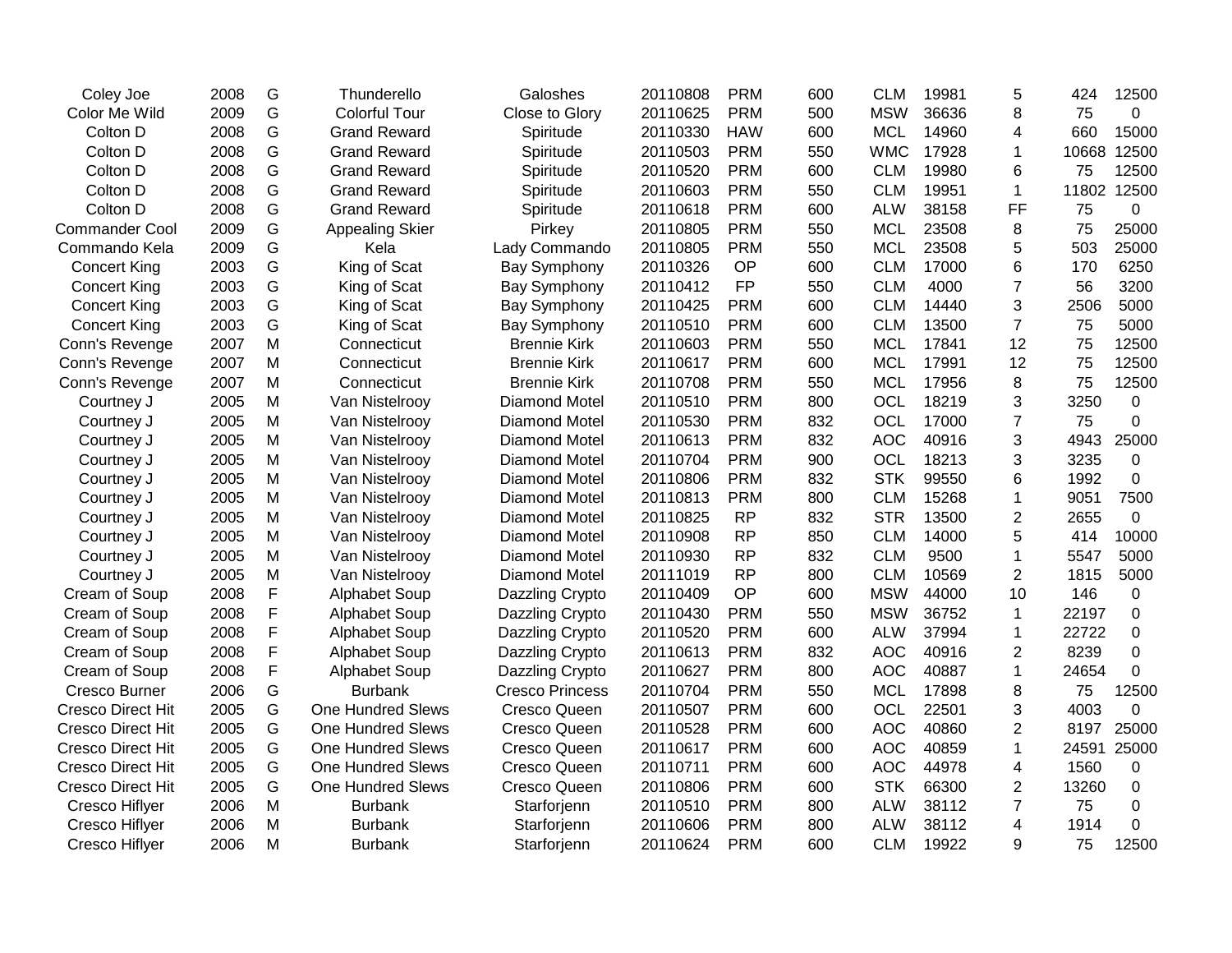| <b>Cresco Hiflyer</b>     | 2006 | M | Burbank           | Starforjenn          | 20110711 | <b>PRM</b> | 800 | <b>CLM</b> | 14500 | 5              | 428         | 10000       |
|---------------------------|------|---|-------------------|----------------------|----------|------------|-----|------------|-------|----------------|-------------|-------------|
| <b>Cresco Hiflyer</b>     | 2006 | M | <b>Burbank</b>    | Starforjenn          | 20110813 | <b>PRM</b> | 850 | <b>CLM</b> | 20038 | 6              | 75          | 10000       |
| <b>Cresco Hiflyer</b>     | 2006 | M | <b>Burbank</b>    | Starforjenn          | 20110826 | <b>CLS</b> | 600 | <b>CLM</b> | 4400  | 4              | 220         | 5000        |
| Cresco Hiflyer            | 2006 | M | <b>Burbank</b>    | Starforjenn          | 20110905 | <b>CLS</b> | 832 | <b>CLM</b> | 4400  | 1              | 2640        | 5000        |
| <b>Cresco Sport Model</b> | 2006 | G | Bappa             | Good Sport           | 20110503 | <b>PRM</b> | 550 | <b>WMC</b> | 17928 | 9              | 75          | 12500       |
| <b>Cresco Sport Model</b> | 2006 | G | Bappa             | Good Sport           | 20110517 | <b>PRM</b> | 600 | <b>MCL</b> | 17898 | 9              | 75          | 12500       |
| <b>Cresco Sport Model</b> | 2006 | G | Bappa             | Good Sport           | 20110524 | <b>PRM</b> | 550 | <b>MCL</b> | 17898 | 8              | 75          | 12500       |
| <b>Cresco Sport Model</b> | 2006 | G | Bappa             | Good Sport           | 20110604 | <b>PRM</b> | 550 | <b>MCL</b> | 17898 | 10             | 75          | 12500       |
| <b>Cresco Sport Model</b> | 2006 | G | Bappa             | Good Sport           | 20110626 | <b>LNN</b> | 600 | <b>MCL</b> | 3500  | 3              | 420         | 5000        |
| <b>Cresco Sport Model</b> | 2006 | G | Bappa             | Good Sport           | 20110710 | <b>LNN</b> | 600 | <b>MSW</b> | 6695  | $\overline{7}$ | $\mathbf 0$ | 0           |
| <b>Cresco Sport Model</b> | 2006 | G | <b>Bappa</b>      | Good Sport           | 20110729 | <b>CLS</b> | 600 | <b>MCL</b> | 4288  | $\overline{2}$ | 800         | 10000       |
| <b>Cresco Sport Model</b> | 2006 | G | Bappa             | Good Sport           | 20110812 | <b>CLS</b> | 650 | <b>MCL</b> | 4000  | 3              | 480         | 10000       |
| <b>Cresco Sport Model</b> | 2006 | G | Bappa             | Good Sport           | 20110826 | <b>CLS</b> | 600 | <b>MCL</b> | 4000  | $\overline{2}$ | 800         | 10000       |
| <b>Cresco Sport Model</b> | 2006 | G | <b>Bappa</b>      | <b>Good Sport</b>    | 20110905 | <b>CLS</b> | 600 | <b>MCL</b> | 3500  | $\overline{2}$ | 700         | 5000        |
| <b>Cresco Sport Model</b> | 2006 | G | <b>Bappa</b>      | Good Sport           | 20110910 | <b>CLS</b> | 600 | <b>MSW</b> | 5600  | 1              | 3360        | 0           |
| C R Guy                   | 2008 | G | Added Edge        | Show My Gal          | 20110611 | <b>LNN</b> | 600 | <b>MSW</b> | 6500  | 5              | 195         | 0           |
| C R Guy                   | 2008 | G | <b>Added Edge</b> | Show My Gal          | 20110625 | LNN        | 600 | <b>MSW</b> | 6500  | 5              | 195         | 0           |
| C R Guy                   | 2008 | G | <b>Added Edge</b> | Show My Gal          | 20110709 | <b>LNN</b> | 600 | <b>MSW</b> | 6500  | 4              | 325         | 0           |
| C R Guy                   | 2008 | G | <b>Added Edge</b> | Show My Gal          | 20110730 | <b>CLS</b> | 600 | <b>MSW</b> | 5600  | 6              | 0           | 0           |
| C R Guy                   | 2008 | G | <b>Added Edge</b> | Show My Gal          | 20110819 | <b>CLS</b> | 600 | <b>MSW</b> | 5600  | 3              | 672         | $\mathbf 0$ |
| C R Guy                   | 2008 | G | Added Edge        | Show My Gal          | 20110902 | <b>CLS</b> | 650 | <b>MSW</b> | 5600  | 3              | 672         | $\mathbf 0$ |
| <b>Crimson Bird</b>       | 2009 | F | Consolidator      | Good and Gone        | 20110722 | <b>PRM</b> | 550 | <b>MSW</b> | 36578 | 11             | 75          | 0           |
| <b>Crimson Bird</b>       | 2009 | F | Consolidator      | Good and Gone        | 20110805 | <b>PRM</b> | 550 | <b>MCL</b> | 23536 | 5              | 505         | 25000       |
| Crimsonluckytrick         | 2006 | M | Crimson Hero      | Esprit de Monaco     | 20110801 | <b>PRM</b> | 600 | <b>MCL</b> | 17868 | $\overline{2}$ | 3514        | 12500       |
| Crimsonluckytrick         | 2006 | M | Crimson Hero      | Esprit de Monaco     | 20110808 | <b>PRM</b> | 600 | <b>MCL</b> | 17898 | $\mathbf{1}$   | 10605       | 12500       |
| Crimsonluckytrick         | 2006 | M | Crimson Hero      | Esprit de Monaco     | 20110812 | <b>PRM</b> | 200 | <b>STK</b> | 30600 | 11             | 0           | 0           |
| C S I lowa                | 2006 | G | Stephen Got Even  | Lady Criminal        | 20110124 | <b>TUP</b> | 800 | <b>AOC</b> | 14200 | 3              | 1420        | 20000       |
| C S I lowa                | 2006 | G | Stephen Got Even  | Lady Criminal        | 20110213 | <b>TUP</b> | 750 | <b>AOC</b> | 14000 | 4              | 840         | 20000       |
| C S I lowa                | 2006 | G | Stephen Got Even  | Lady Criminal        | 20110313 | <b>TUP</b> | 850 | <b>AOC</b> | 15500 | 8              | 0           | 0           |
| C S I lowa                | 2006 | G | Stephen Got Even  | Lady Criminal        | 20110531 | <b>PRM</b> | 832 | <b>AOC</b> | 40859 | 5              | 878         | 25000       |
| C S I lowa                | 2006 | G | Stephen Got Even  | Lady Criminal        | 20110614 | <b>PRM</b> | 832 | <b>AOC</b> | 40830 | 8              | 75          | 25000       |
| C S I lowa                | 2006 | G | Stephen Got Even  | <b>Lady Criminal</b> | 20110715 | <b>PRM</b> | 832 | <b>CLM</b> | 22000 | 5              | 657         | 15000       |
| C S I lowa                | 2006 | G | Stephen Got Even  | <b>Lady Criminal</b> | 20110818 | <b>CBY</b> | 800 | <b>CLM</b> | 16050 | $\mathbf{1}$   | 9000        | 16000       |
| C S I lowa                | 2006 | G | Stephen Got Even  | Lady Criminal        | 20110901 | <b>CBY</b> | 750 | <b>CLM</b> | 15000 | $\overline{2}$ | 3000        | 16000       |
| C S I lowa                | 2006 | G | Stephen Got Even  | Lady Criminal        | 20110910 | <b>CBY</b> | 800 | <b>AOC</b> | 17000 | 3              | 2040        | 20000       |
| C S I lowa                | 2006 | G | Stephen Got Even  | Lady Criminal        | 20111009 | <b>TUP</b> | 750 | <b>AOC</b> | 15500 | $\overline{2}$ | 3100        | 20000       |
| C S I lowa                | 2006 | G | Stephen Got Even  | <b>Lady Criminal</b> | 20111106 | <b>TUP</b> | 800 | <b>CLM</b> | 14200 | 6              | 0           | 16000       |
| C S I lowa                | 2006 | G | Stephen Got Even  | <b>Lady Criminal</b> | 20111126 | <b>TUP</b> | 850 | <b>CLM</b> | 14200 | 6              | $\Omega$    | 16000       |
| C S I lowa                | 2006 | G | Stephen Got Even  | Lady Criminal        | 20111228 | <b>TUP</b> | 800 | <b>CLM</b> | 11200 | 5              | 448         | 10000       |
| <b>Current Heist</b>      | 2004 | M | Commendable       | Heister              | 20110304 | <b>FON</b> | 600 | <b>CLM</b> | 3563  | 6              | $\mathbf 0$ | 2500        |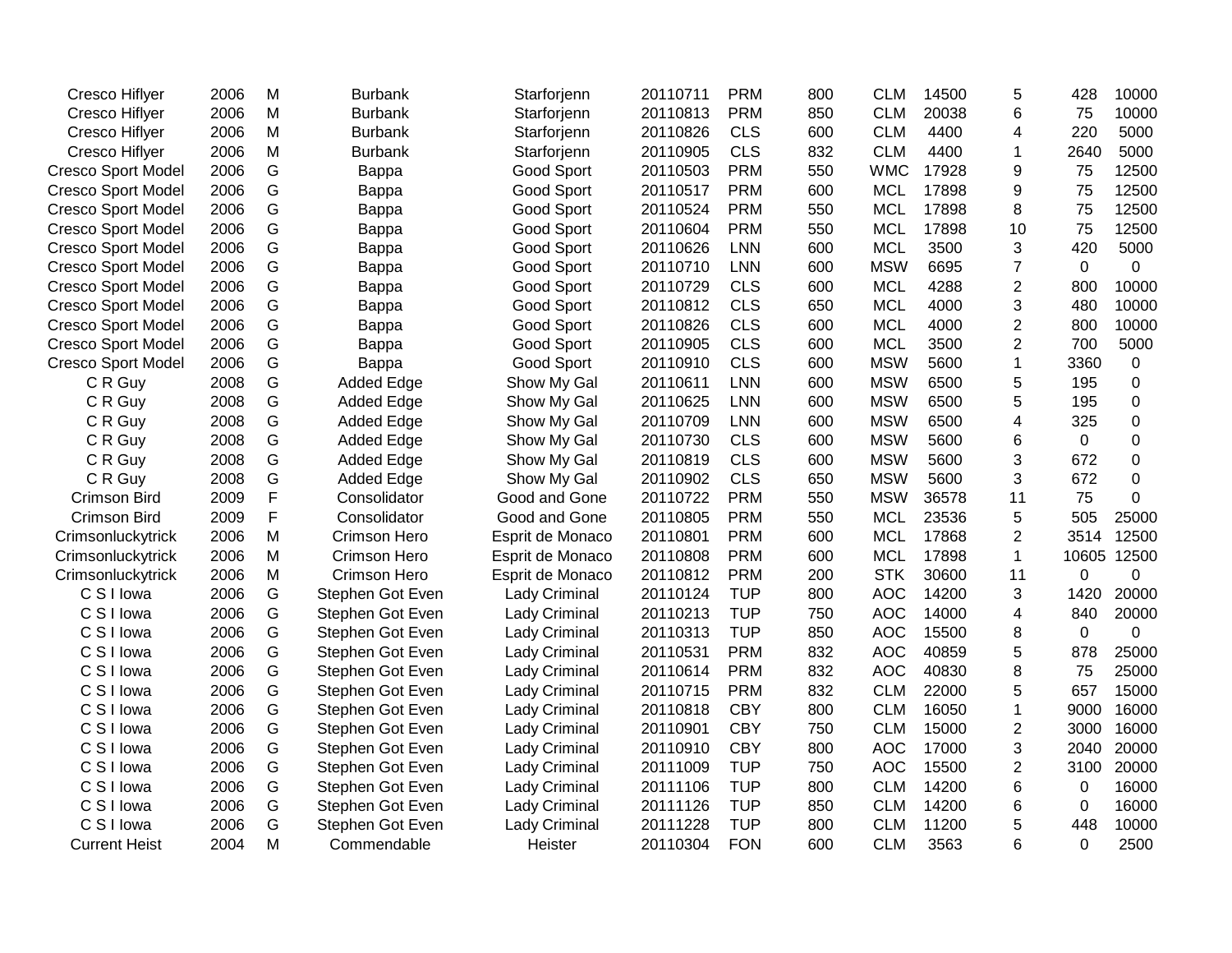| 2004<br>M<br><b>FON</b><br><b>CLM</b><br>5000<br><b>Current Heist</b><br>Commendable<br>Heister<br>20110403<br>600<br>4800<br>8<br>0<br>2004<br>M<br><b>FON</b><br><b>CLM</b><br>4944<br>5000<br><b>Current Heist</b><br>Commendable<br>Heister<br>20110417<br>600<br>5<br>144<br>G<br>2006<br><b>CLM</b><br>16692<br>10000<br><b>Bravo Bull</b><br>Midnightontheoasis<br>20110329<br><b>HAW</b><br>600<br>6<br>0<br>Cycloneontheoasis<br>G<br>2006<br><b>Bravo Bull</b><br><b>PRM</b><br><b>CLM</b><br>15075<br>$\overline{2}$<br>4200<br>5000<br>Midnightontheoasis<br>20110422<br>550<br>Cycloneontheoasis<br>G<br>2006<br><b>PRM</b><br>600<br>15122<br>2<br>7500<br>Cycloneontheoasis<br><b>Bravo Bull</b><br>Midnightontheoasis<br>20110516<br><b>CLM</b><br>2975<br>G<br>2006<br><b>Bravo Bull</b><br>20110613<br><b>PRM</b><br>600<br><b>CLM</b><br>15152<br>8<br>7500<br>Cycloneontheoasis<br>Midnightontheoasis<br>75<br>G<br>2006<br><b>Bravo Bull</b><br>20110628<br><b>PRM</b><br>500<br><b>WCL</b><br>13900<br>$\overline{7}$<br>75<br>5000<br>Cycloneontheoasis<br>Midnightontheoasis<br>F<br>75<br>2009<br>Dance Master<br>20110708<br><b>PRM</b><br>550<br><b>MSW</b><br>36665<br>9<br>$\mathbf 0$<br>Dancing Lover<br>Cynthia Ann<br>F<br><b>PRM</b><br>$\overline{2}$<br>25000<br>2009<br>20110801<br>550<br><b>MCL</b><br>23508<br>4697<br>Dancing Lover<br>Dance Master<br>Cynthia Ann<br>5<br>2006<br>M<br><b>PRM</b><br>600<br><b>ALW</b><br>38170<br>814<br>0<br><b>Dazzling Devil</b><br><b>Dazzling Falls</b><br><b>Natti Devil</b><br>20110506<br>2006<br>M<br>Natti Devil<br>20110510<br><b>PRM</b><br>800<br><b>ALW</b><br>38112<br>6<br>75<br>0<br>Dazzling Devil<br><b>Dazzling Falls</b><br>M<br>$\overline{2}$<br>2006<br><b>PRM</b><br>800<br><b>ALW</b><br>38112<br>7658<br>0<br>Dazzling Devil<br><b>Dazzling Falls</b><br>Natti Devil<br>20110606<br>M<br><b>PRM</b><br>832<br>38024<br>2006<br>20110620<br><b>ALW</b><br>$\overline{7}$<br>75<br>$\mathbf 0$<br>Dazzling Devil<br><b>Dazzling Falls</b><br><b>Natti Devil</b><br>M<br>38024<br>$\mathbf 0$<br>2006<br><b>Dazzling Falls</b><br>20110703<br><b>PRM</b><br>800<br><b>ALW</b><br>4<br>1898<br>Dazzling Devil<br><b>Natti Devil</b><br>2006<br>M<br>20110718<br><b>PRM</b><br>832<br><b>ALW</b><br>38024<br>75<br>$\mathbf 0$<br><b>Dazzling Devil</b><br><b>Dazzling Falls</b><br>Natti Devil<br>8<br>M<br><b>CLM</b><br>15208<br>$\mathbf{1}$<br>9114<br>7500<br><b>Dazzling Devil</b><br>2006<br><b>Dazzling Falls</b><br>Natti Devil<br>20110729<br><b>PRM</b><br>800<br>2006<br>M<br>20110821<br><b>CBY</b><br><b>CLM</b><br>6500<br>3<br>715<br>3500<br><b>Dazzling Falls</b><br><b>Natti Devil</b><br>600<br>Dazzling Devil<br>M<br>Natti Devil<br><b>CBY</b><br><b>CLM</b><br>5<br>65<br>3500<br>Dazzling Devil<br>2006<br><b>Dazzling Falls</b><br>20110905<br>650<br>7865<br>2006<br>M<br>650<br><b>CLM</b><br>12260<br>5000<br><b>Dazzling Falls</b><br><b>Natti Devil</b><br>20111013<br><b>HAW</b><br>6<br>100<br><b>Dazzling Devil</b><br>M<br><b>CLM</b><br>12000<br>5<br>360<br>5000<br>Dazzling Devil<br>2006<br><b>Dazzling Falls</b><br><b>Natti Devil</b><br>20111019<br><b>HAW</b><br>850<br>M<br>2006<br><b>HAW</b><br>850<br><b>CLM</b><br>12000<br>120<br>5000<br>Dazzling Devil<br><b>Dazzling Falls</b><br>Natti Devil<br>20111106<br>7<br>${\mathsf G}$<br>2009<br><b>PRM</b><br><b>MSW</b><br>36695<br>3<br>4414<br>$\mathbf 0$<br>Dazzling Jo<br><b>Dazzling Falls</b><br>Coco Jabo<br>20110528<br>450<br>F<br>2009<br>20110624<br><b>PRM</b><br>500<br><b>MSW</b><br>36694<br>3<br>4414<br>$\mathbf 0$<br>Dazzling Pioneer<br>Pioneering<br>Lovethatdazzle<br>$\mathsf F$<br><b>PRM</b><br>2009<br>550<br><b>MSW</b><br>36665<br>3<br>$\mathbf 0$<br>Dazzling Pioneer<br>Pioneering<br>Lovethatdazzle<br>20110708<br>4401<br>F<br><b>PRM</b><br>2009<br>20110729<br>550<br><b>MSW</b><br>36665<br>22008<br>$\mathbf 0$<br><b>Dazzling Pioneer</b><br>Pioneering<br>1<br>Lovethatdazzle<br>F<br><b>STK</b><br>$\overline{2}$<br>$\mathbf 0$<br>2009<br>20110806<br><b>PRM</b><br>85066<br>17013<br><b>Dazzling Pioneer</b><br>Pioneering<br>Lovethatdazzle<br>600<br>G<br>2007<br>20110516<br><b>PRM</b><br>600<br><b>CLM</b><br>15122<br>9<br>7500<br>Deans Dancer<br>Shadow Hawk<br>Miss Jonessa<br>75<br>G<br>75<br>5000<br>2007<br><b>Shadow Hawk</b><br><b>PRM</b><br>850<br><b>CLM</b><br>13500<br>8<br>Deans Dancer<br>Miss Jonessa<br>20110718<br>G<br>2007<br><b>CLS</b><br>Deans Dancer<br>Shadow Hawk<br>Miss Jonessa<br>20110826<br>600<br><b>ALW</b><br>6413<br>6<br>$\mathbf 0$<br>$\mathbf 0$<br>M<br><b>CPW</b><br><b>CLM</b><br>6<br>3500<br>Demi's Pleasure<br>2005<br>Demidoff<br><b>Salty Pleasure</b><br>20110611<br>550<br>1900<br>0<br>Demi's Pleasure<br>M<br><b>CPW</b><br><b>CLM</b><br>$\overline{2}$<br>228<br>3500<br>2005<br>Demidoff<br><b>Salty Pleasure</b><br>20110703<br>650<br>2850<br><b>ASD</b><br>Demi's Pleasure<br>M<br><b>CLM</b><br>9<br>61<br>3500<br>2005<br>Demidoff<br><b>Salty Pleasure</b><br>20110812<br>600<br>5690<br>FF<br>Demi's Pleasure<br>2005<br>M<br>Demidoff<br><b>MD</b><br>800<br><b>ALW</b><br>3400<br>$\mathbf 0$<br><b>Salty Pleasure</b><br>20110820<br>114<br>2003<br>G<br>20110311<br><b>FON</b><br><b>CLM</b><br>3500<br>2500<br>Devil Dare Ya<br>Devil His Due<br>Melrose Wine<br>600<br>$\overline{7}$<br>0<br>G<br><b>CLM</b><br>420<br>2500<br>Devil Dare Ya<br>2003<br>Devil His Due<br>Melrose Wine<br>20110410<br><b>FON</b><br>600<br>3500<br>3<br>G<br>2003<br>Devil His Due<br>LNN<br>600<br><b>CLM</b><br>3500<br>2500<br>Devil Dare Ya<br>Melrose Wine<br>20110514<br>9<br>0<br>G<br>2003<br>Devil His Due<br>8<br>2500<br>Devil Dare Ya<br>Melrose Wine<br>20110528<br><b>LNN</b><br>600<br><b>CLM</b><br>3500<br>0<br>G<br>2003<br>Devil His Due<br><b>LNN</b><br>832<br><b>CLM</b><br>3563<br>5<br>105<br>2500<br>Devil Dare Ya<br>Melrose Wine<br>20110610<br>G<br>8<br>2003<br>Devil His Due<br><b>LNN</b><br>832<br><b>CLM</b><br>3500<br>0<br>2500<br>Devil Dare Ya<br>Melrose Wine<br>20110701 | <b>Current Heist</b> | 2004 | M | Commendable | Heister | 20110320 | <b>FON</b> | 600 | <b>CLM</b> | 4800 | 4 | 240 | 5000 |
|------------------------------------------------------------------------------------------------------------------------------------------------------------------------------------------------------------------------------------------------------------------------------------------------------------------------------------------------------------------------------------------------------------------------------------------------------------------------------------------------------------------------------------------------------------------------------------------------------------------------------------------------------------------------------------------------------------------------------------------------------------------------------------------------------------------------------------------------------------------------------------------------------------------------------------------------------------------------------------------------------------------------------------------------------------------------------------------------------------------------------------------------------------------------------------------------------------------------------------------------------------------------------------------------------------------------------------------------------------------------------------------------------------------------------------------------------------------------------------------------------------------------------------------------------------------------------------------------------------------------------------------------------------------------------------------------------------------------------------------------------------------------------------------------------------------------------------------------------------------------------------------------------------------------------------------------------------------------------------------------------------------------------------------------------------------------------------------------------------------------------------------------------------------------------------------------------------------------------------------------------------------------------------------------------------------------------------------------------------------------------------------------------------------------------------------------------------------------------------------------------------------------------------------------------------------------------------------------------------------------------------------------------------------------------------------------------------------------------------------------------------------------------------------------------------------------------------------------------------------------------------------------------------------------------------------------------------------------------------------------------------------------------------------------------------------------------------------------------------------------------------------------------------------------------------------------------------------------------------------------------------------------------------------------------------------------------------------------------------------------------------------------------------------------------------------------------------------------------------------------------------------------------------------------------------------------------------------------------------------------------------------------------------------------------------------------------------------------------------------------------------------------------------------------------------------------------------------------------------------------------------------------------------------------------------------------------------------------------------------------------------------------------------------------------------------------------------------------------------------------------------------------------------------------------------------------------------------------------------------------------------------------------------------------------------------------------------------------------------------------------------------------------------------------------------------------------------------------------------------------------------------------------------------------------------------------------------------------------------------------------------------------------------------------------------------------------------------------------------------------------------------------------------------------------------------------------------------------------------------------------------------------------------------------------------------------------------------------------------------------------------------------------------------------------------------------------------------------------------------------------------------------------------------------------------------------------------------------------------------------------------------------------------------------------------------------------------------------------------------------------------------------------------------------------------------------------------------------------------------------------------------------------------------------------------------------------------------------------------------------------------------------------------------------------------------------------------------------------------------------------------------------------------------------------------------------------------------------------------------------------------------------------------------------------------------------------------------------------------------------------------------------------------------------------------------------------------------------------------------------|----------------------|------|---|-------------|---------|----------|------------|-----|------------|------|---|-----|------|
|                                                                                                                                                                                                                                                                                                                                                                                                                                                                                                                                                                                                                                                                                                                                                                                                                                                                                                                                                                                                                                                                                                                                                                                                                                                                                                                                                                                                                                                                                                                                                                                                                                                                                                                                                                                                                                                                                                                                                                                                                                                                                                                                                                                                                                                                                                                                                                                                                                                                                                                                                                                                                                                                                                                                                                                                                                                                                                                                                                                                                                                                                                                                                                                                                                                                                                                                                                                                                                                                                                                                                                                                                                                                                                                                                                                                                                                                                                                                                                                                                                                                                                                                                                                                                                                                                                                                                                                                                                                                                                                                                                                                                                                                                                                                                                                                                                                                                                                                                                                                                                                                                                                                                                                                                                                                                                                                                                                                                                                                                                                                                                                                                                                                                                                                                                                                                                                                                                                                                                                                                                                                                                                        |                      |      |   |             |         |          |            |     |            |      |   |     |      |
|                                                                                                                                                                                                                                                                                                                                                                                                                                                                                                                                                                                                                                                                                                                                                                                                                                                                                                                                                                                                                                                                                                                                                                                                                                                                                                                                                                                                                                                                                                                                                                                                                                                                                                                                                                                                                                                                                                                                                                                                                                                                                                                                                                                                                                                                                                                                                                                                                                                                                                                                                                                                                                                                                                                                                                                                                                                                                                                                                                                                                                                                                                                                                                                                                                                                                                                                                                                                                                                                                                                                                                                                                                                                                                                                                                                                                                                                                                                                                                                                                                                                                                                                                                                                                                                                                                                                                                                                                                                                                                                                                                                                                                                                                                                                                                                                                                                                                                                                                                                                                                                                                                                                                                                                                                                                                                                                                                                                                                                                                                                                                                                                                                                                                                                                                                                                                                                                                                                                                                                                                                                                                                                        |                      |      |   |             |         |          |            |     |            |      |   |     |      |
|                                                                                                                                                                                                                                                                                                                                                                                                                                                                                                                                                                                                                                                                                                                                                                                                                                                                                                                                                                                                                                                                                                                                                                                                                                                                                                                                                                                                                                                                                                                                                                                                                                                                                                                                                                                                                                                                                                                                                                                                                                                                                                                                                                                                                                                                                                                                                                                                                                                                                                                                                                                                                                                                                                                                                                                                                                                                                                                                                                                                                                                                                                                                                                                                                                                                                                                                                                                                                                                                                                                                                                                                                                                                                                                                                                                                                                                                                                                                                                                                                                                                                                                                                                                                                                                                                                                                                                                                                                                                                                                                                                                                                                                                                                                                                                                                                                                                                                                                                                                                                                                                                                                                                                                                                                                                                                                                                                                                                                                                                                                                                                                                                                                                                                                                                                                                                                                                                                                                                                                                                                                                                                                        |                      |      |   |             |         |          |            |     |            |      |   |     |      |
|                                                                                                                                                                                                                                                                                                                                                                                                                                                                                                                                                                                                                                                                                                                                                                                                                                                                                                                                                                                                                                                                                                                                                                                                                                                                                                                                                                                                                                                                                                                                                                                                                                                                                                                                                                                                                                                                                                                                                                                                                                                                                                                                                                                                                                                                                                                                                                                                                                                                                                                                                                                                                                                                                                                                                                                                                                                                                                                                                                                                                                                                                                                                                                                                                                                                                                                                                                                                                                                                                                                                                                                                                                                                                                                                                                                                                                                                                                                                                                                                                                                                                                                                                                                                                                                                                                                                                                                                                                                                                                                                                                                                                                                                                                                                                                                                                                                                                                                                                                                                                                                                                                                                                                                                                                                                                                                                                                                                                                                                                                                                                                                                                                                                                                                                                                                                                                                                                                                                                                                                                                                                                                                        |                      |      |   |             |         |          |            |     |            |      |   |     |      |
|                                                                                                                                                                                                                                                                                                                                                                                                                                                                                                                                                                                                                                                                                                                                                                                                                                                                                                                                                                                                                                                                                                                                                                                                                                                                                                                                                                                                                                                                                                                                                                                                                                                                                                                                                                                                                                                                                                                                                                                                                                                                                                                                                                                                                                                                                                                                                                                                                                                                                                                                                                                                                                                                                                                                                                                                                                                                                                                                                                                                                                                                                                                                                                                                                                                                                                                                                                                                                                                                                                                                                                                                                                                                                                                                                                                                                                                                                                                                                                                                                                                                                                                                                                                                                                                                                                                                                                                                                                                                                                                                                                                                                                                                                                                                                                                                                                                                                                                                                                                                                                                                                                                                                                                                                                                                                                                                                                                                                                                                                                                                                                                                                                                                                                                                                                                                                                                                                                                                                                                                                                                                                                                        |                      |      |   |             |         |          |            |     |            |      |   |     |      |
|                                                                                                                                                                                                                                                                                                                                                                                                                                                                                                                                                                                                                                                                                                                                                                                                                                                                                                                                                                                                                                                                                                                                                                                                                                                                                                                                                                                                                                                                                                                                                                                                                                                                                                                                                                                                                                                                                                                                                                                                                                                                                                                                                                                                                                                                                                                                                                                                                                                                                                                                                                                                                                                                                                                                                                                                                                                                                                                                                                                                                                                                                                                                                                                                                                                                                                                                                                                                                                                                                                                                                                                                                                                                                                                                                                                                                                                                                                                                                                                                                                                                                                                                                                                                                                                                                                                                                                                                                                                                                                                                                                                                                                                                                                                                                                                                                                                                                                                                                                                                                                                                                                                                                                                                                                                                                                                                                                                                                                                                                                                                                                                                                                                                                                                                                                                                                                                                                                                                                                                                                                                                                                                        |                      |      |   |             |         |          |            |     |            |      |   |     |      |
|                                                                                                                                                                                                                                                                                                                                                                                                                                                                                                                                                                                                                                                                                                                                                                                                                                                                                                                                                                                                                                                                                                                                                                                                                                                                                                                                                                                                                                                                                                                                                                                                                                                                                                                                                                                                                                                                                                                                                                                                                                                                                                                                                                                                                                                                                                                                                                                                                                                                                                                                                                                                                                                                                                                                                                                                                                                                                                                                                                                                                                                                                                                                                                                                                                                                                                                                                                                                                                                                                                                                                                                                                                                                                                                                                                                                                                                                                                                                                                                                                                                                                                                                                                                                                                                                                                                                                                                                                                                                                                                                                                                                                                                                                                                                                                                                                                                                                                                                                                                                                                                                                                                                                                                                                                                                                                                                                                                                                                                                                                                                                                                                                                                                                                                                                                                                                                                                                                                                                                                                                                                                                                                        |                      |      |   |             |         |          |            |     |            |      |   |     |      |
|                                                                                                                                                                                                                                                                                                                                                                                                                                                                                                                                                                                                                                                                                                                                                                                                                                                                                                                                                                                                                                                                                                                                                                                                                                                                                                                                                                                                                                                                                                                                                                                                                                                                                                                                                                                                                                                                                                                                                                                                                                                                                                                                                                                                                                                                                                                                                                                                                                                                                                                                                                                                                                                                                                                                                                                                                                                                                                                                                                                                                                                                                                                                                                                                                                                                                                                                                                                                                                                                                                                                                                                                                                                                                                                                                                                                                                                                                                                                                                                                                                                                                                                                                                                                                                                                                                                                                                                                                                                                                                                                                                                                                                                                                                                                                                                                                                                                                                                                                                                                                                                                                                                                                                                                                                                                                                                                                                                                                                                                                                                                                                                                                                                                                                                                                                                                                                                                                                                                                                                                                                                                                                                        |                      |      |   |             |         |          |            |     |            |      |   |     |      |
|                                                                                                                                                                                                                                                                                                                                                                                                                                                                                                                                                                                                                                                                                                                                                                                                                                                                                                                                                                                                                                                                                                                                                                                                                                                                                                                                                                                                                                                                                                                                                                                                                                                                                                                                                                                                                                                                                                                                                                                                                                                                                                                                                                                                                                                                                                                                                                                                                                                                                                                                                                                                                                                                                                                                                                                                                                                                                                                                                                                                                                                                                                                                                                                                                                                                                                                                                                                                                                                                                                                                                                                                                                                                                                                                                                                                                                                                                                                                                                                                                                                                                                                                                                                                                                                                                                                                                                                                                                                                                                                                                                                                                                                                                                                                                                                                                                                                                                                                                                                                                                                                                                                                                                                                                                                                                                                                                                                                                                                                                                                                                                                                                                                                                                                                                                                                                                                                                                                                                                                                                                                                                                                        |                      |      |   |             |         |          |            |     |            |      |   |     |      |
|                                                                                                                                                                                                                                                                                                                                                                                                                                                                                                                                                                                                                                                                                                                                                                                                                                                                                                                                                                                                                                                                                                                                                                                                                                                                                                                                                                                                                                                                                                                                                                                                                                                                                                                                                                                                                                                                                                                                                                                                                                                                                                                                                                                                                                                                                                                                                                                                                                                                                                                                                                                                                                                                                                                                                                                                                                                                                                                                                                                                                                                                                                                                                                                                                                                                                                                                                                                                                                                                                                                                                                                                                                                                                                                                                                                                                                                                                                                                                                                                                                                                                                                                                                                                                                                                                                                                                                                                                                                                                                                                                                                                                                                                                                                                                                                                                                                                                                                                                                                                                                                                                                                                                                                                                                                                                                                                                                                                                                                                                                                                                                                                                                                                                                                                                                                                                                                                                                                                                                                                                                                                                                                        |                      |      |   |             |         |          |            |     |            |      |   |     |      |
|                                                                                                                                                                                                                                                                                                                                                                                                                                                                                                                                                                                                                                                                                                                                                                                                                                                                                                                                                                                                                                                                                                                                                                                                                                                                                                                                                                                                                                                                                                                                                                                                                                                                                                                                                                                                                                                                                                                                                                                                                                                                                                                                                                                                                                                                                                                                                                                                                                                                                                                                                                                                                                                                                                                                                                                                                                                                                                                                                                                                                                                                                                                                                                                                                                                                                                                                                                                                                                                                                                                                                                                                                                                                                                                                                                                                                                                                                                                                                                                                                                                                                                                                                                                                                                                                                                                                                                                                                                                                                                                                                                                                                                                                                                                                                                                                                                                                                                                                                                                                                                                                                                                                                                                                                                                                                                                                                                                                                                                                                                                                                                                                                                                                                                                                                                                                                                                                                                                                                                                                                                                                                                                        |                      |      |   |             |         |          |            |     |            |      |   |     |      |
|                                                                                                                                                                                                                                                                                                                                                                                                                                                                                                                                                                                                                                                                                                                                                                                                                                                                                                                                                                                                                                                                                                                                                                                                                                                                                                                                                                                                                                                                                                                                                                                                                                                                                                                                                                                                                                                                                                                                                                                                                                                                                                                                                                                                                                                                                                                                                                                                                                                                                                                                                                                                                                                                                                                                                                                                                                                                                                                                                                                                                                                                                                                                                                                                                                                                                                                                                                                                                                                                                                                                                                                                                                                                                                                                                                                                                                                                                                                                                                                                                                                                                                                                                                                                                                                                                                                                                                                                                                                                                                                                                                                                                                                                                                                                                                                                                                                                                                                                                                                                                                                                                                                                                                                                                                                                                                                                                                                                                                                                                                                                                                                                                                                                                                                                                                                                                                                                                                                                                                                                                                                                                                                        |                      |      |   |             |         |          |            |     |            |      |   |     |      |
|                                                                                                                                                                                                                                                                                                                                                                                                                                                                                                                                                                                                                                                                                                                                                                                                                                                                                                                                                                                                                                                                                                                                                                                                                                                                                                                                                                                                                                                                                                                                                                                                                                                                                                                                                                                                                                                                                                                                                                                                                                                                                                                                                                                                                                                                                                                                                                                                                                                                                                                                                                                                                                                                                                                                                                                                                                                                                                                                                                                                                                                                                                                                                                                                                                                                                                                                                                                                                                                                                                                                                                                                                                                                                                                                                                                                                                                                                                                                                                                                                                                                                                                                                                                                                                                                                                                                                                                                                                                                                                                                                                                                                                                                                                                                                                                                                                                                                                                                                                                                                                                                                                                                                                                                                                                                                                                                                                                                                                                                                                                                                                                                                                                                                                                                                                                                                                                                                                                                                                                                                                                                                                                        |                      |      |   |             |         |          |            |     |            |      |   |     |      |
|                                                                                                                                                                                                                                                                                                                                                                                                                                                                                                                                                                                                                                                                                                                                                                                                                                                                                                                                                                                                                                                                                                                                                                                                                                                                                                                                                                                                                                                                                                                                                                                                                                                                                                                                                                                                                                                                                                                                                                                                                                                                                                                                                                                                                                                                                                                                                                                                                                                                                                                                                                                                                                                                                                                                                                                                                                                                                                                                                                                                                                                                                                                                                                                                                                                                                                                                                                                                                                                                                                                                                                                                                                                                                                                                                                                                                                                                                                                                                                                                                                                                                                                                                                                                                                                                                                                                                                                                                                                                                                                                                                                                                                                                                                                                                                                                                                                                                                                                                                                                                                                                                                                                                                                                                                                                                                                                                                                                                                                                                                                                                                                                                                                                                                                                                                                                                                                                                                                                                                                                                                                                                                                        |                      |      |   |             |         |          |            |     |            |      |   |     |      |
|                                                                                                                                                                                                                                                                                                                                                                                                                                                                                                                                                                                                                                                                                                                                                                                                                                                                                                                                                                                                                                                                                                                                                                                                                                                                                                                                                                                                                                                                                                                                                                                                                                                                                                                                                                                                                                                                                                                                                                                                                                                                                                                                                                                                                                                                                                                                                                                                                                                                                                                                                                                                                                                                                                                                                                                                                                                                                                                                                                                                                                                                                                                                                                                                                                                                                                                                                                                                                                                                                                                                                                                                                                                                                                                                                                                                                                                                                                                                                                                                                                                                                                                                                                                                                                                                                                                                                                                                                                                                                                                                                                                                                                                                                                                                                                                                                                                                                                                                                                                                                                                                                                                                                                                                                                                                                                                                                                                                                                                                                                                                                                                                                                                                                                                                                                                                                                                                                                                                                                                                                                                                                                                        |                      |      |   |             |         |          |            |     |            |      |   |     |      |
|                                                                                                                                                                                                                                                                                                                                                                                                                                                                                                                                                                                                                                                                                                                                                                                                                                                                                                                                                                                                                                                                                                                                                                                                                                                                                                                                                                                                                                                                                                                                                                                                                                                                                                                                                                                                                                                                                                                                                                                                                                                                                                                                                                                                                                                                                                                                                                                                                                                                                                                                                                                                                                                                                                                                                                                                                                                                                                                                                                                                                                                                                                                                                                                                                                                                                                                                                                                                                                                                                                                                                                                                                                                                                                                                                                                                                                                                                                                                                                                                                                                                                                                                                                                                                                                                                                                                                                                                                                                                                                                                                                                                                                                                                                                                                                                                                                                                                                                                                                                                                                                                                                                                                                                                                                                                                                                                                                                                                                                                                                                                                                                                                                                                                                                                                                                                                                                                                                                                                                                                                                                                                                                        |                      |      |   |             |         |          |            |     |            |      |   |     |      |
|                                                                                                                                                                                                                                                                                                                                                                                                                                                                                                                                                                                                                                                                                                                                                                                                                                                                                                                                                                                                                                                                                                                                                                                                                                                                                                                                                                                                                                                                                                                                                                                                                                                                                                                                                                                                                                                                                                                                                                                                                                                                                                                                                                                                                                                                                                                                                                                                                                                                                                                                                                                                                                                                                                                                                                                                                                                                                                                                                                                                                                                                                                                                                                                                                                                                                                                                                                                                                                                                                                                                                                                                                                                                                                                                                                                                                                                                                                                                                                                                                                                                                                                                                                                                                                                                                                                                                                                                                                                                                                                                                                                                                                                                                                                                                                                                                                                                                                                                                                                                                                                                                                                                                                                                                                                                                                                                                                                                                                                                                                                                                                                                                                                                                                                                                                                                                                                                                                                                                                                                                                                                                                                        |                      |      |   |             |         |          |            |     |            |      |   |     |      |
|                                                                                                                                                                                                                                                                                                                                                                                                                                                                                                                                                                                                                                                                                                                                                                                                                                                                                                                                                                                                                                                                                                                                                                                                                                                                                                                                                                                                                                                                                                                                                                                                                                                                                                                                                                                                                                                                                                                                                                                                                                                                                                                                                                                                                                                                                                                                                                                                                                                                                                                                                                                                                                                                                                                                                                                                                                                                                                                                                                                                                                                                                                                                                                                                                                                                                                                                                                                                                                                                                                                                                                                                                                                                                                                                                                                                                                                                                                                                                                                                                                                                                                                                                                                                                                                                                                                                                                                                                                                                                                                                                                                                                                                                                                                                                                                                                                                                                                                                                                                                                                                                                                                                                                                                                                                                                                                                                                                                                                                                                                                                                                                                                                                                                                                                                                                                                                                                                                                                                                                                                                                                                                                        |                      |      |   |             |         |          |            |     |            |      |   |     |      |
|                                                                                                                                                                                                                                                                                                                                                                                                                                                                                                                                                                                                                                                                                                                                                                                                                                                                                                                                                                                                                                                                                                                                                                                                                                                                                                                                                                                                                                                                                                                                                                                                                                                                                                                                                                                                                                                                                                                                                                                                                                                                                                                                                                                                                                                                                                                                                                                                                                                                                                                                                                                                                                                                                                                                                                                                                                                                                                                                                                                                                                                                                                                                                                                                                                                                                                                                                                                                                                                                                                                                                                                                                                                                                                                                                                                                                                                                                                                                                                                                                                                                                                                                                                                                                                                                                                                                                                                                                                                                                                                                                                                                                                                                                                                                                                                                                                                                                                                                                                                                                                                                                                                                                                                                                                                                                                                                                                                                                                                                                                                                                                                                                                                                                                                                                                                                                                                                                                                                                                                                                                                                                                                        |                      |      |   |             |         |          |            |     |            |      |   |     |      |
|                                                                                                                                                                                                                                                                                                                                                                                                                                                                                                                                                                                                                                                                                                                                                                                                                                                                                                                                                                                                                                                                                                                                                                                                                                                                                                                                                                                                                                                                                                                                                                                                                                                                                                                                                                                                                                                                                                                                                                                                                                                                                                                                                                                                                                                                                                                                                                                                                                                                                                                                                                                                                                                                                                                                                                                                                                                                                                                                                                                                                                                                                                                                                                                                                                                                                                                                                                                                                                                                                                                                                                                                                                                                                                                                                                                                                                                                                                                                                                                                                                                                                                                                                                                                                                                                                                                                                                                                                                                                                                                                                                                                                                                                                                                                                                                                                                                                                                                                                                                                                                                                                                                                                                                                                                                                                                                                                                                                                                                                                                                                                                                                                                                                                                                                                                                                                                                                                                                                                                                                                                                                                                                        |                      |      |   |             |         |          |            |     |            |      |   |     |      |
|                                                                                                                                                                                                                                                                                                                                                                                                                                                                                                                                                                                                                                                                                                                                                                                                                                                                                                                                                                                                                                                                                                                                                                                                                                                                                                                                                                                                                                                                                                                                                                                                                                                                                                                                                                                                                                                                                                                                                                                                                                                                                                                                                                                                                                                                                                                                                                                                                                                                                                                                                                                                                                                                                                                                                                                                                                                                                                                                                                                                                                                                                                                                                                                                                                                                                                                                                                                                                                                                                                                                                                                                                                                                                                                                                                                                                                                                                                                                                                                                                                                                                                                                                                                                                                                                                                                                                                                                                                                                                                                                                                                                                                                                                                                                                                                                                                                                                                                                                                                                                                                                                                                                                                                                                                                                                                                                                                                                                                                                                                                                                                                                                                                                                                                                                                                                                                                                                                                                                                                                                                                                                                                        |                      |      |   |             |         |          |            |     |            |      |   |     |      |
|                                                                                                                                                                                                                                                                                                                                                                                                                                                                                                                                                                                                                                                                                                                                                                                                                                                                                                                                                                                                                                                                                                                                                                                                                                                                                                                                                                                                                                                                                                                                                                                                                                                                                                                                                                                                                                                                                                                                                                                                                                                                                                                                                                                                                                                                                                                                                                                                                                                                                                                                                                                                                                                                                                                                                                                                                                                                                                                                                                                                                                                                                                                                                                                                                                                                                                                                                                                                                                                                                                                                                                                                                                                                                                                                                                                                                                                                                                                                                                                                                                                                                                                                                                                                                                                                                                                                                                                                                                                                                                                                                                                                                                                                                                                                                                                                                                                                                                                                                                                                                                                                                                                                                                                                                                                                                                                                                                                                                                                                                                                                                                                                                                                                                                                                                                                                                                                                                                                                                                                                                                                                                                                        |                      |      |   |             |         |          |            |     |            |      |   |     |      |
|                                                                                                                                                                                                                                                                                                                                                                                                                                                                                                                                                                                                                                                                                                                                                                                                                                                                                                                                                                                                                                                                                                                                                                                                                                                                                                                                                                                                                                                                                                                                                                                                                                                                                                                                                                                                                                                                                                                                                                                                                                                                                                                                                                                                                                                                                                                                                                                                                                                                                                                                                                                                                                                                                                                                                                                                                                                                                                                                                                                                                                                                                                                                                                                                                                                                                                                                                                                                                                                                                                                                                                                                                                                                                                                                                                                                                                                                                                                                                                                                                                                                                                                                                                                                                                                                                                                                                                                                                                                                                                                                                                                                                                                                                                                                                                                                                                                                                                                                                                                                                                                                                                                                                                                                                                                                                                                                                                                                                                                                                                                                                                                                                                                                                                                                                                                                                                                                                                                                                                                                                                                                                                                        |                      |      |   |             |         |          |            |     |            |      |   |     |      |
|                                                                                                                                                                                                                                                                                                                                                                                                                                                                                                                                                                                                                                                                                                                                                                                                                                                                                                                                                                                                                                                                                                                                                                                                                                                                                                                                                                                                                                                                                                                                                                                                                                                                                                                                                                                                                                                                                                                                                                                                                                                                                                                                                                                                                                                                                                                                                                                                                                                                                                                                                                                                                                                                                                                                                                                                                                                                                                                                                                                                                                                                                                                                                                                                                                                                                                                                                                                                                                                                                                                                                                                                                                                                                                                                                                                                                                                                                                                                                                                                                                                                                                                                                                                                                                                                                                                                                                                                                                                                                                                                                                                                                                                                                                                                                                                                                                                                                                                                                                                                                                                                                                                                                                                                                                                                                                                                                                                                                                                                                                                                                                                                                                                                                                                                                                                                                                                                                                                                                                                                                                                                                                                        |                      |      |   |             |         |          |            |     |            |      |   |     |      |
|                                                                                                                                                                                                                                                                                                                                                                                                                                                                                                                                                                                                                                                                                                                                                                                                                                                                                                                                                                                                                                                                                                                                                                                                                                                                                                                                                                                                                                                                                                                                                                                                                                                                                                                                                                                                                                                                                                                                                                                                                                                                                                                                                                                                                                                                                                                                                                                                                                                                                                                                                                                                                                                                                                                                                                                                                                                                                                                                                                                                                                                                                                                                                                                                                                                                                                                                                                                                                                                                                                                                                                                                                                                                                                                                                                                                                                                                                                                                                                                                                                                                                                                                                                                                                                                                                                                                                                                                                                                                                                                                                                                                                                                                                                                                                                                                                                                                                                                                                                                                                                                                                                                                                                                                                                                                                                                                                                                                                                                                                                                                                                                                                                                                                                                                                                                                                                                                                                                                                                                                                                                                                                                        |                      |      |   |             |         |          |            |     |            |      |   |     |      |
|                                                                                                                                                                                                                                                                                                                                                                                                                                                                                                                                                                                                                                                                                                                                                                                                                                                                                                                                                                                                                                                                                                                                                                                                                                                                                                                                                                                                                                                                                                                                                                                                                                                                                                                                                                                                                                                                                                                                                                                                                                                                                                                                                                                                                                                                                                                                                                                                                                                                                                                                                                                                                                                                                                                                                                                                                                                                                                                                                                                                                                                                                                                                                                                                                                                                                                                                                                                                                                                                                                                                                                                                                                                                                                                                                                                                                                                                                                                                                                                                                                                                                                                                                                                                                                                                                                                                                                                                                                                                                                                                                                                                                                                                                                                                                                                                                                                                                                                                                                                                                                                                                                                                                                                                                                                                                                                                                                                                                                                                                                                                                                                                                                                                                                                                                                                                                                                                                                                                                                                                                                                                                                                        |                      |      |   |             |         |          |            |     |            |      |   |     |      |
|                                                                                                                                                                                                                                                                                                                                                                                                                                                                                                                                                                                                                                                                                                                                                                                                                                                                                                                                                                                                                                                                                                                                                                                                                                                                                                                                                                                                                                                                                                                                                                                                                                                                                                                                                                                                                                                                                                                                                                                                                                                                                                                                                                                                                                                                                                                                                                                                                                                                                                                                                                                                                                                                                                                                                                                                                                                                                                                                                                                                                                                                                                                                                                                                                                                                                                                                                                                                                                                                                                                                                                                                                                                                                                                                                                                                                                                                                                                                                                                                                                                                                                                                                                                                                                                                                                                                                                                                                                                                                                                                                                                                                                                                                                                                                                                                                                                                                                                                                                                                                                                                                                                                                                                                                                                                                                                                                                                                                                                                                                                                                                                                                                                                                                                                                                                                                                                                                                                                                                                                                                                                                                                        |                      |      |   |             |         |          |            |     |            |      |   |     |      |
|                                                                                                                                                                                                                                                                                                                                                                                                                                                                                                                                                                                                                                                                                                                                                                                                                                                                                                                                                                                                                                                                                                                                                                                                                                                                                                                                                                                                                                                                                                                                                                                                                                                                                                                                                                                                                                                                                                                                                                                                                                                                                                                                                                                                                                                                                                                                                                                                                                                                                                                                                                                                                                                                                                                                                                                                                                                                                                                                                                                                                                                                                                                                                                                                                                                                                                                                                                                                                                                                                                                                                                                                                                                                                                                                                                                                                                                                                                                                                                                                                                                                                                                                                                                                                                                                                                                                                                                                                                                                                                                                                                                                                                                                                                                                                                                                                                                                                                                                                                                                                                                                                                                                                                                                                                                                                                                                                                                                                                                                                                                                                                                                                                                                                                                                                                                                                                                                                                                                                                                                                                                                                                                        |                      |      |   |             |         |          |            |     |            |      |   |     |      |
|                                                                                                                                                                                                                                                                                                                                                                                                                                                                                                                                                                                                                                                                                                                                                                                                                                                                                                                                                                                                                                                                                                                                                                                                                                                                                                                                                                                                                                                                                                                                                                                                                                                                                                                                                                                                                                                                                                                                                                                                                                                                                                                                                                                                                                                                                                                                                                                                                                                                                                                                                                                                                                                                                                                                                                                                                                                                                                                                                                                                                                                                                                                                                                                                                                                                                                                                                                                                                                                                                                                                                                                                                                                                                                                                                                                                                                                                                                                                                                                                                                                                                                                                                                                                                                                                                                                                                                                                                                                                                                                                                                                                                                                                                                                                                                                                                                                                                                                                                                                                                                                                                                                                                                                                                                                                                                                                                                                                                                                                                                                                                                                                                                                                                                                                                                                                                                                                                                                                                                                                                                                                                                                        |                      |      |   |             |         |          |            |     |            |      |   |     |      |
|                                                                                                                                                                                                                                                                                                                                                                                                                                                                                                                                                                                                                                                                                                                                                                                                                                                                                                                                                                                                                                                                                                                                                                                                                                                                                                                                                                                                                                                                                                                                                                                                                                                                                                                                                                                                                                                                                                                                                                                                                                                                                                                                                                                                                                                                                                                                                                                                                                                                                                                                                                                                                                                                                                                                                                                                                                                                                                                                                                                                                                                                                                                                                                                                                                                                                                                                                                                                                                                                                                                                                                                                                                                                                                                                                                                                                                                                                                                                                                                                                                                                                                                                                                                                                                                                                                                                                                                                                                                                                                                                                                                                                                                                                                                                                                                                                                                                                                                                                                                                                                                                                                                                                                                                                                                                                                                                                                                                                                                                                                                                                                                                                                                                                                                                                                                                                                                                                                                                                                                                                                                                                                                        |                      |      |   |             |         |          |            |     |            |      |   |     |      |
|                                                                                                                                                                                                                                                                                                                                                                                                                                                                                                                                                                                                                                                                                                                                                                                                                                                                                                                                                                                                                                                                                                                                                                                                                                                                                                                                                                                                                                                                                                                                                                                                                                                                                                                                                                                                                                                                                                                                                                                                                                                                                                                                                                                                                                                                                                                                                                                                                                                                                                                                                                                                                                                                                                                                                                                                                                                                                                                                                                                                                                                                                                                                                                                                                                                                                                                                                                                                                                                                                                                                                                                                                                                                                                                                                                                                                                                                                                                                                                                                                                                                                                                                                                                                                                                                                                                                                                                                                                                                                                                                                                                                                                                                                                                                                                                                                                                                                                                                                                                                                                                                                                                                                                                                                                                                                                                                                                                                                                                                                                                                                                                                                                                                                                                                                                                                                                                                                                                                                                                                                                                                                                                        |                      |      |   |             |         |          |            |     |            |      |   |     |      |
|                                                                                                                                                                                                                                                                                                                                                                                                                                                                                                                                                                                                                                                                                                                                                                                                                                                                                                                                                                                                                                                                                                                                                                                                                                                                                                                                                                                                                                                                                                                                                                                                                                                                                                                                                                                                                                                                                                                                                                                                                                                                                                                                                                                                                                                                                                                                                                                                                                                                                                                                                                                                                                                                                                                                                                                                                                                                                                                                                                                                                                                                                                                                                                                                                                                                                                                                                                                                                                                                                                                                                                                                                                                                                                                                                                                                                                                                                                                                                                                                                                                                                                                                                                                                                                                                                                                                                                                                                                                                                                                                                                                                                                                                                                                                                                                                                                                                                                                                                                                                                                                                                                                                                                                                                                                                                                                                                                                                                                                                                                                                                                                                                                                                                                                                                                                                                                                                                                                                                                                                                                                                                                                        |                      |      |   |             |         |          |            |     |            |      |   |     |      |
|                                                                                                                                                                                                                                                                                                                                                                                                                                                                                                                                                                                                                                                                                                                                                                                                                                                                                                                                                                                                                                                                                                                                                                                                                                                                                                                                                                                                                                                                                                                                                                                                                                                                                                                                                                                                                                                                                                                                                                                                                                                                                                                                                                                                                                                                                                                                                                                                                                                                                                                                                                                                                                                                                                                                                                                                                                                                                                                                                                                                                                                                                                                                                                                                                                                                                                                                                                                                                                                                                                                                                                                                                                                                                                                                                                                                                                                                                                                                                                                                                                                                                                                                                                                                                                                                                                                                                                                                                                                                                                                                                                                                                                                                                                                                                                                                                                                                                                                                                                                                                                                                                                                                                                                                                                                                                                                                                                                                                                                                                                                                                                                                                                                                                                                                                                                                                                                                                                                                                                                                                                                                                                                        |                      |      |   |             |         |          |            |     |            |      |   |     |      |
|                                                                                                                                                                                                                                                                                                                                                                                                                                                                                                                                                                                                                                                                                                                                                                                                                                                                                                                                                                                                                                                                                                                                                                                                                                                                                                                                                                                                                                                                                                                                                                                                                                                                                                                                                                                                                                                                                                                                                                                                                                                                                                                                                                                                                                                                                                                                                                                                                                                                                                                                                                                                                                                                                                                                                                                                                                                                                                                                                                                                                                                                                                                                                                                                                                                                                                                                                                                                                                                                                                                                                                                                                                                                                                                                                                                                                                                                                                                                                                                                                                                                                                                                                                                                                                                                                                                                                                                                                                                                                                                                                                                                                                                                                                                                                                                                                                                                                                                                                                                                                                                                                                                                                                                                                                                                                                                                                                                                                                                                                                                                                                                                                                                                                                                                                                                                                                                                                                                                                                                                                                                                                                                        |                      |      |   |             |         |          |            |     |            |      |   |     |      |
|                                                                                                                                                                                                                                                                                                                                                                                                                                                                                                                                                                                                                                                                                                                                                                                                                                                                                                                                                                                                                                                                                                                                                                                                                                                                                                                                                                                                                                                                                                                                                                                                                                                                                                                                                                                                                                                                                                                                                                                                                                                                                                                                                                                                                                                                                                                                                                                                                                                                                                                                                                                                                                                                                                                                                                                                                                                                                                                                                                                                                                                                                                                                                                                                                                                                                                                                                                                                                                                                                                                                                                                                                                                                                                                                                                                                                                                                                                                                                                                                                                                                                                                                                                                                                                                                                                                                                                                                                                                                                                                                                                                                                                                                                                                                                                                                                                                                                                                                                                                                                                                                                                                                                                                                                                                                                                                                                                                                                                                                                                                                                                                                                                                                                                                                                                                                                                                                                                                                                                                                                                                                                                                        |                      |      |   |             |         |          |            |     |            |      |   |     |      |
|                                                                                                                                                                                                                                                                                                                                                                                                                                                                                                                                                                                                                                                                                                                                                                                                                                                                                                                                                                                                                                                                                                                                                                                                                                                                                                                                                                                                                                                                                                                                                                                                                                                                                                                                                                                                                                                                                                                                                                                                                                                                                                                                                                                                                                                                                                                                                                                                                                                                                                                                                                                                                                                                                                                                                                                                                                                                                                                                                                                                                                                                                                                                                                                                                                                                                                                                                                                                                                                                                                                                                                                                                                                                                                                                                                                                                                                                                                                                                                                                                                                                                                                                                                                                                                                                                                                                                                                                                                                                                                                                                                                                                                                                                                                                                                                                                                                                                                                                                                                                                                                                                                                                                                                                                                                                                                                                                                                                                                                                                                                                                                                                                                                                                                                                                                                                                                                                                                                                                                                                                                                                                                                        |                      |      |   |             |         |          |            |     |            |      |   |     |      |
|                                                                                                                                                                                                                                                                                                                                                                                                                                                                                                                                                                                                                                                                                                                                                                                                                                                                                                                                                                                                                                                                                                                                                                                                                                                                                                                                                                                                                                                                                                                                                                                                                                                                                                                                                                                                                                                                                                                                                                                                                                                                                                                                                                                                                                                                                                                                                                                                                                                                                                                                                                                                                                                                                                                                                                                                                                                                                                                                                                                                                                                                                                                                                                                                                                                                                                                                                                                                                                                                                                                                                                                                                                                                                                                                                                                                                                                                                                                                                                                                                                                                                                                                                                                                                                                                                                                                                                                                                                                                                                                                                                                                                                                                                                                                                                                                                                                                                                                                                                                                                                                                                                                                                                                                                                                                                                                                                                                                                                                                                                                                                                                                                                                                                                                                                                                                                                                                                                                                                                                                                                                                                                                        |                      |      |   |             |         |          |            |     |            |      |   |     |      |
|                                                                                                                                                                                                                                                                                                                                                                                                                                                                                                                                                                                                                                                                                                                                                                                                                                                                                                                                                                                                                                                                                                                                                                                                                                                                                                                                                                                                                                                                                                                                                                                                                                                                                                                                                                                                                                                                                                                                                                                                                                                                                                                                                                                                                                                                                                                                                                                                                                                                                                                                                                                                                                                                                                                                                                                                                                                                                                                                                                                                                                                                                                                                                                                                                                                                                                                                                                                                                                                                                                                                                                                                                                                                                                                                                                                                                                                                                                                                                                                                                                                                                                                                                                                                                                                                                                                                                                                                                                                                                                                                                                                                                                                                                                                                                                                                                                                                                                                                                                                                                                                                                                                                                                                                                                                                                                                                                                                                                                                                                                                                                                                                                                                                                                                                                                                                                                                                                                                                                                                                                                                                                                                        |                      |      |   |             |         |          |            |     |            |      |   |     |      |
|                                                                                                                                                                                                                                                                                                                                                                                                                                                                                                                                                                                                                                                                                                                                                                                                                                                                                                                                                                                                                                                                                                                                                                                                                                                                                                                                                                                                                                                                                                                                                                                                                                                                                                                                                                                                                                                                                                                                                                                                                                                                                                                                                                                                                                                                                                                                                                                                                                                                                                                                                                                                                                                                                                                                                                                                                                                                                                                                                                                                                                                                                                                                                                                                                                                                                                                                                                                                                                                                                                                                                                                                                                                                                                                                                                                                                                                                                                                                                                                                                                                                                                                                                                                                                                                                                                                                                                                                                                                                                                                                                                                                                                                                                                                                                                                                                                                                                                                                                                                                                                                                                                                                                                                                                                                                                                                                                                                                                                                                                                                                                                                                                                                                                                                                                                                                                                                                                                                                                                                                                                                                                                                        |                      |      |   |             |         |          |            |     |            |      |   |     |      |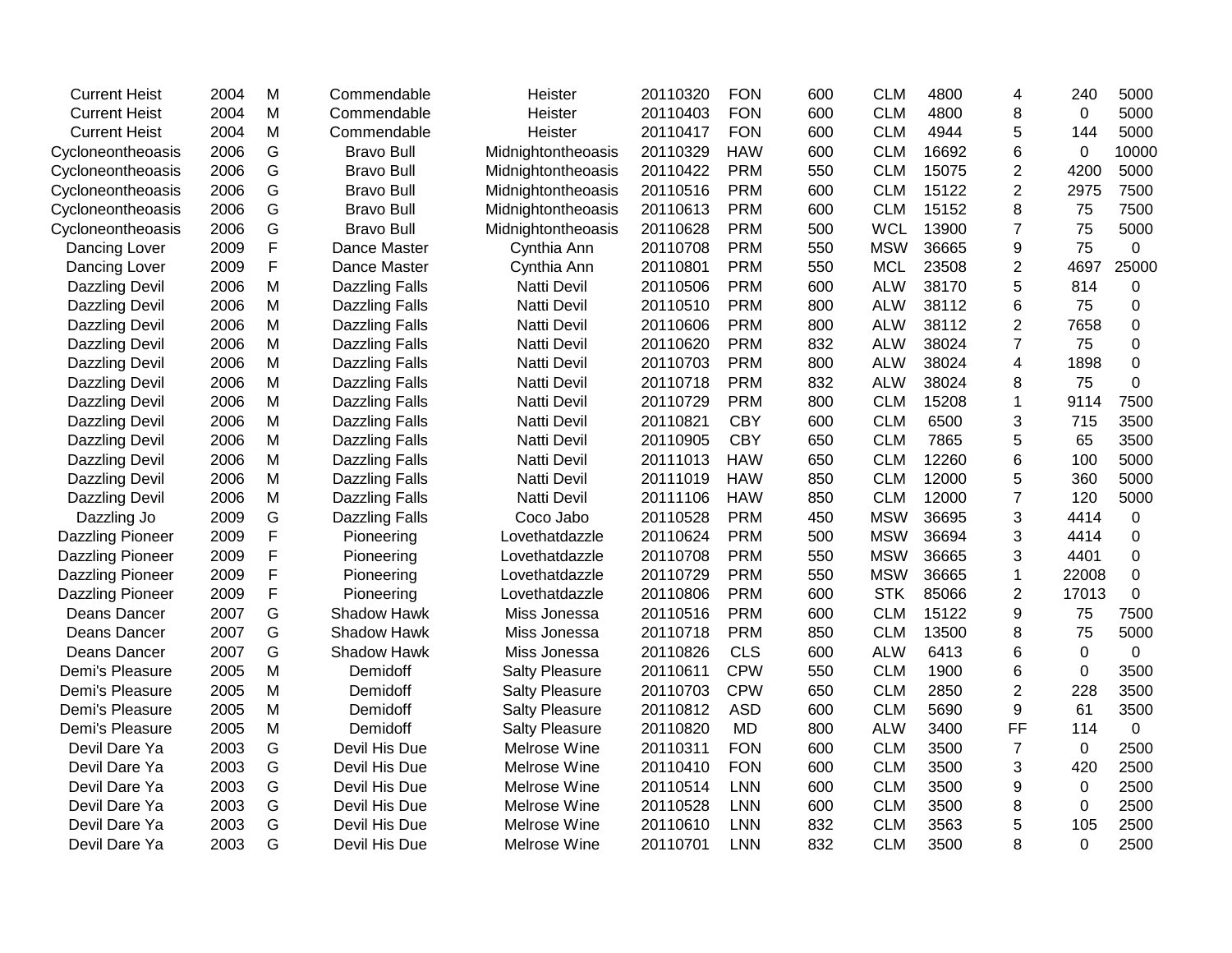| Devil Dare Ya        | 2003 | G | Devil His Due        | Melrose Wine                | 20110715 | <b>LNN</b> | 600 | <b>CLM</b> | 3500  | 6              | $\Omega$ | 2500      |
|----------------------|------|---|----------------------|-----------------------------|----------|------------|-----|------------|-------|----------------|----------|-----------|
| Devil Dare Ya        | 2003 | G | Devil His Due        | Melrose Wine                | 20110730 | <b>CLS</b> | 600 | <b>CLM</b> | 3500  | 3              | 420      | 2500      |
| Devil Dare Ya        | 2003 | G | Devil His Due        | Melrose Wine                | 20110807 | <b>CLS</b> | 832 | <b>CLM</b> | 3500  | $\overline{2}$ | 700      | 2500      |
| Devil Dare Ya        | 2003 | G | Devil His Due        | Melrose Wine                | 20110818 | <b>CLS</b> | 650 | <b>CLM</b> | 3500  | $\overline{2}$ | 700      | 2500      |
| Devil Dare Ya        | 2003 | G | Devil His Due        | Melrose Wine                | 20110904 | <b>CLS</b> | 600 | <b>CLM</b> | 3500  | 6              | 0        | 2500      |
| Devil Dare Ya        | 2003 | G | Devil His Due        | Melrose Wine                | 20110916 | <b>ATO</b> | 650 | <b>CLM</b> | 8784  | 5              | 240      | 2500      |
| Devil Himself        | 2008 | G | Devil His Due        | Danzig Foxxy Woman          | 20110502 | <b>PRM</b> | 600 | <b>MSW</b> | 36666 | $\overline{7}$ | 75       | 0         |
| <b>Devil Himself</b> | 2008 | G | Devil His Due        | Danzig Foxxy Woman          | 20110509 | <b>PRM</b> | 800 | <b>MSW</b> | 36723 | $\overline{2}$ | 7378     | 0         |
| Devil Himself        | 2008 | G | Devil His Due        | Danzig Foxxy Woman 20110523 |          | <b>PRM</b> | 832 | <b>MSW</b> | 36695 | 6              | 75       | 0         |
| Devil Himself        | 2008 | G | Devil His Due        | Danzig Foxxy Woman          | 20110613 | <b>PRM</b> | 600 | <b>MSW</b> | 36666 | 4              | 1834     | 0         |
| Devil Himself        | 2008 | G | Devil His Due        | Danzig Foxxy Woman          | 20110627 | <b>PRM</b> | 600 | <b>MSW</b> | 36636 | 6              | 75       | $\Omega$  |
| Devil Himself        | 2008 | G | Devil His Due        | Danzig Foxxy Woman          | 20110708 | <b>PRM</b> | 550 | <b>MCL</b> | 17956 | 3              | 2146     | 12500     |
| Devil Himself        | 2008 | G | Devil His Due        | Danzig Foxxy Woman          | 20110723 | <b>PRM</b> | 600 | <b>MCL</b> | 17769 | 8              | 75       | 12500     |
| Devil Himself        | 2008 | G | Devil His Due        | Danzig Foxxy Woman          | 20110902 | <b>RP</b>  | 550 | <b>MCL</b> | 10500 | $\overline{c}$ | 1981     | 10000     |
| Devil Himself        | 2008 | G | Devil His Due        | Danzig Foxxy Woman          | 20110922 | <b>RP</b>  | 600 | <b>MCL</b> | 9000  | 4              | 494      | 7500      |
| <b>Devil Himself</b> | 2008 | G | Devil His Due        | Danzig Foxxy Woman          | 20111006 | <b>RP</b>  | 600 | <b>MCL</b> | 9000  | 6              | 85       | 7500      |
| Devil Himself        | 2008 | G | Devil His Due        | Danzig Foxxy Woman          | 20111104 | <b>RP</b>  | 832 | <b>MCL</b> | 9000  | 4              | 514      | 7500      |
| Devil Himself        | 2008 | G | Devil His Due        | Danzig Foxxy Woman          | 20111203 | <b>RP</b>  | 800 | <b>MCL</b> | 9000  | $\overline{2}$ | 1681     | 7500      |
| Devil's Game         | 2006 | G | <b>Chief Seattle</b> | Devil's Wing                | 20110422 | <b>PRM</b> | 600 | <b>ALW</b> | 53322 | 6              | 75       | 0         |
| Devil's Game         | 2006 | G | <b>Chief Seattle</b> | Devil's Wing                | 20110514 | <b>PRM</b> | 600 | <b>STK</b> | 70000 | 8              | $\Omega$ | 0         |
| Devil's Game         | 2006 | G | <b>Chief Seattle</b> | Devil's Wing                | 20110617 | <b>PRM</b> | 600 | <b>AOC</b> | 40859 | 3              | 4918     | 25000     |
| Devil's Game         | 2006 | G | <b>Chief Seattle</b> | Devil's Wing                | 20110627 | <b>PRM</b> | 600 | <b>AOC</b> | 40887 | 5              | 881      | 25000     |
| Devil's Game         | 2006 | G | <b>Chief Seattle</b> | Devil's Wing                | 20110722 | <b>PRM</b> | 600 | <b>CLM</b> | 20500 | 5              | 615      | 12500     |
| Devil's Game         | 2006 | G | <b>Chief Seattle</b> | Devil's Wing                | 20110907 | <b>RP</b>  | 600 | <b>CLM</b> | 9500  | $\overline{7}$ | 85       | 5000      |
| Devil's Game         | 2006 | G | <b>Chief Seattle</b> | Devil's Wing                | 20111006 | <b>RP</b>  | 600 | <b>CLM</b> | 9928  | 10             | 85       | 5000      |
| Diable River         | 2009 | G | Swing Lord           | Geenarita                   | 20110805 | <b>PRM</b> | 550 | <b>MCL</b> | 23508 | $\overline{2}$ | 4697     | 25000     |
| <b>Diamond Star</b>  | 2008 | F | <b>Teton Forest</b>  | <b>Crafty Diamond</b>       | 20110423 | <b>PRM</b> | 550 | <b>MSW</b> | 36695 | 8              | 75       | $\pmb{0}$ |
| Dianna's D. D.       | 2003 | M | Kyle's Our Man       | <b>Calamity Claim</b>       | 20110312 | <b>FON</b> | 600 | <b>CLM</b> | 3500  | 5              | 105      | 2500      |
| Dianna's D. D.       | 2003 | M | Kyle's Our Man       | <b>Calamity Claim</b>       | 20110325 | <b>FON</b> | 600 | <b>CLM</b> | 3500  | 5              | 105      | 2500      |
| Dianna's D. D.       | 2003 | M | Kyle's Our Man       | <b>Calamity Claim</b>       | 20110513 | <b>LNN</b> | 600 | <b>CLM</b> | 3500  | 3              | 420      | 2500      |
| Dianna's D. D.       | 2003 | M | Kyle's Our Man       | <b>Calamity Claim</b>       | 20110527 | <b>LNN</b> | 600 | <b>CLM</b> | 3500  | 4              | 175      | 2500      |
| Dianna's D. D.       | 2003 | M | Kyle's Our Man       | <b>Calamity Claim</b>       | 20110624 | <b>LNN</b> | 832 | <b>CLM</b> | 3500  | 8              | $\Omega$ | 2500      |
| Dianna's D. D.       | 2003 | M | Kyle's Our Man       | <b>Calamity Claim</b>       | 20110703 | <b>LNN</b> | 800 | <b>CLM</b> | 3500  | $\mathbf{1}$   | 2100     | 2500      |
| Dianna's D. D.       | 2003 | M | Kyle's Our Man       | <b>Calamity Claim</b>       | 20110805 | <b>CLS</b> | 832 | <b>CLM</b> | 3800  | 8              | $\Omega$ | 2500      |
| Dianna's D. D.       | 2003 | M | Kyle's Our Man       | <b>Calamity Claim</b>       | 20110814 | <b>CLS</b> | 650 | <b>CLM</b> | 3800  | 5              | 114      | 2500      |
| Dianna's D. D.       | 2003 | M | Kyle's Our Man       | <b>Calamity Claim</b>       | 20110828 | <b>CLS</b> | 600 | <b>CLM</b> | 3800  | $\overline{7}$ | 0        | 2500      |
| Dianna's D. D.       | 2003 | M | Kyle's Our Man       | <b>Calamity Claim</b>       | 20110909 | <b>CLS</b> | 832 | <b>CLM</b> | 3800  | 5              | 114      | 2500      |
| Did You See Dat      | 2006 | M | Explicit             | I Don't Know Dat            | 20110509 | <b>PRM</b> | 550 | <b>CLM</b> | 20039 | 7              | 75       | 12500     |
| Did You See Dat      | 2006 | M | Explicit             | I Don't Know Dat            | 20110611 | <b>PRM</b> | 600 | <b>CLM</b> | 20010 | 4              | 994      | 12500     |
| Did You See Dat      | 2006 | M | Explicit             | I Don't Know Dat            | 20110702 | <b>PRM</b> | 600 | <b>CLM</b> | 20066 | 5              | 430      | 12500     |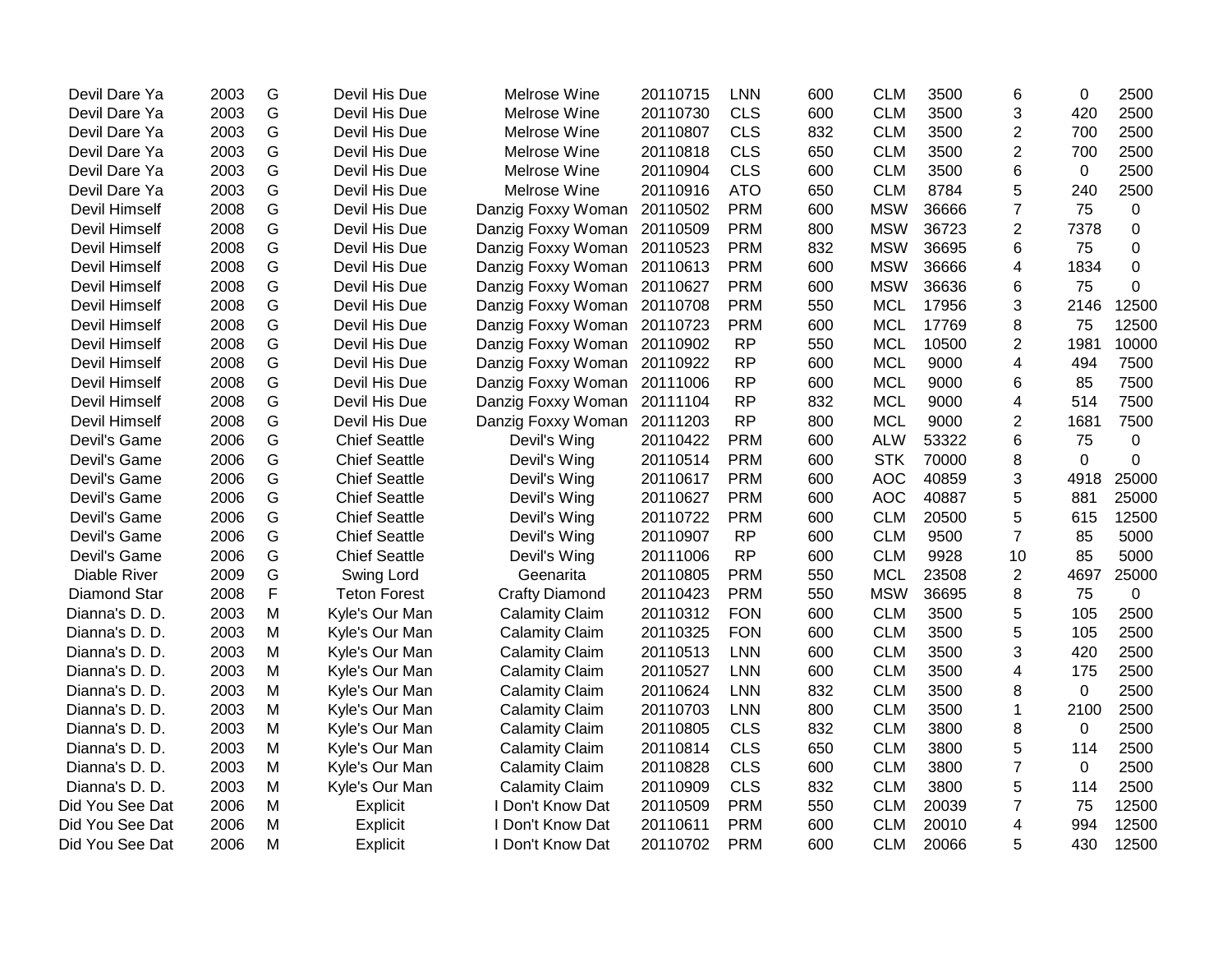| Did You See Dat          | 2006 | M            | <b>Explicit</b>        | I Don't Know Dat        | 20110729 | <b>PRM</b> | 600 | <b>CLM</b> | 20038 | 7                | 75          | 10000          |
|--------------------------|------|--------------|------------------------|-------------------------|----------|------------|-----|------------|-------|------------------|-------------|----------------|
| Did You See Dat          | 2006 | M            | Explicit               | I Don't Know Dat        | 20110808 | <b>PRM</b> | 600 | <b>CLM</b> | 19981 | $\overline{7}$   | 75          | 10000          |
| <b>Diesel's Prize</b>    | 2008 | $\mathsf{C}$ | <b>Pure Prize</b>      | Whisperifyoudare        | 20110426 | <b>PRM</b> | 550 | <b>MSW</b> | 36666 | 7                | 75          | 0              |
| <b>Diesel's Prize</b>    | 2008 | $\mathsf C$  | <b>Pure Prize</b>      | Whisperifyoudare        | 20110509 | <b>PRM</b> | 800 | <b>MSW</b> | 36723 | 3                | 4427        | $\overline{0}$ |
| <b>Diesel's Prize</b>    | 2008 | $\mathsf C$  | <b>Pure Prize</b>      | Whisperifyoudare        | 20110523 | <b>PRM</b> | 832 | <b>MSW</b> | 36695 | $\mathbf{1}$     | 22071       | 0              |
| Diginandwin              | 2008 | F            | Humming                | <b>Buff Duff</b>        | 20110423 | <b>PRM</b> | 550 | <b>MCL</b> | 17868 | 7                | 75          | 12500          |
| Diginandwin              | 2008 | F            | Humming                | <b>Buff Duff</b>        | 20110514 | <b>LNN</b> | 600 | <b>MSW</b> | 6500  | $\boldsymbol{9}$ | 0           | 0              |
| Diginandwin              | 2008 | F            | Humming                | <b>Buff Duff</b>        | 20110610 | LNN        | 600 | <b>MCL</b> | 3500  | 8                | $\mathbf 0$ | 5000           |
| Dimanche Pouliche        | 2008 | F            | Sunday Break (JPN)     | French Cue              | 20110212 | FG         | 800 | <b>AOC</b> | 43000 | 9                | $\Omega$    | 0              |
| Dimanche Pouliche        | 2008 | F            | Sunday Break (JPN)     | French Cue              | 20110506 | <b>PRM</b> | 600 | <b>ALW</b> | 38170 | $\overline{2}$   | 7595        | $\mathbf 0$    |
| Dimanche Pouliche        | 2008 | F            | Sunday Break (JPN)     | French Cue              | 20110521 | <b>PRM</b> | 600 | <b>STK</b> | 66101 | 4                | 3372        | 0              |
| Dimanche Pouliche        | 2008 | F            | Sunday Break (JPN)     | French Cue              | 20110603 | <b>PRM</b> | 550 | <b>ALW</b> | 37967 | 4                | 1889        | 0              |
| Dimanche Pouliche        | 2008 | F            | Sunday Break (JPN)     | French Cue              | 20110620 | <b>PRM</b> | 832 | <b>ALW</b> | 38024 | 1                | 22785       | 0              |
| Dimanche Pouliche        | 2008 | F            | Sunday Break (JPN)     | French Cue              | 20110627 | <b>PRM</b> | 800 | <b>AOC</b> | 40887 | $\overline{2}$   | 8218        | 0              |
| <b>Dimanche Pouliche</b> | 2008 | F            | Sunday Break (JPN)     | French Cue              | 20110711 | <b>PRM</b> | 832 | <b>AOC</b> | 40916 | $\mathbf 1$      | 24717       | 0              |
| Dimanche Pouliche        | 2008 | F            | Sunday Break (JPN)     | French Cue              | 20110806 | <b>PRM</b> | 832 | <b>STK</b> | 81462 | 5                | 2494        | 0              |
| <b>Dixiesbest</b>        | 2003 | M            | <b>Dixieland Heat</b>  | <b>Miss Distinction</b> | 20110304 | <b>FON</b> | 600 | <b>CLM</b> | 3563  | $\overline{2}$   | 700         | 2500           |
| <b>Dixiesbest</b>        | 2003 | M            | <b>Dixieland Heat</b>  | <b>Miss Distinction</b> | 20110319 | <b>FON</b> | 600 | <b>CLM</b> | 3752  | 6                | 0           | 2500           |
| <b>Dixiesbest</b>        | 2003 | M            | <b>Dixieland Heat</b>  | <b>Miss Distinction</b> | 20110403 | <b>FON</b> | 600 | <b>CLM</b> | 3500  | $\overline{2}$   | 700         | 2500           |
| <b>Dixiesbest</b>        | 2003 | M            | <b>Dixieland Heat</b>  | <b>Miss Distinction</b> | 20110423 | <b>FON</b> | 600 | <b>CLM</b> | 3500  | 4                | 175         | 2500           |
| <b>Dixiesbest</b>        | 2003 | M            | <b>Dixieland Heat</b>  | <b>Miss Distinction</b> | 20110520 | <b>LNN</b> | 600 | <b>CLM</b> | 3563  | 2                | 700         | 2500           |
| <b>Dixiesbest</b>        | 2003 | M            | <b>Dixieland Heat</b>  | <b>Miss Distinction</b> | 20110603 | <b>LNN</b> | 600 | <b>CLM</b> | 3920  | $\overline{7}$   | 0           | 2500           |
| <b>Dixiesbest</b>        | 2003 | M            | <b>Dixieland Heat</b>  | <b>Miss Distinction</b> | 20110702 | LNN        | 600 | <b>CLM</b> | 3815  | 2                | 700         | 2500           |
| <b>Dixiesbest</b>        | 2003 | M            | <b>Dixieland Heat</b>  | <b>Miss Distinction</b> | 20110729 | <b>CLS</b> | 600 | <b>CLM</b> | 3605  | 5                | 105         | 2500           |
| <b>Dixiesbest</b>        | 2003 | M            | <b>Dixieland Heat</b>  | <b>Miss Distinction</b> | 20110813 | <b>CLS</b> | 650 | <b>CLM</b> | 3815  | 5                | 105         | 2500           |
| Doctor Kip               | 2007 | G            | Kipling                | Karaoke Jane            | 20110429 | <b>PRM</b> | 550 | <b>MCL</b> | 17898 | 7                | 75          | 12500          |
| Doctor Kip               | 2007 | G            | Kipling                | Karaoke Jane            | 20110513 | <b>PRM</b> | 800 | <b>MCL</b> | 18014 | 1                | 10857       | 12500          |
| Doctor Kip               | 2007 | G            | Kipling                | Karaoke Jane            | 20110620 | <b>PRM</b> | 600 | <b>CLM</b> | 19980 | 5                | 424         | 10000          |
| Doctor Kip               | 2007 | G            | Kipling                | Karaoke Jane            | 20110703 | <b>PRM</b> | 800 | <b>CLM</b> | 21454 | 3                | 2578        | 10000          |
| Doctor Kip               | 2007 | G            | Kipling                | Karaoke Jane            | 20110718 | <b>PRM</b> | 832 | <b>CLM</b> | 20068 | 6                | 75          | 12500          |
| Doctor Kip               | 2007 | G            | Kipling                | Karaoke Jane            | 20110813 | <b>PRM</b> | 850 | <b>CLM</b> | 19951 | 10               | 75          | 10000          |
| Dogs On My Tail          | 2006 | G            | Animo de Valeroso      | Migration               | 20110307 | <b>WRD</b> | 550 | <b>MCL</b> | 6890  | 9                | 75          | 7500           |
| Dogs On My Tail          | 2006 | G            | Animo de Valeroso      | Migration               | 20110321 | <b>WRD</b> | 800 | <b>MSW</b> | 21600 | <b>FF</b>        | 75          | $\mathbf{0}$   |
| Dogs On My Tail          | 2006 | G            | Animo de Valeroso      | Migration               | 20110429 | <b>PRM</b> | 550 | <b>MCL</b> | 17898 | 10               | 75          | 12500          |
| Dogs On My Tail          | 2006 | G            | Animo de Valeroso      | Migration               | 20110513 | <b>PRM</b> | 800 | <b>MCL</b> | 18014 | 6                | 75          | 12500          |
| Dogs On My Tail          | 2006 | G            | Animo de Valeroso      | Migration               | 20110521 | <b>LNN</b> | 800 | <b>MSW</b> | 6500  | 8                | $\Omega$    | $\mathbf 0$    |
| Dogs On My Tail          | 2006 | G            | Animo de Valeroso      | Migration               | 20110605 | <b>LNN</b> | 800 | <b>MSW</b> | 6500  | 9                | $\Omega$    | 0              |
| Dogs On My Tail          | 2006 | G            | Animo de Valeroso      | Migration               | 20110619 | <b>LNN</b> | 832 | <b>MSW</b> | 6500  | 10               | 0           | 0              |
| Doji Boy                 | 2009 | G            | <b>American Spirit</b> | Doji                    | 20110528 | <b>PRM</b> | 450 | <b>MSW</b> | 36695 | $\overline{2}$   | 7357        | 0              |
| Doji Boy                 | 2009 | G            | <b>American Spirit</b> | Doji                    | 20110625 | <b>PRM</b> | 500 | <b>MSW</b> | 36636 | $\overline{7}$   | 75          | 0              |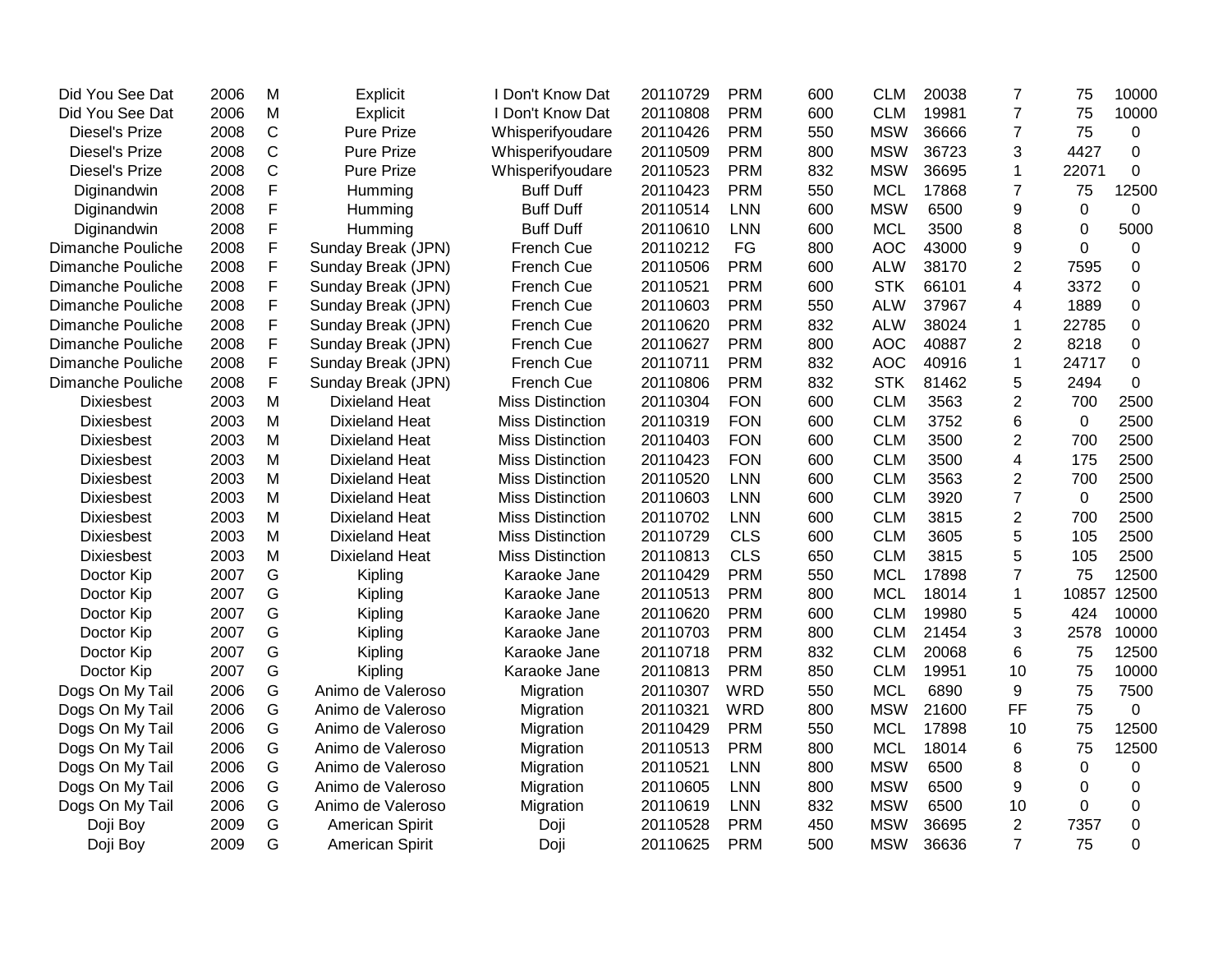| Doji Boy          | 2009 | G           | <b>American Spirit</b>  | Doji                   | 20110709 | <b>PRM</b> | 550 | <b>MSW</b> | 36665 | 5              | 786   | 0           |
|-------------------|------|-------------|-------------------------|------------------------|----------|------------|-----|------------|-------|----------------|-------|-------------|
| Doll House        | 2008 | $\mathsf F$ | Lion Heart              | <b>Screen Princess</b> | 20110423 | <b>PRM</b> | 550 | <b>MSW</b> | 36695 | $\overline{2}$ | 7357  | $\mathbf 0$ |
| Doll House        | 2008 | F           | Lion Heart              | <b>Screen Princess</b> | 20110614 | <b>PRM</b> | 600 | <b>MSW</b> | 36695 | 5              | 788   | $\mathbf 0$ |
| Don't Tell Amy    | 2007 | M           | <b>Indian Territory</b> | <b>Calico Creek</b>    | 20110503 | <b>PRM</b> | 550 | <b>WCL</b> | 15236 | 5              | 328   | 7500        |
| Don't Tell Amy    | 2007 | M           | <b>Indian Territory</b> | <b>Calico Creek</b>    | 20110517 | <b>PRM</b> | 600 | <b>CLM</b> | 15181 | 6              | 75    | 7500        |
| Don't Tell Amy    | 2007 | M           | <b>Indian Territory</b> | <b>Calico Creek</b>    | 20110607 | <b>PRM</b> | 600 | <b>CLM</b> | 15122 | 8              | 75    | 7500        |
| Don't Tell Amy    | 2007 | M           | <b>Indian Territory</b> | Calico Creek           | 20110618 | <b>LNN</b> | 800 | <b>CLM</b> | 4800  | 6              | 0     | 5000        |
| Don't Tell Dad    | 2006 | M           | Out of Place            | Dream the Blues        | 20110506 | <b>PRM</b> | 600 | <b>ALW</b> | 38170 | 9              | 0     | $\mathbf 0$ |
| Don't Tell Dad    | 2006 | M           | Out of Place            | Dream the Blues        | 20110624 | <b>PRM</b> | 600 | <b>CLM</b> | 19922 | 6              | 75    | 12500       |
| Don't Tell Dad    | 2006 | M           | Out of Place            | Dream the Blues        | 20110718 | <b>PRM</b> | 832 | <b>CLM</b> | 20038 | 6              | 75    | 12500       |
| Don't Tell Dad    | 2006 | M           | Out of Place            | Dream the Blues        | 20110729 | <b>PRM</b> | 600 | <b>CLM</b> | 20038 | $\mathbf 1$    | 11991 | 10000       |
| Don't Tell Dad    | 2006 | M           | Out of Place            | Dream the Blues        | 20110809 | <b>PRM</b> | 550 | <b>CLM</b> | 15180 | 5              | 323   | 7500        |
| Don't Tell Dad    | 2006 | M           | Out of Place            | Dream the Blues        | 20110902 | <b>CBY</b> | 550 | <b>CLM</b> | 7000  | $\overline{4}$ | 420   | 5000        |
| Don't Tell Dad    | 2006 | M           | Out of Place            | Dream the Blues        | 20110910 | <b>CBY</b> | 800 | <b>CLM</b> | 9630  | $\overline{7}$ | 90    | 16000       |
| Don't Touch This  | 2009 | G           | Double Honor            | <b>Fuzzy Silver</b>    | 20110709 | <b>PRM</b> | 550 | <b>MSW</b> | 36665 | 4              | 1834  | 0           |
| Doug First Lady   | 2007 | M           | Doug Fir                | <b>Cheese Grits</b>    | 20110425 | <b>PRM</b> | 550 | <b>ALW</b> | 37994 | 11             | 75    | 0           |
| Doug First Lady   | 2007 | M           | Doug Fir                | <b>Cheese Grits</b>    | 20110509 | <b>PRM</b> | 550 | <b>CLM</b> | 20039 | $\mathbf{1}$   | 11991 | 12500       |
| Doug First Lady   | 2007 | M           | Doug Fir                | <b>Cheese Grits</b>    | 20110520 | <b>PRM</b> | 600 | <b>ALW</b> | 37994 | 8              | 75    | $\Omega$    |
| Doug First Lady   | 2007 | M           | Doug Fir                | <b>Cheese Grits</b>    | 20110603 | <b>PRM</b> | 550 | <b>ALW</b> | 37967 | 8              | 75    | $\mathbf 0$ |
| Doug First Lady   | 2007 | M           | Doug Fir                | <b>Cheese Grits</b>    | 20110618 | <b>PRM</b> | 600 | <b>CLM</b> | 15181 | 5              | 323   | 7500        |
| Doug First Lady   | 2007 | M           | Doug Fir                | <b>Cheese Grits</b>    | 20110703 | <b>PRM</b> | 600 | <b>CLM</b> | 15208 | 4              | 759   | 7500        |
| Doug First Lady   | 2007 | M           | Doug Fir                | <b>Cheese Grits</b>    | 20110718 | <b>PRM</b> | 832 | <b>ALW</b> | 38024 | $\mathbf{1}$   | 22785 | 0           |
| Doug First Lady   | 2007 | M           | Doug Fir                | <b>Cheese Grits</b>    | 20110818 | AP         | 800 | <b>CLM</b> | 20886 | 9              | 100   | 10000       |
| Doug First Lady   | 2007 | M           | Doug Fir                | <b>Cheese Grits</b>    | 20110916 | AP         | 800 | <b>CLM</b> | 12700 | 5              | 381   | 5000        |
| Dreaming of Dusty | 2008 | G           | <b>Wild Gold</b>        | <b>Miss Feature</b>    | 20110503 | <b>PRM</b> | 550 | <b>WMC</b> | 17928 | $\overline{2}$ | 3556  | 0           |
| Dreaming of Dusty | 2008 | G           | Wild Gold               | <b>Miss Feature</b>    | 20110528 | <b>PRM</b> | 550 | <b>MSW</b> | 36695 | $\mathbf{1}$   | 22071 | 0           |
| Dreaming of Dusty | 2008 | G           | <b>Wild Gold</b>        | <b>Miss Feature</b>    | 20110618 | <b>PRM</b> | 600 | <b>STK</b> | 38311 | 2              | 8066  | 0           |
| Dreaming of Dusty | 2008 | G           | <b>Wild Gold</b>        | <b>Miss Feature</b>    | 20110716 | <b>PRM</b> | 600 | <b>ALW</b> | 38140 | 5              | 823   | $\mathbf 0$ |
| Dreaming of Dusty | 2008 | G           | <b>Wild Gold</b>        | <b>Miss Feature</b>    | 20110808 | <b>PRM</b> | 600 | <b>CLM</b> | 19981 | 3              | 2373  | 12500       |
| Drew Boy          | 2007 | G           | Honour and Glory        | Paris Lady             | 20110326 | OP         | 600 | <b>AOC</b> | 42500 | $\overline{7}$ | 283   | $\mathbf 0$ |
| Drew Boy          | 2007 | G           | Honour and Glory        | Paris Lady             | 20110426 | <b>PRM</b> | 550 | <b>ALW</b> | 37967 | $\overline{7}$ | 75    | $\mathbf 0$ |
| Drew Boy          | 2007 | G           | Honour and Glory        | Paris Lady             | 20110507 | <b>PRM</b> | 600 | <b>ALW</b> | 37994 | 6              | 75    | $\Omega$    |
| Drew Boy          | 2007 | G           | Honour and Glory        | Paris Lady             | 20110603 | <b>PRM</b> | 550 | <b>CLM</b> | 19951 | $\overline{4}$ | 983   | 12500       |
| Drew Boy          | 2007 | G           | Honour and Glory        | Paris Lady             | 20110620 | <b>PRM</b> | 600 | <b>CLM</b> | 19980 | $\overline{7}$ | 75    | 12500       |
| Drew Boy          | 2007 | G           | Honour and Glory        | Paris Lady             | 20110718 | <b>PRM</b> | 832 | <b>CLM</b> | 20068 | 3              | 2411  | 10000       |
| Drew Boy          | 2007 | G           | Honour and Glory        | Paris Lady             | 20110801 | <b>PRM</b> | 600 | <b>CLM</b> | 20066 | 4              | 1004  | 10000       |
| Drew Boy          | 2007 | G           | Honour and Glory        | Paris Lady             | 20110813 | <b>PRM</b> | 850 | <b>CLM</b> | 19951 | 9              | 75    | 12500       |
| Drew Boy          | 2007 | G           | Honour and Glory        | Paris Lady             | 20110905 | <b>CBY</b> | 650 | <b>CLM</b> | 6000  | $\overline{2}$ | 1200  | 3500        |
| D Silver Bandette | 2001 | M           | Silver Launch           | D Bandette             | 20110624 | <b>LNN</b> | 600 | <b>CLM</b> | 3605  | 5              | 105   | 2500        |
| D Silver Bandette | 2001 | M           | Silver Launch           | D Bandette             | 20110708 | <b>LNN</b> | 600 | <b>CLM</b> | 3563  | 5              | 105   | 2500        |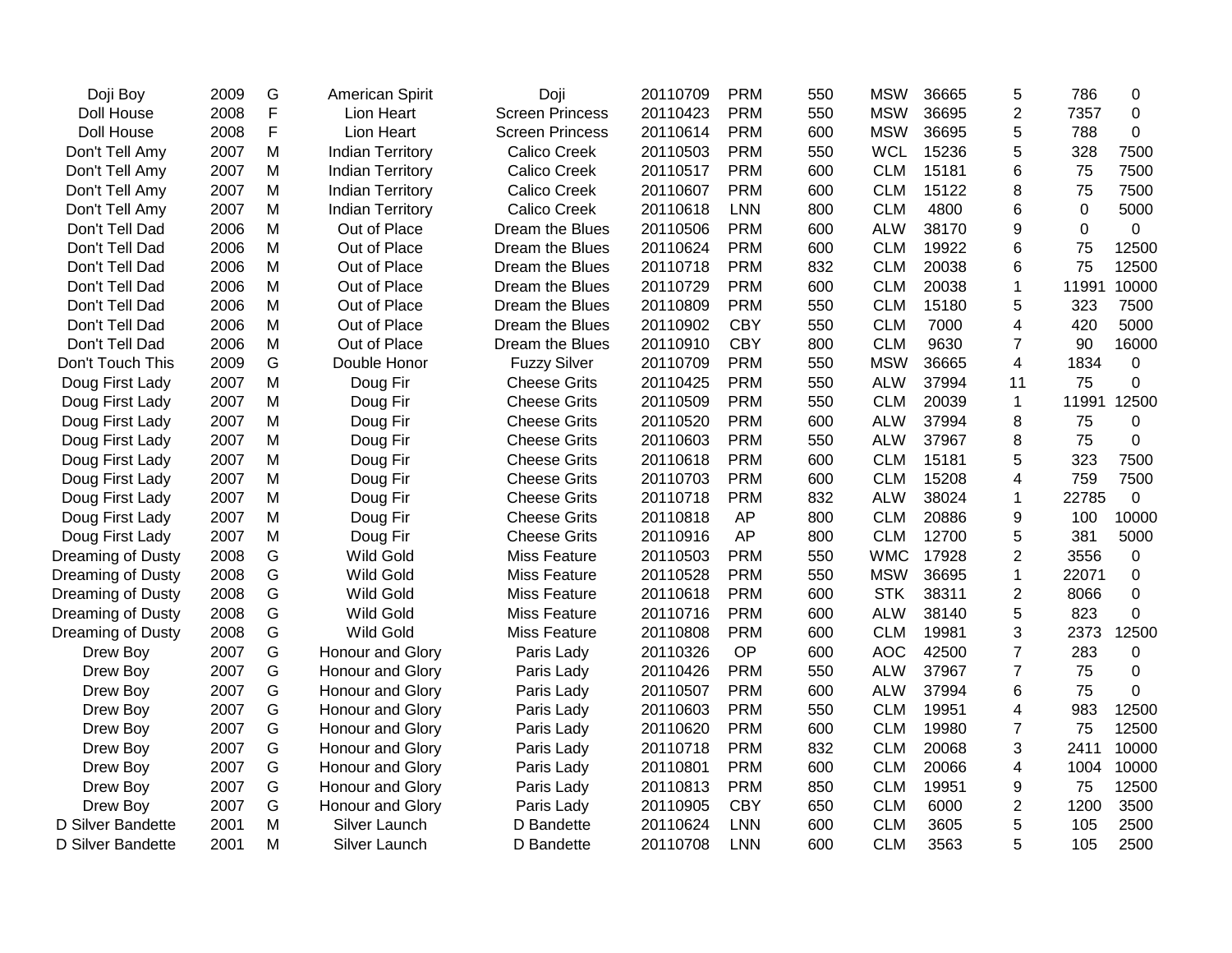| D Silver Bandette    | 2001 | M            | Silver Launch         | D Bandette                | 20110731 | <b>CLS</b> | 600 | <b>CLM</b> | 3500   | 7              | $\Omega$     | 2500        |
|----------------------|------|--------------|-----------------------|---------------------------|----------|------------|-----|------------|--------|----------------|--------------|-------------|
| D Silver Bandette    | 2001 | M            | Silver Launch         | D Bandette                | 20110812 | <b>CLS</b> | 650 | <b>CLM</b> | 3500   | 8              | $\Omega$     | 2500        |
| D Silver Bandette    | 2001 | M            | Silver Launch         | D Bandette                | 20110826 | <b>CLS</b> | 600 | <b>CLM</b> | 3500   | 3              | 420          | 2500        |
| D Silver Bandette    | 2001 | M            | Silver Launch         | D Bandette                | 20110904 | <b>CLS</b> | 600 | <b>CLM</b> | 3563   | 10             | $\mathbf{0}$ | 2500        |
| D Silver Bandette    | 2001 | M            | Silver Launch         | D Bandette                | 20110911 | <b>CLS</b> | 650 | <b>CLM</b> | 3857   | 4              | 175          | 2500        |
| Duck Fir             | 2007 | G            | Doug Fir              | <b>Tickles all Over</b>   | 20110426 | <b>PRM</b> | 550 | <b>ALW</b> | 37967  | 6              | 75           | $\mathbf 0$ |
| Duck Fir             | 2007 | G            | Doug Fir              | <b>Tickles all Over</b>   | 20110507 | <b>PRM</b> | 550 | <b>CLM</b> | 20078  | 2              | 4018         | 12500       |
| Duck Fir             | 2007 | G            | Doug Fir              | <b>Tickles all Over</b>   | 20110520 | <b>PRM</b> | 600 | <b>CLM</b> | 19980  | 1              | 11865        | 12500       |
| Duck Fir             | 2007 | G            | Doug Fir              | <b>Tickles all Over</b>   | 20110604 | <b>PRM</b> | 550 | <b>ALW</b> | 38054  | 5              | 816          | 0           |
| Duck Fir             | 2007 | G            | Doug Fir              | <b>Tickles all Over</b>   | 20110702 | <b>PRM</b> | 550 | <b>CLM</b> | 15151  | 4              | 749          | 7500        |
| Duck Fir             | 2007 | G            | Doug Fir              | <b>Tickles all Over</b>   | 20110809 | <b>PRM</b> | 600 | <b>CLM</b> | 15152  | 9              | 75           | 7500        |
| Due to Dazzle You    | 2009 | G            | Devil His Due         | Dazzling Crypto           | 20110708 | <b>PRM</b> | 550 | <b>STK</b> | 107036 | 6              | 1446         | 0           |
| Due to Dazzle You    | 2009 | G            | Devil His Due         | Dazzling Crypto           | 20110806 | <b>PRM</b> | 600 | <b>MSW</b> | 36782  | $\overline{2}$ | 7420         | 0           |
| Dusky Rose           | 2009 | F            | Honour and Glory      | Melrose Wine              | 20110606 | <b>PRM</b> | 450 | <b>MSW</b> | 36695  | 3              | 4414         | 0           |
| Dusky Rose           | 2009 | $\mathsf F$  | Honour and Glory      | Melrose Wine              | 20110627 | <b>PRM</b> | 500 | <b>MSW</b> | 36724  | 3              | 4427         | $\mathbf 0$ |
| <b>Duttons Pride</b> | 2009 | C            | Kafwain               | <b>Unbridled Contessa</b> | 20110709 | <b>PRM</b> | 550 | <b>MSW</b> | 36665  | 9              | 75           | $\mathbf 0$ |
| <b>Duttons Pride</b> | 2009 | $\mathsf{C}$ | Kafwain               | <b>Unbridled Contessa</b> | 20110723 | <b>PRM</b> | 550 | <b>MSW</b> | 36666  | 5              | 786          | $\mathbf 0$ |
| Dynamic Affair       | 2003 | G            | <b>Blumin Affair</b>  | Scenic Screen             | 20110613 | <b>PRM</b> | 600 | <b>CLM</b> | 15152  | 7              | 75           | 7500        |
| Dynamic Within       | 2008 | C            | Dehere                | <b>Rich Seam</b>          | 20110430 | <b>PRM</b> | 600 | <b>ALW</b> | 40830  | 6              | 75           | $\mathbf 0$ |
| Dynamic Within       | 2008 | C            | Dehere                | <b>Rich Seam</b>          | 20110521 | <b>PRM</b> | 600 | <b>STK</b> | 67650  | 1              | 40590        | 0           |
| Dynamic Within       | 2008 | C            | Dehere                | <b>Rich Seam</b>          | 20110617 | <b>PRM</b> | 800 | <b>AOC</b> | 31500  | 6              | 75           | 0           |
| Dynamic Within       | 2008 | C            | Dehere                | <b>Rich Seam</b>          | 20110705 | <b>PRM</b> | 800 | <b>ALW</b> | 53438  | 5              | 1155         | $\mathbf 0$ |
| Dynamic Within       | 2008 | C            | Dehere                | <b>Rich Seam</b>          | 20110806 | <b>PRM</b> | 850 | <b>STK</b> | 83950  | 3              | 8395         | $\mathbf 0$ |
| <b>Edgy Memorie</b>  | 2008 | G            | <b>Added Edge</b>     | <b>Autumn Memories</b>    | 20110627 | <b>PRM</b> | 600 | <b>MSW</b> | 36636  | 5              | 784          | $\mathbf 0$ |
| <b>Edgy Memorie</b>  | 2008 | G            | Added Edge            | <b>Autumn Memories</b>    | 20110725 | <b>PRM</b> | 600 | <b>MSW</b> | 36692  | 5              | 788          | 0           |
| <b>Edgy Memorie</b>  | 2008 | G            | <b>Added Edge</b>     | <b>Autumn Memories</b>    | 20110808 | <b>PRM</b> | 832 | <b>MCL</b> | 17840  | 1              | 10479        | 12500       |
| El Borrego           | 2008 | G            | Borrego               | Only Imagine              | 20110410 | OP         | 600 | <b>MSW</b> | 45000  | 11             | 128          | $\mathbf 0$ |
| El Borrego           | 2008 | G            | Borrego               | Only Imagine              | 20110502 | <b>PRM</b> | 600 | <b>MSW</b> | 36666  | 2              | 7336         | 0           |
| El Borrego           | 2008 | G            | Borrego               | Only Imagine              | 20110517 | <b>PRM</b> | 600 | <b>MSW</b> | 36695  | $\mathbf{1}$   | 22071        | 0           |
| El Borrego           | 2008 | G            | Borrego               | Only Imagine              | 20110618 | <b>PRM</b> | 600 | <b>ALW</b> | 38158  | 7              | 75           | 0           |
| Eleven Gage          | 2004 | G            | <b>Slew City Slew</b> | Carla North               | 20110313 | <b>FON</b> | 650 | <b>CLM</b> | 3500   | 6              | 0            | 2500        |
| Eleven Gage          | 2004 | G            | <b>Slew City Slew</b> | Carla North               | 20110322 | <b>WRD</b> | 800 | <b>CLM</b> | 7500   | 6              | 75           | 7500        |
| Eleven Gage          | 2004 | G            | <b>Slew City Slew</b> | Carla North               | 20110423 | <b>PRM</b> | 800 | <b>CLM</b> | 11781  | 6              | 75           | 7500        |
| Eleven Gage          | 2004 | G            | Slew City Slew        | Carla North               | 20110521 | <b>LNN</b> | 600 | <b>CLM</b> | 4600   | 7              | $\Omega$     | 5000        |
| Eleven Gage          | 2004 | G            | <b>Slew City Slew</b> | Carla North               | 20110603 | <b>LNN</b> | 832 | <b>ALW</b> | 7500   | 1              | 4500         | $\mathbf 0$ |
| Eleven Gage          | 2004 | G            | <b>Slew City Slew</b> | Carla North               | 20110701 | <b>LNN</b> | 832 | <b>CLM</b> | 5146   | 6              | 0            | 5000        |
| Eleven Gage          | 2004 | G            | Slew City Slew        | Carla North               | 20111202 | <b>RP</b>  | 800 | <b>CLM</b> | 8500   | 10             | 85           | 5000        |
| El Prado's Luck      | 2008 | G            | El Prado (IRE)        | <b>Lucky Marty</b>        | 20110331 | OP         | 550 | <b>MCL</b> | 18800  | 10             | 75           | 15000       |
| El Prado's Luck      | 2008 | G            | El Prado (IRE)        | <b>Lucky Marty</b>        | 20111203 | <b>RP</b>  | 800 | <b>MCL</b> | 9000   | 6              | 85           | 7500        |
| Endosomeescapeplan   | 2008 | G            | <b>Wild Gold</b>      | Saratoga Hepcat           | 20110808 | <b>PRM</b> | 600 | <b>MCL</b> | 18002  | <b>FF</b>      | 75           | 12500       |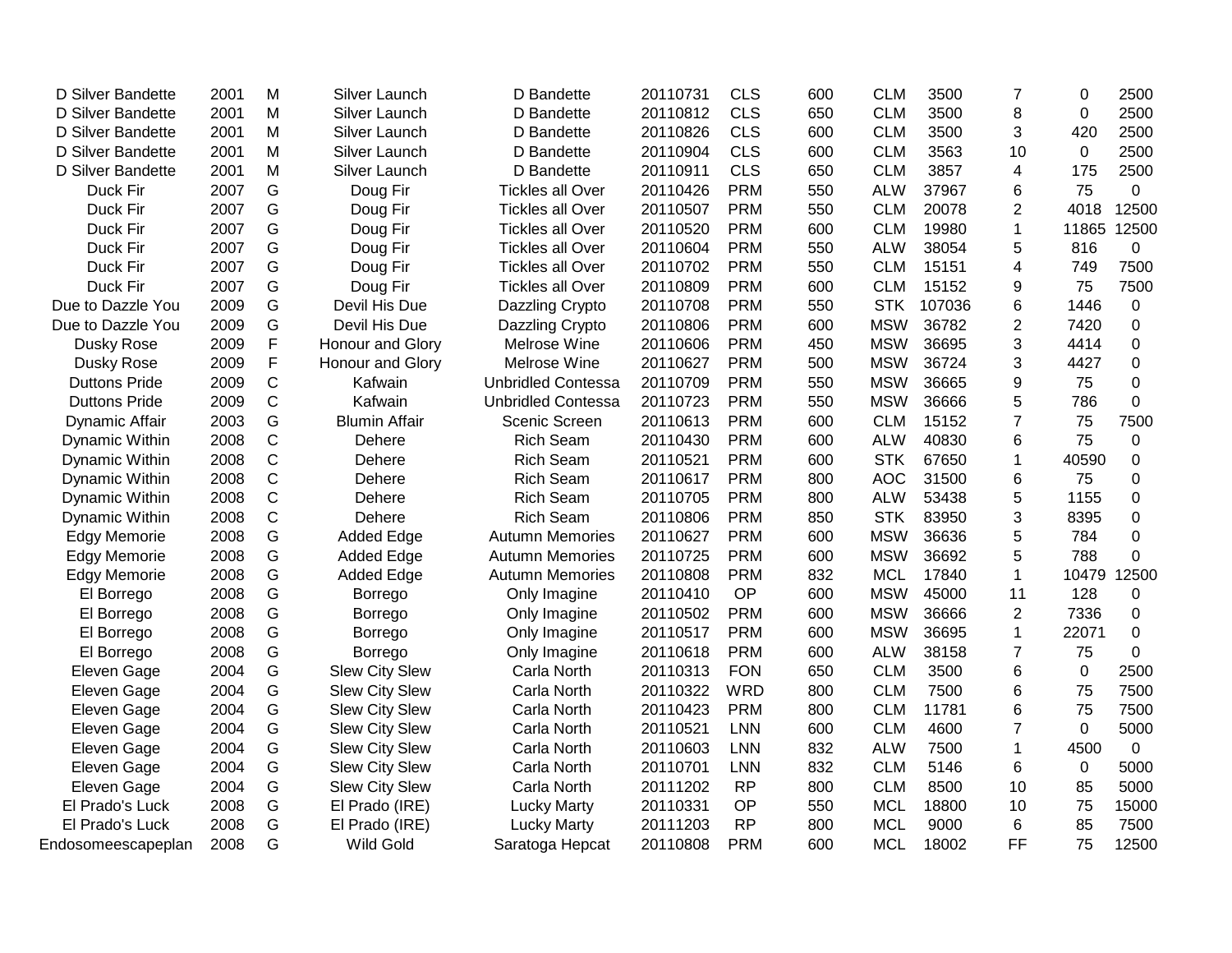| G<br>75<br>Wild Zone<br><b>Colonial Sue</b><br><b>PRM</b><br>600<br><b>ALW</b><br>37994<br>$\mathbf 0$<br>End Zone<br>2007<br>20110507<br>10<br>End Zone<br>2007<br>G<br>Wild Zone<br><b>Colonial Sue</b><br><b>PRM</b><br>550<br><b>CLM</b><br>15181<br>5<br>323<br>7500<br>20110531<br>2007<br>G<br>7500<br>End Zone<br>Wild Zone<br><b>Colonial Sue</b><br>20110613<br><b>PRM</b><br>600<br><b>CLM</b><br>15152<br>321<br>5<br>G<br>End Zone<br>2007<br>Wild Zone<br><b>Colonial Sue</b><br><b>PRM</b><br>550<br>75<br>7500<br>20110702<br><b>CLM</b><br>15151<br>6<br>G<br>600<br>7500<br>End Zone<br>2007<br>Wild Zone<br><b>Colonial Sue</b><br><b>PRM</b><br>15123<br>8925<br>20110716<br><b>CLM</b><br>1<br>G<br><b>PRM</b><br>End Zone<br>2007<br>Wild Zone<br><b>Colonial Sue</b><br>20110730<br>600<br><b>ALW</b><br>38082<br>22911<br>$\mathbf 0$<br>1<br>G<br>2007<br><b>PRM</b><br><b>AOC</b><br>40858<br>75<br>0<br>End Zone<br>Wild Zone<br><b>Colonial Sue</b><br>20110812<br>600<br>8<br>G<br><b>CBY</b><br>8<br>End Zone<br>2007<br>Wild Zone<br><b>Colonial Sue</b><br>20110827<br>800<br><b>CLM</b><br>11500<br>115<br>10000<br>G<br>2007<br>Wild Zone<br><b>CBY</b><br>600<br>9075<br>75<br>5000<br>End Zone<br><b>Colonial Sue</b><br>20110911<br><b>CLM</b><br>10<br>G<br>2005<br><b>TUP</b><br><b>CLM</b><br>$\mathbf 0$<br>3000<br><b>Energetic Lover</b><br><b>Friendly Lover</b><br>Northern Energy<br>20110222<br>550<br>5000<br>6<br>G<br>2006<br>20110603<br><b>PRM</b><br>550<br>75<br>10000<br><b>Ensigns Last Star</b><br><b>Honest Ensign</b><br><b>CLM</b><br>19951<br>8<br>Hailstorm<br>G<br>75<br><b>PRM</b><br>10000<br><b>Ensigns Last Star</b><br>2006<br><b>Honest Ensign</b><br>Hailstorm<br>20110620<br>600<br><b>CLM</b><br>19980<br>10<br>G<br>2006<br><b>PRM</b><br>550<br><b>CLM</b><br>19921<br>12<br>75<br>12500<br><b>Honest Ensign</b><br>Hailstorm<br>20110718<br><b>Ensigns Last Star</b><br>G<br>41<br>2006<br><b>Richter Scale</b><br>Miss Chaucer<br><b>BEU</b><br>550<br><b>CLM</b><br>4100<br>10<br>5000<br>Enticement<br>20110110<br>G<br><b>BEU</b><br>2006<br><b>Richter Scale</b><br>Miss Chaucer<br>20110122<br>600<br><b>CLM</b><br>3900<br>9<br>39<br>4000<br>Enticement<br>G<br><b>Richter Scale</b><br><b>BEU</b><br>2006<br>Miss Chaucer<br><b>CLM</b><br>4100<br>8<br>41<br>5000<br>20110221<br>600<br>Enticement<br>2006<br>G<br><b>Richter Scale</b><br><b>BEU</b><br>39<br>4000<br>Miss Chaucer<br>20110307<br>550<br><b>CLM</b><br>3900<br>6<br>Enticement<br>2006<br>G<br><b>BEU</b><br>2500<br><b>Richter Scale</b><br>Miss Chaucer<br>20110329<br>500<br><b>CLM</b><br>3500<br>6<br>35<br>Enticement<br>G<br>2007<br><b>PRM</b><br>20096<br>$\overline{2}$<br>10000<br>20110425<br>550<br><b>CLM</b><br>4039<br><b>Exciting Cat</b><br>Doug Fir<br>Excitinglikegold<br>G<br>3<br>2007<br>Doug Fir<br>Excitinglikegold<br>20110520<br><b>PRM</b><br>600<br><b>CLM</b><br>19980<br>2373<br>12500<br><b>Exciting Cat</b><br>G<br>2007<br><b>PRM</b><br>600<br>12500<br>20110613<br><b>CLM</b><br>20114<br>4<br>1000<br><b>Exciting Cat</b><br>Doug Fir<br>Excitinglikegold<br>G<br>2007<br><b>PRM</b><br>600<br><b>CLM</b><br>75<br>12500<br><b>Exciting Cat</b><br>Doug Fir<br>Excitinglikegold<br>20110701<br>19980<br>6<br>G<br>2007<br><b>PRM</b><br>550<br>19921<br>4<br>978<br>10000<br><b>Exciting Cat</b><br>Doug Fir<br>Excitinglikegold<br>20110718<br><b>CLM</b><br>G<br><b>PRM</b><br>2007<br>550<br><b>CLM</b><br>20009<br>11928<br>10000<br><b>Exciting Cat</b><br>Doug Fir<br>Excitinglikegold<br>20110730<br>$\mathbf{1}$<br>F<br>2008<br><b>PRM</b><br>550<br><b>MSW</b><br>36695<br>6<br>75<br><b>Fancy Express</b><br>Fugitive<br>Jass N Express<br>20110531<br>0<br>F<br>2008<br>20110607<br><b>PRM</b><br>800<br><b>MSW</b><br>36724<br>$\overline{7}$<br>75<br>0<br><b>Fancy Express</b><br>Fugitive<br>Jass N Express<br>F<br>2008<br>20110621<br><b>PRM</b><br>832<br><b>MSW</b><br>36722<br>$\overline{7}$<br>75<br>0<br>Fugitive<br>Jass N Express<br><b>Fancy Express</b><br>F<br>600<br>17868<br>3<br>2008<br>20110801<br><b>PRM</b><br><b>MCL</b><br>2108<br>12500<br>Fugitive<br>Jass N Express<br><b>Fancy Express</b><br>F<br><b>PRM</b><br><b>MCL</b><br>2008<br>Fugitive<br>20110808<br>600<br>17898<br>6<br>75<br>12500<br><b>Fancy Express</b><br>Jass N Express<br>F<br><b>PRM</b><br><b>MCL</b><br>13000<br>75<br>12500<br>2008<br><b>Fighting Fantasy</b><br>20110624<br>600<br>8<br>Fantasia Bonita<br>Muchacha Bonita<br>F<br><b>PRM</b><br><b>MCL</b><br>8<br>75<br>7500<br>Fantasia Bonita<br>2008<br><b>Fighting Fantasy</b><br>Muchacha Bonita<br>20110712<br>550<br>9000<br>G<br>2008<br><b>PRM</b><br>550<br><b>ALW</b><br>37967<br>$\overline{2}$<br>7553<br>$\mathbf 0$<br>E Dubai<br>Rocktheboat<br>20110426<br><b>Father Wayne</b><br>G<br>2008<br>E Dubai<br><b>PRM</b><br><b>STK</b><br>67650<br>$\overline{2}$<br><b>Father Wayne</b><br>Rocktheboat<br>20110521<br>600<br>13530<br>$\mathbf 0$<br>G<br>2008<br><b>PRM</b><br>38024<br>$\mathbf{1}$<br>22785<br>$\mathbf 0$<br><b>Father Wayne</b><br>E Dubai<br>Rocktheboat<br>20110607<br>800<br><b>ALW</b><br>G<br><b>PRM</b><br>800<br><b>AOC</b><br>40887<br>Father Wayne<br>2008<br>E Dubai<br>Rocktheboat<br>20110628<br>7<br>75<br>0<br>G<br>$\overline{7}$<br>75<br>2008<br><b>PRM</b><br>832<br><b>AOC</b><br>40858<br>$\mathbf 0$<br>Father Wayne<br>E Dubai<br>Rocktheboat<br>20110712<br>G<br>2008<br><b>PRM</b><br><b>STK</b><br>83950<br>4<br>4197<br>0<br>Father Wayne<br>E Dubai<br>Rocktheboat<br>20110806<br>850<br>G<br>2008<br>E Dubai<br>20110827<br><b>RP</b><br>750<br><b>CLM</b><br>13500<br>787<br>25000<br>Father Wayne<br>Rocktheboat<br>4<br>G<br><b>RP</b><br>600<br>85<br>25000<br>2008<br>E Dubai<br><b>CLM</b><br>13500<br>6<br>Father Wayne<br>Rocktheboat<br>20111005 | Endosomeescapeplan | 2008 | G | <b>Wild Gold</b> | Saratoga Hepcat | 20110826 | <b>CLS</b> | 600 | <b>MCL</b> | 4000 | <b>FF</b> | 0 | 10000 |
|------------------------------------------------------------------------------------------------------------------------------------------------------------------------------------------------------------------------------------------------------------------------------------------------------------------------------------------------------------------------------------------------------------------------------------------------------------------------------------------------------------------------------------------------------------------------------------------------------------------------------------------------------------------------------------------------------------------------------------------------------------------------------------------------------------------------------------------------------------------------------------------------------------------------------------------------------------------------------------------------------------------------------------------------------------------------------------------------------------------------------------------------------------------------------------------------------------------------------------------------------------------------------------------------------------------------------------------------------------------------------------------------------------------------------------------------------------------------------------------------------------------------------------------------------------------------------------------------------------------------------------------------------------------------------------------------------------------------------------------------------------------------------------------------------------------------------------------------------------------------------------------------------------------------------------------------------------------------------------------------------------------------------------------------------------------------------------------------------------------------------------------------------------------------------------------------------------------------------------------------------------------------------------------------------------------------------------------------------------------------------------------------------------------------------------------------------------------------------------------------------------------------------------------------------------------------------------------------------------------------------------------------------------------------------------------------------------------------------------------------------------------------------------------------------------------------------------------------------------------------------------------------------------------------------------------------------------------------------------------------------------------------------------------------------------------------------------------------------------------------------------------------------------------------------------------------------------------------------------------------------------------------------------------------------------------------------------------------------------------------------------------------------------------------------------------------------------------------------------------------------------------------------------------------------------------------------------------------------------------------------------------------------------------------------------------------------------------------------------------------------------------------------------------------------------------------------------------------------------------------------------------------------------------------------------------------------------------------------------------------------------------------------------------------------------------------------------------------------------------------------------------------------------------------------------------------------------------------------------------------------------------------------------------------------------------------------------------------------------------------------------------------------------------------------------------------------------------------------------------------------------------------------------------------------------------------------------------------------------------------------------------------------------------------------------------------------------------------------------------------------------------------------------------------------------------------------------------------------------------------------------------------------------------------------------------------------------------------------------------------------------------------------------------------------------------------------------------------------------------------------------------------------------------------------------------------------------------------------------------------------------------------------------------------------------------------------------------------------------------------------------------------------------------------------------------------------------------------------------------------------------------------------------------------------------------------------------------------------------------------------------------------------------------------------------------------------------------------------------------------------------------------------------------------------------------------------------------------------------------------------------------|--------------------|------|---|------------------|-----------------|----------|------------|-----|------------|------|-----------|---|-------|
|                                                                                                                                                                                                                                                                                                                                                                                                                                                                                                                                                                                                                                                                                                                                                                                                                                                                                                                                                                                                                                                                                                                                                                                                                                                                                                                                                                                                                                                                                                                                                                                                                                                                                                                                                                                                                                                                                                                                                                                                                                                                                                                                                                                                                                                                                                                                                                                                                                                                                                                                                                                                                                                                                                                                                                                                                                                                                                                                                                                                                                                                                                                                                                                                                                                                                                                                                                                                                                                                                                                                                                                                                                                                                                                                                                                                                                                                                                                                                                                                                                                                                                                                                                                                                                                                                                                                                                                                                                                                                                                                                                                                                                                                                                                                                                                                                                                                                                                                                                                                                                                                                                                                                                                                                                                                                                                                                                                                                                                                                                                                                                                                                                                                                                                                                                                                                                                                                          |                    |      |   |                  |                 |          |            |     |            |      |           |   |       |
|                                                                                                                                                                                                                                                                                                                                                                                                                                                                                                                                                                                                                                                                                                                                                                                                                                                                                                                                                                                                                                                                                                                                                                                                                                                                                                                                                                                                                                                                                                                                                                                                                                                                                                                                                                                                                                                                                                                                                                                                                                                                                                                                                                                                                                                                                                                                                                                                                                                                                                                                                                                                                                                                                                                                                                                                                                                                                                                                                                                                                                                                                                                                                                                                                                                                                                                                                                                                                                                                                                                                                                                                                                                                                                                                                                                                                                                                                                                                                                                                                                                                                                                                                                                                                                                                                                                                                                                                                                                                                                                                                                                                                                                                                                                                                                                                                                                                                                                                                                                                                                                                                                                                                                                                                                                                                                                                                                                                                                                                                                                                                                                                                                                                                                                                                                                                                                                                                          |                    |      |   |                  |                 |          |            |     |            |      |           |   |       |
|                                                                                                                                                                                                                                                                                                                                                                                                                                                                                                                                                                                                                                                                                                                                                                                                                                                                                                                                                                                                                                                                                                                                                                                                                                                                                                                                                                                                                                                                                                                                                                                                                                                                                                                                                                                                                                                                                                                                                                                                                                                                                                                                                                                                                                                                                                                                                                                                                                                                                                                                                                                                                                                                                                                                                                                                                                                                                                                                                                                                                                                                                                                                                                                                                                                                                                                                                                                                                                                                                                                                                                                                                                                                                                                                                                                                                                                                                                                                                                                                                                                                                                                                                                                                                                                                                                                                                                                                                                                                                                                                                                                                                                                                                                                                                                                                                                                                                                                                                                                                                                                                                                                                                                                                                                                                                                                                                                                                                                                                                                                                                                                                                                                                                                                                                                                                                                                                                          |                    |      |   |                  |                 |          |            |     |            |      |           |   |       |
|                                                                                                                                                                                                                                                                                                                                                                                                                                                                                                                                                                                                                                                                                                                                                                                                                                                                                                                                                                                                                                                                                                                                                                                                                                                                                                                                                                                                                                                                                                                                                                                                                                                                                                                                                                                                                                                                                                                                                                                                                                                                                                                                                                                                                                                                                                                                                                                                                                                                                                                                                                                                                                                                                                                                                                                                                                                                                                                                                                                                                                                                                                                                                                                                                                                                                                                                                                                                                                                                                                                                                                                                                                                                                                                                                                                                                                                                                                                                                                                                                                                                                                                                                                                                                                                                                                                                                                                                                                                                                                                                                                                                                                                                                                                                                                                                                                                                                                                                                                                                                                                                                                                                                                                                                                                                                                                                                                                                                                                                                                                                                                                                                                                                                                                                                                                                                                                                                          |                    |      |   |                  |                 |          |            |     |            |      |           |   |       |
|                                                                                                                                                                                                                                                                                                                                                                                                                                                                                                                                                                                                                                                                                                                                                                                                                                                                                                                                                                                                                                                                                                                                                                                                                                                                                                                                                                                                                                                                                                                                                                                                                                                                                                                                                                                                                                                                                                                                                                                                                                                                                                                                                                                                                                                                                                                                                                                                                                                                                                                                                                                                                                                                                                                                                                                                                                                                                                                                                                                                                                                                                                                                                                                                                                                                                                                                                                                                                                                                                                                                                                                                                                                                                                                                                                                                                                                                                                                                                                                                                                                                                                                                                                                                                                                                                                                                                                                                                                                                                                                                                                                                                                                                                                                                                                                                                                                                                                                                                                                                                                                                                                                                                                                                                                                                                                                                                                                                                                                                                                                                                                                                                                                                                                                                                                                                                                                                                          |                    |      |   |                  |                 |          |            |     |            |      |           |   |       |
|                                                                                                                                                                                                                                                                                                                                                                                                                                                                                                                                                                                                                                                                                                                                                                                                                                                                                                                                                                                                                                                                                                                                                                                                                                                                                                                                                                                                                                                                                                                                                                                                                                                                                                                                                                                                                                                                                                                                                                                                                                                                                                                                                                                                                                                                                                                                                                                                                                                                                                                                                                                                                                                                                                                                                                                                                                                                                                                                                                                                                                                                                                                                                                                                                                                                                                                                                                                                                                                                                                                                                                                                                                                                                                                                                                                                                                                                                                                                                                                                                                                                                                                                                                                                                                                                                                                                                                                                                                                                                                                                                                                                                                                                                                                                                                                                                                                                                                                                                                                                                                                                                                                                                                                                                                                                                                                                                                                                                                                                                                                                                                                                                                                                                                                                                                                                                                                                                          |                    |      |   |                  |                 |          |            |     |            |      |           |   |       |
|                                                                                                                                                                                                                                                                                                                                                                                                                                                                                                                                                                                                                                                                                                                                                                                                                                                                                                                                                                                                                                                                                                                                                                                                                                                                                                                                                                                                                                                                                                                                                                                                                                                                                                                                                                                                                                                                                                                                                                                                                                                                                                                                                                                                                                                                                                                                                                                                                                                                                                                                                                                                                                                                                                                                                                                                                                                                                                                                                                                                                                                                                                                                                                                                                                                                                                                                                                                                                                                                                                                                                                                                                                                                                                                                                                                                                                                                                                                                                                                                                                                                                                                                                                                                                                                                                                                                                                                                                                                                                                                                                                                                                                                                                                                                                                                                                                                                                                                                                                                                                                                                                                                                                                                                                                                                                                                                                                                                                                                                                                                                                                                                                                                                                                                                                                                                                                                                                          |                    |      |   |                  |                 |          |            |     |            |      |           |   |       |
|                                                                                                                                                                                                                                                                                                                                                                                                                                                                                                                                                                                                                                                                                                                                                                                                                                                                                                                                                                                                                                                                                                                                                                                                                                                                                                                                                                                                                                                                                                                                                                                                                                                                                                                                                                                                                                                                                                                                                                                                                                                                                                                                                                                                                                                                                                                                                                                                                                                                                                                                                                                                                                                                                                                                                                                                                                                                                                                                                                                                                                                                                                                                                                                                                                                                                                                                                                                                                                                                                                                                                                                                                                                                                                                                                                                                                                                                                                                                                                                                                                                                                                                                                                                                                                                                                                                                                                                                                                                                                                                                                                                                                                                                                                                                                                                                                                                                                                                                                                                                                                                                                                                                                                                                                                                                                                                                                                                                                                                                                                                                                                                                                                                                                                                                                                                                                                                                                          |                    |      |   |                  |                 |          |            |     |            |      |           |   |       |
|                                                                                                                                                                                                                                                                                                                                                                                                                                                                                                                                                                                                                                                                                                                                                                                                                                                                                                                                                                                                                                                                                                                                                                                                                                                                                                                                                                                                                                                                                                                                                                                                                                                                                                                                                                                                                                                                                                                                                                                                                                                                                                                                                                                                                                                                                                                                                                                                                                                                                                                                                                                                                                                                                                                                                                                                                                                                                                                                                                                                                                                                                                                                                                                                                                                                                                                                                                                                                                                                                                                                                                                                                                                                                                                                                                                                                                                                                                                                                                                                                                                                                                                                                                                                                                                                                                                                                                                                                                                                                                                                                                                                                                                                                                                                                                                                                                                                                                                                                                                                                                                                                                                                                                                                                                                                                                                                                                                                                                                                                                                                                                                                                                                                                                                                                                                                                                                                                          |                    |      |   |                  |                 |          |            |     |            |      |           |   |       |
|                                                                                                                                                                                                                                                                                                                                                                                                                                                                                                                                                                                                                                                                                                                                                                                                                                                                                                                                                                                                                                                                                                                                                                                                                                                                                                                                                                                                                                                                                                                                                                                                                                                                                                                                                                                                                                                                                                                                                                                                                                                                                                                                                                                                                                                                                                                                                                                                                                                                                                                                                                                                                                                                                                                                                                                                                                                                                                                                                                                                                                                                                                                                                                                                                                                                                                                                                                                                                                                                                                                                                                                                                                                                                                                                                                                                                                                                                                                                                                                                                                                                                                                                                                                                                                                                                                                                                                                                                                                                                                                                                                                                                                                                                                                                                                                                                                                                                                                                                                                                                                                                                                                                                                                                                                                                                                                                                                                                                                                                                                                                                                                                                                                                                                                                                                                                                                                                                          |                    |      |   |                  |                 |          |            |     |            |      |           |   |       |
|                                                                                                                                                                                                                                                                                                                                                                                                                                                                                                                                                                                                                                                                                                                                                                                                                                                                                                                                                                                                                                                                                                                                                                                                                                                                                                                                                                                                                                                                                                                                                                                                                                                                                                                                                                                                                                                                                                                                                                                                                                                                                                                                                                                                                                                                                                                                                                                                                                                                                                                                                                                                                                                                                                                                                                                                                                                                                                                                                                                                                                                                                                                                                                                                                                                                                                                                                                                                                                                                                                                                                                                                                                                                                                                                                                                                                                                                                                                                                                                                                                                                                                                                                                                                                                                                                                                                                                                                                                                                                                                                                                                                                                                                                                                                                                                                                                                                                                                                                                                                                                                                                                                                                                                                                                                                                                                                                                                                                                                                                                                                                                                                                                                                                                                                                                                                                                                                                          |                    |      |   |                  |                 |          |            |     |            |      |           |   |       |
|                                                                                                                                                                                                                                                                                                                                                                                                                                                                                                                                                                                                                                                                                                                                                                                                                                                                                                                                                                                                                                                                                                                                                                                                                                                                                                                                                                                                                                                                                                                                                                                                                                                                                                                                                                                                                                                                                                                                                                                                                                                                                                                                                                                                                                                                                                                                                                                                                                                                                                                                                                                                                                                                                                                                                                                                                                                                                                                                                                                                                                                                                                                                                                                                                                                                                                                                                                                                                                                                                                                                                                                                                                                                                                                                                                                                                                                                                                                                                                                                                                                                                                                                                                                                                                                                                                                                                                                                                                                                                                                                                                                                                                                                                                                                                                                                                                                                                                                                                                                                                                                                                                                                                                                                                                                                                                                                                                                                                                                                                                                                                                                                                                                                                                                                                                                                                                                                                          |                    |      |   |                  |                 |          |            |     |            |      |           |   |       |
|                                                                                                                                                                                                                                                                                                                                                                                                                                                                                                                                                                                                                                                                                                                                                                                                                                                                                                                                                                                                                                                                                                                                                                                                                                                                                                                                                                                                                                                                                                                                                                                                                                                                                                                                                                                                                                                                                                                                                                                                                                                                                                                                                                                                                                                                                                                                                                                                                                                                                                                                                                                                                                                                                                                                                                                                                                                                                                                                                                                                                                                                                                                                                                                                                                                                                                                                                                                                                                                                                                                                                                                                                                                                                                                                                                                                                                                                                                                                                                                                                                                                                                                                                                                                                                                                                                                                                                                                                                                                                                                                                                                                                                                                                                                                                                                                                                                                                                                                                                                                                                                                                                                                                                                                                                                                                                                                                                                                                                                                                                                                                                                                                                                                                                                                                                                                                                                                                          |                    |      |   |                  |                 |          |            |     |            |      |           |   |       |
|                                                                                                                                                                                                                                                                                                                                                                                                                                                                                                                                                                                                                                                                                                                                                                                                                                                                                                                                                                                                                                                                                                                                                                                                                                                                                                                                                                                                                                                                                                                                                                                                                                                                                                                                                                                                                                                                                                                                                                                                                                                                                                                                                                                                                                                                                                                                                                                                                                                                                                                                                                                                                                                                                                                                                                                                                                                                                                                                                                                                                                                                                                                                                                                                                                                                                                                                                                                                                                                                                                                                                                                                                                                                                                                                                                                                                                                                                                                                                                                                                                                                                                                                                                                                                                                                                                                                                                                                                                                                                                                                                                                                                                                                                                                                                                                                                                                                                                                                                                                                                                                                                                                                                                                                                                                                                                                                                                                                                                                                                                                                                                                                                                                                                                                                                                                                                                                                                          |                    |      |   |                  |                 |          |            |     |            |      |           |   |       |
|                                                                                                                                                                                                                                                                                                                                                                                                                                                                                                                                                                                                                                                                                                                                                                                                                                                                                                                                                                                                                                                                                                                                                                                                                                                                                                                                                                                                                                                                                                                                                                                                                                                                                                                                                                                                                                                                                                                                                                                                                                                                                                                                                                                                                                                                                                                                                                                                                                                                                                                                                                                                                                                                                                                                                                                                                                                                                                                                                                                                                                                                                                                                                                                                                                                                                                                                                                                                                                                                                                                                                                                                                                                                                                                                                                                                                                                                                                                                                                                                                                                                                                                                                                                                                                                                                                                                                                                                                                                                                                                                                                                                                                                                                                                                                                                                                                                                                                                                                                                                                                                                                                                                                                                                                                                                                                                                                                                                                                                                                                                                                                                                                                                                                                                                                                                                                                                                                          |                    |      |   |                  |                 |          |            |     |            |      |           |   |       |
|                                                                                                                                                                                                                                                                                                                                                                                                                                                                                                                                                                                                                                                                                                                                                                                                                                                                                                                                                                                                                                                                                                                                                                                                                                                                                                                                                                                                                                                                                                                                                                                                                                                                                                                                                                                                                                                                                                                                                                                                                                                                                                                                                                                                                                                                                                                                                                                                                                                                                                                                                                                                                                                                                                                                                                                                                                                                                                                                                                                                                                                                                                                                                                                                                                                                                                                                                                                                                                                                                                                                                                                                                                                                                                                                                                                                                                                                                                                                                                                                                                                                                                                                                                                                                                                                                                                                                                                                                                                                                                                                                                                                                                                                                                                                                                                                                                                                                                                                                                                                                                                                                                                                                                                                                                                                                                                                                                                                                                                                                                                                                                                                                                                                                                                                                                                                                                                                                          |                    |      |   |                  |                 |          |            |     |            |      |           |   |       |
|                                                                                                                                                                                                                                                                                                                                                                                                                                                                                                                                                                                                                                                                                                                                                                                                                                                                                                                                                                                                                                                                                                                                                                                                                                                                                                                                                                                                                                                                                                                                                                                                                                                                                                                                                                                                                                                                                                                                                                                                                                                                                                                                                                                                                                                                                                                                                                                                                                                                                                                                                                                                                                                                                                                                                                                                                                                                                                                                                                                                                                                                                                                                                                                                                                                                                                                                                                                                                                                                                                                                                                                                                                                                                                                                                                                                                                                                                                                                                                                                                                                                                                                                                                                                                                                                                                                                                                                                                                                                                                                                                                                                                                                                                                                                                                                                                                                                                                                                                                                                                                                                                                                                                                                                                                                                                                                                                                                                                                                                                                                                                                                                                                                                                                                                                                                                                                                                                          |                    |      |   |                  |                 |          |            |     |            |      |           |   |       |
|                                                                                                                                                                                                                                                                                                                                                                                                                                                                                                                                                                                                                                                                                                                                                                                                                                                                                                                                                                                                                                                                                                                                                                                                                                                                                                                                                                                                                                                                                                                                                                                                                                                                                                                                                                                                                                                                                                                                                                                                                                                                                                                                                                                                                                                                                                                                                                                                                                                                                                                                                                                                                                                                                                                                                                                                                                                                                                                                                                                                                                                                                                                                                                                                                                                                                                                                                                                                                                                                                                                                                                                                                                                                                                                                                                                                                                                                                                                                                                                                                                                                                                                                                                                                                                                                                                                                                                                                                                                                                                                                                                                                                                                                                                                                                                                                                                                                                                                                                                                                                                                                                                                                                                                                                                                                                                                                                                                                                                                                                                                                                                                                                                                                                                                                                                                                                                                                                          |                    |      |   |                  |                 |          |            |     |            |      |           |   |       |
|                                                                                                                                                                                                                                                                                                                                                                                                                                                                                                                                                                                                                                                                                                                                                                                                                                                                                                                                                                                                                                                                                                                                                                                                                                                                                                                                                                                                                                                                                                                                                                                                                                                                                                                                                                                                                                                                                                                                                                                                                                                                                                                                                                                                                                                                                                                                                                                                                                                                                                                                                                                                                                                                                                                                                                                                                                                                                                                                                                                                                                                                                                                                                                                                                                                                                                                                                                                                                                                                                                                                                                                                                                                                                                                                                                                                                                                                                                                                                                                                                                                                                                                                                                                                                                                                                                                                                                                                                                                                                                                                                                                                                                                                                                                                                                                                                                                                                                                                                                                                                                                                                                                                                                                                                                                                                                                                                                                                                                                                                                                                                                                                                                                                                                                                                                                                                                                                                          |                    |      |   |                  |                 |          |            |     |            |      |           |   |       |
|                                                                                                                                                                                                                                                                                                                                                                                                                                                                                                                                                                                                                                                                                                                                                                                                                                                                                                                                                                                                                                                                                                                                                                                                                                                                                                                                                                                                                                                                                                                                                                                                                                                                                                                                                                                                                                                                                                                                                                                                                                                                                                                                                                                                                                                                                                                                                                                                                                                                                                                                                                                                                                                                                                                                                                                                                                                                                                                                                                                                                                                                                                                                                                                                                                                                                                                                                                                                                                                                                                                                                                                                                                                                                                                                                                                                                                                                                                                                                                                                                                                                                                                                                                                                                                                                                                                                                                                                                                                                                                                                                                                                                                                                                                                                                                                                                                                                                                                                                                                                                                                                                                                                                                                                                                                                                                                                                                                                                                                                                                                                                                                                                                                                                                                                                                                                                                                                                          |                    |      |   |                  |                 |          |            |     |            |      |           |   |       |
|                                                                                                                                                                                                                                                                                                                                                                                                                                                                                                                                                                                                                                                                                                                                                                                                                                                                                                                                                                                                                                                                                                                                                                                                                                                                                                                                                                                                                                                                                                                                                                                                                                                                                                                                                                                                                                                                                                                                                                                                                                                                                                                                                                                                                                                                                                                                                                                                                                                                                                                                                                                                                                                                                                                                                                                                                                                                                                                                                                                                                                                                                                                                                                                                                                                                                                                                                                                                                                                                                                                                                                                                                                                                                                                                                                                                                                                                                                                                                                                                                                                                                                                                                                                                                                                                                                                                                                                                                                                                                                                                                                                                                                                                                                                                                                                                                                                                                                                                                                                                                                                                                                                                                                                                                                                                                                                                                                                                                                                                                                                                                                                                                                                                                                                                                                                                                                                                                          |                    |      |   |                  |                 |          |            |     |            |      |           |   |       |
|                                                                                                                                                                                                                                                                                                                                                                                                                                                                                                                                                                                                                                                                                                                                                                                                                                                                                                                                                                                                                                                                                                                                                                                                                                                                                                                                                                                                                                                                                                                                                                                                                                                                                                                                                                                                                                                                                                                                                                                                                                                                                                                                                                                                                                                                                                                                                                                                                                                                                                                                                                                                                                                                                                                                                                                                                                                                                                                                                                                                                                                                                                                                                                                                                                                                                                                                                                                                                                                                                                                                                                                                                                                                                                                                                                                                                                                                                                                                                                                                                                                                                                                                                                                                                                                                                                                                                                                                                                                                                                                                                                                                                                                                                                                                                                                                                                                                                                                                                                                                                                                                                                                                                                                                                                                                                                                                                                                                                                                                                                                                                                                                                                                                                                                                                                                                                                                                                          |                    |      |   |                  |                 |          |            |     |            |      |           |   |       |
|                                                                                                                                                                                                                                                                                                                                                                                                                                                                                                                                                                                                                                                                                                                                                                                                                                                                                                                                                                                                                                                                                                                                                                                                                                                                                                                                                                                                                                                                                                                                                                                                                                                                                                                                                                                                                                                                                                                                                                                                                                                                                                                                                                                                                                                                                                                                                                                                                                                                                                                                                                                                                                                                                                                                                                                                                                                                                                                                                                                                                                                                                                                                                                                                                                                                                                                                                                                                                                                                                                                                                                                                                                                                                                                                                                                                                                                                                                                                                                                                                                                                                                                                                                                                                                                                                                                                                                                                                                                                                                                                                                                                                                                                                                                                                                                                                                                                                                                                                                                                                                                                                                                                                                                                                                                                                                                                                                                                                                                                                                                                                                                                                                                                                                                                                                                                                                                                                          |                    |      |   |                  |                 |          |            |     |            |      |           |   |       |
|                                                                                                                                                                                                                                                                                                                                                                                                                                                                                                                                                                                                                                                                                                                                                                                                                                                                                                                                                                                                                                                                                                                                                                                                                                                                                                                                                                                                                                                                                                                                                                                                                                                                                                                                                                                                                                                                                                                                                                                                                                                                                                                                                                                                                                                                                                                                                                                                                                                                                                                                                                                                                                                                                                                                                                                                                                                                                                                                                                                                                                                                                                                                                                                                                                                                                                                                                                                                                                                                                                                                                                                                                                                                                                                                                                                                                                                                                                                                                                                                                                                                                                                                                                                                                                                                                                                                                                                                                                                                                                                                                                                                                                                                                                                                                                                                                                                                                                                                                                                                                                                                                                                                                                                                                                                                                                                                                                                                                                                                                                                                                                                                                                                                                                                                                                                                                                                                                          |                    |      |   |                  |                 |          |            |     |            |      |           |   |       |
|                                                                                                                                                                                                                                                                                                                                                                                                                                                                                                                                                                                                                                                                                                                                                                                                                                                                                                                                                                                                                                                                                                                                                                                                                                                                                                                                                                                                                                                                                                                                                                                                                                                                                                                                                                                                                                                                                                                                                                                                                                                                                                                                                                                                                                                                                                                                                                                                                                                                                                                                                                                                                                                                                                                                                                                                                                                                                                                                                                                                                                                                                                                                                                                                                                                                                                                                                                                                                                                                                                                                                                                                                                                                                                                                                                                                                                                                                                                                                                                                                                                                                                                                                                                                                                                                                                                                                                                                                                                                                                                                                                                                                                                                                                                                                                                                                                                                                                                                                                                                                                                                                                                                                                                                                                                                                                                                                                                                                                                                                                                                                                                                                                                                                                                                                                                                                                                                                          |                    |      |   |                  |                 |          |            |     |            |      |           |   |       |
|                                                                                                                                                                                                                                                                                                                                                                                                                                                                                                                                                                                                                                                                                                                                                                                                                                                                                                                                                                                                                                                                                                                                                                                                                                                                                                                                                                                                                                                                                                                                                                                                                                                                                                                                                                                                                                                                                                                                                                                                                                                                                                                                                                                                                                                                                                                                                                                                                                                                                                                                                                                                                                                                                                                                                                                                                                                                                                                                                                                                                                                                                                                                                                                                                                                                                                                                                                                                                                                                                                                                                                                                                                                                                                                                                                                                                                                                                                                                                                                                                                                                                                                                                                                                                                                                                                                                                                                                                                                                                                                                                                                                                                                                                                                                                                                                                                                                                                                                                                                                                                                                                                                                                                                                                                                                                                                                                                                                                                                                                                                                                                                                                                                                                                                                                                                                                                                                                          |                    |      |   |                  |                 |          |            |     |            |      |           |   |       |
|                                                                                                                                                                                                                                                                                                                                                                                                                                                                                                                                                                                                                                                                                                                                                                                                                                                                                                                                                                                                                                                                                                                                                                                                                                                                                                                                                                                                                                                                                                                                                                                                                                                                                                                                                                                                                                                                                                                                                                                                                                                                                                                                                                                                                                                                                                                                                                                                                                                                                                                                                                                                                                                                                                                                                                                                                                                                                                                                                                                                                                                                                                                                                                                                                                                                                                                                                                                                                                                                                                                                                                                                                                                                                                                                                                                                                                                                                                                                                                                                                                                                                                                                                                                                                                                                                                                                                                                                                                                                                                                                                                                                                                                                                                                                                                                                                                                                                                                                                                                                                                                                                                                                                                                                                                                                                                                                                                                                                                                                                                                                                                                                                                                                                                                                                                                                                                                                                          |                    |      |   |                  |                 |          |            |     |            |      |           |   |       |
|                                                                                                                                                                                                                                                                                                                                                                                                                                                                                                                                                                                                                                                                                                                                                                                                                                                                                                                                                                                                                                                                                                                                                                                                                                                                                                                                                                                                                                                                                                                                                                                                                                                                                                                                                                                                                                                                                                                                                                                                                                                                                                                                                                                                                                                                                                                                                                                                                                                                                                                                                                                                                                                                                                                                                                                                                                                                                                                                                                                                                                                                                                                                                                                                                                                                                                                                                                                                                                                                                                                                                                                                                                                                                                                                                                                                                                                                                                                                                                                                                                                                                                                                                                                                                                                                                                                                                                                                                                                                                                                                                                                                                                                                                                                                                                                                                                                                                                                                                                                                                                                                                                                                                                                                                                                                                                                                                                                                                                                                                                                                                                                                                                                                                                                                                                                                                                                                                          |                    |      |   |                  |                 |          |            |     |            |      |           |   |       |
|                                                                                                                                                                                                                                                                                                                                                                                                                                                                                                                                                                                                                                                                                                                                                                                                                                                                                                                                                                                                                                                                                                                                                                                                                                                                                                                                                                                                                                                                                                                                                                                                                                                                                                                                                                                                                                                                                                                                                                                                                                                                                                                                                                                                                                                                                                                                                                                                                                                                                                                                                                                                                                                                                                                                                                                                                                                                                                                                                                                                                                                                                                                                                                                                                                                                                                                                                                                                                                                                                                                                                                                                                                                                                                                                                                                                                                                                                                                                                                                                                                                                                                                                                                                                                                                                                                                                                                                                                                                                                                                                                                                                                                                                                                                                                                                                                                                                                                                                                                                                                                                                                                                                                                                                                                                                                                                                                                                                                                                                                                                                                                                                                                                                                                                                                                                                                                                                                          |                    |      |   |                  |                 |          |            |     |            |      |           |   |       |
|                                                                                                                                                                                                                                                                                                                                                                                                                                                                                                                                                                                                                                                                                                                                                                                                                                                                                                                                                                                                                                                                                                                                                                                                                                                                                                                                                                                                                                                                                                                                                                                                                                                                                                                                                                                                                                                                                                                                                                                                                                                                                                                                                                                                                                                                                                                                                                                                                                                                                                                                                                                                                                                                                                                                                                                                                                                                                                                                                                                                                                                                                                                                                                                                                                                                                                                                                                                                                                                                                                                                                                                                                                                                                                                                                                                                                                                                                                                                                                                                                                                                                                                                                                                                                                                                                                                                                                                                                                                                                                                                                                                                                                                                                                                                                                                                                                                                                                                                                                                                                                                                                                                                                                                                                                                                                                                                                                                                                                                                                                                                                                                                                                                                                                                                                                                                                                                                                          |                    |      |   |                  |                 |          |            |     |            |      |           |   |       |
|                                                                                                                                                                                                                                                                                                                                                                                                                                                                                                                                                                                                                                                                                                                                                                                                                                                                                                                                                                                                                                                                                                                                                                                                                                                                                                                                                                                                                                                                                                                                                                                                                                                                                                                                                                                                                                                                                                                                                                                                                                                                                                                                                                                                                                                                                                                                                                                                                                                                                                                                                                                                                                                                                                                                                                                                                                                                                                                                                                                                                                                                                                                                                                                                                                                                                                                                                                                                                                                                                                                                                                                                                                                                                                                                                                                                                                                                                                                                                                                                                                                                                                                                                                                                                                                                                                                                                                                                                                                                                                                                                                                                                                                                                                                                                                                                                                                                                                                                                                                                                                                                                                                                                                                                                                                                                                                                                                                                                                                                                                                                                                                                                                                                                                                                                                                                                                                                                          |                    |      |   |                  |                 |          |            |     |            |      |           |   |       |
|                                                                                                                                                                                                                                                                                                                                                                                                                                                                                                                                                                                                                                                                                                                                                                                                                                                                                                                                                                                                                                                                                                                                                                                                                                                                                                                                                                                                                                                                                                                                                                                                                                                                                                                                                                                                                                                                                                                                                                                                                                                                                                                                                                                                                                                                                                                                                                                                                                                                                                                                                                                                                                                                                                                                                                                                                                                                                                                                                                                                                                                                                                                                                                                                                                                                                                                                                                                                                                                                                                                                                                                                                                                                                                                                                                                                                                                                                                                                                                                                                                                                                                                                                                                                                                                                                                                                                                                                                                                                                                                                                                                                                                                                                                                                                                                                                                                                                                                                                                                                                                                                                                                                                                                                                                                                                                                                                                                                                                                                                                                                                                                                                                                                                                                                                                                                                                                                                          |                    |      |   |                  |                 |          |            |     |            |      |           |   |       |
|                                                                                                                                                                                                                                                                                                                                                                                                                                                                                                                                                                                                                                                                                                                                                                                                                                                                                                                                                                                                                                                                                                                                                                                                                                                                                                                                                                                                                                                                                                                                                                                                                                                                                                                                                                                                                                                                                                                                                                                                                                                                                                                                                                                                                                                                                                                                                                                                                                                                                                                                                                                                                                                                                                                                                                                                                                                                                                                                                                                                                                                                                                                                                                                                                                                                                                                                                                                                                                                                                                                                                                                                                                                                                                                                                                                                                                                                                                                                                                                                                                                                                                                                                                                                                                                                                                                                                                                                                                                                                                                                                                                                                                                                                                                                                                                                                                                                                                                                                                                                                                                                                                                                                                                                                                                                                                                                                                                                                                                                                                                                                                                                                                                                                                                                                                                                                                                                                          |                    |      |   |                  |                 |          |            |     |            |      |           |   |       |
|                                                                                                                                                                                                                                                                                                                                                                                                                                                                                                                                                                                                                                                                                                                                                                                                                                                                                                                                                                                                                                                                                                                                                                                                                                                                                                                                                                                                                                                                                                                                                                                                                                                                                                                                                                                                                                                                                                                                                                                                                                                                                                                                                                                                                                                                                                                                                                                                                                                                                                                                                                                                                                                                                                                                                                                                                                                                                                                                                                                                                                                                                                                                                                                                                                                                                                                                                                                                                                                                                                                                                                                                                                                                                                                                                                                                                                                                                                                                                                                                                                                                                                                                                                                                                                                                                                                                                                                                                                                                                                                                                                                                                                                                                                                                                                                                                                                                                                                                                                                                                                                                                                                                                                                                                                                                                                                                                                                                                                                                                                                                                                                                                                                                                                                                                                                                                                                                                          |                    |      |   |                  |                 |          |            |     |            |      |           |   |       |
|                                                                                                                                                                                                                                                                                                                                                                                                                                                                                                                                                                                                                                                                                                                                                                                                                                                                                                                                                                                                                                                                                                                                                                                                                                                                                                                                                                                                                                                                                                                                                                                                                                                                                                                                                                                                                                                                                                                                                                                                                                                                                                                                                                                                                                                                                                                                                                                                                                                                                                                                                                                                                                                                                                                                                                                                                                                                                                                                                                                                                                                                                                                                                                                                                                                                                                                                                                                                                                                                                                                                                                                                                                                                                                                                                                                                                                                                                                                                                                                                                                                                                                                                                                                                                                                                                                                                                                                                                                                                                                                                                                                                                                                                                                                                                                                                                                                                                                                                                                                                                                                                                                                                                                                                                                                                                                                                                                                                                                                                                                                                                                                                                                                                                                                                                                                                                                                                                          |                    |      |   |                  |                 |          |            |     |            |      |           |   |       |
|                                                                                                                                                                                                                                                                                                                                                                                                                                                                                                                                                                                                                                                                                                                                                                                                                                                                                                                                                                                                                                                                                                                                                                                                                                                                                                                                                                                                                                                                                                                                                                                                                                                                                                                                                                                                                                                                                                                                                                                                                                                                                                                                                                                                                                                                                                                                                                                                                                                                                                                                                                                                                                                                                                                                                                                                                                                                                                                                                                                                                                                                                                                                                                                                                                                                                                                                                                                                                                                                                                                                                                                                                                                                                                                                                                                                                                                                                                                                                                                                                                                                                                                                                                                                                                                                                                                                                                                                                                                                                                                                                                                                                                                                                                                                                                                                                                                                                                                                                                                                                                                                                                                                                                                                                                                                                                                                                                                                                                                                                                                                                                                                                                                                                                                                                                                                                                                                                          |                    |      |   |                  |                 |          |            |     |            |      |           |   |       |
|                                                                                                                                                                                                                                                                                                                                                                                                                                                                                                                                                                                                                                                                                                                                                                                                                                                                                                                                                                                                                                                                                                                                                                                                                                                                                                                                                                                                                                                                                                                                                                                                                                                                                                                                                                                                                                                                                                                                                                                                                                                                                                                                                                                                                                                                                                                                                                                                                                                                                                                                                                                                                                                                                                                                                                                                                                                                                                                                                                                                                                                                                                                                                                                                                                                                                                                                                                                                                                                                                                                                                                                                                                                                                                                                                                                                                                                                                                                                                                                                                                                                                                                                                                                                                                                                                                                                                                                                                                                                                                                                                                                                                                                                                                                                                                                                                                                                                                                                                                                                                                                                                                                                                                                                                                                                                                                                                                                                                                                                                                                                                                                                                                                                                                                                                                                                                                                                                          |                    |      |   |                  |                 |          |            |     |            |      |           |   |       |
|                                                                                                                                                                                                                                                                                                                                                                                                                                                                                                                                                                                                                                                                                                                                                                                                                                                                                                                                                                                                                                                                                                                                                                                                                                                                                                                                                                                                                                                                                                                                                                                                                                                                                                                                                                                                                                                                                                                                                                                                                                                                                                                                                                                                                                                                                                                                                                                                                                                                                                                                                                                                                                                                                                                                                                                                                                                                                                                                                                                                                                                                                                                                                                                                                                                                                                                                                                                                                                                                                                                                                                                                                                                                                                                                                                                                                                                                                                                                                                                                                                                                                                                                                                                                                                                                                                                                                                                                                                                                                                                                                                                                                                                                                                                                                                                                                                                                                                                                                                                                                                                                                                                                                                                                                                                                                                                                                                                                                                                                                                                                                                                                                                                                                                                                                                                                                                                                                          |                    |      |   |                  |                 |          |            |     |            |      |           |   |       |
|                                                                                                                                                                                                                                                                                                                                                                                                                                                                                                                                                                                                                                                                                                                                                                                                                                                                                                                                                                                                                                                                                                                                                                                                                                                                                                                                                                                                                                                                                                                                                                                                                                                                                                                                                                                                                                                                                                                                                                                                                                                                                                                                                                                                                                                                                                                                                                                                                                                                                                                                                                                                                                                                                                                                                                                                                                                                                                                                                                                                                                                                                                                                                                                                                                                                                                                                                                                                                                                                                                                                                                                                                                                                                                                                                                                                                                                                                                                                                                                                                                                                                                                                                                                                                                                                                                                                                                                                                                                                                                                                                                                                                                                                                                                                                                                                                                                                                                                                                                                                                                                                                                                                                                                                                                                                                                                                                                                                                                                                                                                                                                                                                                                                                                                                                                                                                                                                                          |                    |      |   |                  |                 |          |            |     |            |      |           |   |       |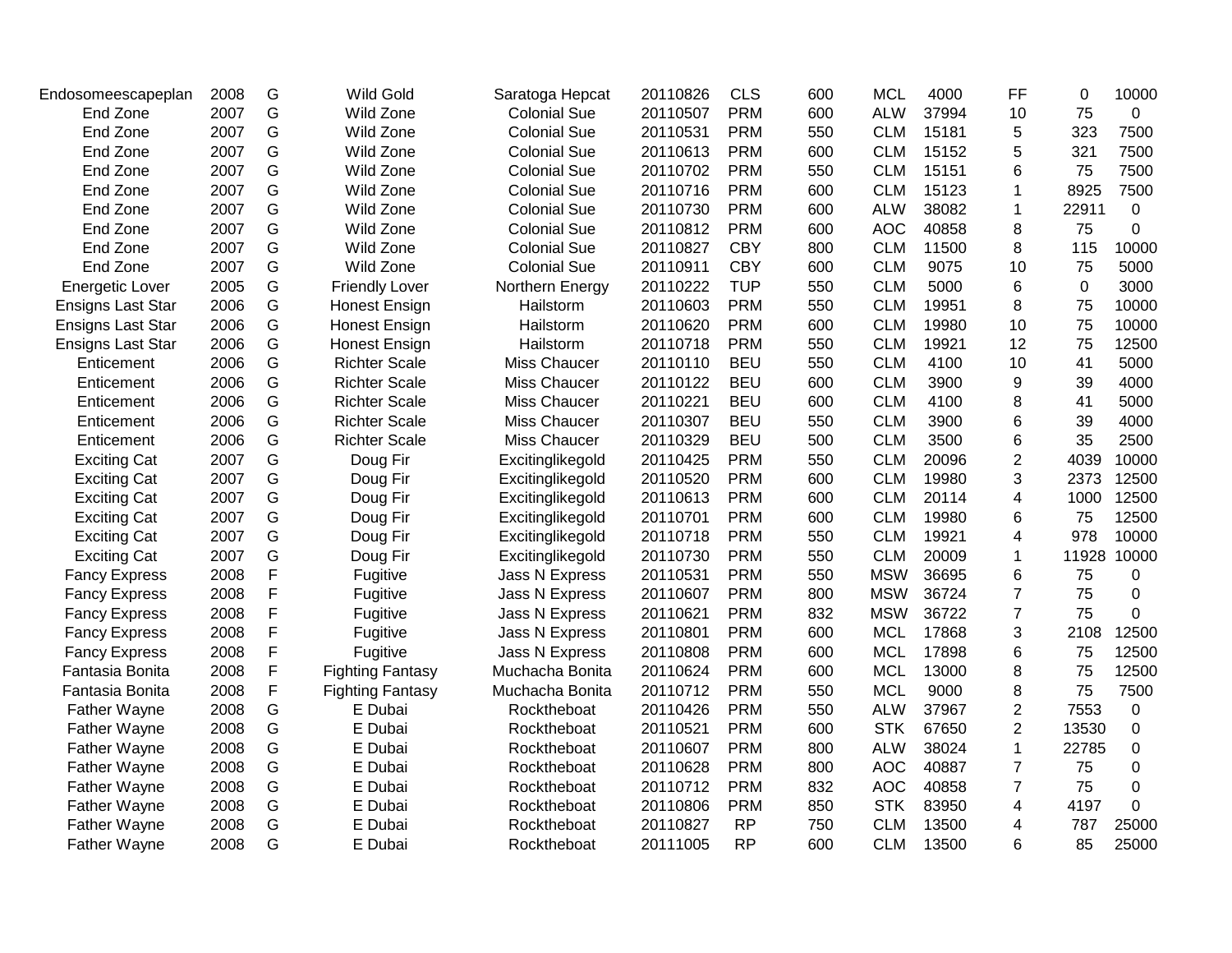| Fat Jake                  | 2008 | G         | <b>Forest Grove</b> | <b>Worldly Gal</b>    | 20110429 | <b>PRM</b> | 550 | <b>MSW</b> | 36666 | 9              | 75          | 0           |
|---------------------------|------|-----------|---------------------|-----------------------|----------|------------|-----|------------|-------|----------------|-------------|-------------|
| Fat Jake                  | 2008 | G         | <b>Forest Grove</b> | <b>Worldly Gal</b>    | 20110520 | <b>PRM</b> | 600 | <b>MSW</b> | 36620 | 5              | 788         | 0           |
| Fat Jake                  | 2008 | G         | <b>Forest Grove</b> | <b>Worldly Gal</b>    | 20110613 | <b>PRM</b> | 600 | <b>MSW</b> | 36666 | 2              | 7336        | 0           |
| Fat Jake                  | 2008 | G         | <b>Forest Grove</b> | <b>Worldly Gal</b>    | 20110620 | <b>PRM</b> | 832 | <b>MSW</b> | 36606 | 3              | 4376        | 0           |
| Fat Jake                  | 2008 | G         | <b>Forest Grove</b> | <b>Worldly Gal</b>    | 20110705 | <b>PRM</b> | 800 | <b>MSW</b> | 36636 | 1              | 21945       | 0           |
| Fat Jake                  | 2008 | G         | <b>Forest Grove</b> | <b>Worldly Gal</b>    | 20110726 | <b>PRM</b> | 832 | <b>ALW</b> | 38111 | 3              | 4595        | 0           |
| Fat Jake                  | 2008 | G         | <b>Forest Grove</b> | <b>Worldly Gal</b>    | 20110806 | <b>PRM</b> | 850 | <b>STK</b> | 83950 | 5              | 2518        | 0           |
| Fergiessharkattack        | 2000 | G         | Sharkey             | Dacotah Gold          | 20110225 | <b>FON</b> | 400 | <b>CLM</b> | 3563  | 5              | 105         | 2500        |
| Fergiessharkattack        | 2000 | G         | Sharkey             | Dacotah Gold          | 20110311 | <b>FON</b> | 400 | <b>CLM</b> | 3500  | 6              | $\mathbf 0$ | 2500        |
| Fergiessharkattack        | 2000 | G         | Sharkey             | Dacotah Gold          | 20110408 | <b>FON</b> | 600 | <b>CLM</b> | 3500  | 9              | 0           | 2500        |
| Fergiessharkattack        | 2000 | G         | Sharkey             | Dacotah Gold          | 20110429 | <b>FON</b> | 600 | <b>CLM</b> | 3500  | $\mathbf 1$    | 2100        | 2500        |
| Fergiessharkattack        | 2000 | G         | Sharkey             | Dacotah Gold          | 20110515 | <b>LNN</b> | 600 | <b>CLM</b> | 4635  | 4              | 225         | 3500        |
| Fergiessharkattack        | 2000 | G         | Sharkey             | Dacotah Gold          | 20110527 | <b>LNN</b> | 600 | <b>CLM</b> | 3500  | 5              | 105         | 2500        |
| Fergiessharkattack        | 2000 | G         | Sharkey             | Dacotah Gold          | 20110617 | <b>LNN</b> | 600 | <b>CLM</b> | 3668  | 8              | 0           | 2500        |
| Fergiessharkattack        | 2000 | G         | Sharkey             | Dacotah Gold          | 20110702 | <b>LNN</b> | 600 | <b>CLM</b> | 3605  | $\overline{7}$ | 0           | 2500        |
| Fergiessharkattack        | 2000 | G         | Sharkey             | Dacotah Gold          | 20110716 | <b>LNN</b> | 600 | <b>CLM</b> | 3500  | 10             | 0           | 2500        |
| Fergiessharkattack        | 2000 | G         | Sharkey             | Dacotah Gold          | 20110813 | <b>CLS</b> | 650 | <b>CLM</b> | 3800  | <b>FF</b>      | $\mathbf 0$ | 2500        |
| Fergiessharkattack        | 2000 | G         | Sharkey             | Dacotah Gold          | 20110827 | <b>CLS</b> | 600 | <b>CLM</b> | 3800  | $\overline{7}$ | 0           | 2500        |
| Flatnote                  | 2006 | G         | Flatter             | Lonnies Song          | 20110227 | <b>FON</b> | 400 | <b>ALW</b> | 7500  | 6              | 0           | $\mathbf 0$ |
| Flatnote                  | 2006 | G         | Flatter             | Lonnies Song          | 20110313 | <b>FON</b> | 600 | <b>ALW</b> | 7500  | 7              | 0           | 0           |
| Flatnote                  | 2006 | G         | Flatter             | Lonnies Song          | 20110409 | <b>FON</b> | 600 | <b>CLM</b> | 4600  | 9              | $\Omega$    | 5000        |
| Flatnote                  | 2006 | G         | Flatter             | Lonnies Song          | 20110514 | <b>LNN</b> | 600 | <b>CLM</b> | 4600  | 8              | $\Omega$    | 5000        |
| Flatnote                  | 2006 | G         | Flatter             | Lonnies Song          | 20110521 | <b>LNN</b> | 600 | <b>CLM</b> | 4600  | 1              | 2760        | 5000        |
| Flatnote                  | 2006 | G         | Flatter             | Lonnies Song          | 20110610 | <b>LNN</b> | 600 | <b>CLM</b> | 4800  | 4              | 240         | 5000        |
| Flatnote                  | 2006 | G         | Flatter             | Lonnies Song          | 20110624 | <b>LNN</b> | 600 | <b>CLM</b> | 4800  | 9              | 0           | 5000        |
| Flatnote                  | 2006 | G         | Flatter             | Lonnies Song          | 20110708 | <b>LNN</b> | 600 | <b>CLM</b> | 4800  | 1              | 2880        | 5000        |
| Flatnote                  | 2006 | G         | Flatter             | Lonnies Song          | 20110731 | <b>CLS</b> | 600 | <b>CLM</b> | 4900  | 8              | 0           | 5000        |
| <b>Flatter Me More</b>    | 2006 | M         | Flatter             | Corri Lea             | 20110425 | <b>PRM</b> | 550 | <b>ALW</b> | 37994 | 9              | 75          | 0           |
| <b>Flatter Me More</b>    | 2006 | M         | Flatter             | Corri Lea             | 20110506 | <b>PRM</b> | 600 | <b>ALW</b> | 38170 | 10             | $\Omega$    | 0           |
| <b>Flatter Me More</b>    | 2006 | ${\sf M}$ | Flatter             | Corri Lea             | 20110520 | <b>PRM</b> | 600 | <b>ALW</b> | 37994 | 5              | 811         | 0           |
| <b>Flatter Me More</b>    | 2006 | M         | Flatter             | Corri Lea             | 20110603 | <b>PRM</b> | 550 | <b>ALW</b> | 37967 | 12             | 75          | 0           |
| <b>Flatter Me More</b>    | 2006 | M         | Flatter             | Corri Lea             | 20110702 | <b>PRM</b> | 600 | <b>CLM</b> | 20066 | 3              | 2410        | 12500       |
| <b>Flatter Me More</b>    | 2006 | M         | Flatter             | Corri Lea             | 20110729 | <b>PRM</b> | 600 | <b>CLM</b> | 20038 | 3              | 2398        | 12500       |
| <b>Flatter Me More</b>    | 2006 | M         | Flatter             | Corri Lea             | 20110808 | <b>PRM</b> | 600 | <b>CLM</b> | 19981 | 2              | 3955        | 12500       |
| Floodgate                 | 2005 | G         | Pikepass            | High Water Hannah     | 20110403 | <b>FON</b> | 600 | <b>CLM</b> | 4500  | 3              | 540         | 3500        |
| Floodgate                 | 2005 | G         | Pikepass            | High Water Hannah     | 20110501 | <b>FON</b> | 650 | <b>CLM</b> | 4824  | $\overline{2}$ | 900         | 3500        |
| <b>Flying Leatherneck</b> | 2006 | G         | <b>Friends Lake</b> | <b>Superfine City</b> | 20110425 | <b>PRM</b> | 550 | <b>CLM</b> | 20096 | 5              | 433         | 10000       |
| <b>Flying Leatherneck</b> | 2006 | G         | <b>Friends Lake</b> | <b>Superfine City</b> | 20110520 | <b>PRM</b> | 600 | <b>CLM</b> | 19980 | 8              | 75          | 10000       |
| <b>Flying Leatherneck</b> | 2006 | G         | <b>Friends Lake</b> | <b>Superfine City</b> | 20110603 | <b>PRM</b> | 550 | <b>CLM</b> | 19951 | 6              | 75          | 10000       |
| <b>Flying Leatherneck</b> | 2006 | G         | <b>Friends Lake</b> | <b>Superfine City</b> | 20110620 | <b>PRM</b> | 600 | <b>CLM</b> | 19980 | 6              | 75          | 10000       |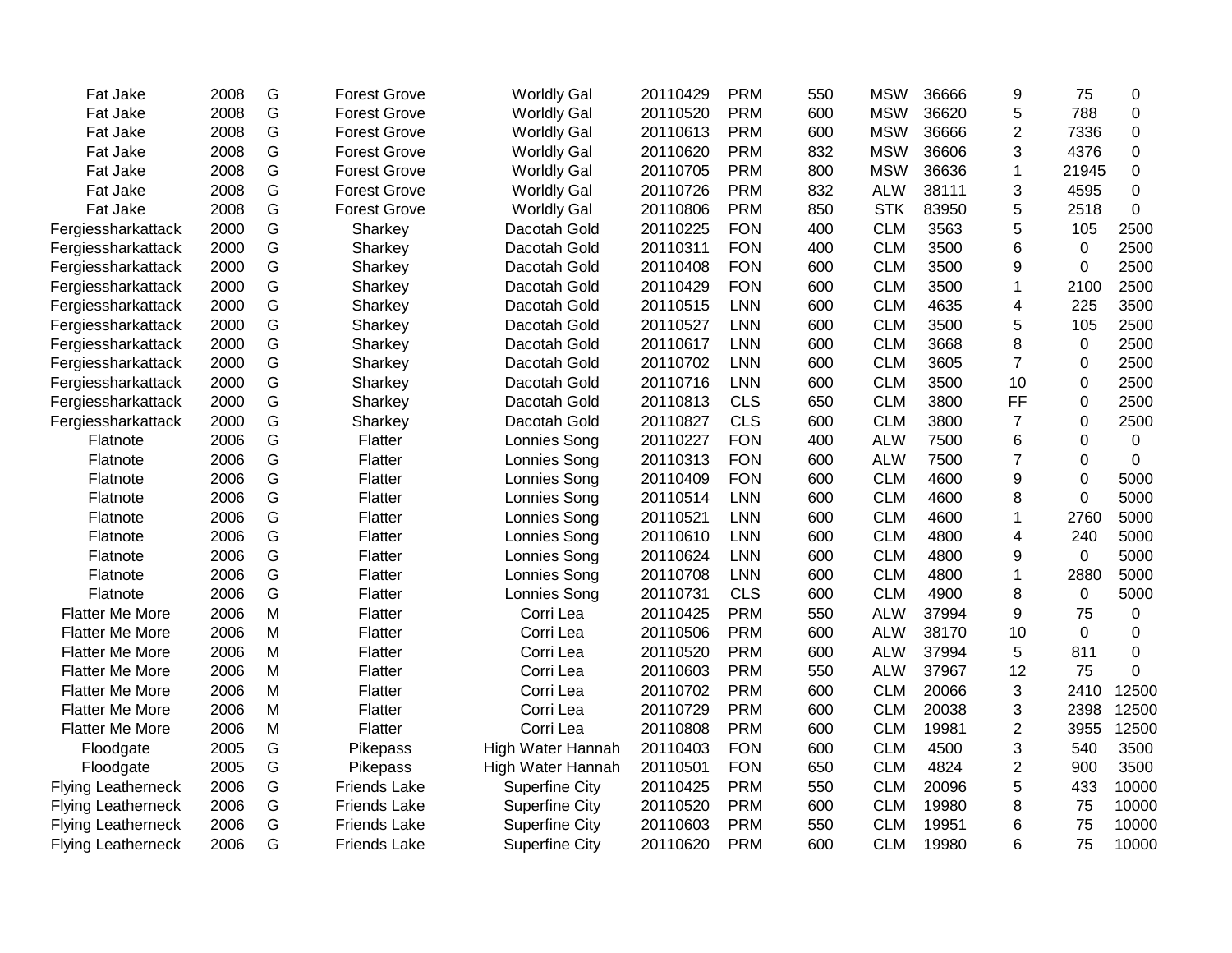| <b>Flying Leatherneck</b> | 2006 | G             | <b>Friends Lake</b>   | <b>Superfine City</b>   | 20110708 | <b>LNN</b> | 600 | <b>ALW</b> | 7500  | 3              | 900         | 0            |
|---------------------------|------|---------------|-----------------------|-------------------------|----------|------------|-----|------------|-------|----------------|-------------|--------------|
| <b>Flying Leatherneck</b> | 2006 | G             | <b>Friends Lake</b>   | <b>Superfine City</b>   | 20110731 | <b>CLS</b> | 600 | <b>ALW</b> | 6100  | 5              | 183         | $\mathbf 0$  |
| <b>Flying Leatherneck</b> | 2006 | G             | <b>Friends Lake</b>   | <b>Superfine City</b>   | 20110821 | <b>CLS</b> | 650 | <b>ALW</b> | 6100  | 4              | 305         | 0            |
| <b>Flying Leatherneck</b> | 2006 | G             | <b>Friends Lake</b>   | <b>Superfine City</b>   | 20110909 | <b>CLS</b> | 832 | <b>ALW</b> | 6100  | $\overline{7}$ | $\Omega$    | $\mathbf 0$  |
| Forget to Remember        | 2009 | G             | Ecclesiastic          | Tobrah                  | 20110805 | <b>PRM</b> | 550 | <b>MCL</b> | 23508 | 4              | 1174        | 25000        |
| <b>Frances Wild Gold</b>  | 2005 | G             | <b>Wild Gold</b>      | <b>Fast Frances</b>     | 20110310 | <b>DED</b> | 500 | <b>CLM</b> | 12300 | 7              | 0           | 4000         |
| Frances Wild Gold         | 2005 | ${\mathsf G}$ | Wild Gold             | <b>Fast Frances</b>     | 20110608 | <b>EVD</b> | 500 | <b>CLM</b> | 10640 | $\overline{7}$ | $\Omega$    | 3500         |
| <b>Frances Wild Gold</b>  | 2005 | G             | <b>Wild Gold</b>      | <b>Fast Frances</b>     | 20110902 | <b>RET</b> | 550 | <b>CLM</b> | 4500  | 8              | 100         | 3500         |
| <b>Frances Wild Gold</b>  | 2005 | ${\mathsf G}$ | <b>Wild Gold</b>      | <b>Fast Frances</b>     | 20110915 | <b>RET</b> | 500 | <b>CLM</b> | 6000  | 8              | 100         | 5000         |
| <b>Frances Wild Gold</b>  | 2005 | G             | <b>Wild Gold</b>      | <b>Fast Frances</b>     | 20111008 | <b>RET</b> | 800 | <b>CLM</b> | 4500  | 11             | 100         | 3500         |
| <b>Freakin Fast</b>       | 2007 | M             | <b>Wild Gold</b>      | <b>Biscuit Bun</b>      | 20110423 | <b>PRM</b> | 550 | <b>MCL</b> | 17868 | $\mathbf 1$    | 10542       | 12500        |
| <b>Freakin Fast</b>       | 2007 | M             | <b>Wild Gold</b>      | <b>Biscuit Bun</b>      | 20110509 | <b>PRM</b> | 550 | <b>CLM</b> | 20039 | $\overline{2}$ | 3997        | 10000        |
| <b>Freakin Fast</b>       | 2007 | M             | <b>Wild Gold</b>      | <b>Biscuit Bun</b>      | 20110611 | <b>PRM</b> | 600 | <b>CLM</b> | 20010 | 5              | 426         | 12500        |
| <b>Freakin Fast</b>       | 2007 | M             | <b>Wild Gold</b>      | <b>Biscuit Bun</b>      | 20110729 | <b>PRM</b> | 600 | <b>CLM</b> | 20038 | 5              | 428         | 10000        |
| <b>Freakin Fast</b>       | 2007 | M             | <b>Wild Gold</b>      | <b>Biscuit Bun</b>      | 20111001 | <b>TUP</b> | 450 | <b>CLM</b> | 6700  | 8              | $\mathbf 0$ | 6250         |
| <b>Freakin Fast</b>       | 2007 | M             | <b>Wild Gold</b>      | <b>Biscuit Bun</b>      | 20111014 | <b>TUP</b> | 550 | <b>CLM</b> | 5500  | 4              | 330         | 3500         |
| <b>Freakin Fast</b>       | 2007 | M             | <b>Wild Gold</b>      | <b>Biscuit Bun</b>      | 20111031 | <b>TUP</b> | 500 | <b>CLM</b> | 5500  | $\overline{7}$ | 0           | 3500         |
| <b>Freakin Fast</b>       | 2007 | M             | Wild Gold             | <b>Biscuit Bun</b>      | 20111204 | <b>TUP</b> | 500 | <b>CLM</b> | 5500  | 10             | $\Omega$    | 3500         |
| Freeze Your Kela          | 2009 | G             | Kela                  | <b>Eighty Below Eve</b> | 20110514 | <b>PRM</b> | 450 | <b>MSW</b> | 39040 | $\mathbf{1}$   | 25080       | $\mathbf 0$  |
| Freeze Your Kela          | 2009 | G             | Kela                  | <b>Eighty Below Eve</b> | 20110806 | <b>PRM</b> | 600 | <b>STK</b> | 85558 | 5              | 2566        | $\mathbf 0$  |
| Fridaynite in Boyd        | 2006 | ${\mathsf G}$ | Doug Fir              | La Me                   | 20110416 | <b>FON</b> | 600 | <b>CLM</b> | 5356  | 6              | 0           | 5000         |
| Fridaynite in Boyd        | 2006 | G             | Doug Fir              | La Me                   | 20110430 | <b>FON</b> | 600 | <b>CLM</b> | 5200  | $\overline{7}$ | $\Omega$    | 5000         |
| Fridaynite in Boyd        | 2006 | G             | Doug Fir              | La Me                   | 20110514 | <b>LNN</b> | 450 | <b>CLM</b> | 5200  | $\overline{7}$ | 0           | 5000         |
| Fridaynite in Boyd        | 2006 | ${\mathsf G}$ | Doug Fir              | La Me                   | 20110528 | <b>LNN</b> | 600 | <b>CLM</b> | 3500  | 4              | 175         | 2500         |
| Fridaynite in Boyd        | 2006 | G             | Doug Fir              | La Me                   | 20110619 | <b>LNN</b> | 600 | <b>CLM</b> | 5200  | 3              | 624         | 5000         |
| Fridaynite in Boyd        | 2006 | G             | Doug Fir              | La Me                   | 20110703 | <b>LNN</b> | 600 | <b>CLM</b> | 5356  | 4              | 260         | 5000         |
| Fridaynite in Boyd        | 2006 | G             | Doug Fir              | La Me                   | 20110729 | <b>CLS</b> | 650 | <b>CLM</b> | 3500  | 2              | 700         | 2500         |
| Fridaynite in Boyd        | 2006 | G             | Doug Fir              | La Me                   | 20110812 | <b>CLS</b> | 600 | <b>CLM</b> | 3500  | 1              | 2100        | 2500         |
| Fridaynite in Boyd        | 2006 | G             | Doug Fir              | La Me                   | 20110903 | <b>CLS</b> | 650 | <b>CLM</b> | 3800  | 3              | 456         | 2500         |
| Fridaynite in Boyd        | 2006 | G             | Doug Fir              | La Me                   | 20110910 | <b>CLS</b> | 650 | <b>CLM</b> | 4074  | 6              | 0           | 2500         |
| <b>Friendly Emma</b>      | 2007 | M             | <b>Friendly Lover</b> | Stormhill               | 20110520 | <b>PRM</b> | 600 | <b>ALW</b> | 37994 | 11             | 75          | $\mathbf 0$  |
| <b>Friendly Emma</b>      | 2007 | M             | <b>Friendly Lover</b> | Stormhill               | 20110603 | <b>PRM</b> | 550 | <b>ALW</b> | 37967 | 3              | 4532        | $\pmb{0}$    |
| <b>Friendly Emma</b>      | 2007 | M             | <b>Friendly Lover</b> | Stormhill               | 20110617 | <b>PRM</b> | 600 | <b>ALW</b> | 38083 | 5              | 818         | $\mathbf 0$  |
| <b>Friendly Emma</b>      | 2007 | M             | <b>Friendly Lover</b> | Stormhill               | 20110701 | <b>PRM</b> | 550 | <b>ALW</b> | 38111 | 4              | 1914        | $\mathbf 0$  |
| <b>Friendly Emma</b>      | 2007 | M             | <b>Friendly Lover</b> | Stormhill               | 20110715 | <b>PRM</b> | 600 | <b>CLM</b> | 15123 | 6              | 75          | 7500         |
| <b>Friendly Emma</b>      | 2007 | M             | <b>Friendly Lover</b> | Stormhill               | 20110729 | <b>PRM</b> | 600 | <b>ALW</b> | 38110 | 4              | 1914        | $\mathbf 0$  |
| <b>Friendly Emma</b>      | 2007 | M             | <b>Friendly Lover</b> | Stormhill               | 20110812 | <b>PRM</b> | 600 | <b>ALW</b> | 37966 | 8              | 75          | $\mathbf{0}$ |
| <b>Friendly Emma</b>      | 2007 | M             | <b>Friendly Lover</b> | Stormhill               | 20110902 | <b>CBY</b> | 550 | <b>CLM</b> | 7000  | 6              | 70          | 5000         |
| <b>Friendly Endevor</b>   | 2008 | F             | Whywhywhy             | <b>Full Time Friend</b> | 20110430 | <b>PRM</b> | 550 | <b>MSW</b> | 36752 | 3              | 4439        | $\mathbf 0$  |
| <b>Friendly Endevor</b>   | 2008 | F             | Whywhywhy             | <b>Full Time Friend</b> | 20110510 | <b>PRM</b> | 800 | <b>MSW</b> | 36752 | $\overline{2}$ | 7399        | 0            |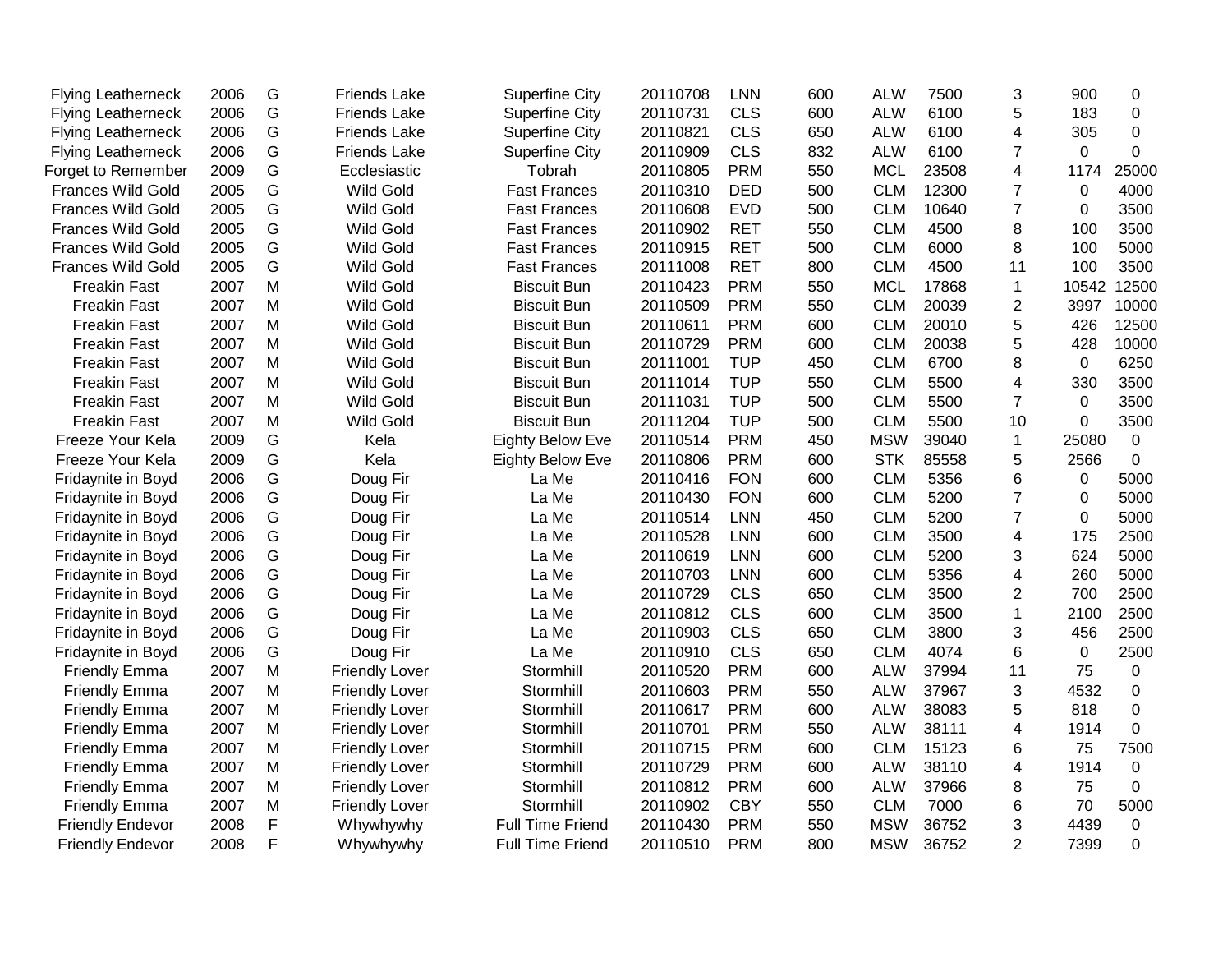| <b>Friendly Endevor</b>   | 2008 | F | Whywhywhy               | <b>Full Time Friend</b> | 20110524 | <b>PRM</b> | 832 | <b>MSW</b> | 36752 | 2              | 7399         | 0           |
|---------------------------|------|---|-------------------------|-------------------------|----------|------------|-----|------------|-------|----------------|--------------|-------------|
| <b>Friendly Endevor</b>   | 2008 | F | Whywhywhy               | <b>Full Time Friend</b> | 20110607 | <b>PRM</b> | 800 | <b>MSW</b> | 36724 | 3              | 4427         | $\mathbf 0$ |
| <b>Friendly Endevor</b>   | 2008 | F | Whywhywhy               | <b>Full Time Friend</b> | 20110621 | <b>PRM</b> | 832 | <b>MSW</b> | 36722 | $\mathbf{1}$   | 22134        | $\Omega$    |
| <b>Friendly Endevor</b>   | 2008 | F | Whywhywhy               | <b>Full Time Friend</b> | 20110718 | <b>PRM</b> | 832 | <b>ALW</b> | 38024 | 10             | 75           | 0           |
| <b>Friendly Incentive</b> | 2005 | G | <b>Friendly Lover</b>   | Gold Incentive          | 20110429 | <b>PRM</b> | 600 | <b>CLM</b> | 11000 | 6              | 75           | 7500        |
| <b>Friendly Incentive</b> | 2005 | G | <b>Friendly Lover</b>   | Gold Incentive          | 20110516 | <b>PRM</b> | 600 | <b>CLM</b> | 15122 | 10             | 75           | 7500        |
| <b>Friendly Incentive</b> | 2005 | G | <b>Friendly Lover</b>   | Gold Incentive          | 20110607 | <b>PRM</b> | 800 | <b>ALW</b> | 38024 | 9              | 75           | 0           |
| <b>Friendly Incentive</b> | 2005 | G | <b>Friendly Lover</b>   | Gold Incentive          | 20110708 | <b>LNN</b> | 600 | <b>CLM</b> | 4800  | 4              | 240          | 5000        |
| <b>Friendly Incentive</b> | 2005 | G | <b>Friendly Lover</b>   | Gold Incentive          | 20110715 | LNN        | 800 | <b>CLM</b> | 4800  | $\overline{2}$ | 960          | 5000        |
| <b>Friendly Incentive</b> | 2005 | G | <b>Friendly Lover</b>   | Gold Incentive          | 20110729 | <b>CLS</b> | 600 | <b>CLM</b> | 4600  | 4              | 230          | 5000        |
| <b>Friendly Incentive</b> | 2005 | G | <b>Friendly Lover</b>   | Gold Incentive          | 20110819 | <b>CLS</b> | 650 | <b>CLM</b> | 4600  | 4              | 230          | 5000        |
| <b>Friendly Incentive</b> | 2005 | G | <b>Friendly Lover</b>   | Gold Incentive          | 20110904 | <b>CLS</b> | 832 | <b>CLM</b> | 4600  | -1             | 2760         | 5000        |
| <b>Friendly Incentive</b> | 2005 | G | <b>Friendly Lover</b>   | Gold Incentive          | 20110911 | <b>CLS</b> | 650 | <b>CLM</b> | 4900  | 4              | 245          | 5000        |
| <b>Friendly Territory</b> | 2008 | G | <b>Indian Territory</b> | Hi Friend Kiss          | 20110725 | <b>PRM</b> | 600 | <b>MSW</b> | 36692 | 8              | 75           | 0           |
| <b>Friendly Territory</b> | 2008 | G | <b>Indian Territory</b> | Hi Friend Kiss          | 20110806 | <b>PRM</b> | 600 | <b>MSW</b> | 36751 | 6              | 75           | 0           |
| <b>Frisky Buttercup</b>   | 2007 | M | Frisk Me Now            | Lady Dynamite           | 20110801 | <b>PRM</b> | 600 | <b>MCL</b> | 17868 | 10             | 75           | 12500       |
| <b>Frisky Buttercup</b>   | 2007 | M | Frisk Me Now            | Lady Dynamite           | 20110809 | <b>PRM</b> | 832 | <b>MCL</b> | 17984 | 6              | 75           | 12500       |
| <b>Frisky Buttercup</b>   | 2007 | M | Frisk Me Now            | Lady Dynamite           | 20110820 | <b>CBY</b> | 550 | <b>MCL</b> | 6500  | $\overline{7}$ | 65           | 10000       |
| <b>Frisky Dancer</b>      | 2006 | M | Frisk Me Now            | Shades of Colour        | 20110618 | <b>CPW</b> | 550 | <b>MSW</b> | 2350  | 4              | 188          | $\mathbf 0$ |
| <b>Frisky Dancer</b>      | 2006 | М | <b>Frisk Me Now</b>     | <b>Shades of Colour</b> | 20110625 | <b>CPW</b> | 500 | <b>CLM</b> | 2000  | 8              | 0            | 2000        |
| <b>Frisky Dancer</b>      | 2006 | M | Frisk Me Now            | Shades of Colour        | 20110702 | <b>CPW</b> | 550 | <b>CLM</b> | 1650  | 5              | 83           | 1500        |
| <b>Frisky Dancer</b>      | 2006 | M | Frisk Me Now            | Shades of Colour        | 20110827 | <b>YD</b>  | 700 | <b>CLM</b> | 2100  | 4              | 147          | 2500        |
| <b>Frisky Dancer</b>      | 2006 | M | Frisk Me Now            | Shades of Colour        | 20110904 | YD         | 525 | <b>ALW</b> | 2500  | 8              | 0            | 0           |
| <b>Frontier Fantasy</b>   | 2007 | M | Pioneering              | Reishelle               | 20110506 | <b>PRM</b> | 600 | <b>ALW</b> | 38170 | 6              | $\mathbf{0}$ | 0           |
| <b>Frontier Fantasy</b>   | 2007 | M | Pioneering              | Reishelle               | 20110516 | <b>PRM</b> | 600 | <b>CLM</b> | 20068 | $\overline{2}$ | 4018         | 12500       |
| <b>Frontier Fantasy</b>   | 2007 | M | Pioneering              | Reishelle               | 20110611 | <b>PRM</b> | 600 | <b>CLM</b> | 20010 | 3              | 2386         | 12500       |
| <b>Frontier Fantasy</b>   | 2007 | M | Pioneering              | Reishelle               | 20110624 | <b>PRM</b> | 600 | <b>CLM</b> | 19922 | 1              | 11739        | 12500       |
| <b>Frontier Fantasy</b>   | 2007 | M | Pioneering              | Reishelle               | 20110703 | <b>PRM</b> | 800 | <b>ALW</b> | 38024 | 9              | 75           | 0           |
| <b>Frosted Donut</b>      | 2006 | G | Even the Score          | Northern Tizzy          | 20110112 | <b>TUP</b> | 800 | <b>CLM</b> | 5200  | 4              | 312          | 3500        |
| <b>Frosted Donut</b>      | 2006 | G | Even the Score          | Northern Tizzy          | 20110207 | <b>TUP</b> | 650 | <b>CLM</b> | 5000  | 2              | 1000         | 3500        |
| <b>Frosted Donut</b>      | 2006 | G | Even the Score          | Northern Tizzy          | 20110222 | <b>TUP</b> | 650 | <b>CLM</b> | 5000  | $\mathbf{1}$   | 3000         | 3500        |
| <b>Frosted Donut</b>      | 2006 | G | Even the Score          | Northern Tizzy          | 20110308 | <b>TUP</b> | 600 | <b>CLM</b> | 5100  | $\overline{2}$ | 1020         | 3500        |
| <b>Frosted Donut</b>      | 2006 | G | Even the Score          | Northern Tizzy          | 20110325 | <b>TUP</b> | 600 | <b>CLM</b> | 5100  | 4              | 306          | 3500        |
| <b>Frosted Donut</b>      | 2006 | G | Even the Score          | Northern Tizzy          | 20110416 | <b>TUP</b> | 550 | <b>CLM</b> | 5100  | 4              | 306          | 3500        |
| <b>Frosted Donut</b>      | 2006 | G | Even the Score          | Northern Tizzy          | 20110508 | <b>ASD</b> | 500 | <b>CLM</b> | 5676  | 4              | 295          | 3500        |
| <b>Frosted Donut</b>      | 2006 | G | Even the Score          | Northern Tizzy          | 20110521 | <b>ASD</b> | 550 | <b>CLM</b> | 5766  | 4              | 293          | 3500        |
| <b>Frosted Donut</b>      | 2006 | G | Even the Score          | Northern Tizzy          | 20110713 | <b>ASD</b> | 800 | <b>CLM</b> | 5826  | 6              | 62           | 3500        |
| <b>Frosted Donut</b>      | 2006 | G | Even the Score          | Northern Tizzy          | 20110801 | <b>ASD</b> | 600 | <b>CLM</b> | 5886  | 9              | 63           | 3500        |
| <b>Frosted Donut</b>      | 2006 | G | Even the Score          | Northern Tizzy          | 20110827 | <b>ASD</b> | 850 | <b>CLM</b> | 5962  | 8              | 61           | 3500        |
| <b>Frosty Cars</b>        | 2007 | G | Vicar                   | <b>Frosty Plum</b>      | 20110503 | <b>PRM</b> | 550 | <b>WMC</b> | 17928 | 4              | 889          | 12500       |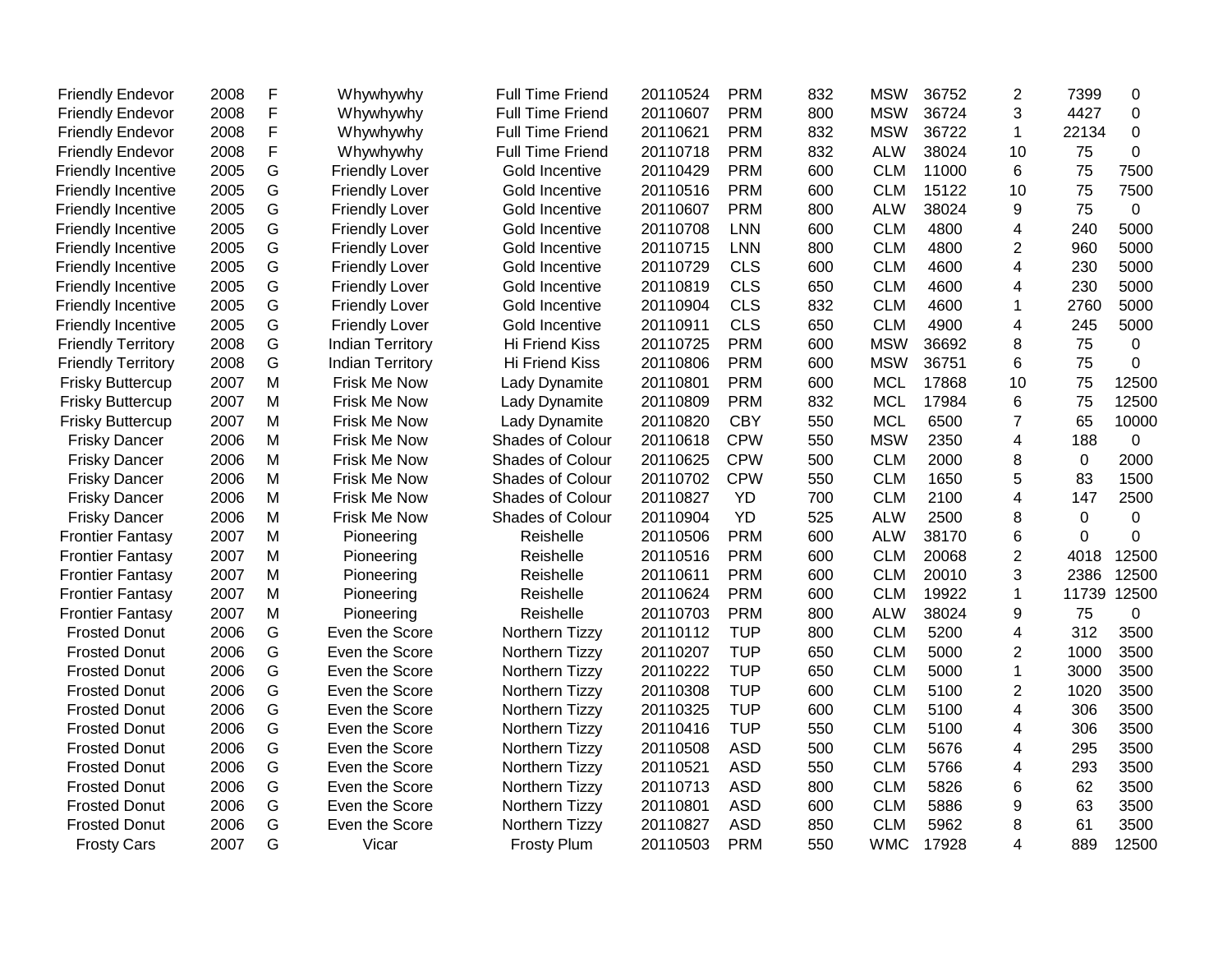| <b>Frosty Cars</b>        | 2007 | G | Vicar                 | Frosty Plum              | 20110517 | <b>PRM</b> | 600 | <b>MCL</b> | 17898  | 2              | 3535  | 12500       |
|---------------------------|------|---|-----------------------|--------------------------|----------|------------|-----|------------|--------|----------------|-------|-------------|
| <b>Frosty Cars</b>        | 2007 | G | Vicar                 | <b>Frosty Plum</b>       | 20110530 | <b>PRM</b> | 550 | <b>MSW</b> | 36606  | 9              | 75    | 0           |
| <b>Frosty Cars</b>        | 2007 | G | Vicar                 | <b>Frosty Plum</b>       | 20110606 | <b>PRM</b> | 800 | <b>MSW</b> | 36636  | 9              | 75    | 0           |
| <b>Frosty Cars</b>        | 2007 | G | Vicar                 | <b>Frosty Plum</b>       | 20110628 | <b>PRM</b> | 550 | <b>MCL</b> | 17868  | 3              | 2108  | 12500       |
| <b>Frosty Cars</b>        | 2007 | G | Vicar                 | <b>Frosty Plum</b>       | 20110708 | <b>PRM</b> | 550 | <b>MCL</b> | 17956  | 4              | 894   | 12500       |
| <b>Frosty Cars</b>        | 2007 | G | Vicar                 | <b>Frosty Plum</b>       | 20110723 | <b>PRM</b> | 600 | <b>MCL</b> | 17769  | 6              | 75    | 12500       |
| <b>Frosty River</b>       | 2008 | F | Doug Fir              | <b>Riverbye's Frosty</b> | 20110603 | <b>PRM</b> | 550 | <b>MCL</b> | 17841  | 10             | 75    | 12500       |
| <b>Frosty River</b>       | 2008 | F | Doug Fir              | <b>Riverbye's Frosty</b> | 20110617 | <b>PRM</b> | 600 | <b>MCL</b> | 17991  | 6              | 75    | 12500       |
| <b>Frosty River</b>       | 2008 | F | Doug Fir              | <b>Riverbye's Frosty</b> | 20110703 | <b>PRM</b> | 550 | <b>MCL</b> | 17840  | 11             | 75    | 12500       |
| <b>Frosty River</b>       | 2008 | F | Doug Fir              | Riverbye's Frosty        | 20110725 | <b>PRM</b> | 600 | <b>MCL</b> | 17899  | 10             | 75    | 12500       |
| Frozen Moment             | 2008 | G | Too Much Ice          | Rinalake                 | 20110704 | <b>PRM</b> | 550 | <b>MCL</b> | 17898  | 6              | 75    | 12500       |
| Frozen Moment             | 2008 | G | Too Much Ice          | Rinalake                 | 20110723 | <b>PRM</b> | 600 | <b>MCL</b> | 17769  | 10             | 75    | 12500       |
| Frozen Moment             | 2008 | G | Too Much Ice          | Rinalake                 | 20110820 | <b>CBY</b> | 832 | <b>MCL</b> | 6500   | $\overline{7}$ | 65    | 10000       |
| Funny Little Clown        | 2007 | M | Dignitas              | Ridemystocktofifty       | 20110426 | <b>PRM</b> | 550 | <b>CLM</b> | 20039  | 1              | 11991 | 10000       |
| Funny Little Clown        | 2007 | M | Dignitas              | Ridemystocktofifty       | 20110510 | <b>PRM</b> | 800 | <b>ALW</b> | 38112  | 1              | 22974 | 0           |
| <b>Funny Little Clown</b> | 2007 | M | Dignitas              | Ridemystocktofifty       | 20110531 | <b>PRM</b> | 832 | <b>AOC</b> | 40916  | 5              | 883   | 0           |
| Ghazi Up                  | 2004 | G | Ghazi                 | Lady Badria              | 20110502 | <b>PRM</b> | 550 | <b>CLM</b> | 15180  | 1              | 9051  | 7500        |
| Ghazi Up                  | 2004 | G | Ghazi                 | Lady Badria              | 20110528 | <b>PRM</b> | 600 | <b>AOC</b> | 40860  | 3              | 4918  | 25000       |
| Ghazi Up                  | 2004 | G | Ghazi                 | Lady Badria              | 20110617 | <b>PRM</b> | 600 | <b>AOC</b> | 40859  | $\overline{2}$ | 8197  | 25000       |
| Ghazi Up                  | 2004 | G | Ghazi                 | Lady Badria              | 20110723 | <b>PRM</b> | 600 | <b>CLM</b> | 14542  | $\overline{2}$ | 4112  | 4000        |
| Ghazi Up                  | 2004 | G | Ghazi                 | Lady Badria              | 20110812 | <b>PRM</b> | 600 | <b>AOC</b> | 40858  | 3              | 4918  | 25000       |
| Ghazi Up                  | 2004 | G | Ghazi                 | Lady Badria              | 20110901 | <b>RP</b>  | 600 | <b>CLM</b> | 8884   | 1              | 4743  | 5000        |
| Ghazi Up                  | 2004 | G | Ghazi                 | Lady Badria              | 20110930 | <b>RP</b>  | 750 | <b>CLM</b> | 14000  | 6              | 85    | 10000       |
| Ghazi Up                  | 2004 | G | Ghazi                 | Lady Badria              | 20111029 | <b>RP</b>  | 500 | <b>CLM</b> | 19469  | $\overline{7}$ | 85    | 15000       |
| Ghazi Up                  | 2004 | G | Ghazi                 | Lady Badria              | 20111125 | <b>RP</b>  | 650 | <b>CLM</b> | 11500  | 8              | 85    | 7500        |
| <b>Ghostly Wild</b>       | 2006 | M | <b>Wild Gold</b>      | <b>Blue Ghost</b>        | 20110715 | <b>PRM</b> | 600 | <b>CLM</b> | 15123  | 10             | 75    | 7500        |
| <b>Ginger Added</b>       | 2008 | F | <b>Added Edge</b>     | G. U. Ginger             | 20110425 | <b>PRM</b> | 550 | <b>ALW</b> | 37994  | $\mathbf 1$    | 22722 | $\pmb{0}$   |
| <b>Ginger Added</b>       | 2008 | F | <b>Added Edge</b>     | G. U. Ginger             | 20110521 | <b>PRM</b> | 600 | <b>STK</b> | 66101  | 1              | 40470 | $\mathbf 0$ |
| <b>Ginger Added</b>       | 2008 | F | <b>Added Edge</b>     | G. U. Ginger             | 20110618 | <b>PRM</b> | 600 | <b>STK</b> | 38311  | 1              | 24196 | 0           |
| <b>Ginger Added</b>       | 2008 | F | <b>Added Edge</b>     | G. U. Ginger             | 20110709 | <b>PRM</b> | 832 | <b>STK</b> | 106276 | 1              | 64984 | 0           |
| <b>Ginger Added</b>       | 2008 | F | <b>Added Edge</b>     | G. U. Ginger             | 20110806 | <b>PRM</b> | 832 | <b>STK</b> | 81462  | 3              | 8313  | 0           |
| Glide Right Along         | 2004 | M | <b>Friendly Lover</b> | Saron's Shirlye          | 20110502 | <b>WRD</b> | 550 | <b>CLM</b> | 10710  | 8              | 75    | 7500        |
| Glide Right Along         | 2004 | M | <b>Friendly Lover</b> | Saron's Shirlye          | 20110617 | <b>FMT</b> | 400 | <b>CLM</b> | 6890   | 1              | 3696  | 5000        |
| Glide Right Along         | 2004 | M | <b>Friendly Lover</b> | Saron's Shirlye          | 20110701 | <b>FMT</b> | 400 | <b>CLM</b> | 7420   | 4              | 415   | 5000        |
| Glide Right Along         | 2004 | M | <b>Friendly Lover</b> | Saron's Shirlye          | 20110710 | <b>FMT</b> | 400 | <b>CLM</b> | 6960   | 5              | 175   | 4000        |
| Go Go Cat                 | 2006 | G | Doug Fir              | Ready Ready Go Go        | 20110322 | <b>WRD</b> | 550 | <b>CLM</b> | 7500   | 4              | 423   | 7500        |
| Go Go Cat                 | 2006 | G | Doug Fir              | Ready Ready Go Go        | 20110425 | <b>PRM</b> | 550 | <b>CLM</b> | 20096  | 3              | 2423  | 10000       |
| Go Go Cat                 | 2006 | G | Doug Fir              | Ready Ready Go Go        | 20110623 | <b>CBY</b> | 600 | <b>CLM</b> | 8500   | 5              | 85    | 10000       |
| Go Go Cat                 | 2006 | G | Doug Fir              | Ready Ready Go Go        | 20110724 | <b>CBY</b> | 550 | <b>CLM</b> | 6500   | 7              | 65    | 5000        |
| Go Go Cat                 | 2006 | G | Doug Fir              | Ready Ready Go Go        | 20110807 | <b>CBY</b> | 600 | <b>CLM</b> | 6500   | 8              | 65    | 5000        |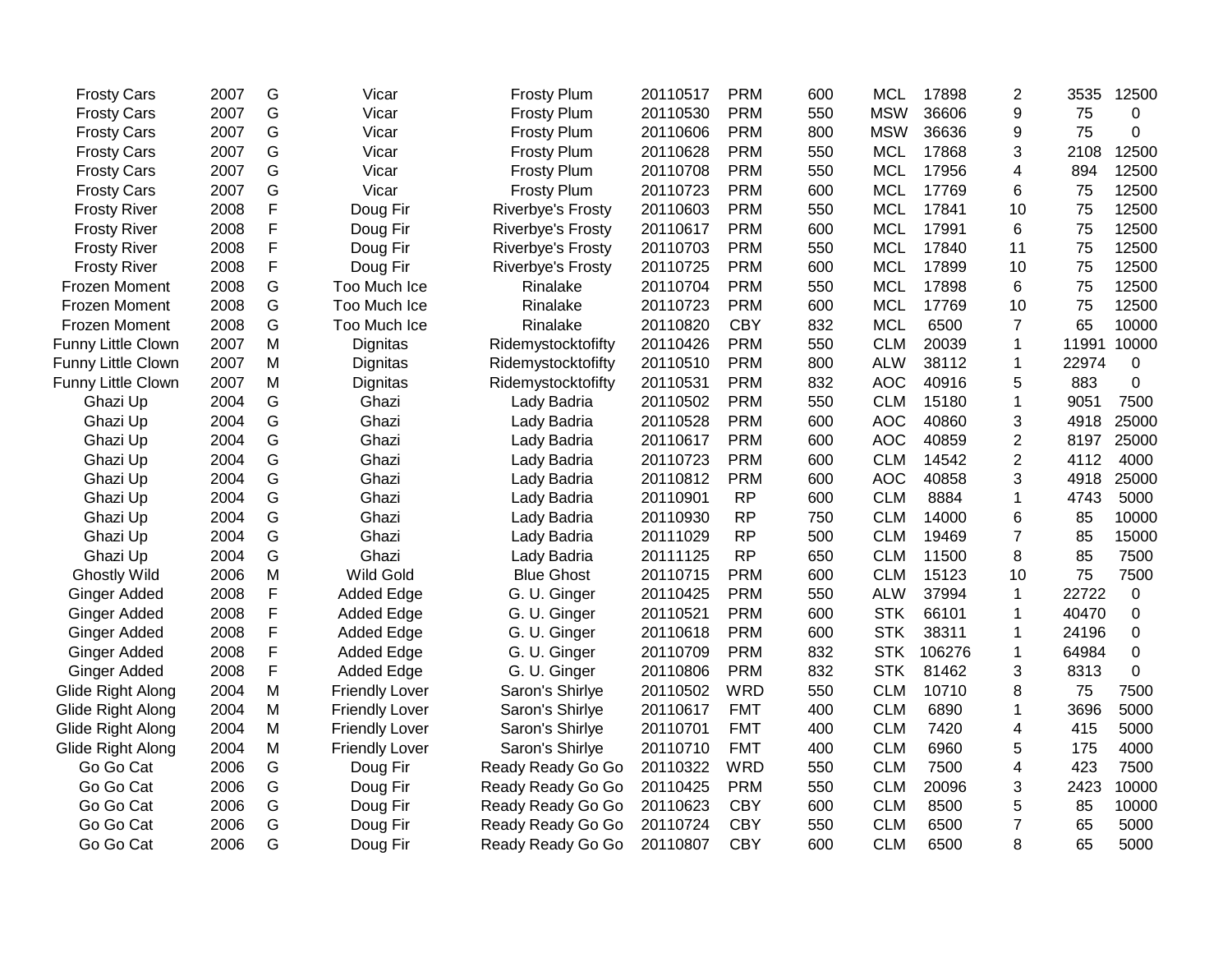| Go Go Cat             | 2006 | G | Doug Fir                | Ready Ready Go Go | 20110825 | <b>CBY</b> | 832 | <b>CLM</b> | 6500  | $\overline{7}$ | 65    | 5000        |
|-----------------------|------|---|-------------------------|-------------------|----------|------------|-----|------------|-------|----------------|-------|-------------|
| Go Go Cat             | 2006 | G | Doug Fir                | Ready Ready Go Go | 20110911 | <b>CBY</b> | 600 | <b>CLM</b> | 6500  | 8              | 65    | 5000        |
| Go Go Lover           | 2004 | M | <b>Friendly Lover</b>   | Ready Ready Go Go | 20110325 | <b>FON</b> | 400 | <b>CLM</b> | 4800  | 4              | 240   | 5000        |
| Go Go Lover           | 2004 | M | <b>Friendly Lover</b>   | Ready Ready Go Go | 20110417 | <b>FON</b> | 600 | <b>CLM</b> | 4944  | 6              | 0     | 5000        |
| Go Go Lover           | 2004 | M | <b>Friendly Lover</b>   | Ready Ready Go Go | 20110429 | <b>FON</b> | 600 | <b>CLM</b> | 3605  | 5              | 105   | 2500        |
| Go Go Lover           | 2004 | M | <b>Friendly Lover</b>   | Ready Ready Go Go | 20110513 | <b>LNN</b> | 600 | <b>CLM</b> | 3500  | 7              | 0     | 2500        |
| Go Go Lover           | 2004 | M | <b>Friendly Lover</b>   | Ready Ready Go Go | 20110604 | <b>LNN</b> | 450 | <b>CLM</b> | 3605  | 7              | 0     | 2500        |
| <b>Gold Cielo</b>     | 2008 | G | Mi Cielo                | Spooky's Gold     | 20110711 | <b>PRM</b> | 550 | <b>MSW</b> | 36694 | 6              | 75    | 0           |
| <b>Gold Cielo</b>     | 2008 | G | Mi Cielo                | Spooky's Gold     | 20110726 | <b>PRM</b> | 832 | <b>MSW</b> | 36724 | 3              | 4427  | $\mathbf 0$ |
| <b>Gold Cielo</b>     | 2008 | G | Mi Cielo                | Spooky's Gold     | 20110805 | <b>PRM</b> | 832 | <b>MSW</b> | 36700 | $\overline{7}$ | 75    | 0           |
| Golden Falena         | 2009 | F | <b>Wild Gold</b>        | Northern Energy   | 20110708 | <b>PRM</b> | 550 | <b>MSW</b> | 36665 | 4              | 1834  | 0           |
| Golden Falena         | 2009 | F | <b>Wild Gold</b>        | Northern Energy   | 20110722 | <b>PRM</b> | 550 | <b>MSW</b> | 36578 | 2              | 7273  | 0           |
| Golden Falena         | 2009 | F | <b>Wild Gold</b>        | Northern Energy   | 20110806 | <b>PRM</b> | 600 | <b>STK</b> | 85066 | 6              | 1701  | $\mathbf 0$ |
| Gold Simone           | 2006 | M | <b>Wild Gold</b>        | Homah J Simon     | 20111106 | <b>MNR</b> | 600 | <b>CLM</b> | 7900  | 9              | 79    | 5000        |
| <b>Gold Simone</b>    | 2006 | M | <b>Wild Gold</b>        | Homah J Simon     | 20111126 | <b>MNR</b> | 600 | <b>CLM</b> | 7900  | FF             | 79    | 5000        |
| <b>Gold Territory</b> | 2008 | F | <b>Indian Territory</b> | <b>Gold Queen</b> | 20110603 | <b>PRM</b> | 550 | <b>MCL</b> | 17841 | 9              | 75    | 12500       |
| <b>Gold Territory</b> | 2008 | F | <b>Indian Territory</b> | <b>Gold Queen</b> | 20110725 | <b>PRM</b> | 600 | <b>MCL</b> | 17899 | 6              | 75    | 12500       |
| <b>Gold Territory</b> | 2008 | F | <b>Indian Territory</b> | <b>Gold Queen</b> | 20110808 | <b>PRM</b> | 600 | <b>MCL</b> | 17898 | $\overline{2}$ | 3535  | 12500       |
| <b>Golly Wally</b>    | 2005 | G | Leelanau                | My Golly Molly    | 20110308 | <b>WRD</b> | 600 | <b>CLM</b> | 7500  | 4              | 419   | 3500        |
| <b>Golly Wally</b>    | 2005 | G | Leelanau                | My Golly Molly    | 20110321 | <b>WRD</b> | 800 | <b>CLM</b> | 6500  | FF             | 75    | 3500        |
| <b>Golly Wally</b>    | 2005 | G | Leelanau                | My Golly Molly    | 20110404 | <b>WRD</b> | 800 | <b>STR</b> | 11550 | $\overline{7}$ | 75    | $\mathbf 0$ |
| <b>Golly Wally</b>    | 2005 | G | Leelanau                | My Golly Molly    | 20110419 | <b>WRD</b> | 800 | <b>ALW</b> | 19000 | 6              | 75    | 0           |
| <b>Golly Wally</b>    | 2005 | G | Leelanau                | My Golly Molly    | 20110426 | <b>WRD</b> | 800 | <b>CLM</b> | 6825  | $\mathbf 1$    | 3870  | 3500        |
| <b>Golly Wally</b>    | 2005 | G | Leelanau                | My Golly Molly    | 20110507 | <b>WRD</b> | 832 | <b>CLM</b> | 7678  | 7              | 75    | 3500        |
| <b>Golly Wally</b>    | 2005 | G | Leelanau                | My Golly Molly    | 20110603 | <b>FMT</b> | 850 | <b>CLM</b> | 7280  | 1              | 4098  | 5000        |
| <b>Golly Wally</b>    | 2005 | G | Leelanau                | My Golly Molly    | 20110612 | <b>FMT</b> | 800 | <b>CLM</b> | 6240  | 1              | 3498  | 4000        |
| <b>Golly Wally</b>    | 2005 | G | Leelanau                | My Golly Molly    | 20110625 | <b>FMT</b> | 850 | <b>ALW</b> | 18560 | 8              | 85    | $\mathbf 0$ |
| <b>Golly Wally</b>    | 2005 | G | Leelanau                | My Golly Molly    | 20110710 | <b>FMT</b> | 850 | <b>CLM</b> | 7000  | 1              | 4149  | 5000        |
| <b>Golly Wally</b>    | 2005 | G | Leelanau                | My Golly Molly    | 20110921 | <b>RP</b>  | 750 | <b>STR</b> | 16000 | 8              | 85    | $\mathbf 0$ |
| <b>Golly Wally</b>    | 2005 | G | Leelanau                | My Golly Molly    | 20111019 | <b>RP</b>  | 832 | <b>CLM</b> | 9500  | 11             | 85    | 5000        |
| Go Milan Go           | 2006 | M | <b>Broken Vow</b>       | Bookaparty        | 20110319 | OP         | 600 | <b>AOC</b> | 44000 | 8              | 220   | $\mathbf 0$ |
| Go Milan Go           | 2006 | M | <b>Broken Vow</b>       | Bookaparty        | 20110423 | <b>PRM</b> | 600 | <b>ALW</b> | 53408 | 6              | 75    | $\pmb{0}$   |
| Go Milan Go           | 2006 | M | <b>Broken Vow</b>       | Bookaparty        | 20110513 | <b>PRM</b> | 600 | <b>STK</b> | 70000 | 3              | 7000  | 0           |
| Go Milan Go           | 2006 | M | <b>Broken Vow</b>       | Bookaparty        | 20110610 | <b>PRM</b> | 850 | <b>STK</b> | 73500 | 1              | 45000 | 0           |
| Go Milan Go           | 2006 | M | <b>Broken Vow</b>       | Bookaparty        | 20110709 | <b>PRM</b> | 832 | <b>AOC</b> | 35262 | 7              | 75    | 0           |
| Go Milan Go           | 2006 | M | <b>Broken Vow</b>       | Bookaparty        | 20110806 | <b>PRM</b> | 832 | <b>STK</b> | 99550 | 8              | 0     | $\Omega$    |
| Gotta Love Lucy       | 2006 | M | Wild Invader            | Baby Take a Bow   | 20110103 | <b>TUP</b> | 650 | <b>CLM</b> | 5000  | 7              | 0     | 3500        |
| Gotta Love Lucy       | 2006 | M | Wild Invader            | Baby Take a Bow   | 20110115 | <b>TUP</b> | 600 | <b>CLM</b> | 5000  | 6              | 0     | 3500        |
| Gotta Love Lucy       | 2006 | M | Wild Invader            | Baby Take a Bow   | 20110311 | <b>TUP</b> | 650 | <b>CLM</b> | 5000  | 8              | 0     | 3500        |
| Gotta Love Lucy       | 2006 | M | Wild Invader            | Baby Take a Bow   | 20110326 | <b>TUP</b> | 650 | <b>CLM</b> | 5000  | 1              | 3000  | 3000        |
|                       |      |   |                         |                   |          |            |     |            |       |                |       |             |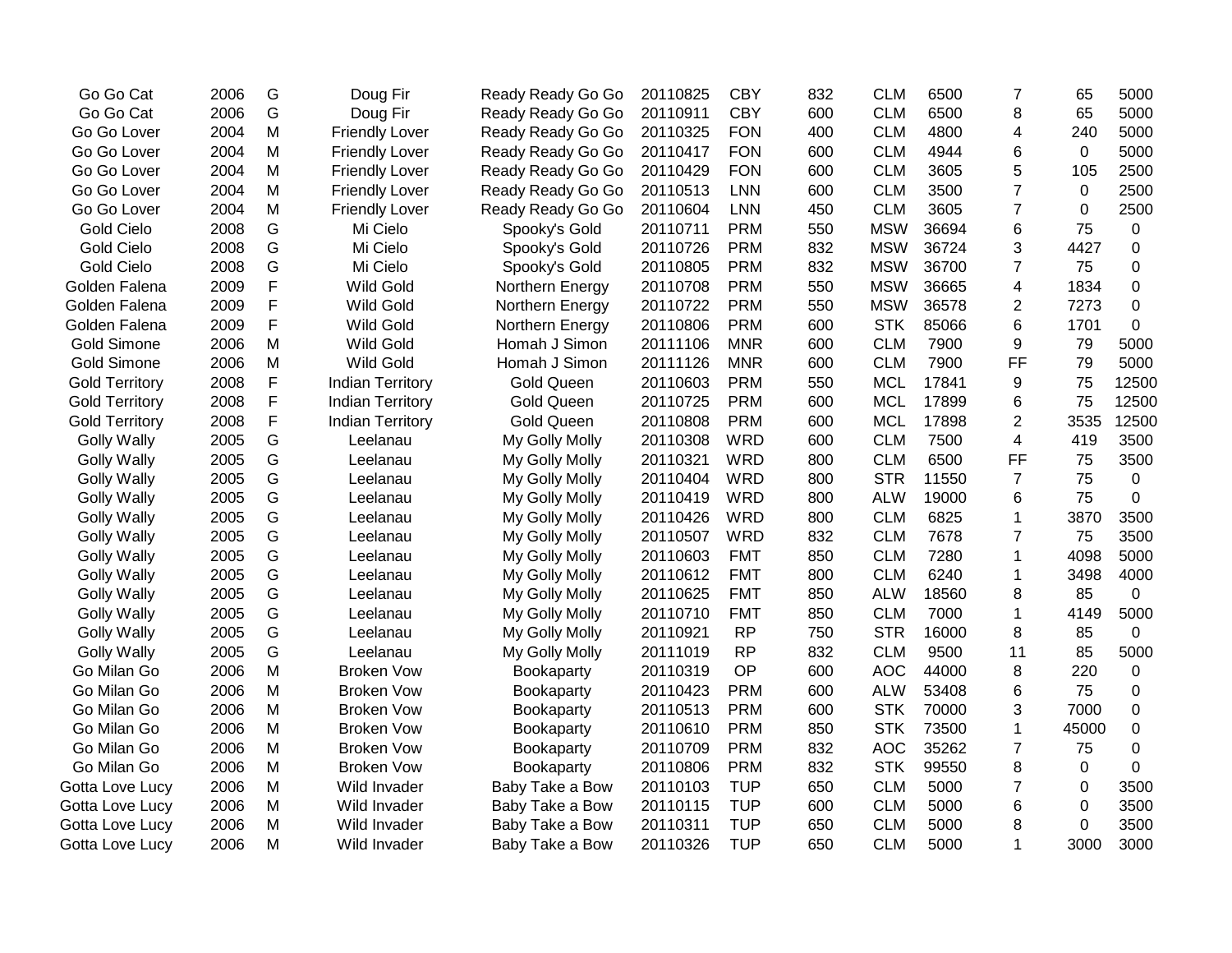| Gotta Love Lucy       | 2006 | M | Wild Invader        | Baby Take a Bow      | 20110409 | <b>TUP</b> | 600 | <b>CLM</b> | 5100  | 6              | 0           | 3500        |
|-----------------------|------|---|---------------------|----------------------|----------|------------|-----|------------|-------|----------------|-------------|-------------|
| Governors Big Hit     | 2007 | M | Governor Vasquez    | <b>Mystery Hit</b>   | 20110521 | <b>LNN</b> | 600 | <b>MCL</b> | 4000  | 5              | 120         | 10000       |
| Governors Big Hit     | 2007 | M | Governor Vasquez    | <b>Mystery Hit</b>   | 20110604 | <b>LNN</b> | 600 | <b>MCL</b> | 4000  | 6              | $\mathbf 0$ | 10000       |
| Governors Big Hit     | 2007 | M | Governor Vasquez    | <b>Mystery Hit</b>   | 20110610 | <b>LNN</b> | 600 | <b>MCL</b> | 3500  | 4              | 175         | 5000        |
| Governors Big Hit     | 2007 | M | Governor Vasquez    | Mystery Hit          | 20110710 | <b>LNN</b> | 600 | <b>MSW</b> | 6500  | 4              | 325         | 0           |
| Governors Big Hit     | 2007 | M | Governor Vasquez    | <b>Mystery Hit</b>   | 20110717 | <b>LNN</b> | 800 | <b>MSW</b> | 6500  | 1              | 3900        | $\mathbf 0$ |
| Governors Big Hit     | 2007 | M | Governor Vasquez    | <b>Mystery Hit</b>   | 20110730 | <b>CLS</b> | 600 | <b>CLM</b> | 4400  | 9              | $\mathbf 0$ | 5000        |
| Governors Big Hit     | 2007 | M | Governor Vasquez    | <b>Mystery Hit</b>   | 20110820 | <b>CLS</b> | 832 | <b>CLM</b> | 4400  | 9              | 0           | 5000        |
| Governors Dandy       | 2008 | G | Governor Vasquez    | <b>Cresco Dandy</b>  | 20110708 | <b>PRM</b> | 550 | <b>MCL</b> | 17956 | 8              | 75          | 12500       |
| Governors Star        | 2007 | M | Governor Vasquez    | Starforjenn          | 20110516 | <b>PRM</b> | 600 | <b>MCL</b> | 17928 | $\overline{7}$ | 75          | 12500       |
| Governors Star        | 2007 | M | Governor Vasquez    | Starforjenn          | 20110614 | <b>PRM</b> | 600 | <b>MSW</b> | 36695 | 6              | 75          | $\pmb{0}$   |
| <b>Governors Star</b> | 2007 | M | Governor Vasquez    | Starforjenn          | 20110703 | <b>PRM</b> | 600 | <b>MCL</b> | 17898 | 8              | 75          | 12500       |
| <b>Governors Star</b> | 2007 | M | Governor Vasquez    | Starforjenn          | 20110709 | <b>PRM</b> | 800 | <b>MSW</b> | 36647 | 4              | 1829        | 0           |
| Governors Star        | 2007 | M | Governor Vasquez    | Starforjenn          | 20110722 | <b>PRM</b> | 832 | <b>MCL</b> | 17956 | 7              | 75          | 12500       |
| <b>Governors Star</b> | 2007 | M | Governor Vasquez    | Starforjenn          | 20110809 | <b>PRM</b> | 832 | <b>MCL</b> | 17984 | 7              | 75          | 12500       |
| Governors Star        | 2007 | M | Governor Vasquez    | Starforjenn          | 20110814 | <b>CLS</b> | 832 | <b>MCL</b> | 4000  | $\mathbf{1}$   | 2400        | 10000       |
| Governors Star        | 2007 | M | Governor Vasquez    | Starforjenn          | 20110905 | <b>CLS</b> | 832 | <b>CLM</b> | 4400  | 3              | 528         | 5000        |
| Gracie Bay            | 2006 | M | <b>Bananas</b>      | Miss Georgena        | 20110603 | <b>PRM</b> | 550 | <b>MCL</b> | 17841 | 11             | 75          | 12500       |
| Gracie Bay            | 2006 | M | <b>Bananas</b>      | Miss Georgena        | 20110703 | <b>PRM</b> | 600 | <b>MCL</b> | 17898 | 10             | 75          | 12500       |
| G Rae                 | 2007 | M | E Dubai             | <b>Diamond Motel</b> | 20110312 | <b>HAW</b> | 600 | <b>AOC</b> | 43036 | 5              | 870         | $\mathbf 0$ |
| G Rae                 | 2007 | M | E Dubai             | <b>Diamond Motel</b> | 20110429 | <b>PRM</b> | 600 | <b>ALW</b> | 40888 | 6              | 75          | 0           |
| G Rae                 | 2007 | M | E Dubai             | <b>Diamond Motel</b> | 20110517 | <b>PRM</b> | 600 | <b>CLM</b> | 15181 | 1              | 9051        | 7500        |
| G Rae                 | 2007 | M | E Dubai             | <b>Diamond Motel</b> | 20110610 | <b>PRM</b> | 600 | <b>AOC</b> | 40916 | 4              | 2059        | 25000       |
| G Rae                 | 2007 | M | E Dubai             | <b>Diamond Motel</b> | 20110624 | <b>PRM</b> | 600 | <b>AOC</b> | 40887 | 6              | 75          | 25000       |
| G Rae                 | 2007 | M | E Dubai             | Diamond Motel        | 20110715 | <b>PRM</b> | 800 | <b>CLM</b> | 13500 | $\overline{7}$ | 75          | 5000        |
| G Rae                 | 2007 | M | E Dubai             | <b>Diamond Motel</b> | 20110802 | <b>PRM</b> | 600 | <b>CLM</b> | 20820 | 5              | 450         | 6250        |
| G Rae                 | 2007 | M | E Dubai             | <b>Diamond Motel</b> | 20110821 | <b>CBY</b> | 600 | <b>CLM</b> | 6500  | 4              | 325         | 3500        |
| G Rae                 | 2007 | M | E Dubai             | <b>Diamond Motel</b> | 20110909 | <b>CBY</b> | 750 | <b>CLM</b> | 11495 | 3              | 950         | 7500        |
| G Rae                 | 2007 | M | E Dubai             | <b>Diamond Motel</b> | 20111013 | <b>HAW</b> | 650 | <b>CLM</b> | 12260 | 4              | 600         | 5000        |
| G Rae                 | 2007 | M | E Dubai             | <b>Diamond Motel</b> | 20111106 | <b>HAW</b> | 850 | <b>CLM</b> | 12000 | 3              | 1200        | 5000        |
| G Rae                 | 2007 | M | E Dubai             | <b>Diamond Motel</b> | 20111123 | <b>HAW</b> | 850 | <b>CLM</b> | 12000 | $\overline{7}$ | 120         | 5000        |
| <b>Grand Sera</b>     | 2008 | F | <b>Grand Reward</b> | K Sera               | 20110603 | <b>PRM</b> | 550 | <b>MCL</b> | 17841 | 4              | 874         | 12500       |
| <b>Grand Sera</b>     | 2008 | F | <b>Grand Reward</b> | K Sera               | 20110617 | <b>PRM</b> | 600 | <b>MCL</b> | 17991 | 3              | 2096        | 12500       |
| <b>Grand Sera</b>     | 2008 | F | <b>Grand Reward</b> | K Sera               | 20110703 | <b>PRM</b> | 600 | <b>MCL</b> | 17898 | $\mathbf{1}$   | 10605       | 12500       |
| <b>Grand Sera</b>     | 2008 | F | <b>Grand Reward</b> | K Sera               | 20110718 | <b>PRM</b> | 832 | <b>CLM</b> | 20038 | 8              | 75          | 12500       |
| <b>Grand Sera</b>     | 2008 | F | <b>Grand Reward</b> | K Sera               | 20110808 | <b>PRM</b> | 600 | <b>CLM</b> | 19981 | 5              | 424         | 12500       |
| <b>Grand Sera</b>     | 2008 | F | <b>Grand Reward</b> | K Sera               | 20110826 | <b>ASD</b> | 600 | <b>CLM</b> | 5630  | 8              | 61          | 3500        |
| <b>Grand Sera</b>     | 2008 | F | <b>Grand Reward</b> | K Sera               | 20110909 | <b>ASD</b> | 600 | <b>CLM</b> | 5690  | $\overline{7}$ | 61          | 3500        |
| <b>Grand Sera</b>     | 2008 | F | <b>Grand Reward</b> | K Sera               | 20110923 | <b>ASD</b> | 800 | <b>CLM</b> | 5510  | 6              | 58          | 3500        |
| Gray Edge             | 2009 | F | <b>Added Edge</b>   | Robin's Red Tiger    | 20110627 | <b>PRM</b> | 500 | <b>MSW</b> | 36724 | 5              | 791         | $\mathbf 0$ |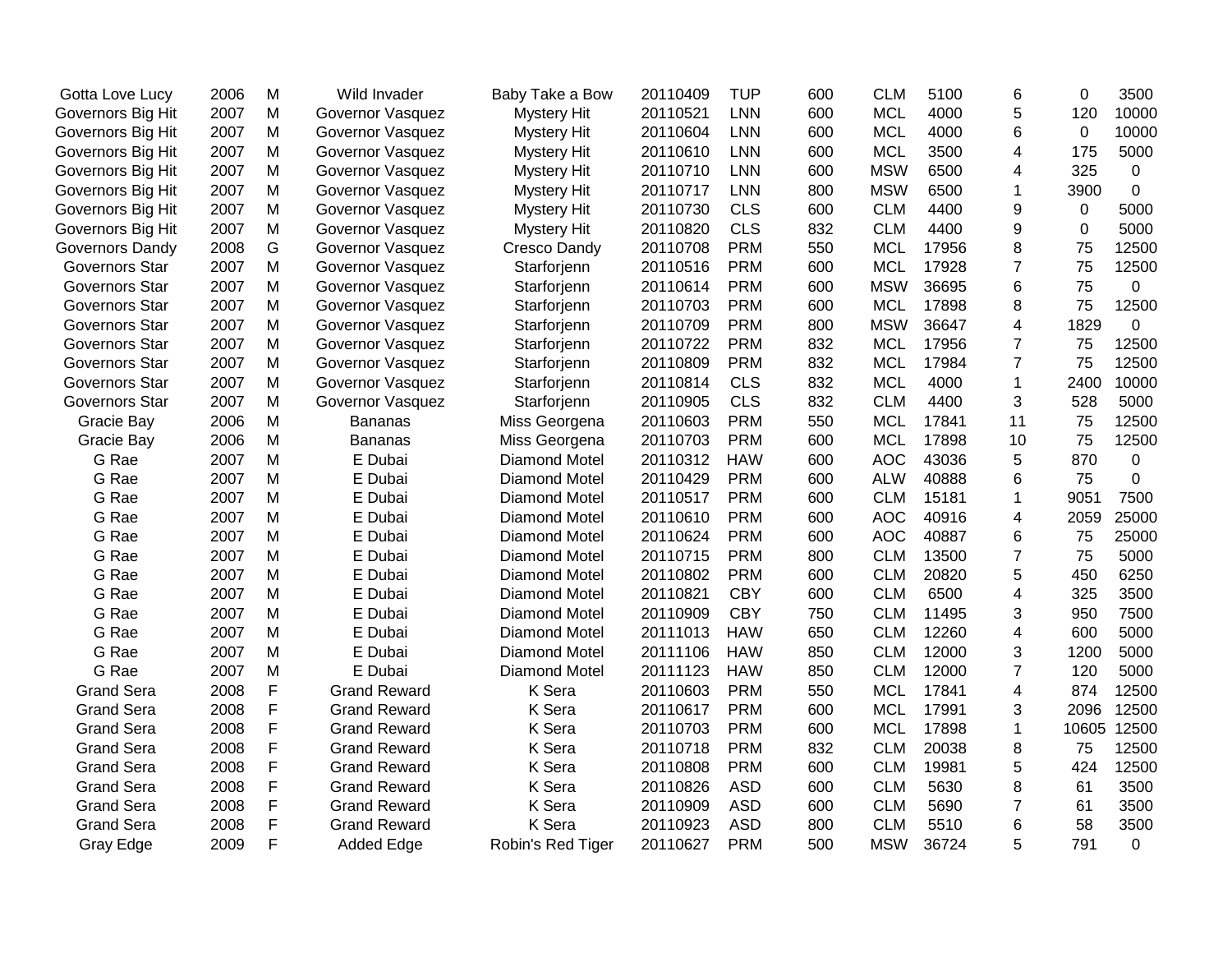| Gray Edge           | 2009 | F | <b>Added Edge</b>    | Robin's Red Tiger      | 20110708 | <b>PRM</b> | 550 | <b>STK</b> | 107036 | 5              | 2170        | 0        |
|---------------------|------|---|----------------------|------------------------|----------|------------|-----|------------|--------|----------------|-------------|----------|
| Gray Edge           | 2009 | F | <b>Added Edge</b>    | Robin's Red Tiger      | 20110729 | <b>PRM</b> | 550 | <b>MSW</b> | 36665  | 4              | 1834        | 0        |
| Groomcatcher        | 2008 | G | <b>Storm Catcher</b> | October Eve            | 20110730 | <b>PRM</b> | 600 | <b>MCL</b> | 17868  | 11             | 75          | 12500    |
| Groomcatcher        | 2008 | G | <b>Storm Catcher</b> | October Eve            | 20110808 | <b>PRM</b> | 600 | <b>MCL</b> | 18002  | 9              | 75          | 12500    |
| Groomcatcher        | 2008 | G | <b>Storm Catcher</b> | October Eve            | 20110813 | <b>PRM</b> | 850 | <b>CLM</b> | 19951  | 11             | 75          | 12500    |
| <b>Half Tempted</b> | 2006 | M | Sharkey              | Miss Jovite            | 20110430 | <b>FON</b> | 600 | <b>MCL</b> | 4000   | 8              | 0           | 10000    |
| <b>Half Tempted</b> | 2006 | Μ | Sharkey              | Miss Jovite            | 20110528 | <b>CBY</b> | 550 | <b>MCL</b> | 6000   | $\overline{c}$ | 1200        | 5000     |
| <b>Half Tempted</b> | 2006 | M | Sharkey              | Miss Jovite            | 20110611 | <b>CBY</b> | 600 | <b>MCL</b> | 6000   | 6              | 60          | 5000     |
| <b>Half Tempted</b> | 2006 | M | Sharkey              | Miss Jovite            | 20110722 | <b>CBY</b> | 750 | <b>MSW</b> | 18763  | 4              | 580         | 0        |
| <b>Half Tempted</b> | 2006 | M | Sharkey              | Miss Jovite            | 20110809 | <b>PRM</b> | 832 | <b>MCL</b> | 17984  | 4              | 899         | 12500    |
| <b>Half Tempted</b> | 2006 | M | Sharkey              | Miss Jovite            | 20110821 | <b>CBY</b> | 750 | <b>MSW</b> | 14500  | 3              | 1450        | 0        |
| <b>Half Tempted</b> | 2006 | M | Sharkey              | Miss Jovite            | 20110910 | <b>CBY</b> | 750 | <b>MSW</b> | 15109  | $\overline{4}$ | 580         | 0        |
| Halo's Rocket       | 2004 | G | Devil His Due        | Rocketsandmissiles     | 20110128 | <b>TUP</b> | 800 | <b>CLM</b> | 5200   | 3              | 520         | 3000     |
| Halo's Rocket       | 2004 | G | Devil His Due        | Rocketsandmissiles     | 20110305 | <b>FON</b> | 600 | <b>CLM</b> | 6312   | $\overline{2}$ | 1240        | 5000     |
| Halo's Rocket       | 2004 | G | Devil His Due        | Rocketsandmissiles     | 20110320 | <b>FON</b> | 600 | <b>CLM</b> | 4635   | $\mathbf{1}$   | 2700        | 3500     |
| Halo's Rocket       | 2004 | G | Devil His Due        | Rocketsandmissiles     | 20110402 | <b>FON</b> | 600 | <b>CLM</b> | 6312   | $\overline{2}$ | 1240        | 5000     |
| Halo's Rocket       | 2004 | G | Devil His Due        | Rocketsandmissiles     | 20110521 | <b>ASD</b> | 750 | <b>CLM</b> | 9272   | 4              | 483         | 7500     |
| Halo's Rocket       | 2004 | G | Devil His Due        | Rocketsandmissiles     | 20110617 | <b>CBY</b> | 600 | <b>CLM</b> | 6500   | 8              | 65          | 5000     |
| Halo's Rocket       | 2004 | G | Devil His Due        | Rocketsandmissiles     | 20110625 | <b>CBY</b> | 600 | <b>CLM</b> | 7500   | 8              | 75          | 5000     |
| Hanna's Baby Boy    | 2003 | G | Dazzling Falls       | <b>Slippery Slew</b>   | 20110619 | <b>CPW</b> | 500 | <b>CLM</b> | 2000   | 6              | 0           | 5000     |
| Hanna's Baby Boy    | 2003 | G | Dazzling Falls       | <b>Slippery Slew</b>   | 20110625 | <b>CPW</b> | 500 | <b>CLM</b> | 2000   | $\overline{7}$ | 0           | 5000     |
| Hanna's Baby Boy    | 2003 | G | Dazzling Falls       | <b>Slippery Slew</b>   | 20110703 | <b>CPW</b> | 550 | <b>CLM</b> | 2400   | 8              | 0           | 2500     |
| Hasty K Permit      | 2004 | G | <b>Kugelis</b>       | Learning Permit        | 20110318 | FP         | 500 | <b>CLM</b> | 4400   | 6              | 62          | 5000     |
| Hasty K Permit      | 2004 | G | <b>Kugelis</b>       | Learning Permit        | 20110401 | FP         | 550 | <b>CLM</b> | 4400   | 6              | 62          | 5000     |
| Hasty K Permit      | 2004 | G | <b>Kugelis</b>       | Learning Permit        | 20110429 | <b>FP</b>  | 832 | <b>CLM</b> | 4000   | 5              | 88          | 3200     |
| Hasty K Permit      | 2004 | G | <b>Kugelis</b>       | <b>Learning Permit</b> | 20110607 | <b>FP</b>  | 600 | <b>CLM</b> | 4000   | 8              | 56          | 3200     |
| Have We Met         | 2006 | G | Stephen Got Even     | Mickis Dancer          | 20110426 | <b>PRM</b> | 550 | <b>ALW</b> | 37967  | 5              | 809         | 0        |
| Have We Met         | 2006 | G | Stephen Got Even     | <b>Mickis Dancer</b>   | 20110516 | <b>PRM</b> | 800 | <b>ALW</b> | 38083  | 5              | 818         | 0        |
| Have We Met         | 2006 | G | Stephen Got Even     | <b>Mickis Dancer</b>   | 20110607 | <b>PRM</b> | 800 | <b>ALW</b> | 38024  | 3              | 4557        | 0        |
| Have We Met         | 2006 | G | Stephen Got Even     | <b>Mickis Dancer</b>   | 20110621 | <b>PRM</b> | 832 | <b>ALW</b> | 38053  | 6              | 75          | 0        |
| Have We Met         | 2006 | G | Stephen Got Even     | Mickis Dancer          | 20110703 | <b>PRM</b> | 800 | <b>CLM</b> | 21454  | 1              | 12894       | 12500    |
| Have We Met         | 2006 | G | Stephen Got Even     | <b>Mickis Dancer</b>   | 20110726 | <b>PRM</b> | 832 | <b>ALW</b> | 38111  | $\overline{2}$ | 7658        | 0        |
| Have We Met         | 2006 | G | Stephen Got Even     | <b>Mickis Dancer</b>   | 20110802 | <b>PRM</b> | 800 | <b>ALW</b> | 38111  | 3              | 4594        | 0        |
| Have We Met         | 2006 | G | Stephen Got Even     | <b>Mickis Dancer</b>   | 20110812 | <b>PRM</b> | 600 | <b>ALW</b> | 38112  | 4              | 1914        | $\Omega$ |
| Have We Met         | 2006 | G | Stephen Got Even     | <b>Mickis Dancer</b>   | 20110902 | <b>CBY</b> | 850 | <b>ALW</b> | 16000  | 6              | 160         | 0        |
| Have We Met         | 2006 | G | Stephen Got Even     | <b>Mickis Dancer</b>   | 20110910 | <b>CBY</b> | 750 | <b>CLM</b> | 9000   | 1              | 5400        | 16000    |
| Have We Met         | 2006 | G | Stephen Got Even     | <b>Mickis Dancer</b>   | 20111008 | <b>TUP</b> | 750 | <b>ALW</b> | 13000  | $\overline{7}$ | $\mathbf 0$ | 0        |
| Have We Met         | 2006 | G | Stephen Got Even     | <b>Mickis Dancer</b>   | 20111024 | <b>TUP</b> | 800 | <b>ALW</b> | 13200  | 5              | 528         | 0        |
| Have We Met         | 2006 | G | Stephen Got Even     | <b>Mickis Dancer</b>   | 20111111 | <b>TUP</b> | 750 | <b>ALW</b> | 13000  | $\overline{7}$ | 0           | 0        |
| Have We Met         | 2006 | G | Stephen Got Even     | <b>Mickis Dancer</b>   | 20111202 | <b>TUP</b> | 800 | <b>ALW</b> | 13200  | 5              | 528         | 0        |
|                     |      |   |                      |                        |          |            |     |            |        |                |             |          |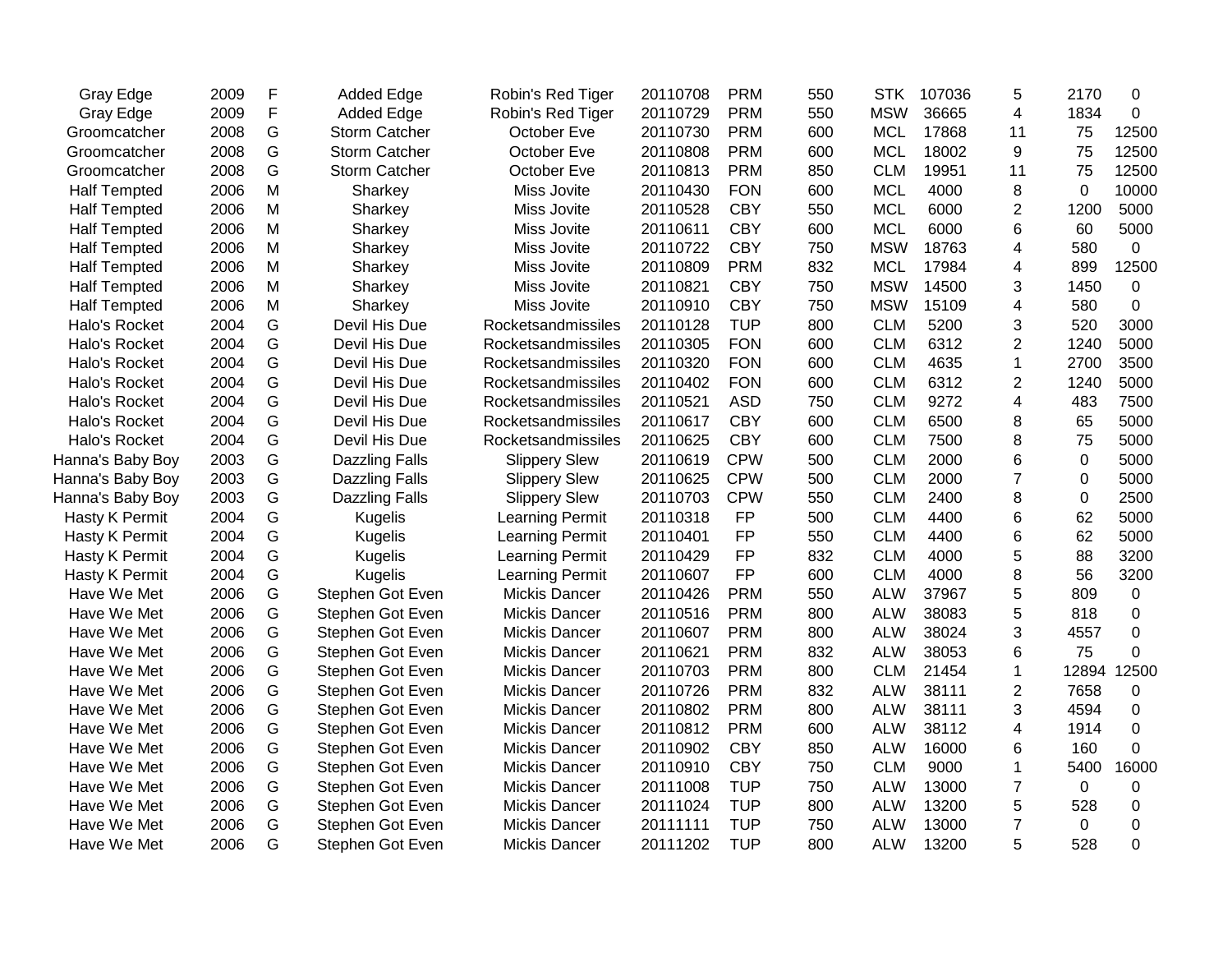| Hawkeye Honey           | 2009 | F             | Sir Shackleton         | Doubledownprincess     | 20110513 | LS         | 450 | <b>MSW</b> | 23600 | 7              | 100   | 0           |
|-------------------------|------|---------------|------------------------|------------------------|----------|------------|-----|------------|-------|----------------|-------|-------------|
| Hawkeye Honey           | 2009 | F             | Sir Shackleton         | Doubledownprincess     | 20110806 | <b>PRM</b> | 600 | <b>MSW</b> | 36723 | 3              | 4426  | 0           |
| Hawkeye Honey           | 2009 | F             | Sir Shackleton         | Doubledownprincess     | 20111007 | <b>RP</b>  | 800 | <b>MSW</b> | 31150 | 8              | 85    | 0           |
| Hawkeye Honey           | 2009 | F             | Sir Shackleton         | Doubledownprincess     | 20111105 | <b>RP</b>  | 600 | <b>MCL</b> | 17500 | 3              | 1887  | 25000       |
| He Can Do That          | 2008 | G             | <b>Added Edge</b>      | Tsu Tsu Won            | 20110401 | <b>HAW</b> | 600 | <b>MSW</b> | 26000 | $\overline{7}$ | 260   | 0           |
| He Can Do That          | 2008 | G             | <b>Added Edge</b>      | Tsu Tsu Won            | 20110426 | <b>PRM</b> | 550 | <b>MSW</b> | 36666 | 4              | 1834  | 0           |
| He Can Do That          | 2008 | G             | <b>Added Edge</b>      | Tsu Tsu Won            | 20110506 | <b>PRM</b> | 600 | <b>MSW</b> | 36695 | 4              | 1840  | 0           |
| He Can Do That          | 2008 | G             | Added Edge             | Tsu Tsu Won            | 20110520 | <b>PRM</b> | 600 | <b>MSW</b> | 36620 | 3              | 4414  | 0           |
| He Can Do That          | 2008 | G             | <b>Added Edge</b>      | Tsu Tsu Won            | 20110606 | <b>PRM</b> | 800 | <b>MSW</b> | 36636 | 3              | 4389  | 0           |
| He Can Do That          | 2008 | G             | <b>Added Edge</b>      | Tsu Tsu Won            | 20110621 | <b>PRM</b> | 600 | <b>MSW</b> | 36665 | $\overline{2}$ | 7336  | 0           |
| He Can Do That          | 2008 | G             | <b>Added Edge</b>      | Tsu Tsu Won            | 20110711 | <b>PRM</b> | 550 | <b>MSW</b> | 36694 | 3              | 4414  | 0           |
| He Can Do That          | 2008 | G             | Added Edge             | Tsu Tsu Won            | 20110725 | <b>PRM</b> | 600 | <b>MSW</b> | 36692 | 1              | 22071 | 0           |
| He Can Do That          | 2008 | G             | <b>Added Edge</b>      | Tsu Tsu Won            | 20110802 | <b>PRM</b> | 800 | <b>ALW</b> | 38111 | $\mathbf{1}$   | 22974 | 0           |
| Hehasguts               | 2009 | G             | Kafwain                | <b>Miss Guts</b>       | 20110709 | <b>PRM</b> | 550 | <b>MSW</b> | 36665 | 8              | 75    | 0           |
| Hehasguts               | 2009 | ${\mathsf G}$ | Kafwain                | <b>Miss Guts</b>       | 20110812 | <b>PRM</b> | 600 | <b>MSW</b> | 10810 | 5              | 788   | $\mathbf 0$ |
| He Is Quick             | 2005 | G             | Trump an Ace           | Max'i Quick            | 20110502 | <b>PRM</b> | 550 | <b>CLM</b> | 15180 | $\overline{7}$ | 75    | 7500        |
| He Is Quick             | 2005 | G             | Trump an Ace           | Max'i Quick            | 20110516 | <b>PRM</b> | 800 | <b>ALW</b> | 38083 | $\overline{7}$ | 75    | 0           |
| He Is Quick             | 2005 | G             | Trump an Ace           | Max'i Quick            | 20110607 | <b>PRM</b> | 800 | <b>ALW</b> | 38024 | 10             | 75    | $\mathbf 0$ |
| He Is Quick             | 2005 | G             | Trump an Ace           | Max'i Quick            | 20110702 | <b>PRM</b> | 550 | <b>CLM</b> | 15151 | $\overline{7}$ | 75    | 7500        |
| He Is Quick             | 2005 | G             | Trump an Ace           | Max'i Quick            | 20110716 | <b>PRM</b> | 600 | <b>CLM</b> | 15123 | $\overline{7}$ | 75    | 7500        |
| He Is Quick             | 2005 | G             | Trump an Ace           | Max'i Quick            | 20110802 | <b>PRM</b> | 800 | <b>ALW</b> | 38111 | $\overline{7}$ | 75    | 0           |
| <b>Heister Cat</b>      | 2007 | M             | <b>Hold That Tiger</b> | Heister                | 20110425 | <b>PRM</b> | 550 | <b>ALW</b> | 37994 | 8              | 75    | 0           |
| <b>Heister Cat</b>      | 2007 | M             | <b>Hold That Tiger</b> | Heister                | 20110510 | <b>PRM</b> | 800 | <b>ALW</b> | 38112 | 4              | 1914  | 0           |
| <b>Heister Cat</b>      | 2007 | M             | <b>Hold That Tiger</b> | Heister                | 20110523 | <b>PRM</b> | 832 | <b>ALW</b> | 38112 | 4              | 1914  | 0           |
| <b>Heister Cat</b>      | 2007 | M             | <b>Hold That Tiger</b> | Heister                | 20110606 | <b>PRM</b> | 800 | <b>ALW</b> | 38112 | 3              | 4595  | $\pmb{0}$   |
| <b>Heister Cat</b>      | 2007 | M             | <b>Hold That Tiger</b> | Heister                | 20110620 | <b>PRM</b> | 832 | <b>ALW</b> | 38024 | 9              | 75    | 0           |
| <b>Heister Cat</b>      | 2007 | M             | <b>Hold That Tiger</b> | Heister                | 20110703 | <b>PRM</b> | 800 | <b>ALW</b> | 38024 | 10             | 75    | 0           |
| <b>Heister Cat</b>      | 2007 | M             | <b>Hold That Tiger</b> | Heister                | 20110718 | <b>PRM</b> | 832 | <b>CLM</b> | 20038 | 7              | 75    | 12500       |
| <b>Here Comes Polly</b> | 2009 | F             | <b>Evansville Slew</b> | High Speed Ali         | 20110606 | <b>PRM</b> | 450 | <b>MSW</b> | 36695 | 4              | 1840  | 0           |
| Here Comes Polly        | 2009 | F             | <b>Evansville Slew</b> | High Speed Ali         | 20110624 | <b>PRM</b> | 500 | <b>MSW</b> | 36694 | $\mathbf{1}$   | 22071 | 0           |
| Here Comes Polly        | 2009 | F             | <b>Evansville Slew</b> | High Speed Ali         | 20110716 | <b>PRM</b> | 550 | <b>STK</b> | 81750 | 3              | 12000 | $\mathbf 0$ |
| Here Comes Polly        | 2009 | F             | <b>Evansville Slew</b> | High Speed Ali         | 20110806 | <b>PRM</b> | 600 | <b>STK</b> | 85066 | $\mathbf{1}$   | 51039 | $\mathbf 0$ |
| Hesabigcat              | 2006 | G             | Magic Cat              | <b>Strawberry Love</b> | 20110226 | <b>FON</b> | 400 | <b>CLM</b> | 5294  | $\mathbf{1}$   | 3120  | 5000        |
| Hesabigcat              | 2006 | G             | Magic Cat              | <b>Strawberry Love</b> | 20110326 | <b>FON</b> | 600 | <b>AOC</b> | 8500  | $\mathbf{1}$   | 5100  | 10000       |
| Hesabigcat              | 2006 | G             | Magic Cat              | <b>Strawberry Love</b> | 20110416 | <b>FON</b> | 600 | <b>AOC</b> | 9671  | 4              | 475   | 20000       |
| Hesabigcat              | 2006 | G             | Magic Cat              | <b>Strawberry Love</b> | 20110430 | <b>PRM</b> | 600 | <b>ALW</b> | 40830 | 9              | 75    | 0           |
| Hesabigcat              | 2006 | G             | Magic Cat              | <b>Strawberry Love</b> | 20110514 | <b>LNN</b> | 450 | <b>STK</b> | 15000 | $\overline{2}$ | 3000  | 0           |
| Hesabigcat              | 2006 | G             | Magic Cat              | <b>Strawberry Love</b> | 20110605 | <b>LNN</b> | 600 | <b>AOC</b> | 8653  | $\overline{4}$ | 425   | 10000       |
| Hesabigcat              | 2006 | G             | Magic Cat              | <b>Strawberry Love</b> | 20110619 | <b>LNN</b> | 832 | <b>STR</b> | 7000  | 5              | 105   | 0           |
| Hesabigcat              | 2006 | G             | Magic Cat              | <b>Strawberry Love</b> | 20110709 | <b>LNN</b> | 800 | <b>CLM</b> | 7000  | $\mathbf{1}$   | 4200  | 6500        |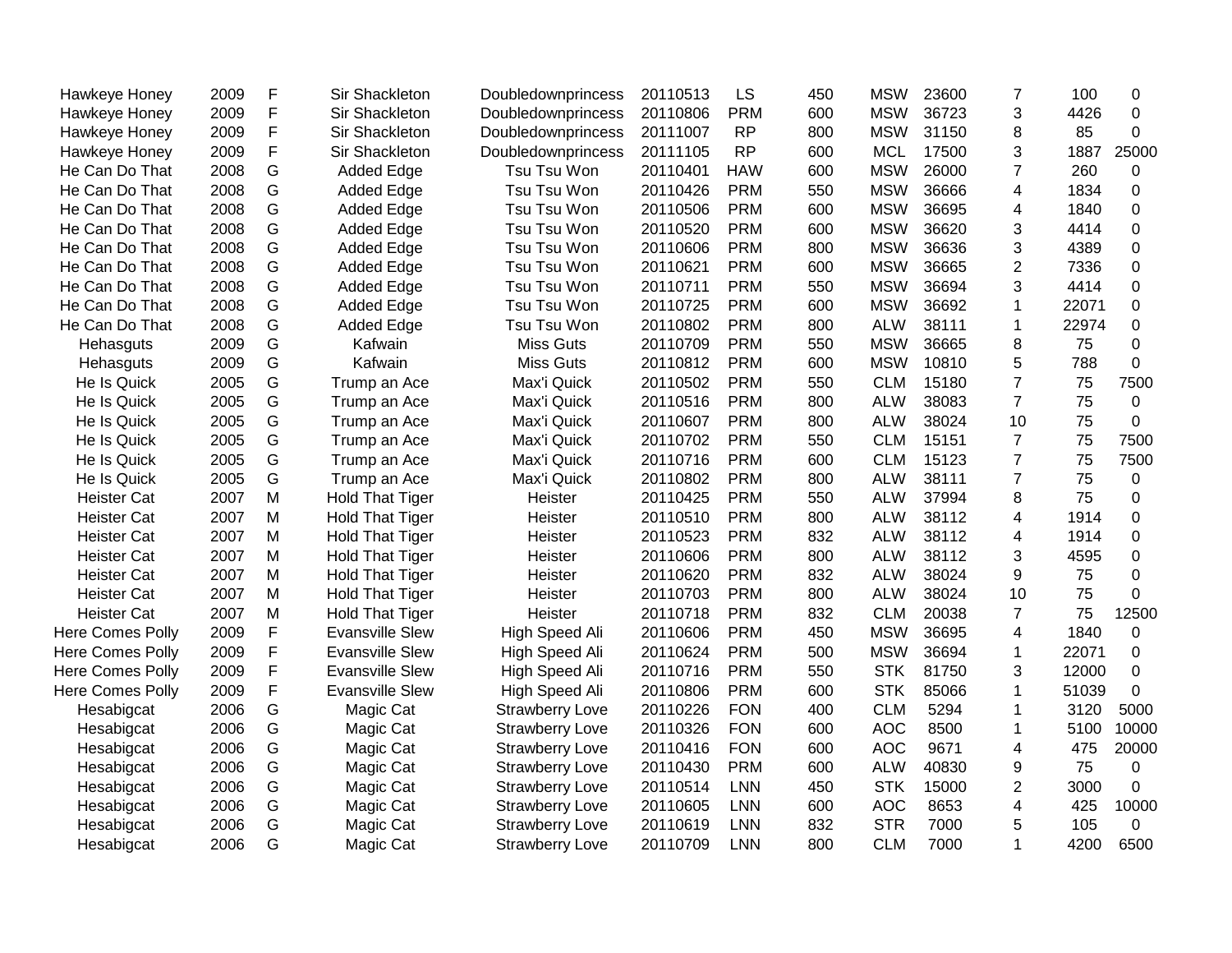| Hesabigcat              | 2006 | G           | Magic Cat            | <b>Strawberry Love</b> | 20110905 | <b>CLS</b> | 600 | <b>CLM</b> | 5700  | 6              | 0        | 6500        |
|-------------------------|------|-------------|----------------------|------------------------|----------|------------|-----|------------|-------|----------------|----------|-------------|
| Hesablumin              | 2005 | G           | <b>Blumin Affair</b> | <b>Bay Symphony</b>    | 20110205 | <b>SUN</b> | 600 | <b>CLM</b> | 9900  | 11             | 49       | 5000        |
| Hesablumin              | 2005 | G           | <b>Blumin Affair</b> | <b>Bay Symphony</b>    | 20110305 | <b>SUN</b> | 550 | <b>CLM</b> | 9900  | 9              | 49       | 5000        |
| Hesablumin              | 2005 | G           | <b>Blumin Affair</b> | <b>Bay Symphony</b>    | 20110613 | <b>PRM</b> | 600 | <b>CLM</b> | 15152 | 1              | 8988     | 7500        |
| Hesablumin              | 2005 | G           | <b>Blumin Affair</b> | Bay Symphony           | 20110726 | <b>PRM</b> | 600 | <b>CLM</b> | 18225 | 1              | 12600    | 5000        |
| Hesablumin              | 2005 | G           | <b>Blumin Affair</b> | <b>Bay Symphony</b>    | 20110806 | <b>PRM</b> | 600 | <b>STK</b> | 66300 | $\overline{7}$ | 0        | 0           |
| Hesluckytoo             | 2003 | G           | Lucky Lionel         | <b>Tellitlikeitis</b>  | 20110326 | <b>WRD</b> | 500 | <b>CLM</b> | 17050 | 4              | 917      | 15000       |
| Hesluckytoo             | 2003 | G           | Lucky Lionel         | <b>Tellitlikeitis</b>  | 20110418 | <b>WRD</b> | 550 | <b>CLM</b> | 13125 | $\overline{7}$ | 75       | 7500        |
| Hesluckytoo             | 2003 | G           | Lucky Lionel         | Tellitlikeitis         | 20110521 | <b>WRD</b> | 500 | <b>CLM</b> | 8190  | $\overline{7}$ | 75       | 3500        |
| Hesluckytoo             | 2003 | G           | Lucky Lionel         | <b>Tellitlikeitis</b>  | 20110610 | <b>FMT</b> | 400 | <b>CLM</b> | 5720  | $\overline{7}$ | 85       | 4000        |
| Hesluckytoo             | 2003 | G           | Lucky Lionel         | <b>Tellitlikeitis</b>  | 20110707 | <b>FMT</b> | 400 | <b>CLM</b> | 5500  | $\mathbf{1}$   | 3249     | 4000        |
| Hesluckytoo             | 2003 | G           | Lucky Lionel         | <b>Tellitlikeitis</b>  | 20110914 | <b>RP</b>  | 550 | <b>CLM</b> | 9500  | 11             | 85       | 5000        |
| Hes Not You             | 2009 | G           | Pollard's Vision     | My Girl Selecto        | 20110528 | <b>PRM</b> | 450 | <b>MSW</b> | 36695 | 6              | 75       | $\pmb{0}$   |
| Hes Not You             | 2009 | G           | Pollard's Vision     | My Girl Selecto        | 20110625 | <b>PRM</b> | 500 | <b>MSW</b> | 36636 | 3              | 4389     | $\mathbf 0$ |
| Hes Not You             | 2009 | G           | Pollard's Vision     | My Girl Selecto        | 20110709 | <b>PRM</b> | 550 | <b>MSW</b> | 36665 | $\overline{2}$ | 7336     | 0           |
| Hes Not You             | 2009 | G           | Pollard's Vision     | My Girl Selecto        | 20110723 | <b>PRM</b> | 550 | <b>MSW</b> | 36666 | $\mathbf{1}$   | 22008    | $\pmb{0}$   |
| <b>High Class Missy</b> | 2008 | F           | <b>Classic Cat</b>   | Sharlilly              | 20110409 | <b>SUN</b> | 600 | <b>MSW</b> | 24000 | $\overline{7}$ | 240      | 0           |
| <b>High Class Missy</b> | 2008 | F           | <b>Classic Cat</b>   | Sharlilly              | 20110423 | <b>PRM</b> | 550 | <b>MCL</b> | 17868 | 11             | 75       | 12500       |
| <b>High Class Missy</b> | 2008 | F           | Classic Cat          | Sharlilly              | 20110509 | <b>PRM</b> | 800 | <b>MCL</b> | 17980 | $\overline{4}$ | 899      | 12500       |
| <b>High Class Missy</b> | 2008 | $\mathsf F$ | <b>Classic Cat</b>   | Sharlilly              | 20110523 | <b>PRM</b> | 600 | <b>MCL</b> | 17835 | 4              | 899      | 12500       |
| <b>High Class Missy</b> | 2008 | F           | <b>Classic Cat</b>   | Sharlilly              | 20110614 | <b>PRM</b> | 600 | <b>MCL</b> | 17898 | $\overline{7}$ | 75       | 12500       |
| Hity                    | 2005 | M           | <b>Wild Gold</b>     | Saint Mahre            | 20110417 | <b>FON</b> | 600 | <b>ALW</b> | 7725  | 5              | 225      | 0           |
| Hity                    | 2005 | М           | <b>Wild Gold</b>     | Saint Mahre            | 20110516 | <b>PRM</b> | 600 | <b>CLM</b> | 20068 | 4              | 1004     | 10000       |
| Hity                    | 2005 | М           | <b>Wild Gold</b>     | Saint Mahre            | 20110606 | <b>PRM</b> | 800 | <b>ALW</b> | 38112 | $\overline{7}$ | 75       | 0           |
| Hity                    | 2005 | M           | <b>Wild Gold</b>     | Saint Mahre            | 20110624 | <b>PRM</b> | 600 | <b>CLM</b> | 19922 | 11             | 75       | 10000       |
| Hity                    | 2005 | Μ           | <b>Wild Gold</b>     | Saint Mahre            | 20110715 | <b>PRM</b> | 600 | <b>ALW</b> | 38082 | $\overline{7}$ | 75       | 0           |
| Hity                    | 2005 | Μ           | <b>Wild Gold</b>     | Saint Mahre            | 20110729 | <b>PRM</b> | 600 | <b>CLM</b> | 20038 | 6              | 75       | 10000       |
| Hity                    | 2005 | Μ           | <b>Wild Gold</b>     | Saint Mahre            | 20110813 | <b>PRM</b> | 850 | <b>CLM</b> | 20038 | 8              | 75       | 10000       |
| Hoistthecolorshigh      | 2009 | G           | Champali             | <b>Dominant Desire</b> | 20110828 | <b>CLS</b> | 600 | <b>MSW</b> | 5768  | $\overline{7}$ | $\Omega$ | 0           |
| Hold the Charge         | 2006 | G           | <b>Pine Bluff</b>    | Heister                | 20110507 | <b>PRM</b> | 600 | OCL        | 22501 | $\overline{7}$ | 75       | 0           |
| Hold the Charge         | 2006 | G           | <b>Pine Bluff</b>    | Heister                | 20110516 | <b>PRM</b> | 600 | <b>CLM</b> | 15122 | 3              | 1785     | 7500        |
| Hold the Charge         | 2006 | G           | <b>Pine Bluff</b>    | Heister                | 20110627 | <b>PRM</b> | 600 | <b>AOC</b> | 40887 | 6              | 75       | 25000       |
| Hold the Charge         | 2006 | G           | <b>Pine Bluff</b>    | Heister                | 20110711 | <b>PRM</b> | 800 | <b>CLM</b> | 14445 | 3              | 2520     | 5000        |
| Hold the Charge         | 2006 | G           | <b>Pine Bluff</b>    | Heister                | 20110726 | <b>PRM</b> | 800 | <b>AOC</b> | 40887 | $\mathbf{1}$   | 24654    | 25000       |
| Hold the Charge         | 2006 | G           | <b>Pine Bluff</b>    | Heister                | 20110808 | <b>PRM</b> | 850 | <b>CLM</b> | 15084 | 8              | 75       | 5000        |
| Hold the Charge         | 2006 | G           | <b>Pine Bluff</b>    | Heister                | 20110904 | <b>CLS</b> | 600 | <b>CLM</b> | 3500  | $\overline{2}$ | 700      | 2500        |
| Hold the Charge         | 2006 | G           | <b>Pine Bluff</b>    | Heister                | 20110910 | <b>CLS</b> | 650 | <b>CLM</b> | 4074  | 3              | 456      | 2500        |
| Hold the Charge         | 2006 | G           | <b>Pine Bluff</b>    | Heister                | 20111029 | <b>MNR</b> | 800 | <b>CLM</b> | 8200  | 6              | 82       | 5000        |
| Hold the Charge         | 2006 | G           | <b>Pine Bluff</b>    | Heister                | 20111107 | <b>BEU</b> | 832 | <b>CLM</b> | 3500  | 5              | 105      | 2500        |
| Hold the Charge         | 2006 | G           | <b>Pine Bluff</b>    | Heister                | 20111116 | <b>BEU</b> | 600 | <b>CLM</b> | 3500  | 3              | 350      | 2500        |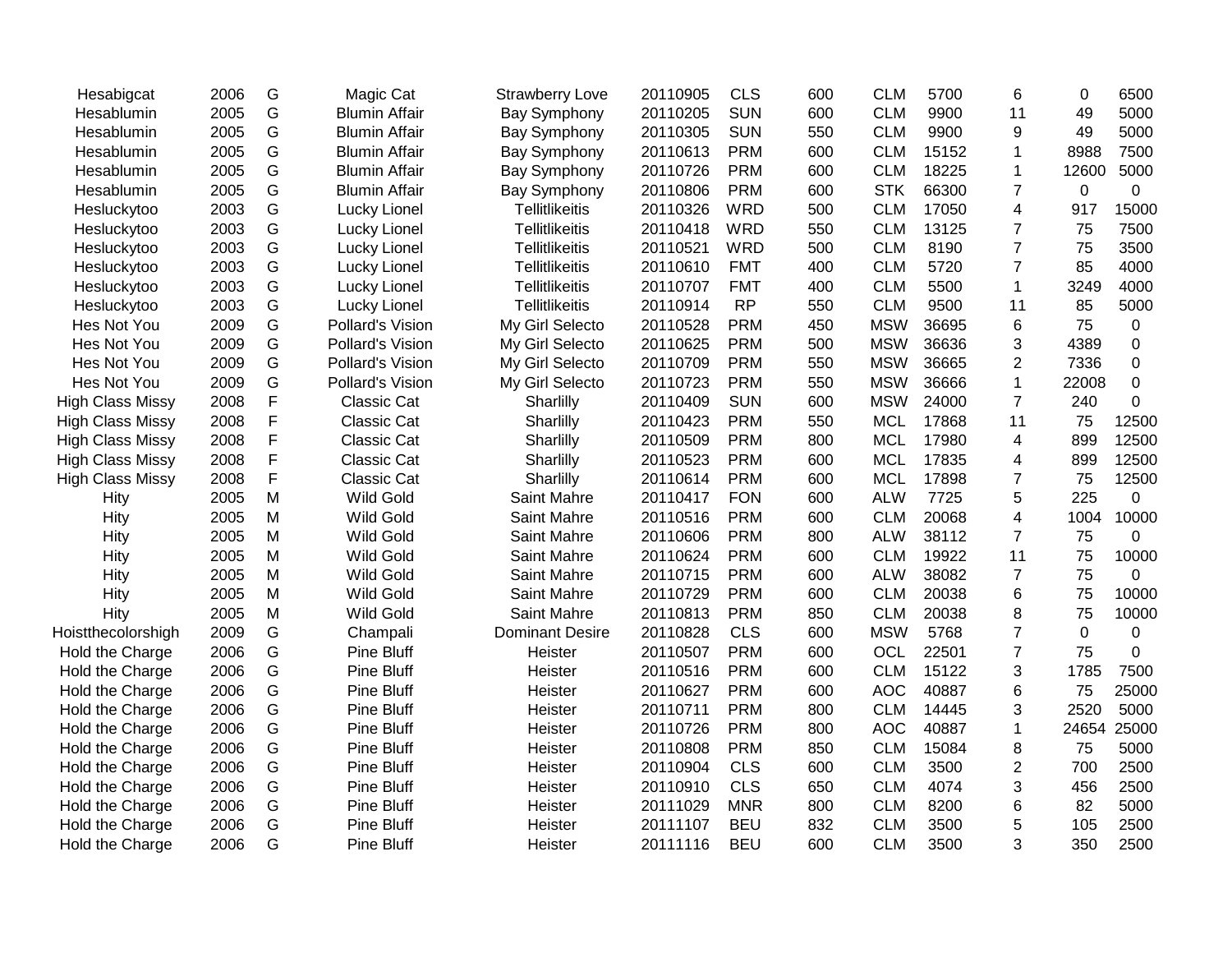| 2006 | G         | <b>Pine Bluff</b>    | Heister               | 20111129 | <b>BEU</b> | 550 | <b>CLM</b> | 3500  | -1             | 2100        | 2500        |
|------|-----------|----------------------|-----------------------|----------|------------|-----|------------|-------|----------------|-------------|-------------|
| 2006 | G         | <b>Pine Bluff</b>    | Heister               | 20111213 | <b>BEU</b> | 550 | <b>CLM</b> | 3700  | $\mathbf{1}$   | 2220        | 3500        |
| 2007 | M         | Doug Fir             | My Golly Molly        | 20110503 | <b>PRM</b> | 550 | <b>WCL</b> | 15236 | $\overline{2}$ | 3059        | 7500        |
| 2007 | M         | Doug Fir             | My Golly Molly        | 20110517 | <b>PRM</b> | 600 | <b>CLM</b> | 15181 | $\overline{7}$ | 75          | 7500        |
| 2007 | M         | Doug Fir             | My Golly Molly        | 20110607 | <b>PRM</b> | 600 | <b>CLM</b> | 15122 | 9              | 75          | 7500        |
| 2007 | M         | Doug Fir             | My Golly Molly        | 20110701 | <b>PRM</b> | 800 | <b>CLM</b> | 15208 | $\mathbf 1$    | 9114        | 7500        |
| 2007 | M         | Doug Fir             | My Golly Molly        | 20110718 | <b>PRM</b> | 832 | <b>ALW</b> | 38024 | 5              | 814         | $\mathbf 0$ |
| 2007 | M         | Doug Fir             | My Golly Molly        | 20110801 | <b>PRM</b> | 800 | <b>ALW</b> | 38111 | 3              | 4595        | $\mathbf 0$ |
| 2007 | M         | Doug Fir             | My Golly Molly        | 20110812 | <b>PRM</b> | 600 | <b>ALW</b> | 37966 | 5              | 809         | 0           |
| 2005 | M         | Honest Ensign        | Royal and Valid       | 20110607 | <b>PRM</b> | 600 | <b>CLM</b> | 15122 | $\mathbf{1}$   | 8925        | 7500        |
| 2005 | M         | <b>Honest Ensign</b> | Royal and Valid       | 20110624 | <b>PRM</b> | 600 | <b>AOC</b> | 40887 | 4              | 2054        | 25000       |
| 2005 | M         | <b>Honest Ensign</b> | Royal and Valid       | 20110725 | <b>PRM</b> | 600 | <b>AOC</b> | 40887 | 5              | 881         | 25000       |
| 2005 | M         | <b>Honest Ensign</b> | Royal and Valid       | 20110802 | <b>PRM</b> | 600 | <b>CLM</b> | 20820 | 4              | 1050        | 6250        |
| 2009 | F         | Rushin' to Altar     | <b>Trail of Honor</b> | 20110606 | <b>PRM</b> | 450 | <b>MSW</b> | 36695 | 5              | 788         | 0           |
| 2009 | F         | Rushin' to Altar     | <b>Trail of Honor</b> | 20110627 | <b>PRM</b> | 500 | <b>MSW</b> | 36724 | 6              | 75          | 0           |
| 2000 | G         | <b>Blumin Affair</b> | Coco Jabo             | 20110313 | <b>FON</b> | 650 | <b>CLM</b> | 3500  | 5              | 105         | 2500        |
| 2000 | G         | <b>Blumin Affair</b> | Coco Jabo             | 20110408 | <b>FON</b> | 832 | <b>CLM</b> | 3500  | $\overline{7}$ | 0           | 2500        |
| 2000 | G         | <b>Blumin Affair</b> | Coco Jabo             | 20110507 | <b>FON</b> | 800 | <b>STR</b> | 4500  | 5              | 135         | $\mathbf 0$ |
| 2000 | G         | <b>Blumin Affair</b> | Coco Jabo             | 20110515 | <b>LNN</b> | 832 | <b>CLM</b> | 3752  | $\overline{2}$ | 700         | 2500        |
| 2000 | G         | <b>Blumin Affair</b> | Coco Jabo             | 20110617 | <b>LNN</b> | 800 | <b>CLM</b> | 3500  | 10             | $\mathbf 0$ | 2500        |
| 2000 | G         | <b>Blumin Affair</b> | Coco Jabo             | 20110701 | <b>LNN</b> | 832 | <b>CLM</b> | 3500  | 9              | 0           | 2500        |
| 2007 | G         | King of Scat         | Foran Gap             | 20110426 | <b>PRM</b> | 550 | <b>ALW</b> | 37967 | 10             | 75          | 0           |
| 2007 | G         | King of Scat         | Foran Gap             | 20110507 | <b>PRM</b> | 550 | <b>CLM</b> | 20078 | $\mathbf{1}$   | 12054       | 12500       |
| 2007 | G         | King of Scat         | Foran Gap             | 20110524 | <b>PRM</b> | 600 | <b>ALW</b> | 38170 | 5              | 825         | $\mathbf 0$ |
| 2007 | G         | King of Scat         | Foran Gap             | 20110604 | <b>PRM</b> | 550 | <b>ALW</b> | 38054 | 9              | 75          | $\mathbf 0$ |
| 2007 | G         | City Zip             | Gamelah               | 20110422 | <b>PRM</b> | 550 | <b>MSW</b> | 36665 | $\overline{2}$ | 7336        | 0           |
| 2007 | G         | City Zip             | Gamelah               | 20110502 | <b>PRM</b> | 600 | <b>MSW</b> | 36666 | 4              | 1834        | 0           |
| 2007 | G         | City Zip             | Gamelah               | 20110520 | <b>PRM</b> | 600 | <b>MSW</b> | 36620 | $\mathbf 1$    | 22071       | 0           |
| 2007 | G         |                      | Gamelah               | 20110604 | <b>PRM</b> | 550 | <b>ALW</b> | 38054 | 8              | 75          | 0           |
| 2007 | G         | City Zip             | Gamelah               | 20110618 | <b>PRM</b> | 600 | <b>ALW</b> | 38158 | 5              | 818         | 0           |
| 2007 | G         | City Zip             | Gamelah               | 20110701 | <b>PRM</b> | 600 | <b>CLM</b> | 19980 | 8              | 75          | 12500       |
| 2007 | G         | City Zip             | Gamelah               | 20110718 | <b>PRM</b> | 832 | <b>CLM</b> | 20068 | 4              | 1004        | 12500       |
| 2007 | G         | City Zip             | Gamelah               | 20110730 | <b>PRM</b> | 550 | <b>CLM</b> | 20009 | 6              | 75          | 10000       |
| 2007 | G         | City Zip             | Gamelah               | 20110819 | <b>CLS</b> | 600 | <b>CLM</b> | 4400  | 3              | 528         | 5000        |
| 2007 | G         | City Zip             | Gamelah               | 20110903 | <b>CLS</b> | 600 | <b>ALW</b> | 6100  | 8              | 0           | $\mathbf 0$ |
| 2009 | F         | Alluvial             | Houston Launch        | 20110708 | <b>PRM</b> | 550 | <b>MSW</b> | 36665 | $\overline{7}$ | 75          | 0           |
| 2009 | F         | Alluvial             | Houston Launch        | 20110801 | <b>PRM</b> | 550 | <b>MCL</b> | 23508 | 5              | 503         | 25000       |
| 2007 | ${\sf M}$ | Humming              | Lil Woz Too           | 20110430 | <b>PRM</b> | 550 | <b>MSW</b> | 36752 | 6              | 75          | 0           |
| 2007 | M         | Humming              | Lil Woz Too           | 20110509 | <b>PRM</b> | 800 | <b>MCL</b> | 17980 | 3              | 2159        | 12500       |
| 2007 | M         | Humming              | Lil Woz Too           | 20110524 | <b>PRM</b> | 832 | <b>MSW</b> | 36752 | 5              | 793         | 0           |
|      |           |                      | City Zip              |          |            |     |            |       |                |             |             |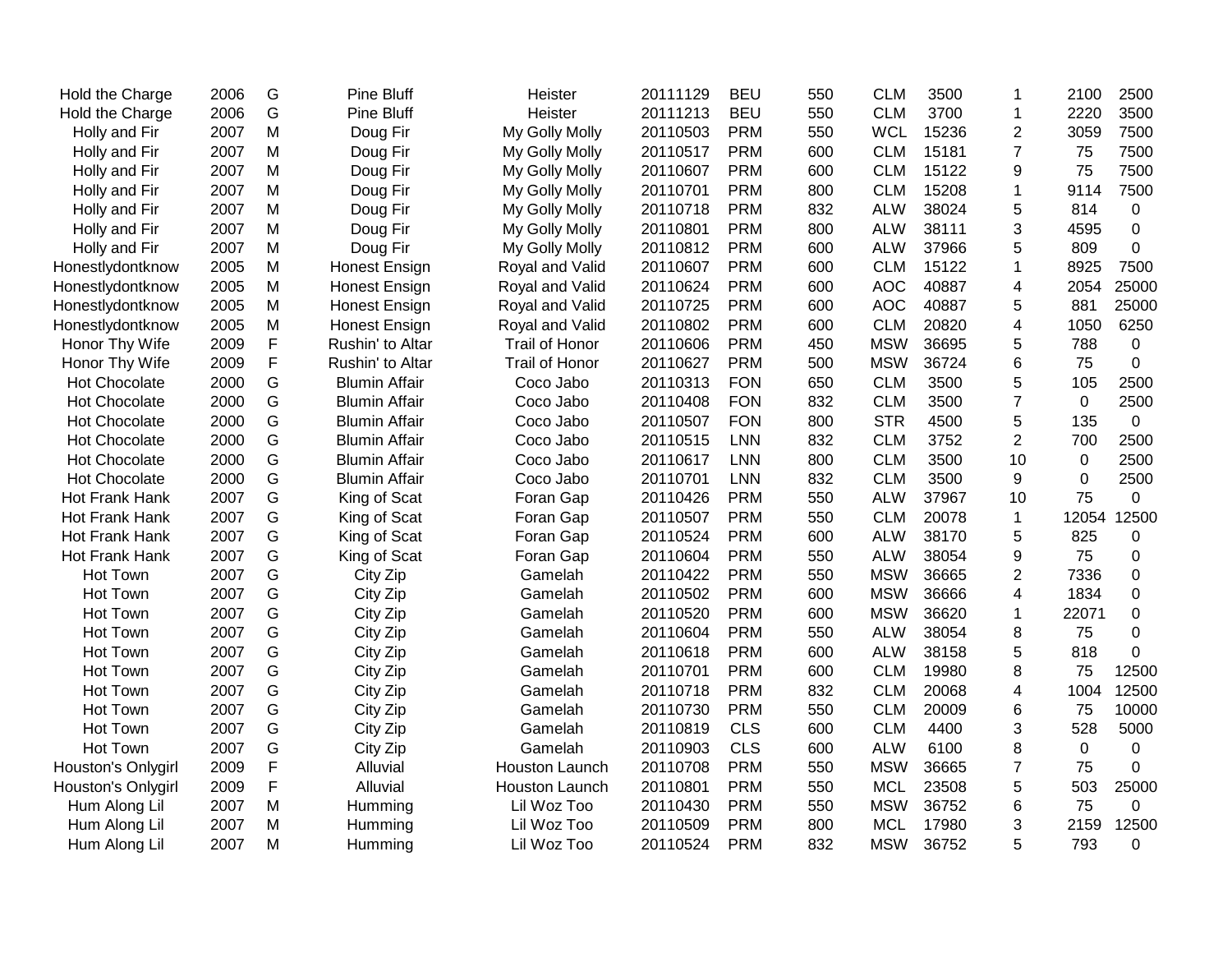| Hum Along Lil  | 2007 | M | Humming              | Lil Woz Too            | 20110703 | <b>PRM</b> | 600 | <b>MCL</b> | 17898 | 5              | 378            | 12500            |
|----------------|------|---|----------------------|------------------------|----------|------------|-----|------------|-------|----------------|----------------|------------------|
| Hum Along Lil  | 2007 | М | Humming              | Lil Woz Too            | 20110709 | <b>PRM</b> | 800 | <b>MSW</b> | 36647 | 7              | 75             | $\Omega$         |
| Hum Along Lil  | 2007 | Μ | Humming              | Lil Woz Too            | 20110722 | <b>PRM</b> | 832 | <b>MCL</b> | 17956 | 5              | 383            | 12500            |
| Hum Along Lil  | 2007 | Μ | Humming              | Lil Woz Too            | 20110805 | <b>PRM</b> | 600 | <b>MCL</b> | 18015 | 2              | 3619           | 12500            |
| Hum Along Lil  | 2007 | Μ | Humming              | Lil Woz Too            | 20110809 | <b>PRM</b> | 832 | <b>MCL</b> | 17984 | $\overline{2}$ | 3598           | 12500            |
| Hum Along Lil  | 2007 | Μ | Humming              | Lil Woz Too            | 20111009 | <b>TUP</b> | 650 | <b>MCL</b> | 5500  | 6              | $\mathbf 0$    | 5000             |
| Hum Along Lil  | 2007 | Μ | Humming              | Lil Woz Too            | 20111017 | <b>TUP</b> | 750 | <b>MOC</b> | 11000 | 4              | 660            | 30000            |
| Hum Along Lil  | 2007 | M | Humming              | Lil Woz Too            | 20111105 | <b>TUP</b> | 800 | <b>MOC</b> | 11200 | 4              | 672            | 30000            |
| Hum Along Lil  | 2007 | M | Humming              | Lil Woz Too            | 20111125 | <b>TUP</b> | 750 | <b>MOC</b> | 11000 | 8              | $\mathbf 0$    | 30000            |
| Hum Along Lil  | 2007 | M | Humming              | Lil Woz Too            | 20111226 | <b>TUP</b> | 800 | <b>MCL</b> | 5700  | $\overline{7}$ | $\overline{0}$ | 5000             |
| Hum Along Mara | 2007 | G | Humming              | Maracianne             | 20110422 | <b>PRM</b> | 550 | <b>MSW</b> | 36665 | 4              | 1834           | 0                |
| Hum Along Mara | 2007 | G | Humming              | Maracianne             | 20110502 | <b>PRM</b> | 600 | <b>MSW</b> | 36666 | 8              | 75             | $\overline{0}$   |
| Hum Along Mara | 2007 | G | Humming              | Maracianne             | 20110517 | <b>PRM</b> | 600 | <b>MSW</b> | 36695 | 2              | 7357           | 0                |
| Hum Along Mara | 2007 | G | Humming              | Maracianne             | 20110606 | <b>PRM</b> | 800 | <b>MSW</b> | 36636 | $\mathbf{1}$   | 21945          | $\Omega$         |
| Hum Along Mara | 2007 | G | Humming              | Maracianne             | 20110621 | <b>PRM</b> | 832 | <b>ALW</b> | 38053 | $\mathbf{2}$   | 7616           | $\mathbf 0$      |
| Hum Along Mara | 2007 | G | Humming              | Maracianne             | 20110704 | <b>PRM</b> | 800 | <b>ALW</b> | 38111 | 2              | 7658           | 0                |
| Hum Along Mara | 2007 | G | Humming              | Maracianne             | 20110726 | <b>PRM</b> | 832 | <b>ALW</b> | 38111 | 4              | 1914           | $\boldsymbol{0}$ |
| Hum Along Mara | 2007 | G | Humming              | Maracianne             | 20110802 | <b>PRM</b> | 800 | <b>ALW</b> | 38111 | $\mathbf{2}$   | 7658           | $\mathbf 0$      |
| Hum Along Mara | 2007 | G | Humming              | Maracianne             | 20110812 | <b>PRM</b> | 600 | <b>ALW</b> | 38112 | $\overline{2}$ | 7658           | $\boldsymbol{0}$ |
| Hummin Affair  | 2009 | F | Humming              | Sue's Affair           | 20110708 | <b>PRM</b> | 550 | <b>MSW</b> | 36694 | 6              | 75             | $\mathbf 0$      |
| Hummin Affair  | 2009 | F | Humming              | Sue's Affair           | 20110729 | <b>PRM</b> | 550 | <b>MSW</b> | 36665 | $\overline{7}$ | 75             | 0                |
| Humminatune    | 2007 | G | Humming              | Song of Brooke         | 20110422 | <b>PRM</b> | 550 | <b>MSW</b> | 36665 | $\mathbf{1}$   | 22008          | $\mathbf 0$      |
| Humminatune    | 2007 | G | Humming              | Song of Brooke         | 20110507 | <b>PRM</b> | 600 | <b>ALW</b> | 37994 | 11             | 75             | 0                |
| Humminatune    | 2007 | G | Humming              | Song of Brooke         | 20110524 | <b>PRM</b> | 600 | <b>ALW</b> | 38170 | $\overline{4}$ | 1925           | $\mathbf 0$      |
| Humminatune    | 2007 | G | Humming              | Song of Brooke         | 20110618 | <b>PRM</b> | 600 | <b>ALW</b> | 38158 | 6              | 75             | 0                |
| Humminatune    | 2007 | G | Humming              | Song of Brooke         | 20110701 | <b>PRM</b> | 600 | <b>CLM</b> | 19980 | 5              | 424            | 12500            |
| Humminatune    | 2007 | G | Humming              | Song of Brooke         | 20110718 | <b>PRM</b> | 550 | <b>CLM</b> | 19921 | 10             | 75             | 12500            |
| Humminatune    | 2007 | G | Humming              | Song of Brooke         | 20110801 | <b>PRM</b> | 600 | <b>CLM</b> | 20066 | 5              | 430            | 12500            |
| Humminatune    | 2007 | G | Humming              | Song of Brooke         | 20110808 | <b>PRM</b> | 600 | <b>CLM</b> | 19981 | 9              | 75             | 12500            |
| Humminatune    | 2007 | G | Humming              | Song of Brooke         | 20110825 | <b>CBY</b> | 600 | <b>CLM</b> | 6500  | 8              | 65             | 5000             |
| Humminatune    | 2007 | G | Humming              | Song of Brooke         | 20110908 | <b>CBY</b> | 832 | <b>CLM</b> | 6500  | 8              | 65             | 5000             |
| Hunt N Hay     | 2002 | G | <b>Blumin Affair</b> | Ascertain Bride        | 20110703 | <b>CPW</b> | 550 | <b>CLM</b> | 2400  | 6              | $\mathbf 0$    | 2500             |
| Hunt N Hay     | 2002 | G | <b>Blumin Affair</b> | Ascertain Bride        | 20110731 | <b>ASD</b> | 600 | <b>CLM</b> | 5140  | 8              | 63             | 2500             |
| Hunt N Hay     | 2002 | G | <b>Blumin Affair</b> | <b>Ascertain Bride</b> | 20110810 | <b>ASD</b> | 750 | <b>CLM</b> | 5200  | 8              | 61             | 2500             |
| Hunt N Hay     | 2002 | G | <b>Blumin Affair</b> | <b>Ascertain Bride</b> | 20110831 | <b>ASD</b> | 750 | <b>CLM</b> | 5200  | 5              | 153            | 2500             |
| Hunt N Hay     | 2002 | G | <b>Blumin Affair</b> | <b>Ascertain Bride</b> | 20110905 | <b>ASD</b> | 800 | <b>CLM</b> | 6000  | $\overline{7}$ | 61             | 3000             |
| Hunt N Hay     | 2002 | G | <b>Blumin Affair</b> | <b>Ascertain Bride</b> | 20110917 | <b>ASD</b> | 800 | <b>CLM</b> | 6060  | 5              | 184            | 3000             |
| Hunt N Hay     | 2002 | G | <b>Blumin Affair</b> | Ascertain Bride        | 20110925 | <b>ASD</b> | 800 | <b>CLM</b> | 6844  | 7              | 58             | 3000             |
| Ice Hockey     | 2007 | G | Cactus Ridge         | Sheso                  | 20110517 | <b>PRM</b> | 600 | <b>MCL</b> | 17898 | 1              | 10605          | 12500            |
| Ice Hockey     | 2007 | G | Cactus Ridge         | Sheso                  | 20110603 | <b>PRM</b> | 550 | <b>CLM</b> | 19951 | 5              | 422            | 12500            |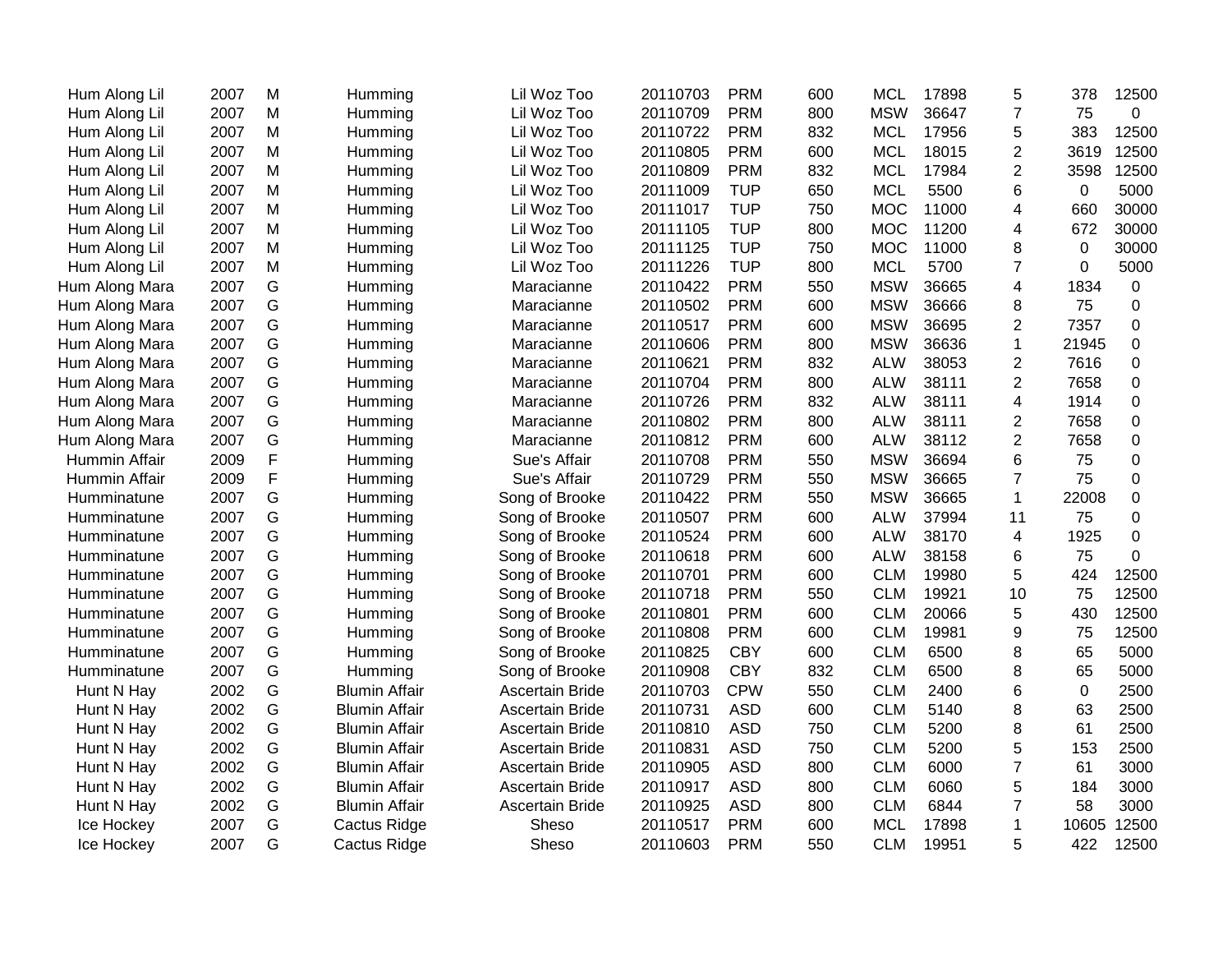| Ice Hockey            | 2007 | G           | Cactus Ridge            | Sheso               | 20110620 | <b>PRM</b> | 600 | <b>CLM</b> | 19980 | 1              | 11865 12500 |             |
|-----------------------|------|-------------|-------------------------|---------------------|----------|------------|-----|------------|-------|----------------|-------------|-------------|
| Ice Hockey            | 2007 | G           | <b>Cactus Ridge</b>     | Sheso               | 20110702 | <b>PRM</b> | 550 | <b>ALW</b> | 38111 | 1              | 22974       | $\mathbf 0$ |
| Ice Hockey            | 2007 | G           | Cactus Ridge            | Sheso               | 20110726 | <b>PRM</b> | 800 | <b>AOC</b> | 40887 | $\overline{c}$ | 8218        | 0           |
| Ice Hockey            | 2007 | G           | Cactus Ridge            | Sheso               | 20110806 | <b>PRM</b> | 850 | <b>STK</b> | 94450 | $\overline{2}$ | 18890       | $\mathbf 0$ |
| I Do What I Want      | 2009 | F           | Teuflesberg             | Hayleys Broken Vow  | 20110708 | <b>PRM</b> | 550 | <b>MSW</b> | 36665 | 8              | 75          | 0           |
| I Do What I Want      | 2009 | F           | Teuflesberg             | Hayleys Broken Vow  | 20110729 | <b>PRM</b> | 550 | <b>MSW</b> | 36665 | 9              | 75          | 0           |
| I'm Broke Deer        | 2008 | F           | Deerhound               | <b>Broke Trying</b> | 20110401 | <b>HAW</b> | 600 | <b>MCL</b> | 13566 | 6              | 130         | 25000       |
| I'm Broke Deer        | 2008 | F           | Deerhound               | <b>Broke Trying</b> | 20110430 | <b>PRM</b> | 550 | <b>MCL</b> | 18014 | 6              | 75          | 12500       |
| I Missedtheexpress    | 2005 | M           | Mocha Express           | Miss Medina         | 20110227 | <b>FON</b> | 400 | <b>CLM</b> | 4600  | 5              | 138         | 5000        |
| I Missedtheexpress    | 2005 | M           | Mocha Express           | Miss Medina         | 20110319 | <b>FON</b> | 600 | <b>CLM</b> | 4600  | 8              | 0           | 5000        |
| I Missedtheexpress    | 2005 | M           | Mocha Express           | Miss Medina         | 20110403 | <b>FON</b> | 600 | <b>ALW</b> | 7500  | 9              | $\Omega$    | 0           |
| I Missedtheexpress    | 2005 | M           | Mocha Express           | Miss Medina         | 20110410 | <b>FON</b> | 400 | <b>CLM</b> | 4600  | 5              | 138         | 5000        |
| I Missedtheexpress    | 2005 | M           | Mocha Express           | Miss Medina         | 20110429 | <b>FON</b> | 400 | <b>CLM</b> | 4931  | 3              | 552         | 5000        |
| I Missedtheexpress    | 2005 | M           | Mocha Express           | Miss Medina         | 20110513 | LNN        | 600 | <b>CLM</b> | 4600  | 8              | 0           | 5000        |
| I Missedtheexpress    | 2005 | M           | Mocha Express           | Miss Medina         | 20110528 | <b>LNN</b> | 450 | <b>CLM</b> | 4600  | $\overline{7}$ | 0           | 5000        |
| I Missedtheexpress    | 2005 | M           | Mocha Express           | Miss Medina         | 20110611 | LNN        | 600 | <b>CLM</b> | 4600  | 5              | 138         | 5000        |
| I Missedtheexpress    | 2005 | M           | Mocha Express           | Miss Medina         | 20110625 | <b>LNN</b> | 600 | <b>CLM</b> | 4600  | 4              | 230         | 5000        |
| I Missedtheexpress    | 2005 | M           | Mocha Express           | Miss Medina         | 20110710 | <b>LNN</b> | 600 | <b>CLM</b> | 4600  | $\overline{2}$ | 920         | 5000        |
| <b>Immigrant Eyes</b> | 2008 | G           | Scrimshaw               | Rubietta            | 20110704 | <b>PRM</b> | 550 | <b>MCL</b> | 17898 | $\overline{7}$ | 75          | 12500       |
| Immigrant Eyes        | 2008 | G           | Scrimshaw               | Rubietta            | 20110723 | <b>PRM</b> | 600 | <b>MCL</b> | 17769 | 5              | 377         | 12500       |
| Immigrant Eyes        | 2008 | G           | Scrimshaw               | Rubietta            | 20110805 | <b>PRM</b> | 832 | <b>MSW</b> | 36700 | 3              | 4414        | 0           |
| <b>Indian Dream</b>   | 2008 | $\mathsf F$ | <b>Indian Territory</b> | Als Dream Boat      | 20110806 | <b>PRM</b> | 600 | <b>MSW</b> | 36782 | 1              | 22260       | $\mathbf 0$ |
| Indian Force          | 2008 | G           | <b>Indian Territory</b> | <b>Halo Force</b>   | 20110517 | <b>PRM</b> | 600 | <b>MCL</b> | 17898 | 8              | 75          | 12500       |
| Indian Force          | 2008 | G           | <b>Indian Territory</b> | Halo Force          | 20110704 | <b>PRM</b> | 550 | <b>MCL</b> | 17898 | $\overline{2}$ | 3535        | 12500       |
| Indian Force          | 2008 | G           | <b>Indian Territory</b> | Halo Force          | 20110723 | <b>PRM</b> | 600 | <b>MCL</b> | 17769 | $\overline{2}$ | 3414        | 12500       |
| <b>Indian Force</b>   | 2008 | G           | <b>Indian Territory</b> | Halo Force          | 20110806 | <b>PRM</b> | 600 | <b>MSW</b> | 36751 | 4              | 1849        | 0           |
| Indianmorningsong     | 2008 | F           | <b>Indian Territory</b> | El Jocelyn          | 20110703 | <b>PRM</b> | 550 | <b>MCL</b> | 17840 | 8              | 75          | 12500       |
| Indianmorningsong     | 2008 | F           | <b>Indian Territory</b> | El Jocelyn          | 20110723 | <b>PRM</b> | 600 | <b>MCL</b> | 17956 | 5              | 383         | 12500       |
| Indianmorningsong     | 2008 | F           | <b>Indian Territory</b> | El Jocelyn          | 20110809 | <b>PRM</b> | 832 | <b>MCL</b> | 17984 | 5              | 385         | 12500       |
| <b>Indian Star</b>    | 2007 | M           | <b>Indian Territory</b> | Starlord            | 20110801 | <b>PRM</b> | 600 | <b>MCL</b> | 17868 | 8              | 75          | 12500       |
| <b>Indian Star</b>    | 2007 | M           | <b>Indian Territory</b> | Starlord            | 20110820 | <b>CLS</b> | 650 | <b>MCL</b> | 4000  | 3              | 480         | 10000       |
| <b>Indian Star</b>    | 2007 | M           | <b>Indian Territory</b> | Starlord            | 20110903 | <b>CLS</b> | 600 | <b>MCL</b> | 4000  | 4              | 200         | 10000       |
| <b>Indian Star</b>    | 2007 | M           | <b>Indian Territory</b> | Starlord            | 20110910 | <b>CLS</b> | 600 | <b>MSW</b> | 5600  | 4              | 280         | $\mathbf 0$ |
| Indy Cue              | 2006 | M           | Flatter                 | French Cue          | 20110720 | <b>FMT</b> | 650 | <b>CLM</b> | 6600  | 3              | 632         | 4000        |
| Indy Cue              | 2006 | M           | Flatter                 | French Cue          | 20110902 | <b>RP</b>  | 700 | <b>CLM</b> | 9500  | 10             | 85          | 5000        |
| <b>Invaders R Us</b>  | 2008 | G           | Wild Invader            | Pre Kerry Us        | 20110503 | <b>PRM</b> | 550 | <b>WMC</b> | 17928 | $\overline{7}$ | 75          | 12500       |
| Invaders R Us         | 2008 | G           | Wild Invader            | Pre Kerry Us        | 20110513 | <b>PRM</b> | 800 | <b>MCL</b> | 18014 | 5              | 388         | 12500       |
| <b>Invaders R Us</b>  | 2008 | G           | Wild Invader            | Pre Kerry Us        | 20110527 | <b>PRM</b> | 800 | <b>MCL</b> | 17986 | 6              | 75          | 12500       |
| Iowa Alice            | 2001 | M           | Harperstown             | <b>Miss Alice</b>   | 20110519 | <b>PID</b> | 500 | <b>ALW</b> | 41400 | 3              | 4100        | 0           |
| Iowa Alice            | 2001 | M           | Harperstown             | <b>Miss Alice</b>   | 20110603 | <b>PID</b> | 600 | <b>ALW</b> | 47970 | <b>FF</b>      | 615         | 0           |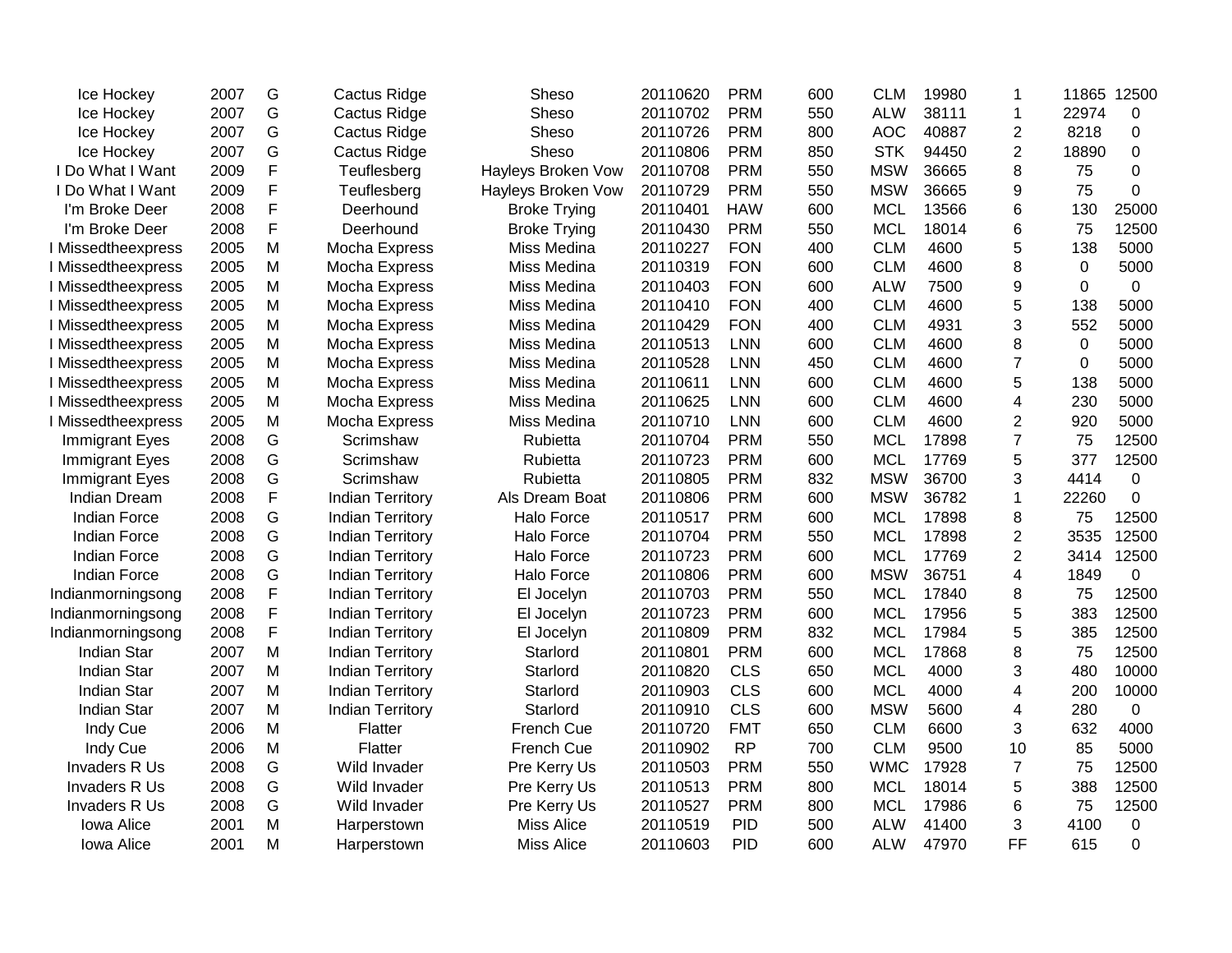| Iowa Alice         | 2001 | M | Harperstown           | <b>Miss Alice</b>     | 20110630 | <b>PID</b> | 650 | <b>CLM</b> | 18560 | 1              | 10800       | 12500          |
|--------------------|------|---|-----------------------|-----------------------|----------|------------|-----|------------|-------|----------------|-------------|----------------|
| Iowa Alice         | 2001 | M | Harperstown           | <b>Miss Alice</b>     | 20110729 | <b>PID</b> | 550 | <b>ALW</b> | 40795 | 1              | 24600       | $\mathbf 0$    |
| Iowa Alice         | 2001 | M | Harperstown           | <b>Miss Alice</b>     | 20110823 | <b>PID</b> | 550 | <b>CLM</b> | 23170 | 1              | 13800       | 16000          |
| Iowa Alice         | 2001 | M | Harperstown           | <b>Miss Alice</b>     | 20110917 | <b>PID</b> | 600 | <b>CLM</b> | 35840 | $\overline{7}$ | 200         | 25000          |
| Iowa Alice         | 2001 | M | Harperstown           | <b>Miss Alice</b>     | 20111001 | <b>PID</b> | 650 | <b>STR</b> | 71400 | 7              | 355         | 0              |
| Iowa Hawk          | 2008 | G | Shadow Hawk           | Ore Jane              | 20110513 | <b>PRM</b> | 600 | <b>MCL</b> | 17985 | 4              | 899         | 12500          |
| Iowa Hawk          | 2008 | G | Shadow Hawk           | Ore Jane              | 20110530 | <b>PRM</b> | 550 | <b>MSW</b> | 36606 | 6              | 75          | 0              |
| Iowa Hawk          | 2008 | G | Shadow Hawk           | Ore Jane              | 20110620 | <b>PRM</b> | 832 | <b>MSW</b> | 36606 | 11             | 75          | $\overline{0}$ |
| <b>Irish Bully</b> | 2006 | G | <b>Bravo Bull</b>     | Shannon Ashley        | 20110429 | <b>PRM</b> | 550 | <b>MCL</b> | 17898 | 8              | 75          | 12500          |
| <b>Irish Bully</b> | 2006 | G | <b>Bravo Bull</b>     | Shannon Ashley        | 20110513 | <b>PRM</b> | 800 | <b>MCL</b> | 18014 | 4              | 904         | 12500          |
| <b>Irish Bully</b> | 2006 | G | <b>Bravo Bull</b>     | Shannon Ashley        | 20110523 | <b>PRM</b> | 832 | <b>MSW</b> | 36695 | 8              | 75          | 0              |
| <b>Irish Bully</b> | 2006 | G | <b>Bravo Bull</b>     | Shannon Ashley        | 20110611 | <b>PRM</b> | 600 | <b>MCL</b> | 17898 | 6              | 75          | 12500          |
| <b>Irish Bully</b> | 2006 | G | <b>Bravo Bull</b>     | <b>Shannon Ashley</b> | 20110702 | <b>PRM</b> | 800 | <b>MCL</b> | 17956 | $\overline{7}$ | 75          | 12500          |
| <b>Irish Bully</b> | 2006 | G | <b>Bravo Bull</b>     | Shannon Ashley        | 20110722 | <b>PRM</b> | 832 | <b>MCL</b> | 17839 | 11             | 75          | 12500          |
| <b>Irish Bully</b> | 2006 | G | <b>Bravo Bull</b>     | <b>Shannon Ashley</b> | 20110808 | <b>PRM</b> | 600 | <b>MCL</b> | 18002 | 4              | 889         | 12500          |
| <b>Irish Bully</b> | 2006 | G | <b>Bravo Bull</b>     | <b>Shannon Ashley</b> | 20111010 | <b>TUP</b> | 650 | <b>MCL</b> | 5500  | $\overline{7}$ | $\mathbf 0$ | 5000           |
| Irish Ice          | 2008 | F | Too Much Ice          | Deputy's Dream        | 20110723 | <b>PRM</b> | 600 | <b>MCL</b> | 17956 | 8              | 75          | 12500          |
| Irish Ice          | 2008 | F | Too Much Ice          | Deputy's Dream        | 20110808 | <b>PRM</b> | 600 | <b>MCL</b> | 17898 | 10             | 75          | 12500          |
| Irish Ice          | 2008 | F | Too Much Ice          | Deputy's Dream        | 20110828 | <b>CBY</b> | 650 | <b>MCL</b> | 6000  | 8              | 60          | 5000           |
| I Say Glitter      | 2008 | F | <b>Winter Glitter</b> | Par Say Doll          | 20110516 | <b>PRM</b> | 600 | <b>MCL</b> | 17928 | 4              | 889         | 12500          |
| I Say Glitter      | 2008 | F | <b>Winter Glitter</b> | Par Say Doll          | 20110617 | <b>PRM</b> | 600 | <b>MCL</b> | 17991 | 4              | 874         | 12500          |
| I Say Glitter      | 2008 | F | <b>Winter Glitter</b> | Par Say Doll          | 20110709 | <b>PRM</b> | 800 | <b>MSW</b> | 36647 | 10             | 75          | 0              |
| I Say Glitter      | 2008 | F | <b>Winter Glitter</b> | Par Say Doll          | 20110723 | <b>PRM</b> | 600 | <b>MCL</b> | 17956 | 2              | 3577        | 12500          |
| I Say Glitter      | 2008 | F | <b>Winter Glitter</b> | Par Say Doll          | 20110801 | <b>PRM</b> | 600 | <b>MCL</b> | 17868 | 4              | 878         | 12500          |
| Isle Doitforyou    | 2006 | M | <b>Blumin Affair</b>  | <b>Isle Score</b>     | 20110117 | <b>TUP</b> | 800 | <b>CLM</b> | 5300  | 5              | 212         | 3500           |
| Isle Doitforyou    | 2006 | M | <b>Blumin Affair</b>  | <b>Isle Score</b>     | 20110401 | <b>TUP</b> | 800 | <b>CLM</b> | 5300  | 4              | 318         | 3500           |
| Isle Doitforyou    | 2006 | M | <b>Blumin Affair</b>  | <b>Isle Score</b>     | 20110416 | <b>TUP</b> | 800 | <b>CLM</b> | 5300  | 5              | 212         | 3500           |
| Isle Doitforyou    | 2006 | M | <b>Blumin Affair</b>  | <b>Isle Score</b>     | 20110517 | <b>PRM</b> | 600 | <b>CLM</b> | 15181 | 5              | 323         | 7500           |
| Isle Doitforyou    | 2006 | M | <b>Blumin Affair</b>  | <b>Isle Score</b>     | 20110607 | <b>PRM</b> | 600 | <b>CLM</b> | 15122 | 4              | 743         | 7500           |
| Isle Doitforyou    | 2006 | M | <b>Blumin Affair</b>  | <b>Isle Score</b>     | 20110617 | <b>PRM</b> | 800 | <b>CLM</b> | 11000 | 7              | 75          | 7500           |
| Isle Doitforyou    | 2006 | M | <b>Blumin Affair</b>  | <b>Isle Score</b>     | 20110729 | <b>PRM</b> | 800 | <b>CLM</b> | 15208 | 4              | 759         | 7500           |
| Isle Doitforyou    | 2006 | M | <b>Blumin Affair</b>  | <b>Isle Score</b>     | 20110813 | <b>PRM</b> | 800 | <b>CLM</b> | 15268 | 8              | 75          | 7500           |
| Isle Doitforyou    | 2006 | M | <b>Blumin Affair</b>  | <b>Isle Score</b>     | 20110901 | <b>CBY</b> | 832 | <b>CLM</b> | 7000  | 5              | 70          | 5000           |
| Isle Doitforyou    | 2006 | M | <b>Blumin Affair</b>  | <b>Isle Score</b>     | 20111107 | <b>TUP</b> | 800 | <b>CLM</b> | 5900  | 4              | 354         | 3500           |
| Isle Doitforyou    | 2006 | M | <b>Blumin Affair</b>  | <b>Isle Score</b>     | 20111227 | <b>TUP</b> | 800 | <b>CLM</b> | 5900  | 3              | 590         | 3500           |
| Itsahorseofcourse  | 2007 | M | <b>Winter Glitter</b> | Larens Bid            | 20110306 | <b>FON</b> | 400 | <b>MSW</b> | 6500  | 3              | 780         | 0              |
| Itsahorseofcourse  | 2007 | M | <b>Winter Glitter</b> | Larens Bid            | 20110319 | <b>FON</b> | 400 | <b>MSW</b> | 6500  | 4              | 325         | $\mathbf 0$    |
| Itsahorseofcourse  | 2007 | M | <b>Winter Glitter</b> | Larens Bid            | 20110327 | <b>FON</b> | 600 | <b>MSW</b> | 6500  | $\overline{2}$ | 1300        | 0              |
| Itsahorseofcourse  | 2007 | M | <b>Winter Glitter</b> | Larens Bid            | 20110423 | <b>PRM</b> | 550 | <b>MCL</b> | 17868 | $\overline{2}$ | 3514        | 12500          |
| Itsahorseofcourse  | 2007 | M | <b>Winter Glitter</b> | Larens Bid            | 20110507 | <b>PRM</b> | 600 | <b>MSW</b> | 36695 | 5              | 788         | 0              |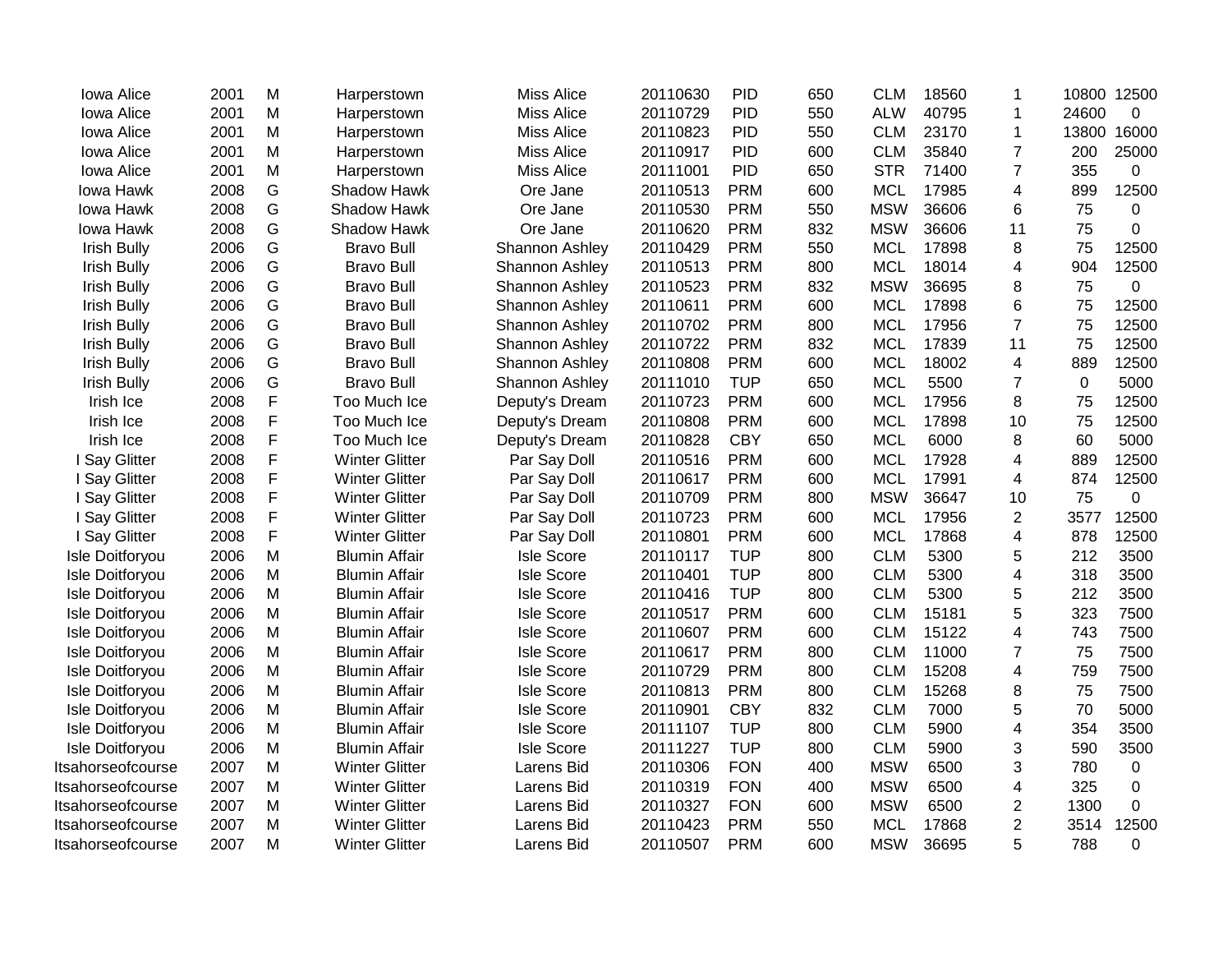| Itsahorseofcourse | 2007 | M           | <b>Winter Glitter</b> | Larens Bid          | 20110521 | <b>PRM</b> | 600 | <b>MSW</b> | 36666 | $\overline{7}$ | 75          | $\mathbf 0$      |
|-------------------|------|-------------|-----------------------|---------------------|----------|------------|-----|------------|-------|----------------|-------------|------------------|
| Itsahorseofcourse | 2007 | M           | <b>Winter Glitter</b> | Larens Bid          | 20110607 | <b>PRM</b> | 800 | <b>MSW</b> | 36724 | 5              | 791         | $\mathbf 0$      |
| Itsahorseofcourse | 2007 | M           | <b>Winter Glitter</b> | Larens Bid          | 20110621 | <b>PRM</b> | 832 | <b>MSW</b> | 36722 | 5              | 790         | $\mathbf 0$      |
| Itsahorseofcourse | 2007 | M           | <b>Winter Glitter</b> | Larens Bid          | 20110709 | <b>PRM</b> | 800 | <b>MSW</b> | 36647 | 2              | 7315        | 0                |
| Itsahorseofcourse | 2007 | M           | <b>Winter Glitter</b> | Larens Bid          | 20110726 | <b>PRM</b> | 600 | <b>MSW</b> | 36752 | 3              | 4439        | $\mathbf 0$      |
| Itsahorseofcourse | 2007 | M           | <b>Winter Glitter</b> | Larens Bid          | 20110806 | <b>PRM</b> | 600 | <b>MSW</b> | 36782 | $\overline{2}$ | 7420        | $\mathbf 0$      |
| I Vow to Win      | 2006 | G           | <b>Broken Vow</b>     | Roses for Sonja     | 20110104 | <b>TUP</b> | 600 | <b>CLM</b> | 8000  | $\overline{7}$ | $\mathbf 0$ | 8000             |
| I Vow to Win      | 2006 | G           | <b>Broken Vow</b>     | Roses for Sonja     | 20110124 | <b>TUP</b> | 550 | <b>CLM</b> | 7200  | 4              | 432         | 6250             |
| I Vow to Win      | 2006 | G           | <b>Broken Vow</b>     | Roses for Sonja     | 20110208 | <b>TUP</b> | 500 | <b>CLM</b> | 7200  | 1              | 4320        | 6250             |
| I Vow to Win      | 2006 | G           | <b>Broken Vow</b>     | Roses for Sonja     | 20110419 | <b>TUP</b> | 550 | <b>CLM</b> | 10000 | 1              | 6000        | 10000            |
| I Vow to Win      | 2006 | G           | <b>Broken Vow</b>     | Roses for Sonja     | 20110528 | <b>PRM</b> | 600 | <b>AOC</b> | 40860 | 6              | 75          | 25000            |
| I Vow to Win      | 2006 | G           | <b>Broken Vow</b>     | Roses for Sonja     | 20110617 | <b>PRM</b> | 600 | <b>AOC</b> | 40859 | 6              | 75          | 25000            |
| I Vow to Win      | 2006 | G           | <b>Broken Vow</b>     | Roses for Sonja     | 20110730 | <b>PRM</b> | 550 | <b>CLM</b> | 18306 | $\mathbf{1}$   | 12816       | 5000             |
| I Vow to Win      | 2006 | G           | <b>Broken Vow</b>     | Roses for Sonja     | 20110812 | <b>PRM</b> | 600 | <b>CLM</b> | 13500 | 6              | 75          | 5000             |
| I Vow to Win      | 2006 | G           | <b>Broken Vow</b>     | Roses for Sonja     | 20110905 | <b>CBY</b> | 500 | <b>CLM</b> | 11495 | 4              | 570         | 7500             |
| Jamaican Me Crazy | 2007 | M           | Kela                  | Nut N Better        | 20110320 | OP         | 600 | <b>CLM</b> | 22000 | $\overline{7}$ | 220         | 40000            |
| Jamaican Me Crazy | 2007 | M           | Kela                  | Nut N Better        | 20110426 | <b>PRM</b> | 550 | <b>CLM</b> | 20039 | $\overline{2}$ | 3997        | 12500            |
| Jamaican Me Crazy | 2007 | M           | Kela                  | Nut N Better        | 20110516 | <b>PRM</b> | 600 | <b>CLM</b> | 20068 | $\mathbf{1}$   | 12054       | 12500            |
| Jamaican Me Crazy | 2007 | M           | Kela                  | Nut N Better        | 20110603 | <b>PRM</b> | 550 | <b>ALW</b> | 37967 | 5              | 809         | $\mathbf 0$      |
| Jamaican Me Crazy | 2007 | M           | Kela                  | Nut N Better        | 20110620 | <b>PRM</b> | 832 | <b>ALW</b> | 38024 | $\overline{2}$ | 7595        | $\mathbf 0$      |
| Jamaican Me Crazy | 2007 | M           | Kela                  | Nut N Better        | 20110703 | <b>PRM</b> | 800 | <b>ALW</b> | 38024 | $\mathbf{1}$   | 22785       | $\mathbf 0$      |
| Jamaican Me Crazy | 2007 | M           | Kela                  | Nut N Better        | 20110806 | <b>PRM</b> | 832 | <b>STK</b> | 99550 | 5              | 2986        | $\mathbf 0$      |
| Jamaican Me Crazy | 2007 | M           | Kela                  | Nut N Better        | 20110826 | <b>RP</b>  | 750 | <b>STR</b> | 20000 | $\mathbf 1$    | 11865       | $\boldsymbol{0}$ |
| Jamaican Me Crazy | 2007 | M           | Kela                  | Nut N Better        | 20111006 | <b>RP</b>  | 850 | <b>AOC</b> | 31500 | 4              | 1874        | 35000            |
| Jam Won           | 2001 | M           | Mercedes Won          | Dollydar            | 20110625 | <b>CPW</b> | 500 | <b>CLM</b> | 2000  | $\overline{7}$ | $\mathbf 0$ | 2000             |
| Jam Won           | 2001 | Μ           | Mercedes Won          | Dollydar            | 20110703 | <b>CPW</b> | 550 | <b>CLM</b> | 1900  | $\overline{7}$ | $\Omega$    | 2500             |
| Jedi Jake         | 2008 | G           | <b>Wild Gold</b>      | <b>Fast Frances</b> | 20110429 | <b>PRM</b> | 550 | <b>MCL</b> | 17898 | $\mathbf{1}$   | 10605       | 12500            |
| Jedi Jake         | 2008 | G           | <b>Wild Gold</b>      | <b>Fast Frances</b> | 20110507 | <b>PRM</b> | 600 | <b>ALW</b> | 37994 | 8              | 75          | $\mathbf 0$      |
| Jedi Jake         | 2008 | G           | <b>Wild Gold</b>      | <b>Fast Frances</b> | 20110603 | <b>PRM</b> | 550 | <b>CLM</b> | 19951 | 11             | 75          | 12500            |
| Jeffell           | 2008 | F           | Saarland              | Rico Ends Well      | 20110423 | <b>PRM</b> | 550 | <b>MSW</b> | 36695 | $\overline{7}$ | 75          | 0                |
| Jeffell           | 2008 | F           | Saarland              | Rico Ends Well      | 20110509 | <b>PRM</b> | 800 | <b>MCL</b> | 17980 | $\overline{2}$ | 3598        | 12500            |
| Jeffell           | 2008 | $\mathsf F$ | Saarland              | Rico Ends Well      | 20110524 | <b>PRM</b> | 832 | <b>MSW</b> | 36752 | $\mathbf{1}$   | 22197       | 0                |
| Jeffell           | 2008 | F           | Saarland              | Rico Ends Well      | 20110620 | <b>PRM</b> | 832 | <b>ALW</b> | 38024 | 8              | 75          | $\mathbf 0$      |
| Jeffell           | 2008 | F           | Saarland              | Rico Ends Well      | 20110703 | <b>PRM</b> | 800 | <b>ALW</b> | 38024 | 8              | 75          | $\mathbf 0$      |
| Jeffell           | 2008 | $\mathsf F$ | Saarland              | Rico Ends Well      | 20110718 | <b>PRM</b> | 832 | <b>CLM</b> | 20038 | 1              | 11991       | 12500            |
| Jeffell           | 2008 | F           | Saarland              | Rico Ends Well      | 20110801 | <b>PRM</b> | 800 | <b>ALW</b> | 38111 | 1              | 22974       | 0                |
| Jeffell           | 2008 | F           | Saarland              | Rico Ends Well      | 20110806 | <b>PRM</b> | 832 | <b>STK</b> | 81462 | $\overline{2}$ | 16625       | $\mathbf 0$      |
| Jeffell           | 2008 | F           | Saarland              | Rico Ends Well      | 20110820 | <b>CBY</b> | 800 | <b>STK</b> | 35000 | 9              | 350         | 0                |
| Jeffell           | 2008 | $\mathsf F$ | Saarland              | Rico Ends Well      | 20111029 | <b>HAW</b> | 850 | <b>CLM</b> | 28080 | 4              | 1300        | 25000            |
| Jeffell           | 2008 | F           | Saarland              | Rico Ends Well      | 20111119 | <b>HAW</b> | 800 | <b>CLM</b> | 21000 | $\overline{7}$ | 105         | 18000            |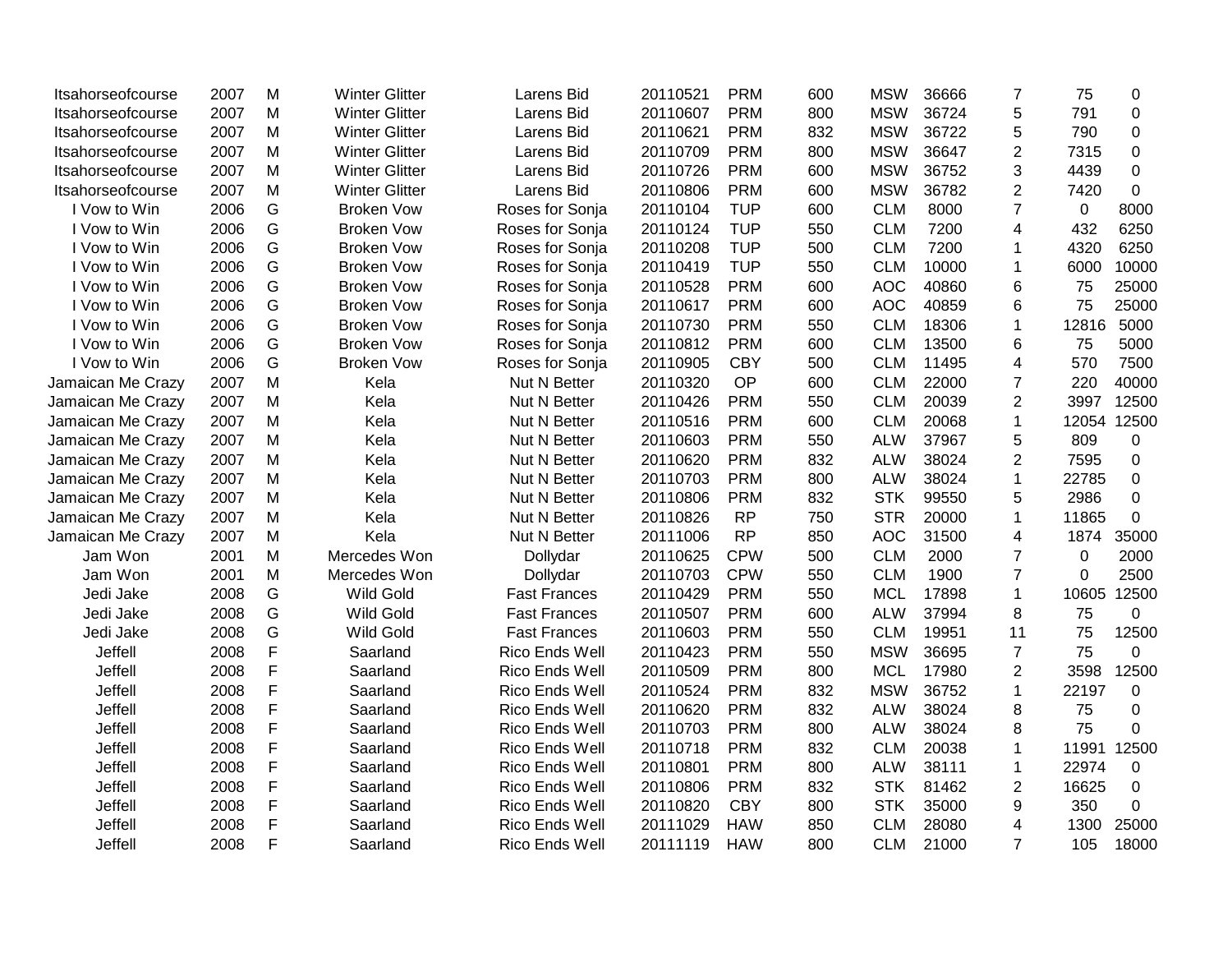| Jeffell          | 2008 | F | Saarland              | Rico Ends Well        | 20111203 | <b>HAW</b> | 832 | <b>CLM</b> | 20160 | 4              | 900   | 14000       |
|------------------|------|---|-----------------------|-----------------------|----------|------------|-----|------------|-------|----------------|-------|-------------|
| Jeffell          | 2008 | F | Saarland              | Rico Ends Well        | 20111214 | <b>HAW</b> | 850 | <b>CLM</b> | 19440 | 4              | 900   | 14000       |
| <b>Jifquick</b>  | 2008 | G | Limehouse             | Jiffener              | 20110422 | <b>PRM</b> | 550 | <b>MSW</b> | 36665 | 3              | 4401  | 0           |
| <b>Jifquick</b>  | 2008 | G | Limehouse             | <b>Jiffener</b>       | 20110506 | <b>PRM</b> | 600 | <b>MSW</b> | 36695 | 2              | 7357  | $\mathbf 0$ |
| <b>Jifquick</b>  | 2008 | G | Limehouse             | <b>Jiffener</b>       | 20110530 | <b>PRM</b> | 550 | <b>MSW</b> | 36606 | 1              | 21882 | $\Omega$    |
| Jimmie the Jet   | 2006 | G | <b>Crafty Friend</b>  | <b>Dustee Bottle</b>  | 20110530 | <b>CBY</b> | 550 | <b>CLM</b> | 6500  | 4              | 260   | 5000        |
| Jimmie the Jet   | 2006 | G | <b>Crafty Friend</b>  | <b>Dustee Bottle</b>  | 20110610 | <b>CBY</b> | 550 | <b>CLM</b> | 8500  | 3              | 935   | 10000       |
| Jimmie the Jet   | 2006 | G | <b>Crafty Friend</b>  | <b>Dustee Bottle</b>  | 20110623 | <b>CBY</b> | 600 | <b>CLM</b> | 8500  | 3              | 935   | 10000       |
| Jimmie the Jet   | 2006 | G | <b>Crafty Friend</b>  | <b>Dustee Bottle</b>  | 20110730 | <b>PRM</b> | 550 | <b>CLM</b> | 20009 | $\overline{7}$ | 75    | 10000       |
| Jimmie the Jet   | 2006 | G | <b>Crafty Friend</b>  | <b>Dustee Bottle</b>  | 20110808 | <b>PRM</b> | 600 | <b>CLM</b> | 19981 | $\mathbf{1}$   | 11865 | 10000       |
| Jimmie the Jet   | 2006 | G | <b>Crafty Friend</b>  | <b>Dustee Bottle</b>  | 20110930 | <b>RP</b>  | 600 | <b>CLM</b> | 10450 | 6              | 85    | 7500        |
| Jimmie the Jet   | 2006 | G | <b>Crafty Friend</b>  | <b>Dustee Bottle</b>  | 20111014 | <b>RP</b>  | 300 | <b>STR</b> | 16688 | 9              | 85    | 0           |
| Jimmie the Jet   | 2006 | G | <b>Crafty Friend</b>  | <b>Dustee Bottle</b>  | 20111027 | <b>RP</b>  | 550 | <b>CLM</b> | 11125 | $\overline{7}$ | 85    | 7500        |
| Jokes N Jazz     | 2009 | F | It's No Joke          | Randomizer            | 20110624 | <b>PRM</b> | 500 | <b>MSW</b> | 36694 | 2              | 7357  | 0           |
| Jokes N Jazz     | 2009 | F | It's No Joke          | Randomizer            | 20110708 | <b>PRM</b> | 550 | <b>MSW</b> | 36665 | $\mathbf{1}$   | 22008 | $\pmb{0}$   |
| Jokes N Jazz     | 2009 | F | It's No Joke          | Randomizer            | 20110806 | <b>PRM</b> | 600 | <b>STK</b> | 85066 | 3              | 8507  | 0           |
| J. P.'s Catcher  | 2008 | G | Storm Catcher         | <b>Plastic Payoff</b> | 20110517 | <b>PRM</b> | 600 | <b>MCL</b> | 17937 | 4              | 895   | 12500       |
| J. P.'s Catcher  | 2008 | G | <b>Storm Catcher</b>  | <b>Plastic Payoff</b> | 20110527 | <b>PRM</b> | 800 | <b>MCL</b> | 17986 | 3              | 2159  | 12500       |
| J. P.'s Catcher  | 2008 | G | <b>Storm Catcher</b>  | <b>Plastic Payoff</b> | 20110726 | <b>PRM</b> | 832 | <b>MSW</b> | 36724 | 7              | 75    | 0           |
| J. P.'s Catcher  | 2008 | G | <b>Storm Catcher</b>  | <b>Plastic Payoff</b> | 20110821 | <b>CBY</b> | 600 | <b>MCL</b> | 6000  | 10             | 60    | 5000        |
| J. R. Kipper     | 2008 | G | <b>Winter Glitter</b> | <b>Lively Spirit</b>  | 20110621 | <b>PRM</b> | 600 | <b>MSW</b> | 36665 | 9              | 75    | 0           |
| J. R. Kipper     | 2008 | G | <b>Winter Glitter</b> | <b>Lively Spirit</b>  | 20110705 | <b>PRM</b> | 800 | <b>MSW</b> | 36636 | 10             | 75    | 0           |
| J. R. Kipper     | 2008 | G | <b>Winter Glitter</b> | <b>Lively Spirit</b>  | 20110725 | <b>PRM</b> | 600 | <b>MSW</b> | 36692 | $\overline{7}$ | 75    | 0           |
| J Scat           | 2008 | G | King of Scat          | Joan Last Hour        | 20110611 | <b>PRM</b> | 600 | <b>MCL</b> | 17898 | 3              | 2121  | 12500       |
| J Scat           | 2008 | G | King of Scat          | Joan Last Hour        | 20110627 | <b>PRM</b> | 600 | <b>MSW</b> | 36636 | 8              | 75    | 0           |
| J Scat           | 2008 | G | King of Scat          | Joan Last Hour        | 20110708 | <b>PRM</b> | 550 | <b>MCL</b> | 17956 | $\mathbf{1}$   | 10731 | 12500       |
| J Scat           | 2008 | G | King of Scat          | Joan Last Hour        | 20110730 | <b>PRM</b> | 550 | <b>CLM</b> | 20009 | 8              | 75    | 12500       |
| J Scat           | 2008 | G | King of Scat          | Joan Last Hour        | 20110808 | <b>PRM</b> | 600 | <b>CLM</b> | 19981 | 6              | 75    | 10000       |
| Jukebox Jane     | 2006 | M | Kyle's Our Man        | Karaoke Jane          | 20110619 | <b>CPW</b> | 450 | <b>CLM</b> | 1800  | 4              | 144   | 2500        |
| Jukebox Jane     | 2006 | M | Kyle's Our Man        | Karaoke Jane          | 20110702 | <b>CPW</b> | 550 | <b>CLM</b> | 1850  | 1              | 925   | 2500        |
| Justaglance      | 2008 | F | <b>Star Dabbler</b>   | Taiga                 | 20111112 | <b>RP</b>  | 650 | <b>MCL</b> | 17500 | 4              | 1034  | 25000       |
| Justaglance      | 2008 | F | Star Dabbler          | Taiga                 | 20111208 | <b>RP</b>  | 550 | <b>MCL</b> | 18288 | 8              | 85    | 25000       |
| Just Buy Another | 2008 | G | <b>Regency Park</b>   | <b>Highwood Pass</b>  | 20110517 | <b>PRM</b> | 600 | <b>MCL</b> | 17937 | 6              | 75    | 12500       |
| Just Buy Another | 2008 | G | <b>Regency Park</b>   | <b>Highwood Pass</b>  | 20110604 | <b>PRM</b> | 550 | <b>MCL</b> | 17898 | 5              | 379   | 12500       |
| Just Buy Another | 2008 | G | <b>Regency Park</b>   | <b>Highwood Pass</b>  | 20110628 | <b>PRM</b> | 550 | <b>MCL</b> | 17868 | 7              | 75    | 12500       |
| Just Buy Another | 2008 | G | <b>Regency Park</b>   | <b>Highwood Pass</b>  | 20110722 | <b>PRM</b> | 832 | <b>MCL</b> | 17839 | $\overline{7}$ | 75    | 12500       |
| Just Buy Another | 2008 | G | <b>Regency Park</b>   | <b>Highwood Pass</b>  | 20110805 | <b>PRM</b> | 832 | <b>MSW</b> | 36700 | 8              | 75    | 0           |
| Just Buy Another | 2008 | G | <b>Regency Park</b>   | <b>Highwood Pass</b>  | 20111023 | <b>HAW</b> | 650 | <b>MCL</b> | 10890 | 4              | 525   | 7500        |
| Just Buy Another | 2008 | G | <b>Regency Park</b>   | <b>Highwood Pass</b>  | 20111106 | <b>HAW</b> | 600 | <b>MCL</b> | 10890 | 5              | 315   | 7500        |
| Just Buy Another | 2008 | G | <b>Regency Park</b>   | <b>Highwood Pass</b>  | 20111207 | <b>HAW</b> | 850 | <b>MCL</b> | 11570 | $\overline{7}$ | 100   | 7500        |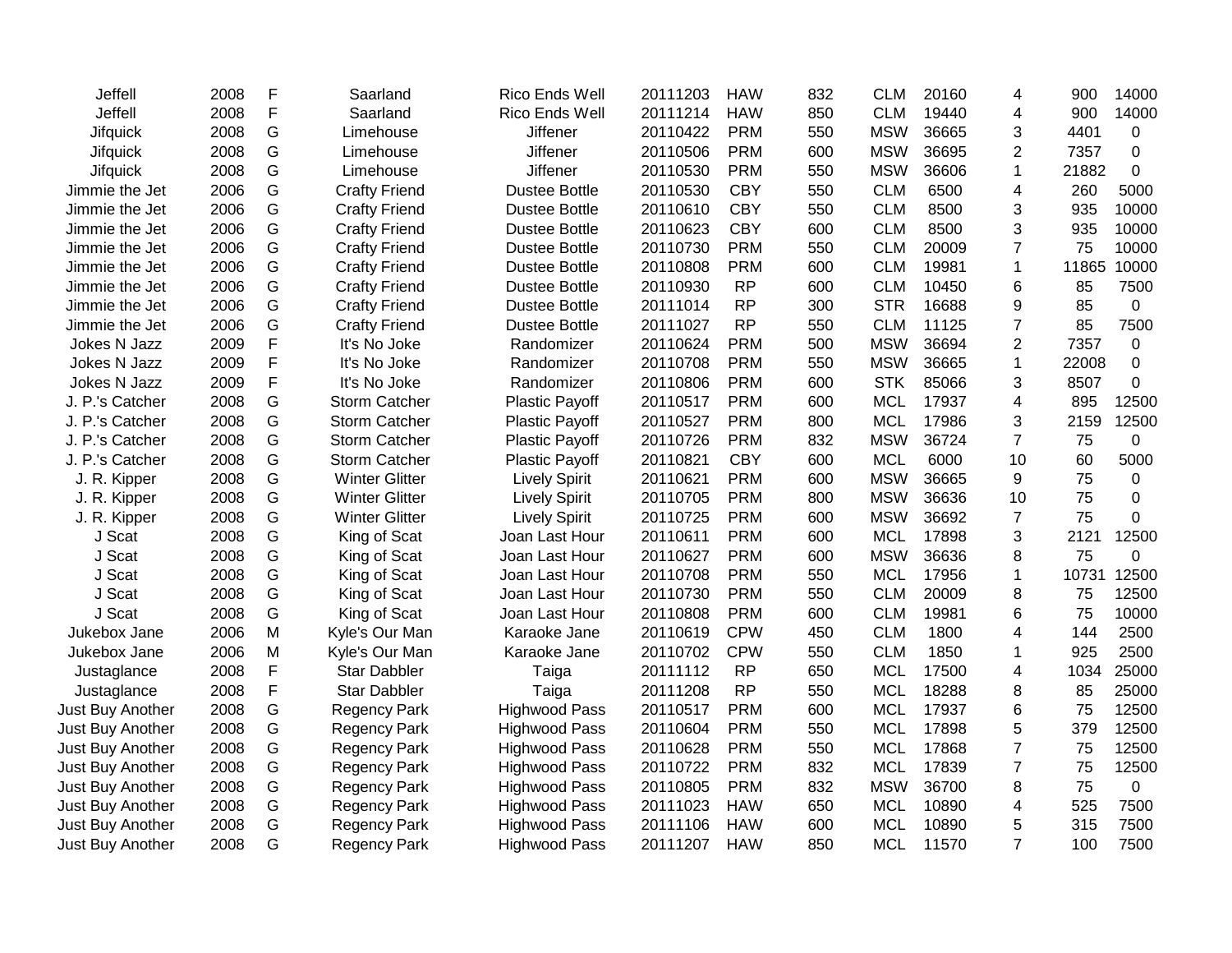| Just Buy Another       | 2008 | G             | <b>Regency Park</b>   | <b>Highwood Pass</b>  | 20111218 | <b>HAW</b> | 650  | <b>MCL</b> | 11500  | $\overline{7}$ | 115   | 7500        |
|------------------------|------|---------------|-----------------------|-----------------------|----------|------------|------|------------|--------|----------------|-------|-------------|
| <b>Just Plain Nuts</b> | 2008 | G             | Trump an Ace          | Max'i Quick           | 20110628 | <b>PRM</b> | 550  | <b>MCL</b> | 17868  | 11             | 75    | 12500       |
| <b>Just Plain Nuts</b> | 2008 | G             | Trump an Ace          | Max'i Quick           | 20110708 | <b>PRM</b> | 550  | <b>MCL</b> | 17956  | 6              | 75    | 12500       |
| Just Sir Prize Me      | 2009 | G             | <b>Pure Prize</b>     | Lady of Blue          | 20110614 | <b>PRM</b> | 500  | <b>MSW</b> | 26500  | 6              | 75    | 0           |
| Just Sir Prize Me      | 2009 | G             | <b>Pure Prize</b>     | Lady of Blue          | 20110709 | <b>PRM</b> | 550  | <b>MSW</b> | 36665  | 7              | 75    | 0           |
| Just Sir Prize Me      | 2009 | ${\mathsf G}$ | <b>Pure Prize</b>     | Lady of Blue          | 20110806 | <b>PRM</b> | 600  | <b>MSW</b> | 36782  | 4              | 1855  | 0           |
| Just Skip It           | 2009 | F             | Skip Away             | Whispering Lou        | 20110722 | <b>PRM</b> | 550  | <b>MSW</b> | 36578  | 8              | 75    | 0           |
| Just Skip It           | 2009 | F             | Skip Away             | Whispering Lou        | 20110801 | <b>PRM</b> | 550  | <b>MCL</b> | 23508  | $\overline{7}$ | 75    | 25000       |
| Just Skip It           | 2009 | F             | Skip Away             | <b>Whispering Lou</b> | 20111121 | <b>TUP</b> | 550  | <b>MCL</b> | 5500   | 4              | 330   | 5000        |
| Just Skip It           | 2009 | F             | Skip Away             | <b>Whispering Lou</b> | 20111206 | <b>TUP</b> | 550  | <b>MCL</b> | 7000   | $\overline{7}$ | 0     | 12500       |
| Kalico Cowboy          | 2008 | G             | Zavata                | Kotchi                | 20110422 | <b>PRM</b> | 550  | <b>MSW</b> | 36665  | $\overline{7}$ | 75    | 0           |
| Kalico Cowboy          | 2008 | G             | Zavata                | Kotchi                | 20110528 | <b>PRM</b> | 550  | <b>MSW</b> | 36695  | 4              | 1840  | 0           |
| Kalico Cowboy          | 2008 | G             | Zavata                | Kotchi                | 20110613 | <b>PRM</b> | 600  | <b>MSW</b> | 36666  | 6              | 75    | 0           |
| Kalico Cowboy          | 2008 | ${\mathsf G}$ | Zavata                | Kotchi                | 20110708 | <b>PRM</b> | 550  | <b>MCL</b> | 17956  | 1              | 10731 | 12500       |
| Kalico Cowboy          | 2008 | ${\mathsf G}$ | Zavata                | Kotchi                | 20110730 | <b>PRM</b> | 550  | <b>CLM</b> | 20009  | 9              | 75    | 10000       |
| Kalico Cowboy          | 2008 | ${\mathsf G}$ | Zavata                | Kotchi                | 20110808 | <b>PRM</b> | 600  | <b>CLM</b> | 19981  | 8              | 75    | 10000       |
| Karina's Diamond       | 2008 | F             | <b>Winter Glitter</b> | <b>Diamond Gail</b>   | 20110502 | <b>PRM</b> | 550  | <b>MCL</b> | 17950  | 6              | 75    | 0           |
| Karina's Diamond       | 2008 | F             | <b>Winter Glitter</b> | <b>Diamond Gail</b>   | 20110513 | <b>PRM</b> | 600  | <b>MCL</b> | 17985  | 6              | 75    | 12500       |
| Karina's Diamond       | 2008 | F             | <b>Winter Glitter</b> | <b>Diamond Gail</b>   | 20110617 | <b>PRM</b> | 600  | <b>MCL</b> | 17991  | 11             | 75    | 12500       |
| Kate Sent Me           | 2008 | G             | Sail Me Again         | Kate d'Kate           | 20110517 | <b>PRM</b> | 600  | <b>MCL</b> | 17898  | 10             | 75    | 12500       |
| Kate Sent Me           | 2008 | G             | Sail Me Again         | Kate d'Kate           | 20110527 | <b>PRM</b> | 800  | <b>MCL</b> | 17986  | $\overline{7}$ | 75    | 12500       |
| Kate Sent Me           | 2008 | G             | Sail Me Again         | Kate d'Kate           | 20110611 | <b>PRM</b> | 600  | <b>MCL</b> | 17898  | 10             | 75    | 12500       |
| Kate's Main Man        | 2005 | G             | Bernstein             | Kate d'Kate           | 20110116 | OP         | 850  | <b>STK</b> | 75000  | 3              | 7500  | 0           |
| Kate's Main Man        | 2005 | ${\mathsf G}$ | Bernstein             | Kate d'Kate           | 20110213 | OP         | 850  | <b>STK</b> | 100000 | 1              | 60000 | 0           |
| Kate's Main Man        | 2005 | G             | Bernstein             | Kate d'Kate           | 20110312 | OP         | 850  | <b>STK</b> | 125000 | 5              | 3750  | 0           |
| Kate's Main Man        | 2005 | G             | Bernstein             | Kate d'Kate           | 20110423 | LS         | 800  | <b>STK</b> | 200000 | 5              | 5500  | 0           |
| Kate's Main Man        | 2005 | G             | Bernstein             | Kate d'Kate           | 20110611 | <b>PRM</b> | 850  | <b>STK</b> | 75000  | 3              | 7500  | 0           |
| Kate's Main Man        | 2005 | G             | Bernstein             | Kate d'Kate           | 20110705 | <b>PRM</b> | 800  | <b>ALW</b> | 53438  | $\mathbf{1}$   | 32340 | 0           |
| Kate's Main Man        | 2005 | G             | <b>Bernstein</b>      | Kate d'Kate           | 20110723 | <b>PRM</b> | 1000 | <b>STK</b> | 100000 | 6              | 2000  | 0           |
| Kate's Main Man        | 2005 | ${\mathsf G}$ | Bernstein             | Kate d'Kate           | 20110806 | <b>PRM</b> | 850  | <b>STK</b> | 94450  | 5              | 2833  | 0           |
| Kela Crime             | 2007 | M             | Kela                  | Lady Criminal         | 20110703 | <b>PRM</b> | 550  | <b>MCL</b> | 17840  | 12             | 75    | 12500       |
| Kela Dance             | 2008 | G             | Kela                  | <b>Mickis Dancer</b>  | 20110808 | <b>PRM</b> | 600  | <b>MCL</b> | 18002  | 5              | 228   | 12500       |
| <b>Kela Dance</b>      | 2008 | G             | Kela                  | <b>Mickis Dancer</b>  | 20110821 | <b>CBY</b> | 600  | <b>MCL</b> | 6000   | 5              | 60    | 5000        |
| <b>Kela Dance</b>      | 2008 | G             | Kela                  | <b>Mickis Dancer</b>  | 20110905 | <b>CBY</b> | 550  | <b>MCL</b> | 6000   | 4              | 300   | 5000        |
| <b>Kela Dance</b>      | 2008 | G             | Kela                  | <b>Mickis Dancer</b>  | 20111007 | <b>TUP</b> | 450  | <b>MCL</b> | 5500   | 1              | 3300  | 5000        |
| <b>Kela Dance</b>      | 2008 | G             | Kela                  | <b>Mickis Dancer</b>  | 20111211 | <b>TUP</b> | 650  | <b>CLM</b> | 6700   | 4              | 402   | 6250        |
| Kela Dance             | 2008 | G             | Kela                  | <b>Mickis Dancer</b>  | 20111228 | <b>TUP</b> | 600  | <b>CLM</b> | 5500   | 6              | 0     | 3500        |
| Kela Krazee            | 2008 | ${\mathsf G}$ | Kela                  | Quick Invader         | 20110402 | <b>TUP</b> | 600  | <b>MCL</b> | 8100   | 5              | 324   | 20000       |
| Kela Krazee            | 2008 | G             | Kela                  | Quick Invader         | 20110429 | <b>PRM</b> | 550  | <b>MCL</b> | 17898  | 3              | 2121  | 12500       |
| Kela Krazee            | 2008 | G             | Kela                  | Quick Invader         | 20110517 | <b>PRM</b> | 600  | <b>MCL</b> | 17937  | 1              |       | 10731 12500 |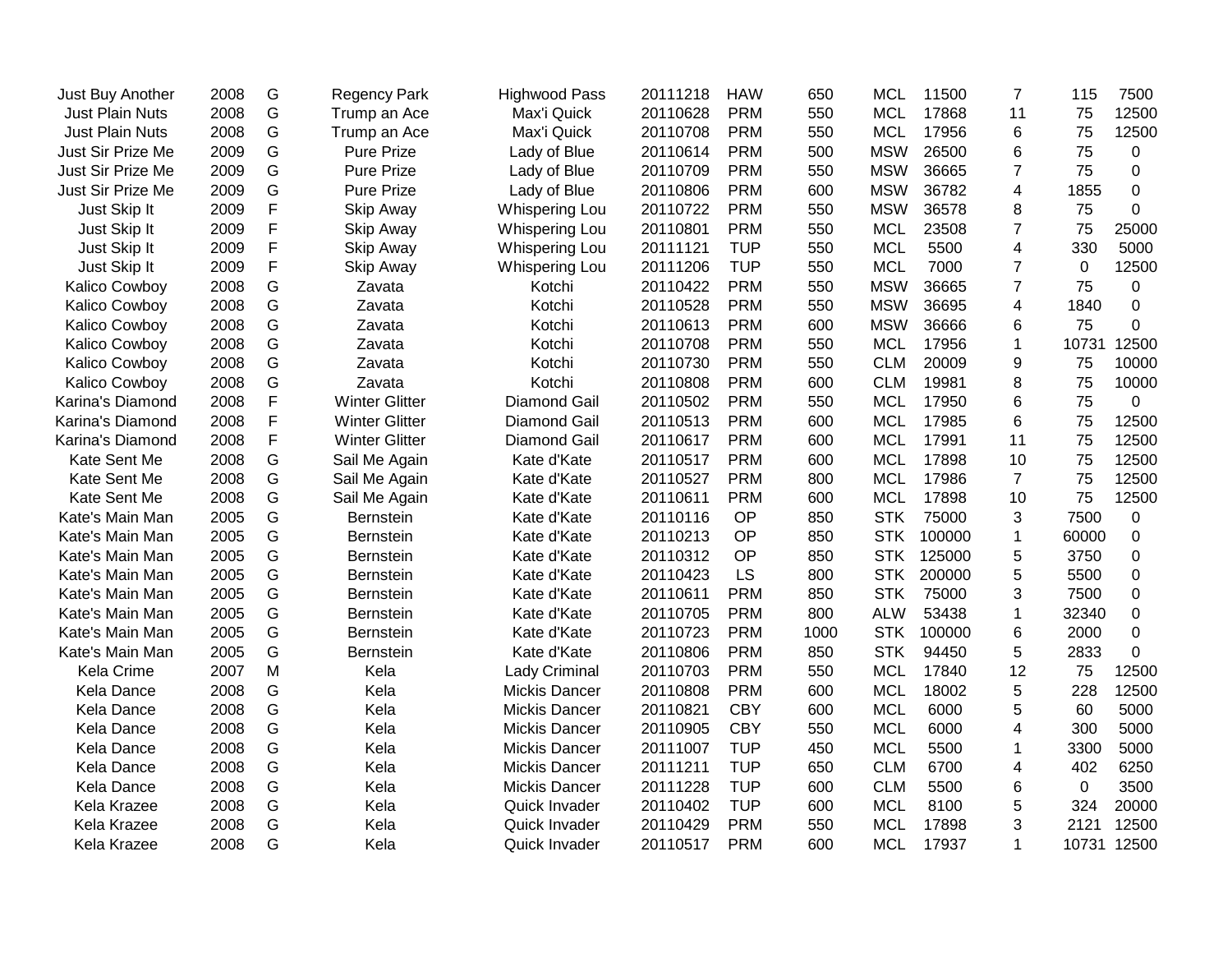| Kela Krazee        | 2008 | G           | Kela             | Quick Invader          | 20110613 | <b>PRM</b> | 600 | <b>CLM</b> | 20114 | 9              | 75    | 12500       |
|--------------------|------|-------------|------------------|------------------------|----------|------------|-----|------------|-------|----------------|-------|-------------|
| Kela Krazee        | 2008 | G           | Kela             | Quick Invader          | 20110701 | <b>PRM</b> | 600 | <b>CLM</b> | 19980 | 10             | 75    | 12500       |
| Kela Krazee        | 2008 | G           | Kela             | Quick Invader          | 20110718 | <b>PRM</b> | 550 | <b>CLM</b> | 19921 | 11             | 75    | 12500       |
| Kela Smilesatcash  | 2007 | Μ           | Kela             | <b>Jubilant Nature</b> | 20110521 | <b>LNN</b> | 600 | <b>MCL</b> | 4000  | 3              | 480   | 10000       |
| Kela Smilesatcash  | 2007 | М           | Kela             | <b>Jubilant Nature</b> | 20110604 | <b>LNN</b> | 600 | <b>MCL</b> | 4000  | $\mathbf{1}$   | 2400  | 10000       |
| Kela Smilesatcash  | 2007 | M           | Kela             | <b>Jubilant Nature</b> | 20110702 | <b>PRM</b> | 600 | <b>CLM</b> | 20066 | $\overline{7}$ | 75    | 10000       |
| Kela Smilesatcash  | 2007 | M           | Kela             | <b>Jubilant Nature</b> | 20110729 | <b>PRM</b> | 600 | <b>CLM</b> | 20038 | 8              | 75    | 12500       |
| Kela Smilesatcash  | 2007 | M           | Kela             | <b>Jubilant Nature</b> | 20110813 | <b>CLS</b> | 600 | <b>CLM</b> | 4400  | 8              | 0     | 5000        |
| Kela Smilesatcash  | 2007 | Μ           | Kela             | <b>Jubilant Nature</b> | 20110826 | <b>CLS</b> | 600 | <b>CLM</b> | 4400  | $\overline{2}$ | 880   | 5000        |
| Kela Smilesatcash  | 2007 | Μ           | Kela             | <b>Jubilant Nature</b> | 20110909 | <b>CLS</b> | 650 | <b>CLM</b> | 4400  | $\overline{2}$ | 880   | 5000        |
| Kesler M           | 2008 | G           | <b>Holy Bull</b> | Wende                  | 20110429 | <b>PRM</b> | 550 | <b>MSW</b> | 36666 | 3              | 4402  | $\mathbf 0$ |
| Kesler M           | 2008 | G           | <b>Holy Bull</b> | Wende                  | 20110520 | <b>PRM</b> | 600 | <b>MSW</b> | 36620 | 6              | 75    | 0           |
| Kesler M           | 2008 | G           | <b>Holy Bull</b> | Wende                  | 20110606 | <b>PRM</b> | 800 | <b>MSW</b> | 36636 | 10             | 75    | 0           |
| Kesler M           | 2008 | G           | <b>Holy Bull</b> | Wende                  | 20110702 | <b>PRM</b> | 800 | <b>MCL</b> | 17956 | $\overline{2}$ | 3577  | 12500       |
| Kesler M           | 2008 | G           | <b>Holy Bull</b> | Wende                  | 20110722 | <b>PRM</b> | 832 | <b>MCL</b> | 17839 | 8              | 75    | 12500       |
| King of Love       | 2008 | G           | King of Scat     | Lovesmegold            | 20110429 | <b>PRM</b> | 550 | <b>MSW</b> | 36666 | $\overline{2}$ | 7336  | 0           |
| King of Love       | 2008 | G           | King of Scat     | Lovesmegold            | 20110517 | <b>PRM</b> | 600 | <b>MSW</b> | 36695 | 8              | 75    | $\mathbf 0$ |
| King of Love       | 2008 | G           | King of Scat     | Lovesmegold            | 20110613 | <b>PRM</b> | 600 | <b>MSW</b> | 36666 | 8              | 75    | 0           |
| King of Love       | 2008 | G           | King of Scat     | Lovesmegold            | 20110625 | <b>LNN</b> | 600 | <b>MSW</b> | 6500  | $\overline{2}$ | 1300  | $\mathbf 0$ |
| King of Love       | 2008 | G           | King of Scat     | Lovesmegold            | 20110709 | <b>LNN</b> | 600 | <b>MSW</b> | 6500  | $\mathbf{1}$   | 3900  | $\mathbf 0$ |
| King of Love       | 2008 | G           | King of Scat     | Lovesmegold            | 20110730 | <b>CLS</b> | 650 | <b>CLM</b> | 4400  | 3              | 528   | 5000        |
| King of Love       | 2008 | G           | King of Scat     | Lovesmegold            | 20110813 | <b>CLS</b> | 600 | <b>CLM</b> | 4400  | 4              | 220   | 5000        |
| King of Love       | 2008 | G           | King of Scat     | Lovesmegold            | 20110827 | <b>CLS</b> | 600 | <b>CLM</b> | 4400  | $\mathbf{2}$   | 880   | 5000        |
| King of Love       | 2008 | G           | King of Scat     | Lovesmegold            | 20110910 | <b>CLS</b> | 600 | <b>CLM</b> | 4400  | 3              | 528   | 5000        |
| <b>Klassy Pass</b> | 2009 | G           | Pikepass         | Shesa Klassy Devil     | 20110514 | <b>PRM</b> | 450 | <b>MSW</b> | 39040 | 9              | 75    | 0           |
| <b>Klassy Pass</b> | 2009 | G           | Pikepass         | Shesa Klassy Devil     | 20110528 | <b>PRM</b> | 450 | <b>MSW</b> | 36695 | 8              | 75    | 0           |
| Krum Kake          | 2005 | G           | Dignitas         | Perfect Intentions     | 20110430 | <b>IND</b> | 550 | <b>CLM</b> | 8500  | 4              | 425   | 5000        |
| Krum Kake          | 2005 | G           | Dignitas         | Perfect Intentions     | 20110519 | <b>CD</b>  | 550 | <b>CLM</b> | 15150 | 8              | 75    | 5000        |
| Krum Kake          | 2005 | G           | Dignitas         | Perfect Intentions     | 20110530 | CD         | 600 | <b>CLM</b> | 17820 | $\overline{7}$ | 90    | 10000       |
| Krum Kake          | 2005 | G           | Dignitas         | Perfect Intentions     | 20110623 | <b>RD</b>  | 550 | <b>CLM</b> | 4100  | $\mathbf{1}$   | 2542  | 5000        |
| Krum Kake          | 2005 | G           | Dignitas         | Perfect Intentions     | 20110715 | <b>ELP</b> | 550 | <b>CLM</b> | 10060 | 9              | 100   | 5000        |
| Krum Kake          | 2005 | G           | Dignitas         | Perfect Intentions     | 20110724 | <b>RD</b>  | 600 | <b>CLM</b> | 4000  | 6              | 40    | 4000        |
| <b>Kuffs</b>       | 2006 | G           | Out of Place     | Zadie Creek            | 20110106 | <b>TP</b>  | 650 | <b>CLM</b> | 6000  | $\overline{2}$ | 1200  | 5000        |
| Lady Ban Shee      | 2009 | $\mathsf F$ | Ghostzapper      | Oprah Winney           | 20110517 | <b>PRM</b> | 450 | <b>MSW</b> | 36776 | $\mathbf{1}$   | 25296 | $\mathbf 0$ |
| Ladydug            | 2007 | M           | Doug Fir         | Ladyinagildedcage      | 20110423 | <b>PRM</b> | 550 | <b>MSW</b> | 36695 | 6              | 75    | $\mathbf 0$ |
| Ladydug            | 2007 | M           | Doug Fir         | Ladyinagildedcage      | 20110513 | <b>PRM</b> | 600 | <b>MCL</b> | 17985 | $\mathbf{1}$   | 10794 | 12500       |
| Ladydug            | 2007 | M           | Doug Fir         | Ladyinagildedcage      | 20110527 | <b>PRM</b> | 600 | <b>CLM</b> | 20039 | $\mathbf{1}$   | 11991 | 12500       |
| Ladydug            | 2007 | Μ           | Doug Fir         | Ladyinagildedcage      | 20110701 | <b>PRM</b> | 550 | <b>ALW</b> | 38111 | 5              | 821   | 0           |
| Ladydug            | 2007 | Μ           | Doug Fir         | Ladyinagildedcage      | 20110715 | <b>PRM</b> | 600 | <b>ALW</b> | 38082 | 1              | 22911 | 0           |
| Ladydug            | 2007 | M           | Doug Fir         | Ladyinagildedcage      | 20110806 | <b>PRM</b> | 832 | <b>STK</b> | 99550 | 4              | 4977  | 0           |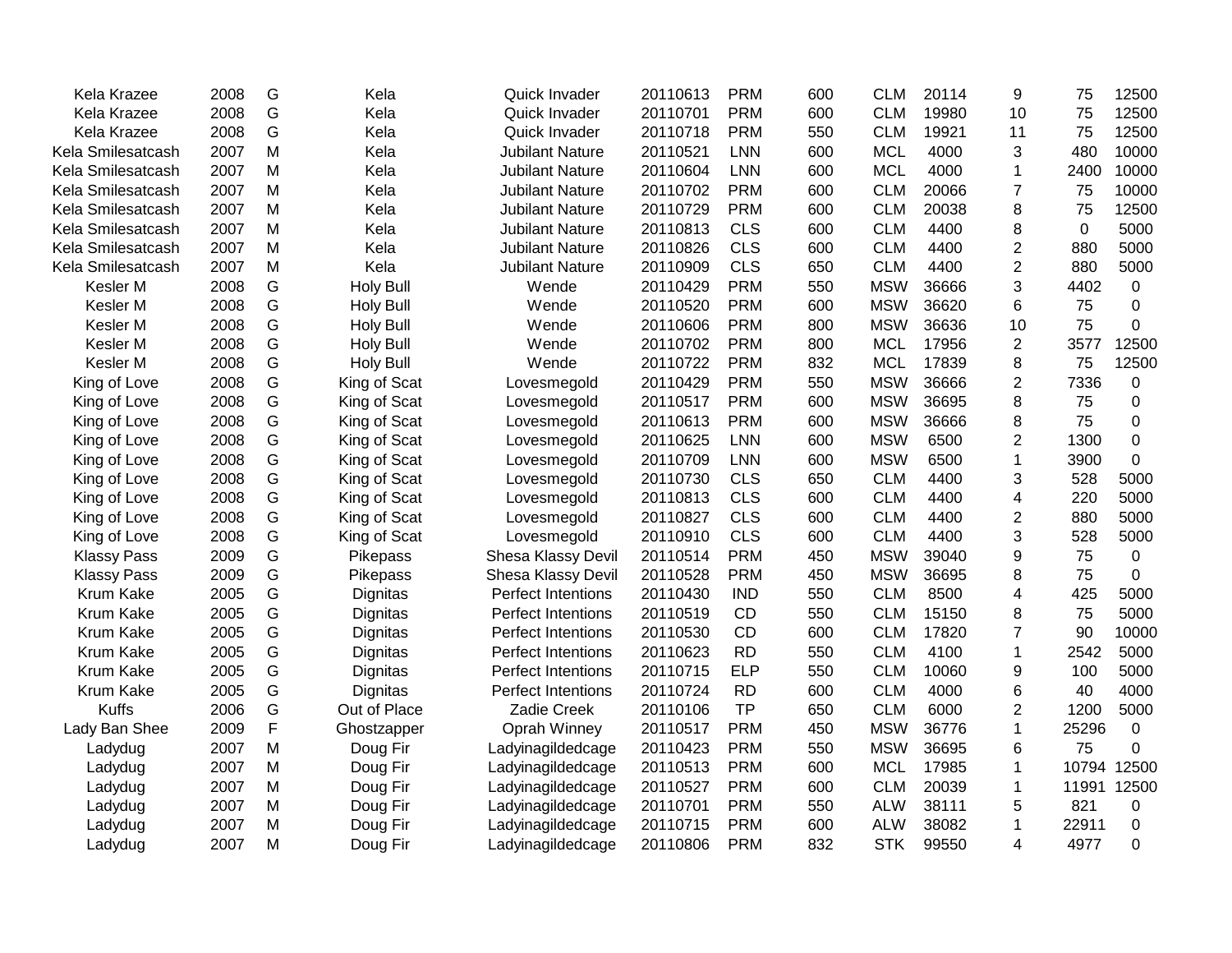| Lady of Liberty    | 2009 | F | Sun King             | Lady Cordelia       | 20110624 | <b>PRM</b> | 500 | <b>MSW</b> | 36694  | 8              | 75          | 0           |
|--------------------|------|---|----------------------|---------------------|----------|------------|-----|------------|--------|----------------|-------------|-------------|
| Lady of Liberty    | 2009 | F | Sun King             | Lady Cordelia       | 20110708 | <b>PRM</b> | 550 | <b>MSW</b> | 36694  | 4              | 1839        | $\mathbf 0$ |
| Lady of Liberty    | 2009 | F | Sun King             | Lady Cordelia       | 20110722 | <b>PRM</b> | 550 | <b>MSW</b> | 36578  | 4              | 1818        | $\Omega$    |
| Lady of Liberty    | 2009 | F | Sun King             | Lady Cordelia       | 20110806 | <b>PRM</b> | 600 | <b>MSW</b> | 36723  | 6              | 75          | $\mathbf 0$ |
| Lady Sadie         | 2007 | M | King of Scat         | <b>Tricky Trump</b> | 20110611 | <b>CPW</b> | 550 | <b>CLM</b> | 1900   | 4              | 152         | 3500        |
| Lady Sadie         | 2007 | M | King of Scat         | <b>Tricky Trump</b> | 20110702 | <b>CPW</b> | 550 | <b>CLM</b> | 1850   | $\overline{c}$ | 462         | 2500        |
| Lady Sadie         | 2007 | Μ | King of Scat         | <b>Tricky Trump</b> | 20110820 | <b>KSP</b> | 500 | <b>ALW</b> | 1500   | $\overline{2}$ | 315         | 0           |
| Lady Sadie         | 2007 | Μ | King of Scat         | <b>Tricky Trump</b> | 20110821 | <b>KSP</b> | 500 | <b>ALW</b> | 1500   | $\mathbf{1}$   | 840         | $\mathbf 0$ |
| Lady Sadie         | 2007 | Μ | King of Scat         | <b>Tricky Trump</b> | 20110828 | YD         | 525 | <b>CLM</b> | 2000   | 3              | 260         | 2000        |
| Lady Sadie         | 2007 | Μ | King of Scat         | <b>Tricky Trump</b> | 20110918 | <b>YD</b>  | 525 | <b>CLM</b> | 2000   | 3              | 260         | 2000        |
| Larrys Lost Legend | 2008 | G | <b>Added Edge</b>    | Iowa's Melanie      | 20110513 | <b>PRM</b> | 600 | <b>MCL</b> | 17985  | 5              | 385         | 12500       |
| Larrys Lost Legend | 2008 | G | <b>Added Edge</b>    | Iowa's Melanie      | 20110517 | <b>PRM</b> | 600 | <b>MCL</b> | 17898  | 5              | 379         | 12500       |
| Larrys Lost Legend | 2008 | G | <b>Added Edge</b>    | Iowa's Melanie      | 20110527 | <b>PRM</b> | 800 | <b>MCL</b> | 17986  | 4              | 899         | 12500       |
| Larrys Lost Legend | 2008 | G | <b>Added Edge</b>    | Iowa's Melanie      | 20110606 | <b>PRM</b> | 800 | <b>MSW</b> | 36636  | 6              | 75          | 0           |
| Larrys Lost Legend | 2008 | G | <b>Added Edge</b>    | Iowa's Melanie      | 20110620 | <b>PRM</b> | 832 | <b>MSW</b> | 36606  | $\overline{2}$ | 7294        | $\mathbf 0$ |
| Larrys Lost Legend | 2008 | G | <b>Added Edge</b>    | Iowa's Melanie      | 20110705 | <b>PRM</b> | 800 | <b>MSW</b> | 36636  | $\overline{2}$ | 7315        | $\mathbf 0$ |
| Larrys Lost Legend | 2008 | G | <b>Added Edge</b>    | Iowa's Melanie      | 20110726 | <b>PRM</b> | 832 | <b>MSW</b> | 36724  | 4              | 1844        | $\mathbf 0$ |
| Larrys Lost Legend | 2008 | G | <b>Added Edge</b>    | Iowa's Melanie      | 20110805 | <b>PRM</b> | 832 | <b>MSW</b> | 36700  | $\overline{2}$ | 7357        | $\mathbf 0$ |
| Larrys Lost Legend | 2008 | G | <b>Added Edge</b>    | Iowa's Melanie      | 20110813 | <b>PRM</b> | 850 | <b>CLM</b> | 19951  | $\overline{2}$ | 3934        | 10000       |
| Lashing Laser      | 2008 | F | Pin Stripe           | Jenny Darlin        | 20110509 | <b>PRM</b> | 800 | <b>MCL</b> | 17980  | 5              | 380         | 12500       |
| Lashing Laser      | 2008 | F | Pin Stripe           | Jenny Darlin        | 20110614 | <b>PRM</b> | 600 | <b>MCL</b> | 17898  | 9              | 75          | 12500       |
| Lashing Laser      | 2008 | F | Pin Stripe           | Jenny Darlin        | 20110710 | <b>LNN</b> | 600 | <b>MSW</b> | 6500   | 5              | 195         | $\mathbf 0$ |
| Lashing Laser      | 2008 | F | Pin Stripe           | Jenny Darlin        | 20110729 | <b>CLS</b> | 600 | <b>MSW</b> | 5600   | 8              | $\mathbf 0$ | $\mathbf 0$ |
| Lashing Laser      | 2008 | F | Pin Stripe           | Jenny Darlin        | 20110814 | <b>CLS</b> | 832 | <b>MCL</b> | 4000   | FF             | $\mathbf 0$ | 10000       |
| Lashing Laser      | 2008 | F | Pin Stripe           | Jenny Darlin        | 20110826 | <b>CLS</b> | 600 | <b>MCL</b> | 3500   | $\overline{7}$ | 0           | 5000        |
| Launch Light       | 2007 | G | <b>Bright Launch</b> | Velva               | 20110318 | OP         | 600 | <b>AOC</b> | 43000  | 4              | 2150        | $\mathbf 0$ |
| Launch Light       | 2007 | G | <b>Bright Launch</b> | Velva               | 20110430 | <b>PRM</b> | 600 | <b>ALW</b> | 40830  | $\mathbf{1}$   | 24528       | 0           |
| Launch Light       | 2007 | G | <b>Bright Launch</b> | Velva               | 20110514 | <b>PRM</b> | 600 | <b>STK</b> | 70000  | 4              | 3500        | $\mathbf 0$ |
| Launch Light       | 2007 | G | <b>Bright Launch</b> | Velva               | 20110528 | <b>PRM</b> | 600 | <b>AOC</b> | 40860  | 1              | 24591       | 25000       |
| Launch Light       | 2007 | G | <b>Bright Launch</b> | Velva               | 20110613 | <b>PRM</b> | 600 | <b>AOC</b> | 35262  | $\overline{2}$ | 10032       | $\mathbf 0$ |
| Launch Light       | 2007 | G | <b>Bright Launch</b> | Velva               | 20110627 | <b>PRM</b> | 600 | <b>AOC</b> | 36202  | $\overline{2}$ | 10033       | $\mathbf 0$ |
| Launch Light       | 2007 | G | <b>Bright Launch</b> | Velva               | 20110711 | <b>PRM</b> | 600 | <b>AOC</b> | 44978  | $\overline{2}$ | 6240        | $\mathbf 0$ |
| Launch Light       | 2007 | G | <b>Bright Launch</b> | Velva               | 20110806 | <b>PRM</b> | 600 | <b>STK</b> | 66300  | 3              | 6630        | $\mathbf 0$ |
| Launch Light Lady  | 2008 | F | <b>Bright Launch</b> | Velva               | 20110429 | <b>PRM</b> | 600 | <b>ALW</b> | 40888  | $\mathbf{1}$   | 24654       | $\mathbf 0$ |
| Launch Light Lady  | 2008 | F | <b>Bright Launch</b> | Velva               | 20110521 | <b>PRM</b> | 600 | <b>STK</b> | 66101  | 3              | 6745        | $\mathbf 0$ |
| Launch Light Lady  | 2008 | F | <b>Bright Launch</b> | Velva               | 20110709 | <b>PRM</b> | 832 | <b>STK</b> | 106276 | 3              | 10830       | $\mathbf 0$ |
| Launch Light Lady  | 2008 | F | <b>Bright Launch</b> | Velva               | 20110725 | <b>PRM</b> | 600 | <b>AOC</b> | 40887  | 2              | 8218        | 25000       |
| Laverne's Boy      | 2008 | G | Doug Fir             | Go to War           | 20110409 | <b>HAW</b> | 600 | <b>MCL</b> | 11000  | 6              | 110         | 15000       |
| Laverne's Boy      | 2008 | G | Doug Fir             | Go to War           | 20110429 | <b>PRM</b> | 550 | <b>MCL</b> | 17898  | 5              | 379         | 12500       |
| Laverne's Boy      | 2008 | G | Doug Fir             | Go to War           | 20110513 | <b>PRM</b> | 600 | <b>MCL</b> | 17985  | 6              | 75          | 12500       |
|                    |      |   |                      |                     |          |            |     |            |        |                |             |             |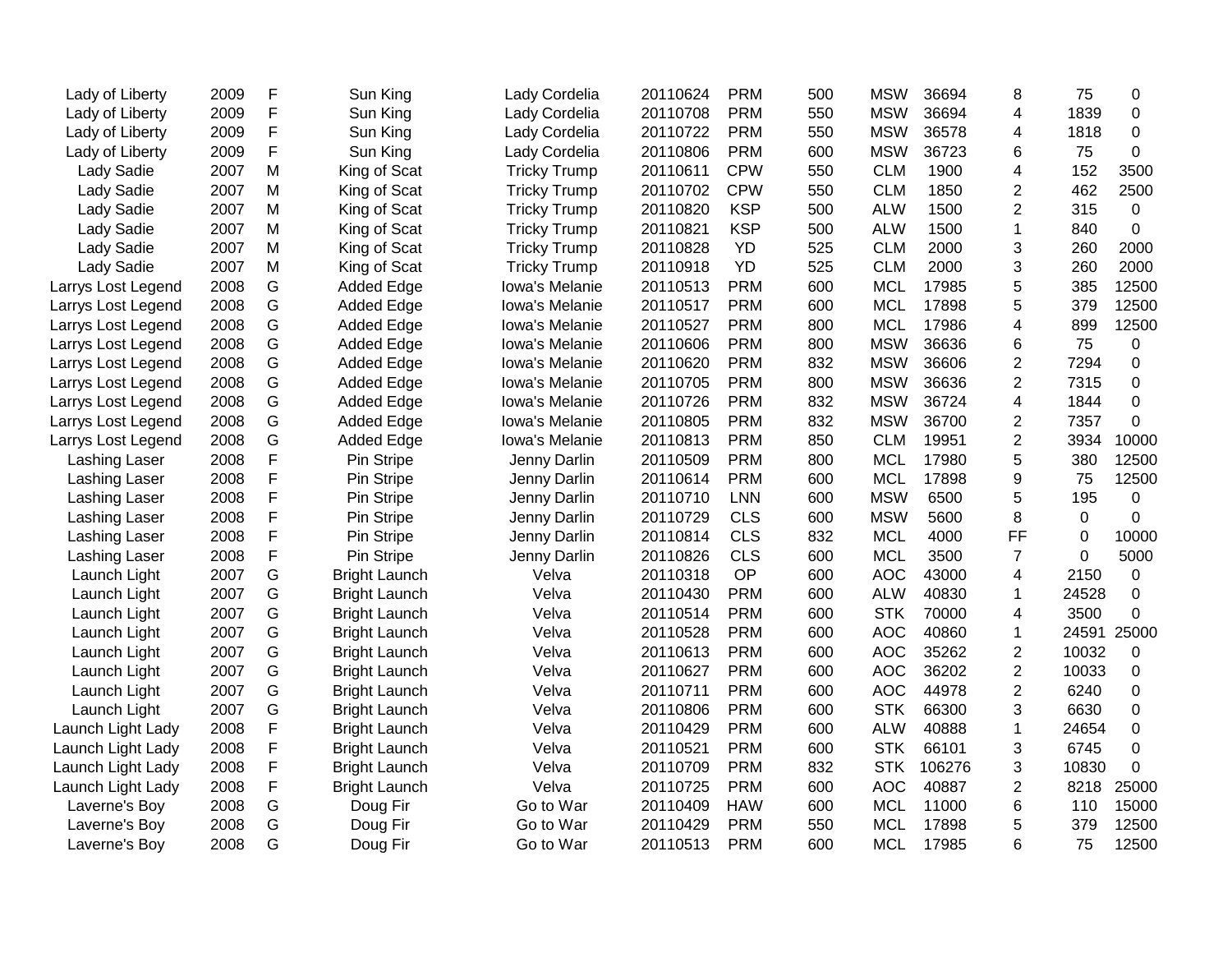| Lay Away             | 2008 | $\mathsf C$ | Lion Heart             | Champange High      | 20110530 | <b>PRM</b> | 550 | <b>MSW</b> | 36606 | 3                       | 4376        | 0           |
|----------------------|------|-------------|------------------------|---------------------|----------|------------|-----|------------|-------|-------------------------|-------------|-------------|
| L D's Shes Special   | 2003 | M           | <b>Evansville Slew</b> | Wise Reasoning      | 20110513 | <b>PRM</b> | 600 | <b>STK</b> | 70000 | $\overline{4}$          | 3500        | 0           |
| L D's Shes Special   | 2003 | M           | <b>Evansville Slew</b> | Wise Reasoning      | 20110610 | <b>PRM</b> | 850 | <b>STK</b> | 73500 | $\overline{4}$          | 3750        | 0           |
| L D's Shes Special   | 2003 | M           | <b>Evansville Slew</b> | Wise Reasoning      | 20110627 | <b>PRM</b> | 800 | <b>AOC</b> | 40887 | 5                       | 881         | 25000       |
| L D's Shes Special   | 2003 | M           | <b>Evansville Slew</b> | Wise Reasoning      | 20110711 | <b>PRM</b> | 832 | <b>AOC</b> | 40916 | $\overline{\mathbf{4}}$ | 2060        | 25000       |
| L D's Shes Special   | 2003 | M           | <b>Evansville Slew</b> | Wise Reasoning      | 20110806 | <b>PRM</b> | 832 | <b>STK</b> | 99550 | 1                       | 59730       | 0           |
| <b>Lethal Gene</b>   | 2006 | G           | Doug Fir               | North Bay Breeze    | 20110409 | <b>FON</b> | 650 | <b>CLM</b> | 4600  | 4                       | 230         | 5000        |
| <b>Lethal Gene</b>   | 2006 | G           | Doug Fir               | North Bay Breeze    | 20110430 | <b>FON</b> | 650 | <b>CLM</b> | 4800  | 3                       | 576         | 5000        |
| <b>Lethal Gene</b>   | 2006 | G           | Doug Fir               | North Bay Breeze    | 20110520 | <b>LNN</b> | 800 | <b>CLM</b> | 4738  | $\overline{7}$          | 0           | 5000        |
| <b>Lethal Gene</b>   | 2006 | G           | Doug Fir               | North Bay Breeze    | 20110603 | <b>LNN</b> | 832 | <b>CLM</b> | 4738  | $\mathbf{1}$            | 2760        | 5000        |
| <b>Lethal Gene</b>   | 2006 | G           | Doug Fir               | North Bay Breeze    | 20110626 | <b>LNN</b> | 800 | <b>CLM</b> | 5356  | 5                       | 156         | 5000        |
| <b>Lethal Gene</b>   | 2006 | G           | Doug Fir               | North Bay Breeze    | 20110716 | <b>LNN</b> | 832 | <b>CLM</b> | 5200  | 6                       | $\mathbf 0$ | 5000        |
| Letters for Lunch    | 2005 | M           | <b>Alphabet Soup</b>   | Ladies Lunch        | 20110524 | <b>PRM</b> | 600 | <b>AOC</b> | 31500 | 6                       | 75          | 0           |
| Letters for Lunch    | 2005 | M           | Alphabet Soup          | Ladies Lunch        | 20110610 | <b>PRM</b> | 600 | <b>AOC</b> | 40916 | $\mathbf{1}$            | 24717       | 0           |
| Letters for Lunch    | 2005 | M           | <b>Alphabet Soup</b>   | Ladies Lunch        | 20110624 | <b>PRM</b> | 600 | <b>AOC</b> | 40887 | 1                       | 24654       | 25000       |
| Letters for Lunch    | 2005 | M           | <b>Alphabet Soup</b>   | Ladies Lunch        | 20110806 | <b>PRM</b> | 832 | <b>STK</b> | 99550 | $\overline{7}$          | $\mathbf 0$ | 0           |
| <b>Lightning Fir</b> | 2008 | G           | Doug Fir               | Angel Alert         | 20110517 | <b>PRM</b> | 600 | <b>MCL</b> | 17937 | $\overline{2}$          | 3557        | 12500       |
| <b>Lightning Fir</b> | 2008 | G           | Doug Fir               | Angel Alert         | 20110530 | <b>PRM</b> | 550 | <b>MSW</b> | 36606 | $\overline{2}$          | 7294        | 0           |
| <b>Lightning Fir</b> | 2008 | G           | Doug Fir               | Angel Alert         | 20110613 | <b>PRM</b> | 600 | <b>MSW</b> | 36666 | $\overline{2}$          | 7336        | 0           |
| <b>Lightning Fir</b> | 2008 | G           | Doug Fir               | Angel Alert         | 20110627 | <b>PRM</b> | 600 | <b>MSW</b> | 36636 | $\mathbf{1}$            | 21945       | 0           |
| <b>Lightning Fir</b> | 2008 | G           | Doug Fir               | Angel Alert         | 20110716 | <b>PRM</b> | 600 | <b>ALW</b> | 38140 | 4                       | 1919        | 0           |
| <b>Lightning Fir</b> | 2008 | G           | Doug Fir               | Angel Alert         | 20110730 | <b>PRM</b> | 600 | <b>ALW</b> | 38082 | 3                       | 4582        | 0           |
| <b>Lightning Fir</b> | 2008 | G           | Doug Fir               | Angel Alert         | 20111014 | <b>RET</b> | 600 | <b>ALW</b> | 18000 | $\overline{2}$          | 3560        | $\mathbf 0$ |
| Lillie's Song        | 2007 | M           | Deerhound              | Lonnies Song        | 20110426 | <b>PRM</b> | 550 | <b>CLM</b> | 20039 | $\overline{7}$          | 75          | 12500       |
| Lillie's Song        | 2007 | M           | Deerhound              | Lonnies Song        | 20110509 | <b>PRM</b> | 550 | <b>CLM</b> | 20039 | 8                       | 75          | 12500       |
| Lillie's Song        | 2007 | M           | Deerhound              | Lonnies Song        | 20110516 | <b>PRM</b> | 600 | <b>CLM</b> | 20068 | $\overline{7}$          | 75          | 10000       |
| Lil Orphan Jordan    | 2007 | M           | <b>Friendly Lover</b>  | Answer to Jordan    | 20110614 | <b>PRM</b> | 600 | <b>MSW</b> | 36695 | $\overline{7}$          | 75          | 0           |
| Lil Orphan Jordan    | 2007 | M           | <b>Friendly Lover</b>  | Answer to Jordan    | 20110703 | <b>PRM</b> | 550 | <b>MCL</b> | 17840 | $\overline{2}$          | 3493        | 12500       |
| Lil Orphan Jordan    | 2007 | M           | <b>Friendly Lover</b>  | Answer to Jordan    | 20110712 | <b>PRM</b> | 550 | <b>MSW</b> | 36636 | 3                       | 4389        | 0           |
| Lil Orphan Jordan    | 2007 | M           | <b>Friendly Lover</b>  | Answer to Jordan    | 20110726 | <b>PRM</b> | 600 | <b>MSW</b> | 36752 | $\overline{2}$          | 7399        | 0           |
| Lil Orphan Jordan    | 2007 | M           | <b>Friendly Lover</b>  | Answer to Jordan    | 20110806 | <b>PRM</b> | 600 | <b>MSW</b> | 36782 | 3                       | 4452        | 0           |
| Lima Bean            | 2009 | F           | Limehouse              | Wisdom's Way        | 20110606 | <b>PRM</b> | 450 | <b>MSW</b> | 36695 | 8                       | 75          | 0           |
| Lima Bean            | 2009 | F           | Limehouse              | Wisdom's Way        | 20110627 | <b>PRM</b> | 500 | <b>MSW</b> | 36724 | $\overline{7}$          | 75          | 0           |
| Lima Bean            | 2009 | F           | Limehouse              | Wisdom's Way        | 20110729 | <b>PRM</b> | 550 | <b>MSW</b> | 36665 | 6                       | 75          | 0           |
| Limetwister          | 2008 | F           | Limehouse              | Uluvitnunoit        | 20110423 | <b>PRM</b> | 550 | <b>MSW</b> | 36695 | 8                       | 75          | 0           |
| Limetwister          | 2008 | F           | Limehouse              | Uluvitnunoit        | 20110502 | <b>PRM</b> | 550 | <b>MCL</b> | 17950 | $\overline{4}$          | 888         | 12500       |
| Limetwister          | 2008 | F           | Limehouse              | Uluvitnunoit        | 20110524 | <b>PRM</b> | 832 | <b>MSW</b> | 36752 | 6                       | 75          | 0           |
| Limetwister          | 2008 | F           | Limehouse              | Uluvitnunoit        | 20110729 | <b>CLS</b> | 600 | <b>MSW</b> | 5600  | $\mathbf{1}$            | 3360        | $\mathbf 0$ |
| Limetwister          | 2008 | F           | Limehouse              | <b>Uluvitnunoit</b> | 20110813 | <b>CLS</b> | 600 | <b>CLM</b> | 4400  | 10                      | 0           | 5000        |
| Linda'swintertreat   | 2008 | F           | <b>Winter Glitter</b>  | Trickntreat         | 20110712 | <b>PRM</b> | 550 | <b>MSW</b> | 36636 | 5                       | 784         | 0           |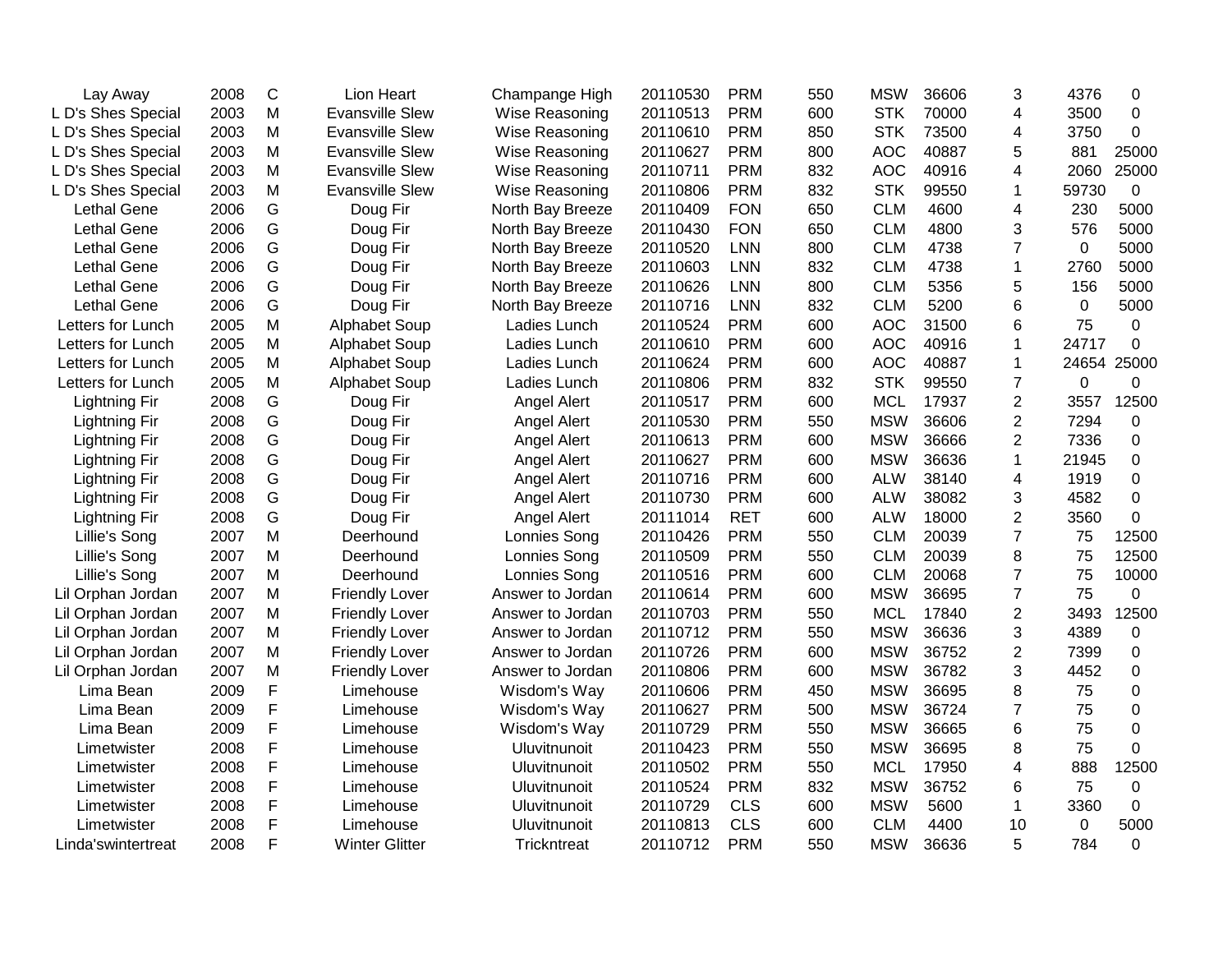| Linda'swintertreat  | 2008 | F | <b>Winter Glitter</b>  | Trickntreat      | 20110726 | <b>PRM</b> | 600 | <b>MSW</b> | 36752 | 5              | 793         | 0           |
|---------------------|------|---|------------------------|------------------|----------|------------|-----|------------|-------|----------------|-------------|-------------|
| Little Big Chief    | 2007 | G | Yonaguska              | Melrose Wine     | 20110430 | <b>PRM</b> | 600 | <b>ALW</b> | 40830 | $\overline{2}$ | 8176        | 0           |
| Little Big Chief    | 2007 | G | Yonaguska              | Melrose Wine     | 20110520 | <b>PRM</b> | 600 | <b>ALW</b> | 40916 | 5              | 883         | $\Omega$    |
| Little Big Chief    | 2007 | G | Yonaguska              | Melrose Wine     | 20110613 | <b>PRM</b> | 600 | <b>CLM</b> | 15152 | $\overline{2}$ | 2996        | 7500        |
| Little Big Chief    | 2007 | G | Yonaguska              | Melrose Wine     | 20110702 | <b>PRM</b> | 550 | <b>CLM</b> | 15151 | 1              | 8988        | 7500        |
| Little Big Chief    | 2007 | G | Yonaguska              | Melrose Wine     | 20110726 | <b>PRM</b> | 600 | <b>CLM</b> | 18225 | 9              | 75          | 5000        |
| Little Big Chief    | 2007 | G | Yonaguska              | Melrose Wine     | 20110809 | <b>PRM</b> | 550 | <b>CLM</b> | 16063 | 3              | 2563        | 5000        |
| Little Big Chief    | 2007 | G | Yonaguska              | Melrose Wine     | 20110820 | <b>ASD</b> | 600 | <b>CLM</b> | 8178  | 9              | 61          | 5000        |
| Little Big Chief    | 2007 | G | Yonaguska              | Melrose Wine     | 20110831 | <b>ASD</b> | 600 | <b>CLM</b> | 6316  | $\overline{7}$ | 61          | 3000        |
| <b>Little Chief</b> | 2004 | G | <b>Chief Seattle</b>   | <b>Rich Seam</b> | 20110422 | <b>PRM</b> | 600 | <b>ALW</b> | 53322 | 9              | 75          | 0           |
| <b>Little Chief</b> | 2004 | G | <b>Chief Seattle</b>   | <b>Rich Seam</b> | 20110513 | <b>PRM</b> | 800 | <b>CLM</b> | 26259 | 3              | 4690        | 20000       |
| <b>Little Chief</b> | 2004 | G | <b>Chief Seattle</b>   | <b>Rich Seam</b> | 20110528 | <b>PRM</b> | 600 | <b>AOC</b> | 40860 | 4              | 2051        | 25000       |
| <b>Little Chief</b> | 2004 | G | <b>Chief Seattle</b>   | <b>Rich Seam</b> | 20110611 | <b>PRM</b> | 850 | <b>STK</b> | 75000 | 5              | 2250        | 0           |
| <b>Little Chief</b> | 2004 | G | <b>Chief Seattle</b>   | <b>Rich Seam</b> | 20110627 | <b>PRM</b> | 600 | <b>AOC</b> | 40887 | $\overline{2}$ | 8218        | 25000       |
| <b>Little Chief</b> | 2004 | G | <b>Chief Seattle</b>   | <b>Rich Seam</b> | 20110712 | <b>PRM</b> | 832 | <b>AOC</b> | 40858 | $\mathbf{1}$   | 24591       | 25000       |
| <b>Little Chief</b> | 2004 | G | <b>Chief Seattle</b>   | <b>Rich Seam</b> | 20110726 | <b>PRM</b> | 800 | <b>AOC</b> | 40887 | 7              | 75          | 25000       |
| <b>Little Chief</b> | 2004 | G | <b>Chief Seattle</b>   | <b>Rich Seam</b> | 20110806 | <b>PRM</b> | 600 | <b>STK</b> | 66300 | 4              | 3315        | $\mathbf 0$ |
| <b>Little Chief</b> | 2004 | G | <b>Chief Seattle</b>   | <b>Rich Seam</b> | 20110812 | <b>PRM</b> | 600 | <b>AOC</b> | 40858 | 6              | 75          | 25000       |
| Little Slew Moon    | 2009 | G | <b>Evansville Slew</b> | Moonlight Wave   | 20110625 | <b>PRM</b> | 500 | <b>MSW</b> | 36636 | 9              | 75          | 0           |
| Little Slew Moon    | 2009 | G | <b>Evansville Slew</b> | Moonlight Wave   | 20110805 | <b>PRM</b> | 550 | <b>MCL</b> | 23508 | $\mathbf{1}$   | 14091       | 25000       |
| Livvy's Lover       | 2006 | M | <b>Victory Gallop</b>  | Orphan Lover     | 20110528 | <b>MD</b>  | 400 | <b>CLM</b> | 4300  | 9              | 0           | 3200        |
| Livvy's Lover       | 2006 | M | <b>Victory Gallop</b>  | Orphan Lover     | 20110604 | <b>MD</b>  | 600 | <b>CLM</b> | 3500  | $\overline{2}$ | 716         | 2000        |
| Livvy's Lover       | 2006 | M | <b>Victory Gallop</b>  | Orphan Lover     | 20110625 | <b>MD</b>  | 600 | <b>CLM</b> | 3500  | 10             | 0           | 2000        |
| Livvy's Lover       | 2006 | M | <b>Victory Gallop</b>  | Orphan Lover     | 20110709 | <b>MD</b>  | 600 | <b>CLM</b> | 3500  | $\overline{7}$ | $\Omega$    | 2000        |
| Livvy's Lover       | 2006 | M | <b>Victory Gallop</b>  | Orphan Lover     | 20110723 | <b>MD</b>  | 600 | <b>CLM</b> | 3500  | 5              | 148         | 2000        |
| Livvy's Lover       | 2006 | M | <b>Victory Gallop</b>  | Orphan Lover     | 20110806 | <b>MD</b>  | 600 | <b>CLM</b> | 3500  | 9              | $\Omega$    | 2000        |
| Livvy's Lover       | 2006 | M | <b>Victory Gallop</b>  | Orphan Lover     | 20110820 | <b>MD</b>  | 800 | <b>CLM</b> | 3500  | $\overline{2}$ | 707         | 2000        |
| Livvy's Lover       | 2006 | M | <b>Victory Gallop</b>  | Orphan Lover     | 20110903 | <b>MD</b>  | 700 | <b>CLM</b> | 3500  | $\mathbf{2}$   | 711         | 2000        |
| Livvy's Lover       | 2006 | M | <b>Victory Gallop</b>  | Orphan Lover     | 20110910 | <b>MD</b>  | 600 | <b>CLM</b> | 3500  | 2              | 702         | 2000        |
| L. M. Doll          | 2006 | M | <b>Winter Glitter</b>  | Par's Party Doll | 20110513 | <b>PRM</b> | 600 | <b>MCL</b> | 17985 | 4              | 899         | 12500       |
| L. M. Doll          | 2006 | M | <b>Winter Glitter</b>  | Par's Party Doll | 20110603 | <b>PRM</b> | 550 | <b>MCL</b> | 17841 | 6              | 75          | 12500       |
| L. M. Doll          | 2006 | M | <b>Winter Glitter</b>  | Par's Party Doll | 20110614 | <b>PRM</b> | 600 | <b>MCL</b> | 17898 | 3              | 2121        | 12500       |
| L. M. Doll          | 2006 | M | <b>Winter Glitter</b>  | Par's Party Doll | 20110621 | <b>PRM</b> | 832 | <b>MSW</b> | 36722 | $\overline{4}$ | 1844        | $\mathbf 0$ |
| L. M. Doll          | 2006 | M | <b>Winter Glitter</b>  | Par's Party Doll | 20110709 | <b>PRM</b> | 800 | <b>MSW</b> | 36647 | 8              | 75          | $\Omega$    |
| L. M. Doll          | 2006 | M | <b>Winter Glitter</b>  | Par's Party Doll | 20110722 | <b>PRM</b> | 832 | <b>MCL</b> | 17956 | 6              | 75          | 12500       |
| L. M. Doll          | 2006 | M | <b>Winter Glitter</b>  | Par's Party Doll | 20110801 | <b>PRM</b> | 600 | <b>MCL</b> | 17868 | 6              | 75          | 12500       |
| Lord of Tricks      | 2004 | G | <b>Tiger Talk</b>      | Lines of a Lady  | 20110312 | <b>FON</b> | 600 | <b>CLM</b> | 4944  | 3              | 576         | 5000        |
| Lord of Tricks      | 2004 | G | <b>Tiger Talk</b>      | Lines of a Lady  | 20110402 | <b>FON</b> | 600 | <b>CLM</b> | 4800  | $\overline{7}$ | $\mathbf 0$ | 5000        |
| Lord of Tricks      | 2004 | G | <b>Tiger Talk</b>      | Lines of a Lady  | 20110422 | <b>FON</b> | 600 | <b>CLM</b> | 4944  | 5              | 144         | 5000        |
| Lord of Tricks      | 2004 | G | <b>Tiger Talk</b>      | Lines of a Lady  | 20110506 | <b>FON</b> | 600 | <b>CLM</b> | 4800  | 2              | 960         | 5000        |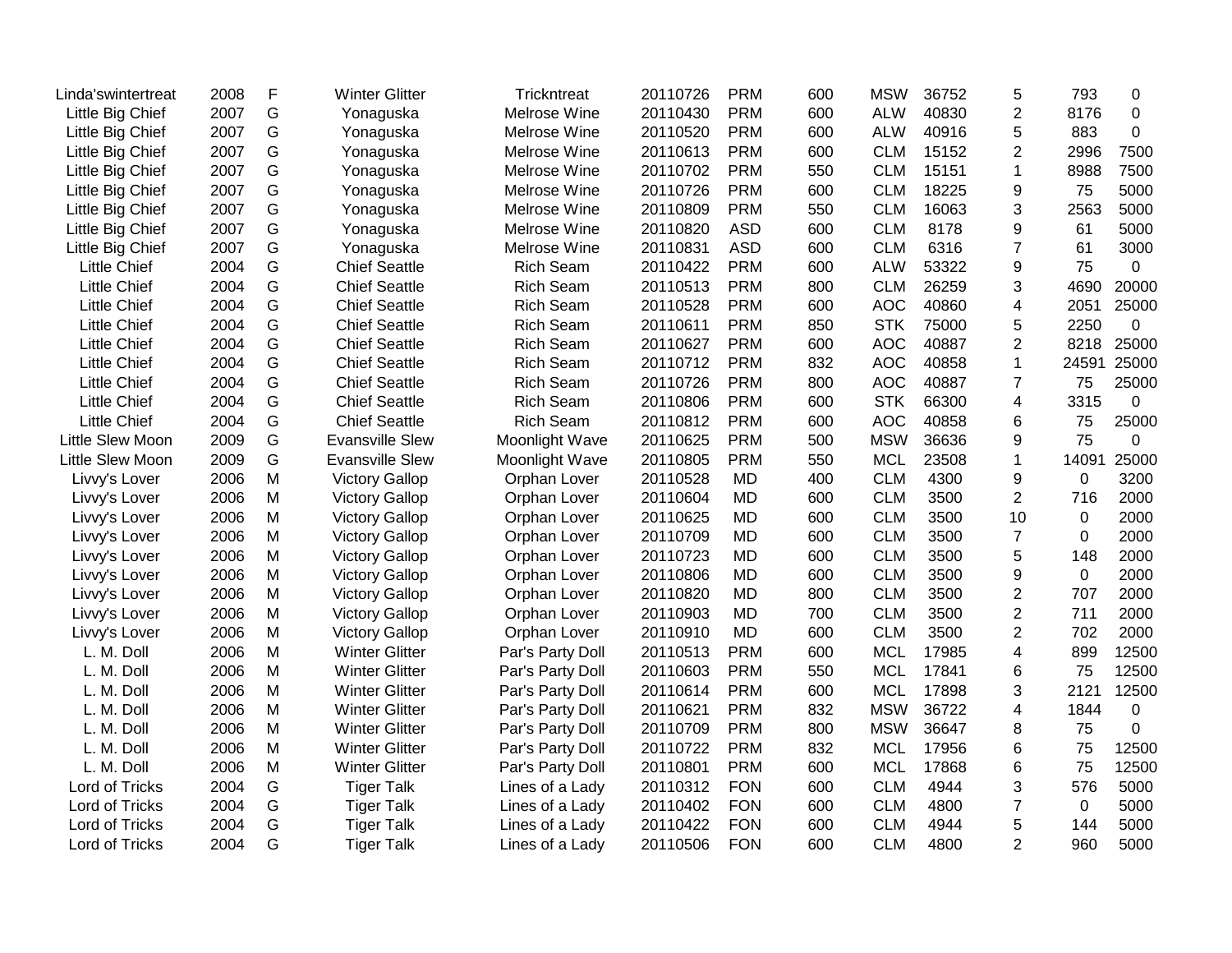| Lord of Tricks   | 2004 | G         | <b>Tiger Talk</b>     | Lines of a Lady     | 20110527 | <b>LNN</b> | 600 | <b>CLM</b> | 4800  | $\overline{7}$ | $\Omega$       | 5000        |
|------------------|------|-----------|-----------------------|---------------------|----------|------------|-----|------------|-------|----------------|----------------|-------------|
| Lord of Tricks   | 2004 | G         | <b>Tiger Talk</b>     | Lines of a Lady     | 20110610 | <b>LNN</b> | 600 | <b>CLM</b> | 4800  | $\overline{7}$ | $\overline{0}$ | 5000        |
| Lord of Tricks   | 2004 | G         | <b>Tiger Talk</b>     | Lines of a Lady     | 20110617 | <b>LNN</b> | 800 | <b>CLM</b> | 4800  | 3              | 576            | 5000        |
| Lord of Tricks   | 2004 | G         | <b>Tiger Talk</b>     | Lines of a Lady     | 20110701 | <b>LNN</b> | 832 | <b>CLM</b> | 5146  | 8              | 0              | 5000        |
| Lord of Tricks   | 2004 | G         | <b>Tiger Talk</b>     | Lines of a Lady     | 20110708 | <b>LNN</b> | 600 | <b>CLM</b> | 4800  | $\overline{7}$ | 0              | 5000        |
| Lord of Tricks   | 2004 | G         | <b>Tiger Talk</b>     | Lines of a Lady     | 20110729 | <b>CLS</b> | 600 | <b>CLM</b> | 4600  | $\overline{7}$ | 0              | 5000        |
| Lord of Tricks   | 2004 | G         | <b>Tiger Talk</b>     | Lines of a Lady     | 20110814 | <b>CLS</b> | 600 | <b>CLM</b> | 4600  | 8              | 0              | 5000        |
| Lord of Tricks   | 2004 | G         | <b>Tiger Talk</b>     | Lines of a Lady     | 20110827 | <b>CLS</b> | 600 | <b>CLM</b> | 3500  | 10             | 0              | 2500        |
| Lord of Tricks   | 2004 | G         | <b>Tiger Talk</b>     | Lines of a Lady     | 20110909 | <b>CLS</b> | 650 | <b>CLM</b> | 3500  | 5              | 105            | 2500        |
| Lostinthismoment | 2008 | F         | Wild Gold             | Kaylee Bailey       | 20110516 | <b>PRM</b> | 600 | <b>MCL</b> | 17928 | $\overline{2}$ | 3556           | 12500       |
| Lostinthismoment | 2008 | F         | Wild Gold             | Kaylee Bailey       | 20110531 | <b>PRM</b> | 550 | <b>MSW</b> | 36695 | 5              | 788            | $\mathbf 0$ |
| Lostinthismoment | 2008 | F         | <b>Wild Gold</b>      | Kaylee Bailey       | 20110617 | <b>PRM</b> | 600 | <b>MCL</b> | 17991 | $\mathbf{1}$   | 10479          | 12500       |
| Louden           | 2007 | G         | King of Scat          | <b>Etoile Blues</b> | 20110528 | <b>PRM</b> | 550 | <b>MSW</b> | 36695 | 5              | 788            | 0           |
| Louden           | 2007 | G         | King of Scat          | <b>Etoile Blues</b> | 20110613 | <b>PRM</b> | 600 | <b>MSW</b> | 36666 | 3              | 4402           | 0           |
| Louden           | 2007 | G         | King of Scat          | <b>Etoile Blues</b> | 20110621 | <b>PRM</b> | 600 | <b>MSW</b> | 36665 | 5              | 786            | $\mathbf 0$ |
| Louden           | 2007 | G         | King of Scat          | <b>Etoile Blues</b> | 20110705 | <b>PRM</b> | 800 | <b>MSW</b> | 36636 | 5              | 784            | 0           |
| Louden           | 2007 | G         | King of Scat          | <b>Etoile Blues</b> | 20110723 | <b>PRM</b> | 600 | <b>MCL</b> | 17769 | $\overline{4}$ | 878            | 12500       |
| Louden           | 2007 | G         | King of Scat          | <b>Etoile Blues</b> | 20110808 | <b>PRM</b> | 600 | <b>MCL</b> | 18002 | $\overline{2}$ | 3556           | 12500       |
| Lovesavictory    | 2007 | M         | <b>Victory Gallop</b> | Lovesmegold         | 20110401 | OP         | 600 | <b>MSW</b> | 45000 | 8              | 129            | 0           |
| Lovesavictory    | 2007 | M         | <b>Victory Gallop</b> | Lovesmegold         | 20110423 | <b>PRM</b> | 550 | <b>MSW</b> | 36695 | 5              | 788            | $\mathbf 0$ |
| Lovesavictory    | 2007 | M         | <b>Victory Gallop</b> | Lovesmegold         | 20110510 | <b>PRM</b> | 800 | <b>MSW</b> | 36752 | $\overline{4}$ | 1849           | $\mathbf 0$ |
| Lovesavictory    | 2007 | M         | <b>Victory Gallop</b> | Lovesmegold         | 20110524 | <b>PRM</b> | 832 | <b>MSW</b> | 36752 | 4              | 1849           | $\mathbf 0$ |
| Lovesavictory    | 2007 | M         | <b>Victory Gallop</b> | Lovesmegold         | 20110607 | <b>PRM</b> | 800 | <b>MSW</b> | 36724 | 4              | 1844           | 0           |
| Lovesavictory    | 2007 | M         | <b>Victory Gallop</b> | Lovesmegold         | 20110617 | <b>PRM</b> | 600 | <b>MCL</b> | 17991 | $\overline{2}$ | 3493           | 12500       |
| Lovesavictory    | 2007 | M         | <b>Victory Gallop</b> | Lovesmegold         | 20110703 | <b>PRM</b> | 600 | <b>MCL</b> | 17898 | 3              | 2121           | 12500       |
| Lovesavictory    | 2007 | M         | <b>Victory Gallop</b> | Lovesmegold         | 20110725 | <b>PRM</b> | 600 | <b>MCL</b> | 17899 | $\mathbf{1}$   | 10605          | 12500       |
| Lovesavictory    | 2007 | M         | <b>Victory Gallop</b> | Lovesmegold         | 20110813 | <b>PRM</b> | 850 | <b>CLM</b> | 20038 | $\overline{7}$ | 75             | 10000       |
| Lovesavictory    | 2007 | M         | <b>Victory Gallop</b> | Lovesmegold         | 20110820 | <b>CLS</b> | 832 | <b>CLM</b> | 4400  | 3              | 528            | 5000        |
| Lovesavictory    | 2007 | M         | <b>Victory Gallop</b> | Lovesmegold         | 20110903 | <b>CLS</b> | 600 | <b>CLM</b> | 4400  | 3              | 528            | 5000        |
| Lovethatponi     | 2006 | ${\sf M}$ | Volponi               | Lovesme Legend      | 20110430 | <b>PRM</b> | 800 | <b>AOC</b> | 31500 | 5              | 943            | $\mathbf 0$ |
| Lovethatponi     | 2006 | ${\sf M}$ | Volponi               | Lovesme Legend      | 20110531 | <b>PRM</b> | 832 | <b>AOC</b> | 40916 | 3              | 4943           | 25000       |
| Lovethatponi     | 2006 | M         | Volponi               | Lovesme Legend      | 20110613 | <b>PRM</b> | 832 | <b>AOC</b> | 40916 | 5              | 883            | 25000       |
| Lovethatponi     | 2006 | M         | Volponi               | Lovesme Legend      | 20110627 | <b>PRM</b> | 800 | <b>AOC</b> | 40887 | 3              | 4930           | 25000       |
| Lovethatponi     | 2006 | M         | Volponi               | Lovesme Legend      | 20110711 | <b>PRM</b> | 832 | <b>AOC</b> | 40916 | $\overline{2}$ | 8239           | 25000       |
| Lovethatponi     | 2006 | M         | Volponi               | Lovesme Legend      | 20110806 | <b>PRM</b> | 832 | <b>STK</b> | 99550 | 3              | 9955           | $\mathbf 0$ |
| Lucky Daz        | 2008 | F         | Lucky Lionel          | Lovethatdazzle      | 20110331 | <b>OP</b>  | 550 | <b>AOC</b> | 42500 | $\overline{7}$ | 425            | 0           |
| Lucky Daz        | 2008 | F         | Lucky Lionel          | Lovethatdazzle      | 20110429 | <b>PRM</b> | 600 | <b>ALW</b> | 40888 | $\overline{2}$ | 8218           | $\mathbf 0$ |
| Lucky Daz        | 2008 | F         | Lucky Lionel          | Lovethatdazzle      | 20110521 | <b>PRM</b> | 600 | <b>STK</b> | 66101 | 5              | 2024           | $\mathbf 0$ |
| Lucky Daz        | 2008 | F         | Lucky Lionel          | Lovethatdazzle      | 20110610 | <b>PRM</b> | 600 | <b>AOC</b> | 40916 | 3              | 4943           | $\mathbf 0$ |
| Lucky Daz        | 2008 | F         | Lucky Lionel          | Lovethatdazzle      | 20110624 | <b>PRM</b> | 600 | <b>AOC</b> | 40887 | $\overline{2}$ | 8218           | $\mathbf 0$ |
|                  |      |           |                       |                     |          |            |     |            |       |                |                |             |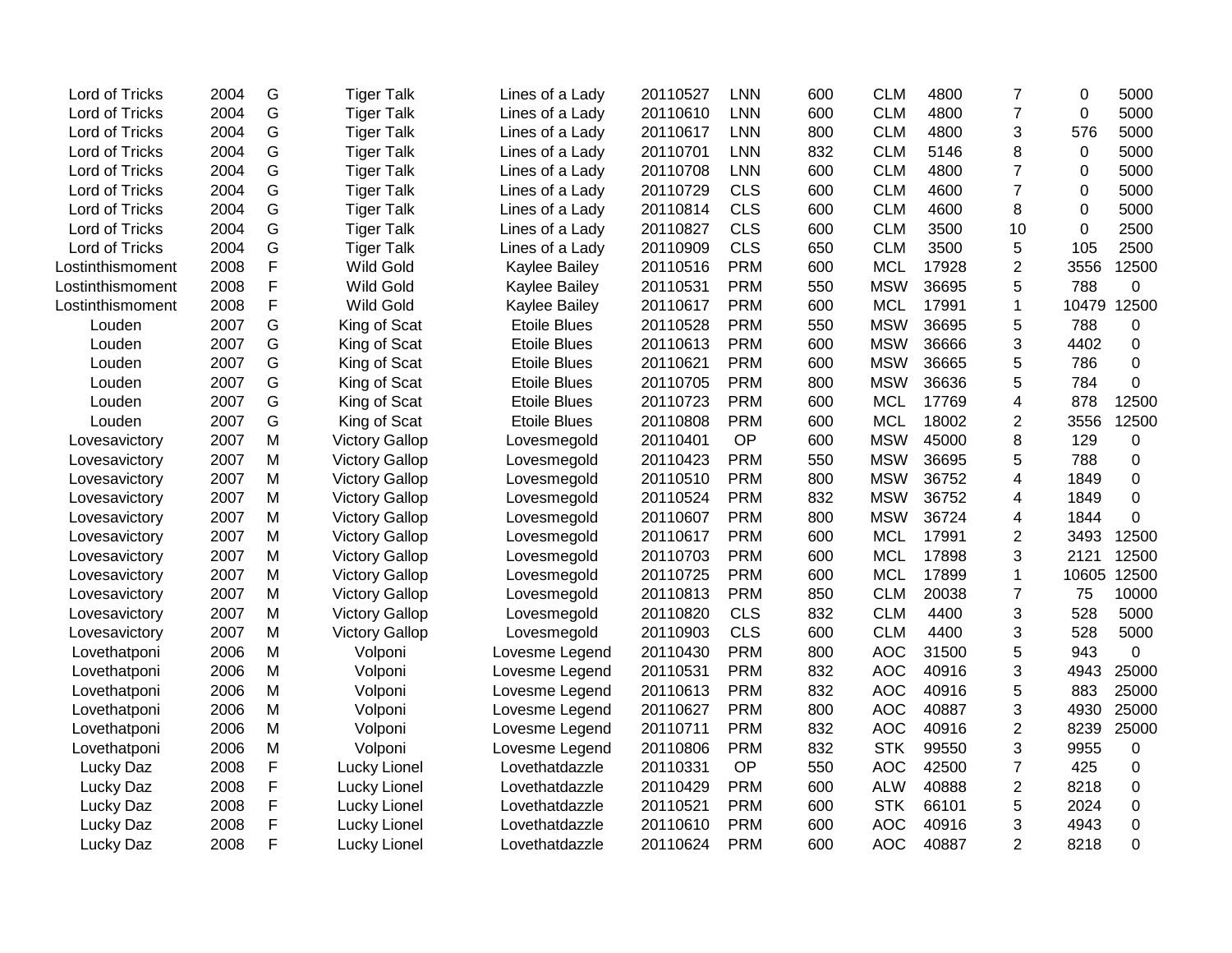| Lucky Daz               | 2008 | F           | Lucky Lionel        | Lovethatdazzle            | 20110709 | <b>PRM</b> | 832 | <b>STK</b> | 106276 | 2              | 21661 | 0           |
|-------------------------|------|-------------|---------------------|---------------------------|----------|------------|-----|------------|--------|----------------|-------|-------------|
| Lucky Daz               | 2008 | $\mathsf F$ | Lucky Lionel        | Lovethatdazzle            | 20110725 | <b>PRM</b> | 600 | <b>AOC</b> | 40887  | $\mathbf{1}$   | 24654 | $\Omega$    |
| Lucky Daz               | 2008 | F           | Lucky Lionel        | Lovethatdazzle            | 20110806 | <b>PRM</b> | 832 | <b>STK</b> | 81462  | 4              | 4156  | $\Omega$    |
| Luckys Icy Music        | 2007 | M           | <b>Pulpit Music</b> | Lucky Babe                | 20110506 | <b>PRM</b> | 600 | <b>MCL</b> | 11000  | 6              | 75    | 10000       |
| Lucy J                  | 2009 | F           | Doug Fir            | Javagoldstar              | 20110705 | <b>PRM</b> | 450 | <b>MSW</b> | 27284  | 9              | 75    | 0           |
| Lucy J                  | 2009 | F           | Doug Fir            | Javagoldstar              | 20110722 | <b>PRM</b> | 550 | <b>MSW</b> | 36578  | 12             | 75    | 0           |
| Lucy J                  | 2009 | F           | Doug Fir            | Javagoldstar              | 20110805 | <b>PRM</b> | 550 | <b>MCL</b> | 23536  | $\overline{7}$ | 75    | 25000       |
| Lucy J                  | 2009 | F           | Doug Fir            | Javagoldstar              | 20110901 | <b>CBY</b> | 550 | <b>MSW</b> | 14500  | $\overline{7}$ | 145   | 0           |
| Luvthat d'Oro           | 2006 | M           | Medaglia d'Oro      | Uluvitnunoit              | 20110510 | <b>PRM</b> | 800 | <b>MSW</b> | 36752  | 3              | 4439  | $\mathbf 0$ |
| Luvthat d'Oro           | 2006 | M           | Medaglia d'Oro      | Uluvitnunoit              | 20110524 | <b>PRM</b> | 832 | <b>MSW</b> | 36752  | 3              | 4439  | $\Omega$    |
| Luvthat d'Oro           | 2006 | M           | Medaglia d'Oro      | Uluvitnunoit              | 20110607 | <b>PRM</b> | 800 | <b>MSW</b> | 36724  | 1              | 22134 | 0           |
| Luvthat d'Oro           | 2006 | М           | Medaglia d'Oro      | Uluvitnunoit              | 20110620 | <b>PRM</b> | 832 | <b>ALW</b> | 38024  | 4              | 1898  | 0           |
| Luvthat d'Oro           | 2006 | M           | Medaglia d'Oro      | Uluvitnunoit              | 20110703 | <b>PRM</b> | 800 | <b>ALW</b> | 38024  | $\overline{7}$ | 75    | $\Omega$    |
| Luvthat d'Oro           | 2006 | M           | Medaglia d'Oro      | Uluvitnunoit              | 20110718 | <b>PRM</b> | 832 | <b>ALW</b> | 38024  | 6              | 75    | $\Omega$    |
| Luvthat d'Oro           | 2006 | M           | Medaglia d'Oro      | Uluvitnunoit              | 20110801 | <b>PRM</b> | 800 | <b>ALW</b> | 38111  | $\overline{7}$ | 75    | 0           |
| Luvthat d'Oro           | 2006 | M           | Medaglia d'Oro      | Uluvitnunoit              | 20110903 | <b>RP</b>  | 800 | <b>CLM</b> | 15019  | $\overline{7}$ | 85    | 25000       |
| Luvthat d'Oro           | 2006 | M           | Medaglia d'Oro      | Uluvitnunoit              | 20110929 | <b>RP</b>  | 800 | <b>CLM</b> | 13500  | $\overline{2}$ | 2581  | 25000       |
| Luvthat d'Oro           | 2006 | M           | Medaglia d'Oro      | Uluvitnunoit              | 20111026 | <b>RP</b>  | 850 | <b>CLM</b> | 13500  | 4              | 784   | 25000       |
| Mac Man                 | 2008 | G           | Macabe              | <b>Slew Peggy Slew</b>    | 20110530 | <b>PRM</b> | 550 | <b>MSW</b> | 36606  | 8              | 75    | 0           |
| Mac Man                 | 2008 | G           | Macabe              | Slew Peggy Slew           | 20110621 | <b>PRM</b> | 600 | <b>MSW</b> | 36665  | $\overline{7}$ | 75    | 0           |
| Mac Man                 | 2008 | G           | Macabe              | <b>Slew Peggy Slew</b>    | 20110708 | <b>PRM</b> | 550 | <b>MCL</b> | 17956  | 5              | 383   | 12500       |
| Mac Man                 | 2008 | G           | Macabe              | Slew Peggy Slew           | 20110722 | <b>PRM</b> | 832 | <b>MCL</b> | 17839  | 6              | 75    | 12500       |
| Mac Man                 | 2008 | G           | Macabe              | Slew Peggy Slew           | 20110808 | <b>PRM</b> | 832 | <b>MCL</b> | 17840  | $\overline{2}$ | 3493  | 12500       |
| Mad Joey                | 2006 | M           | Salt Lake           | <b>Curragh Downs Lady</b> | 20110528 | <b>LNN</b> | 450 | <b>CLM</b> | 4600   | $\mathbf{1}$   | 2760  | 5000        |
| Mad Joey                | 2006 | M           | Salt Lake           | <b>Curragh Downs Lady</b> | 20110612 | <b>LNN</b> | 600 | <b>CLM</b> | 4800   | 5              | 144   | 5000        |
| Maggie's Hero           | 2007 | G           | Crimson Hero        | <b>Perfect Intentions</b> | 20110524 | <b>PRM</b> | 550 | <b>MCL</b> | 17898  | 6              | 75    | 12500       |
| Maggie's Hero           | 2007 | G           | Crimson Hero        | <b>Perfect Intentions</b> | 20110604 | <b>PRM</b> | 550 | <b>MCL</b> | 17898  | $\overline{7}$ | 75    | 12500       |
| Maggie's Hero           | 2007 | G           | Crimson Hero        | Perfect Intentions        | 20110620 | <b>PRM</b> | 832 | <b>MSW</b> | 36606  | 8              | 75    | 0           |
| Maggie's Hero           | 2007 | G           | Crimson Hero        | Perfect Intentions        | 20110708 | <b>PRM</b> | 550 | <b>MCL</b> | 17956  | $\overline{2}$ | 3577  | 12500       |
| Maggie's Hero           | 2007 | G           | Crimson Hero        | Perfect Intentions        | 20110730 | <b>PRM</b> | 600 | <b>MCL</b> | 17868  | $\overline{4}$ | 878   | 12500       |
| Maggie's Hero           | 2007 | G           | Crimson Hero        | <b>Perfect Intentions</b> | 20110805 | <b>PRM</b> | 832 | <b>MSW</b> | 36700  | 4              | 1839  | 0           |
| Maggie's Hero           | 2007 | G           | Crimson Hero        | Perfect Intentions        | 20110820 | <b>ASD</b> | 800 | <b>MSW</b> | 12420  | 6              | 61    | $\mathbf 0$ |
| Maggie's Hero           | 2007 | G           | Crimson Hero        | <b>Perfect Intentions</b> | 20110827 | <b>ASD</b> | 600 | <b>MCL</b> | 6060   | 6              | 61    | 5000        |
| Maggie's Hero           | 2007 | G           | Crimson Hero        | <b>Perfect Intentions</b> | 20110910 | <b>ASD</b> | 800 | <b>MCL</b> | 6540   | 3              | 602   | 5000        |
| Major Edge              | 2008 | G           | <b>Added Edge</b>   | Lady Syndahl              | 20110524 | <b>PRM</b> | 550 | <b>MCL</b> | 17898  | 3              | 2121  | 12500       |
| Major Edge              | 2008 | G           | <b>Added Edge</b>   | Lady Syndahl              | 20110604 | <b>PRM</b> | 550 | <b>MCL</b> | 17898  | $\overline{c}$ | 3535  | 12500       |
| Major Edge              | 2008 | G           | <b>Added Edge</b>   | Lady Syndahl              | 20110628 | <b>PRM</b> | 550 | <b>MCL</b> | 17868  | 10             | 75    | 12500       |
| Major Edge              | 2008 | G           | <b>Added Edge</b>   | Lady Syndahl              | 20110723 | <b>PRM</b> | 600 | <b>MCL</b> | 17769  | $\overline{7}$ | 75    | 12500       |
| <b>Makin Some Waves</b> | 2007 | M           | Cryptoclearance     | High Water Hannah         | 20110430 | <b>PRM</b> | 550 | <b>MSW</b> | 36752  | 5              | 793   | 0           |
| <b>Makin Some Waves</b> | 2007 | M           | Cryptoclearance     | High Water Hannah         | 20110513 | <b>PRM</b> | 600 | <b>MCL</b> | 17985  | $\overline{2}$ | 3598  | 12500       |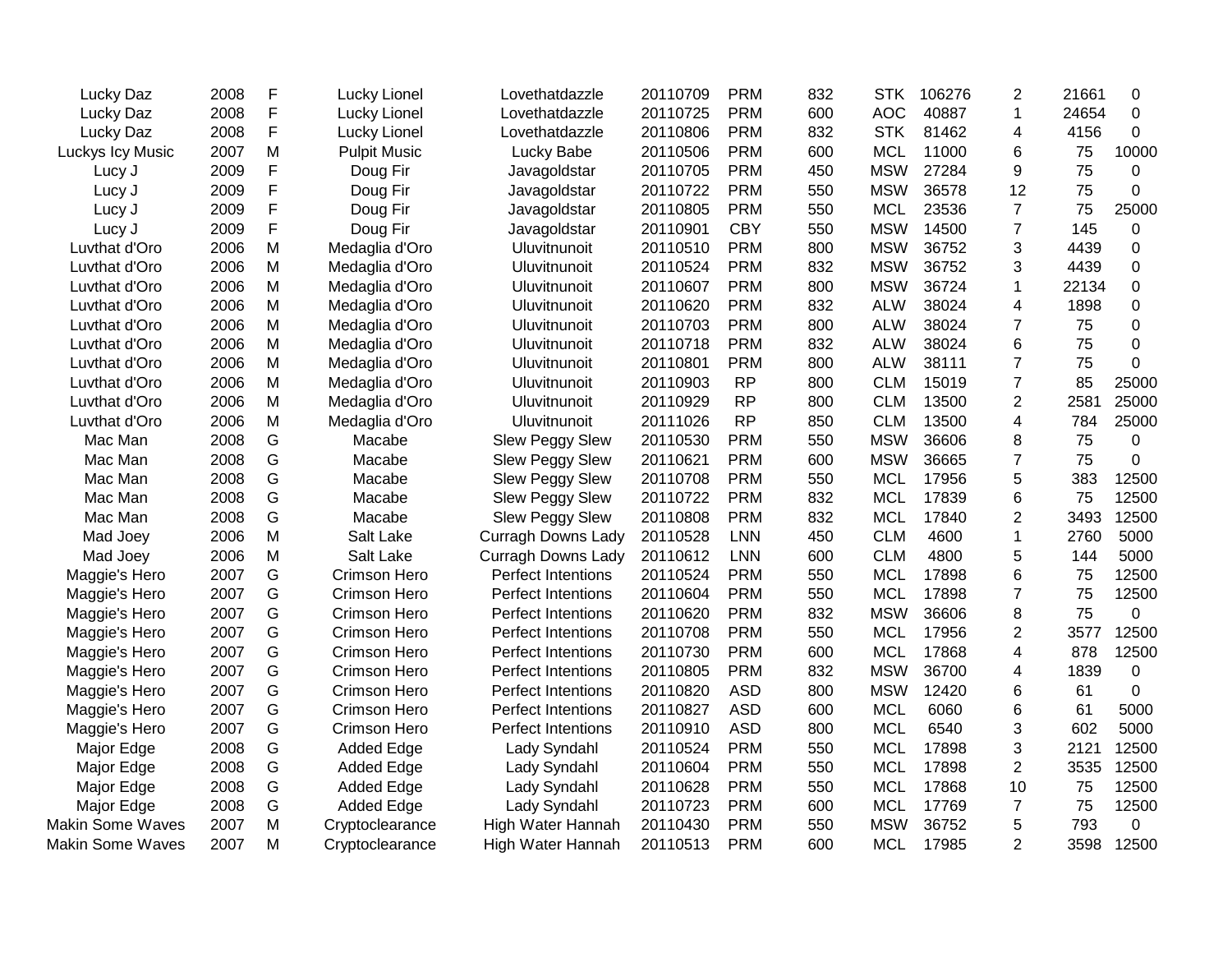| <b>Makin Some Waves</b> | 2007 | M           | Cryptoclearance      | High Water Hannah   | 20110603 | <b>PRM</b> | 550 | <b>MCL</b> | 17841 | 3              | 2096  | 12500       |
|-------------------------|------|-------------|----------------------|---------------------|----------|------------|-----|------------|-------|----------------|-------|-------------|
| <b>Makin Some Waves</b> | 2007 | M           | Cryptoclearance      | High Water Hannah   | 20110703 | <b>PRM</b> | 550 | <b>MCL</b> | 17840 | 4              | 874   | 12500       |
| <b>Makin Some Waves</b> | 2007 | M           | Cryptoclearance      | High Water Hannah   | 20110725 | <b>PRM</b> | 600 | <b>MCL</b> | 17899 | 3              | 2121  | 12500       |
| <b>Makin Some Waves</b> | 2007 | M           | Cryptoclearance      | High Water Hannah   | 20110805 | <b>PRM</b> | 600 | <b>MCL</b> | 18015 | 4              | 905   | 12500       |
| <b>Marginal Rate</b>    | 2006 | G           | Star Programmer      | Champange High      | 20110502 | <b>PRM</b> | 550 | <b>CLM</b> | 15180 | 3              | 1810  | 7500        |
| <b>Marginal Rate</b>    | 2006 | G           | Star Programmer      | Champange High      | 20110604 | <b>PRM</b> | 550 | <b>ALW</b> | 38054 | $\overline{7}$ | 75    | $\mathbf 0$ |
| <b>Marginal Rate</b>    | 2006 | G           | Star Programmer      | Champange High      | 20110702 | <b>PRM</b> | 550 | <b>CLM</b> | 15151 | 5              | 321   | 7500        |
| <b>Marginal Rate</b>    | 2006 | G           | Star Programmer      | Champange High      | 20110715 | <b>LNN</b> | 600 | <b>CLM</b> | 3500  | 1              | 2100  | 2500        |
| <b>Marginal Rate</b>    | 2006 | G           | Star Programmer      | Champange High      | 20110731 | <b>CLS</b> | 600 | <b>CLM</b> | 3563  | 1              | 2100  | 2500        |
| <b>Marginal Rate</b>    | 2006 | G           | Star Programmer      | Champange High      | 20110820 | <b>CLS</b> | 600 | <b>CLM</b> | 3500  | 1              | 2100  | 2500        |
| <b>Marginal Rate</b>    | 2006 | G           | Star Programmer      | Champange High      | 20110910 | <b>CLS</b> | 650 | <b>STR</b> | 4700  | 4              | 235   | 0           |
| Masking                 | 2006 | M           | Kyle's Our Man       | Jenny Darlin        | 20110426 | <b>PRM</b> | 550 | <b>CLM</b> | 20039 | 8              | 75    | 12500       |
| Masking                 | 2006 | M           | Kyle's Our Man       | Jenny Darlin        | 20110528 | <b>LNN</b> | 450 | <b>CLM</b> | 4600  | 4              | 230   | 5000        |
| Masking                 | 2006 | M           | Kyle's Our Man       | Jenny Darlin        | 20110611 | <b>PRM</b> | 600 | <b>CLM</b> | 20010 | 6              | 75    | 10000       |
| Masking                 | 2006 | M           | Kyle's Our Man       | Jenny Darlin        | 20110624 | <b>PRM</b> | 600 | <b>CLM</b> | 19922 | 8              | 75    | 10000       |
| Masking                 | 2006 | M           | Kyle's Our Man       | Jenny Darlin        | 20110710 | <b>LNN</b> | 600 | <b>CLM</b> | 4600  | 4              | 230   | 5000        |
| Masking                 | 2006 | M           | Kyle's Our Man       | Jenny Darlin        | 20110730 | <b>CLS</b> | 600 | <b>CLM</b> | 4400  | 8              | 0     | 5000        |
| Masking                 | 2006 | M           | Kyle's Our Man       | Jenny Darlin        | 20110813 | <b>CLS</b> | 650 | <b>CLM</b> | 3815  | $\overline{7}$ | 0     | 2500        |
| Maybe Someday Baby      | 2008 | $\mathsf F$ | Sam Lord's Castle    | Someday Maybebaby   | 20110712 | <b>PRM</b> | 550 | <b>MSW</b> | 36636 | 9              | 75    | 0           |
| Mean Shark              | 2007 | G           | Sharkey              | <b>Stately Babe</b> | 20110520 | <b>PRM</b> | 600 | <b>MSW</b> | 36620 | $\overline{7}$ | 75    | 0           |
| <b>Mean Shark</b>       | 2007 | G           | Sharkey              | <b>Stately Babe</b> | 20110604 | <b>PRM</b> | 550 | <b>MCL</b> | 17898 | 8              | 75    | 12500       |
| Mean Shark              | 2007 | G           | Sharkey              | <b>Stately Babe</b> | 20110628 | <b>PRM</b> | 550 | <b>MCL</b> | 17868 | 9              | 75    | 12500       |
| <b>Medical Angel</b>    | 2008 | $\mathsf F$ | <b>Blumin Affair</b> | Walks Lik'n Angel   | 20110628 | <b>PRM</b> | 600 | <b>MSW</b> | 36636 | 1              | 21945 | $\mathbf 0$ |
| <b>Medical Angel</b>    | 2008 | F           | <b>Blumin Affair</b> | Walks Lik'n Angel   | 20110715 | <b>PRM</b> | 600 | <b>ALW</b> | 38082 | 6              | 75    | 0           |
| <b>Medical Angel</b>    | 2008 | F           | <b>Blumin Affair</b> | Walks Lik'n Angel   | 20110729 | <b>PRM</b> | 600 | <b>ALW</b> | 38110 | 6              | 75    | 0           |
| <b>Medical Angel</b>    | 2008 | F           | <b>Blumin Affair</b> | Walks Lik'n Angel   | 20110812 | <b>PRM</b> | 600 | <b>ALW</b> | 37966 | 4              | 1888  | 0           |
| <b>Medical Angel</b>    | 2008 | F           | <b>Blumin Affair</b> | Walks Lik'n Angel   | 20110912 | <b>ZIA</b> | 600 | <b>ALW</b> | 27585 | 6              | 550   | 0           |
| <b>Medical Angel</b>    | 2008 | F           | <b>Blumin Affair</b> | Walks Lik'n Angel   | 20111023 | <b>ZIA</b> | 600 | <b>ALW</b> | 27585 | 3              | 2750  | 0           |
| <b>Medical Angel</b>    | 2008 | F           | <b>Blumin Affair</b> | Walks Lik'n Angel   | 20111112 | <b>ZIA</b> | 550 | <b>ALW</b> | 27500 | $\overline{2}$ | 6050  | 0           |
| <b>Medical Angel</b>    | 2008 | F           | <b>Blumin Affair</b> | Walks Lik'n Angel   | 20111129 | <b>ZIA</b> | 600 | <b>ALW</b> | 27500 | 9              | 0     | 0           |
| Melody Ruth             | 2000 | M           | Waki Warrior         | Time for a Tune     | 20110311 | <b>FON</b> | 400 | <b>CLM</b> | 3605  | 6              | 0     | 2500        |
| Melody Ruth             | 2000 | M           | Waki Warrior         | Time for a Tune     | 20110319 | <b>FON</b> | 600 | <b>CLM</b> | 3752  | 3              | 420   | 2500        |
| Melody Ruth             | 2000 | M           | Waki Warrior         | Time for a Tune     | 20110403 | <b>FON</b> | 600 | <b>CLM</b> | 3500  | 5              | 105   | 2500        |
| Melody Ruth             | 2000 | M           | Waki Warrior         | Time for a Tune     | 20110429 | <b>FON</b> | 600 | <b>CLM</b> | 3605  | 1              | 2100  | 2500        |
| Melody Ruth             | 2000 | M           | Waki Warrior         | Time for a Tune     | 20110529 | <b>LNN</b> | 600 | <b>CLM</b> | 3500  | 4              | 175   | 2500        |
| Melody Ruth             | 2000 | M           | Waki Warrior         | Time for a Tune     | 20110618 | <b>LNN</b> | 600 | <b>CLM</b> | 3500  | 4              | 175   | 2500        |
| Melody Ruth             | 2000 | M           | Waki Warrior         | Time for a Tune     | 20110704 | <b>LNN</b> | 600 | <b>CLM</b> | 3500  | 3              | 420   | 2500        |
| Melody Ruth             | 2000 | M           | Waki Warrior         | Time for a Tune     | 20110721 | <b>HPO</b> | 800 | <b>CLM</b> | 11500 | $\overline{7}$ | 300   | 3500        |
| Melody Ruth             | 2000 | M           | Waki Warrior         | Time for a Tune     | 20110805 | <b>CLS</b> | 832 | <b>CLM</b> | 3800  | $\overline{7}$ | 0     | 2500        |
| Melody Ruth             | 2000 | M           | Waki Warrior         | Time for a Tune     | 20110821 | <b>CLS</b> | 832 | <b>CLM</b> | 3605  | 3              | 420   | 2500        |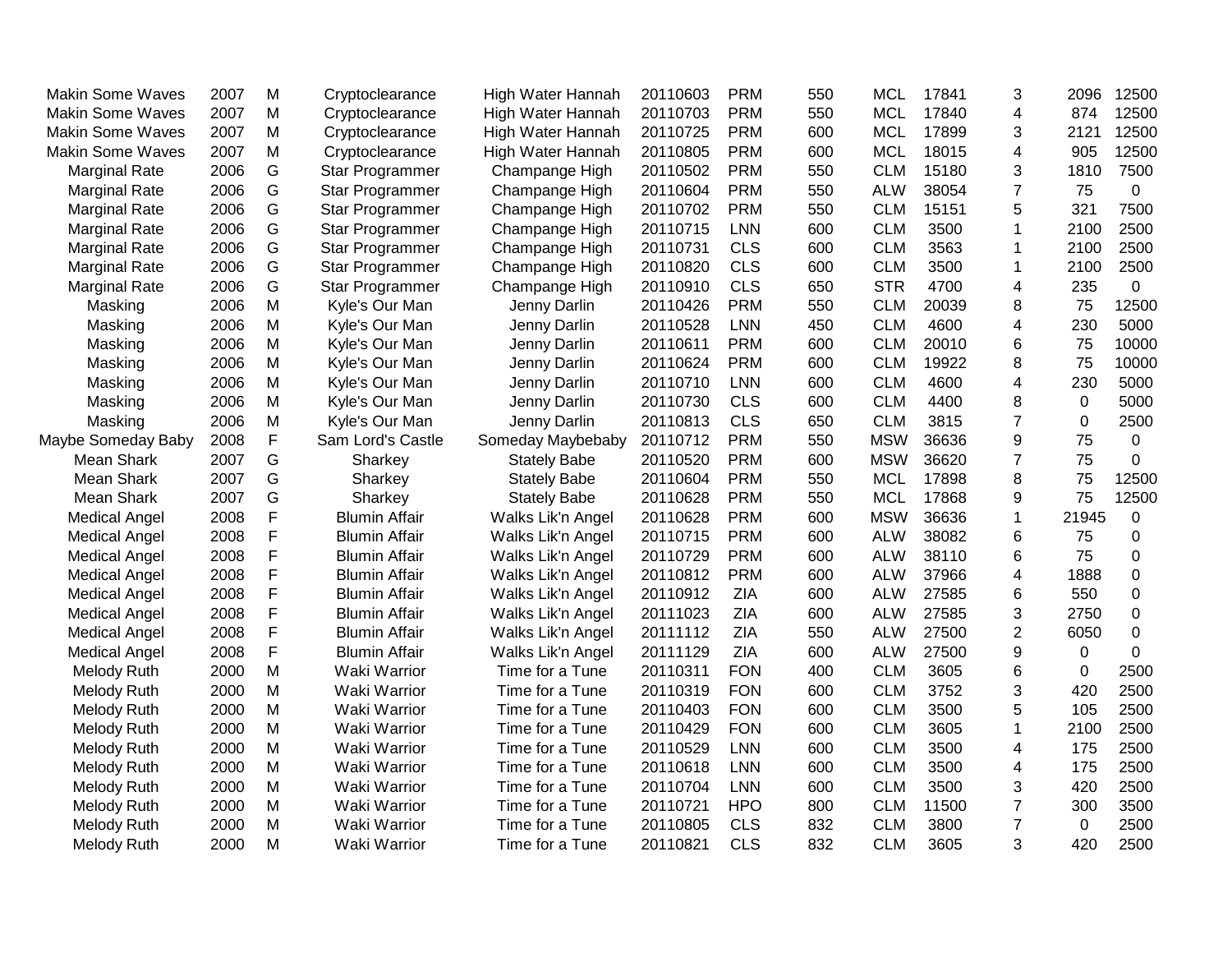| Melody Ruth            | 2000 | M | Waki Warrior        | Time for a Tune    | 20110911 | <b>CLS</b> | 650 | <b>CLM</b> | 3800  | 6              | 0     | 2500        |
|------------------------|------|---|---------------------|--------------------|----------|------------|-----|------------|-------|----------------|-------|-------------|
| Mi C You N Iowa        | 2006 | G | Mi Cielo            | Miss Iowa          | 20110426 | <b>PRM</b> | 550 | <b>ALW</b> | 37967 | 8              | 75    | $\mathbf 0$ |
| Mi C You N Iowa        | 2006 | G | Mi Cielo            | Miss Iowa          | 20110516 | <b>PRM</b> | 600 | <b>CLM</b> | 15122 | 4              | 743   | 7500        |
| Mi C You N Iowa        | 2006 | G | Mi Cielo            | Miss Iowa          | 20110607 | <b>PRM</b> | 800 | <b>ALW</b> | 38024 | 6              | 75    | $\mathbf 0$ |
| Mi C You N Iowa        | 2006 | G | Mi Cielo            | Miss Iowa          | 20110704 | <b>PRM</b> | 800 | <b>ALW</b> | 38111 | 5              | 821   | 0           |
| Midnight Hank          | 2007 | G | <b>Wild Gold</b>    | Kaylee Bailey      | 20110507 | <b>PRM</b> | 550 | <b>CLM</b> | 20078 | 5              | 431   | 10000       |
| Midnight Hank          | 2007 | G | <b>Wild Gold</b>    | Kaylee Bailey      | 20110613 | <b>PRM</b> | 600 | <b>CLM</b> | 20114 | 1              | 11991 | 10000       |
| Midnight Hank          | 2007 | G | <b>Wild Gold</b>    | Kaylee Bailey      | 20110702 | <b>PRM</b> | 550 | <b>CLM</b> | 15151 | 9              | 75    | 7500        |
| Midnight Hank          | 2007 | G | <b>Wild Gold</b>    | Kaylee Bailey      | 20110809 | <b>PRM</b> | 600 | <b>CLM</b> | 15152 | 4              | 749   | 7500        |
| Midnight Hank          | 2007 | G | <b>Wild Gold</b>    | Kaylee Bailey      | 20110906 | <b>PID</b> | 550 | <b>CLM</b> | 19410 | 3              | 1900  | 7500        |
| Midnight Hank          | 2007 | G | <b>Wild Gold</b>    | Kaylee Bailey      | 20110917 | <b>PID</b> | 600 | <b>CLM</b> | 20010 | 12             | 200   | 7500        |
| <b>Midnight Moment</b> | 2008 | F | Gilded Time         | Midnightontheoasis | 20110430 | <b>PRM</b> | 550 | <b>MCL</b> | 18014 | $\mathbf{1}$   | 10857 | 12500       |
| <b>Midnight Moment</b> | 2008 | F | <b>Gilded Time</b>  | Midnightontheoasis | 20110520 | <b>PRM</b> | 600 | <b>ALW</b> | 37994 | $\overline{c}$ | 7574  | 0           |
| <b>Midnight Moment</b> | 2008 | F | <b>Gilded Time</b>  | Midnightontheoasis | 20110603 | <b>PRM</b> | 550 | <b>ALW</b> | 37967 | $\overline{2}$ | 7553  | 0           |
| <b>Midnight Moment</b> | 2008 | F | <b>Gilded Time</b>  | Midnightontheoasis | 20110701 | <b>PRM</b> | 550 | <b>ALW</b> | 38111 | 6              | 75    | 0           |
| <b>Midnight Moment</b> | 2008 | F | <b>Gilded Time</b>  | Midnightontheoasis | 20110715 | <b>PRM</b> | 600 | <b>ALW</b> | 38082 | $\mathbf{2}$   | 7637  | 0           |
| <b>Midnight Moment</b> | 2008 | F | <b>Gilded Time</b>  | Midnightontheoasis | 20110729 | <b>PRM</b> | 600 | <b>ALW</b> | 38110 | $\overline{2}$ | 7658  | 0           |
| <b>Midnight Moment</b> | 2008 | F | <b>Gilded Time</b>  | Midnightontheoasis | 20110812 | <b>PRM</b> | 600 | <b>ALW</b> | 37966 | $\mathbf{1}$   | 22659 | $\mathbf 0$ |
| Mi Frosty Sunday       | 2007 | G | Sunday Break (JPN)  | My Girl Selecto    | 20110604 | <b>PRM</b> | 550 | <b>MCL</b> | 17898 | 4              | 883   | 12500       |
| Mi Frosty Sunday       | 2007 | G | Sunday Break (JPN)  | My Girl Selecto    | 20110611 | <b>PRM</b> | 600 | <b>MCL</b> | 17898 | $\mathbf{1}$   | 10605 | 12500       |
| Mi Frosty Sunday       | 2007 | G | Sunday Break (JPN)  | My Girl Selecto    | 20110621 | <b>PRM</b> | 832 | <b>ALW</b> | 38053 | 9              | 75    | 0           |
| Mi Frosty Sunday       | 2007 | G | Sunday Break (JPN)  | My Girl Selecto    | 20110701 | <b>PRM</b> | 600 | <b>CLM</b> | 19980 | 9              | 75    | 12500       |
| Mi Frosty Sunday       | 2007 | G | Sunday Break (JPN)  | My Girl Selecto    | 20110718 | <b>PRM</b> | 550 | <b>CLM</b> | 19921 | 9              | 75    | 10000       |
| Mi Frosty Sunday       | 2007 | G | Sunday Break (JPN)  | My Girl Selecto    | 20110808 | <b>PRM</b> | 600 | <b>CLM</b> | 19981 | 10             | 75    | 12500       |
| Milk Dudette           | 2008 | F | <b>Sky Classic</b>  | Ms Shawcolat       | 20110430 | <b>PRM</b> | 550 | <b>MSW</b> | 36752 | $\overline{2}$ | 7399  | 0           |
| <b>Milk Dudette</b>    | 2008 | F | <b>Sky Classic</b>  | Ms Shawcolat       | 20110521 | <b>PRM</b> | 600 | <b>MSW</b> | 36666 | 5              | 786   | 0           |
| <b>Milk Dudette</b>    | 2008 | F | <b>Sky Classic</b>  | Ms Shawcolat       | 20110614 | <b>PRM</b> | 600 | <b>MSW</b> | 36695 | $\overline{2}$ | 7357  | 0           |
| <b>Milk Dudette</b>    | 2008 | F | <b>Sky Classic</b>  | Ms Shawcolat       | 20110628 | <b>PRM</b> | 600 | <b>MSW</b> | 36636 | $\overline{2}$ | 7315  | 0           |
| <b>Milk Dudette</b>    | 2008 | F | <b>Sky Classic</b>  | Ms Shawcolat       | 20110712 | <b>PRM</b> | 550 | <b>MSW</b> | 36636 | $\mathbf{1}$   | 21945 | 0           |
| Milk Dudette           | 2008 | F | <b>Sky Classic</b>  | Ms Shawcolat       | 20110729 | <b>PRM</b> | 600 | <b>CLM</b> | 20038 | $\mathbf{1}$   | 11991 | 12500       |
| <b>Milk Dudette</b>    | 2008 | F | <b>Sky Classic</b>  | Ms Shawcolat       | 20110812 | <b>PRM</b> | 600 | <b>ALW</b> | 37966 | 6              | 75    | 0           |
| Ming Glo               | 2004 | G | <b>Brassy Wells</b> | <b>Track Lass</b>  | 20110329 | <b>FP</b>  | 550 | <b>ALW</b> | 8712  | $\sqrt{3}$     | 660   | 0           |
| Ming Glo               | 2004 | G | <b>Brassy Wells</b> | <b>Track Lass</b>  | 20110413 | <b>HAW</b> | 850 | <b>CLM</b> | 15497 | 9              | 110   | 10000       |
| Ming Glo               | 2004 | G | <b>Brassy Wells</b> | <b>Track Lass</b>  | 20110419 | <b>HAW</b> | 550 | <b>CLM</b> | 18000 | 5              | 535   | 18000       |
| Ming Glo               | 2004 | G | <b>Brassy Wells</b> | <b>Track Lass</b>  | 20110427 | <b>HAW</b> | 850 | <b>CLM</b> | 19737 | 5              | 386   | 17500       |
| Ming Glo               | 2004 | G | <b>Brassy Wells</b> | <b>Track Lass</b>  | 20110604 | <b>CBY</b> | 800 | <b>CLM</b> | 11500 | 8              | 115   | 10000       |
| Ming Glo               | 2004 | G | <b>Brassy Wells</b> | <b>Track Lass</b>  | 20110616 | <b>CBY</b> | 850 | <b>CLM</b> | 10500 | $\mathbf{2}$   | 2100  | 25000       |
| Ming Glo               | 2004 | G | <b>Brassy Wells</b> | <b>Track Lass</b>  | 20110630 | <b>CBY</b> | 750 | <b>CLM</b> | 10500 | $\mathbf{2}$   | 1890  | 25000       |
| Ming Glo               | 2004 | G | <b>Brassy Wells</b> | <b>Track Lass</b>  | 20110721 | <b>CBY</b> | 800 | <b>ALW</b> | 16000 | 5              | 160   | 0           |
| Ming Glo               | 2004 | G | <b>Brassy Wells</b> | <b>Track Lass</b>  | 20110730 | <b>CBY</b> | 800 | <b>CLM</b> | 14445 | 8              | 135   | 25000       |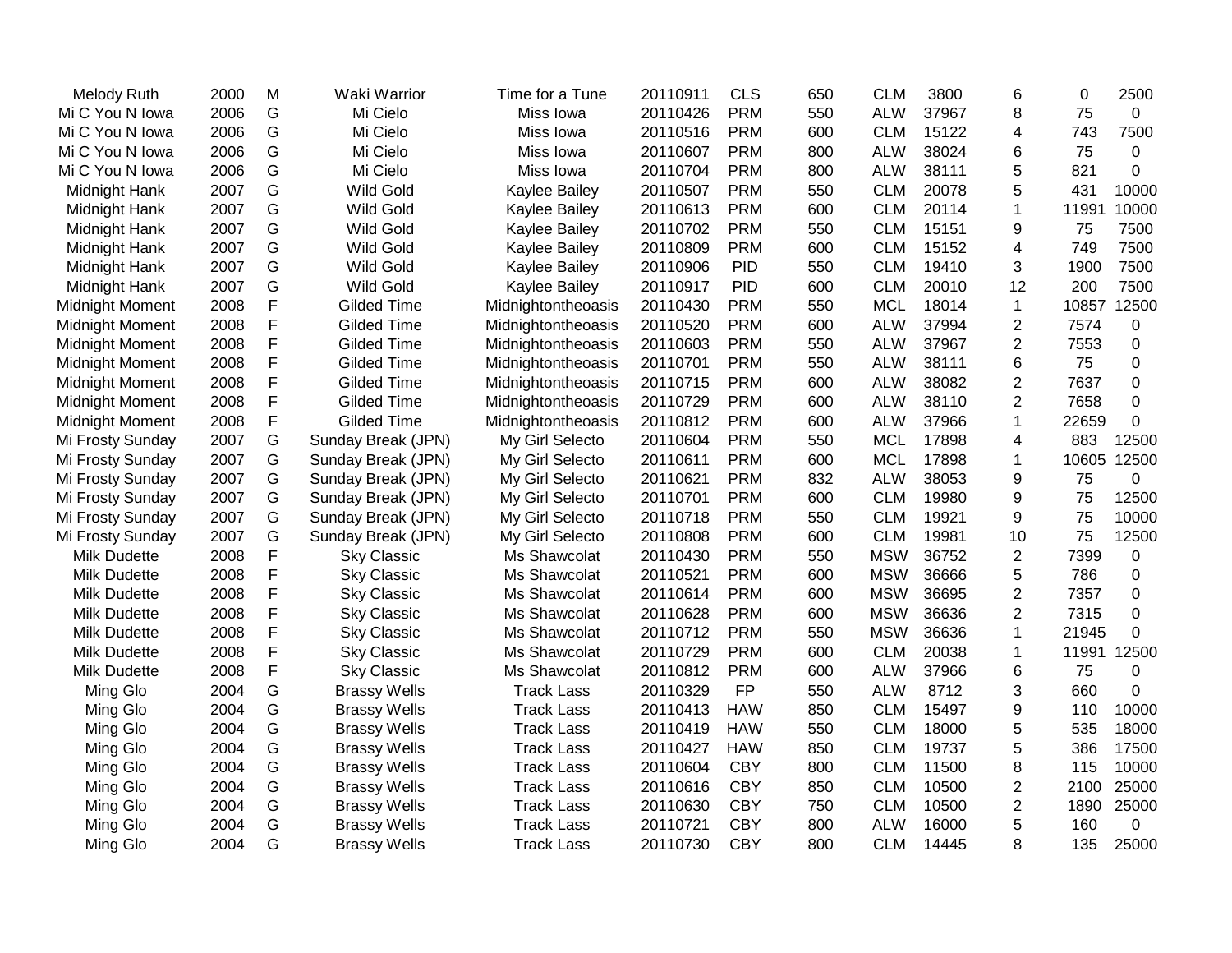| Ming Glo       | 2004 | G | <b>Brassy Wells</b>   | <b>Track Lass</b>     | 20110811 | <b>CBY</b> | 800 | <b>CLM</b> | 10500 | 4              | 630         | 25000 |
|----------------|------|---|-----------------------|-----------------------|----------|------------|-----|------------|-------|----------------|-------------|-------|
| Ming Glo       | 2004 | G | <b>Brassy Wells</b>   | <b>Track Lass</b>     | 20110827 | <b>CBY</b> | 800 | <b>CLM</b> | 11500 | 5              | 115         | 10000 |
| Ming Glo       | 2004 | G | <b>Brassy Wells</b>   | <b>Track Lass</b>     | 20110908 | <b>CBY</b> | 800 | <b>CLM</b> | 8500  | 6              | 85          | 16000 |
| Mingo Ace      | 2006 | M | Van Nistelrooy        | Robin's Red Tiger     | 20110509 | <b>PRM</b> | 600 | <b>CLM</b> | 11000 | 6              | 75          | 7500  |
| Mingo Ace      | 2006 | M | Van Nistelrooy        | Robin's Red Tiger     | 20110517 | <b>PRM</b> | 600 | <b>CLM</b> | 15181 | 8              | 75          | 7500  |
| Mingo Ace      | 2006 | M | Van Nistelrooy        | Robin's Red Tiger     | 20110607 | <b>PRM</b> | 600 | <b>CLM</b> | 15122 | $\overline{7}$ | 75          | 7500  |
| Mingo Ace      | 2006 | M | Van Nistelrooy        | Robin's Red Tiger     | 20110618 | <b>PRM</b> | 600 | <b>CLM</b> | 15181 | 3              | 1810        | 7500  |
| Mingo Ace      | 2006 | M | Van Nistelrooy        | Robin's Red Tiger     | 20110703 | <b>PRM</b> | 600 | <b>CLM</b> | 15208 | 6              | 75          | 7500  |
| Mingo Ace      | 2006 | M | Van Nistelrooy        | Robin's Red Tiger     | 20110715 | <b>PRM</b> | 600 | <b>CLM</b> | 15123 | 8              | 75          | 7500  |
| Mingo Ace      | 2006 | M | Van Nistelrooy        | Robin's Red Tiger     | 20110807 | <b>CBY</b> | 800 | <b>CLM</b> | 9500  | $\overline{c}$ | 1900        | 7500  |
| Mingo Ace      | 2006 | M | Van Nistelrooy        | Robin's Red Tiger     | 20110825 | <b>CBY</b> | 750 | <b>CLM</b> | 11520 | 6              | 90          | 16000 |
| Mingo Ace      | 2006 | M | Van Nistelrooy        | Robin's Red Tiger     | 20110909 | <b>CBY</b> | 750 | <b>CLM</b> | 11495 | 9              | 95          | 7500  |
| Mingo Beach    | 2008 | F | Added Edge            | <b>Chadwick Beach</b> | 20110712 | <b>PRM</b> | 550 | <b>MSW</b> | 36636 | 8              | 75          | 0     |
| Mingo Beach    | 2008 | F | Added Edge            | Chadwick Beach        | 20110723 | <b>PRM</b> | 600 | <b>MCL</b> | 17956 | $\mathbf{1}$   | 10731       | 12500 |
| Mingo Beach    | 2008 | F | Added Edge            | <b>Chadwick Beach</b> | 20110812 | <b>PRM</b> | 600 | <b>ALW</b> | 37966 | 12             | 75          | 0     |
| Mingo Edge     | 2009 | G | Added Edge            | Princess Flo Jo       | 20110709 | <b>PRM</b> | 550 | <b>MSW</b> | 36665 | 6              | 75          | 0     |
| Mingo Gold     | 2005 | G | <b>Wild Gold</b>      | <b>Track Lass</b>     | 20110409 | <b>FON</b> | 650 | <b>CLM</b> | 4600  | $\overline{7}$ | $\mathbf 0$ | 5000  |
| Mingo Gold     | 2005 | G | Wild Gold             | <b>Track Lass</b>     | 20110429 | <b>FON</b> | 650 | <b>CLM</b> | 4600  | $\overline{7}$ | $\mathbf 0$ | 5000  |
| Mingo Gold     | 2005 | G | <b>Wild Gold</b>      | <b>Track Lass</b>     | 20110520 | <b>LNN</b> | 800 | <b>CLM</b> | 4738  | 3              | 552         | 5000  |
| Mingo Gold     | 2005 | G | <b>Wild Gold</b>      | <b>Track Lass</b>     | 20110603 | <b>LNN</b> | 832 | <b>CLM</b> | 4738  | 9              | 0           | 5000  |
| Mingo Gold     | 2005 | G | <b>Wild Gold</b>      | <b>Track Lass</b>     | 20110717 | <b>LNN</b> | 800 | <b>CLM</b> | 4683  | 9              | 0           | 5000  |
| Mingo I A      | 2007 | M | <b>Winter Glitter</b> | Robin's Red Tiger     | 20110423 | <b>PRM</b> | 550 | <b>MSW</b> | 36695 | 4              | 1840        | 0     |
| Mingo I A      | 2007 | M | <b>Winter Glitter</b> | Robin's Red Tiger     | 20110510 | <b>PRM</b> | 800 | <b>MSW</b> | 36752 | 1              | 22197       | 0     |
| Mingo I A      | 2007 | M | <b>Winter Glitter</b> | Robin's Red Tiger     | 20110523 | <b>PRM</b> | 832 | <b>ALW</b> | 38112 | 5              | 821         | 0     |
| Mingo I A      | 2007 | M | <b>Winter Glitter</b> | Robin's Red Tiger     | 20110606 | <b>PRM</b> | 800 | <b>ALW</b> | 38112 | 6              | 75          | 0     |
| Mingo I A      | 2007 | M | <b>Winter Glitter</b> | Robin's Red Tiger     | 20110620 | <b>PRM</b> | 832 | <b>ALW</b> | 38024 | 6              | 75          | 0     |
| Mingo I A      | 2007 | M | <b>Winter Glitter</b> | Robin's Red Tiger     | 20110702 | <b>PRM</b> | 600 | <b>CLM</b> | 20066 | $\overline{c}$ | 4018        | 10000 |
| Mingo I A      | 2007 | M | <b>Winter Glitter</b> | Robin's Red Tiger     | 20110718 | <b>PRM</b> | 832 | <b>CLM</b> | 20038 | 5              | 428         | 10000 |
| Mingo I A      | 2007 | M | <b>Winter Glitter</b> | Robin's Red Tiger     | 20110729 | <b>PRM</b> | 800 | <b>CLM</b> | 15208 | $\overline{7}$ | 75          | 7500  |
| Mingo I A      | 2007 | M | <b>Winter Glitter</b> | Robin's Red Tiger     | 20110808 | <b>PRM</b> | 600 | <b>CLM</b> | 19981 | 8              | 75          | 10000 |
| Mini Cat       | 2007 | M | Doug Fir              | Peering Over          | 20110801 | <b>PRM</b> | 600 | <b>MCL</b> | 17868 | 11             | 75          | 12500 |
| Mini Cat       | 2007 | M | Doug Fir              | Peering Over          | 20110808 | <b>PRM</b> | 600 | <b>MCL</b> | 17898 | 8              | 75          | 12500 |
| Miracle Pro    | 2001 | M | Louis Quatorze        | Baba's Pro            | 20110423 | <b>FON</b> | 600 | <b>CLM</b> | 3500  | 1              | 2100        | 2500  |
| Miracle Pro    | 2001 | M | Louis Quatorze        | Baba's Pro            | 20110506 | <b>FON</b> | 650 | <b>CLM</b> | 3500  | 8              | $\mathbf 0$ | 2500  |
| Miracle Pro    | 2001 | M | Louis Quatorze        | Baba's Pro            | 20110520 | <b>LNN</b> | 600 | <b>CLM</b> | 3500  | $\overline{2}$ | 700         | 2500  |
| Miracle Pro    | 2001 | M | Louis Quatorze        | Baba's Pro            | 20110603 | <b>LNN</b> | 600 | <b>CLM</b> | 3500  | 3              | 420         | 2500  |
| Miracle Pro    | 2001 | M | Louis Quatorze        | Baba's Pro            | 20111009 | <b>MPM</b> | 500 | <b>CLM</b> | 9700  | 4              | 474         | 5000  |
| Miracle Pro    | 2001 | M | Louis Quatorze        | Baba's Pro            | 20111016 | <b>MPM</b> | 500 | <b>CLM</b> | 8700  | $\overline{7}$ | 450         | 3000  |
| Miss Adventure | 2008 | F | Added Edge            | Magic Realm           | 20110413 | <b>OP</b>  | 600 | <b>MCL</b> | 19500 | 9              | 56          | 10000 |
| Miss Adventure | 2008 | F | Added Edge            | Magic Realm           | 20110509 | <b>PRM</b> | 800 | <b>MCL</b> | 17980 | 1              | 10794       | 12500 |
|                |      |   |                       |                       |          |            |     |            |       |                |             |       |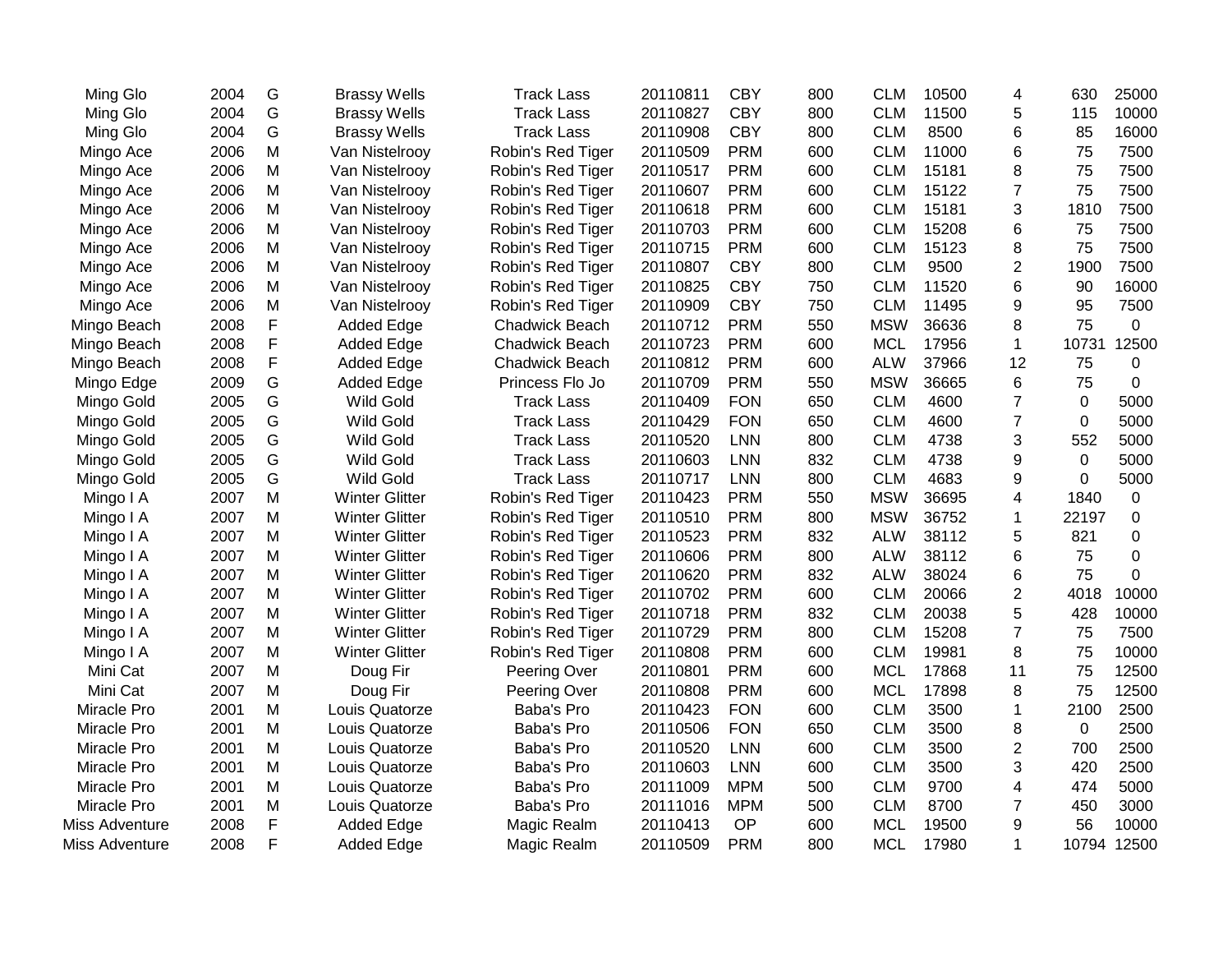| Miss Adventure      | 2008 | F | <b>Added Edge</b>    | Magic Realm             | 20110604 | <b>PRM</b> | 800 | <b>CLM</b> | 12862  | $\overline{2}$ | 3632  | 7500     |
|---------------------|------|---|----------------------|-------------------------|----------|------------|-----|------------|--------|----------------|-------|----------|
| Miss Adventure      | 2008 | F | <b>Added Edge</b>    | Magic Realm             | 20110618 | <b>PRM</b> | 600 | <b>STK</b> | 38311  | 3              | 4033  | 0        |
| Miss Adventure      | 2008 | F | <b>Added Edge</b>    | Magic Realm             | 20110709 | <b>PRM</b> | 832 | <b>STK</b> | 106276 | 4              | 5416  | 0        |
| Miss Adventure      | 2008 | F | <b>Added Edge</b>    | Magic Realm             | 20110718 | <b>PRM</b> | 832 | <b>CLM</b> | 20038  | 2              | 3997  | 12500    |
| Miss Adventure      | 2008 | F | Added Edge           | Magic Realm             | 20110801 | <b>PRM</b> | 800 | <b>ALW</b> | 38111  | 6              | 75    | 0        |
| Miss Adventure      | 2008 | F | Added Edge           | Magic Realm             | 20110827 | <b>CBY</b> | 650 | <b>STK</b> | 25000  | 4              | 1500  | 0        |
| Miss Busybody       | 2004 | M | <b>Storm Creek</b>   | Louisia                 | 20110422 | <b>FON</b> | 600 | <b>CLM</b> | 3563   | 6              | 0     | 2500     |
| Miss Busybody       | 2004 | M | <b>Storm Creek</b>   | Louisia                 | 20110513 | <b>LNN</b> | 600 | <b>CLM</b> | 3500   | $\overline{2}$ | 700   | 2500     |
| Miss Busybody       | 2004 | M | <b>Storm Creek</b>   | Louisia                 | 20110812 | <b>CLS</b> | 600 | <b>CLM</b> | 3500   | 4              | 175   | 2500     |
| Miss Busybody       | 2004 | M | <b>Storm Creek</b>   | Louisia                 | 20110826 | <b>CLS</b> | 600 | <b>CLM</b> | 3500   | 4              | 175   | 2500     |
| Miss Busybody       | 2004 | M | <b>Storm Creek</b>   | Louisia                 | 20110904 | <b>CLS</b> | 600 | <b>CLM</b> | 3563   | 1              | 2100  | 2500     |
| Miss Busybody       | 2004 | M | <b>Storm Creek</b>   | Louisia                 | 20110911 | <b>CLS</b> | 650 | <b>CLM</b> | 3800   | 3              | 456   | 2500     |
| Miss Gold Hill      | 2009 | F | Nob Hill Deelite     | <b>Gold Queen</b>       | 20110627 | <b>PRM</b> | 500 | <b>MSW</b> | 36724  | $\overline{2}$ | 7378  | 0        |
| Miss Gold Hill      | 2009 | F | Nob Hill Deelite     | <b>Gold Queen</b>       | 20110708 | <b>PRM</b> | 550 | <b>MSW</b> | 36694  | 3              | 4414  | 0        |
| Miss Gold Hill      | 2009 | F | Nob Hill Deelite     | <b>Gold Queen</b>       | 20110801 | <b>PRM</b> | 550 | <b>MCL</b> | 23508  | 3              | 2818  | 25000    |
| <b>Miss Hickory</b> | 2003 | M | Mocha Express        | <b>Tickles all Over</b> | 20110225 | <b>FON</b> | 400 | <b>CLM</b> | 5574   | 3              | 624   | 5000     |
| <b>Miss Hickory</b> | 2003 | M | Mocha Express        | <b>Tickles all Over</b> | 20110313 | <b>FON</b> | 400 | <b>CLM</b> | 5200   | 3              | 624   | 5000     |
| <b>Miss Hickory</b> | 2003 | M | Mocha Express        | <b>Tickles all Over</b> | 20110501 | <b>FON</b> | 600 | <b>CLM</b> | 5200   | 5              | 156   | 5000     |
| <b>Miss Hickory</b> | 2003 | M | Mocha Express        | <b>Tickles all Over</b> | 20110514 | <b>LNN</b> | 450 | <b>CLM</b> | 5200   | 1              | 3120  | 5000     |
| <b>Miss Hickory</b> | 2003 | M | Mocha Express        | <b>Tickles all Over</b> | 20110708 | <b>LNN</b> | 450 | <b>CLM</b> | 6200   | 1              | 3720  | 5000     |
| <b>Miss Hickory</b> | 2003 | M | Mocha Express        | <b>Tickles all Over</b> | 20110722 | <b>HPO</b> | 600 | <b>CLM</b> | 14000  | 6              | 300   | 5000     |
| <b>Miss Hickory</b> | 2003 | M | Mocha Express        | <b>Tickles all Over</b> | 20110818 | <b>CLS</b> | 600 | <b>CLM</b> | 5574   | $\overline{4}$ | 260   | 5000     |
| <b>Miss Nasty</b>   | 2008 | F | Mull of Kintyre      | <b>Red Locket</b>       | 20110614 | <b>PRM</b> | 600 | <b>MSW</b> | 36695  | 1              | 22071 | 0        |
| <b>Miss Nasty</b>   | 2008 | F | Mull of Kintyre      | Red Locket              | 20110701 | <b>PRM</b> | 550 | <b>ALW</b> | 38111  | $\overline{2}$ | 7658  | 0        |
| <b>Miss Nasty</b>   | 2008 | F | Mull of Kintyre      | <b>Red Locket</b>       | 20110718 | <b>PRM</b> | 832 | <b>ALW</b> | 38024  | 3              | 4557  | 0        |
| <b>Miss Nasty</b>   | 2008 | F | Mull of Kintyre      | Red Locket              | 20110729 | <b>PRM</b> | 600 | <b>ALW</b> | 38110  | 1              | 22974 | 0        |
| <b>Miss Nasty</b>   | 2008 | F | Mull of Kintyre      | Red Locket              | 20110922 | <b>RP</b>  | 800 | <b>ALW</b> | 31500  | 5              | 939   | $\Omega$ |
| <b>Miss Nasty</b>   | 2008 | F | Mull of Kintyre      | <b>Red Locket</b>       | 20111006 | <b>RP</b>  | 850 | <b>AOC</b> | 31500  | 8              | 85    | 35000    |
| Miss Upper Cut      | 2008 | F | <b>Added Edge</b>    | More of Me for You      | 20110521 | <b>PRM</b> | 600 | <b>MSW</b> | 36666  | 8              | 75    | 0        |
| Miss Upper Cut      | 2008 | F | <b>Added Edge</b>    | More of Me for You      | 20110531 | <b>PRM</b> | 550 | <b>MSW</b> | 36695  | 3              | 4414  | 0        |
| Miss Upper Cut      | 2008 | F | <b>Added Edge</b>    | More of Me for You      | 20110628 | <b>PRM</b> | 600 | <b>MSW</b> | 36636  | 3              | 4389  | 0        |
| Miss Upper Cut      | 2008 | F | <b>Added Edge</b>    | More of Me for You      | 20110806 | <b>PRM</b> | 600 | <b>MSW</b> | 36782  | 4              | 1855  | 0        |
| Miss Val d'Omoor    | 2008 | F | Olmodavor            | I Fell for the Pro      | 20110628 | <b>PRM</b> | 600 | <b>MSW</b> | 36636  | 9              | 75    | 0        |
| Missy's Affair      | 2006 | M | <b>Blumin Affair</b> | <b>Missy Maria</b>      | 20110430 | <b>PRM</b> | 550 | <b>MSW</b> | 36752  | 4              | 1849  | 0        |
| Mr. Barry           | 2007 | G | <b>Broken Vow</b>    | <b>Berry Berry</b>      | 20110520 | <b>PRM</b> | 600 | <b>ALW</b> | 40916  | 3              | 4943  | 0        |
| Mr. Barry           | 2007 | G | <b>Broken Vow</b>    | <b>Berry Berry</b>      | 20110531 | <b>PRM</b> | 832 | <b>AOC</b> | 40859  | 8              | 75    | 0        |
| Mr. Barry           | 2007 | G | <b>Broken Vow</b>    | <b>Berry Berry</b>      | 20110614 | <b>PRM</b> | 832 | <b>AOC</b> | 40830  | 5              | 876   | 25000    |
| Mr. Barry           | 2007 | G | <b>Broken Vow</b>    | <b>Berry Berry</b>      | 20110628 | <b>PRM</b> | 800 | <b>AOC</b> | 40887  | 5              | 881   | 0        |
| Mr. Barry           | 2007 | G | <b>Broken Vow</b>    | <b>Berry Berry</b>      | 20110716 | <b>PRM</b> | 600 | <b>CLM</b> | 15123  | 4              | 744   | 7500     |
| Mr. Barry           | 2007 | G | <b>Broken Vow</b>    | <b>Berry Berry</b>      | 20110802 | <b>PRM</b> | 800 | <b>CLM</b> | 14906  | 1              | 10416 | 7500     |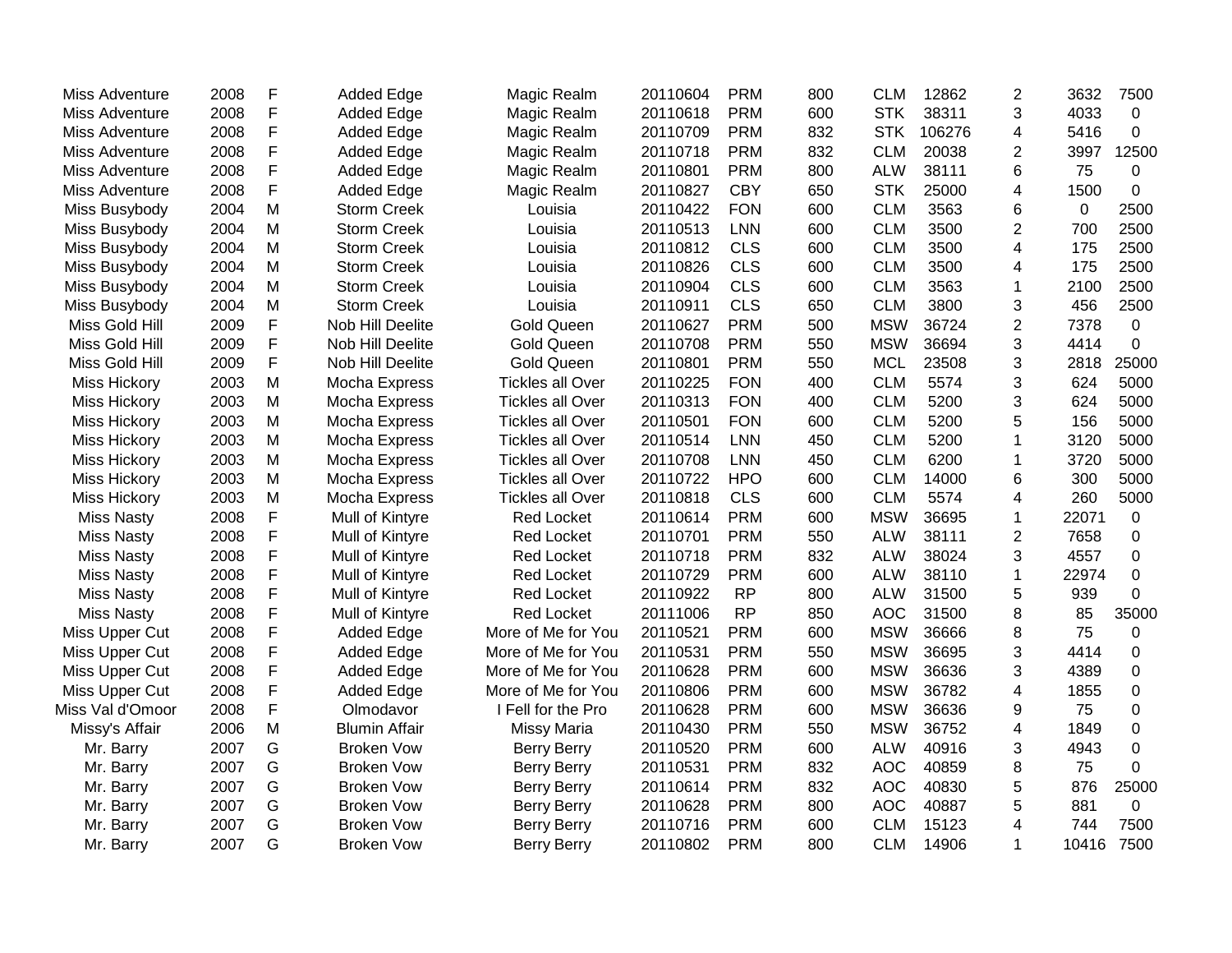| Mr. Barry           | 2007 | G           | <b>Broken Vow</b> | <b>Berry Berry</b>       | 20110813 | <b>PRM</b> | 800 | <b>CLM</b> | 17683 | 3              | 3154     | 7500  |
|---------------------|------|-------------|-------------------|--------------------------|----------|------------|-----|------------|-------|----------------|----------|-------|
| Mr. Tango           | 2006 | G           | Toccet            | Fantango Lady            | 20110618 | <b>CBY</b> | 850 | <b>CLM</b> | 11500 | 3              | 1265     | 10000 |
| Mr. Tango           | 2006 | G           | Toccet            | Fantango Lady            | 20110628 | <b>PRM</b> | 800 | <b>AOC</b> | 40887 | 6              | 75       | 0     |
| Mr. Tango           | 2006 | G           | Toccet            | Fantango Lady            | 20110724 | <b>CBY</b> | 832 | <b>CLM</b> | 8308  | 1              | 4800     | 5000  |
| Mr. Tango           | 2006 | G           | Toccet            | Fantango Lady            | 20110806 | <b>CBY</b> | 750 | <b>ALW</b> | 28056 | 4              | 1050     | 0     |
| Mr. Tango           | 2006 | G           | <b>Toccet</b>     | Fantango Lady            | 20110910 | <b>CBY</b> | 832 | <b>CLM</b> | 6500  | $\overline{2}$ | 1300     | 3500  |
| Mohawk Man          | 2008 | G           | Devil His Due     | Missy's Souvenir         | 20110426 | <b>PRM</b> | 550 | <b>MSW</b> | 36666 | 3              | 4402     | 0     |
| Mohawk Man          | 2008 | G           | Devil His Due     | Missy's Souvenir         | 20110506 | <b>PRM</b> | 600 | <b>MSW</b> | 36695 | 5              | 788      | 0     |
| Mohawk Man          | 2008 | G           | Devil His Due     | Missy's Souvenir         | 20110613 | <b>PRM</b> | 600 | <b>MSW</b> | 36666 | 5              | 786      | 0     |
| Mohawk Man          | 2008 | G           | Devil His Due     | Missy's Souvenir         | 20110704 | <b>PRM</b> | 550 | <b>MCL</b> | 17898 | 3              | 2121     | 12500 |
| Mohawk Man          | 2008 | G           | Devil His Due     | Missy's Souvenir         | 20110730 | <b>PRM</b> | 600 | <b>MCL</b> | 17868 | 1              | 10542    | 12500 |
| Molly Orunagain     | 2004 | M           | Minardi           | <b>Mountain Kitty</b>    | 20110503 | <b>PRM</b> | 550 | <b>WCL</b> | 15236 | 3              | 1833     | 7500  |
| Molly Orunagain     | 2004 | M           | Minardi           | <b>Mountain Kitty</b>    | 20110517 | <b>PRM</b> | 600 | <b>CLM</b> | 15181 | 3              | 1810     | 7500  |
| Molly Orunagain     | 2004 | M           | Minardi           | <b>Mountain Kitty</b>    | 20110607 | <b>PRM</b> | 600 | <b>CLM</b> | 15122 | $\overline{2}$ | 2975     | 7500  |
| Molly Orunagain     | 2004 | M           | Minardi           | <b>Mountain Kitty</b>    | 20110618 | <b>PRM</b> | 600 | <b>CLM</b> | 15181 | 1              | 6034     | 7500  |
| Moma Loca           | 2009 | $\mathsf F$ | Doneraile Court   | She's a Nasty One        | 20110606 | <b>PRM</b> | 450 | <b>MSW</b> | 36695 | 1              | 22071    | 0     |
| Moma Loca           | 2009 | $\mathsf F$ | Doneraile Court   | She's a Nasty One        | 20110716 | <b>PRM</b> | 550 | <b>STK</b> | 81750 | 6              | 1500     | 0     |
| Moma Loca           | 2009 | F           | Doneraile Court   | She's a Nasty One        | 20110806 | <b>PRM</b> | 600 | <b>STK</b> | 85066 | 5              | 2552     | 0     |
| Money Tak           | 2004 | M           | Mutakddim         | <b>Colonial Currency</b> | 20110409 | <b>FON</b> | 600 | <b>ALW</b> | 8755  | 9              | $\Omega$ | 0     |
| Money Tak           | 2004 | M           | Mutakddim         | <b>Colonial Currency</b> | 20110423 | <b>FON</b> | 600 | <b>ALW</b> | 8500  | 8              | 0        | 0     |
| Money Tak           | 2004 | M           | Mutakddim         | <b>Colonial Currency</b> | 20110507 | <b>FON</b> | 600 | <b>ALW</b> | 9112  | $\overline{7}$ | 0        | 0     |
| Money Tak           | 2004 | M           | Mutakddim         | <b>Colonial Currency</b> | 20110605 | <b>LNN</b> | 832 | <b>CLM</b> | 4800  | 4              | 240      | 5000  |
| Money Tak           | 2004 | M           | Mutakddim         | <b>Colonial Currency</b> | 20110618 | <b>LNN</b> | 800 | <b>CLM</b> | 4800  | 5              | 144      | 5000  |
| Money Tak           | 2004 | M           | Mutakddim         | <b>Colonial Currency</b> | 20110624 | <b>LNN</b> | 800 | <b>CLM</b> | 3500  | $\overline{c}$ | 700      | 2500  |
| Money Tak           | 2004 | M           | Mutakddim         | <b>Colonial Currency</b> | 20110708 | <b>LNN</b> | 800 | <b>CLM</b> | 3500  | $\overline{c}$ | 700      | 2500  |
| Money Tak           | 2004 | M           | Mutakddim         | <b>Colonial Currency</b> | 20110716 | <b>LNN</b> | 832 | <b>CLM</b> | 3500  | $\overline{2}$ | 700      | 2500  |
| Money Tak           | 2004 | M           | Mutakddim         | <b>Colonial Currency</b> | 20110730 | <b>CLS</b> | 832 | <b>CLM</b> | 3500  | 8              | 0        | 2500  |
| Money Tak           | 2004 | M           | Mutakddim         | <b>Colonial Currency</b> | 20110821 | <b>CLS</b> | 600 | <b>CLM</b> | 4600  | 3              | 552      | 5000  |
| Money Tak           | 2004 | M           | Mutakddim         | <b>Colonial Currency</b> | 20110827 | <b>CLS</b> | 600 | <b>CLM</b> | 4600  | $\overline{7}$ | 0        | 5000  |
| Money Tak           | 2004 | M           | Mutakddim         | <b>Colonial Currency</b> | 20110910 | <b>CLS</b> | 650 | <b>CLM</b> | 4600  | 9              | 0        | 5000  |
| <b>Mountain Fir</b> | 2008 | G           | Doug Fir          | Peering Over             | 20110524 | <b>PRM</b> | 550 | <b>MCL</b> | 17898 | 9              | 75       | 12500 |
| Mountain Fir        | 2008 | G           | Doug Fir          | Peering Over             | 20110611 | <b>PRM</b> | 600 | <b>MCL</b> | 17898 | 9              | 75       | 12500 |
| <b>Mountain Fir</b> | 2008 | G           | Doug Fir          | Peering Over             | 20110704 | <b>PRM</b> | 550 | <b>MCL</b> | 17898 | 9              | 75       | 12500 |
| <b>Mountain Fir</b> | 2008 | G           | Doug Fir          | Peering Over             | 20110730 | <b>PRM</b> | 600 | <b>MCL</b> | 17868 | 8              | 75       | 12500 |
| <b>Mountain Fir</b> | 2008 | G           | Doug Fir          | Peering Over             | 20110808 | <b>PRM</b> | 832 | <b>MCL</b> | 17840 | 11             | 75       | 12500 |
| Move Aside Kid's    | 2007 | M           | Deerhound         | Kids 'n Cats             | 20110423 | <b>PRM</b> | 550 | <b>MSW</b> | 36695 | $\overline{2}$ | 7357     | 0     |
| Move Aside Kid's    | 2007 | M           | Deerhound         | Kids 'n Cats             | 20110507 | <b>PRM</b> | 600 | <b>MSW</b> | 36695 | $\overline{7}$ | 75       | 0     |
| Move Aside Kid's    | 2007 | M           | Deerhound         | Kids 'n Cats             | 20110521 | <b>PRM</b> | 600 | <b>MSW</b> | 36666 | 1              | 22008    | 0     |
| Move Aside Kid's    | 2007 | M           | Deerhound         | Kids 'n Cats             | 20110617 | <b>PRM</b> | 600 | <b>ALW</b> | 38083 | 7              | 75       | 0     |
| Move Aside Kid's    | 2007 | M           | Deerhound         | Kids 'n Cats             | 20110703 | <b>PRM</b> | 800 | <b>ALW</b> | 38024 | 6              | 75       | 0     |
|                     |      |             |                   |                          |          |            |     |            |       |                |          |       |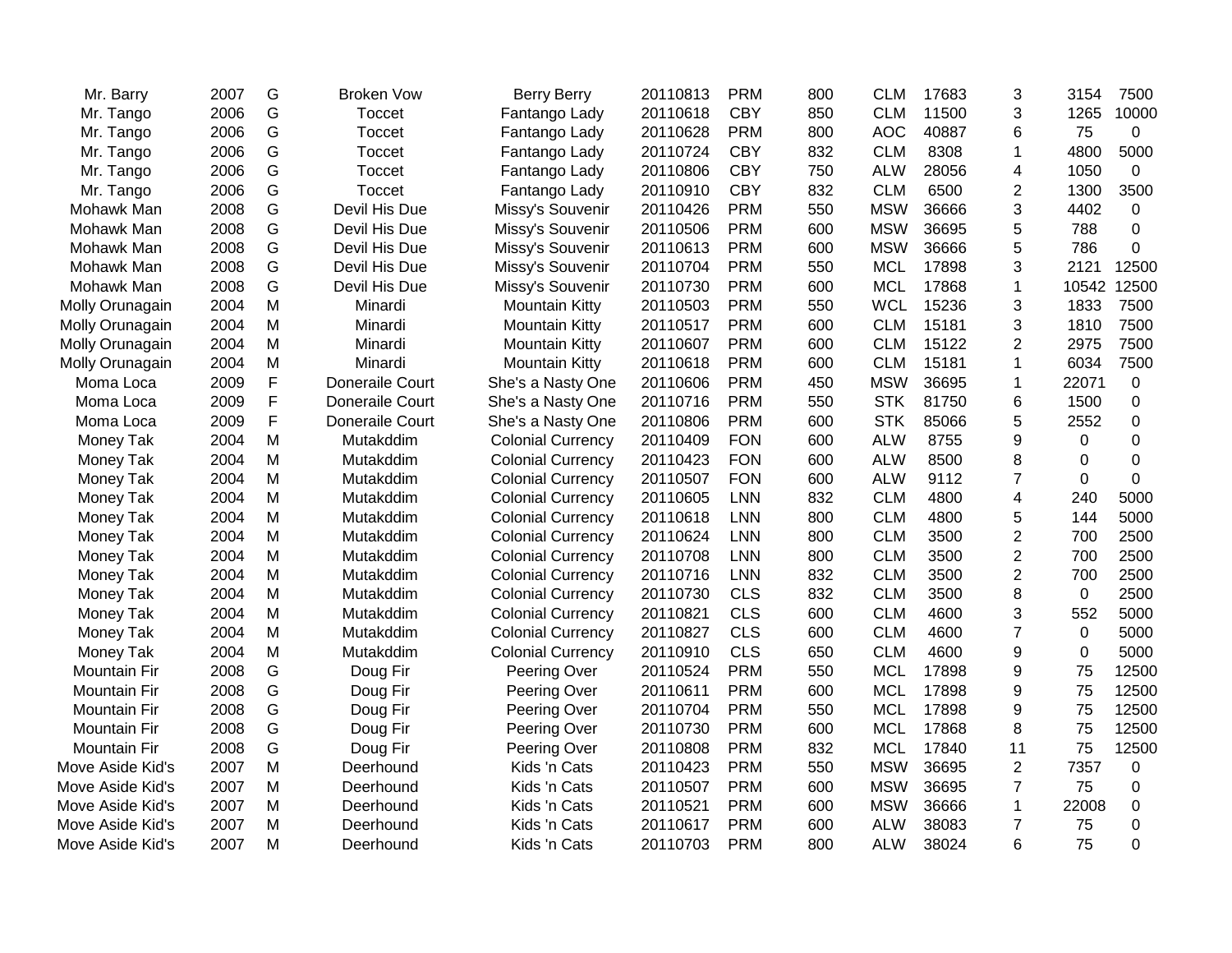| Move Aside Kid's   | 2007 | M | Deerhound             | Kids 'n Cats         | 20110715 | <b>PRM</b> | 600 | <b>ALW</b> | 38082 | 5              | 818         | 0                |
|--------------------|------|---|-----------------------|----------------------|----------|------------|-----|------------|-------|----------------|-------------|------------------|
| Move Aside Kid's   | 2007 | M | Deerhound             | Kids 'n Cats         | 20110729 | <b>PRM</b> | 600 | <b>CLM</b> | 20038 | 5              | 428         | 12500            |
| Move Aside Kid's   | 2007 | M | Deerhound             | Kids 'n Cats         | 20110812 | <b>PRM</b> | 600 | <b>ALW</b> | 37966 | $\overline{7}$ | 75          | $\mathbf 0$      |
| Move Aside Kid's   | 2007 | M | Deerhound             | Kids 'n Cats         | 20111008 | <b>TUP</b> | 650 | <b>CLM</b> | 5500  | $\mathbf{1}$   | 3300        | 3500             |
| Move Aside Kid's   | 2007 | M | Deerhound             | Kids 'n Cats         | 20111029 | <b>TUP</b> | 600 | <b>CLM</b> | 5700  | 3              | 570         | 3500             |
| Move Aside Kid's   | 2007 | M | Deerhound             | Kids 'n Cats         | 20111108 | <b>TUP</b> | 650 | <b>CLM</b> | 5700  | 5              | 228         | 3500             |
| Mover              | 2006 | G | Wild Gold             | Malibu Ransom        | 20110110 | <b>BEU</b> | 550 | <b>CLM</b> | 3900  | $\overline{7}$ | 39          | 4000             |
| Mover              | 2006 | G | <b>Wild Gold</b>      | Malibu Ransom        | 20110121 | <b>BEU</b> | 500 | <b>CLM</b> | 3500  | 3              | 350         | 2500             |
| Mover              | 2006 | G | <b>Wild Gold</b>      | Malibu Ransom        | 20110204 | <b>BEU</b> | 550 | <b>CLM</b> | 3700  | $\overline{7}$ | 37          | 3500             |
| Mover              | 2006 | G | <b>Wild Gold</b>      | Malibu Ransom        | 20110226 | <b>FON</b> | 400 | <b>CLM</b> | 3500  | $\overline{7}$ | $\mathbf 0$ | 2500             |
| Mover              | 2006 | G | <b>Wild Gold</b>      | Malibu Ransom        | 20110319 | <b>FON</b> | 600 | <b>CLM</b> | 5200  | 5              | 156         | 5000             |
| Mover              | 2006 | G | <b>Wild Gold</b>      | Malibu Ransom        | 20110402 | <b>FON</b> | 600 | <b>CLM</b> | 5200  | 9              | $\mathbf 0$ | 5000             |
| Mover              | 2006 | G | <b>Wild Gold</b>      | Malibu Ransom        | 20110514 | <b>LNN</b> | 450 | <b>CLM</b> | 5200  | 8              | 0           | 5000             |
| Mover              | 2006 | G | <b>Wild Gold</b>      | Malibu Ransom        | 20110522 | <b>LNN</b> | 600 | <b>CLM</b> | 5574  | $\overline{7}$ | 0           | 5000             |
| Mover              | 2006 | G | Wild Gold             | Malibu Ransom        | 20110604 | <b>LNN</b> | 600 | <b>CLM</b> | 5200  | $\overline{7}$ | 0           | 5000             |
| Mover              | 2006 | G | <b>Wild Gold</b>      | Malibu Ransom        | 20110626 | <b>LNN</b> | 800 | <b>CLM</b> | 5356  | 10             | 0           | 5000             |
| Mover              | 2006 | G | <b>Wild Gold</b>      | Malibu Ransom        | 20110729 | <b>CLS</b> | 600 | <b>CLM</b> | 4500  | $\overline{7}$ | 0           | 3500             |
| Mover              | 2006 | G | <b>Wild Gold</b>      | Malibu Ransom        | 20110820 | <b>CLS</b> | 600 | <b>CLM</b> | 3500  | 6              | $\mathbf 0$ | 2500             |
| <b>Movin Gold</b>  | 2008 | G | <b>Wild Gold</b>      | Rockin' Storm        | 20110429 | <b>PRM</b> | 550 | <b>MSW</b> | 36666 | 1              | 22008       | $\boldsymbol{0}$ |
| <b>Movin Gold</b>  | 2008 | G | <b>Wild Gold</b>      | Rockin' Storm        | 20110524 | <b>PRM</b> | 600 | <b>ALW</b> | 38170 | $\mathbf{1}$   | 23100       | $\mathbf 0$      |
| <b>Movin Gold</b>  | 2008 | G | <b>Wild Gold</b>      | Rockin' Storm        | 20110617 | <b>PRM</b> | 600 | <b>AOC</b> | 40859 | 8              | 75          | 0                |
| <b>Movin Gold</b>  | 2008 | G | <b>Wild Gold</b>      | Rockin' Storm        | 20110726 | <b>PRM</b> | 600 | <b>CLM</b> | 16990 | $\overline{4}$ | 1307        | 15000            |
| Movin Gold         | 2008 | G | <b>Wild Gold</b>      | Rockin' Storm        | 20110812 | <b>PRM</b> | 600 | <b>AOC</b> | 40858 | $\overline{7}$ | 75          | 0                |
| <b>Mutti Blues</b> | 2006 | G | Mutakddim             | <b>Rainbow Heart</b> | 20110403 | OP         | 550 | <b>AOC</b> | 45500 | 3              | 4550        | 0                |
| <b>Mutti Blues</b> | 2006 | G | Mutakddim             | <b>Rainbow Heart</b> | 20110422 | <b>PRM</b> | 600 | <b>ALW</b> | 53322 | 8              | 75          | 0                |
| <b>Mutti Blues</b> | 2006 | G | Mutakddim             | <b>Rainbow Heart</b> | 20110514 | <b>PRM</b> | 600 | <b>STK</b> | 70000 | $\mathbf{1}$   | 42000       | $\pmb{0}$        |
| <b>Mutti Blues</b> | 2006 | G | Mutakddim             | <b>Rainbow Heart</b> | 20110613 | <b>PRM</b> | 600 | <b>AOC</b> | 35262 | 5              | 941         | 0                |
| <b>Mutti Blues</b> | 2006 | G | Mutakddim             | <b>Rainbow Heart</b> | 20110627 | <b>PRM</b> | 600 | <b>AOC</b> | 36202 | 4              | 2507        | 0                |
| <b>Mutti Blues</b> | 2006 | G | Mutakddim             | <b>Rainbow Heart</b> | 20110806 | <b>PRM</b> | 600 | <b>STK</b> | 66300 | $\mathbf{1}$   | 39780       | $\mathbf 0$      |
| My Angel Anna      | 2006 | M | <b>Crowning Storm</b> | Sandra's Angel       | 20110502 | <b>PRM</b> | 550 | <b>MCL</b> | 17950 | 8              | 75          | 12500            |
| My Gal Annie       | 2006 | M | <b>Dazzling Falls</b> | Show My Gal          | 20110313 | <b>FON</b> | 400 | <b>CLM</b> | 4600  | 8              | $\mathbf 0$ | 5000             |
| My Gal Annie       | 2006 | M | <b>Dazzling Falls</b> | Show My Gal          | 20110402 | <b>FON</b> | 600 | <b>CLM</b> | 4600  | 4              | 230         | 5000             |
| My Gal Annie       | 2006 | M | Dazzling Falls        | Show My Gal          | 20110408 | <b>FON</b> | 600 | <b>CLM</b> | 4600  | 4              | 230         | 5000             |
| My Gal Annie       | 2006 | M | <b>Dazzling Falls</b> | Show My Gal          | 20110422 | <b>FON</b> | 800 | <b>CLM</b> | 4600  | 6              | $\mathbf 0$ | 5000             |
| My Gal Annie       | 2006 | M | <b>Dazzling Falls</b> | Show My Gal          | 20110515 | <b>LNN</b> | 800 | <b>CLM</b> | 4600  | 5              | 138         | 5000             |
| My Gal Annie       | 2006 | M | Dazzling Falls        | Show My Gal          | 20110529 | <b>LNN</b> | 832 | <b>CLM</b> | 4600  | 4              | 230         | 5000             |
| My Gal Annie       | 2006 | M | <b>Dazzling Falls</b> | Show My Gal          | 20110612 | <b>LNN</b> | 832 | <b>CLM</b> | 4600  | 6              | 0           | 5000             |
| My Gal Annie       | 2006 | M | <b>Dazzling Falls</b> | Show My Gal          | 20110619 | <b>CPW</b> | 650 | <b>CLM</b> | 2250  | 6              | 0           | 3500             |
| My Gal Annie       | 2006 | M | <b>Dazzling Falls</b> | Show My Gal          | 20110827 | YD         | 700 | <b>CLM</b> | 2100  | 6              | 0           | 2500             |
| My Gal Annie       | 2006 | M | <b>Dazzling Falls</b> | Show My Gal          | 20110917 | <b>YD</b>  | 700 | <b>STR</b> | 2400  | $\overline{7}$ | $\Omega$    | 0                |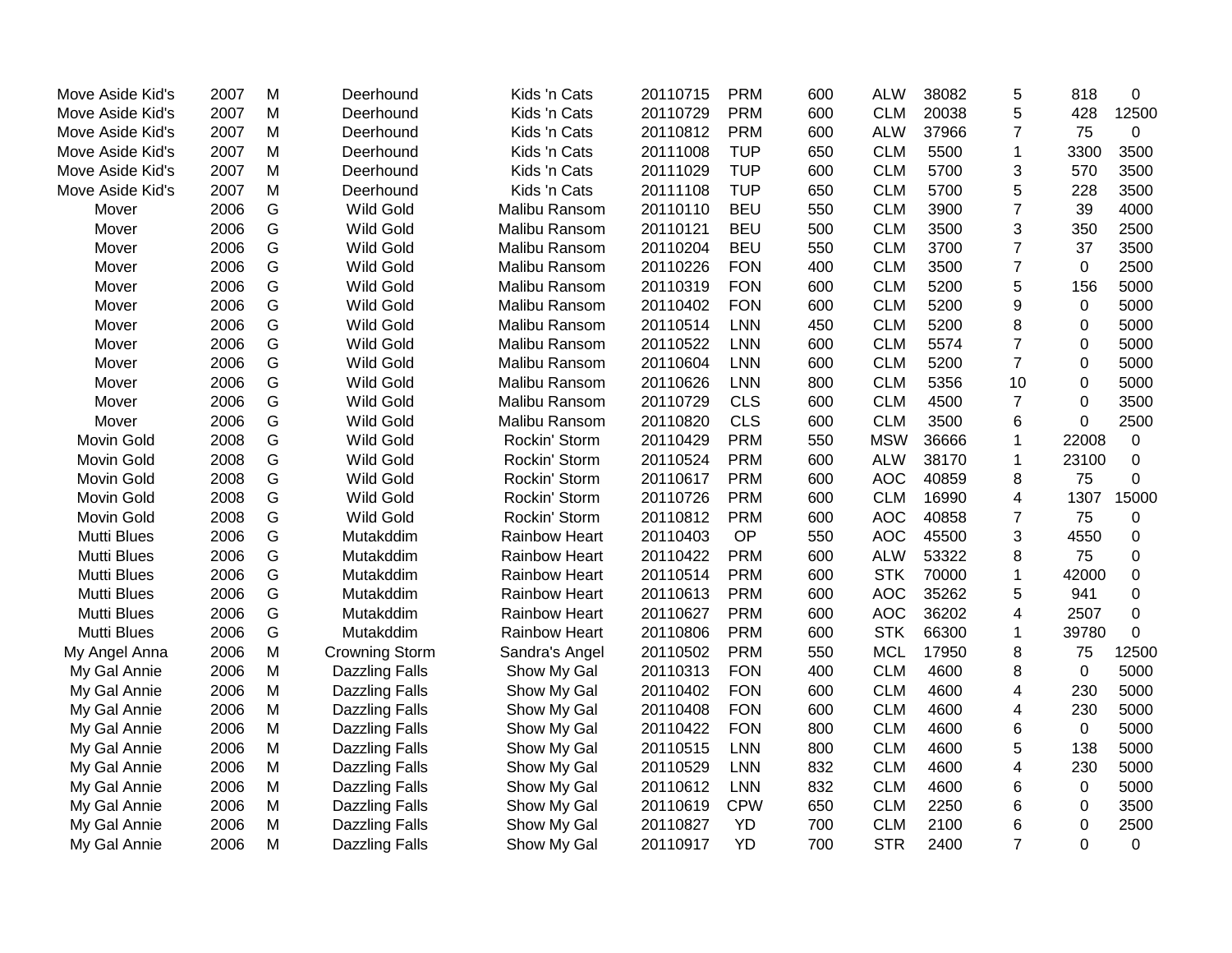| <b>Natalies Storm</b>     | 2009 | F | <b>Storm Catcher</b>    | <b>Natalies Commander</b> | 20110805 | <b>PRM</b> | 550 | <b>MCL</b> | 23536 | 3              | 2830        | 25000       |
|---------------------------|------|---|-------------------------|---------------------------|----------|------------|-----|------------|-------|----------------|-------------|-------------|
| Natty Bumppo              | 2007 | G | Mizzen Mast             | Sharlilly                 | 20110108 | <b>SUN</b> | 600 | <b>CLM</b> | 9700  | 6              | 97          | 5000        |
| Natty Bumppo              | 2007 | G | Mizzen Mast             | Sharlilly                 | 20110308 | <b>SUN</b> | 550 | <b>CLM</b> | 10166 | 5              | 194         | 5000        |
| Natty Bumppo              | 2007 | G | Mizzen Mast             | Sharlilly                 | 20110612 | <b>RUI</b> | 550 | <b>CLM</b> | 5540  | 4              | 216         | 4000        |
| Natty Bumppo              | 2007 | G | Mizzen Mast             | Sharlilly                 | 20110626 | <b>RUI</b> | 450 | <b>CLM</b> | 6451  | 6              | 112         | 3200        |
| Natty Bumppo              | 2007 | G | Mizzen Mast             | Sharlilly                 | 20110812 | <b>RUI</b> | 550 | <b>CLM</b> | 6600  | 9              | 0           | 6250        |
| Navajo Woman              | 2006 | M | <b>Indian Territory</b> | Ragtime Music             | 20110502 | <b>PRM</b> | 550 | <b>MCL</b> | 17950 | 5              | 383         | 12500       |
| Navajo Woman              | 2006 | M | <b>Indian Territory</b> | Ragtime Music             | 20110801 | <b>PRM</b> | 600 | <b>MCL</b> | 17868 | $\overline{7}$ | 75          | 12500       |
| Navajo Woman              | 2006 | M | <b>Indian Territory</b> | Ragtime Music             | 20110818 | <b>CLS</b> | 600 | <b>MCL</b> | 4000  | $\overline{7}$ | $\mathbf 0$ | 10000       |
| Navajo Woman              | 2006 | M | <b>Indian Territory</b> | Ragtime Music             | 20110910 | <b>CLS</b> | 600 | <b>MSW</b> | 5600  | 10             | $\Omega$    | 0           |
| Noon At Night             | 2007 | M | Tenpins                 | Zadie Creek               | 20110402 | OP         | 600 | <b>AOC</b> | 43500 | 8              | 290         | 0           |
| Noon At Night             | 2007 | Μ | Tenpins                 | Zadie Creek               | 20110429 | <b>PRM</b> | 600 | <b>ALW</b> | 40888 | $\overline{7}$ | 75          | $\Omega$    |
| Noon At Night             | 2007 | M | Tenpins                 | Zadie Creek               | 20110523 | <b>PRM</b> | 800 | <b>CLM</b> | 11781 | 3              | 2083        | 7500        |
| Noon At Night             | 2007 | M | Tenpins                 | Zadie Creek               | 20110613 | <b>PRM</b> | 832 | <b>AOC</b> | 40916 | 6              | 75          | 25000       |
| Noon At Night             | 2007 | M | Tenpins                 | Zadie Creek               | 20110701 | <b>PRM</b> | 800 | <b>CLM</b> | 15208 | 4              | 759         | 7500        |
| Noon At Night             | 2007 | M | Tenpins                 | Zadie Creek               | 20110715 | <b>PRM</b> | 800 | <b>CLM</b> | 13500 | 8              | 75          | 5000        |
| Noon At Night             | 2007 | M | Tenpins                 | Zadie Creek               | 20110729 | <b>PRM</b> | 800 | <b>CLM</b> | 15208 | 3              | 1822        | 7500        |
| Noon At Night             | 2007 | M | Tenpins                 | Zadie Creek               | 20110809 | <b>PRM</b> | 550 | <b>CLM</b> | 15180 | 8              | 75          | 7500        |
| No Papers                 | 2006 | G | Wild Invader            | <b>Yukon Nell</b>         | 20110119 | <b>BEU</b> | 500 | <b>CLM</b> | 3500  | $\overline{7}$ | 35          | 2500        |
| No Papers                 | 2006 | G | Wild Invader            | <b>Yukon Nell</b>         | 20110717 | <b>RD</b>  | 600 | <b>CLM</b> | 4000  | 9              | 40          | 4000        |
| <b>Nyzak</b>              | 2005 | G | Glenview                | <b>Back Alley Rose</b>    | 20110326 | <b>FON</b> | 600 | <b>AOC</b> | 8500  | $\overline{2}$ | 1700        | 10000       |
| <b>Nyzak</b>              | 2005 | G | Glenview                | <b>Back Alley Rose</b>    | 20110430 | <b>PRM</b> | 600 | <b>ALW</b> | 40830 | $\overline{7}$ | 75          | $\mathbf 0$ |
| Nyzak                     | 2005 | G | Glenview                | <b>Back Alley Rose</b>    | 20110531 | <b>PRM</b> | 550 | <b>CLM</b> | 15181 | $\overline{2}$ | 3017        | 7500        |
| Nyzak                     | 2005 | G | Glenview                | <b>Back Alley Rose</b>    | 20110613 | <b>PRM</b> | 600 | <b>CLM</b> | 15152 | 3              | 1798        | 7500        |
| Nyzak                     | 2005 | G | Glenview                | <b>Back Alley Rose</b>    | 20110716 | <b>PRM</b> | 600 | <b>CLM</b> | 15123 | 6              | 75          | 7500        |
| <b>Nyzak</b>              | 2005 | G | Glenview                | <b>Back Alley Rose</b>    | 20110809 | <b>PRM</b> | 600 | <b>CLM</b> | 15152 | 6              | 75          | 7500        |
| <b>Oceans of Memories</b> | 2006 | M | Mi Cielo                | <b>Deliteful Memories</b> | 20110218 | OP         | 600 | <b>CLM</b> | 15900 | 9              | 45          | 10000       |
| <b>Oceans of Memories</b> | 2006 | M | Mi Cielo                | <b>Deliteful Memories</b> | 20110611 | <b>LNN</b> | 600 | <b>ALW</b> | 7500  | 1              | 4500        | $\mathbf 0$ |
| <b>Oceans of Memories</b> | 2006 | M | Mi Cielo                | <b>Deliteful Memories</b> | 20110710 | <b>LNN</b> | 600 | <b>ALW</b> | 8500  | FF             | 0           | $\Omega$    |
| Oh You Sweetee            | 2004 | M | You and I               | Sweetee Pi                | 20110610 | <b>LNN</b> | 600 | <b>CLM</b> | 3752  | $\overline{7}$ | 0           | 2500        |
| Oh You Sweetee            | 2004 | M | You and I               | Sweetee Pi                | 20110708 | <b>LNN</b> | 600 | <b>CLM</b> | 3563  | 6              | $\mathbf 0$ | 2500        |
| Oh You Sweetee            | 2004 | M | You and I               | Sweetee Pi                | 20110717 | <b>LNN</b> | 600 | <b>CLM</b> | 3500  | 10             | $\mathbf 0$ | 2500        |
| Oh You Sweetee            | 2004 | M | You and I               | Sweetee Pi                | 20110731 | <b>CLS</b> | 600 | <b>CLM</b> | 3500  | 4              | 175         | 2500        |
| Oh You Sweetee            | 2004 | Μ | You and I               | Sweetee Pi                | 20110812 | <b>CLS</b> | 650 | <b>CLM</b> | 3500  | $\overline{7}$ | $\Omega$    | 2500        |
| Oh You Sweetee            | 2004 | Μ | You and I               | Sweetee Pi                | 20110904 | <b>CLS</b> | 600 | <b>CLM</b> | 3563  | 4              | 175         | 2500        |
| Olcoem                    | 2009 | F | <b>Wild Gold</b>        | <b>Calling Unity</b>      | 20110606 | <b>PRM</b> | 450 | <b>MSW</b> | 36695 | 7              | 75          | 0           |
| Olcoem                    | 2009 | F | <b>Wild Gold</b>        | <b>Calling Unity</b>      | 20110624 | <b>PRM</b> | 500 | <b>MSW</b> | 36694 | 6              | 75          | 0           |
| Olcoem                    | 2009 | F | <b>Wild Gold</b>        | <b>Calling Unity</b>      | 20110729 | <b>PRM</b> | 550 | <b>MSW</b> | 36665 | 8              | 75          | $\mathbf 0$ |
| One Car Funeral           | 2005 | M | <b>Wild Gold</b>        | <b>Plastic Payoff</b>     | 20110227 | <b>FON</b> | 600 | <b>ALW</b> | 7500  | 5              | 225         | $\mathbf 0$ |
| One Car Funeral           | 2005 | M | <b>Wild Gold</b>        | <b>Plastic Payoff</b>     | 20110305 | <b>FON</b> | 600 | <b>CLM</b> | 4600  | 4              | 230         | 5000        |
|                           |      |   |                         |                           |          |            |     |            |       |                |             |             |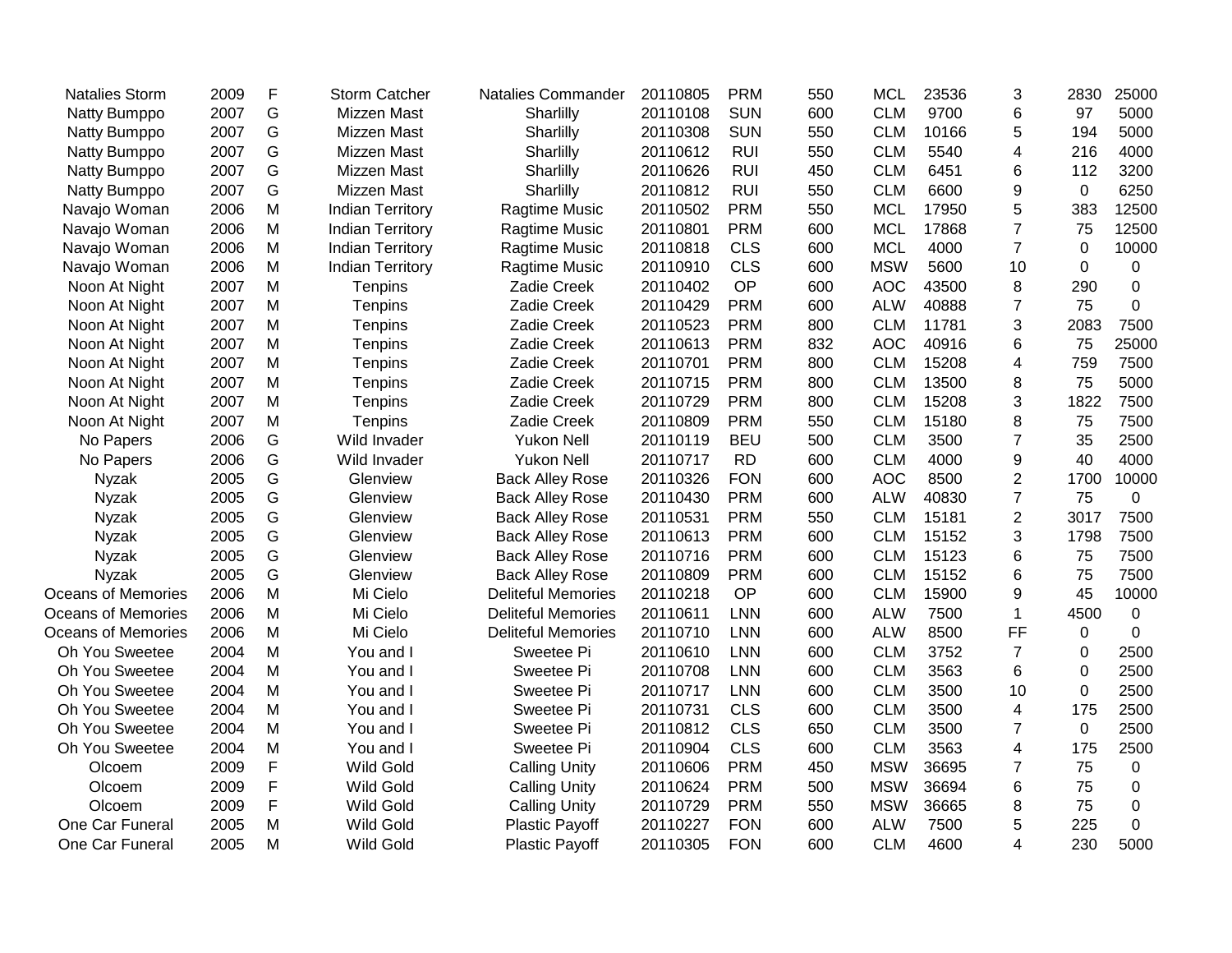| One Car Funeral          | 2005 | M | <b>Wild Gold</b>    | <b>Plastic Payoff</b> | 20110319 | <b>FON</b> | 600 | <b>CLM</b> | 4600  | 2              | 920         | 5000  |
|--------------------------|------|---|---------------------|-----------------------|----------|------------|-----|------------|-------|----------------|-------------|-------|
| One Car Funeral          | 2005 | M | <b>Wild Gold</b>    | Plastic Payoff        | 20110325 | <b>FON</b> | 650 | <b>CLM</b> | 4600  | 4              | 230         | 5000  |
| One Car Funeral          | 2005 | M | <b>Wild Gold</b>    | Plastic Payoff        | 20110408 | <b>FON</b> | 600 | <b>CLM</b> | 4600  | 3              | 552         | 5000  |
| One Car Funeral          | 2005 | M | <b>Wild Gold</b>    | <b>Plastic Payoff</b> | 20110422 | <b>FON</b> | 800 | <b>CLM</b> | 4600  | 1              | 2760        | 5000  |
| One Car Funeral          | 2005 | M | <b>Wild Gold</b>    | <b>Plastic Payoff</b> | 20110507 | <b>FON</b> | 600 | <b>ALW</b> | 9112  | 6              | $\mathbf 0$ | 0     |
| One Car Funeral          | 2005 | M | <b>Wild Gold</b>    | <b>Plastic Payoff</b> | 20110521 | <b>LNN</b> | 800 | <b>CLM</b> | 4800  | 2              | 960         | 5000  |
| One Car Funeral          | 2005 | M | Wild Gold           | <b>Plastic Payoff</b> | 20110605 | <b>LNN</b> | 832 | <b>CLM</b> | 4800  | 1              | 2880        | 5000  |
| One Car Funeral          | 2005 | M | Wild Gold           | <b>Plastic Payoff</b> | 20110710 | <b>FMT</b> | 850 | <b>CLM</b> | 7000  | 5              | 207         | 5000  |
| One Car Funeral          | 2005 | M | <b>Wild Gold</b>    | <b>Plastic Payoff</b> | 20110720 | <b>FMT</b> | 650 | <b>CLM</b> | 6600  | 8              | 85          | 4000  |
| One Car Funeral          | 2005 | M | Wild Gold           | <b>Plastic Payoff</b> | 20110729 | <b>CLS</b> | 600 | <b>CLM</b> | 4988  | 4              | 245         | 5000  |
| One Car Funeral          | 2005 | M | <b>Wild Gold</b>    | <b>Plastic Payoff</b> | 20110812 | <b>CLS</b> | 650 | <b>CLM</b> | 4988  | 4              | 245         | 5000  |
| One Car Funeral          | 2005 | M | <b>Wild Gold</b>    | Plastic Payoff        | 20110821 | <b>CLS</b> | 832 | <b>CLM</b> | 3605  | 1              | 2100        | 2500  |
| One Car Funeral          | 2005 | M | Wild Gold           | <b>Plastic Payoff</b> | 20110903 | <b>CLS</b> | 650 | <b>STK</b> | 10680 | 6              | 0           | 0     |
| One Eyed Harry           | 2009 | G | Out of Place        | <b>Royal Riley</b>    | 20110611 | <b>PRM</b> | 450 | <b>MSW</b> | 36649 | 5              | 791         | 0     |
| One Eyed Harry           | 2009 | G | Out of Place        | <b>Royal Riley</b>    | 20110625 | <b>PRM</b> | 500 | <b>MSW</b> | 36636 | 5              | 784         | 0     |
| One Eyed Harry           | 2009 | G | Out of Place        | <b>Royal Riley</b>    | 20110723 | <b>PRM</b> | 550 | <b>MSW</b> | 36666 | 3              | 4402        | 0     |
| <b>One Hundred Proof</b> | 2008 | G | <b>Friends Lake</b> | Northern Lane         | 20110410 | OP         | 600 | <b>MSW</b> | 45000 | 7              | 129         | 0     |
| One Hundred Proof        | 2008 | G | <b>Friends Lake</b> | Northern Lane         | 20110506 | <b>PRM</b> | 600 | <b>MSW</b> | 36695 | 1              | 22071       | 0     |
| <b>One Hundred Proof</b> | 2008 | G | <b>Friends Lake</b> | Northern Lane         | 20110521 | <b>PRM</b> | 600 | <b>STK</b> | 67650 | 6              | 1353        | 0     |
| <b>One Hundred Proof</b> | 2008 | G | <b>Friends Lake</b> | Northern Lane         | 20110618 | <b>PRM</b> | 600 | <b>ALW</b> | 38158 | $\overline{2}$ | 7637        | 0     |
| <b>One Hundred Proof</b> | 2008 | G | <b>Friends Lake</b> | Northern Lane         | 20110704 | <b>PRM</b> | 800 | <b>ALW</b> | 38111 | 4              | 1914        | 0     |
| <b>One Hundred Proof</b> | 2008 | G | <b>Friends Lake</b> | Northern Lane         | 20110716 | <b>PRM</b> | 600 | <b>ALW</b> | 38140 | 1              | 23037       | 0     |
| One Hundred Proof        | 2008 | G | <b>Friends Lake</b> | Northern Lane         | 20110806 | <b>PRM</b> | 850 | <b>STK</b> | 83950 | $\mathbf{1}$   | 50370       | 0     |
| Orphan Running           | 2002 | G | <b>Night Runner</b> | Latifa                | 20110704 | <b>LNN</b> | 450 | <b>CLM</b> | 3395  | <b>FF</b>      | $\pmb{0}$   | 2500  |
| Orphan Running           | 2002 | G | Night Runner        | Latifa                | 20110715 | <b>LNN</b> | 600 | <b>CLM</b> | 3500  | 9              | $\mathbf 0$ | 2500  |
| Orphan Running           | 2002 | G | Night Runner        | Latifa                | 20110818 | <b>CLS</b> | 650 | <b>CLM</b> | 3500  | 4              | 175         | 2500  |
| Orphan Running           | 2002 | G | Night Runner        | Latifa                | 20110909 | <b>CLS</b> | 650 | <b>CLM</b> | 3500  | FF             | $\mathbf 0$ | 2500  |
| Our Hopes Fir You        | 2008 | G | Doug Fir            | Connie's Hope         | 20110628 | <b>PRM</b> | 550 | <b>MCL</b> | 17868 | 8              | 75          | 12500 |
| Our Hopes Fir You        | 2008 | G | Doug Fir            | Connie's Hope         | 20110708 | <b>PRM</b> | 550 | <b>MCL</b> | 17956 | 6              | 75          | 12500 |
| Our Hopes Fir You        | 2008 | G | Doug Fir            | Connie's Hope         | 20110730 | <b>PRM</b> | 600 | <b>MCL</b> | 17868 | 5              | 376         | 12500 |
| Ourhopesonshorty         | 2005 | G | Kyle's Our Man      | Connie's Hope         | 20110304 | <b>FON</b> | 600 | <b>CLM</b> | 3500  | 1              | 2100        | 2500  |
| Ourhopesonshorty         | 2005 | G | Kyle's Our Man      | Connie's Hope         | 20110410 | <b>FON</b> | 600 | <b>CLM</b> | 3500  | 1              | 2100        | 2500  |
| Ourhopesonshorty         | 2005 | G | Kyle's Our Man      | Connie's Hope         | 20110501 | <b>FON</b> | 650 | <b>CLM</b> | 4824  | 5              | 135         | 3500  |
| Ourhopesonshorty         | 2005 | G | Kyle's Our Man      | <b>Connie's Hope</b>  | 20110515 | <b>LNN</b> | 600 | <b>CLM</b> | 4635  | 5              | 135         | 3500  |
| Ourhopesonshorty         | 2005 | G | Kyle's Our Man      | Connie's Hope         | 20110529 | <b>LNN</b> | 600 | <b>CLM</b> | 4635  | 5              | 135         | 3500  |
| Ourhopesonshorty         | 2005 | G | Kyle's Our Man      | Connie's Hope         | 20110701 | <b>LNN</b> | 600 | <b>CLM</b> | 4635  | 5              | 135         | 3500  |
| Ourhopesonshorty         | 2005 | G | Kyle's Our Man      | Connie's Hope         | 20110716 | <b>LNN</b> | 600 | <b>CLM</b> | 4500  | $\overline{2}$ | 900         | 3500  |
| Ourhopesonshorty         | 2005 | G | Kyle's Our Man      | Connie's Hope         | 20110729 | <b>CLS</b> | 600 | <b>CLM</b> | 4500  | 4              | 225         | 3500  |
| Ourhopesonshorty         | 2005 | G | Kyle's Our Man      | Connie's Hope         | 20110819 | <b>CLS</b> | 600 | <b>CLM</b> | 4824  | 3              | 540         | 3500  |
| Ourhopesonshorty         | 2005 | G | Kyle's Our Man      | Connie's Hope         | 20110902 | <b>CLS</b> | 600 | <b>CLM</b> | 3868  | 6              | $\Omega$    | 2500  |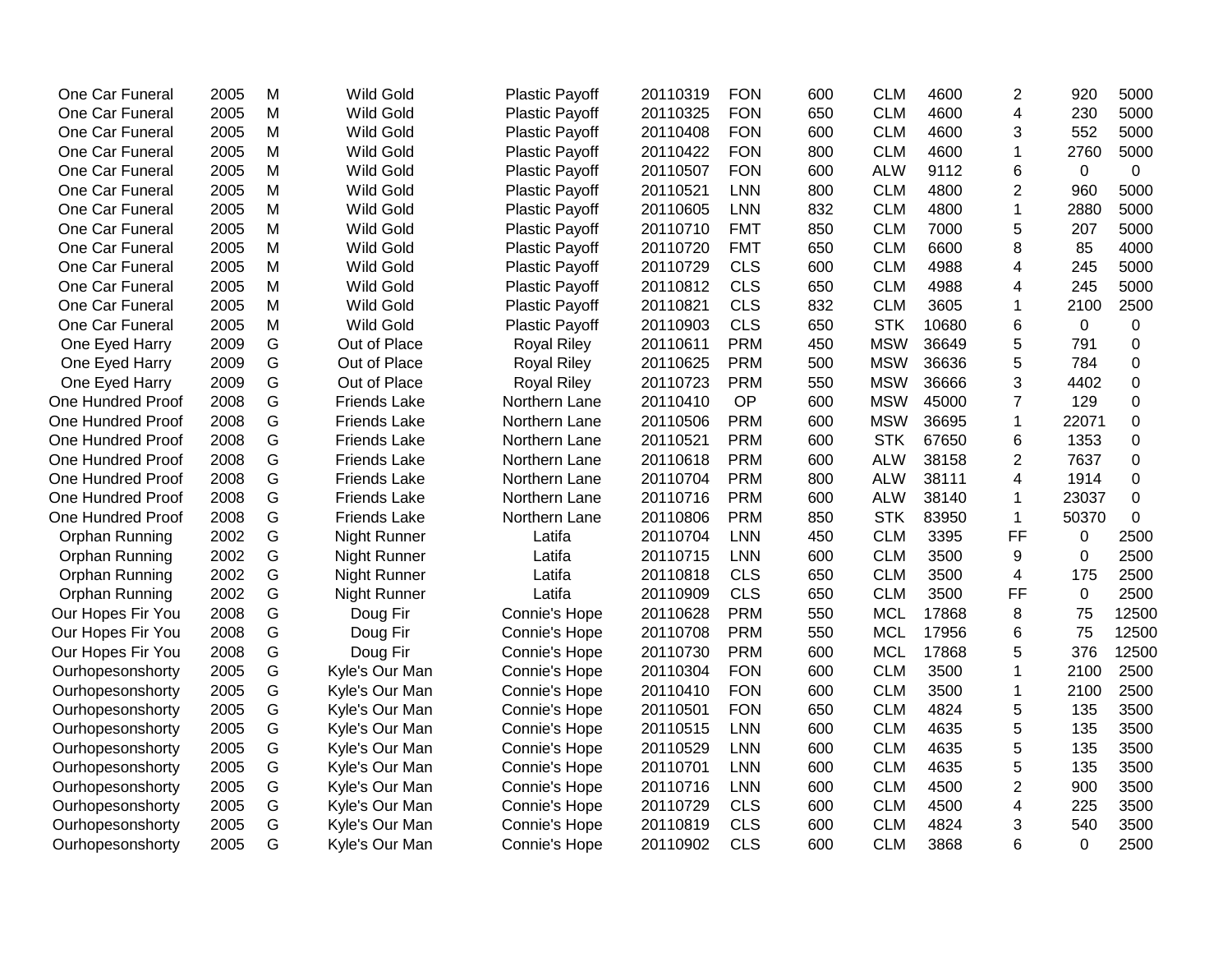| Out of Hock            | 2008 | F | Humming                 | Fillebunkport           | 20110617 | <b>PRM</b> | 600 | <b>MCL</b> | 17991 | 8              | 75    | 12500          |
|------------------------|------|---|-------------------------|-------------------------|----------|------------|-----|------------|-------|----------------|-------|----------------|
| Out of Hock            | 2008 | F | Humming                 | Fillebunkport           | 20110703 | <b>PRM</b> | 550 | <b>MCL</b> | 17840 | $\overline{7}$ | 75    | 12500          |
| Out of Hock            | 2008 | F | Humming                 | Fillebunkport           | 20110725 | <b>PRM</b> | 600 | <b>MCL</b> | 17899 | 5              | 379   | 12500          |
| Out of Hock            | 2008 | F | Humming                 | Fillebunkport           | 20110801 | <b>PRM</b> | 600 | <b>MCL</b> | 17868 | 5              | 376   | 12500          |
| Out of Hock            | 2008 | F | Humming                 | Fillebunkport           | 20110808 | <b>PRM</b> | 600 | <b>MCL</b> | 17898 | 5              | 378   | 12500          |
| Oxy Ten                | 2006 | M | Tenpins                 | Emalilly                | 20110510 | <b>PRM</b> | 800 | <b>ALW</b> | 38112 | 3              | 4595  | 0              |
| Oxy Ten                | 2006 | M | Tenpins                 | Emalilly                | 20110523 | <b>PRM</b> | 832 | <b>ALW</b> | 38112 | 1              | 22974 | $\mathbf 0$    |
| Oxy Ten                | 2006 | M | Tenpins                 | Emalilly                | 20110531 | <b>PRM</b> | 832 | <b>AOC</b> | 40916 | 1              | 24717 | 0              |
| Oxy Ten                | 2006 | M | Tenpins                 | Emalilly                | 20110610 | <b>PRM</b> | 850 | <b>STK</b> | 73500 | 5              | 2250  | $\mathbf 0$    |
| Oxy Ten                | 2006 | M | Tenpins                 | Emalilly                | 20110627 | <b>PRM</b> | 800 | <b>AOC</b> | 40887 | $\overline{7}$ | 75    | 25000          |
| Oxy Ten                | 2006 | M | Tenpins                 | Emalilly                | 20110806 | <b>PRM</b> | 832 | <b>STK</b> | 99550 | 11             | 0     | $\overline{0}$ |
| Paddy's Pistol         | 2008 | F | Deerhound               | Jeanies Pistol          | 20110405 | <b>HAW</b> | 600 | <b>MCL</b> | 11925 | 4              | 640   | 15000          |
| Paddy's Pistol         | 2008 | F | Deerhound               | Jeanies Pistol          | 20110531 | <b>PRM</b> | 550 | <b>MSW</b> | 36695 | 7              | 75    | 0              |
| Paddy's Pistol         | 2008 | F | Deerhound               | Jeanies Pistol          | 20110614 | <b>PRM</b> | 800 | <b>MCL</b> | 9000  | $\overline{7}$ | 75    | 7500           |
| Paddy's Pistol         | 2008 | F | Deerhound               | Jeanies Pistol          | 20110627 | <b>PRM</b> | 600 | <b>MCL</b> | 9000  | 5              | 263   | 7500           |
| Paddy's Pistol         | 2008 | F | Deerhound               | Jeanies Pistol          | 20110703 | <b>PRM</b> | 600 | <b>MCL</b> | 17898 | 6              | 75    | 12500          |
| Paddy's Pistol         | 2008 | F | Deerhound               | Jeanies Pistol          | 20110722 | <b>PRM</b> | 832 | <b>MCL</b> | 17956 | $\overline{2}$ | 3577  | 12500          |
| <b>Paiute Princess</b> | 2007 | M | <b>Indian Territory</b> | <b>Sharks Sweet One</b> | 20110527 | <b>PRM</b> | 600 | <b>CLM</b> | 20039 | 6              | 75    | 12500          |
| <b>Paiute Princess</b> | 2007 | M | <b>Indian Territory</b> | <b>Sharks Sweet One</b> | 20110624 | <b>PRM</b> | 600 | <b>CLM</b> | 19922 | $\overline{7}$ | 75    | 10000          |
| <b>Paiute Princess</b> | 2007 | M | <b>Indian Territory</b> | <b>Sharks Sweet One</b> | 20110729 | <b>PRM</b> | 600 | <b>ALW</b> | 38110 | $\overline{7}$ | 75    | 0              |
| <b>Paiute Princess</b> | 2007 | M | <b>Indian Territory</b> | <b>Sharks Sweet One</b> | 20110808 | <b>PRM</b> | 600 | <b>CLM</b> | 19981 | 6              | 75    | 10000          |
| Par's Last Spirit      | 2004 | G | Parfaitement            | <b>Laabity Spirit</b>   | 20110318 | <b>FON</b> | 600 | <b>CLM</b> | 4600  | 7              | 0     | 5000           |
| Par's Last Spirit      | 2004 | G | Parfaitement            | <b>Laabity Spirit</b>   | 20110425 | <b>PRM</b> | 550 | <b>CLM</b> | 20096 | 6              | 75    | 10000          |
| Par's Last Spirit      | 2004 | G | Parfaitement            | <b>Laabity Spirit</b>   | 20110507 | <b>PRM</b> | 550 | <b>CLM</b> | 20078 | $\overline{7}$ | 75    | 10000          |
| Par's Last Spirit      | 2004 | G | Parfaitement            | <b>Laabity Spirit</b>   | 20110520 | <b>PRM</b> | 600 | <b>CLM</b> | 19980 | 9              | 75    | 10000          |
| Par's Last Spirit      | 2004 | G | Parfaitement            | <b>Laabity Spirit</b>   | 20110603 | <b>PRM</b> | 550 | <b>CLM</b> | 19951 | 9              | 75    | 10000          |
| Par's Last Spirit      | 2004 | G | Parfaitement            | <b>Laabity Spirit</b>   | 20110620 | <b>PRM</b> | 600 | <b>CLM</b> | 19980 | 8              | 75    | 10000          |
| Par's Last Spirit      | 2004 | G | Parfaitement            | <b>Laabity Spirit</b>   | 20110701 | <b>PRM</b> | 600 | <b>CLM</b> | 19980 | $\overline{7}$ | 75    | 10000          |
| Par's Last Spirit      | 2004 | G | Parfaitement            | <b>Laabity Spirit</b>   | 20110718 | <b>PRM</b> | 550 | <b>CLM</b> | 19921 | $\overline{7}$ | 75    | 10000          |
| Passion Talk           | 2004 | M | <b>Tiger Talk</b>       | <b>Passion Pearl</b>    | 20110618 | <b>PRM</b> | 600 | <b>CLM</b> | 15181 | 4              | 755   | 7500           |
| Passion Talk           | 2004 | M | <b>Tiger Talk</b>       | <b>Passion Pearl</b>    | 20110701 | <b>PRM</b> | 800 | <b>CLM</b> | 15208 | 5              | 325   | 7500           |
| Passion Talk           | 2004 | M | <b>Tiger Talk</b>       | <b>Passion Pearl</b>    | 20110715 | <b>PRM</b> | 800 | <b>CLM</b> | 13500 | 5              | 398   | 5000           |
| Passion Talk           | 2004 | M | <b>Tiger Talk</b>       | <b>Passion Pearl</b>    | 20110729 | <b>PRM</b> | 800 | <b>CLM</b> | 15208 | 6              | 75    | 7500           |
| Passion Talk           | 2004 | M | <b>Tiger Talk</b>       | <b>Passion Pearl</b>    | 20110813 | <b>PRM</b> | 800 | <b>CLM</b> | 15268 | 6              | 75    | 7500           |
| Passion Talk           | 2004 | M | <b>Tiger Talk</b>       | <b>Passion Pearl</b>    | 20110826 | <b>CBY</b> | 800 | <b>CLM</b> | 9500  | 1              | 5700  | 7500           |
| Passion Talk           | 2004 | M | <b>Tiger Talk</b>       | <b>Passion Pearl</b>    | 20111005 | <b>RP</b>  | 850 | <b>CLM</b> | 14000 | $\overline{2}$ | 2715  | 10000          |
| <b>Passion Talk</b>    | 2004 | M | <b>Tiger Talk</b>       | <b>Passion Pearl</b>    | 20111022 | <b>RP</b>  | 850 | <b>CLM</b> | 24500 | 6              | 85    | 20000          |
| Passion Talk           | 2004 | M | <b>Tiger Talk</b>       | Passion Pearl           | 20111103 | <b>RP</b>  | 800 | <b>CLM</b> | 17500 | 1              | 10347 | 15000          |
| Passion Talk           | 2004 | M | <b>Tiger Talk</b>       | <b>Passion Pearl</b>    | 20111119 | <b>RP</b>  | 800 | <b>CLM</b> | 17500 | 9              | 85    | 15000          |
| Pat's Magic            | 2005 | G | David Copperfield       | Pleas Move Aside        | 20110425 | <b>PRM</b> | 550 | <b>CLM</b> | 20096 | 4              | 1009  | 10000          |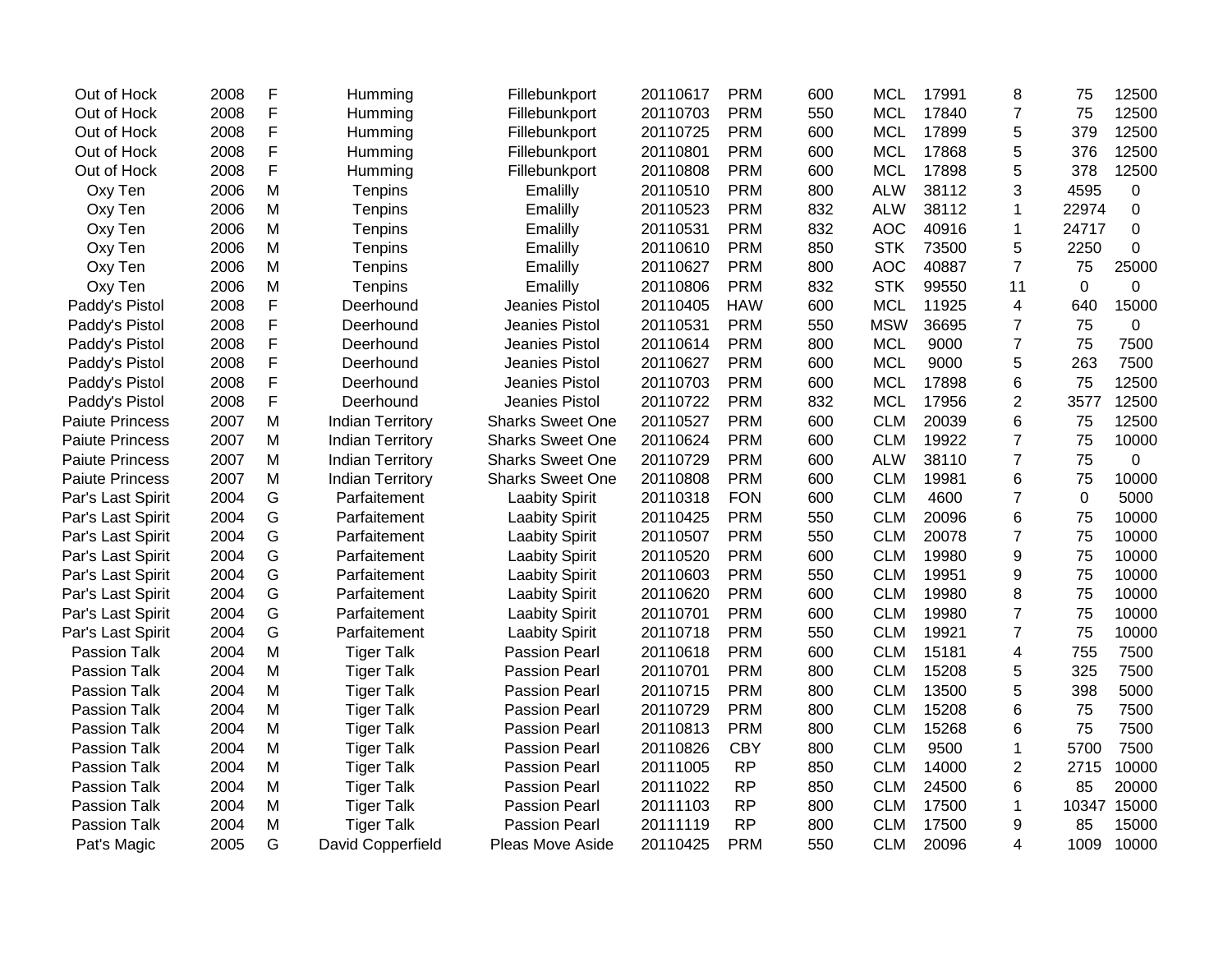| Pat's Magic     | 2005 | G | David Copperfield      | <b>Pleas Move Aside</b> | 20110520 | <b>PRM</b> | 600 | <b>CLM</b> | 19980 | $\overline{c}$ | 3955  | 10000       |
|-----------------|------|---|------------------------|-------------------------|----------|------------|-----|------------|-------|----------------|-------|-------------|
| Pat's Magic     | 2005 | G | David Copperfield      | Pleas Move Aside        | 20110603 | <b>PRM</b> | 550 | <b>CLM</b> | 19951 | 3              | 2360  | 12500       |
| Pat's Magic     | 2005 | G | David Copperfield      | Pleas Move Aside        | 20110620 | <b>PRM</b> | 600 | <b>CLM</b> | 19980 | 3              | 2373  | 10000       |
| Pat's Magic     | 2005 | G | David Copperfield      | <b>Pleas Move Aside</b> | 20110701 | <b>PRM</b> | 600 | <b>CLM</b> | 19980 | 4              | 988   | 10000       |
| Pat's Magic     | 2005 | G | David Copperfield      | <b>Pleas Move Aside</b> | 20110718 | <b>PRM</b> | 550 | <b>CLM</b> | 19921 | 5              | 419   | 12500       |
| Pat's Magic     | 2005 | G | David Copperfield      | <b>Pleas Move Aside</b> | 20110801 | <b>PRM</b> | 600 | <b>CLM</b> | 20066 | $\overline{2}$ | 4018  | 10000       |
| Pat's Magic     | 2005 | G | David Copperfield      | Pleas Move Aside        | 20110813 | <b>PRM</b> | 850 | <b>CLM</b> | 19951 | 8              | 75    | 12500       |
| Peaks of Legend | 2009 | G | Peaks and Valleys      | Lovesme Legend          | 20110709 | <b>PRM</b> | 550 | <b>MSW</b> | 36665 | 1              | 22008 | $\mathbf 0$ |
| Peaks of Legend | 2009 | G | Peaks and Valleys      | Lovesme Legend          | 20110806 | <b>PRM</b> | 600 | <b>STK</b> | 85558 | 1              | 51335 | 0           |
| Peaks of Legend | 2009 | G | Peaks and Valleys      | Lovesme Legend          | 20111007 | <b>RP</b>  | 600 | <b>STK</b> | 75000 | $\overline{7}$ | 0     | 0           |
| Pearls Nugget   | 2006 | G | <b>Brahms</b>          | <b>Passion Pearl</b>    | 20110426 | <b>PRM</b> | 550 | <b>MSW</b> | 36666 | 5              | 786   | $\Omega$    |
| Pearls Nugget   | 2006 | G | <b>Brahms</b>          | <b>Passion Pearl</b>    | 20110506 | <b>PRM</b> | 600 | <b>MSW</b> | 36695 | 3              | 4414  | $\Omega$    |
| Pearls Nugget   | 2006 | G | <b>Brahms</b>          | <b>Passion Pearl</b>    | 20110520 | <b>PRM</b> | 600 | <b>MSW</b> | 36620 | 2              | 7357  | 0           |
| Pearls Nugget   | 2006 | G | <b>Brahms</b>          | <b>Passion Pearl</b>    | 20110530 | <b>PRM</b> | 550 | <b>MSW</b> | 36606 | 5              | 781   | 0           |
| Pearls Nugget   | 2006 | G | <b>Brahms</b>          | <b>Passion Pearl</b>    | 20110613 | <b>PRM</b> | 600 | <b>MSW</b> | 36666 | 4              | 1834  | 0           |
| Pearls Nugget   | 2006 | G | <b>Brahms</b>          | <b>Passion Pearl</b>    | 20110627 | <b>PRM</b> | 600 | <b>MSW</b> | 36636 | 3              | 4389  | 0           |
| Pearls Nugget   | 2006 | G | <b>Brahms</b>          | <b>Passion Pearl</b>    | 20110711 | <b>PRM</b> | 550 | <b>MSW</b> | 36694 | $\overline{7}$ | 75    | $\Omega$    |
| Pearls Nugget   | 2006 | G | <b>Brahms</b>          | <b>Passion Pearl</b>    | 20110723 | <b>PRM</b> | 600 | <b>MCL</b> | 17769 | $\mathbf{1}$   | 10542 | 12500       |
| Pearls Nugget   | 2006 | G | <b>Brahms</b>          | <b>Passion Pearl</b>    | 20110801 | <b>PRM</b> | 600 | <b>CLM</b> | 20066 | 1              | 12054 | 12500       |
| Pearls Nugget   | 2006 | G | <b>Brahms</b>          | <b>Passion Pearl</b>    | 20110812 | <b>PRM</b> | 600 | <b>ALW</b> | 38112 | 5              | 821   | 0           |
| Pearls Nugget   | 2006 | G | <b>Brahms</b>          | <b>Passion Pearl</b>    | 20110905 | <b>RP</b>  | 750 | <b>CLM</b> | 11000 | $\overline{2}$ | 2081  | 10000       |
| Pearls Nugget   | 2006 | G | <b>Brahms</b>          | <b>Passion Pearl</b>    | 20110924 | <b>RP</b>  | 850 | <b>CLM</b> | 12500 | 8              | 85    | 20000       |
| Pearls Nugget   | 2006 | G | <b>Brahms</b>          | <b>Passion Pearl</b>    | 20111012 | <b>RP</b>  | 750 | <b>CLM</b> | 12000 | $\overline{7}$ | 85    | 10000       |
| Pearls Nugget   | 2006 | G | <b>Brahms</b>          | <b>Passion Pearl</b>    | 20111116 | <b>RP</b>  | 650 | <b>CLM</b> | 10000 | 10             | 85    | 7500        |
| Penticton       | 2006 | G | Mi Cielo               | Geenarita               | 20110507 | <b>PRM</b> | 550 | <b>CLM</b> | 20078 | 3              | 2411  | 10000       |
| Penticton       | 2006 | G | Mi Cielo               | Geenarita               | 20110520 | <b>PRM</b> | 600 | <b>CLM</b> | 19980 | $\overline{7}$ | 75    | 12500       |
| Penticton       | 2006 | G | Mi Cielo               | Geenarita               | 20110613 | <b>PRM</b> | 600 | <b>CLM</b> | 20114 | 3              | 2398  | 12500       |
| Penticton       | 2006 | G | Mi Cielo               | Geenarita               | 20110701 | <b>PRM</b> | 600 | <b>CLM</b> | 19980 | 1              | 7910  | 12500       |
| Penticton       | 2006 | G | Mi Cielo               | Geenarita               | 20110802 | <b>PRM</b> | 800 | <b>ALW</b> | 38111 | 5              | 821   | 0           |
| Perfect Cat     | 2008 | F | Classic Cat            | <b>Perfect Dancer</b>   | 20110614 | <b>PRM</b> | 600 | <b>MSW</b> | 36695 | 8              | 75    | 0           |
| Perfect Cat     | 2008 | F | <b>Classic Cat</b>     | Perfect Dancer          | 20110628 | <b>PRM</b> | 600 | <b>MSW</b> | 36636 | 8              | 75    | 0           |
| Perfect Cat     | 2008 | F | <b>Classic Cat</b>     | <b>Perfect Dancer</b>   | 20110712 | <b>PRM</b> | 550 | <b>MSW</b> | 36636 | $\overline{7}$ | 75    | 0           |
| Pikeslanding    | 2007 | G | Pikepass               | Sneaky Jane             | 20110422 | <b>PRM</b> | 550 | <b>MSW</b> | 36665 | 8              | 75    | $\Omega$    |
| Pikeslanding    | 2007 | G | Pikepass               | Sneaky Jane             | 20110513 | <b>PRM</b> | 600 | <b>MCL</b> | 17985 | 1              | 10794 | 12500       |
| Pikeslanding    | 2007 | G | Pikepass               | Sneaky Jane             | 20110603 | <b>PRM</b> | 550 | <b>CLM</b> | 19951 | 2              | 3934  | 12500       |
| Pikeslanding    | 2007 | G | Pikepass               | Sneaky Jane             | 20110618 | <b>PRM</b> | 600 | <b>ALW</b> | 38158 | $\mathbf{1}$   | 22911 | $\Omega$    |
| Pikeslanding    | 2007 | G | Pikepass               | Sneaky Jane             | 20110716 | <b>PRM</b> | 600 | <b>CLM</b> | 15123 | $\overline{2}$ | 2975  | 7500        |
| Pikeslanding    | 2007 | G | Pikepass               | Sneaky Jane             | 20110809 | <b>PRM</b> | 600 | <b>CLM</b> | 15152 | $\overline{2}$ | 2996  | 7500        |
| Pistol          | 2005 | M | <b>Valley Crossing</b> | Just a Blumin Doll      | 20110621 | <b>MNR</b> | 500 | <b>MCL</b> | 7400  | 7              | 74    | 5000        |
| Pistol          | 2005 | M | <b>Valley Crossing</b> | Just a Blumin Doll      | 20110723 | <b>ELP</b> | 700 | <b>MCL</b> | 8000  | 8              | 80    | 5000        |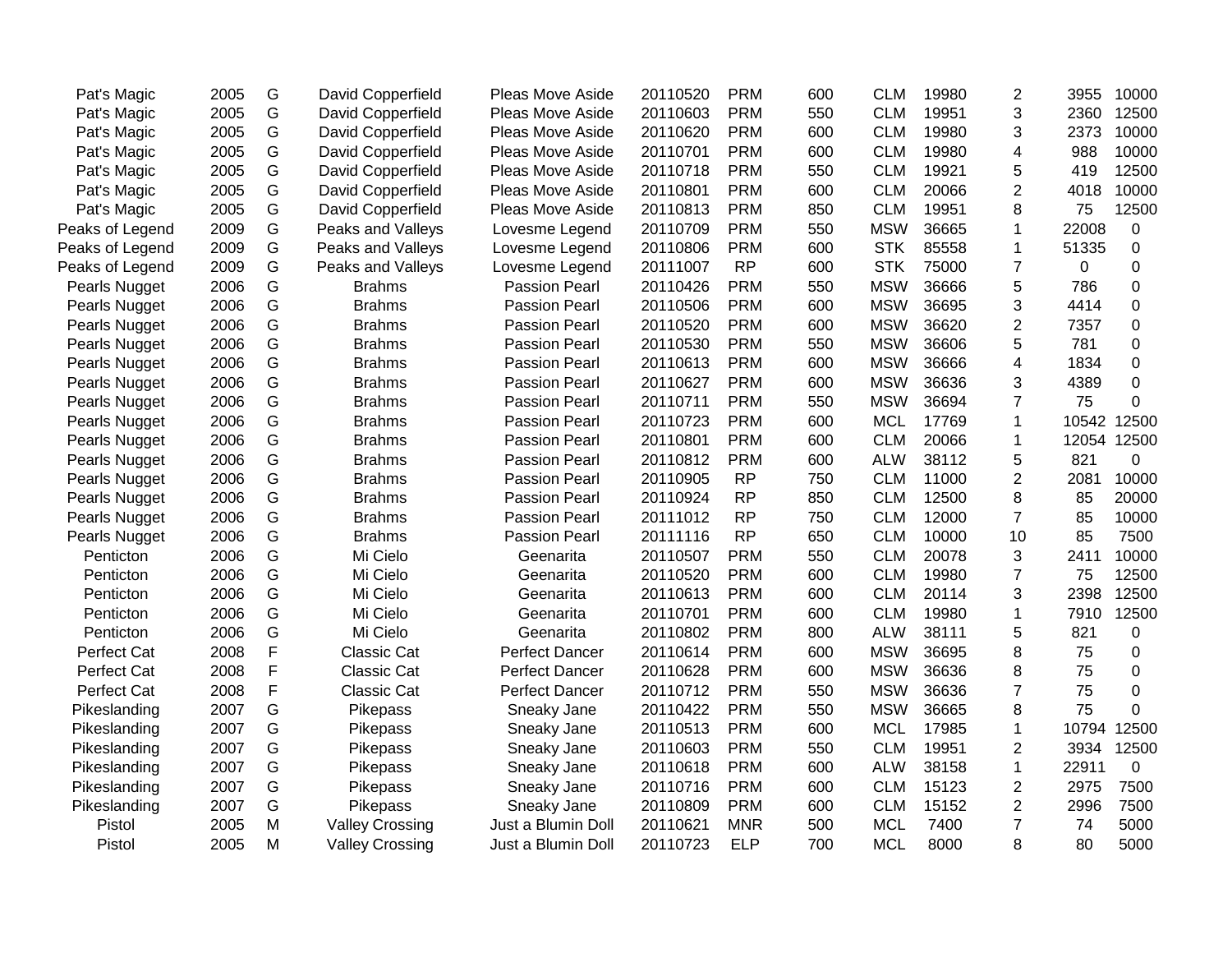| Pistol                | 2005 | M | <b>Valley Crossing</b> | Just a Blumin Doll      | 20110812 | <b>ELP</b> | 650 | <b>MCL</b> | 8000  | $\overline{7}$   | 80             | 5000        |
|-----------------------|------|---|------------------------|-------------------------|----------|------------|-----|------------|-------|------------------|----------------|-------------|
| Pistol                | 2005 | M | <b>Valley Crossing</b> | Just a Blumin Doll      | 20110904 | <b>ELP</b> | 800 | <b>MCL</b> | 8000  | $\overline{7}$   | 80             | 5000        |
| Playboy's Finale      | 2007 | M | Western Playboy        | Miss Frosty Tail        | 20110710 | <b>LNN</b> | 600 | <b>MSW</b> | 6500  | $\overline{7}$   | 0              | 0           |
| Playboy's Finale      | 2007 | M | Western Playboy        | Miss Frosty Tail        | 20110717 | <b>LNN</b> | 800 | <b>MSW</b> | 6500  | 10               | $\Omega$       | $\mathbf 0$ |
| Playboy's Finale      | 2007 | M | Western Playboy        | Miss Frosty Tail        | 20110806 | <b>CLS</b> | 600 | <b>MCL</b> | 4000  | $\overline{7}$   | $\Omega$       | 10000       |
| Playboy's Finale      | 2007 | M | Western Playboy        | Miss Frosty Tail        | 20110814 | <b>CLS</b> | 832 | <b>MCL</b> | 4000  | 8                | $\Omega$       | 10000       |
| Playboy's Finale      | 2007 | M | <b>Western Playboy</b> | Miss Frosty Tail        | 20110828 | <b>CLS</b> | 832 | <b>MCL</b> | 4000  | FF               | 0              | 10000       |
| Playboy's Finale      | 2007 | M | Western Playboy        | Miss Frosty Tail        | 20110910 | <b>CLS</b> | 600 | <b>MSW</b> | 5600  | 9                | $\overline{0}$ | $\mathbf 0$ |
| Playful Raja          | 2006 | M | <b>Bravo Bull</b>      | <b>Playful Mistress</b> | 20110220 | HOU        | 550 | <b>CLM</b> | 9500  | 8                | 100            | 15000       |
| Playful Raja          | 2006 | M | <b>Bravo Bull</b>      | <b>Playful Mistress</b> | 20110409 | <b>WRD</b> | 600 | <b>CLM</b> | 9138  | 3                | 886            | 7500        |
| Playful Raja          | 2006 | M | <b>Bravo Bull</b>      | <b>Playful Mistress</b> | 20110425 | <b>PRM</b> | 550 | <b>ALW</b> | 37994 | 3                | 4544           | $\mathbf 0$ |
| Playful Raja          | 2006 | M | <b>Bravo Bull</b>      | <b>Playful Mistress</b> | 20110520 | <b>PRM</b> | 600 | <b>ALW</b> | 37994 | 3                | 4544           | $\mathbf 0$ |
| Playful Raja          | 2006 | M | <b>Bravo Bull</b>      | <b>Playful Mistress</b> | 20110603 | <b>PRM</b> | 550 | <b>ALW</b> | 37967 | 6                | 75             | 0           |
| Playful Raja          | 2006 | M | <b>Bravo Bull</b>      | <b>Playful Mistress</b> | 20110617 | <b>PRM</b> | 600 | <b>ALW</b> | 38083 | 4                | 1910           | 0           |
| Playful Raja          | 2006 | M | <b>Bravo Bull</b>      | <b>Playful Mistress</b> | 20110703 | <b>PRM</b> | 600 | <b>CLM</b> | 15208 | 1                | 9114           | 7500        |
| Playful Raja          | 2006 | M | <b>Bravo Bull</b>      | <b>Playful Mistress</b> | 20110715 | <b>PRM</b> | 600 | <b>ALW</b> | 38082 | 3                | 4582           | 0           |
| Playful Raja          | 2006 | M | <b>Bravo Bull</b>      | <b>Playful Mistress</b> | 20110729 | <b>PRM</b> | 600 | <b>ALW</b> | 38110 | 3                | 4594           | $\Omega$    |
| Playful Raja          | 2006 | M | <b>Bravo Bull</b>      | <b>Playful Mistress</b> | 20110812 | <b>PRM</b> | 600 | <b>ALW</b> | 37966 | 9                | 75             | $\Omega$    |
| Playful Raja          | 2006 | M | <b>Bravo Bull</b>      | <b>Playful Mistress</b> | 20111001 | <b>RP</b>  | 500 | <b>CLM</b> | 17500 | 3                | 1887           | 15000       |
| Playful Raja          | 2006 | M | <b>Bravo Bull</b>      | <b>Playful Mistress</b> | 20111022 | <b>RP</b>  | 500 | <b>ALW</b> | 30000 | 6                | 85             | 0           |
| Polson                | 2009 | G | <b>Desert Warrior</b>  | Are You Ready           | 20110723 | <b>PRM</b> | 550 | <b>MSW</b> | 36666 | 9                | 75             | 0           |
| Potanio               | 2006 | G | Flatter                | Dayflower               | 20110617 | <b>PRM</b> | 600 | <b>AOC</b> | 40859 | 4                | 2050           | 25000       |
| Praire Cougar         | 2009 | F | Smoke Glacken          | Signaprenuptial         | 20110611 | <b>PRM</b> | 450 | <b>MSW</b> | 36649 | $\boldsymbol{2}$ | 7378           | 0           |
| <b>Praire Cougar</b>  | 2009 | F | Smoke Glacken          | Signaprenuptial         | 20110708 | <b>PRM</b> | 550 | <b>MSW</b> | 36665 | $\overline{2}$   | 7336           | $\Omega$    |
| <b>Praire Cougar</b>  | 2009 | F | Smoke Glacken          | Signaprenuptial         | 20110722 | <b>PRM</b> | 550 | <b>MSW</b> | 36578 | $\mathbf{1}$     | 21819          | $\Omega$    |
| <b>Pretty Goer</b>    | 2005 | M | <b>Powerful Goer</b>   | Pleasingly Plump        | 20110311 | <b>FON</b> | 400 | <b>MCL</b> | 4000  | $\overline{7}$   | 0              | 10000       |
| <b>Pretty Goer</b>    | 2005 | M | <b>Powerful Goer</b>   | <b>Pleasingly Plump</b> | 20110604 | <b>LNN</b> | 600 | <b>MCL</b> | 4000  | 10               | 0              | 10000       |
| <b>Pretty Goer</b>    | 2005 | M | <b>Powerful Goer</b>   | <b>Pleasingly Plump</b> | 20110619 | <b>LNN</b> | 600 | <b>MCL</b> | 4000  | 10               | $\Omega$       | 10000       |
| Prince Raj            | 2007 | G | <b>Bravo Bull</b>      | Princess Astro          | 20110423 | <b>FON</b> | 600 | <b>MSW</b> | 6500  | 9                | 0              | $\mathbf 0$ |
| Prince Raj            | 2007 | G | <b>Bravo Bull</b>      | <b>Princess Astro</b>   | 20110507 | <b>FON</b> | 600 | <b>MCL</b> | 4000  | 6                | 0              | 10000       |
| Prince Raj            | 2007 | G | <b>Bravo Bull</b>      | <b>Princess Astro</b>   | 20110521 | <b>CBY</b> | 550 | <b>MCL</b> | 6500  | 3                | 715            | 10000       |
| Prince Raj            | 2007 | G | <b>Bravo Bull</b>      | <b>Princess Astro</b>   | 20110605 | <b>CBY</b> | 600 | <b>MCL</b> | 6500  | 6                | 65             | 10000       |
| Prince Raj            | 2007 | G | <b>Bravo Bull</b>      | <b>Princess Astro</b>   | 20110619 | <b>CBY</b> | 550 | <b>MCL</b> | 6500  | $\overline{2}$   | 1300           | 10000       |
| Prince Raj            | 2007 | G | <b>Bravo Bull</b>      | <b>Princess Astro</b>   | 20110721 | <b>CBY</b> | 800 | <b>MSW</b> | 14500 | 9                | 145            | $\mathbf 0$ |
| Prince Raj            | 2007 | G | <b>Bravo Bull</b>      | <b>Princess Astro</b>   | 20110803 | <b>CBY</b> | 500 | <b>MCL</b> | 6000  | 4                | 360            | 5000        |
| Prince Raj            | 2007 | G | <b>Bravo Bull</b>      | <b>Princess Astro</b>   | 20110818 | <b>CBY</b> | 800 | <b>MSW</b> | 14500 | 3                | 1595           | 0           |
| Prince Raj            | 2007 | G | <b>Bravo Bull</b>      | <b>Princess Astro</b>   | 20110905 | <b>CBY</b> | 750 | <b>MSW</b> | 14500 | $\overline{7}$   | 145            | $\mathbf 0$ |
| <b>Quality Action</b> | 2008 | G | <b>Action This Day</b> | <b>Bint Elusive</b>     | 20110422 | <b>PRM</b> | 550 | <b>MSW</b> | 36665 | 6                | 75             | 0           |
| <b>Quality Action</b> | 2008 | G | Action This Day        | <b>Bint Elusive</b>     | 20110502 | <b>PRM</b> | 600 | <b>MSW</b> | 36666 | 3                | 4402           | $\mathbf 0$ |
| <b>Quality Action</b> | 2008 | G | Action This Day        | <b>Bint Elusive</b>     | 20110517 | <b>PRM</b> | 600 | <b>MSW</b> | 36695 | 4                | 1840           | $\Omega$    |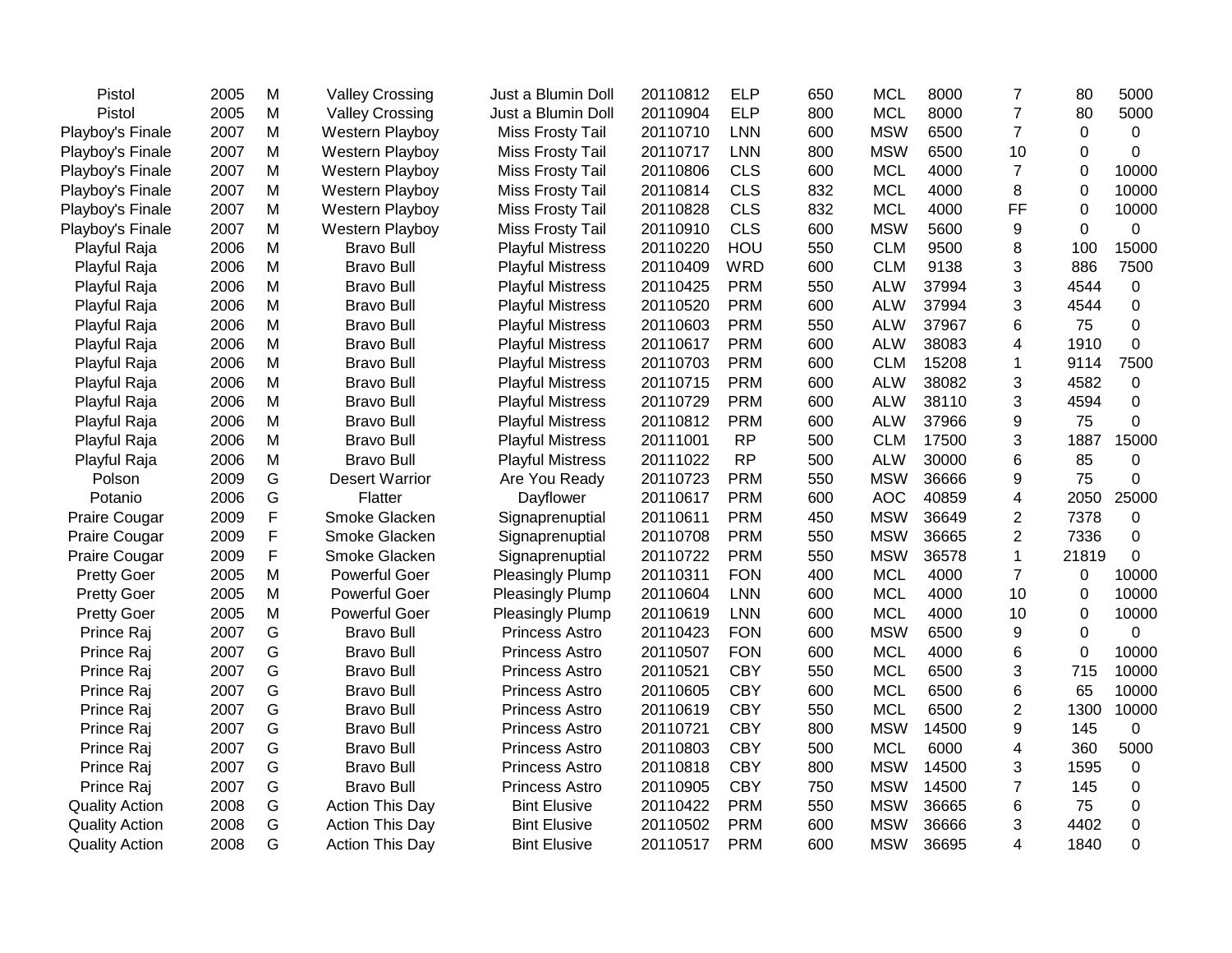| <b>Quality Action</b>     | 2008 | G | <b>Action This Day</b> | <b>Bint Elusive</b>    | 20110606 | <b>PRM</b> | 800 | <b>MSW</b> | 36636 | 4              | 1828        | 0                |
|---------------------------|------|---|------------------------|------------------------|----------|------------|-----|------------|-------|----------------|-------------|------------------|
| <b>Quality Action</b>     | 2008 | G | <b>Action This Day</b> | <b>Bint Elusive</b>    | 20110705 | <b>PRM</b> | 800 | <b>MSW</b> | 36636 | 4              | 1828        | $\mathbf 0$      |
| <b>Quality Action</b>     | 2008 | G | Action This Day        | <b>Bint Elusive</b>    | 20110726 | <b>PRM</b> | 832 | <b>MSW</b> | 36724 | $\overline{2}$ | 7378        | $\mathbf 0$      |
| <b>Quality Action</b>     | 2008 | G | Action This Day        | <b>Bint Elusive</b>    | 20110805 | <b>PRM</b> | 832 | <b>MSW</b> | 36700 | 6              | 75          | $\mathbf 0$      |
| <b>Quick Stevie</b>       | 2006 | G | Stephen Got Even       | <b>Star Be Quick</b>   | 20110430 | <b>PRM</b> | 600 | <b>ALW</b> | 40830 | 8              | 75          | $\mathbf 0$      |
| <b>Quick Stevie</b>       | 2006 | G | Stephen Got Even       | <b>Star Be Quick</b>   | 20110528 | <b>PRM</b> | 600 | <b>AOC</b> | 40860 | 5              | 878         | $\pmb{0}$        |
| <b>Quick Stevie</b>       | 2006 | G | Stephen Got Even       | Star Be Quick          | 20110614 | <b>PRM</b> | 832 | <b>AOC</b> | 40830 | $\overline{2}$ | 8176        | $\pmb{0}$        |
| <b>Raging Gold</b>        | 2007 | G | Mi Cielo               | Gold Incentive         | 20110429 | <b>PRM</b> | 550 | <b>MSW</b> | 36666 | 5              | 786         | 0                |
| Raging Gold               | 2007 | G | Mi Cielo               | Gold Incentive         | 20110517 | <b>PRM</b> | 600 | <b>MCL</b> | 17937 | 3              | 2146        | 12500            |
| Raging Gold               | 2007 | G | Mi Cielo               | Gold Incentive         | 20110523 | <b>PRM</b> | 832 | <b>MSW</b> | 36695 | $\overline{7}$ | 75          | 0                |
| Raging Gold               | 2007 | G | Mi Cielo               | Gold Incentive         | 20110613 | <b>PRM</b> | 600 | <b>MSW</b> | 36666 | 6              | 75          | $\mathbf 0$      |
| Raging Gold               | 2007 | G | Mi Cielo               | Gold Incentive         | 20110704 | <b>PRM</b> | 550 | <b>MCL</b> | 17898 | 5              | 378         | 12500            |
| Raging Gold               | 2007 | G | Mi Cielo               | Gold Incentive         | 20110725 | <b>PRM</b> | 600 | <b>MSW</b> | 36692 | 4              | 1839        | 0                |
| Raging Gold               | 2007 | G | Mi Cielo               | Gold Incentive         | 20110808 | <b>PRM</b> | 832 | <b>MCL</b> | 17840 | 5              | 374         | 12500            |
| Rajadoo                   | 2007 | G | <b>Bravo Bull</b>      | Snickerdoo             | 20110304 | <b>FON</b> | 600 | <b>CLM</b> | 4600  | 10             | $\mathbf 0$ | 5000             |
| Rajadoo                   | 2007 | G | <b>Bravo Bull</b>      | Snickerdoo             | 20110612 | <b>LNN</b> | 600 | <b>CLM</b> | 4600  | 10             | 0           | 5000             |
| Rapido Corredor           | 2006 | G | <b>Ecton Park</b>      | <b>Gold Queen</b>      | 20110507 | <b>PRM</b> | 600 | <b>ALW</b> | 37994 | $\overline{7}$ | 75          | $\mathbf 0$      |
| Rapido Corredor           | 2006 | G | <b>Ecton Park</b>      | <b>Gold Queen</b>      | 20110516 | <b>PRM</b> | 800 | <b>ALW</b> | 38083 | 8              | 75          | 0                |
| Rapido Corredor           | 2006 | G | <b>Ecton Park</b>      | <b>Gold Queen</b>      | 20110607 | <b>PRM</b> | 800 | <b>ALW</b> | 38024 | $\overline{2}$ | 7595        | $\mathbf 0$      |
| Rapido Corredor           | 2006 | G | <b>Ecton Park</b>      | <b>Gold Queen</b>      | 20110621 | <b>PRM</b> | 832 | <b>ALW</b> | 38053 | 3              | 4569        | $\mathbf 0$      |
| Rapido Corredor           | 2006 | G | <b>Ecton Park</b>      | <b>Gold Queen</b>      | 20110704 | <b>PRM</b> | 800 | <b>ALW</b> | 38111 | $\overline{7}$ | 75          | 0                |
| Rapido Corredor           | 2006 | G | <b>Ecton Park</b>      | <b>Gold Queen</b>      | 20110718 | <b>PRM</b> | 832 | <b>CLM</b> | 20068 | 1              | 12054       | 12500            |
| Rapido Corredor           | 2006 | G | <b>Ecton Park</b>      | <b>Gold Queen</b>      | 20110726 | <b>PRM</b> | 832 | <b>ALW</b> | 38111 | 1              | 22974       | $\boldsymbol{0}$ |
| Rapido Corredor           | 2006 | G | <b>Ecton Park</b>      | <b>Gold Queen</b>      | 20110806 | <b>PRM</b> | 850 | <b>STK</b> | 94450 | $\overline{7}$ | $\Omega$    | $\mathbf 0$      |
| Rapido Corredor           | 2006 | G | <b>Ecton Park</b>      | <b>Gold Queen</b>      | 20110901 | <b>CBY</b> | 750 | <b>CLM</b> | 15000 | 5              | 150         | 16000            |
| Rascal On Tour            | 2009 | F | <b>Colorful Tour</b>   | Rascal's Lynnie        | 20110708 | <b>PRM</b> | 550 | <b>MSW</b> | 36694 | 8              | 75          | $\mathbf 0$      |
| Rascal On Tour            | 2009 | F | <b>Colorful Tour</b>   | Rascal's Lynnie        | 20110722 | <b>PRM</b> | 550 | <b>MSW</b> | 36578 | $\overline{7}$ | 75          | $\Omega$         |
| Rascal On Tour            | 2009 | F | <b>Colorful Tour</b>   | Rascal's Lynnie        | 20110801 | <b>PRM</b> | 550 | <b>MCL</b> | 23508 | 4              | 1174        | 25000            |
| Red Hot N Gold            | 2004 | G | <b>Gold Case</b>       | Reishelle              | 20110422 | <b>PRM</b> | 600 | <b>ALW</b> | 53322 | 4              | 2674        | 0                |
| Red Hot N Gold            | 2004 | G | <b>Gold Case</b>       | Reishelle              | 20110514 | <b>PRM</b> | 600 | <b>STK</b> | 70000 | 6              | 1400        | 0                |
| Red Hot N Gold            | 2004 | G | <b>Gold Case</b>       | Reishelle              | 20110531 | <b>PRM</b> | 832 | <b>AOC</b> | 40859 | $\overline{2}$ | 8197        | 25000            |
| Red Hot N Gold            | 2004 | G | <b>Gold Case</b>       | Reishelle              | 20110614 | <b>PRM</b> | 832 | <b>AOC</b> | 40830 | $\overline{7}$ | 75          | 25000            |
| Red Launch                | 2007 | M | Canaveral              | <b>High Number Gal</b> | 20110624 | <b>PID</b> | 832 | <b>MSW</b> | 39610 | 9              | 200         | $\mathbf 0$      |
| Red Launch                | 2007 | M | Canaveral              | <b>High Number Gal</b> | 20110702 | <b>PID</b> | 832 | <b>MCL</b> | 16150 | 8              | 200         | 12500            |
| <b>Red Launch</b>         | 2007 | M | Canaveral              | High Number Gal        | 20111210 | <b>MNR</b> | 800 | <b>MCL</b> | 8800  | 7              | 88          | 10000            |
| <b>Redneck Heartbreak</b> | 2007 | G | Crimson Hero           | <b>Houston Belle</b>   | 20110226 | <b>FON</b> | 400 | <b>CLM</b> | 4600  | 4              | 230         | 5000             |
| <b>Redneck Heartbreak</b> | 2007 | G | Crimson Hero           | <b>Houston Belle</b>   | 20110312 | <b>FON</b> | 400 | <b>CLM</b> | 4600  | 4              | 230         | 5000             |
| <b>Redneck Heartbreak</b> | 2007 | G | Crimson Hero           | <b>Houston Belle</b>   | 20110326 | <b>FON</b> | 650 | <b>CLM</b> | 4600  | 3              | 552         | 5000             |
| <b>Redneck Heartbreak</b> | 2007 | G | Crimson Hero           | <b>Houston Belle</b>   | 20110409 | <b>FON</b> | 600 | <b>CLM</b> | 4600  | 1              | 2760        | 5000             |
| <b>Redneck Heartbreak</b> | 2007 | G | <b>Crimson Hero</b>    | <b>Houston Belle</b>   | 20110430 | <b>FON</b> | 650 | <b>CLM</b> | 4800  | $\overline{2}$ | 960         | 5000             |
|                           |      |   |                        |                        |          |            |     |            |       |                |             |                  |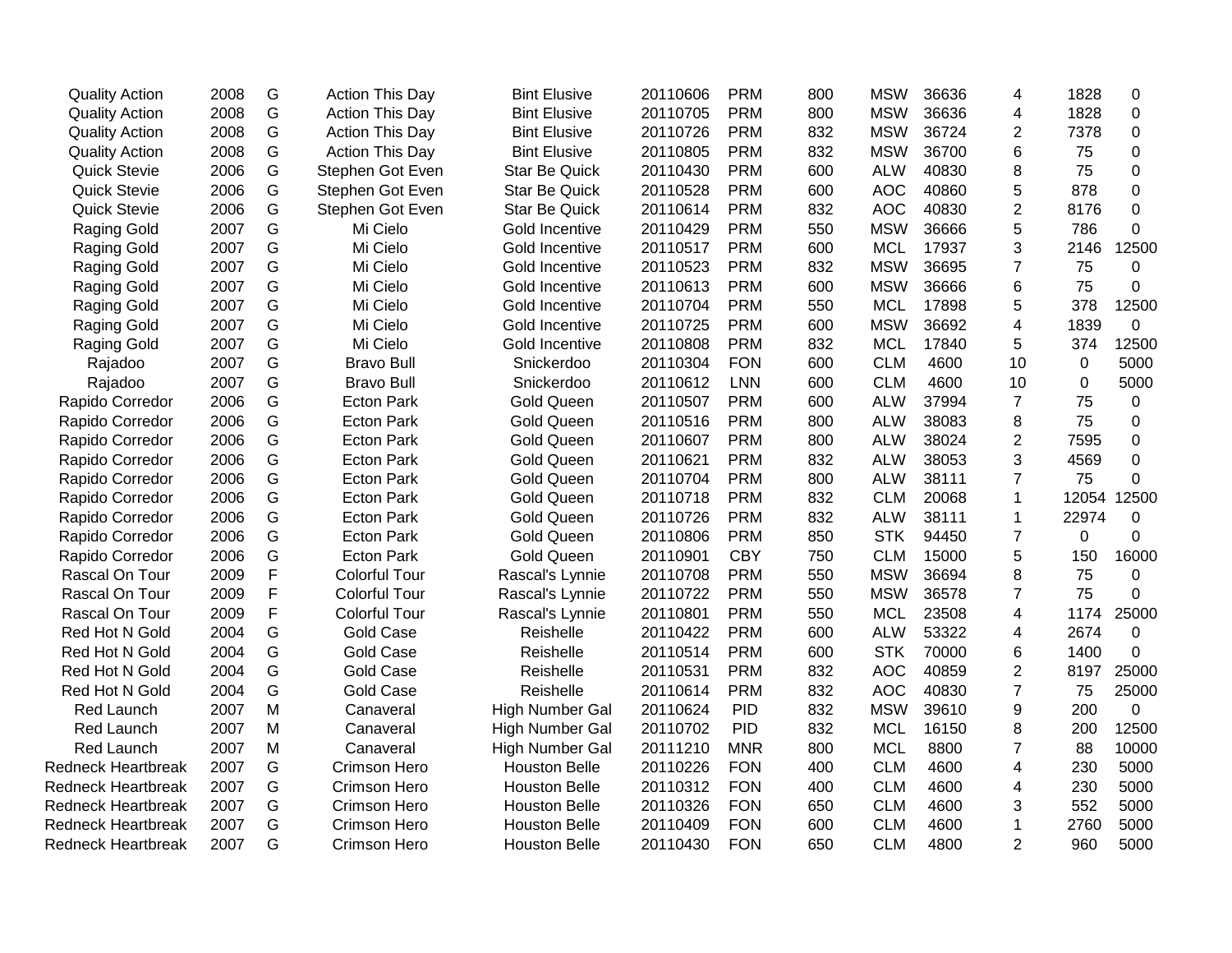| <b>Redneck Heartbreak</b> | 2007 | G              | Crimson Hero          | <b>Houston Belle</b>   | 20110531 | <b>PRM</b> | 550 | <b>CLM</b> | 15181 | 8              | 75          | 7500         |
|---------------------------|------|----------------|-----------------------|------------------------|----------|------------|-----|------------|-------|----------------|-------------|--------------|
| <b>Redneck Heartbreak</b> | 2007 | G              | Crimson Hero          | <b>Houston Belle</b>   | 20110613 | <b>PRM</b> | 600 | <b>CLM</b> | 15152 | 9              | 75          | 7500         |
| <b>Redneck Heartbreak</b> | 2007 | G              | Crimson Hero          | <b>Houston Belle</b>   | 20110626 | LNN        | 600 | <b>CLM</b> | 4944  | 3              | 576         | 5000         |
| <b>Redneck Heartbreak</b> | 2007 | G              | Crimson Hero          | <b>Houston Belle</b>   | 20110708 | <b>LNN</b> | 600 | <b>CLM</b> | 4800  | 7              | $\mathbf 0$ | 5000         |
| <b>Redneck Heartbreak</b> | 2007 | G              | Crimson Hero          | <b>Houston Belle</b>   | 20110717 | LNN        | 600 | <b>CLM</b> | 4800  | $\overline{2}$ | 960         | 5000         |
| <b>Redneck Heartbreak</b> | 2007 | G              | Crimson Hero          | <b>Houston Belle</b>   | 20110729 | <b>CLS</b> | 600 | <b>CLM</b> | 4600  | 5              | 138         | 5000         |
| <b>Redneck Heartbreak</b> | 2007 | G              | Crimson Hero          | <b>Houston Belle</b>   | 20110814 | <b>CLS</b> | 600 | <b>CLM</b> | 4600  | 2              | 920         | 5000         |
| <b>Redneck Heartbreak</b> | 2007 | G              | Crimson Hero          | <b>Houston Belle</b>   | 20110828 | <b>CLS</b> | 650 | <b>CLM</b> | 4600  | 1              | 2760        | 5000         |
| <b>Redneck Heartbreak</b> | 2007 | G              | Crimson Hero          | <b>Houston Belle</b>   | 20110911 | <b>CLS</b> | 650 | <b>CLM</b> | 4900  | 1              | 2940        | 5000         |
| <b>Redneck Heartbreak</b> | 2007 | G              | Crimson Hero          | <b>Houston Belle</b>   | 20111007 | <b>TUP</b> | 550 | <b>CLM</b> | 6000  | $\overline{7}$ | 0           | 3200         |
| <b>Redneck Heartbreak</b> | 2007 | G              | Crimson Hero          | <b>Houston Belle</b>   | 20111108 | <b>TUP</b> | 650 | <b>CLM</b> | 6000  | 6              | 0           | 3200         |
| <b>Redneck Heartbreak</b> | 2007 | G              | Crimson Hero          | <b>Houston Belle</b>   | 20111204 | <b>TUP</b> | 550 | <b>CLM</b> | 5500  | 8              | 0           | 3000         |
| <b>Red Survivor</b>       | 2002 | G              | Kyle's Our Man        | One Tens Image         | 20110722 | <b>EVD</b> | 600 | <b>CLM</b> | 9928  | $\overline{7}$ | 0           | 4000         |
| Regal Hum                 | 2006 | G              | Humming               | Regal Mitterand        | 20110516 | <b>PRM</b> | 600 | <b>CLM</b> | 15122 | 8              | 75          | 7500         |
| Regal Hum                 | 2006 | G              | Humming               | Regal Mitterand        | 20110531 | <b>PRM</b> | 550 | <b>CLM</b> | 15181 | $\overline{7}$ | 75          | 7500         |
| Regal Hum                 | 2006 | G              | Humming               | Regal Mitterand        | 20110606 | <b>PRM</b> | 800 | <b>CLM</b> | 13500 | 7              | 75          | 5000         |
| Regal Hum                 | 2006 | G              | Humming               | Regal Mitterand        | 20110618 | <b>PRM</b> | 800 | <b>CLM</b> | 11000 | 5              | 326         | 7500         |
| Regal Hum                 | 2006 | G              | Humming               | <b>Regal Mitterand</b> | 20110723 | <b>PRM</b> | 832 | <b>CLM</b> | 14930 | 4              | 1147        | 5000         |
| Regal Hum                 | 2006 | G              | Humming               | Regal Mitterand        | 20110802 | <b>PRM</b> | 800 | <b>CLM</b> | 14906 | 7              | 75          | 7500         |
| Regal Hum                 | 2006 | G              | Humming               | Regal Mitterand        | 20110813 | <b>PRM</b> | 832 | <b>CLM</b> | 14932 | 4              | 1153        | 5000         |
| Revitalization            | 2007 | H              | <b>Exchange Rate</b>  | Whisperifyoudare       | 20110418 | <b>PRX</b> | 550 | <b>MCL</b> | 22600 | 4              | 1320        | 12500        |
| Revitalization            | 2007 | $\overline{H}$ | <b>Exchange Rate</b>  | Whisperifyoudare       | 20110514 | <b>PRX</b> | 600 | <b>MCL</b> | 24960 | 10             | 200         | 12500        |
| Revitalization            | 2007 | $\mathsf{H}$   | <b>Exchange Rate</b>  | Whisperifyoudare       | 20110620 | <b>PRX</b> | 700 | <b>MCL</b> | 23400 | $\overline{7}$ | 200         | 12500        |
| Revitalization            | 2007 | $\mathsf{H}$   | <b>Exchange Rate</b>  | Whisperifyoudare       | 20110711 | <b>PRX</b> | 832 | <b>MCL</b> | 22800 | 6              | 200         | 12500        |
| Revitalization            | 2007 | $\mathsf{H}$   | <b>Exchange Rate</b>  | Whisperifyoudare       | 20110810 | <b>DEL</b> | 850 | <b>MCL</b> | 17400 | 4              | 900         | 7500         |
| <b>Rhythm Plus</b>        | 2009 | F              | <b>Value Plus</b>     | Galoshes               | 20110606 | <b>PRM</b> | 450 | <b>MSW</b> | 36695 | 2              | 7357        | $\mathbf 0$  |
| <b>Rhythm Plus</b>        | 2009 | F              | Value Plus            | Galoshes               | 20110627 | <b>PRM</b> | 500 | <b>MSW</b> | 36724 | 1              | 22134       | 0            |
| <b>Rhythm Plus</b>        | 2009 | F              | <b>Value Plus</b>     | Galoshes               | 20110716 | <b>PRM</b> | 550 | <b>STK</b> | 81750 | 4              | 6000        | $\mathbf 0$  |
| <b>Rhythm Plus</b>        | 2009 | F              | <b>Value Plus</b>     | Galoshes               | 20110806 | <b>PRM</b> | 600 | <b>STK</b> | 85066 | 7              | 0           | $\mathbf{0}$ |
| Riada                     | 2007 | M              | <b>Friendly Lover</b> | <b>Blumin Special</b>  | 20110405 | <b>TUP</b> | 450 | <b>MCL</b> | 5000  | 4              | 300         | 5000         |
| Riada                     | 2007 | M              | <b>Friendly Lover</b> | <b>Blumin Special</b>  | 20110423 | <b>PRM</b> | 550 | <b>MCL</b> | 17868 | 8              | 75          | 12500        |
| Riada                     | 2007 | M              | <b>Friendly Lover</b> | <b>Blumin Special</b>  | 20110523 | <b>PRM</b> | 600 | <b>MCL</b> | 17835 | <b>FF</b>      | $\mathbf 0$ | 12500        |
| Riada                     | 2007 | M              | <b>Friendly Lover</b> | <b>Blumin Special</b>  | 20110614 | <b>PRM</b> | 600 | <b>MCL</b> | 17898 | FF             | 75          | 12500        |
| <b>Rich Reward</b>        | 2008 | F              | Good Reward           | <b>Berry Berry</b>     | 20110506 | <b>PRM</b> | 600 | <b>ALW</b> | 38170 | 8              | $\mathbf 0$ | 0            |
| <b>Rich Reward</b>        | 2008 | F              | Good Reward           | <b>Berry Berry</b>     | 20110516 | <b>PRM</b> | 600 | <b>CLM</b> | 20068 | 6              | 75          | 10000        |
| <b>Rich Reward</b>        | 2008 | F              | Good Reward           | <b>Berry Berry</b>     | 20110603 | <b>PRM</b> | 550 | <b>ALW</b> | 37967 | 10             | 75          | 0            |
| <b>Rich Reward</b>        | 2008 | F              | Good Reward           | <b>Berry Berry</b>     | 20110624 | <b>PRM</b> | 600 | <b>CLM</b> | 19922 | 10             | 75          | 10000        |
| <b>Rich Reward</b>        | 2008 | F              | Good Reward           | <b>Berry Berry</b>     | 20110702 | <b>PRM</b> | 600 | <b>CLM</b> | 20066 | 6              | 75          | 10000        |
| <b>Rich Reward</b>        | 2008 | F              | Good Reward           | <b>Berry Berry</b>     | 20110718 | <b>PRM</b> | 832 | <b>CLM</b> | 20038 | 4              | 999         | 10000        |
| <b>Rich Reward</b>        | 2008 | F              | Good Reward           | <b>Berry Berry</b>     | 20110729 | <b>PRM</b> | 600 | <b>CLM</b> | 20038 | 4              | 999         | 10000        |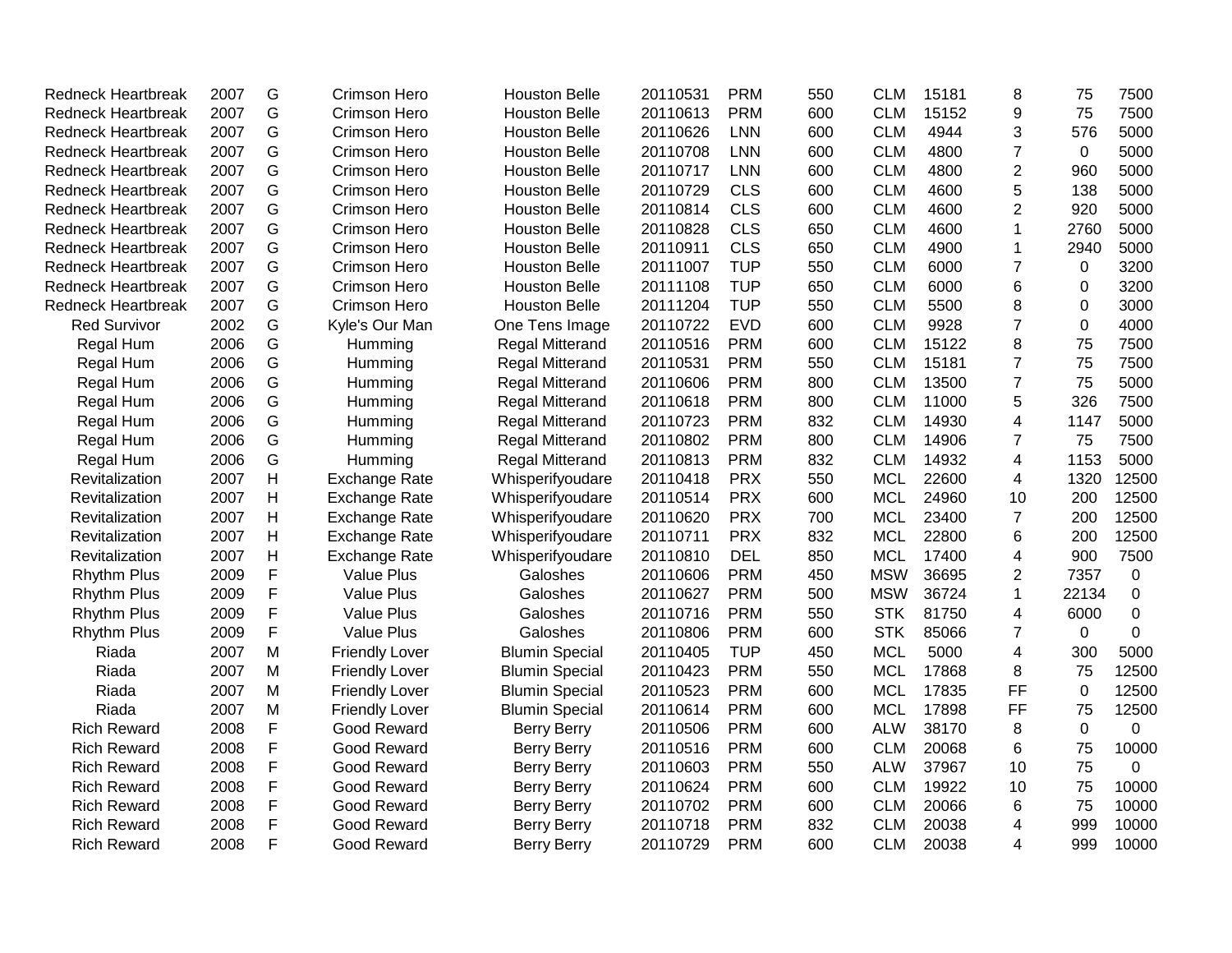| <b>Rich Reward</b>      | 2008 | F             | <b>Good Reward</b>     | <b>Berry Berry</b>       | 20110808 | <b>PRM</b> | 600 | <b>CLM</b> | 19981 | 9              | 75       | 10000 |
|-------------------------|------|---------------|------------------------|--------------------------|----------|------------|-----|------------|-------|----------------|----------|-------|
| <b>Rich Reward</b>      | 2008 | F             | Good Reward            | <b>Berry Berry</b>       | 20110813 | <b>PRM</b> | 850 | <b>CLM</b> | 20038 | 5              | 428      | 12500 |
| <b>Rich Reward</b>      | 2008 | F             | <b>Good Reward</b>     | <b>Berry Berry</b>       | 20110907 | <b>RP</b>  | 500 | <b>CLM</b> | 12810 | 1              | 7098     | 15000 |
| <b>Rich Reward</b>      | 2008 | F             | <b>Good Reward</b>     | <b>Berry Berry</b>       | 20110922 | <b>RP</b>  | 800 | <b>ALW</b> | 31500 | 8              | 85       | 0     |
| <b>Rich Reward</b>      | 2008 | F             | <b>Good Reward</b>     | <b>Berry Berry</b>       | 20111006 | <b>RP</b>  | 500 | <b>CLM</b> | 14411 | 7              | 85       | 25000 |
| Rico's Posse            | 2007 | M             | Posse                  | Rico Ends Well           | 20110423 | <b>PRM</b> | 600 | <b>ALW</b> | 53408 | $\overline{2}$ | 10759    | 0     |
| Rico's Posse            | 2007 | M             | Posse                  | Rico Ends Well           | 20110513 | <b>PRM</b> | 600 | <b>STK</b> | 70000 | 5              | 2100     | 0     |
| Rico's Posse            | 2007 | M             | Posse                  | Rico Ends Well           | 20110610 | <b>PRM</b> | 850 | <b>STK</b> | 73500 | 3              | 7500     | 0     |
| Rico's Posse            | 2007 | M             | Posse                  | Rico Ends Well           | 20110709 | <b>PRM</b> | 832 | <b>AOC</b> | 35262 | 5              | 941      | 0     |
| Rico's Posse            | 2007 | M             | Posse                  | Rico Ends Well           | 20110806 | <b>PRM</b> | 832 | <b>STK</b> | 99550 | $\overline{2}$ | 19910    | 0     |
| <b>Road Runner Elle</b> | 2008 | F             | <b>Appealing Skier</b> | Maudern Lady             | 20110523 | <b>PRM</b> | 600 | <b>MCL</b> | 17835 | <b>FF</b>      | 0        | 12500 |
| Robaroyal               | 2005 | M             | <b>Time Bandit</b>     | Take the Princess        | 20110503 | <b>PRM</b> | 550 | <b>WCL</b> | 15236 | 4              | 764      | 0     |
| Robaroyal               | 2005 | M             | <b>Time Bandit</b>     | <b>Take the Princess</b> | 20110517 | <b>PRM</b> | 600 | <b>CLM</b> | 15181 | 4              | 755      | 7500  |
| Robaroyal               | 2005 | M             | <b>Time Bandit</b>     | Take the Princess        | 20110607 | <b>PRM</b> | 600 | <b>CLM</b> | 15122 | 6              | 75       | 7500  |
| Robaroyal               | 2005 | M             | <b>Time Bandit</b>     | Take the Princess        | 20110702 | <b>PRM</b> | 500 | <b>CLM</b> | 13500 | 8              | 75       | 5000  |
| Robaroyal               | 2005 | M             | <b>Time Bandit</b>     | Take the Princess        | 20110715 | <b>PRM</b> | 600 | <b>CLM</b> | 15123 | $\overline{7}$ | 75       | 7500  |
| Rockin Afleet           | 2009 | $\mathbf C$   | Northern Afleet        | My Goodby Girl           | 20110611 | <b>PRM</b> | 450 | <b>MSW</b> | 36649 | <b>FF</b>      | 75       | 0     |
| Rose Royce              | 2005 | M             | Yonaguska              | Melrose Wine             | 20110225 | <b>FON</b> | 400 | <b>CLM</b> | 3500  | 2              | 700      | 2500  |
| Rose Royce              | 2005 | M             | Yonaguska              | Melrose Wine             | 20110313 | <b>FON</b> | 600 | <b>CLM</b> | 3500  | 1              | 2100     | 2500  |
| Rose Royce              | 2005 | M             | Yonaguska              | Melrose Wine             | 20110403 | <b>FON</b> | 600 | <b>CLM</b> | 3500  | 4              | 175      | 2500  |
| Rose Royce              | 2005 | M             | Yonaguska              | Melrose Wine             | 20110506 | <b>FON</b> | 650 | <b>CLM</b> | 3500  | 1              | 2100     | 2500  |
| Rose Royce              | 2005 | M             | Yonaguska              | Melrose Wine             | 20110513 | <b>LNN</b> | 600 | <b>CLM</b> | 4500  | 4              | 225      | 3500  |
| Rose Royce              | 2005 | M             | Yonaguska              | Melrose Wine             | 20110529 | <b>LNN</b> | 600 | <b>CLM</b> | 3500  | 1              | 2100     | 2500  |
| Rose Royce              | 2005 | M             | Yonaguska              | Melrose Wine             | 20110610 | <b>LNN</b> | 600 | <b>CLM</b> | 4500  | $\overline{2}$ | 900      | 3500  |
| Rose Royce              | 2005 | M             | Yonaguska              | Melrose Wine             | 20110625 | <b>LNN</b> | 600 | <b>CLM</b> | 4824  | 4              | 225      | 3500  |
| Rose Royce              | 2005 | M             | Yonaguska              | Melrose Wine             | 20110724 | <b>HPO</b> | 600 | <b>CLM</b> | 11500 | 4              | 500      | 2500  |
| Rose Royce              | 2005 | M             | Yonaguska              | Melrose Wine             | 20110805 | <b>CLS</b> | 600 | <b>CLM</b> | 4500  | 1              | 2700     | 3500  |
| Rose Royce              | 2005 | M             | Yonaguska              | Melrose Wine             | 20110902 | <b>CLS</b> | 600 | <b>CLM</b> | 4500  | 3              | 540      | 3500  |
| Roses Plus              | 2009 | F             | Value Plus             | <b>Tiger Rose</b>        | 20110627 | <b>PRM</b> | 500 | <b>MSW</b> | 36724 | 4              | 1844     | 0     |
| <b>Roses Plus</b>       | 2009 | F             | Value Plus             | <b>Tiger Rose</b>        | 20110708 | <b>PRM</b> | 550 | <b>MSW</b> | 36694 | 5              | 788      | 0     |
| <b>Roses Plus</b>       | 2009 | F             | Value Plus             | <b>Tiger Rose</b>        | 20110805 | <b>PRM</b> | 550 | <b>MCL</b> | 23536 | 1              | 14154    | 25000 |
| Rosy Hue                | 2009 | F             | <b>Classic Cat</b>     | Pit Pass                 | 20110801 | <b>PRM</b> | 550 | <b>MCL</b> | 23508 | 6              | 75       | 25000 |
| Royal On                | 2004 | G             | Wild Invader           | Spoilt Royally           | 20110311 | <b>FON</b> | 600 | <b>CLM</b> | 3500  | 3              | 420      | 2500  |
| Royal On                | 2004 | G             | Wild Invader           | Spoilt Royally           | 20110402 | <b>FON</b> | 600 | <b>CLM</b> | 3500  | 6              | $\Omega$ | 2500  |
| Royal On                | 2004 | G             | Wild Invader           | Spoilt Royally           | 20110417 | <b>FON</b> | 600 | <b>CLM</b> | 3500  | 4              | 175      | 2500  |
| Royal On                | 2004 | G             | Wild Invader           | Spoilt Royally           | 20110515 | <b>LNN</b> | 832 | <b>CLM</b> | 3752  | 9              | $\Omega$ | 2500  |
| Royal On                | 2004 | G             | Wild Invader           | Spoilt Royally           | 20110730 | <b>CLS</b> | 600 | <b>CLM</b> | 3500  | $\overline{7}$ | 0        | 2500  |
| Royal On                | 2004 | G             | Wild Invader           | Spoilt Royally           | 20110818 | <b>CLS</b> | 650 | <b>CLM</b> | 3500  | 5              | 105      | 2500  |
| Royal On                | 2004 | ${\mathsf G}$ | Wild Invader           | Spoilt Royally           | 20110911 | <b>CLS</b> | 832 | <b>CLM</b> | 3500  | 5              | 105      | 2500  |
| Royal Rossini           | 2007 | G             | Rossini                | She's of Royalty         | 20110329 | <b>HAW</b> | 600 | <b>MCL</b> | 13000 | $\overline{7}$ | 0        | 25000 |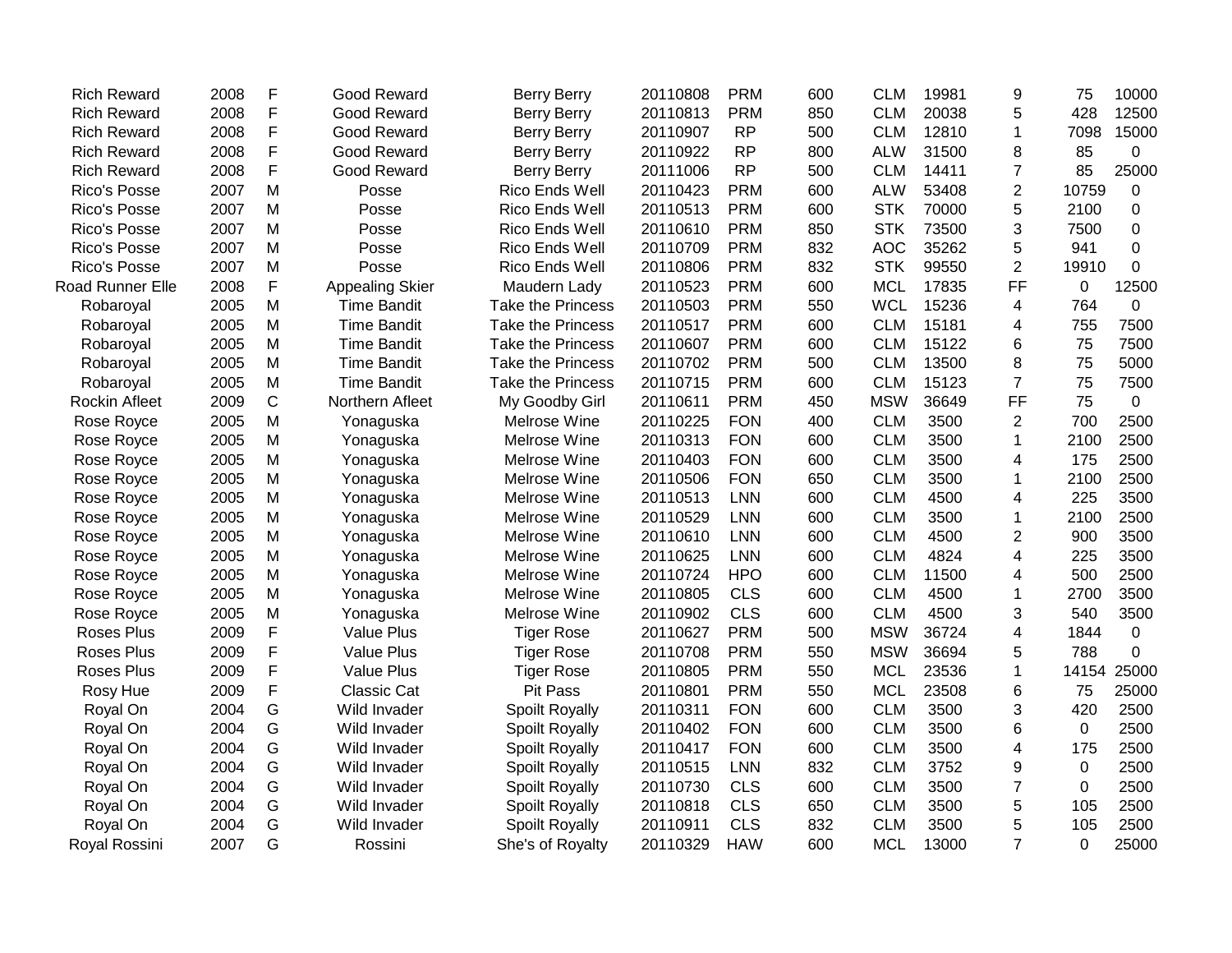| Royal Rossini             | 2007 | G | Rossini               | She's of Royalty  | 20110429 | <b>PRM</b> | 550 | <b>MCL</b> | 17898 | 4                       | 883         | 12500          |
|---------------------------|------|---|-----------------------|-------------------|----------|------------|-----|------------|-------|-------------------------|-------------|----------------|
| Royal Rossini             | 2007 | G | Rossini               | She's of Royalty  | 20110513 | <b>PRM</b> | 800 | <b>MCL</b> | 18014 | $\overline{2}$          | 3619        | 12500          |
| Royal Rossini             | 2007 | G | Rossini               | She's of Royalty  | 20110527 | <b>PRM</b> | 800 | <b>MCL</b> | 17986 | $\mathbf{1}$            | 10794       | 12500          |
| Royal Rossini             | 2007 | G | Rossini               | She's of Royalty  | 20110613 | <b>PRM</b> | 600 | <b>CLM</b> | 20114 | 8                       | 75          | 12500          |
| Royal Rossini             | 2007 | G | Rossini               | She's of Royalty  | 20110703 | <b>PRM</b> | 800 | <b>CLM</b> | 21454 | $\overline{7}$          | 75          | 10000          |
| Royal Rossini             | 2007 | G | Rossini               | She's of Royalty  | 20110717 | <b>LNN</b> | 800 | <b>CLM</b> | 4683  | 8                       | $\mathbf 0$ | 5000           |
| Royal Rossini             | 2007 | G | Rossini               | She's of Royalty  | 20110730 | <b>CLS</b> | 650 | <b>CLM</b> | 4400  | 4                       | 220         | 5000           |
| Royal Rossini             | 2007 | G | Rossini               | She's of Royalty  | 20110805 | <b>CLS</b> | 832 | <b>CLM</b> | 4400  | 5                       | 132         | 5000           |
| Royalty of Dubai          | 2006 | G | E Dubai               | She's of Royalty  | 20110619 | <b>CPW</b> | 650 | <b>STK</b> | 3650  | 8                       | 0           | 0              |
| Royalty of Dubai          | 2006 | G | E Dubai               | She's of Royalty  | 20110703 | <b>CPW</b> | 650 | <b>STK</b> | 3650  | 5                       | 183         | 0              |
| Royalty of Dubai          | 2006 | G | E Dubai               | She's of Royalty  | 20110723 | <b>BOI</b> | 650 | <b>CLM</b> | 2000  | 4                       | 100         | 2000           |
| Royalty of Dubai          | 2006 | G | E Dubai               | She's of Royalty  | 20110730 | <b>BOI</b> | 800 | <b>CLM</b> | 2000  | 1                       | 1200        | 2000           |
| Royalty of Dubai          | 2006 | G | E Dubai               | She's of Royalty  | 20110812 | <b>KSP</b> | 832 | <b>CLM</b> | 1300  | 1                       | 715         | 3500           |
| Royalty of Dubai          | 2006 | G | E Dubai               | She's of Royalty  | 20110820 | <b>KSP</b> | 700 | <b>STK</b> | 3000  | 3                       | 390         | 0              |
| Royalty of Dubai          | 2006 | G | E Dubai               | She's of Royalty  | 20110827 | <b>YD</b>  | 700 | <b>STK</b> | 3900  | $\overline{2}$          | 819         | 0              |
| Royalty of Dubai          | 2006 | G | E Dubai               | She's of Royalty  | 20110903 | <b>YD</b>  | 700 | <b>CLM</b> | 2200  | $\mathbf{1}$            | 1210        | 4000           |
| Royalty of Dubai          | 2006 | G | E Dubai               | She's of Royalty  | 20111105 | <b>HAW</b> | 650 | <b>CLM</b> | 12260 | 10                      | 100         | 5000           |
| R R Gold                  | 2005 | G | Wild Gold             | Robin's Red Tiger | 20110226 | <b>FON</b> | 400 | <b>CLM</b> | 3500  | 4                       | 175         | 2500           |
| R R Gold                  | 2005 | G | Wild Gold             | Robin's Red Tiger | 20110313 | <b>FON</b> | 600 | <b>CLM</b> | 3500  | 6                       | $\mathbf 0$ | 2500           |
| R R Gold                  | 2005 | G | <b>Wild Gold</b>      | Robin's Red Tiger | 20110402 | <b>FON</b> | 600 | <b>CLM</b> | 3500  | 10                      | 0           | 2500           |
| R R Gold                  | 2005 | G | <b>Wild Gold</b>      | Robin's Red Tiger | 20110409 | <b>FON</b> | 600 | <b>CLM</b> | 3500  | $\overline{2}$          | 700         | 2500           |
| R R Gold                  | 2005 | G | Wild Gold             | Robin's Red Tiger | 20110429 | <b>FON</b> | 400 | <b>CLM</b> | 3500  | $\mathbf{1}$            | 2100        | 2500           |
| R R Gold                  | 2005 | G | Wild Gold             | Robin's Red Tiger | 20110513 | <b>LNN</b> | 600 | <b>STR</b> | 4635  | 4                       | 225         | $\overline{0}$ |
| R R Gold                  | 2005 | G | Wild Gold             | Robin's Red Tiger | 20110529 | <b>LNN</b> | 600 | <b>CLM</b> | 4635  | $\overline{2}$          | 1035        | 3500           |
| R R Gold                  | 2005 | G | Wild Gold             | Robin's Red Tiger | 20110605 | <b>LNN</b> | 600 | <b>CLM</b> | 3752  | 5                       | 105         | 2500           |
| R R Gold                  | 2005 | G | Wild Gold             | Robin's Red Tiger | 20110619 | <b>LNN</b> | 600 | <b>CLM</b> | 3500  | 8                       | $\mathbf 0$ | 2500           |
| R R Gold                  | 2005 | G | Wild Gold             | Robin's Red Tiger | 20110716 | <b>LNN</b> | 600 | <b>CLM</b> | 3500  | $\overline{7}$          | $\Omega$    | 2500           |
| R R Gold                  | 2005 | G | Wild Gold             | Robin's Red Tiger | 20110721 | <b>HPO</b> | 600 | <b>CLM</b> | 11500 | FF                      | 300         | 2500           |
| R R Gold                  | 2005 | G | Wild Gold             | Robin's Red Tiger | 20110903 | <b>YD</b>  | 525 | <b>STR</b> | 2400  | $\overline{7}$          | $\mathbf 0$ | $\overline{0}$ |
| R R Gold                  | 2005 | G | Wild Gold             | Robin's Red Tiger | 20110918 | <b>YD</b>  | 525 | <b>CLM</b> | 2000  | $\mathbf{1}$            | 1100        | 1600           |
| <b>Rubberstamp Denied</b> | 2008 | G | King of Scat          | <b>Stark Bite</b> | 20110808 | <b>PRM</b> | 600 | <b>MCL</b> | 18002 | 8                       | 75          | 12500          |
| <b>Rude Rudy</b>          | 2008 | G | <b>Dazzling Falls</b> | Rudy's Delight    | 20110528 | <b>PRM</b> | 550 | <b>MSW</b> | 36695 | 8                       | 75          | 0              |
| Rudy's Edge               | 2009 | F | <b>Added Edge</b>     | Rudy's Delight    | 20110606 | <b>PRM</b> | 450 | <b>MSW</b> | 36695 | 6                       | 75          | 0              |
| Rudy's Edge               | 2009 | F | <b>Added Edge</b>     | Rudy's Delight    | 20110708 | <b>PRM</b> | 550 | <b>MSW</b> | 36665 | 6                       | 75          | 0              |
| <b>Ruff Stuff</b>         | 2006 | G | Tenpins               | L L's Key         | 20110430 | <b>PRM</b> | 600 | <b>ALW</b> | 40830 | 5                       | 876         | 0              |
| <b>Ruff Stuff</b>         | 2006 | G | <b>Tenpins</b>        | L L's Key         | 20110527 | <b>PRM</b> | 850 | <b>AOC</b> | 35235 | 9                       | 75          | $\Omega$       |
| <b>Ruff Stuff</b>         | 2006 | G | Tenpins               | L L's Key         | 20110614 | <b>PRM</b> | 832 | <b>AOC</b> | 40830 | 3                       | 4906        | 25000          |
| <b>Ruff Stuff</b>         | 2006 | G | Tenpins               | L L's Key         | 20110628 | <b>PRM</b> | 800 | <b>AOC</b> | 40887 | $\mathbf{1}$            | 24654       | 0              |
| <b>Ruff Stuff</b>         | 2006 | G | Tenpins               | L L's Key         | 20110712 | <b>PRM</b> | 832 | <b>AOC</b> | 40858 | $\overline{\mathbf{4}}$ | 2049        | 25000          |
| <b>Ruff Stuff</b>         | 2006 | G | Tenpins               | L L's Key         | 20110726 | <b>PRM</b> | 800 | <b>AOC</b> | 40887 | 5                       | 881         | 25000          |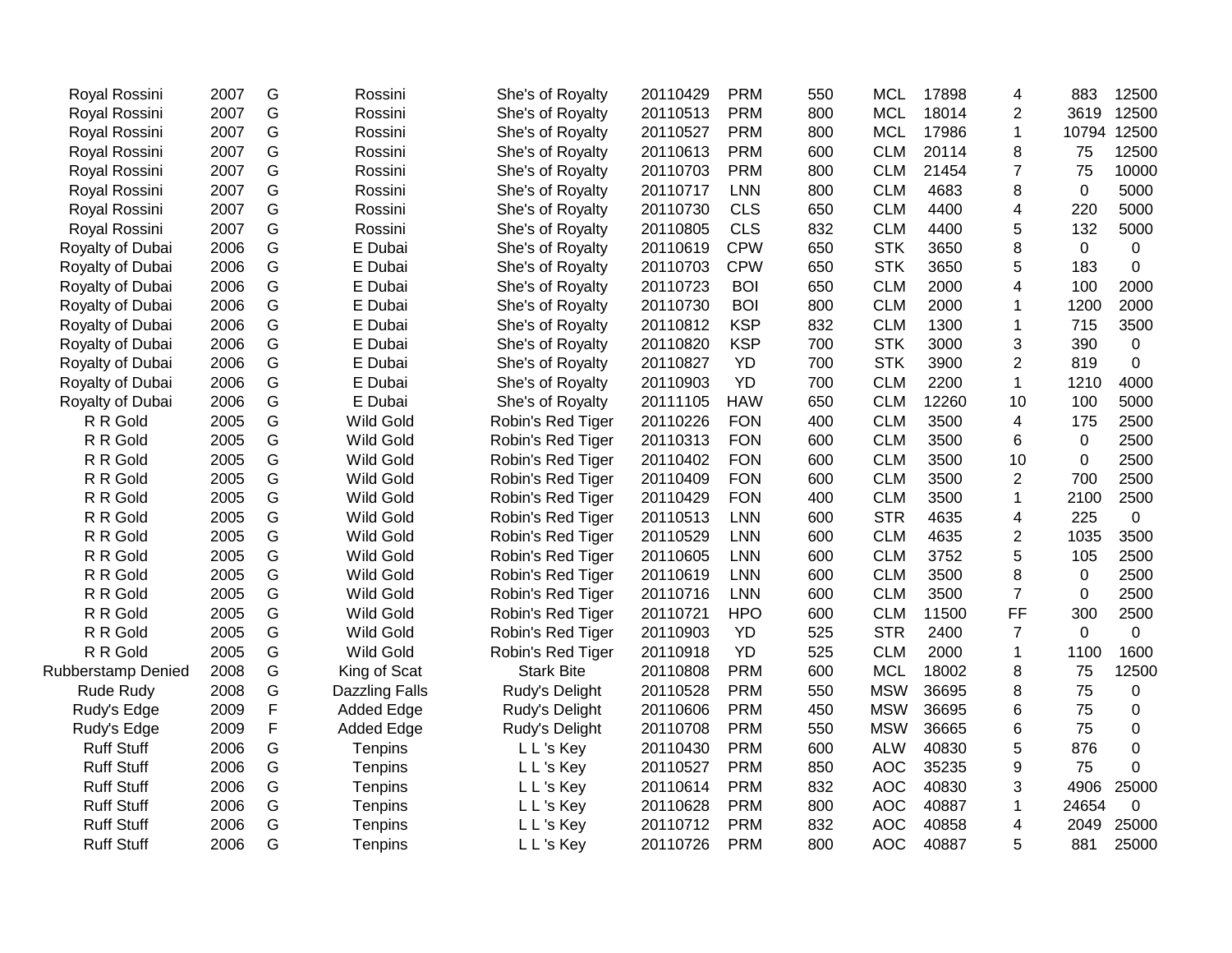| <b>Ruff Stuff</b>    | 2006 | G             | Tenpins              | L L's Key              | 20110808 | <b>PRM</b> | 850 | <b>CLM</b> | 15084 | $\overline{2}$ | 4224        | 5000        |
|----------------------|------|---------------|----------------------|------------------------|----------|------------|-----|------------|-------|----------------|-------------|-------------|
| R U My Friend        | 2009 | F             | <b>Bellamy Road</b>  | Miss Gazelle           | 20110729 | <b>PRM</b> | 550 | <b>MSW</b> | 36665 | 3              | 4401        | 0           |
| R U My Friend        | 2009 | F             | <b>Bellamy Road</b>  | <b>Miss Gazelle</b>    | 20110812 | <b>PRM</b> | 600 | <b>MSW</b> | 26500 | 5              | 788         | $\Omega$    |
| <b>Runaway Kitty</b> | 2007 | M             | <b>Storm Catcher</b> | October Eve            | 20110510 | <b>PRM</b> | 800 | <b>ALW</b> | 38112 | 5              | 821         | 0           |
| <b>Runaway Kitty</b> | 2007 | M             | Storm Catcher        | October Eve            | 20110523 | <b>PRM</b> | 832 | <b>ALW</b> | 38112 | $\overline{7}$ | 75          | $\mathbf 0$ |
| <b>Runaway Kitty</b> | 2007 | M             | Storm Catcher        | October Eve            | 20110620 | <b>PRM</b> | 832 | <b>ALW</b> | 38024 | 5              | 814         | $\mathbf 0$ |
| <b>Runaway Kitty</b> | 2007 | M             | <b>Storm Catcher</b> | October Eve            | 20110703 | <b>PRM</b> | 800 | <b>ALW</b> | 38024 | 5              | 814         | $\mathbf 0$ |
| <b>Runaway Kitty</b> | 2007 | M             | Storm Catcher        | October Eve            | 20110718 | <b>PRM</b> | 832 | <b>ALW</b> | 38024 | 4              | 1898        | 0           |
| <b>Runaway Kitty</b> | 2007 | M             | Storm Catcher        | October Eve            | 20110801 | <b>PRM</b> | 800 | <b>ALW</b> | 38111 | 4              | 1914        | 0           |
| <b>Runaway Kitty</b> | 2007 | M             | <b>Storm Catcher</b> | October Eve            | 20110813 | <b>PRM</b> | 800 | <b>CLM</b> | 15268 | $\overline{2}$ | 3017        | 7500        |
| <b>Runaway Kitty</b> | 2007 | M             | Storm Catcher        | October Eve            | 20110909 | <b>RP</b>  | 832 | <b>CLM</b> | 11000 | 5              | 324         | 10000       |
| <b>Runaway Kitty</b> | 2007 | M             | <b>Storm Catcher</b> | October Eve            | 20111012 | <b>RP</b>  | 850 | <b>CLM</b> | 12000 | 10             | 85          | 10000       |
| Runaway Walkaway     | 2008 | G             | Najran               | <b>Spotted Feather</b> | 20110530 | <b>PRM</b> | 550 | <b>MSW</b> | 36606 | 4              | 1823        | 0           |
| Runaway Walkaway     | 2008 | ${\mathsf G}$ | Najran               | Spotted Feather        | 20110613 | <b>PRM</b> | 600 | <b>MSW</b> | 36666 | $\mathbf 1$    | 22008       | 0           |
| Runaway Walkaway     | 2008 | ${\mathsf G}$ | Najran               | <b>Spotted Feather</b> | 20110704 | <b>PRM</b> | 800 | <b>ALW</b> | 38111 | 1              | 22974       | 0           |
| Runaway Walkaway     | 2008 | ${\mathsf G}$ | Najran               | <b>Spotted Feather</b> | 20110806 | <b>PRM</b> | 850 | <b>STK</b> | 83950 | $\overline{2}$ | 16790       | $\mathbf 0$ |
| Runaway Walkaway     | 2008 | G             | Najran               | <b>Spotted Feather</b> | 20110910 | <b>CBY</b> | 800 | <b>AOC</b> | 17000 | 6              | 170         | 0           |
| Runlikeyoustoleit    | 2007 | G             | <b>Wild Gold</b>     | Miff                   | 20110507 | <b>PRM</b> | 550 | <b>CLM</b> | 20078 | 6              | 75          | 10000       |
| Runlikeyoustoleit    | 2007 | G             | <b>Wild Gold</b>     | Miff                   | 20110520 | <b>PRM</b> | 600 | <b>CLM</b> | 19980 | 10             | 75          | 10000       |
| Runlikeyoustoleit    | 2007 | G             | <b>Wild Gold</b>     | Miff                   | 20110618 | <b>LNN</b> | 450 | <b>CLM</b> | 4600  | 4              | 184         | 5000        |
| Runlikeyoustoleit    | 2007 | G             | <b>Wild Gold</b>     | Miff                   | 20110624 | <b>LNN</b> | 600 | <b>ALW</b> | 7500  | 1              | 4500        | 0           |
| Runlikeyoustoleit    | 2007 | G             | <b>Wild Gold</b>     | Miff                   | 20110708 | <b>LNN</b> | 600 | <b>CLM</b> | 4800  | 8              | 0           | 5000        |
| Runlikeyoustoleit    | 2007 | G             | <b>Wild Gold</b>     | Miff                   | 20110717 | <b>LNN</b> | 600 | <b>CLM</b> | 4800  | 6              | 0           | 5000        |
| Rureadyforthetruth   | 2009 | F             | More Than Ready      | <b>Tricky Truth</b>    | 20110517 | <b>PRM</b> | 450 | <b>MSW</b> | 36776 | 4              | 2107        | 0           |
| Rureadyforthetruth   | 2009 | F             | More Than Ready      | <b>Tricky Truth</b>    | 20110531 | <b>PRM</b> | 450 | <b>MSW</b> | 28397 | 3              | 5059        | 0           |
| Rureadyforthetruth   | 2009 | F             | More Than Ready      | <b>Tricky Truth</b>    | 20110624 | <b>PRM</b> | 500 | <b>MSW</b> | 36694 | 4              | 1839        | 0           |
| Rureadyforthetruth   | 2009 | F             | More Than Ready      | <b>Tricky Truth</b>    | 20110708 | <b>PRM</b> | 550 | <b>MSW</b> | 36665 | 5              | 786         | $\mathbf 0$ |
| Sacred Romance       | 2009 | F             | El Nino              | <b>Holy Paree</b>      | 20110624 | <b>PRM</b> | 500 | <b>MSW</b> | 36694 | 5              | 788         | $\mathbf 0$ |
| Sacred Romance       | 2009 | F             | El Nino              | <b>Holy Paree</b>      | 20110708 | <b>PRM</b> | 550 | <b>MSW</b> | 36694 | $\overline{2}$ | 7357        | $\mathbf 0$ |
| Sacred Romance       | 2009 | F             | El Nino              | <b>Holy Paree</b>      | 20110723 | <b>PRM</b> | 550 | <b>MSW</b> | 36666 | $\overline{2}$ | 7336        | $\mathbf 0$ |
| Sacred Romance       | 2009 | F             | El Nino              | <b>Holy Paree</b>      | 20110806 | <b>PRM</b> | 600 | <b>MSW</b> | 36723 | $\overline{2}$ | 7378        | $\mathbf 0$ |
| Sail Me Tru          | 2008 | ${\mathsf G}$ | Sail Me Again        | <b>Tru Returns</b>     | 20110409 | <b>TUP</b> | 600 | <b>MCL</b> | 5000  | 5              | 200         | 5000        |
| Sail Me Tru          | 2008 | G             | Sail Me Again        | <b>Tru Returns</b>     | 20110528 | <b>PRM</b> | 550 | <b>MSW</b> | 36695 | $\overline{7}$ | 75          | $\mathbf 0$ |
| Sail Me Tru          | 2008 | G             | Sail Me Again        | Tru Returns            | 20110702 | <b>PRM</b> | 800 | <b>MCL</b> | 17956 | 3              | 2146        | 12500       |
| Sail Me Tru          | 2008 | G             | Sail Me Again        | <b>Tru Returns</b>     | 20110722 | <b>PRM</b> | 832 | <b>MCL</b> | 17839 | 3              | 2095        | 12500       |
| Sail Me Tru          | 2008 | G             | Sail Me Again        | <b>Tru Returns</b>     | 20110808 | <b>PRM</b> | 832 | <b>MCL</b> | 17840 | 3              | 2096        | 12500       |
| Sakakawea            | 2006 | M             | Rossini              | Sarouka                | 20110319 | OP         | 600 | <b>AOC</b> | 44000 | 6              | 220         | 0           |
| Sakakawea            | 2006 | M             | Rossini              | Sarouka                | 20110423 | <b>PRM</b> | 600 | <b>ALW</b> | 53408 | 1              | 32277       | 0           |
| Sakakawea            | 2006 | M             | Rossini              | Sarouka                | 20110513 | <b>PRM</b> | 600 | <b>STK</b> | 70000 | $\mathbf{1}$   | 42000       | $\pmb{0}$   |
| Samara Street        | 2006 | M             | Street Cry (IRE)     | <b>Miss Guts</b>       | 20110226 | FG         | 550 | <b>ALW</b> | 43240 | 8              | $\mathbf 0$ | $\mathbf 0$ |
|                      |      |               |                      |                        |          |            |     |            |       |                |             |             |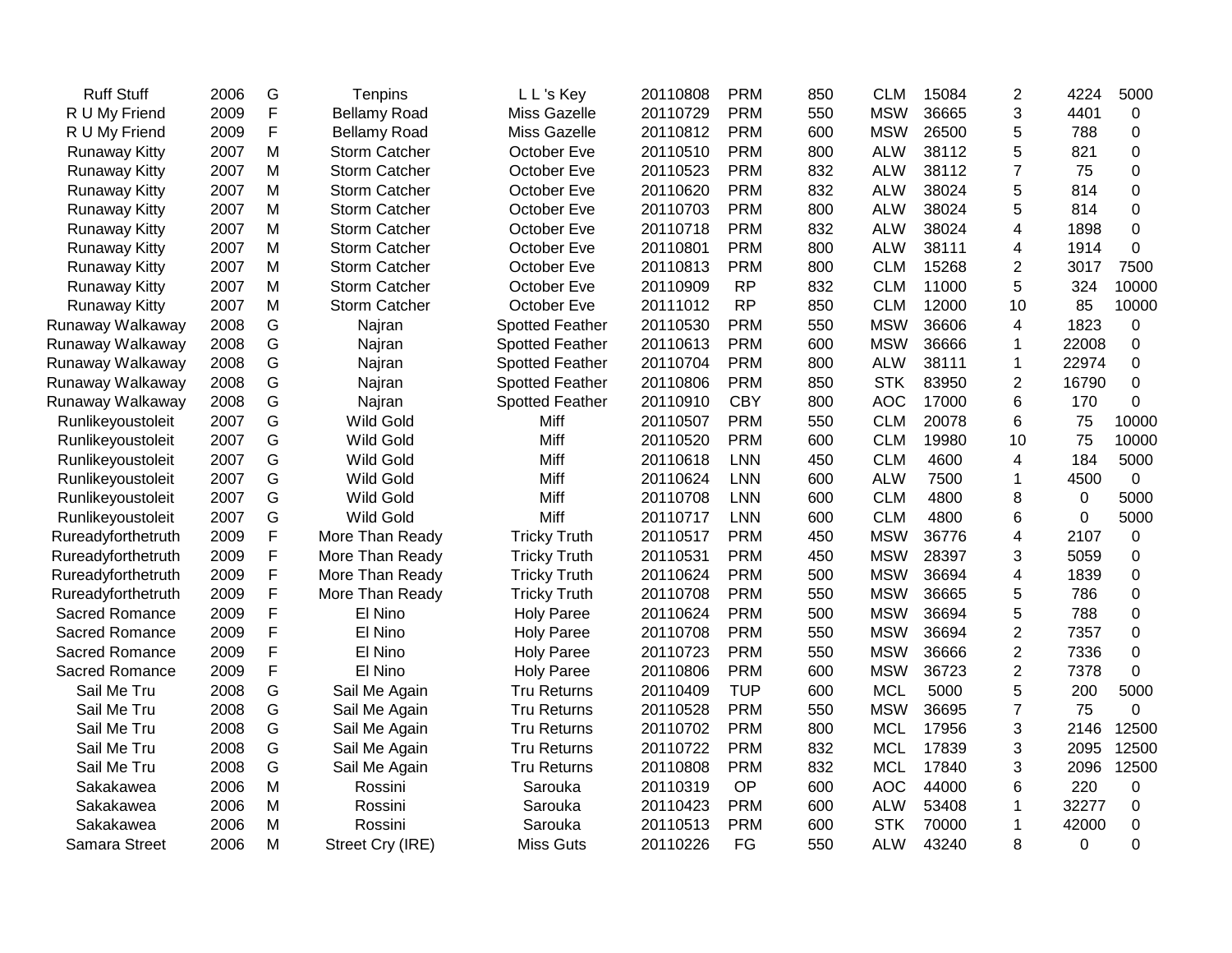| Samara Street           | 2006 | M         | Street Cry (IRE)        | <b>Miss Guts</b>       | 20110320 | FG         | 550 | <b>ALW</b> | 47800 | 10             | $\Omega$ | 0           |
|-------------------------|------|-----------|-------------------------|------------------------|----------|------------|-----|------------|-------|----------------|----------|-------------|
| Samara Street           | 2006 | M         | Street Cry (IRE)        | <b>Miss Guts</b>       | 20110423 | <b>PRM</b> | 600 | <b>ALW</b> | 53408 | 3              | 6455     | $\mathbf 0$ |
| Samara Street           | 2006 | M         | Street Cry (IRE)        | <b>Miss Guts</b>       | 20110513 | <b>PRM</b> | 600 | <b>STK</b> | 70000 | $\overline{2}$ | 14000    | $\Omega$    |
| Samara Street           | 2006 | M         | Street Cry (IRE)        | <b>Miss Guts</b>       | 20110615 | AP         | 500 | <b>ALW</b> | 30500 | $\overline{2}$ | 6100     | 0           |
| Samara Street           | 2006 | M         | Street Cry (IRE)        | <b>Miss Guts</b>       | 20110701 | <b>PRM</b> | 600 | <b>AOC</b> | 33757 | 3              | 6019     | $\mathbf 0$ |
| Samara Street           | 2006 | M         | Street Cry (IRE)        | Miss Guts              | 20110806 | <b>PRM</b> | 832 | <b>STK</b> | 99550 | 10             | 0        | $\Omega$    |
| Samara Street           | 2006 | M         | Street Cry (IRE)        | <b>Miss Guts</b>       | 20110827 | <b>AP</b>  | 500 | <b>ALW</b> | 38735 | 5              | 1164     | $\Omega$    |
| Scarlett's Indian       | 2007 | G         | <b>Indian Territory</b> | <b>Scarlett's Gift</b> | 20110429 | <b>PRM</b> | 550 | <b>MCL</b> | 17898 | 9              | 75       | 12500       |
| Scarlett's Indian       | 2007 | G         | <b>Indian Territory</b> | <b>Scarlett's Gift</b> | 20110517 | <b>PRM</b> | 600 | <b>MCL</b> | 17937 | 8              | 75       | 12500       |
| Scarlett's Indian       | 2007 | G         | <b>Indian Territory</b> | <b>Scarlett's Gift</b> | 20110524 | <b>PRM</b> | 550 | <b>MCL</b> | 17898 | 5              | 379      | 12500       |
| Scarlett's Indian       | 2007 | G         | <b>Indian Territory</b> | <b>Scarlett's Gift</b> | 20110604 | <b>PRM</b> | 550 | <b>MCL</b> | 17898 | 6              | 75       | 12500       |
| Scarlett's Indian       | 2007 | G         | <b>Indian Territory</b> | <b>Scarlett's Gift</b> | 20110628 | <b>PRM</b> | 550 | <b>MCL</b> | 17868 | 6              | 75       | 12500       |
| Scarlett's Indian       | 2007 | G         | <b>Indian Territory</b> | <b>Scarlett's Gift</b> | 20110708 | <b>PRM</b> | 550 | <b>MCL</b> | 17956 | 5              | 383      | 12500       |
| Scarlett's Indian       | 2007 | G         | <b>Indian Territory</b> | <b>Scarlett's Gift</b> | 20110730 | <b>CLS</b> | 600 | <b>MSW</b> | 5600  | 4              | 280      | 0           |
| Scarlett's Indian       | 2007 | G         | <b>Indian Territory</b> | <b>Scarlett's Gift</b> | 20110806 | <b>CLS</b> | 600 | <b>MCL</b> | 4000  | $\mathbf{1}$   | 2400     | 10000       |
| Scarlett's Indian       | 2007 | G         | <b>Indian Territory</b> | <b>Scarlett's Gift</b> | 20110819 | <b>CLS</b> | 600 | <b>CLM</b> | 4400  | 5              | 132      | 5000        |
| <b>Scat Brat</b>        | 2008 | G         | King of Scat            | My Girl Selecto        | 20111020 | <b>RP</b>  | 600 | <b>MSW</b> | 28000 | 8              | 85       | 0           |
| <b>Scat Dancer</b>      | 2007 | G         | King of Scat            | <b>Green Queen</b>     | 20110416 | OP         | 850 | <b>AOC</b> | 47000 | 11             | 134      | $\Omega$    |
| <b>Scat Dancer</b>      | 2007 | G         | King of Scat            | <b>Green Queen</b>     | 20110531 | <b>PRM</b> | 832 | <b>AOC</b> | 40859 | 6              | 75       | $\Omega$    |
| <b>Scat Dancer</b>      | 2007 | G         | King of Scat            | <b>Green Queen</b>     | 20110614 | <b>PRM</b> | 832 | <b>AOC</b> | 40830 | 4              | 2044     | 25000       |
| <b>Scat Dancer</b>      | 2007 | G         | King of Scat            | Green Queen            | 20110628 | <b>PRM</b> | 800 | <b>AOC</b> | 40887 | $\overline{2}$ | 8218     | 0           |
| <b>Scat Dancer</b>      | 2007 | G         | King of Scat            | Green Queen            | 20110712 | <b>PRM</b> | 832 | <b>AOC</b> | 40858 | 3              | 4918     | $\Omega$    |
| <b>Scat Dancer</b>      | 2007 | G         | King of Scat            | Green Queen            | 20110726 | <b>PRM</b> | 800 | <b>AOC</b> | 40887 | 6              | 75       | 25000       |
| <b>Scat Dancer</b>      | 2007 | G         | King of Scat            | Green Queen            | 20110806 | <b>PRM</b> | 850 | <b>STK</b> | 94450 | 3              | 9445     | 0           |
| Scat On                 | 2007 | M         | King of Scat            | <b>Megans Molly</b>    | 20110507 | <b>FON</b> | 600 | <b>MSW</b> | 6500  | $\overline{7}$ | 0        | 0           |
| Scat On                 | 2007 | M         | King of Scat            | <b>Megans Molly</b>    | 20110910 | <b>CBY</b> | 750 | <b>MSW</b> | 15109 | 10             | 145      | $\Omega$    |
| Scatterberry            | 2002 | M         | King of Scat            | Wizky                  | 20110618 | <b>CPW</b> | 500 | <b>CLM</b> | 1600  | $\overline{7}$ | 0        | 1500        |
| Scatterberry            | 2002 | M         | King of Scat            | Wizky                  | 20110625 | <b>CPW</b> | 500 | <b>CLM</b> | 2000  | 6              | $\Omega$ | 2000        |
| Scatterberry            | 2002 | M         | King of Scat            | Wizky                  | 20110703 | <b>CPW</b> | 550 | <b>CLM</b> | 1900  | 6              | $\Omega$ | 2500        |
| <b>Schrimshaw Falls</b> | 2006 | M         | Scrimshaw               | <b>Ready Falls</b>     | 20110607 | <b>PRM</b> | 600 | <b>CLM</b> | 15122 | 5              | 319      | 7500        |
| <b>Schrimshaw Falls</b> | 2006 | M         | Scrimshaw               | <b>Ready Falls</b>     | 20110625 | <b>PRM</b> | 600 | <b>CLM</b> | 13900 | 4              | 1067     | 5000        |
| <b>Schrimshaw Falls</b> | 2006 | M         | Scrimshaw               | <b>Ready Falls</b>     | 20110703 | <b>PRM</b> | 600 | <b>CLM</b> | 15208 | $\overline{2}$ | 3038     | 7500        |
| Schrimshaw Falls        | 2006 | M         | Scrimshaw               | <b>Ready Falls</b>     | 20110715 | <b>PRM</b> | 600 | <b>CLM</b> | 15123 | $\overline{2}$ | 2975     | 7500        |
| <b>Schrimshaw Falls</b> | 2006 | M         | Scrimshaw               | <b>Ready Falls</b>     | 20110809 | <b>PRM</b> | 550 | <b>CLM</b> | 15180 | 3              | 1810     | 7500        |
| Schrimshaw Falls        | 2006 | M         | Scrimshaw               | <b>Ready Falls</b>     | 20110901 | <b>CBY</b> | 650 | <b>CLM</b> | 7491  | 5              | 60       | 3500        |
| Schrimshaw Falls        | 2006 | M         | Scrimshaw               | Ready Falls            | 20111010 | <b>TUP</b> | 550 | <b>CLM</b> | 5500  | 3              | 550      | 3000        |
| Schrimshaw Falls        | 2006 | M         | Scrimshaw               | <b>Ready Falls</b>     | 20111024 | <b>TUP</b> | 550 | <b>CLM</b> | 5500  | $\overline{2}$ | 1100     | 3000        |
| <b>Schrimshaw Falls</b> | 2006 | ${\sf M}$ | Scrimshaw               | <b>Ready Falls</b>     | 20111113 | <b>TUP</b> | 550 | <b>CLM</b> | 5500  | 1              | 3300     | 3000        |
| <b>Schrimshaw Falls</b> | 2006 | ${\sf M}$ | Scrimshaw               | <b>Ready Falls</b>     | 20111209 | <b>TUP</b> | 600 | <b>CLM</b> | 5500  | $\overline{2}$ | 1100     | 3000        |
| <b>Schrimshaw Falls</b> | 2006 | M         | Scrimshaw               | <b>Ready Falls</b>     | 20111228 | <b>TUP</b> | 500 | <b>CLM</b> | 5500  | 4              | 330      | 3000        |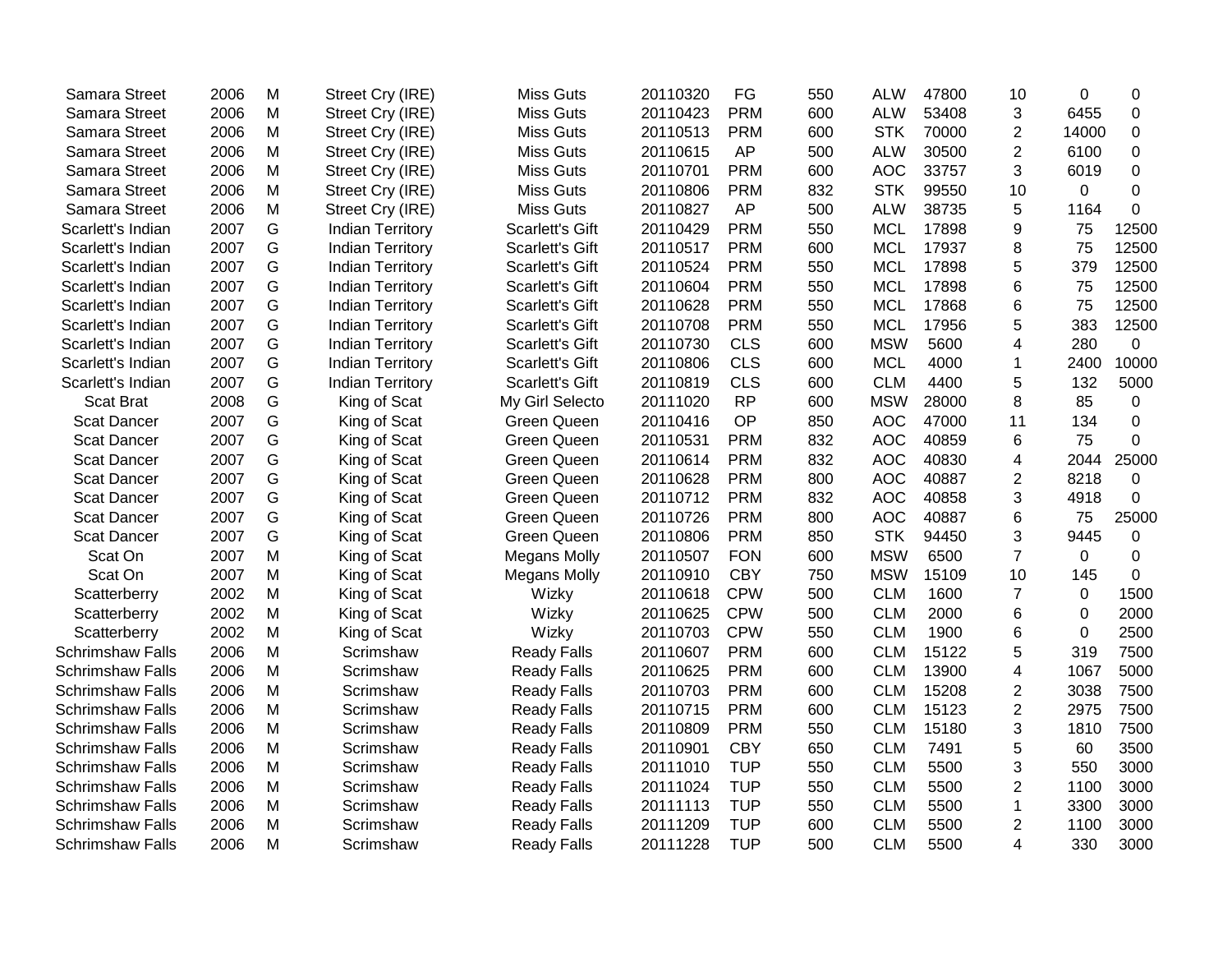| Score Baby Score          | 2007 | G | Even the Score     | Someday Maybebaby      | 20110518 | <b>AP</b>  | 800 | <b>MCL</b> | 19656 | 8              | 0        | 25000            |
|---------------------------|------|---|--------------------|------------------------|----------|------------|-----|------------|-------|----------------|----------|------------------|
| Score Baby Score          | 2007 | G | Even the Score     | Someday Maybebaby      | 20110601 | <b>AP</b>  | 850 | <b>MCL</b> | 14000 | $\overline{7}$ | $\Omega$ | 25000            |
| Score Baby Score          | 2007 | G | Even the Score     | Someday Maybebaby      | 20110611 | <b>AP</b>  | 850 | <b>MCL</b> | 14616 | 5              | 420      | 20000            |
| Score Baby Score          | 2007 | G | Even the Score     | Someday Maybebaby      | 20110625 | <b>AP</b>  | 850 | <b>MCL</b> | 10500 | 3              | 1155     | 10000            |
| Score Baby Score          | 2007 | G | Even the Score     | Someday Maybebaby      | 20110716 | <b>AP</b>  | 900 | <b>MCL</b> | 12998 | $\overline{2}$ | 2082     | 10000            |
| Score Baby Score          | 2007 | G | Even the Score     | Someday Maybebaby      | 20110807 | <b>AP</b>  | 800 | <b>MCL</b> | 10500 | $\overline{2}$ | 2000     | 10000            |
| Score Baby Score          | 2007 | G | Even the Score     | Someday Maybebaby      | 20110828 | <b>AP</b>  | 900 | <b>MCL</b> | 13335 | 1              | 7980     | 10000            |
| Score Baby Score          | 2007 | G | Even the Score     | Someday Maybebaby      | 20110915 | <b>AP</b>  | 900 | <b>CLM</b> | 13970 | $\mathbf{1}$   | 8304     | 7500             |
| Score Baby Score          | 2007 | G | Even the Score     | Someday Maybebaby      | 20110925 | AP         | 850 | <b>CLM</b> | 17145 | 3              | 1678     | 15000            |
| Score Baby Score          | 2007 | G | Even the Score     | Someday Maybebaby      | 20111022 | <b>HAW</b> | 900 | <b>ALW</b> | 34000 | $\overline{7}$ | 170      | 0                |
| Seanjoebud                | 2009 | G | Offlee Wild        | Milady's Honor         | 20110528 | <b>PRM</b> | 450 | <b>MSW</b> | 36695 | 4              | 1840     | 0                |
| <b>Seattle Connection</b> | 2008 | F | <b>Minor Saint</b> | <b>Tender Touch</b>    | 20110712 | <b>PRM</b> | 550 | <b>MSW</b> | 36636 | $\overline{2}$ | 7315     | 0                |
| Seattle Connection        | 2008 | F | <b>Minor Saint</b> | <b>Tender Touch</b>    | 20110726 | <b>PRM</b> | 600 | <b>MSW</b> | 36752 | $\mathbf{1}$   | 22197    | $\boldsymbol{0}$ |
| <b>Seattle Connection</b> | 2008 | F | <b>Minor Saint</b> | <b>Tender Touch</b>    | 20110812 | <b>PRM</b> | 600 | <b>ALW</b> | 37966 | 11             | 75       | 0                |
| <b>Secrets N Lies</b>     | 2008 | F | <b>Graeme Hall</b> | <b>Opening Address</b> | 20110425 | <b>PRM</b> | 550 | <b>ALW</b> | 37994 | 10             | 75       | 0                |
| Secrets N Lies            | 2008 | F | <b>Graeme Hall</b> | <b>Opening Address</b> | 20110510 | <b>PRM</b> | 800 | <b>ALW</b> | 38112 | $\overline{2}$ | 7658     | $\boldsymbol{0}$ |
| <b>Secrets N Lies</b>     | 2008 | F | <b>Graeme Hall</b> | <b>Opening Address</b> | 20110523 | <b>PRM</b> | 832 | <b>ALW</b> | 38112 | 3              | 4595     | $\mathbf 0$      |
| <b>Secrets N Lies</b>     | 2008 | F | <b>Graeme Hall</b> | <b>Opening Address</b> | 20110606 | <b>PRM</b> | 800 | <b>ALW</b> | 38112 | $\mathbf{1}$   | 22974    | $\overline{0}$   |
| <b>Secrets N Lies</b>     | 2008 | F | <b>Graeme Hall</b> | <b>Opening Address</b> | 20110627 | <b>PRM</b> | 800 | <b>AOC</b> | 40887 | 6              | 75       | $\overline{0}$   |
| <b>Secrets N Lies</b>     | 2008 | F | <b>Graeme Hall</b> | <b>Opening Address</b> | 20110715 | <b>PRM</b> | 600 | <b>CLM</b> | 15123 | 9              | 75       | 7500             |
| <b>Secrets N Lies</b>     | 2008 | F | <b>Graeme Hall</b> | <b>Opening Address</b> | 20110802 | <b>PRM</b> | 600 | <b>CLM</b> | 20820 | 1              | 12600    | 6250             |
| <b>Security Denied</b>    | 2007 | G | Cryptoclearance    | Amo Cielo              | 20110422 | <b>PRM</b> | 550 | <b>MSW</b> | 36665 | 5              | 786      | 0                |
| <b>Security Denied</b>    | 2007 | G | Cryptoclearance    | Amo Cielo              | 20110506 | <b>PRM</b> | 600 | <b>MSW</b> | 36695 | 8              | 75       | 0                |
| <b>Security Denied</b>    | 2007 | G | Cryptoclearance    | Amo Cielo              | 20110524 | <b>PRM</b> | 550 | <b>MCL</b> | 17898 | $\overline{2}$ | 3535     | 12500            |
| <b>Security Denied</b>    | 2007 | G | Cryptoclearance    | Amo Cielo              | 20110611 | <b>PRM</b> | 600 | <b>MCL</b> | 17898 | $\overline{2}$ | 3535     | 12500            |
| <b>Security Denied</b>    | 2007 | G | Cryptoclearance    | Amo Cielo              | 20110628 | <b>PRM</b> | 550 | <b>MCL</b> | 17868 | $\mathbf{1}$   | 10542    | 12500            |
| <b>Security Denied</b>    | 2007 | G | Cryptoclearance    | Amo Cielo              | 20110730 | <b>PRM</b> | 550 | <b>CLM</b> | 20009 | 5              | 426      | 12500            |
| <b>Security Denied</b>    | 2007 | G | Cryptoclearance    | Amo Cielo              | 20110808 | <b>PRM</b> | 600 | <b>CLM</b> | 19981 | 4              | 989      | 12500            |
| See Me Now                | 2008 | G | <b>Wild Gold</b>   | Rascal's Lynnie        | 20110426 | <b>PRM</b> | 550 | <b>ALW</b> | 37967 | 3              | 4532     | 0                |
| See Me Now                | 2008 | G | <b>Wild Gold</b>   | Rascal's Lynnie        | 20110507 | <b>PRM</b> | 600 | <b>ALW</b> | 37994 | 5              | 811      | 0                |
| See Me Now                | 2008 | G | <b>Wild Gold</b>   | Rascal's Lynnie        | 20110521 | <b>PRM</b> | 600 | <b>STK</b> | 67650 | 3              | 6765     | 0                |
| See Me Now                | 2008 | G | Wild Gold          | Rascal's Lynnie        | 20110604 | <b>PRM</b> | 550 | <b>ALW</b> | 38054 | $\overline{2}$ | 7616     | $\boldsymbol{0}$ |
| See Me Now                | 2008 | G | Wild Gold          | Rascal's Lynnie        | 20110702 | <b>PRM</b> | 550 | <b>ALW</b> | 38111 | 5              | 820      | $\mathbf 0$      |
| See Me Now                | 2008 | G | Wild Gold          | Rascal's Lynnie        | 20110716 | <b>PRM</b> | 600 | <b>ALW</b> | 38140 | $\overline{2}$ | 7679     | $\mathbf 0$      |
| See Me Now                | 2008 | G | <b>Wild Gold</b>   | Rascal's Lynnie        | 20110730 | <b>PRM</b> | 600 | <b>ALW</b> | 38082 | $\overline{2}$ | 7637     | $\mathbf 0$      |
| See Me Now                | 2008 | G | <b>Wild Gold</b>   | Rascal's Lynnie        | 20110812 | <b>PRM</b> | 600 | <b>ALW</b> | 38112 | $\mathbf{1}$   | 22974    | $\mathbf 0$      |
| Servant Song              | 2006 | M | <b>Bravo Bull</b>  | <b>Working for You</b> | 20110617 | <b>PRM</b> | 600 | <b>ALW</b> | 38083 | 8              | 75       | $\Omega$         |
| Servant Song              | 2006 | M | <b>Bravo Bull</b>  | Working for You        | 20110701 | <b>PRM</b> | 550 | <b>ALW</b> | 38111 | $\overline{7}$ | 75       | 0                |
| Servant Song              | 2006 | M | <b>Bravo Bull</b>  | Working for You        | 20110729 | <b>PRM</b> | 600 | <b>CLM</b> | 20038 | 8              | 75       | 12500            |
| Servant Song              | 2006 | M | <b>Bravo Bull</b>  | Working for You        | 20110808 | <b>PRM</b> | 600 | <b>CLM</b> | 19981 | 10             | 75       | 12500            |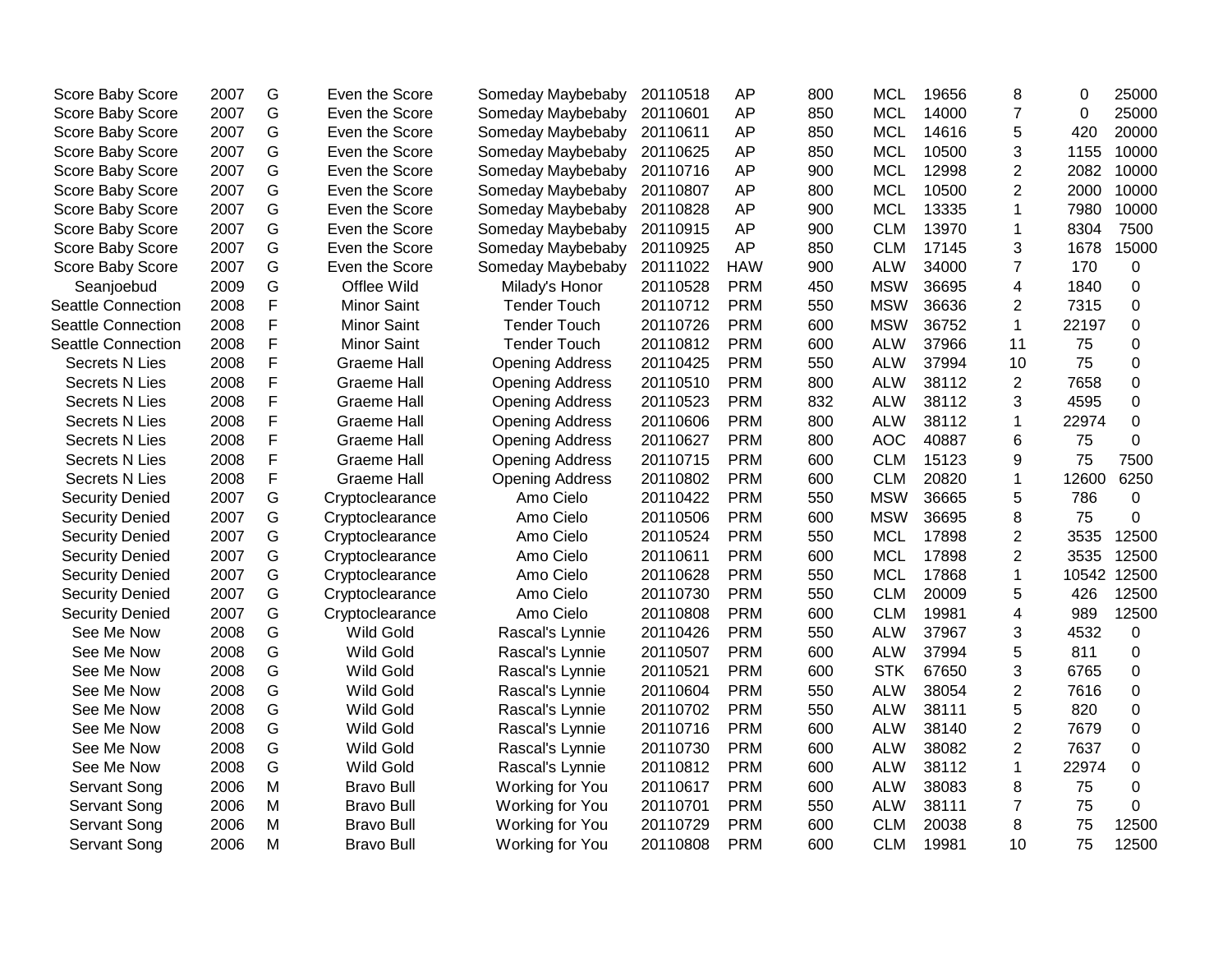| Shadow Edge           | 2008 | G | <b>Added Edge</b>  | Shadow Bay          | 20110711 | <b>PRM</b> | 550 | <b>MSW</b> | 36694 | 8               | 75    | 0           |
|-----------------------|------|---|--------------------|---------------------|----------|------------|-----|------------|-------|-----------------|-------|-------------|
| Shadow Edge           | 2008 | G | <b>Added Edge</b>  | Shadow Bay          | 20110725 | <b>PRM</b> | 600 | <b>MSW</b> | 36692 | 6               | 75    | $\mathbf 0$ |
| Shadow Rage           | 2007 | G | Rage               | Shadow Bay          | 20110506 | <b>PRM</b> | 600 | <b>MSW</b> | 36695 | 6               | 75    | 0           |
| Shadow Rage           | 2007 | G | Rage               | Shadow Bay          | 20110523 | <b>PRM</b> | 832 | <b>MSW</b> | 36695 | 4               | 1840  | 0           |
| Shadow Rage           | 2007 | G | Rage               | Shadow Bay          | 20110606 | <b>PRM</b> | 800 | <b>MSW</b> | 36636 | $\overline{7}$  | 75    | $\mathbf 0$ |
| Shadow Rage           | 2007 | G | Rage               | Shadow Bay          | 20110620 | <b>PRM</b> | 832 | <b>MSW</b> | 36606 | 6               | 75    | $\mathbf 0$ |
| Shadow Rage           | 2007 | G | Rage               | Shadow Bay          | 20110705 | <b>PRM</b> | 800 | <b>MSW</b> | 36636 | 8               | 75    | $\mathbf 0$ |
| Shadow Rage           | 2007 | G | Rage               | Shadow Bay          | 20110716 | <b>PRM</b> | 800 | <b>MCL</b> | 9621  | 3               | 1656  | 7500        |
| Shadow Rage           | 2007 | G | Rage               | Shadow Bay          | 20110805 | <b>PRM</b> | 832 | <b>MSW</b> | 36700 | $\mathbf{1}$    | 22077 | 0           |
| Shadow Rage           | 2007 | G | Rage               | Shadow Bay          | 20110813 | <b>PRM</b> | 850 | <b>CLM</b> | 19951 | 5               | 422   | 12500       |
| <b>Shamrock Shark</b> | 2004 | G | Sharkey            | <b>Irish Review</b> | 20110502 | <b>WRD</b> | 550 | <b>CLM</b> | 18309 | 6               | 75    | 15000       |
| Shamrock Shark        | 2004 | G | Sharkey            | <b>Irish Review</b> | 20110625 | <b>FMT</b> | 400 | <b>CLM</b> | 6000  | $\overline{2}$  | 1183  | 4000        |
| <b>Shamrock Shark</b> | 2004 | G | Sharkey            | <b>Irish Review</b> | 20110714 | <b>FMT</b> | 400 | <b>CLM</b> | 6600  | 1               | 3396  | 4000        |
| <b>Shamrock Shark</b> | 2004 | G | Sharkey            | <b>Irish Review</b> | 20110824 | <b>RP</b>  | 550 | <b>CLM</b> | 9500  | 5               | 270   | 5000        |
| Shamrock Shark        | 2004 | G | Sharkey            | <b>Irish Review</b> | 20110908 | <b>RP</b>  | 300 | <b>STR</b> | 16720 | 4               | 944   | $\mathbf 0$ |
| Shamrock Shark        | 2004 | G | Sharkey            | <b>Irish Review</b> | 20111008 | <b>RP</b>  | 550 | <b>CLM</b> | 13311 | 9               | 85    | 7500        |
| Shamrock Shark        | 2004 | G | Sharkey            | <b>Irish Review</b> | 20111014 | <b>RP</b>  | 300 | <b>STR</b> | 16688 | 8               | 85    | $\mathbf 0$ |
| Sharkiowa             | 2005 | G | Sharkey            | Kiowa Cat           | 20110115 | <b>TAM</b> | 600 | <b>CLM</b> | 13500 | 3               | 1440  | 8000        |
| Sharkiowa             | 2005 | G | Sharkey            | Kiowa Cat           | 20110129 | <b>TAM</b> | 600 | <b>CLM</b> | 14000 | 4               | 625   | 10000       |
| Sharkiowa             | 2005 | G | Sharkey            | Kiowa Cat           | 20110216 | <b>TAM</b> | 600 | <b>CLM</b> | 12000 | $\overline{2}$  | 2160  | 8000        |
| Sharkiowa             | 2005 | G | Sharkey            | Kiowa Cat           | 20110302 | <b>TAM</b> | 700 | <b>CLM</b> | 13000 | 3               | 1430  | 8000        |
| Sharkiowa             | 2005 | G | Sharkey            | Kiowa Cat           | 20110313 | <b>TAM</b> | 650 | <b>CLM</b> | 13500 | 5               | 135   | 10000       |
| Sharkiowa             | 2005 | G | Sharkey            | Kiowa Cat           | 20110402 | <b>TAM</b> | 700 | <b>CLM</b> | 13500 | $\overline{2}$  | 2565  | 10000       |
| Sharkiowa             | 2005 | G | Sharkey            | Kiowa Cat           | 20110423 | <b>TAM</b> | 800 | <b>CLM</b> | 15500 | 10              | 155   | 16000       |
| Sharkiowa             | 2005 | G | Sharkey            | Kiowa Cat           | 20110508 | <b>TAM</b> | 550 | <b>AOC</b> | 17200 | $6\phantom{1}6$ | 172   | 25000       |
| Sharkiowa             | 2005 | G | Sharkey            | Kiowa Cat           | 20110530 | <b>CBY</b> | 500 | <b>STK</b> | 35000 | $\overline{2}$  | 7000  | $\mathbf 0$ |
| Sharkiowa             | 2005 | G | Sharkey            | Kiowa Cat           | 20110627 | <b>PRM</b> | 600 | <b>AOC</b> | 40887 | 4               | 2054  | 25000       |
| Sharkiowa             | 2005 | G | Sharkey            | Kiowa Cat           | 20110711 | <b>PRM</b> | 600 | <b>AOC</b> | 44978 | $\overline{7}$  | 75    | 25000       |
| Sharkiowa             | 2005 | G | Sharkey            | Kiowa Cat           | 20110724 | <b>CBY</b> | 550 | <b>AOC</b> | 17857 | 6               | 170   | 20000       |
| Sharkiowa             | 2005 | G | Sharkey            | Kiowa Cat           | 20110802 | <b>PRM</b> | 550 | <b>CLM</b> | 18306 | 1               | 12816 | 5000        |
| Sharkiowa             | 2005 | G | Sharkey            | Kiowa Cat           | 20110809 | <b>PRM</b> | 600 | <b>CLM</b> | 15152 | 1               | 8988  | 7500        |
| Sharkiowa             | 2005 | G | Sharkey            | Kiowa Cat           | 20110905 | <b>NP</b>  | 600 | <b>CLM</b> | 10900 | $\overline{c}$  | 2214  | 10000       |
| Sharkiowa             | 2005 | G | Sharkey            | Kiowa Cat           | 20110924 | <b>NP</b>  | 600 | <b>CLM</b> | 9000  | $\overline{2}$  | 1750  | 7500        |
| Shawcolataddiction    | 2007 | H | <b>Sky Classic</b> | Ms Shawcolat        | 20110405 | <b>HAW</b> | 600 | <b>ALW</b> | 31254 | 6               | 270   | $\mathbf 0$ |
| Shawcolataddiction    | 2007 | H | <b>Sky Classic</b> | Ms Shawcolat        | 20110423 | <b>PRM</b> | 800 | <b>AOC</b> | 27500 | $\overline{7}$  | 75    | 0           |
| Shawcolataddiction    | 2007 | Н | <b>Sky Classic</b> | Ms Shawcolat        | 20110516 | <b>PRM</b> | 800 | <b>ALW</b> | 38083 | 6               | 75    | 0           |
| Shawcolataddiction    | 2007 | Н | <b>Sky Classic</b> | Ms Shawcolat        | 20110607 | <b>PRM</b> | 800 | <b>ALW</b> | 38024 | 4               | 1898  | $\mathbf 0$ |
| Shawcolataddiction    | 2007 | H | <b>Sky Classic</b> | Ms Shawcolat        | 20110621 | <b>PRM</b> | 832 | <b>ALW</b> | 38053 | 8               | 75    | 0           |
| Shawcolataddiction    | 2007 | H | <b>Sky Classic</b> | Ms Shawcolat        | 20110703 | <b>PRM</b> | 800 | <b>CLM</b> | 21454 | 5               | 460   | 12500       |
| Shawcolataddiction    | 2007 | H | <b>Sky Classic</b> | Ms Shawcolat        | 20110718 | <b>PRM</b> | 832 | <b>CLM</b> | 20068 | $\overline{7}$  | 75    | 12500       |
|                       |      |   |                    |                     |          |            |     |            |       |                 |       |             |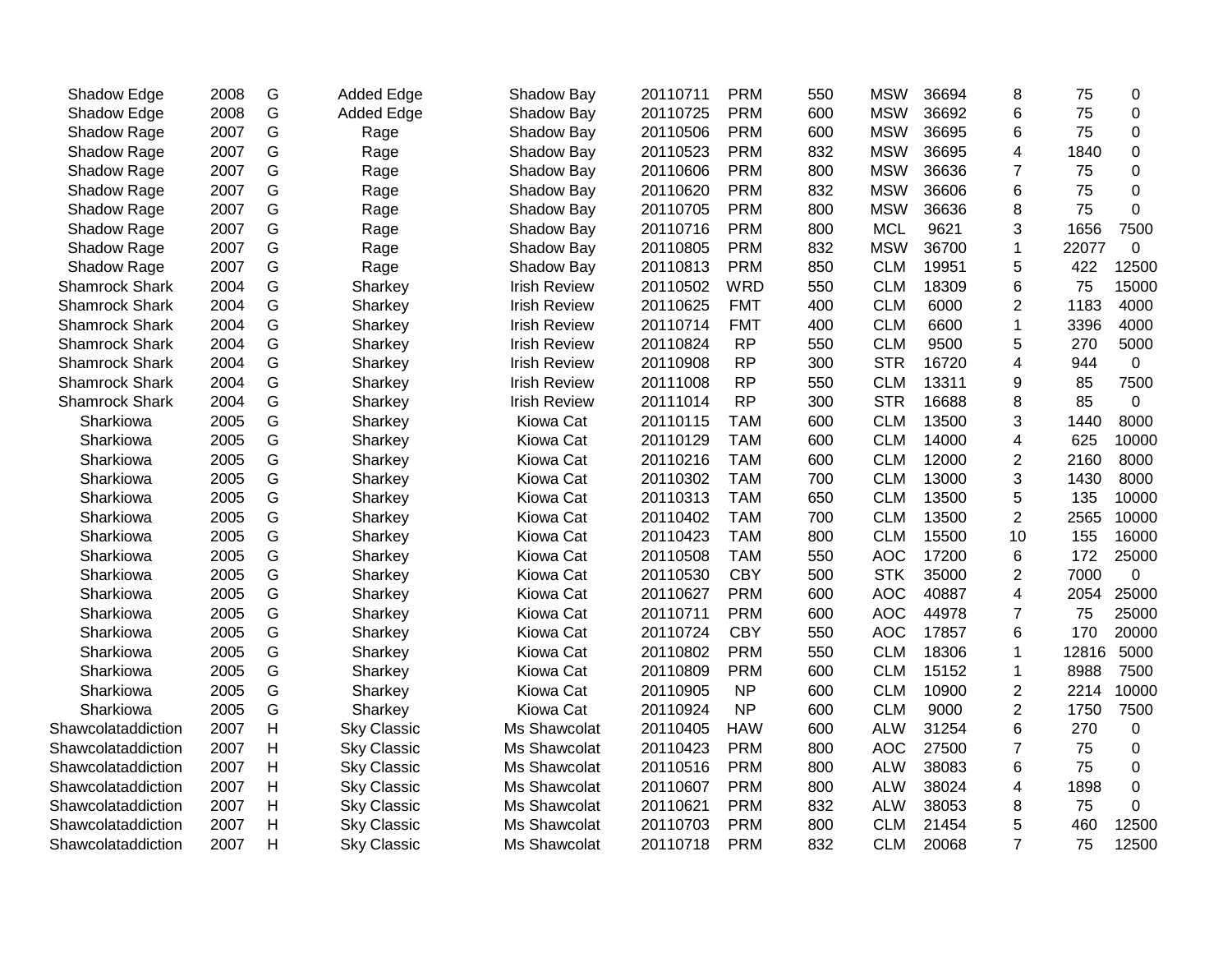| Shawcolataddiction     | 2007 | $\mathsf{H}$ | <b>Sky Classic</b>    | Ms Shawcolat           | 20110813 | <b>PRM</b> | 832 | <b>CLM</b> | 14932 | 5                       | 433         | 5000        |
|------------------------|------|--------------|-----------------------|------------------------|----------|------------|-----|------------|-------|-------------------------|-------------|-------------|
| Shawcolataddiction     | 2007 | $\mathsf{H}$ | <b>Sky Classic</b>    | Ms Shawcolat           | 20110825 | AP         | 800 | <b>CLM</b> | 13970 | 6                       | 100         | 6500        |
| Shawcolataddiction     | 2007 | $\mathsf{H}$ | <b>Sky Classic</b>    | Ms Shawcolat           | 20110915 | AP         | 900 | <b>CLM</b> | 13970 | 6                       | 100         | 7500        |
| Shawcolataddiction     | 2007 | $\mathsf{H}$ | <b>Sky Classic</b>    | Ms Shawcolat           | 20111001 | <b>HAW</b> | 850 | <b>CLM</b> | 11670 | 6                       | 100         | 5000        |
| She's Likabull         | 2008 | F            | <b>Bravo Bull</b>     | Goldie's Sis           | 20110502 | <b>PRM</b> | 550 | <b>MCL</b> | 17950 | $\overline{7}$          | 75          | 12500       |
| She's Likabull         | 2008 | F            | <b>Bravo Bull</b>     | Goldie's Sis           | 20110509 | <b>PRM</b> | 800 | <b>MCL</b> | 17980 | FF                      | 75          | 12500       |
| She's Likabull         | 2008 | $\mathsf F$  | <b>Bravo Bull</b>     | Goldie's Sis           | 20110617 | <b>PRM</b> | 600 | <b>MCL</b> | 17991 | 10                      | 75          | 12500       |
| She's Likabull         | 2008 | F            | <b>Bravo Bull</b>     | Goldie's Sis           | 20110717 | <b>LNN</b> | 600 | <b>MSW</b> | 6500  | 9                       | $\mathbf 0$ | 0           |
| Shorty                 | 2008 | F            | <b>Winter Glitter</b> | Ridemystocktofifty     | 20110423 | <b>PRM</b> | 550 | <b>MCL</b> | 17868 | 3                       | 2108        | 12500       |
| Shorty                 | 2008 | F            | <b>Winter Glitter</b> | Ridemystocktofifty     | 20110502 | <b>PRM</b> | 550 | <b>MCL</b> | 17950 | 3                       | 2146        | 12500       |
| Shorty                 | 2008 | F            | <b>Winter Glitter</b> | Ridemystocktofifty     | 20110516 | <b>PRM</b> | 600 | <b>MCL</b> | 17928 | 3                       | 2134        | 12500       |
| Shorty                 | 2008 | F            | <b>Winter Glitter</b> | Ridemystocktofifty     | 20110603 | <b>PRM</b> | 550 | <b>MCL</b> | 17841 | $\overline{2}$          | 3493        | 12500       |
| Shorty                 | 2008 | F            | <b>Winter Glitter</b> | Ridemystocktofifty     | 20110614 | <b>PRM</b> | 600 | <b>MCL</b> | 17898 | $\mathbf{1}$            | 10605       | 12500       |
| Shorty                 | 2008 | F            | <b>Winter Glitter</b> | Ridemystocktofifty     | 20110729 | <b>PRM</b> | 600 | CLM        | 20038 | 6                       | 75          | 10000       |
| Shorty                 | 2008 | F            | <b>Winter Glitter</b> | Ridemystocktofifty     | 20110813 | <b>PRM</b> | 850 | <b>CLM</b> | 20038 | $\overline{4}$          | 999         | 10000       |
| Silent Fan             | 2003 | M            | <b>Real Quiet</b>     | Magic Fan              | 20110607 | <b>PRM</b> | 600 | <b>CLM</b> | 15122 | 10                      | 75          | 7500        |
| Silent Fan             | 2003 | M            | <b>Real Quiet</b>     | Magic Fan              | 20110618 | <b>PRM</b> | 600 | <b>CLM</b> | 15181 | 8                       | 75          | 7500        |
| Silly Gold             | 2008 | G            | <b>Wild Gold</b>      | <b>Silly Girl</b>      | 20110327 | OP         | 600 | <b>MCL</b> | 20800 | 8                       | 104         | 30000       |
| Silly Gold             | 2008 | G            | <b>Wild Gold</b>      | Silly Girl             | 20110509 | <b>PRM</b> | 800 | <b>MSW</b> | 36723 | 6                       | 75          | $\pmb{0}$   |
| Silly Gold             | 2008 | G            | <b>Wild Gold</b>      | <b>Silly Girl</b>      | 20110523 | <b>PRM</b> | 832 | <b>MSW</b> | 36695 | 5                       | 788         | $\pmb{0}$   |
| Sinfully Wild          | 2008 | F            | Pico Central (BRZ)    | Sinful Devotion        | 20110311 | <b>DED</b> | 500 | <b>MCL</b> | 19830 | 9                       | 0           | 20000       |
| Sinfully Wild          | 2008 | F            | Pico Central (BRZ)    | Sinful Devotion        | 20110423 | <b>PRM</b> | 550 | <b>MCL</b> | 17868 | 5                       | 376         | 12500       |
| Sinfully Wild          | 2008 | F            | Pico Central (BRZ)    | Sinful Devotion        | 20110509 | <b>PRM</b> | 800 | <b>MCL</b> | 17980 | 6                       | 75          | 12500       |
| Sinfully Wild          | 2008 | F            | Pico Central (BRZ)    | <b>Sinful Devotion</b> | 20110523 | <b>PRM</b> | 600 | <b>MCL</b> | 17835 | 5                       | 385         | 12500       |
| Sinfully Wild          | 2008 | F            | Pico Central (BRZ)    | <b>Sinful Devotion</b> | 20110614 | <b>PRM</b> | 600 | <b>MCL</b> | 17898 | 4                       | 883         | 12500       |
| Sinfully Wild          | 2008 | F            | Pico Central (BRZ)    | <b>Sinful Devotion</b> | 20110703 | <b>PRM</b> | 550 | <b>MCL</b> | 17840 | 6                       | 75          | 12500       |
| Sinfully Wild          | 2008 | F            | Pico Central (BRZ)    | Sinful Devotion        | 20110717 | <b>LNN</b> | 600 | <b>MSW</b> | 6500  | 5                       | 195         | 0           |
| Sinfully Wild          | 2008 | F            | Pico Central (BRZ)    | <b>Sinful Devotion</b> | 20110731 | <b>CLS</b> | 600 | <b>MCL</b> | 3500  | 6                       | $\mathbf 0$ | 5000        |
| <b>Singing Empress</b> | 2007 | $\mathsf{M}$ | Humming               | Vain Empress           | 20110510 | <b>FL</b>  | 550 | <b>MCL</b> | 9000  | 3                       | 900         | 7500        |
| <b>Singing Empress</b> | 2007 | M            | Humming               | Vain Empress           | 20110729 | <b>CBY</b> | 550 | <b>MSW</b> | 14500 | $\overline{\mathbf{4}}$ | 870         | $\mathbf 0$ |
| <b>Singing Empress</b> | 2007 | M            | Humming               | Vain Empress           | 20110820 | <b>CBY</b> | 550 | <b>MCL</b> | 6500  | $\overline{2}$          | 1300        | 10000       |
| <b>Singing Empress</b> | 2007 | M            | Humming               | Vain Empress           | 20110902 | <b>CBY</b> | 750 | <b>MCL</b> | 9500  | 5                       | 95          | 25000       |
| <b>Singing Empress</b> | 2007 | M            | Humming               | Vain Empress           | 20110926 | FL         | 600 | <b>MCL</b> | 13600 | 3                       | 1360        | 13000       |
| <b>Singing Empress</b> | 2007 | M            | Humming               | Vain Empress           | 20111011 | FL         | 550 | <b>MCL</b> | 13600 | $\mathbf{1}$            | 8160        | 13000       |
| Sippin the Dew         | 2007 | G            | Siphon (BRZ)          | <b>Sky Hero</b>        | 20110321 | <b>MNR</b> | 600 | <b>MSW</b> | 17600 | $\overline{7}$          | 176         | $\mathbf 0$ |
| Sippin the Dew         | 2007 | G            | Siphon (BRZ)          | Sky Hero               | 20110716 | <b>MNR</b> | 500 | <b>MCL</b> | 7400  | 4                       | 370         | 5000        |
| Sippin the Dew         | 2007 | G            | Siphon (BRZ)          | Sky Hero               | 20110731 | <b>MNR</b> | 550 | <b>MCL</b> | 7400  | $\overline{7}$          | 74          | 5000        |
| Sippin the Dew         | 2007 | G            | Siphon (BRZ)          | Sky Hero               | 20110903 | <b>PID</b> | 650 | <b>MCL</b> | 14260 | $\overline{\mathbf{4}}$ | 700         | 7500        |
| Sippin the Dew         | 2007 | G            | Siphon (BRZ)          | Sky Hero               | 20110913 | <b>PID</b> | 850 | <b>MCL</b> | 17830 | 10                      | 200         | 7500        |
| Sippin the Dew         | 2007 | G            | Siphon (BRZ)          | Sky Hero               | 20111014 | <b>MNR</b> | 600 | <b>MCL</b> | 7400  | 9                       | 74          | 5000        |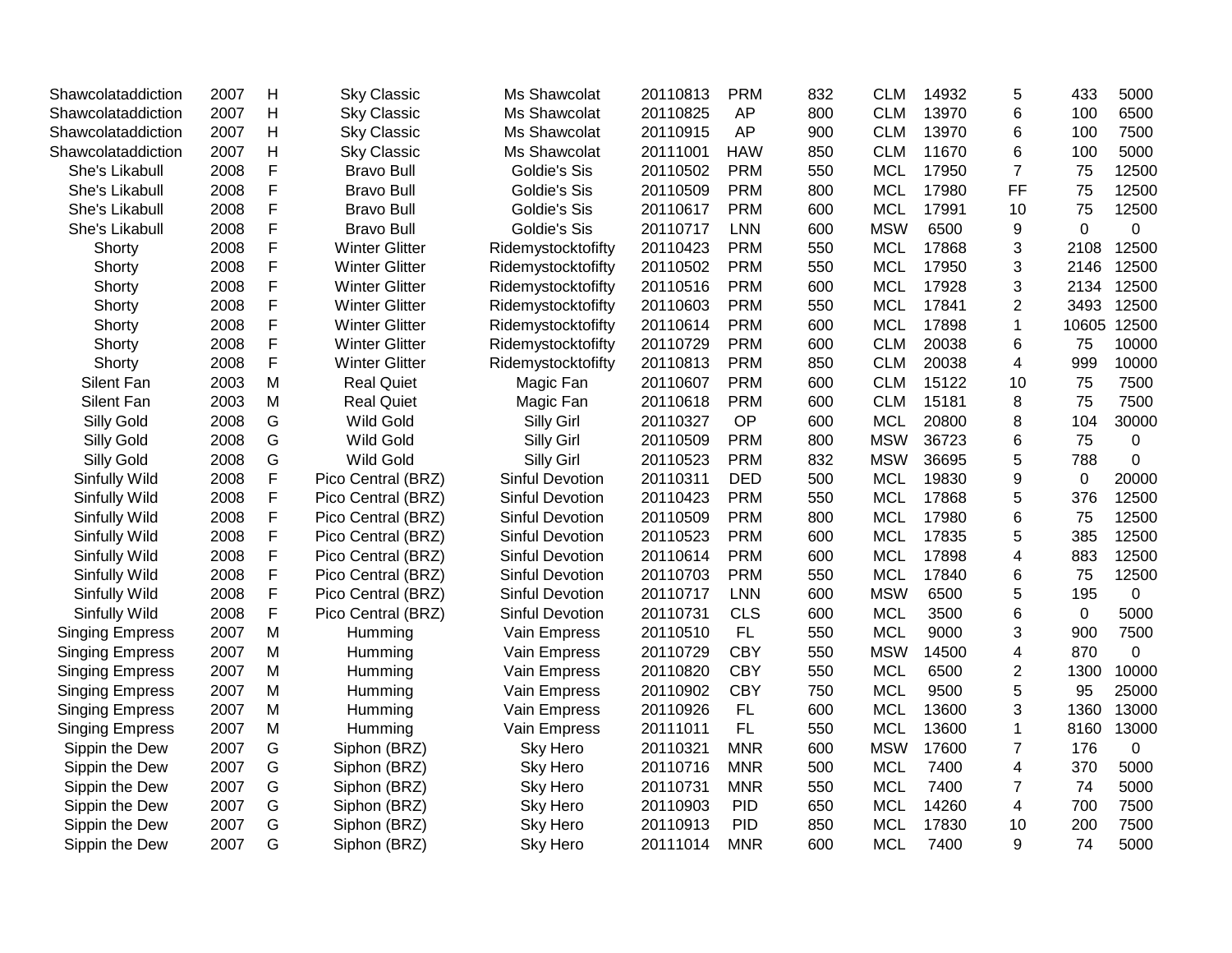| Sippin the Dew          | 2007 | G           | Siphon (BRZ)           | Sky Hero                 | 20111029 | <b>MNR</b> | 600 | <b>MCL</b> | 7400  | $\overline{7}$ | 74          | 5000        |
|-------------------------|------|-------------|------------------------|--------------------------|----------|------------|-----|------------|-------|----------------|-------------|-------------|
| Sir Richey              | 2009 | G           | Good Reward            | <b>Rich Seam</b>         | 20110528 | <b>PRM</b> | 450 | <b>MSW</b> | 36695 | $\mathbf{1}$   | 22071       | $\mathbf 0$ |
| Sir Richey              | 2009 | G           | Good Reward            | <b>Rich Seam</b>         | 20110806 | <b>PRM</b> | 600 | <b>STK</b> | 85558 | 6              | 1710        | $\Omega$    |
| Sister Jessie           | 2009 | F           | Smoke Glacken          | Sarouka                  | 20110705 | <b>PRM</b> | 450 | <b>MSW</b> | 27284 | 4              | 2090        | 0           |
| Sister Jessie           | 2009 | F           | Smoke Glacken          | Sarouka                  | 20110729 | <b>PRM</b> | 550 | <b>MSW</b> | 36665 | 5              | 786         | $\mathbf 0$ |
| Sisu T                  | 2008 | F           | Canaveral              | The Great Catsby         | 20110423 | <b>PRM</b> | 550 | <b>MCL</b> | 17868 | 9              | 75          | 12500       |
| Sisu T                  | 2008 | F           | Canaveral              | The Great Catsby         | 20110513 | <b>PRM</b> | 600 | <b>MCL</b> | 17985 | 5              | 385         | 12500       |
| Sisu T                  | 2008 | F           | Canaveral              | The Great Catsby         | 20110603 | <b>PRM</b> | 550 | <b>MCL</b> | 17841 | 8              | 75          | 12500       |
| Sisu T                  | 2008 | F           | Canaveral              | The Great Catsby         | 20110617 | <b>PRM</b> | 600 | <b>MCL</b> | 17991 | 5              | 524         | 12500       |
| Sisu T                  | 2008 | F           | Canaveral              | The Great Catsby         | 20110703 | <b>PRM</b> | 600 | <b>MCL</b> | 17898 | $\overline{2}$ | 3535        | 12500       |
| Sisu T                  | 2008 | F           | Canaveral              | The Great Catsby         | 20110725 | <b>PRM</b> | 600 | <b>MCL</b> | 17899 | $\overline{7}$ | 75          | 12500       |
| Sisu T                  | 2008 | F           | Canaveral              | The Great Catsby         | 20110808 | <b>PRM</b> | 600 | <b>MCL</b> | 17898 | $\overline{7}$ | 75          | 12500       |
| <b>Skiing Cuz</b>       | 2008 | F           | Appealing Skier        | <b>Cousin Montineque</b> | 20110627 | <b>PRM</b> | 600 | <b>MCL</b> | 9000  | 6              | 75          | 7500        |
| <b>Skiing Cuz</b>       | 2008 | F           | <b>Appealing Skier</b> | Cousin Montineque        | 20110722 | <b>PRM</b> | 832 | <b>MCL</b> | 17956 | 8              | 75          | 12500       |
| <b>Skitty Kitty</b>     | 2008 | F           | King of Scat           | <b>Megans Molly</b>      | 20110725 | <b>PRM</b> | 600 | <b>MCL</b> | 17899 | 8              | 75          | 12500       |
| <b>Skitty Kitty</b>     | 2008 | $\mathsf F$ | King of Scat           | <b>Megans Molly</b>      | 20110809 | <b>PRM</b> | 832 | <b>MCL</b> | 17984 | 3              | 2158        | 12500       |
| Sky Hi View             | 2008 | F           | <b>Sky Classic</b>     | Just Jill                | 20110628 | <b>PRM</b> | 600 | <b>MSW</b> | 36636 | 10             | 75          | 0           |
| Sky Hi View             | 2008 | F           | <b>Sky Classic</b>     | Just Jill                | 20110712 | <b>PRM</b> | 550 | <b>MSW</b> | 36636 | 6              | 75          | $\Omega$    |
| Sky Hi View             | 2008 | F           | <b>Sky Classic</b>     | Just Jill                | 20110726 | <b>PRM</b> | 600 | <b>MSW</b> | 36752 | 4              | 1849        | 0           |
| Sky Hi View             | 2008 | F           | <b>Sky Classic</b>     | Just Jill                | 20110806 | <b>PRM</b> | 600 | <b>MSW</b> | 36782 | 5              | 795         | $\mathbf 0$ |
| Sky Hi View             | 2008 | F           | <b>Sky Classic</b>     | Just Jill                | 20110821 | <b>CBY</b> | 750 | <b>MSW</b> | 14500 | 9              | 145         | 0           |
| Sky Hi View             | 2008 | F           | <b>Sky Classic</b>     | Just Jill                | 20110910 | <b>CBY</b> | 750 | <b>MSW</b> | 15109 | 8              | 145         | 0           |
| <b>Slewey Armstrong</b> | 2002 | G           | <b>Slew City Slew</b>  | Chelle Rae               | 20110104 | <b>TUP</b> | 850 | <b>CLM</b> | 7400  | 3              | 740         | 6250        |
| <b>Slewey Armstrong</b> | 2002 | G           | <b>Slew City Slew</b>  | Chelle Rae               | 20110115 | <b>TUP</b> | 850 | <b>CLM</b> | 7400  | $\overline{2}$ | 1480        | 6250        |
| <b>Slewey Armstrong</b> | 2002 | G           | Slew City Slew         | Chelle Rae               | 20110131 | <b>TUP</b> | 750 | <b>CLM</b> | 7200  | 5              | 288         | 6250        |
| <b>Slewey Armstrong</b> | 2002 | G           | <b>Slew City Slew</b>  | Chelle Rae               | 20110214 | <b>TUP</b> | 750 | <b>CLM</b> | 7200  | 4              | 432         | 6250        |
| <b>Slewey Armstrong</b> | 2002 | G           | <b>Slew City Slew</b>  | Chelle Rae               | 20110318 | <b>TUP</b> | 800 | <b>CLM</b> | 5200  | 6              | 0           | 3000        |
| <b>Slewey Armstrong</b> | 2002 | G           | Slew City Slew         | Chelle Rae               | 20110404 | <b>TUP</b> | 750 | <b>CLM</b> | 7200  | 6              | 0           | 6250        |
| <b>Slewey Armstrong</b> | 2002 | G           | Slew City Slew         | Chelle Rae               | 20110502 | <b>TUP</b> | 800 | <b>CLM</b> | 5200  | FF             | 208         | 3000        |
| <b>Slews Motel</b>      | 2002 | G           | Slewdledo              | <b>Diamond Motel</b>     | 20110701 | MIL        | 500 | <b>CLM</b> | 5500  | $\overline{4}$ | 343         | 2600        |
| <b>Slews Motel</b>      | 2002 | G           | Slewdledo              | <b>Diamond Motel</b>     | 20110717 | <b>GPR</b> | 400 | <b>CLM</b> | 2900  | $\overline{7}$ | 0           | 1500        |
| <b>Slews Motel</b>      | 2002 | G           | Slewdledo              | <b>Diamond Motel</b>     | 20110723 | <b>GPR</b> | 550 | <b>CLM</b> | 2900  | 6              | $\mathbf 0$ | 1500        |
| <b>Slews Motel</b>      | 2002 | G           | Slewdledo              | Diamond Motel            | 20110806 | <b>GPR</b> | 600 | <b>CLM</b> | 3200  | 5              | 98          | 2000        |
| <b>Slews Motel</b>      | 2002 | G           | Slewdledo              | Diamond Motel            | 20110827 | YD         | 525 | <b>CLM</b> | 2000  | 5              | 80          | 2000        |
| <b>Slews Motel</b>      | 2002 | G           | Slewdledo              | Diamond Motel            | 20110904 | <b>YD</b>  | 832 | <b>CLM</b> | 2200  | 6              | 0           | 2500        |
| Sly Spy                 | 2007 | G           | Cryptoclearance        | Foxy Mama                | 20110312 | <b>FON</b> | 600 | <b>STK</b> | 26800 | $\overline{7}$ | $\Omega$    | 0           |
| Sly Spy                 | 2007 | G           | Cryptoclearance        | Foxy Mama                | 20110507 | <b>PRM</b> | 550 | <b>CLM</b> | 20078 | 4              | 1014        | 12500       |
| Sly Spy                 | 2007 | G           | Cryptoclearance        | Foxy Mama                | 20110520 | <b>PRM</b> | 600 | <b>CLM</b> | 19980 | $\overline{4}$ | 988         | 12500       |
| Sly Spy                 | 2007 | G           | Cryptoclearance        | Foxy Mama                | 20110613 | <b>PRM</b> | 600 | <b>CLM</b> | 20114 | 5              | 428         | 12500       |
| Sly Spy                 | 2007 | G           | Cryptoclearance        | Foxy Mama                | 20110620 | <b>PRM</b> | 600 | <b>CLM</b> | 19980 | $\overline{2}$ | 3955        | 12500       |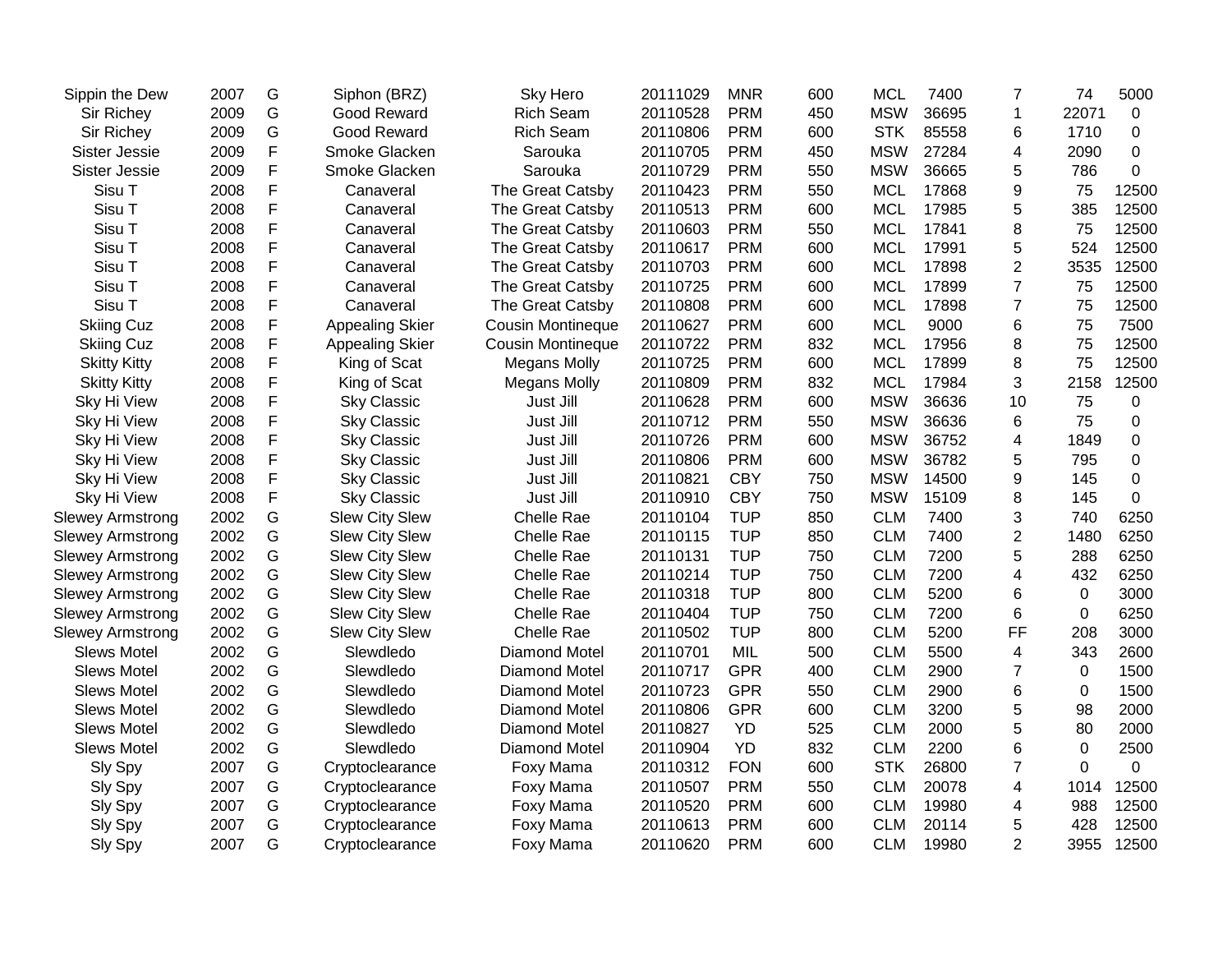| Sly Spy              | 2007 | G | Cryptoclearance       | Foxy Mama                | 20110701 | <b>PRM</b> | 600 | <b>CLM</b> | 19980  | 1              | 7910     | 10000          |
|----------------------|------|---|-----------------------|--------------------------|----------|------------|-----|------------|--------|----------------|----------|----------------|
| Sly Spy              | 2007 | G | Cryptoclearance       | Foxy Mama                | 20110730 | <b>PRM</b> | 600 | <b>ALW</b> | 38082  | 6              | 75       | 0              |
| Sly Spy              | 2007 | G | Cryptoclearance       | Foxy Mama                | 20110809 | <b>PRM</b> | 600 | <b>CLM</b> | 15152  | 6              | 75       | 7500           |
| Sly Spy              | 2007 | G | Cryptoclearance       | Foxy Mama                | 20110819 | <b>CLS</b> | 650 | <b>CLM</b> | 4600   | 1              | 2760     | 5000           |
| Sly Spy              | 2007 | G | Cryptoclearance       | Foxy Mama                | 20110911 | <b>CLS</b> | 650 | <b>CLM</b> | 4900   | 3              | 588      | 5000           |
| Snickolette          | 2009 | F | Canaveral             | American Baby            | 20110712 | <b>PRM</b> | 550 | <b>MSW</b> | 26500  | 5              | 795      | 0              |
| Snickolette          | 2009 | F | Canaveral             | American Baby            | 20110801 | <b>PRM</b> | 550 | <b>MCL</b> | 23508  | 8              | 75       | 25000          |
| Sober At Last        | 2005 | M | David Copperfield     | Sober Appeal             | 20110417 | <b>FON</b> | 600 | <b>CLM</b> | 3500   | 3              | 420      | 2500           |
| Sober At Last        | 2005 | M | David Copperfield     | Sober Appeal             | 20110506 | <b>FON</b> | 650 | <b>CLM</b> | 3500   | 3              | 420      | 2500           |
| Sober At Last        | 2005 | M | David Copperfield     | Sober Appeal             | 20110520 | <b>LNN</b> | 600 | <b>CLM</b> | 3500   | $\mathbf 1$    | 2100     | 2500           |
| Sober At Last        | 2005 | M | David Copperfield     | Sober Appeal             | 20110529 | <b>LNN</b> | 600 | <b>CLM</b> | 3500   | 2              | 700      | 2500           |
| Sober At Last        | 2005 | м | David Copperfield     | Sober Appeal             | 20110610 | <b>LNN</b> | 600 | <b>CLM</b> | 4500   | 4              | 225      | 3500           |
| Sober At Last        | 2005 | м | David Copperfield     | Sober Appeal             | 20110625 | <b>LNN</b> | 600 | <b>CLM</b> | 4824   | 5              | 135      | 3500           |
| Sober At Last        | 2005 | M | David Copperfield     | Sober Appeal             | 20110724 | <b>HPO</b> | 600 | <b>CLM</b> | 11500  | 10             | 300      | 2500           |
| Sober At Last        | 2005 | M | David Copperfield     | Sober Appeal             | 20110805 | <b>CLS</b> | 600 | <b>CLM</b> | 4500   | 5              | 135      | 3500           |
| Sober At Last        | 2005 | M | David Copperfield     | Sober Appeal             | 20110821 | <b>CLS</b> | 832 | <b>CLM</b> | 3605   | 5              | 105      | 2500           |
| Sober At Last        | 2005 | M | David Copperfield     | Sober Appeal             | 20110909 | <b>CLS</b> | 832 | <b>CLM</b> | 3800   | 9              | 0        | 2500           |
| Someplace Else       | 2008 | F | Harlan's Holiday      | <b>Superfine City</b>    | 20110409 | <b>OP</b>  | 600 | <b>MSW</b> | 44000  | 1              | 26400    | 0              |
| Someplace Else       | 2008 | F | Harlan's Holiday      | <b>Superfine City</b>    | 20110506 | <b>PRM</b> | 600 | <b>ALW</b> | 38170  | $\mathbf{1}$   | 22785    | 0              |
| Someplace Else       | 2008 | F | Harlan's Holiday      | <b>Superfine City</b>    | 20110521 | <b>PRM</b> | 600 | <b>STK</b> | 66101  | 2              | 13490    | $\mathbf 0$    |
| Someplace Else       | 2008 | F | Harlan's Holiday      | Superfine City           | 20110613 | <b>PRM</b> | 832 | <b>AOC</b> | 40916  | 1              | 24717    | $\mathbf 0$    |
| Someplace Else       | 2008 | F | Harlan's Holiday      | <b>Superfine City</b>    | 20110709 | <b>PRM</b> | 832 | <b>AOC</b> | 35262  | $\overline{2}$ | 10032    | 0              |
| Someplace Else       | 2008 | F | Harlan's Holiday      | <b>Superfine City</b>    | 20110806 | <b>PRM</b> | 832 | <b>STK</b> | 81462  | $\mathbf 1$    | 49874    | 0              |
| Someplace Else       | 2008 | F | Harlan's Holiday      | <b>Superfine City</b>    | 20110903 | <b>RP</b>  | 800 | <b>STK</b> | 50000  | $\overline{2}$ | 10000    | $\mathbf 0$    |
| Someplace Else       | 2008 | F | Harlan's Holiday      | <b>Superfine City</b>    | 20111016 | <b>RP</b>  | 850 | <b>STK</b> | 250000 | 9              | 0        | $\mathbf 0$    |
| Sound of Peace       | 2004 | G | War Chant             | My Sweet                 | 20110506 | <b>FON</b> | 600 | <b>ALW</b> | 7500   | 5              | 225      | $\overline{0}$ |
| Sound of Peace       | 2004 | G | War Chant             | My Sweet                 | 20110520 | <b>LNN</b> | 800 | <b>CLM</b> | 4738   | 4              | 230      | 5000           |
| Sound of Peace       | 2004 | G | War Chant             | My Sweet                 | 20110603 | <b>LNN</b> | 832 | <b>ALW</b> | 7500   | 4              | 375      | $\mathbf 0$    |
| Sound of Peace       | 2004 | G | War Chant             | My Sweet                 | 20110617 | <b>LNN</b> | 800 | <b>ALW</b> | 7500   | 10             | $\Omega$ | $\Omega$       |
| Sound of Peace       | 2004 | G | War Chant             | My Sweet                 | 20110703 | <b>LNN</b> | 800 | <b>CLM</b> | 3500   | 2              | 700      | 2500           |
| Sound of Peace       | 2004 | G | War Chant             | My Sweet                 | 20110715 | <b>LNN</b> | 850 | <b>CLM</b> | 3500   | 6              | $\Omega$ | 2500           |
| Sound of Peace       | 2004 | G | War Chant             | My Sweet                 | 20110807 | <b>CLS</b> | 832 | <b>CLM</b> | 3500   | 3              | 420      | 2500           |
| Southern Launch      | 2008 | G | Canaveral             | <b>Flight South</b>      | 20110524 | <b>PRM</b> | 550 | <b>MCL</b> | 17898  | 10             | 75       | 12500          |
| Souvenir Secret      | 2006 | M | Souvenir Copy         | <b>Endless Vibration</b> | 20110423 | <b>PRM</b> | 600 | <b>ALW</b> | 53408  | 4              | 2689     | $\mathbf 0$    |
| Spanish Devil        | 2008 | F | <b>Spanish Steps</b>  | Shesa Klassy Devil       | 20110531 | <b>PRM</b> | 550 | <b>MSW</b> | 36695  | 8              | 75       | $\Omega$       |
| Spanish Devil        | 2008 | F | Spanish Steps         | Shesa Klassy Devil       | 20110708 | <b>PRM</b> | 550 | <b>MCL</b> | 17956  | 3              | 2146     | 12500          |
| Spanish Devil        | 2008 | F | Spanish Steps         | Shesa Klassy Devil       | 20110723 | <b>PRM</b> | 600 | <b>MCL</b> | 17956  | 4              | 894      | 12500          |
| <b>Spanish Devil</b> | 2008 | F | <b>Spanish Steps</b>  | Shesa Klassy Devil       | 20110805 | <b>PRM</b> | 600 | <b>MCL</b> | 18015  | 3              | 2171     | 12500          |
| Spirit of Winter     | 2005 | G | <b>Winter Glitter</b> | <b>Lively Spirit</b>     | 20110410 | OP         | 600 | <b>STR</b> | 26000  | 12             | 74       | 0              |
| Spirit of Winter     | 2005 | G | <b>Winter Glitter</b> | <b>Lively Spirit</b>     | 20110503 | <b>PRM</b> | 850 | OCL        | 19031  | $\overline{2}$ | 5416     | 0              |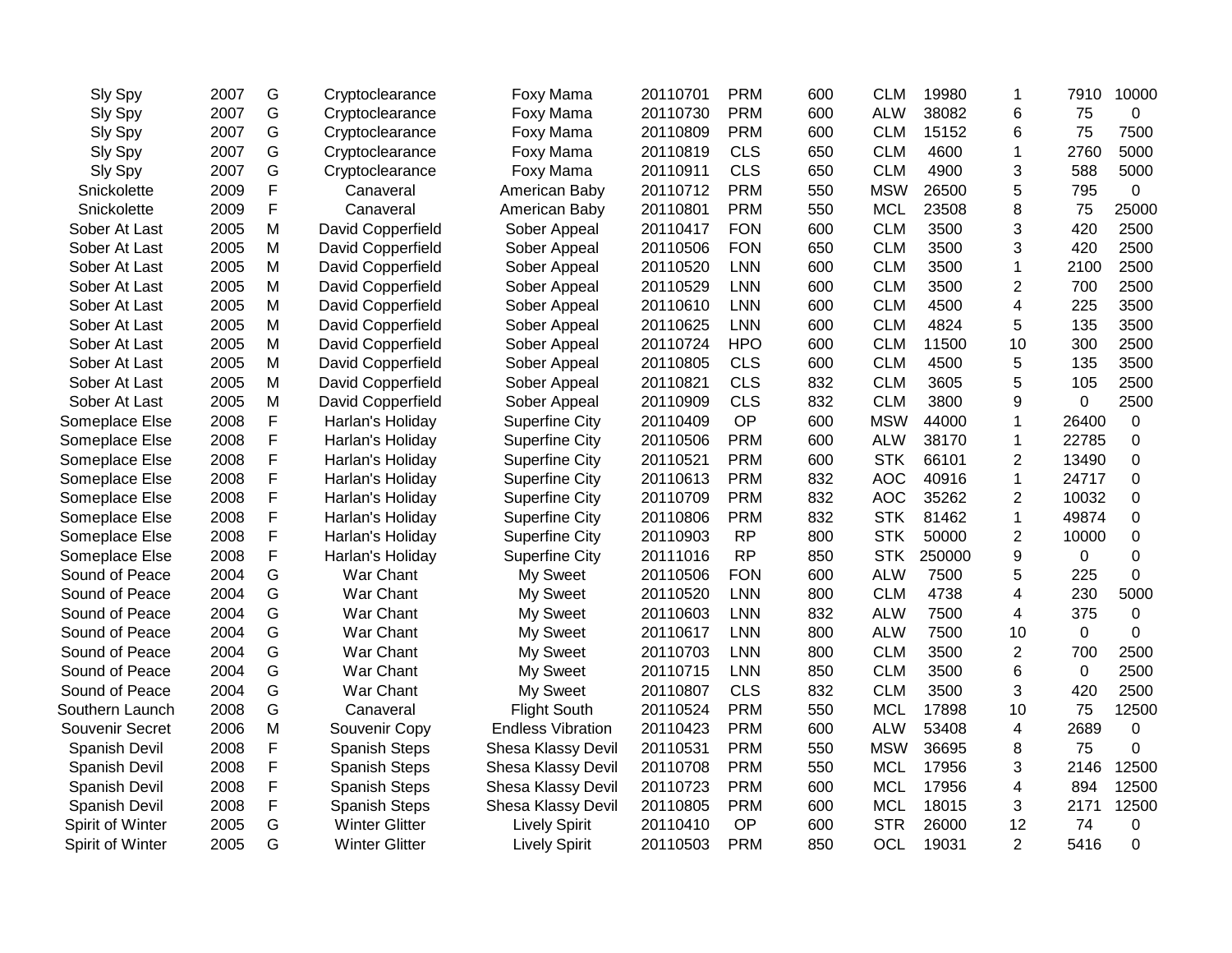| Spirit of Winter         | 2005 | G | <b>Winter Glitter</b>  | <b>Lively Spirit</b> | 20110521 | <b>PRM</b> | 800 | OCL        | 17000 | 6              | 75          | 0        |
|--------------------------|------|---|------------------------|----------------------|----------|------------|-----|------------|-------|----------------|-------------|----------|
| Spirit of Winter         | 2005 | G | <b>Winter Glitter</b>  | <b>Lively Spirit</b> | 20110614 | <b>PRM</b> | 832 | <b>AOC</b> | 40830 | $\mathbf{1}$   | 24528       | 25000    |
| Springwindlover          | 2007 | M | <b>Friendly Lover</b>  | Suzan Dan Duzan      | 20110423 | <b>PRM</b> | 550 | <b>MCL</b> | 17868 | 6              | 75          | 12500    |
| Springwindlover          | 2007 | Μ | <b>Friendly Lover</b>  | Suzan Dan Duzan      | 20110502 | <b>PRM</b> | 550 | <b>MCL</b> | 17950 | $\mathbf{1}$   | 10731       | 12500    |
| Springwindlover          | 2007 | M | <b>Friendly Lover</b>  | Suzan Dan Duzan      | 20110516 | <b>PRM</b> | 600 | <b>CLM</b> | 20068 | 3              | 2411        | 10000    |
| Springwindlover          | 2007 | M | <b>Friendly Lover</b>  | Suzan Dan Duzan      | 20110527 | <b>PRM</b> | 600 | <b>CLM</b> | 20039 | $\overline{7}$ | 75          | 10000    |
| Springwindlover          | 2007 | Μ | <b>Friendly Lover</b>  | Suzan Dan Duzan      | 20110624 | <b>PRM</b> | 600 | <b>CLM</b> | 19922 | 12             | 75          | 10000    |
| Step n'Fetch             | 2005 | G | <b>Winter Glitter</b>  | Onthebrightcide      | 20110304 | <b>FON</b> | 400 | <b>CLM</b> | 5030  | 6              | $\Omega$    | 5000     |
| Step n'Fetch             | 2005 | G | <b>Winter Glitter</b>  | Onthebrightcide      | 20110318 | <b>FON</b> | 600 | <b>CLM</b> | 4800  | $\overline{2}$ | 960         | 5000     |
| Step n'Fetch             | 2005 | G | <b>Winter Glitter</b>  | Onthebrightcide      | 20110402 | <b>FON</b> | 600 | <b>CLM</b> | 4800  | 8              | $\mathbf 0$ | 5000     |
| Step n'Fetch             | 2005 | G | <b>Winter Glitter</b>  | Onthebrightcide      | 20110416 | <b>FON</b> | 600 | <b>CLM</b> | 4800  | $\overline{7}$ | 0           | 5000     |
| Step n'Fetch             | 2005 | G | <b>Winter Glitter</b>  | Onthebrightcide      | 20110527 | <b>LNN</b> | 600 | <b>CLM</b> | 4800  | 5              | 144         | 5000     |
| Step n'Fetch             | 2005 | G | <b>Winter Glitter</b>  | Onthebrightcide      | 20110610 | LNN        | 600 | <b>CLM</b> | 4800  | 10             | 0           | 5000     |
| Step n'Fetch             | 2005 | G | <b>Winter Glitter</b>  | Onthebrightcide      | 20110626 | <b>LNN</b> | 600 | <b>CLM</b> | 4944  | $\overline{7}$ | $\mathbf 0$ | 5000     |
| Step n'Fetch             | 2005 | G | <b>Winter Glitter</b>  | Onthebrightcide      | 20110702 | <b>LNN</b> | 600 | <b>CLM</b> | 3500  | 3              | 420         | 2500     |
| Step n'Fetch             | 2005 | G | <b>Winter Glitter</b>  | Onthebrightcide      | 20110715 | <b>LNN</b> | 600 | <b>CLM</b> | 3500  | 3              | 420         | 2500     |
| Step n'Fetch             | 2005 | G | <b>Winter Glitter</b>  | Onthebrightcide      | 20110730 | <b>CLS</b> | 600 | <b>CLM</b> | 3500  | 6              | 0           | 2500     |
| Step n'Fetch             | 2005 | G | <b>Winter Glitter</b>  | Onthebrightcide      | 20110828 | <b>CLS</b> | 650 | <b>CLM</b> | 4600  | 8              | $\Omega$    | 5000     |
| Step n'Fetch             | 2005 | G | <b>Winter Glitter</b>  | Onthebrightcide      | 20110904 | <b>CLS</b> | 600 | <b>CLM</b> | 3500  | 8              | $\Omega$    | 2500     |
| <b>Stinging Response</b> | 2007 | G | King of Scat           | Spend a Lot          | 20110627 | <b>PRM</b> | 600 | <b>MSW</b> | 36636 | 4              | 1828        | 0        |
| <b>Stinging Response</b> | 2007 | G | King of Scat           | Spend a Lot          | 20110726 | <b>PRM</b> | 832 | <b>MSW</b> | 36724 | 1              | 22134       | $\Omega$ |
| <b>Stinging Response</b> | 2007 | G | King of Scat           | Spend a Lot          | 20110802 | <b>PRM</b> | 800 | <b>ALW</b> | 38111 | 4              | 1914        | 0        |
| <b>Stinging Response</b> | 2007 | G | King of Scat           | Spend a Lot          | 20110813 | <b>PRM</b> | 850 | <b>CLM</b> | 19951 | 1              | 11802       | 12500    |
| Stonehawker              | 2008 | G | Perfect Mandate        | Fiji Honeymoon       | 20110613 | <b>PRM</b> | 600 | <b>MSW</b> | 36666 | 7              | 75          | 0        |
| Stonehawker              | 2008 | G | <b>Perfect Mandate</b> | Fiji Honeymoon       | 20110708 | <b>PRM</b> | 550 | <b>MCL</b> | 17956 | $\overline{2}$ | 3577        | 12500    |
| Stonehawker              | 2008 | G | <b>Perfect Mandate</b> | Fiji Honeymoon       | 20110723 | <b>PRM</b> | 600 | <b>MCL</b> | 17769 | 3              | 2108        | 12500    |
| Storming Over Iowa       | 2004 | G | Doug Fir               | Key to Montana       | 20110131 | HOU        | 832 | <b>CLM</b> | 8500  | 8              | 100         | 5000     |
| Storming Over Iowa       | 2004 | G | Doug Fir               | Key to Montana       | 20110211 | HOU        | 850 | <b>CLM</b> | 7000  | 9              | 100         | 4000     |
| Storming Over Iowa       | 2004 | G | Doug Fir               | Key to Montana       | 20110218 | HOU        | 600 | <b>CLM</b> | 6500  | 6              | 100         | 4000     |
| Storming Over Iowa       | 2004 | G | Doug Fir               | Key to Montana       | 20110225 | HOU        | 850 | <b>CLM</b> | 7500  | 6              | 100         | 4000     |
| Storming Over Iowa       | 2004 | G | Doug Fir               | Key to Montana       | 20110818 | <b>RET</b> | 800 | <b>CLM</b> | 5000  | 8              | 100         | 4000     |
| Storming Over Iowa       | 2004 | G | Doug Fir               | Key to Montana       | 20110923 | <b>RET</b> | 600 | <b>CLM</b> | 4500  | $\overline{7}$ | 100         | 3500     |
| <b>Stormin Hawk</b>      | 2007 | G | Shadow Hawk            | Polywolydoodle       | 20110517 | <b>PRM</b> | 600 | <b>MCL</b> | 17937 | 5              | 383         | 12500    |
| Stormin Hawk             | 2007 | G | Shadow Hawk            | Polywolydoodle       | 20110524 | <b>PRM</b> | 550 | <b>MCL</b> | 17898 | $\overline{7}$ | 75          | 12500    |
| <b>Stormin Hawk</b>      | 2007 | G | Shadow Hawk            | Polywolydoodle       | 20110611 | <b>PRM</b> | 600 | <b>MCL</b> | 17898 | 4              | 883         | 12500    |
| <b>Stormin Hawk</b>      | 2007 | G | Shadow Hawk            | Polywolydoodle       | 20110704 | <b>PRM</b> | 550 | <b>MCL</b> | 17898 | 4              | 884         | 12500    |
| <b>Stormin Hawk</b>      | 2007 | G | Shadow Hawk            | Polywolydoodle       | 20110730 | <b>PRM</b> | 600 | <b>MCL</b> | 17868 | 2              | 3514        | 12500    |
| Stormin Hawk             | 2007 | G | <b>Shadow Hawk</b>     | Polywolydoodle       | 20110826 | <b>CLS</b> | 600 | <b>MCL</b> | 4000  | 1              | 2400        | 10000    |
| Stormin Hawk             | 2007 | G | <b>Shadow Hawk</b>     | Polywolydoodle       | 20110902 | <b>CLS</b> | 832 | <b>CLM</b> | 4400  | 1              | 2640        | 5000     |
| Stormin Hawk             | 2007 | G | <b>Shadow Hawk</b>     | Polywolydoodle       | 20110909 | <b>CLS</b> | 650 | <b>ALW</b> | 6300  | $\overline{7}$ | 0           | 0        |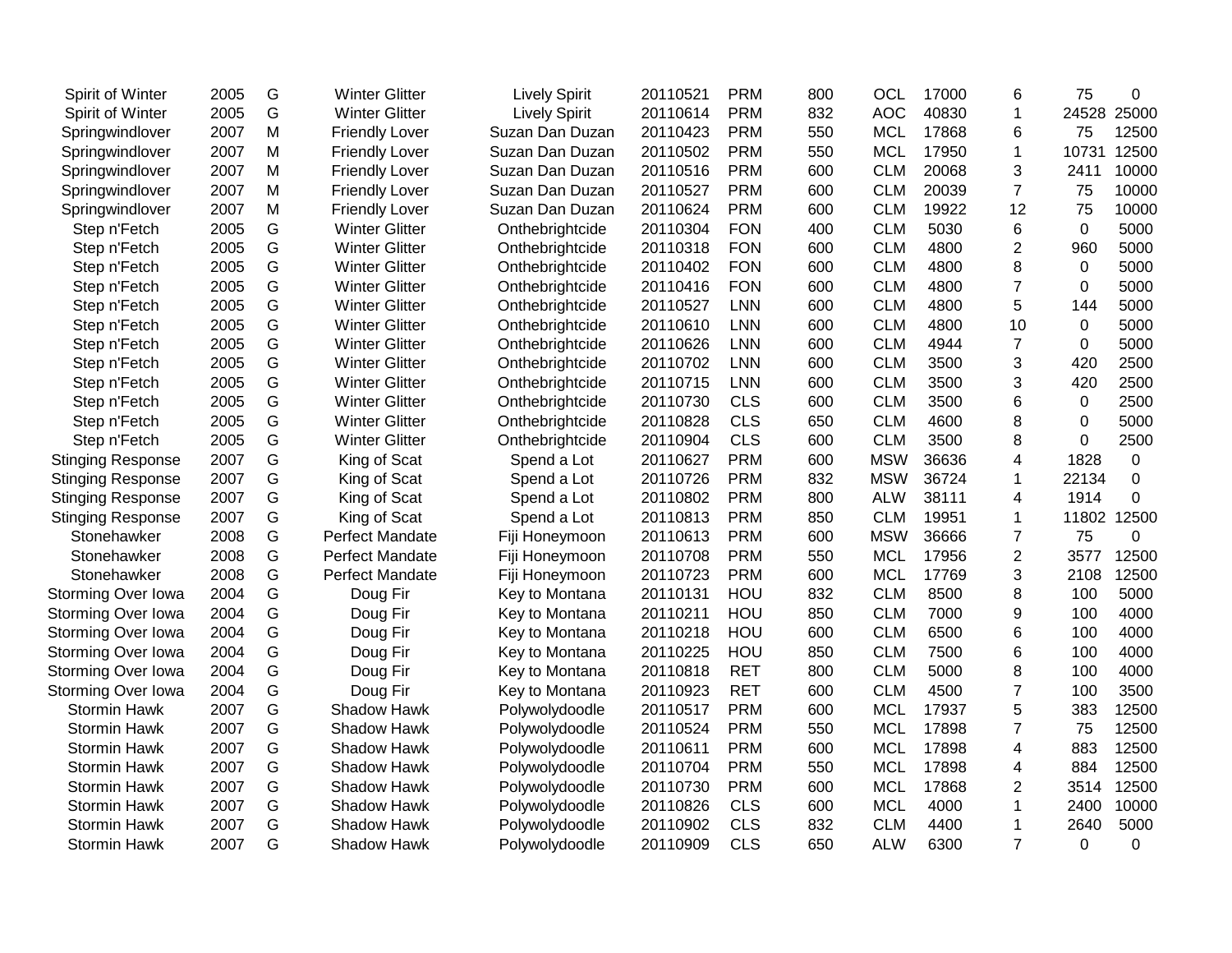| <b>Stormin River</b>      | 2007 | G             | <b>Stormin Fever</b>  | Amanda Rules           | 20110507 | <b>PRM</b> | 600 | <b>ALW</b> | 37994 | 1              | 22722    | 0           |
|---------------------------|------|---------------|-----------------------|------------------------|----------|------------|-----|------------|-------|----------------|----------|-------------|
| <b>Stormin River</b>      | 2007 | G             | <b>Stormin Fever</b>  | Amanda Rules           | 20110520 | <b>PRM</b> | 600 | <b>ALW</b> | 40916 | $\overline{c}$ | 8239     | $\mathbf 0$ |
| <b>Stormin River</b>      | 2007 | G             | <b>Stormin Fever</b>  | Amanda Rules           | 20110614 | <b>PRM</b> | 832 | <b>AOC</b> | 40830 | 6              | 75       | 0           |
| <b>Stormin River</b>      | 2007 | G             | <b>Stormin Fever</b>  | Amanda Rules           | 20110627 | <b>PRM</b> | 600 | <b>AOC</b> | 40887 | 1              | 24654    | 0           |
| <b>Stormin River</b>      | 2007 | G             | <b>Stormin Fever</b>  | Amanda Rules           | 20110711 | <b>PRM</b> | 600 | <b>AOC</b> | 44978 | 6              | 75       | 0           |
| <b>Stormin River</b>      | 2007 | G             | <b>Stormin Fever</b>  | Amanda Rules           | 20110806 | <b>PRM</b> | 600 | <b>STK</b> | 66300 | 5              | 1989     | $\mathbf 0$ |
| <b>Stormy Friend</b>      | 2006 | G             | <b>Friendly Lover</b> | Storm Bound            | 20110619 | <b>CPW</b> | 550 | <b>CLM</b> | 1700  | 9              | 0        | 2000        |
| <b>Stormy Friend</b>      | 2006 | ${\mathsf G}$ | <b>Friendly Lover</b> | Storm Bound            | 20110704 | <b>CPW</b> | 500 | <b>MCL</b> | 1900  | 5              | 95       | 3500        |
| <b>Stormy Friend</b>      | 2006 | G             | <b>Friendly Lover</b> | Storm Bound            | 20110827 | <b>YD</b>  | 525 | <b>MSW</b> | 1900  | 5              | 76       | 0           |
| <b>Stormy Friend</b>      | 2006 | G             | <b>Friendly Lover</b> | Storm Bound            | 20110903 | <b>YD</b>  | 525 | <b>MSW</b> | 1900  | 6              | 0        | $\mathbf 0$ |
| <b>Street Cruiser Too</b> | 2006 | Н             | Street Cry (IRE)      | Sweetshew              | 20110426 | <b>PRM</b> | 550 | <b>ALW</b> | 37967 | 12             | 75       | 0           |
| <b>Street Cruiser Too</b> | 2006 | н             | Street Cry (IRE)      | Sweetshew              | 20110715 | <b>PRM</b> | 550 | <b>CLM</b> | 18500 | 6              | 75       | 20000       |
| <b>Street Cruiser Too</b> | 2006 | н             | Street Cry (IRE)      | Sweetshew              | 20110801 | <b>PRM</b> | 600 | <b>CLM</b> | 20066 | 6              | 75       | 10000       |
| <b>Strike Me Fast</b>     | 2008 | G             | Tenpins               | Old Ruth               | 20110429 | <b>PRM</b> | 550 | <b>MCL</b> | 17898 | 6              | 75       | 12500       |
| <b>Strike Me Fast</b>     | 2008 | ${\mathsf G}$ | Tenpins               | Old Ruth               | 20110524 | <b>PRM</b> | 550 | <b>MCL</b> | 17898 | 4              | 883      | 12500       |
| Strike the Edge           | 2008 | G             | <b>Added Edge</b>     | Sandyville Slew        | 20110611 | <b>PRM</b> | 600 | <b>MCL</b> | 17898 | 8              | 75       | 12500       |
| Strike the Edge           | 2008 | ${\mathsf G}$ | <b>Added Edge</b>     | Sandyville Slew        | 20110702 | <b>PRM</b> | 800 | <b>MCL</b> | 17956 | $\mathbf{1}$   | 10731    | 12500       |
| Strike the Edge           | 2008 | G             | <b>Added Edge</b>     | Sandyville Slew        | 20110726 | <b>PRM</b> | 832 | <b>ALW</b> | 38111 | 6              | 75       | $\mathbf 0$ |
| Strike the Edge           | 2008 | G             | <b>Added Edge</b>     | Sandyville Slew        | 20110813 | <b>PRM</b> | 850 | <b>CLM</b> | 19951 | $\overline{7}$ | 75       | 12500       |
| Stroll On Bye             | 2006 | G             | Stroll                | Nunatak (CHI)          | 20110618 | <b>LNN</b> | 450 | <b>CLM</b> | 4600  | 8              | $\Omega$ | 5000        |
| Stroll On Bye             | 2006 | G             | Stroll                | Nunatak (CHI)          | 20110626 | <b>LNN</b> | 600 | <b>CLM</b> | 4600  | 9              | 0        | 5000        |
| Sudden Rush               | 2006 | M             | Include               | Devil's Rush           | 20110425 | <b>PRM</b> | 550 | <b>ALW</b> | 37994 | 4              | 1893     | 0           |
| Sudden Rush               | 2006 | M             | Include               | Devil's Rush           | 20110520 | <b>PRM</b> | 600 | <b>ALW</b> | 37994 | 6              | 75       | 0           |
| Sudden Rush               | 2006 | M             | Include               | Devil's Rush           | 20110611 | <b>PRM</b> | 600 | <b>CLM</b> | 20010 | 8              | 75       | 12500       |
| Sudden Rush               | 2006 | M             | Include               | Devil's Rush           | 20110702 | <b>PRM</b> | 600 | <b>CLM</b> | 20066 | 4              | 1004     | 12500       |
| Sudden Rush               | 2006 | M             | Include               | Devil's Rush           | 20110729 | <b>PRM</b> | 600 | <b>CLM</b> | 20038 | 3              | 2398     | 10000       |
| Sudden Rush               | 2006 | M             | Include               | Devil's Rush           | 20110808 | <b>PRM</b> | 600 | <b>CLM</b> | 19981 | 3              | 2373     | 10000       |
| Sudden Rush               | 2006 | M             | Include               | Devil's Rush           | 20110813 | <b>PRM</b> | 850 | <b>CLM</b> | 20038 | 3              | 2398     | 10000       |
| Sundaymorningafair        | 2007 | G             | <b>Winter Glitter</b> | Morning Edition        | 20110517 | <b>PRM</b> | 600 | <b>MSW</b> | 36695 | $\overline{7}$ | 75       | 0           |
| Sundaymorningafair        | 2007 | G             | <b>Winter Glitter</b> | Morning Edition        | 20110613 | <b>PRM</b> | 600 | <b>MSW</b> | 36666 | 9              | 75       | 0           |
| Sundaymorningafair        | 2007 | ${\mathsf G}$ | <b>Winter Glitter</b> | Morning Edition        | 20110620 | <b>PRM</b> | 832 | <b>MSW</b> | 36606 | 10             | 75       | 0           |
| Sundaymorningafair        | 2007 | G             | <b>Winter Glitter</b> | Morning Edition        | 20110702 | <b>PRM</b> | 800 | <b>MCL</b> | 17956 | 5              | 383      | 12500       |
| Sundaymorningafair        | 2007 | G             | <b>Winter Glitter</b> | <b>Morning Edition</b> | 20110722 | <b>PRM</b> | 832 | <b>MCL</b> | 17839 | 5              | 374      | 12500       |
| <b>Sunday Princess</b>    | 2008 | F             | Sunday Break (JPN)    | <b>Captain Messier</b> | 20110430 | <b>PRM</b> | 550 | <b>MCL</b> | 18014 | $\overline{2}$ | 3619     | 12500       |
| <b>Sunday Princess</b>    | 2008 | F             | Sunday Break (JPN)    | <b>Captain Messier</b> | 20110516 | <b>PRM</b> | 600 | <b>MCL</b> | 17928 | 1              | 10668    | 12500       |
| <b>Sunday Princess</b>    | 2008 | F             | Sunday Break (JPN)    | <b>Captain Messier</b> | 20110527 | <b>PRM</b> | 600 | <b>CLM</b> | 20039 | 8              | 75       | 12500       |
| <b>Sunday Princess</b>    | 2008 | F             | Sunday Break (JPN)    | <b>Captain Messier</b> | 20110611 | <b>PRM</b> | 600 | <b>CLM</b> | 20010 | 9              | 75       | 10000       |
| <b>Sunday Princess</b>    | 2008 | F             | Sunday Break (JPN)    | <b>Captain Messier</b> | 20110703 | LNN        | 450 | <b>CLM</b> | 4600  | 6              | 0        | 5000        |
| <b>Sunday Princess</b>    | 2008 | F             | Sunday Break (JPN)    | Captain Messier        | 20110716 | LNN        | 450 | <b>CLM</b> | 4600  | 3              | 552      | 5000        |
| <b>Sunny Shark</b>        | 2007 | M             | Sharkey               | Sunny Spa              | 20110129 | <b>TUP</b> | 550 | <b>MOC</b> | 10000 | 4              | 600      | 30000       |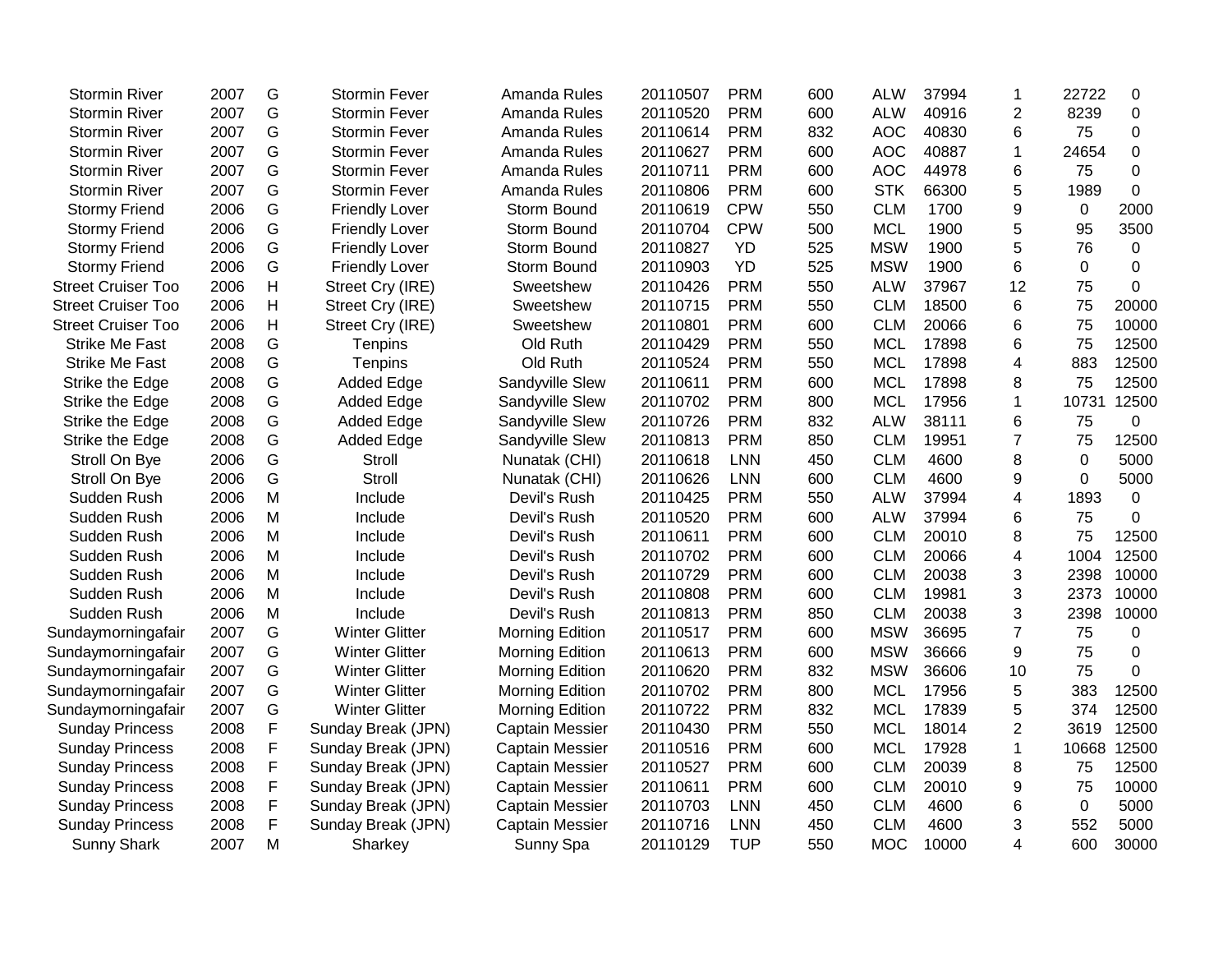| 2007 | M           | Sharkey                | Sunny Spa                | 20110222          | <b>TUP</b> | 600 | <b>MOC</b> | 10000 | 4              | 600            | 30000            |
|------|-------------|------------------------|--------------------------|-------------------|------------|-----|------------|-------|----------------|----------------|------------------|
| 2007 | M           | Sharkey                | Sunny Spa                | 20110311          | <b>TUP</b> | 550 | <b>MCL</b> | 6300  | 4              | 378            | 12500            |
| 2007 | M           | Sharkey                | Sunny Spa                | 20110423          | <b>PRM</b> | 550 | <b>MSW</b> | 36695 | 3              | 4414           | $\mathbf 0$      |
| 2007 | M           | Sharkey                | Sunny Spa                | 20110507          | <b>PRM</b> | 600 | <b>MSW</b> | 36695 | 3              | 4414           | 0                |
| 2007 | M           | Sharkey                | Sunny Spa                | 20110521          | <b>PRM</b> | 600 | <b>MSW</b> | 36666 | 2              | 7336           | 0                |
| 2007 | M           | Sharkey                | Sunny Spa                | 20110614          | <b>PRM</b> | 600 | <b>MSW</b> | 36695 | 3              | 4414           | 0                |
| 2007 | M           | Sharkey                | Sunny Spa                | 20110621          | <b>PRM</b> | 832 | <b>MSW</b> | 36722 | $\overline{2}$ | 7378           | 0                |
| 2007 | M           | Sharkey                | Sunny Spa                | 20110709          | <b>PRM</b> | 800 | <b>MSW</b> | 36647 | 5              | 794            | 0                |
| 2007 | M           | Sharkey                | Sunny Spa                | 20110722          | <b>PRM</b> | 832 | <b>MCL</b> | 17956 | 3              | 2146           | 12500            |
| 2007 | M           | Sharkey                | Sunny Spa                | 20110801          | <b>PRM</b> | 600 | <b>MCL</b> | 17868 | 1              | 10542          | 12500            |
| 2007 | M           | Sharkey                | Sunny Spa                | 20110808          | <b>PRM</b> | 600 | <b>CLM</b> | 19981 | 4              | 989            | 12500            |
| 2007 | M           | Sharkey                | Sunny Spa                | 20110813          | <b>PRM</b> | 850 | <b>CLM</b> | 20038 | $\overline{2}$ | 3997           | 12500            |
| 2007 | M           | Sharkey                | Sunny Spa                | 20111024          | <b>TUP</b> | 550 | <b>ALW</b> | 13000 | 5              | 520            | 0                |
| 2007 | M           | Sharkey                | Sunny Spa                | 20111106          | <b>TUP</b> | 800 | <b>ALW</b> | 13200 | $\overline{7}$ | $\overline{0}$ | $\mathbf 0$      |
| 2007 | M           | <b>Silver Ghost</b>    | <b>Colonial Currency</b> | 20110429          | <b>PRM</b> | 600 | <b>ALW</b> | 40888 | 5              | 881            | 0                |
| 2007 | M           | <b>Silver Ghost</b>    | <b>Colonial Currency</b> | 20110531          | <b>PRM</b> | 832 | <b>AOC</b> | 40916 | 6              | 75             | 25000            |
| 2007 | M           | <b>Silver Ghost</b>    | <b>Colonial Currency</b> | 20110624          | <b>PRM</b> | 600 | <b>AOC</b> | 40887 | $\overline{7}$ | 75             | 25000            |
| 2007 | M           | <b>Silver Ghost</b>    | <b>Colonial Currency</b> | 20110701          | <b>PRM</b> | 800 | <b>CLM</b> | 15208 | 3              | 1822           | 7500             |
| 2007 | M           | <b>Silver Ghost</b>    | <b>Colonial Currency</b> | 20110711          | <b>PRM</b> | 832 | <b>AOC</b> | 40916 | 6              | 75             | 25000            |
| 2007 | M           | <b>Silver Ghost</b>    | <b>Colonial Currency</b> | 20110729          | <b>PRM</b> | 800 | <b>CLM</b> | 15208 | 2              | 3038           | 7500             |
| 2007 | M           | <b>Silver Ghost</b>    | <b>Colonial Currency</b> | 20110813          | <b>PRM</b> | 800 | <b>CLM</b> | 15268 | 5              | 324            | 7500             |
| 2007 | M           | <b>Silver Ghost</b>    | <b>Colonial Currency</b> | 20111103          | <b>RP</b>  | 800 | <b>CLM</b> | 8500  | 6              | 85             | 5000             |
| 2007 | M           | <b>Silver Ghost</b>    | <b>Colonial Currency</b> | 20111203          | <b>RP</b>  | 832 | <b>CLM</b> | 8500  | 9              | 85             | 5000             |
| 2008 | F           | Lion Heart             | Swede                    | 20110531          | <b>PRM</b> | 550 | <b>MSW</b> | 36695 | $\overline{2}$ | 7357           | $\mathbf 0$      |
| 2008 | F           | Lion Heart             | Swede                    | 20110628          | <b>PRM</b> | 600 | <b>MSW</b> | 36636 | 6              | 75             | $\boldsymbol{0}$ |
| 2009 | F           | <b>Added Edge</b>      | Little Yeoman            | 20110718          | <b>PRM</b> | 500 | <b>MSW</b> | 26500 | 8              | 75             | 0                |
| 2009 | F           | Proud Citizen          | Bookaparty               | 20110708          | <b>PRM</b> | 550 | <b>MSW</b> | 36694 | $\mathbf{1}$   | 22071          | 0                |
| 2009 | F           | Proud Citizen          | Bookaparty               | 20110806          | <b>PRM</b> | 600 | <b>STK</b> | 85066 | 4              | 4254           | 0                |
| 2009 | G           | Seeking the Best (IRE) | My Sweet                 | 20110528          | <b>PRM</b> | 450 | <b>MSW</b> | 36695 | 5              | 788            | 0                |
| 2009 | G           | Seeking the Best (IRE) | My Sweet                 | 20110611          | <b>PRM</b> | 450 | <b>MSW</b> | 36649 | 3              | 4427           | 0                |
| 2009 | G           | Seeking the Best (IRE) | My Sweet                 | 20110709          | <b>PRM</b> | 550 | <b>MSW</b> | 36665 | 3              | 4401           | $\mathbf 0$      |
| 2009 | $\mathsf F$ | Swing Lord             | Ladyinagildedcage        | 20110708          | <b>PRM</b> | 550 | <b>MSW</b> | 36694 | $\overline{7}$ | 75             | 0                |
| 2009 | F           | Swing Lord             |                          | 20110722          | <b>PRM</b> | 550 | <b>MSW</b> | 36578 | 9              | 75             | 0                |
| 2009 | F           | Swing Lord             | Ladyinagildedcage        | 20110805          | <b>PRM</b> | 550 | <b>MCL</b> | 23536 | 4              | 1179           | 25000            |
| 2007 | G           | Wild Gold              | L L's Key                | 20110402          | <b>HAW</b> | 600 | <b>AOC</b> | 44640 | 4              | 1860           | 50000            |
| 2007 | G           | <b>Wild Gold</b>       | L L's Key                | 20110430          | <b>PRM</b> | 600 | <b>ALW</b> | 40830 | 4              | 2044           | 0                |
| 2007 | G           | <b>Wild Gold</b>       | L L's Key                | 20110520          | <b>PRM</b> | 600 | <b>ALW</b> | 40916 | 6              | 75             | 0                |
| 2007 | G           | Wild Gold              | L L's Key                | 20110531          | <b>PRM</b> | 832 | <b>AOC</b> | 40859 | 4              | 2050           | $\mathbf 0$      |
| 2007 | G           | <b>Wild Gold</b>       | L L's Key                | 20110614          | <b>PRM</b> | 832 | <b>AOC</b> | 40830 | 9              | 75             | 0                |
| 2007 | G           | <b>Wild Gold</b>       | L L's Key                | 20110628          | <b>PRM</b> | 800 | <b>AOC</b> | 40887 | 4              | 2054           | 0                |
|      |             |                        |                          | Ladyinagildedcage |            |     |            |       |                |                |                  |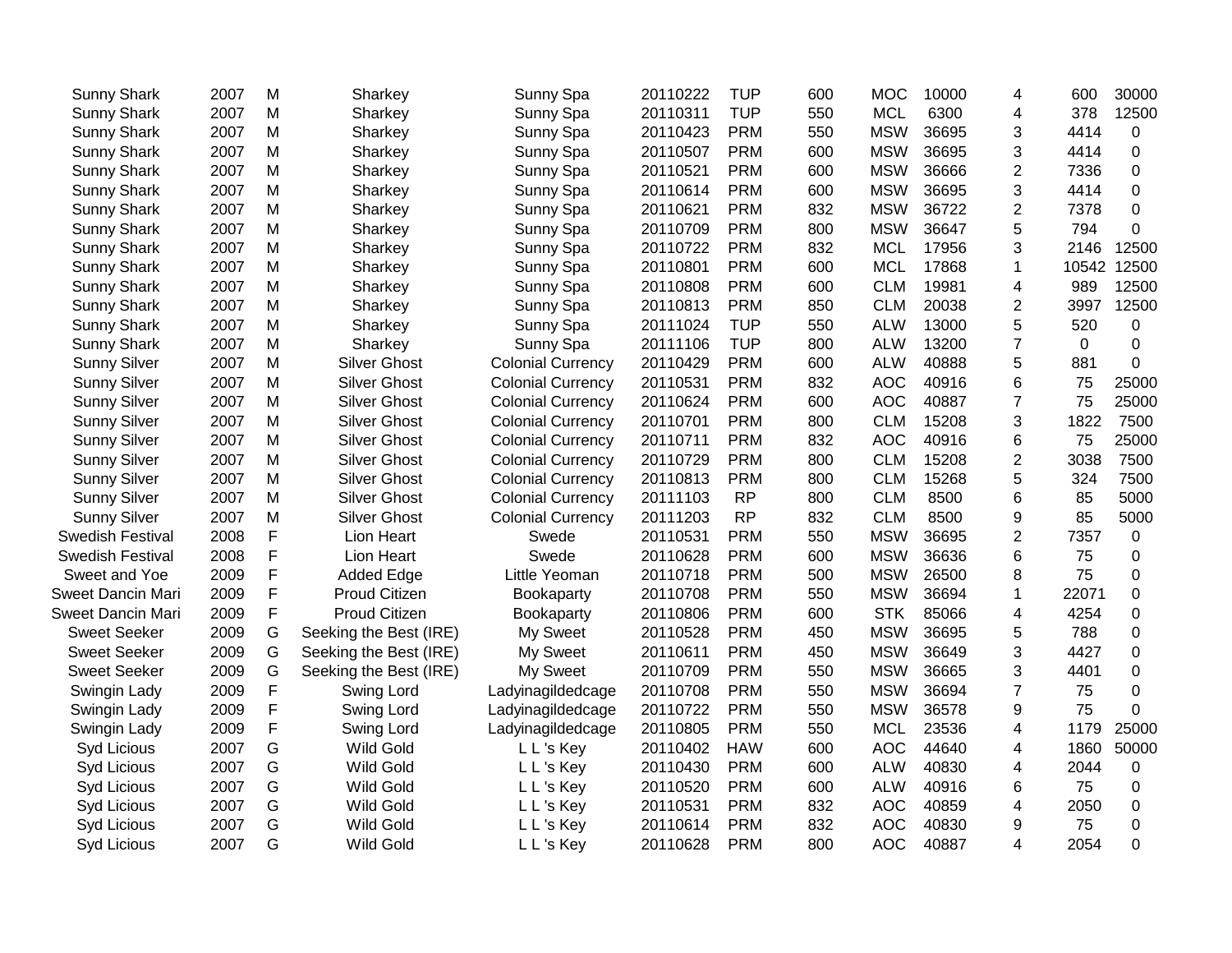| Syd Licious       | 2007 | G             | <b>Wild Gold</b>     | L L's Key                | 20110712 | <b>PRM</b> | 832 | <b>AOC</b> | 40858 | 6              | 75   | 25000       |
|-------------------|------|---------------|----------------------|--------------------------|----------|------------|-----|------------|-------|----------------|------|-------------|
| Syd Licious       | 2007 | G             | <b>Wild Gold</b>     | L L's Key                | 20110726 | <b>PRM</b> | 800 | <b>AOC</b> | 40887 | 3              | 4930 | 25000       |
| Syd Licious       | 2007 | G             | <b>Wild Gold</b>     | L L's Key                | 20110812 | <b>PRM</b> | 600 | <b>AOC</b> | 40858 | 4              | 2049 | 25000       |
| Syd Licious       | 2007 | G             | <b>Wild Gold</b>     | L L's Key                | 20110828 | <b>CBY</b> | 850 | <b>CLM</b> | 9347  | 8              | 90   | 16000       |
| Syd Licious       | 2007 | G             | Wild Gold            | L L's Key                | 20110910 | <b>CBY</b> | 750 | <b>CLM</b> | 9000  | 6              | 90   | 16000       |
| Syd Licious       | 2007 | G             | <b>Wild Gold</b>     | L L's Key                | 20111027 | <b>HAW</b> | 650 | <b>CLM</b> | 13150 | 4              | 626  | 10000       |
| Syd Licious       | 2007 | G             | <b>Wild Gold</b>     | L L's Key                | 20111201 | <b>HAW</b> | 850 | <b>CLM</b> | 17056 | 4              | 960  | 17500       |
| Syd Licious       | 2007 | G             | <b>Wild Gold</b>     | L L's Key                | 20111226 | <b>HAW</b> | 850 | <b>CLM</b> | 15120 | 1              | 8100 | 10000       |
| Tak a Joke        | 2006 | M             | Mutakddim            | <b>Broad Joke</b>        | 20110401 | OP         | 800 | <b>AOC</b> | 43500 | 5              | 1305 | $\mathbf 0$ |
| Tannic            | 2006 | G             | Saarland             | Poetic Image             | 20110408 | OP         | 600 | <b>WCL</b> | 22000 | 6              | 440  | $\mathsf 0$ |
| Tannic            | 2006 | G             | Saarland             | Poetic Image             | 20110506 | <b>PRM</b> | 800 | <b>CLM</b> | 16995 | 4              | 1320 | 15000       |
| Tannic            | 2006 | G             | Saarland             | Poetic Image             | 20110521 | <b>PRM</b> | 800 | <b>CLM</b> | 11000 | 5              | 325  | 7500        |
| Tax Me            | 2007 | G             | Wild Invader         | Kate d'Kate              | 20110115 | <b>RIL</b> | 400 | <b>MCL</b> | 1400  | 7              | 28   | 2500        |
| Tax Me            | 2007 | G             | Wild Invader         | Kate d'Kate              | 20110207 | <b>TUP</b> | 600 | <b>MCL</b> | 5000  | 3              | 500  | 5000        |
| Tax Me            | 2007 | G             | Wild Invader         | Kate d'Kate              | 20110218 | <b>TUP</b> | 650 | <b>MCL</b> | 5000  | 5              | 200  | 5000        |
| Tax Me            | 2007 | G             | Wild Invader         | Kate d'Kate              | 20110308 | <b>TUP</b> | 600 | <b>MCL</b> | 5000  | 3              | 500  | 5000        |
| Tax Me            | 2007 | G             | Wild Invader         | Kate d'Kate              | 20110403 | <b>TUP</b> | 650 | <b>MCL</b> | 5000  | 4              | 300  | 5000        |
| Tax Me            | 2007 | G             | Wild Invader         | Kate d'Kate              | 20110412 | <b>TUP</b> | 800 | <b>MCL</b> | 5200  | 5              | 208  | 5000        |
| Tax Me            | 2007 | G             | Wild Invader         | Kate d'Kate              | 20110503 | <b>TUP</b> | 650 | <b>MCL</b> | 5000  | 5              | 200  | 5000        |
| Tax Me            | 2007 | G             | Wild Invader         | Kate d'Kate              | 20110508 | SON        | 550 | <b>CLM</b> | 1352  | 5              | 34   | 1250        |
| Tax Me            | 2007 | G             | Wild Invader         | Kate d'Kate              | 20110612 | <b>SRP</b> | 700 | <b>MSW</b> | 14630 | 8              | 127  | $\mathbf 0$ |
| Tejano's Fortune  | 2005 | G             | Tejano Run           | <b>Colonial Currency</b> | 20110313 | <b>TUP</b> | 650 | <b>CLM</b> | 5000  | 3              | 500  | 3000        |
| Tejano's Fortune  | 2005 | G             | Tejano Run           | <b>Colonial Currency</b> | 20110411 | <b>TUP</b> | 650 | <b>CLM</b> | 5000  | 10             | 0    | 3000        |
| Tejano's Fortune  | 2005 | G             | Tejano Run           | <b>Colonial Currency</b> | 20110502 | <b>SRP</b> | 750 | <b>CLM</b> | 8208  | $\overline{7}$ | 80   | 5000        |
| Tejano's Fortune  | 2005 | G             | Tejano Run           | <b>Colonial Currency</b> | 20110515 | <b>SRP</b> | 800 | <b>CLM</b> | 8100  | $\overline{7}$ | 81   | 5000        |
| Tejano's Fortune  | 2005 | G             | Tejano Run           | <b>Colonial Currency</b> | 20110905 | <b>ALB</b> | 700 | <b>CLM</b> | 5900  | $\overline{7}$ | 0    | 5000        |
| Tejano's Fortune  | 2005 | G             | Tejano Run           | <b>Colonial Currency</b> | 20110918 | <b>ALB</b> | 700 | <b>CLM</b> | 5200  | 5              | 156  | 4000        |
| Tejano's Fortune  | 2005 | G             | Tejano Run           | <b>Colonial Currency</b> | 20111002 | <b>TUP</b> | 800 | <b>CLM</b> | 5700  | 5              | 228  | 3000        |
| Tejano's Fortune  | 2005 | G             | Tejano Run           | <b>Colonial Currency</b> | 20111015 | <b>TUP</b> | 800 | <b>CLM</b> | 5700  | 4              | 342  | 3000        |
| Tejano's Fortune  | 2005 | G             | Tejano Run           | <b>Colonial Currency</b> | 20111113 | <b>TUP</b> | 800 | <b>CLM</b> | 5700  | $\overline{7}$ | 0    | 3000        |
| Tejano's Fortune  | 2005 | ${\mathsf G}$ | Tejano Run           | <b>Colonial Currency</b> | 20111202 | <b>TUP</b> | 800 | <b>CLM</b> | 5700  | 4              | 342  | 3000        |
| Tejano's Fortune  | 2005 | G             | Tejano Run           | <b>Colonial Currency</b> | 20111219 | <b>TUP</b> | 800 | <b>CLM</b> | 5700  | $\overline{7}$ | 0    | 3000        |
| <b>Tell Brett</b> | 2003 | G             | <b>Halory Hunter</b> | Answer to Jordan         | 20110221 | OP         | 550 | <b>CLM</b> | 15700 | 11             | 45   | 7500        |
| <b>Tell Brett</b> | 2003 | G             | <b>Halory Hunter</b> | Answer to Jordan         | 20110304 | OP         | 600 | <b>CLM</b> | 15700 | $\overline{7}$ | 105  | 5000        |
| <b>Tell Brett</b> | 2003 | G             | <b>Halory Hunter</b> | Answer to Jordan         | 20110401 | OP         | 600 | <b>CLM</b> | 20500 | 6              | 59   | 5000        |
| <b>Tell Brett</b> | 2003 | G             | <b>Halory Hunter</b> | Answer to Jordan         | 20110502 | <b>PRM</b> | 550 | <b>CLM</b> | 15180 | $\overline{2}$ | 3016 | 7500        |
| <b>Tell Brett</b> | 2003 | G             | <b>Halory Hunter</b> | Answer to Jordan         | 20110516 | <b>PRM</b> | 600 | <b>CLM</b> | 15122 | $\mathbf{1}$   | 8925 | 7500        |
| <b>Tell Brett</b> | 2003 | G             | <b>Halory Hunter</b> | Answer to Jordan         | 20110528 | <b>PRM</b> | 600 | <b>AOC</b> | 40860 | 8              | 75   | 25000       |
| <b>Tell Brett</b> | 2003 | G             | <b>Halory Hunter</b> | Answer to Jordan         | 20110614 | <b>PRM</b> | 550 | <b>CLM</b> | 14846 | 3              | 2534 | 5000        |
| <b>Tell Brett</b> | 2003 | G             | <b>Halory Hunter</b> | Answer to Jordan         | 20110628 | <b>PRM</b> | 600 | <b>CLM</b> | 14445 | 3              | 2520 | 5000        |
|                   |      |               |                      |                          |          |            |     |            |       |                |      |             |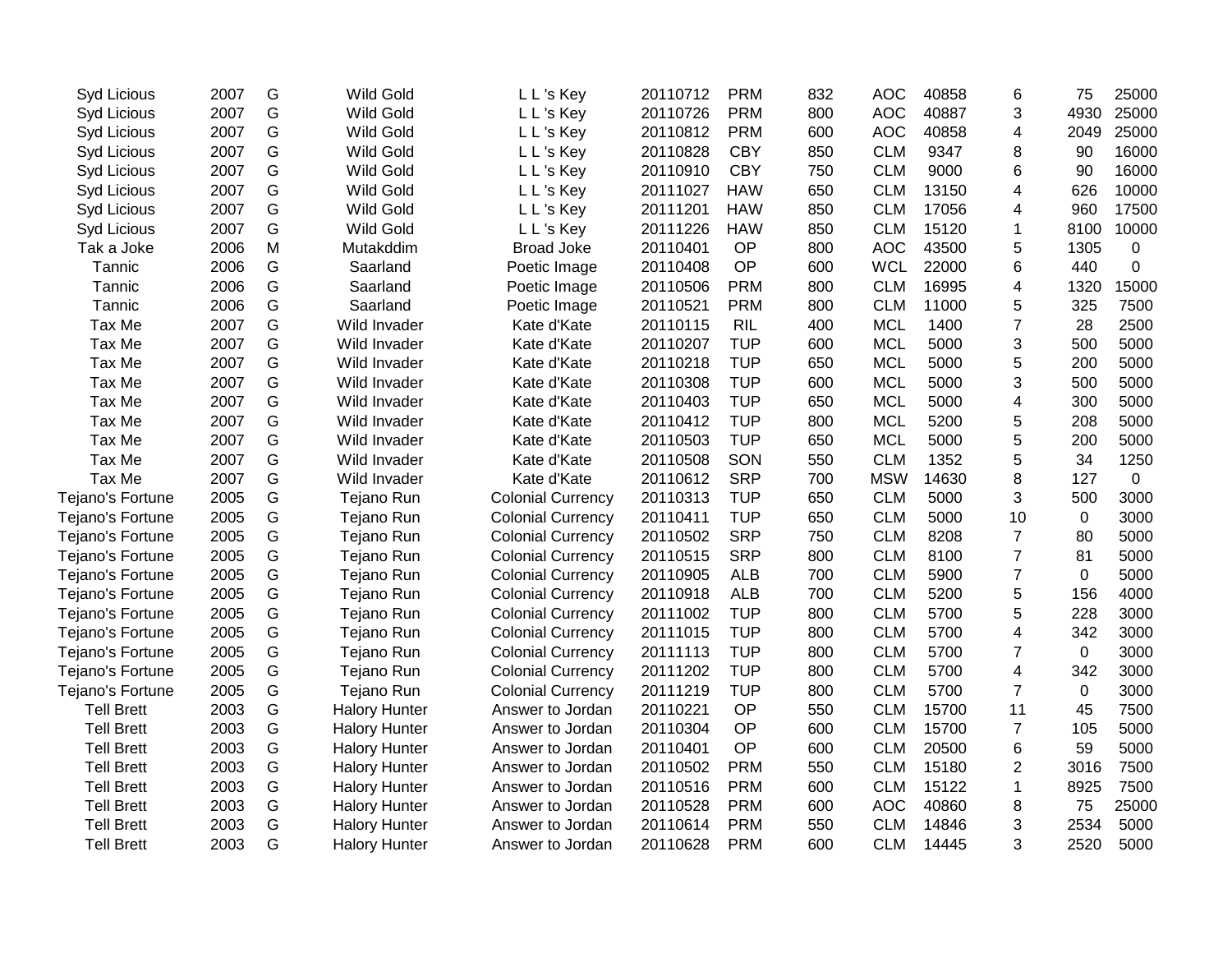| <b>Tell Brett</b>      | 2003 | G | <b>Halory Hunter</b>    | Answer to Jordan       | 20110712 | <b>PRM</b> | 550 | <b>CLM</b> | 13500 | 5                        | 394         | 5000         |
|------------------------|------|---|-------------------------|------------------------|----------|------------|-----|------------|-------|--------------------------|-------------|--------------|
| <b>Tell Brett</b>      | 2003 | G | <b>Halory Hunter</b>    | Answer to Jordan       | 20110726 | <b>PRM</b> | 600 | <b>CLM</b> | 18225 | $\overline{7}$           | 75          | 5000         |
| <b>Tell Brett</b>      | 2003 | G | <b>Halory Hunter</b>    | Answer to Jordan       | 20110809 | <b>PRM</b> | 550 | <b>CLM</b> | 16063 | $\overline{2}$           | 4272        | 5000         |
| <b>Tell Brett</b>      | 2003 | G | <b>Halory Hunter</b>    | Answer to Jordan       | 20110813 | <b>PRM</b> | 800 | <b>CLM</b> | 17683 | 5                        | 493         | 6500         |
| <b>Temptors Alibi</b>  | 2001 | G | Temptor                 | <b>Glorious Tasso</b>  | 20110619 | <b>CPW</b> | 550 | <b>CLM</b> | 1700  | 3                        | 204         | 2000         |
| <b>Temptors Alibi</b>  | 2001 | G | Temptor                 | <b>Glorious Tasso</b>  | 20110703 | <b>CPW</b> | 850 | <b>CLM</b> | 2650  | $\overline{7}$           | $\Omega$    | 5000         |
| <b>Temptors Alibi</b>  | 2001 | G | Temptor                 | <b>Glorious Tasso</b>  | 20110704 | <b>CPW</b> | 850 | <b>STK</b> | 7150  | 9                        | 0           | $\mathbf 0$  |
| <b>Temptors Alibi</b>  | 2001 | G | Temptor                 | <b>Glorious Tasso</b>  | 20110723 | <b>BOI</b> | 800 | <b>CLM</b> | 2000  | 6                        | 0           | 2000         |
| <b>Temptors Alibi</b>  | 2001 | G | Temptor                 | Glorious Tasso         | 20110821 | <b>KSP</b> | 700 | <b>CLM</b> | 1200  | 4                        | 96          | 2500         |
| <b>Temptors Alibi</b>  | 2001 | G | Temptor                 | Glorious Tasso         | 20110828 | YD         | 700 | <b>CLM</b> | 2000  | 6                        | $\Omega$    | 1600         |
| <b>Temptors Alibi</b>  | 2001 | G | Temptor                 | Glorious Tasso         | 20110911 | YD         | 700 | <b>CLM</b> | 2000  | 4                        | 140         | 1600         |
| <b>Territory Roots</b> | 2006 | G | <b>Indian Territory</b> | Daisy Roots            | 20110502 | <b>PRM</b> | 600 | <b>MSW</b> | 36666 | 9                        | 75          | $\mathbf 0$  |
| <b>Territory Roots</b> | 2006 | G | <b>Indian Territory</b> | Daisy Roots            | 20110513 | <b>PRM</b> | 600 | <b>MCL</b> | 17985 | $\overline{7}$           | 75          | 12500        |
| <b>Territory Roots</b> | 2006 | G | <b>Indian Territory</b> | Daisy Roots            | 20110621 | <b>PRM</b> | 600 | <b>MSW</b> | 36665 | 8                        | 75          | 0            |
| <b>Territory Roots</b> | 2006 | G | <b>Indian Territory</b> | Daisy Roots            | 20110702 | <b>PRM</b> | 800 | <b>MCL</b> | 17956 | 8                        | 75          | 12500        |
| Teton Janies Up        | 2007 | M | <b>Teton Forest</b>     | Ore Jane               | 20110426 | <b>PRM</b> | 550 | <b>CLM</b> | 20039 | 3                        | 2398        | 12500        |
| Teton Janies Up        | 2007 | M | <b>Teton Forest</b>     | Ore Jane               | 20110509 | <b>PRM</b> | 550 | <b>CLM</b> | 20039 | 3                        | 2398        | 10000        |
| Teton Janies Up        | 2007 | M | <b>Teton Forest</b>     | Ore Jane               | 20110527 | <b>PRM</b> | 600 | <b>CLM</b> | 20039 | 4                        | 1000        | 10000        |
| Teton Janies Up        | 2007 | M | <b>Teton Forest</b>     | Ore Jane               | 20110624 | <b>PRM</b> | 600 | <b>CLM</b> | 19922 | 4                        | 978         | 10000        |
| Teton Janies Up        | 2007 | M | <b>Teton Forest</b>     | Ore Jane               | 20110718 | <b>PRM</b> | 832 | <b>CLM</b> | 20038 | 3                        | 2398        | 10000        |
| Teton Janies Up        | 2007 | M | <b>Teton Forest</b>     | Ore Jane               | 20110813 | <b>PRM</b> | 850 | <b>CLM</b> | 20038 | 1                        | 11991       | 10000        |
| That'll Be the Day     | 2007 | M | Toccet                  | <b>Screen Princess</b> | 20110503 | <b>PRM</b> | 600 | <b>AOC</b> | 31500 | 6                        | 75          | 0            |
| That'll Be the Day     | 2007 | M | <b>Toccet</b>           | <b>Screen Princess</b> | 20110531 | <b>PRM</b> | 832 | <b>AOC</b> | 40916 | 4                        | 2059        | 0            |
| That'll Be the Day     | 2007 | M | <b>Toccet</b>           | <b>Screen Princess</b> | 20110613 | <b>PRM</b> | 832 | <b>AOC</b> | 40916 | 4                        | 2059        | 0            |
| That'll Be the Day     | 2007 | M | <b>Toccet</b>           | <b>Screen Princess</b> | 20110703 | <b>PRM</b> | 600 | <b>CLM</b> | 15208 | 5                        | 325         | 7500         |
| That'll Be the Day     | 2007 | M | Toccet                  | <b>Screen Princess</b> | 20110729 | <b>PRM</b> | 800 | <b>CLM</b> | 15208 | 5                        | 325         | 7500         |
| That'll Be the Day     | 2007 | M | Toccet                  | <b>Screen Princess</b> | 20110813 | <b>PRM</b> | 800 | <b>CLM</b> | 15268 | $\overline{7}$           | 75          | 7500         |
| Thatthingofep          | 2007 | M | Yonaguska               | Spiritude              | 20110323 | <b>DED</b> | 500 | <b>CLM</b> | 19270 | 8                        | $\mathbf 0$ | 20000        |
| Thatthingofep          | 2007 | M | Yonaguska               | Spiritude              | 20110624 | <b>PRM</b> | 600 | <b>CLM</b> | 19922 | $\overline{2}$           | 3913        | 12500        |
| Thatthingofep          | 2007 | M | Yonaguska               | Spiritude              | 20110729 | <b>PRM</b> | 600 | <b>CLM</b> | 20038 | $\overline{2}$           | 3997        | 12500        |
| They Call Me Edna      | 2007 | M | Major Henry             | Tee for Two            | 20110123 | HOU        | 550 | <b>CLM</b> | 9000  | $\mathbf{1}$             | 5280        | 7500         |
| They Call Me Edna      | 2007 | M | Major Henry             | Tee for Two            | 20110207 | HOU        | 500 | <b>STR</b> | 9000  | 1                        | 5100        | 0            |
| They Call Me Edna      | 2007 | M | Major Henry             | Tee for Two            | 20110226 | HOU        | 550 | <b>AOC</b> | 22000 | 3                        | 2398        | 25000        |
| They Call Me Edna      | 2007 | M | Major Henry             | Tee for Two            | 20110305 | HOU        | 500 | <b>STR</b> | 10000 | $\overline{2}$           | 1980        | $\mathbf{0}$ |
| They Call Me Edna      | 2007 | M | Major Henry             | Tee for Two            | 20110501 | <b>LS</b>  | 500 | <b>CLM</b> | 19000 | 3                        | 2090        | 20000        |
| They Call Me Edna      | 2007 | M | Major Henry             | Tee for Two            | 20110521 | <b>LS</b>  | 500 | <b>CLM</b> | 12100 | 3                        | 1320        | 10000        |
| They Call Me Edna      | 2007 | M | Major Henry             | Tee for Two            | 20110611 | LS         | 500 | <b>CLM</b> | 12300 | 4                        | 720         | 10000        |
| They Call Me Edna      | 2007 | M | Major Henry             | Tee for Two            | 20110624 | LS         | 700 | <b>AOC</b> | 24600 | 11                       | 100         | 18000        |
| They Call Me Edna      | 2007 | M | <b>Major Henry</b>      | Tee for Two            | 20111223 | <b>DED</b> | 500 | <b>CLM</b> | 14740 | $\overline{2}$           | 2884        | 7500         |
| <b>Thousand Pikes</b>  | 2008 | G | Scrimshaw               | <b>Thought Process</b> | 20110429 | <b>PRM</b> | 550 | <b>MSW</b> | 36666 | $\overline{\mathcal{A}}$ | 1834        | 0            |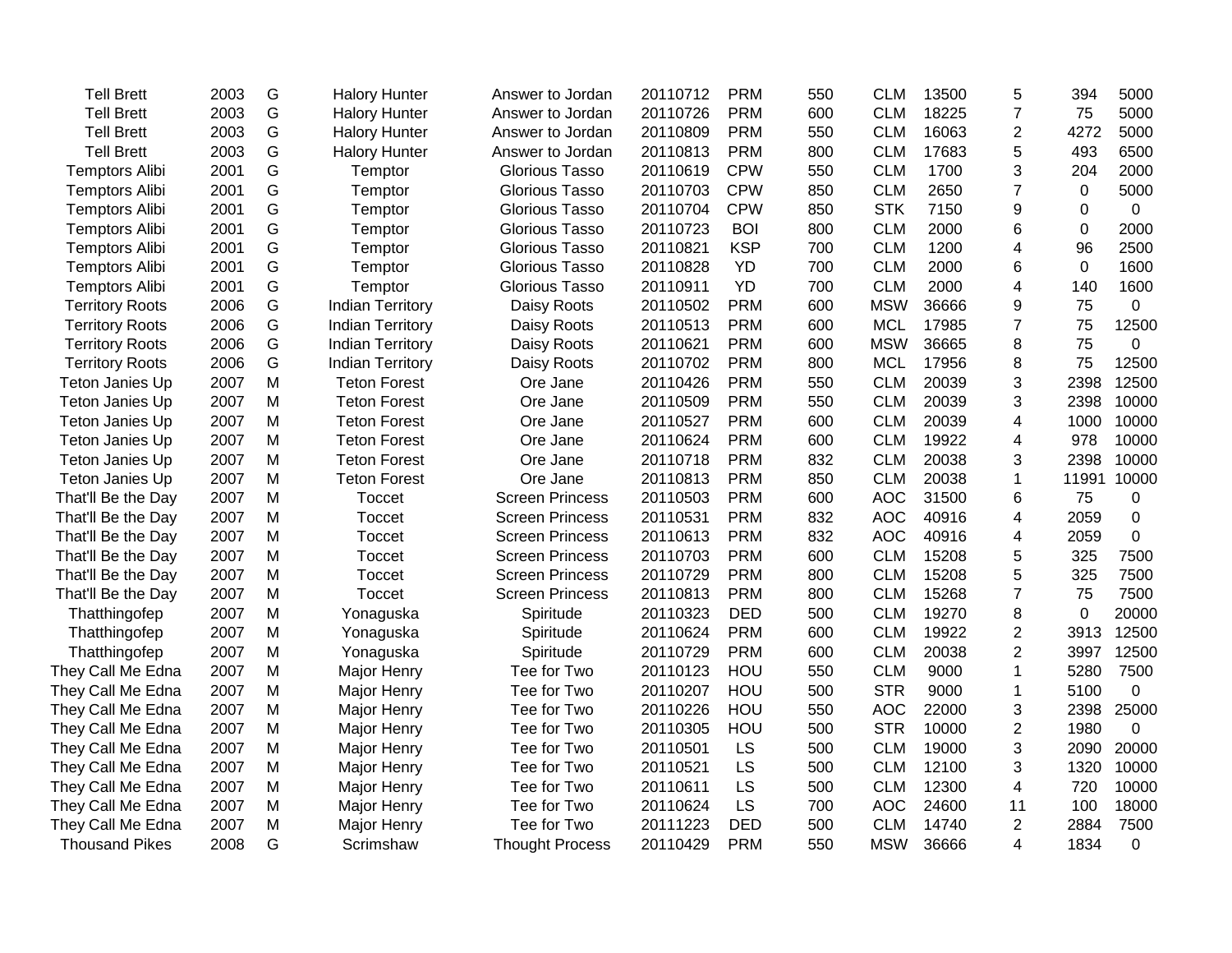| <b>Thousand Pikes</b> | 2008 | G             | Scrimshaw            | <b>Thought Process</b> | 20110517 | <b>PRM</b> | 600 | <b>MSW</b> | 36695 | 5              | 788      | 0           |
|-----------------------|------|---------------|----------------------|------------------------|----------|------------|-----|------------|-------|----------------|----------|-------------|
| <b>Thousand Pikes</b> | 2008 | G             | Scrimshaw            | <b>Thought Process</b> | 20110621 | <b>PRM</b> | 600 | <b>MSW</b> | 36665 | 6              | 75       | 0           |
| <b>Thousand Pikes</b> | 2008 | G             | Scrimshaw            | <b>Thought Process</b> | 20110708 | <b>PRM</b> | 550 | <b>MCL</b> | 17956 | 4              | 894      | 12500       |
| <b>Thousand Pikes</b> | 2008 | G             | Scrimshaw            | <b>Thought Process</b> | 20110730 | <b>PRM</b> | 600 | <b>MCL</b> | 17868 | 6              | 75       | 12500       |
| Thunderdo             | 2008 | G             | <b>Thunder Gulch</b> | Fantango Lady          | 20110503 | <b>PRM</b> | 550 | <b>WMC</b> | 17928 | 5              | 381      | 12500       |
| Thunderdo             | 2008 | G             | <b>Thunder Gulch</b> | Fantango Lady          | 20110523 | <b>PRM</b> | 832 | <b>MSW</b> | 36695 | 3              | 4414     | $\Omega$    |
| Thunderdo             | 2008 | G             | <b>Thunder Gulch</b> | Fantango Lady          | 20110620 | <b>PRM</b> | 832 | <b>MSW</b> | 36606 | 7              | 75       | 0           |
| <b>Thunder Gal</b>    | 2005 | M             | Deputy Slew          | Calm Courage           | 20110319 | <b>FON</b> | 600 | <b>CLM</b> | 3752  | 7              | 0        | 2500        |
| <b>Thunder Gal</b>    | 2005 | M             | <b>Deputy Slew</b>   | Calm Courage           | 20110417 | <b>FON</b> | 600 | <b>CLM</b> | 3500  | $\mathbf{1}$   | 2100     | 2500        |
| <b>Thunder Gal</b>    | 2005 | M             | <b>Deputy Slew</b>   | Calm Courage           | 20110501 | <b>FON</b> | 600 | <b>CLM</b> | 4500  | 3              | 540      | 3500        |
| <b>Thunder Gal</b>    | 2005 | M             | Deputy Slew          | Calm Courage           | 20110529 | <b>LNN</b> | 600 | <b>CLM</b> | 3500  | 3              | 420      | 2500        |
| <b>Thunder Gal</b>    | 2005 | M             | Deputy Slew          | Calm Courage           | 20110610 | <b>LNN</b> | 600 | <b>CLM</b> | 4500  | 5              | 135      | 3500        |
| <b>Thunder Gal</b>    | 2005 | M             | <b>Deputy Slew</b>   | Calm Courage           | 20110704 | <b>LNN</b> | 600 | <b>CLM</b> | 3563  | 5              | 105      | 2500        |
| <b>Thunder Gal</b>    | 2005 | M             | <b>Deputy Slew</b>   | Calm Courage           | 20110805 | <b>CLS</b> | 600 | <b>CLM</b> | 4500  | 3              | 540      | 3500        |
| <b>Thunder Gal</b>    | 2005 | M             | Deputy Slew          | Calm Courage           | 20110826 | <b>CLS</b> | 650 | <b>CLM</b> | 3500  | $\overline{2}$ | 700      | 2500        |
| <b>Tiger Lake</b>     | 2003 | G             | Salt Lake            | <b>Great Lilly</b>     | 20110312 | <b>FON</b> | 600 | <b>STK</b> | 26800 | 5              | 750      | 0           |
| <b>Tiger Lake</b>     | 2003 | ${\mathsf G}$ | Salt Lake            | <b>Great Lilly</b>     | 20110409 | <b>FON</b> | 800 | <b>STK</b> | 20000 | 4              | 1000     | $\Omega$    |
| <b>Tiger Lake</b>     | 2003 | G             | Salt Lake            | <b>Great Lilly</b>     | 20110422 | <b>PRM</b> | 600 | <b>ALW</b> | 53322 | 5              | 1146     | 0           |
| <b>Tiger Lake</b>     | 2003 | G             | Salt Lake            | <b>Great Lilly</b>     | 20110514 | <b>PRM</b> | 600 | <b>STK</b> | 70000 | $\overline{7}$ | 0        | 0           |
| <b>Tiger Lake</b>     | 2003 | G             | Salt Lake            | <b>Great Lilly</b>     | 20110531 | <b>PRM</b> | 832 | <b>AOC</b> | 40859 | $\mathbf{1}$   | 24591    | 25000       |
| <b>Tiger Lake</b>     | 2003 | G             | Salt Lake            | <b>Great Lilly</b>     | 20110611 | <b>PRM</b> | 850 | <b>STK</b> | 75000 | 6              | 1500     | 0           |
| <b>Tiger Lake</b>     | 2003 | G             | Salt Lake            | <b>Great Lilly</b>     | 20110806 | <b>PRM</b> | 850 | <b>STK</b> | 94450 | 6              | 1890     | 0           |
| <b>Tiger Lake</b>     | 2003 | G             | Salt Lake            | <b>Great Lilly</b>     | 20110812 | <b>PRM</b> | 600 | <b>AOC</b> | 40858 | 1              | 24591    | 25000       |
| <b>Tiger Lake</b>     | 2003 | G             | Salt Lake            | <b>Great Lilly</b>     | 20110905 | <b>RP</b>  | 850 | <b>AOC</b> | 31500 | 3              | 3427     | 35000       |
| <b>Tiger Lake</b>     | 2003 | G             | Salt Lake            | <b>Great Lilly</b>     | 20110923 | <b>RP</b>  | 800 | <b>ALW</b> | 40000 | $\overline{7}$ | 85       | 0           |
| <b>Tiger Would</b>    | 2005 | G             | Sir Cat              | Super Deb              | 20110716 | <b>PRM</b> | 600 | <b>CLM</b> | 15123 | 10             | 75       | 7500        |
| Time for Lunch        | 2007 | M             | <b>Gilded Time</b>   | Ladies Lunch           | 20110425 | <b>PRM</b> | 550 | <b>ALW</b> | 37994 | 6              | 75       | 0           |
| Time for Lunch        | 2007 | M             | <b>Gilded Time</b>   | Ladies Lunch           | 20110506 | <b>PRM</b> | 600 | <b>ALW</b> | 38170 | 4              | 2419     | 0           |
| Time for Lunch        | 2007 | M             | <b>Gilded Time</b>   | Ladies Lunch           | 20110517 | <b>PRM</b> | 600 | <b>CLM</b> | 15181 | 2              | 3017     | 7500        |
| Time for Lunch        | 2007 | M             | <b>Gilded Time</b>   | Ladies Lunch           | 20110603 | <b>PRM</b> | 550 | <b>ALW</b> | 37967 | 11             | 75       | 0           |
| Time for Lunch        | 2007 | M             | <b>Gilded Time</b>   | Ladies Lunch           | 20110618 | <b>PRM</b> | 600 | <b>CLM</b> | 15181 | $\mathbf{1}$   | 6034     | 7500        |
| Time for Lunch        | 2007 | M             | <b>Gilded Time</b>   | Ladies Lunch           | 20110703 | <b>PRM</b> | 800 | <b>ALW</b> | 38024 | $\overline{2}$ | 7595     | 0           |
| Time for Lunch        | 2007 | M             | <b>Gilded Time</b>   | Ladies Lunch           | 20110718 | <b>PRM</b> | 832 | <b>ALW</b> | 38024 | $\overline{7}$ | 75       | 0           |
| Time for Lunch        | 2007 | M             | <b>Gilded Time</b>   | Ladies Lunch           | 20110801 | <b>PRM</b> | 800 | <b>ALW</b> | 38111 | 5              | 820      | $\mathbf 0$ |
| Time for Lunch        | 2007 | M             | <b>Gilded Time</b>   | Ladies Lunch           | 20110812 | <b>PRM</b> | 600 | <b>ALW</b> | 37966 | 10             | 75       | 0           |
| Timelysupreme         | 2004 | G             | Supremo              | <b>High Misty</b>      | 20110612 | <b>CPW</b> | 500 | <b>ALW</b> | 2300  | $\overline{7}$ | $\Omega$ | 0           |
| Timelysupreme         | 2004 | G             | Supremo              | <b>High Misty</b>      | 20110618 | <b>CPW</b> | 500 | <b>CLM</b> | 1600  | 3              | 192      | 1500        |
| Timelysupreme         | 2004 | G             | Supremo              | <b>High Misty</b>      | 20110703 | <b>CPW</b> | 550 | <b>CLM</b> | 1900  | 4              | 152      | 2500        |
| Timelysupreme         | 2004 | G             | Supremo              | <b>High Misty</b>      | 20110720 | <b>BOI</b> | 500 | <b>CLM</b> | 2400  | 6              | 0        | 4000        |
| Timelysupreme         | 2004 | G             | Supremo              | <b>High Misty</b>      | 20110727 | <b>BOI</b> | 650 | <b>CLM</b> | 2000  | 8              | $\Omega$ | 2000        |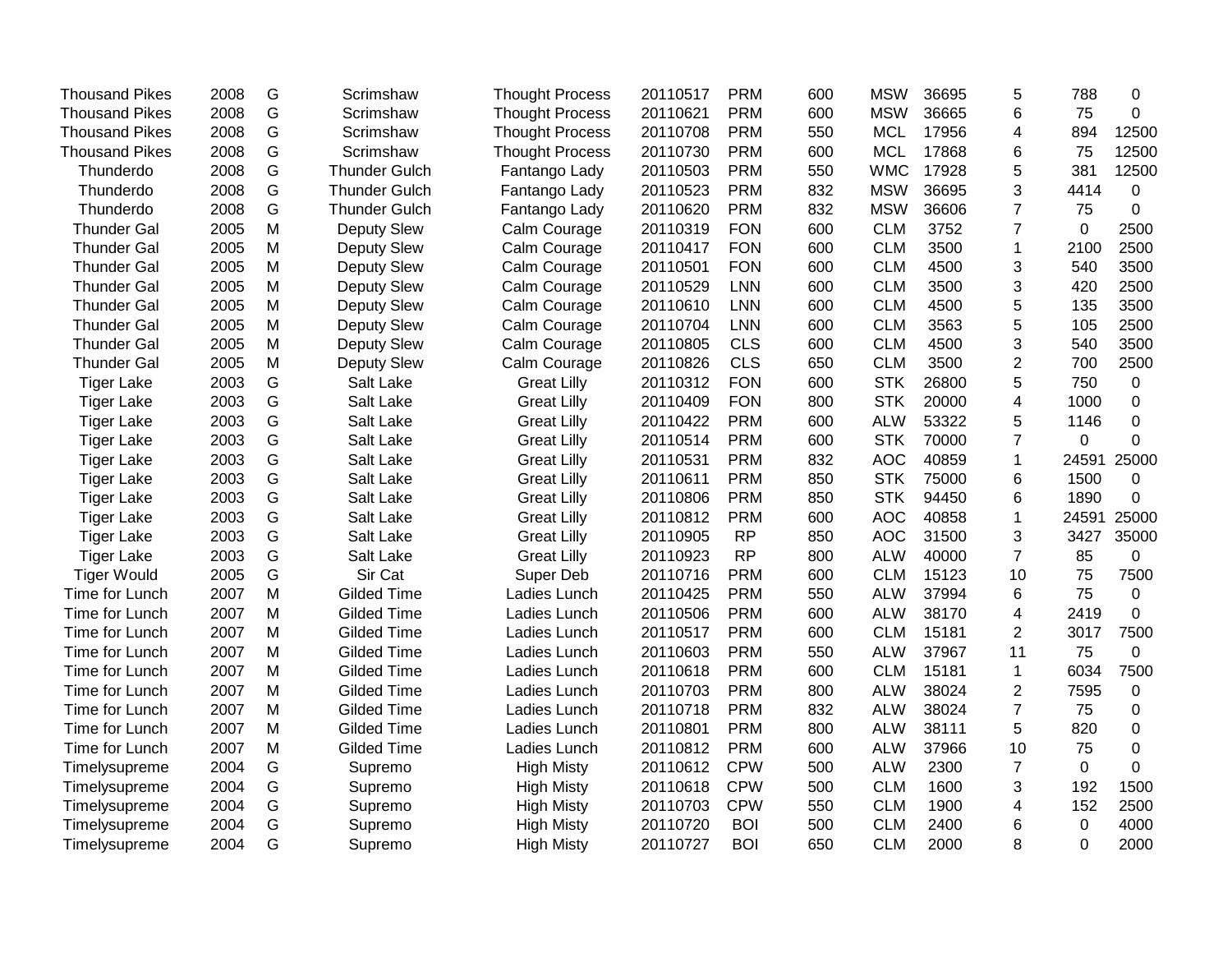| Timelysupreme       | 2004 | G | Supremo            | <b>High Misty</b>     | 20110821 | <b>KSP</b> | 700 | <b>AOC</b> | 1500  | 3              | 195   | $\Omega$       |
|---------------------|------|---|--------------------|-----------------------|----------|------------|-----|------------|-------|----------------|-------|----------------|
| Timetobook          | 2003 | G | <b>Gilded Time</b> | Bookaparty            | 20110616 | <b>CBY</b> | 550 | <b>CLM</b> | 6000  | $\overline{2}$ | 1140  | 3500           |
| Timetobook          | 2003 | G | <b>Gilded Time</b> | Bookaparty            | 20110729 | <b>CBY</b> | 500 | <b>CLM</b> | 6000  | $\overline{2}$ | 1200  | 3500           |
| Timetobook          | 2003 | G | <b>Gilded Time</b> | Bookaparty            | 20110812 | <b>CBY</b> | 500 | <b>CLM</b> | 6000  | $\overline{2}$ | 1200  | 3500           |
| Timetobook          | 2003 | G | <b>Gilded Time</b> | Bookaparty            | 20110909 | <b>CBY</b> | 500 | <b>CLM</b> | 6252  | 1              | 3600  | 3500           |
| T J and Company     | 2007 | G | Company Approval   | Terry's Jo            | 20110429 | <b>PRM</b> | 550 | <b>MCL</b> | 17898 | $\overline{2}$ | 3535  | 12500          |
| T J and Company     | 2007 | G | Company Approval   | Terry's Jo            | 20110509 | <b>PRM</b> | 800 | <b>MSW</b> | 36723 | $\mathbf{1}$   | 22134 | 0              |
| T J and Company     | 2007 | G | Company Approval   | Terry's Jo            | 20110607 | <b>PRM</b> | 800 | <b>ALW</b> | 38024 | $\overline{7}$ | 75    | $\Omega$       |
| T J and Company     | 2007 | G | Company Approval   | Terry's Jo            | 20110613 | <b>PRM</b> | 600 | <b>CLM</b> | 20114 | $\overline{2}$ | 3997  | 12500          |
| T J and Company     | 2007 | G | Company Approval   | Terry's Jo            | 20110620 | <b>PRM</b> | 600 | <b>CLM</b> | 19980 | $\overline{4}$ | 988   | 12500          |
| T J and Company     | 2007 | G | Company Approval   | Terry's Jo            | 20110703 | <b>PRM</b> | 800 | <b>CLM</b> | 21454 | 4              | 1074  | 10000          |
| T J and Company     | 2007 | G | Company Approval   | Terry's Jo            | 20110718 | <b>PRM</b> | 832 | <b>CLM</b> | 20068 | 5              | 431   | 10000          |
| T J and Company     | 2007 | G | Company Approval   | Terry's Jo            | 20110801 | <b>PRM</b> | 600 | <b>CLM</b> | 20066 | 3              | 2410  | 12500          |
| T J and Company     | 2007 | G | Company Approval   | Terry's Jo            | 20110818 | <b>CBY</b> | 600 | <b>CLM</b> | 8500  | 5              | 85    | 10000          |
| T J and Company     | 2007 | G | Company Approval   | Terry's Jo            | 20110908 | <b>CBY</b> | 832 | <b>CLM</b> | 6500  | 5              | 65    | 5000           |
| T J and Company     | 2007 | G | Company Approval   | Terry's Jo            | 20111021 | <b>TUP</b> | 800 | <b>CLM</b> | 5700  | $\overline{2}$ | 1140  | 3500           |
| T J and Company     | 2007 | G | Company Approval   | Terry's Jo            | 20111106 | <b>TUP</b> | 850 | <b>CLM</b> | 5700  | 4              | 342   | 3500           |
| T J and Company     | 2007 | G | Company Approval   | Terry's Jo            | 20111209 | <b>TUP</b> | 850 | <b>CLM</b> | 5700  | $\mathbf 1$    | 3420  | 3500           |
| T J and Company     | 2007 | G | Company Approval   | Terry's Jo            | 20111226 | <b>TUP</b> | 900 | <b>CLM</b> | 7200  | 9              | 0     | 5000           |
| T L S Lightning     | 2007 | G | My Lightning Gulch | <b>Tempting Terry</b> | 20110426 | <b>PRM</b> | 550 | <b>MSW</b> | 36666 | 8              | 75    | $\Omega$       |
| T L S Lightning     | 2007 | G | My Lightning Gulch | <b>Tempting Terry</b> | 20110506 | <b>PRM</b> | 600 | <b>MSW</b> | 36695 | $\overline{7}$ | 75    | $\Omega$       |
| T L S Lightning     | 2007 | G | My Lightning Gulch | <b>Tempting Terry</b> | 20110517 | <b>PRM</b> | 600 | <b>MCL</b> | 17898 | 3              | 2121  | 12500          |
| T L S Lightning     | 2007 | G | My Lightning Gulch | <b>Tempting Terry</b> | 20110604 | <b>PRM</b> | 550 | <b>MCL</b> | 17898 | 3              | 2121  | 12500          |
| T L S Lightning     | 2007 | G | My Lightning Gulch | <b>Tempting Terry</b> | 20110628 | <b>PRM</b> | 550 | <b>MCL</b> | 17868 | $\overline{2}$ | 3514  | 12500          |
| T L S Lightning     | 2007 | G | My Lightning Gulch | <b>Tempting Terry</b> | 20110726 | <b>PRM</b> | 832 | <b>MSW</b> | 36724 | 6              | 75    | 0              |
| T L S Lightning     | 2007 | G | My Lightning Gulch | <b>Tempting Terry</b> | 20110808 | <b>PRM</b> | 600 | <b>MCL</b> | 18002 | $\mathbf 1$    | 10668 | 12500          |
| <b>Toga Cat</b>     | 2001 | G | Cape Storm         | Saratoga Hepcat       | 20110717 | <b>GPR</b> | 400 | <b>CLM</b> | 2900  | 3              | 365   | 1500           |
| Toga Cat            | 2001 | G | Cape Storm         | Saratoga Hepcat       | 20110730 | <b>GPR</b> | 550 | <b>CLM</b> | 3200  | $\mathbf{1}$   | 1775  | 1500           |
| Toga Cat            | 2001 | G | Cape Storm         | Saratoga Hepcat       | 20110807 | <b>GPR</b> | 550 | <b>CLM</b> | 3200  | $\overline{2}$ | 848   | 1500           |
| Toga Cat            | 2001 | G | Cape Storm         | Saratoga Hepcat       | 20110821 | <b>KSP</b> | 500 | <b>CLM</b> | 1200  | $\mathbf{1}$   | 660   | 1600           |
| Toga Cat            | 2001 | G | Cape Storm         | Saratoga Hepcat       | 20110903 | <b>YD</b>  | 525 | <b>STR</b> | 2400  | $\overline{2}$ | 504   | $\overline{0}$ |
| Toga Cat            | 2001 | G | Cape Storm         | Saratoga Hepcat       | 20110918 | <b>YD</b>  | 525 | <b>CLM</b> | 2100  | $\overline{2}$ | 441   | 2500           |
| Toga Cat            | 2001 | G | Cape Storm         | Saratoga Hepcat       | 20111102 | <b>PM</b>  | 500 | <b>CST</b> | 4300  | 6              | 0     | 2500           |
| <b>Toga Cat</b>     | 2001 | G | Cape Storm         | Saratoga Hepcat       | 20111114 | <b>PM</b>  | 550 | <b>CLM</b> | 3800  | 4              | 285   | 3200           |
| <b>Toms Pioneer</b> | 2008 | G | Pioneering         | Miss Jonessa          | 20110426 | <b>PRM</b> | 550 | <b>MSW</b> | 36666 | 1              | 22008 | 0              |
| <b>Toms Pioneer</b> | 2008 | G | Pioneering         | Miss Jonessa          | 20110507 | <b>PRM</b> | 600 | <b>ALW</b> | 37994 | 4              | 1893  | 0              |
| <b>Toms Pioneer</b> | 2008 | G | Pioneering         | Miss Jonessa          | 20110516 | <b>PRM</b> | 800 | <b>ALW</b> | 38083 | $\mathbf{1}$   | 22911 | $\mathbf 0$    |
| <b>Toms Pioneer</b> | 2008 | G | Pioneering         | Miss Jonessa          | 20110531 | <b>PRM</b> | 832 | <b>AOC</b> | 40859 | $\overline{7}$ | 75    | 0              |
| <b>Toms Pioneer</b> | 2008 | G | Pioneering         | Miss Jonessa          | 20110628 | <b>PRM</b> | 800 | <b>AOC</b> | 40887 | 3              | 4930  | $\mathbf 0$    |
| <b>Toms Pioneer</b> | 2008 | G | Pioneering         | Miss Jonessa          | 20110712 | <b>PRM</b> | 832 | <b>AOC</b> | 40858 | 5              | 878   | $\Omega$       |
|                     |      |   |                    |                       |          |            |     |            |       |                |       |                |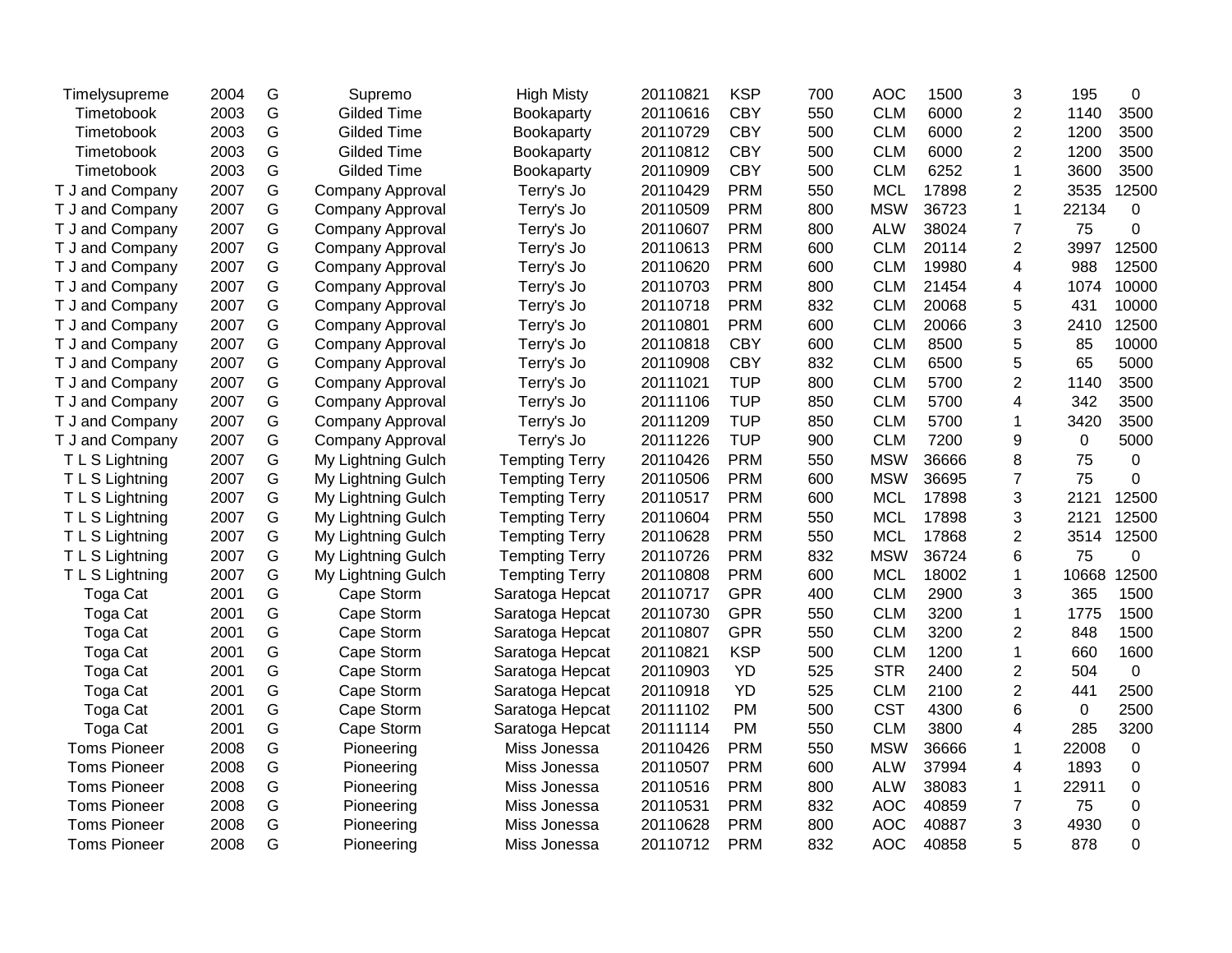| <b>Toms Pioneer</b>    | 2008 | G | Pioneering           | Miss Jonessa          | 20110806 | <b>PRM</b> | 850 | <b>STK</b> | 83950  | 6              | 1680        | 0           |
|------------------------|------|---|----------------------|-----------------------|----------|------------|-----|------------|--------|----------------|-------------|-------------|
| <b>Travelin Trev</b>   | 2009 | G | Humming              | Rodeo Ryder           | 20110806 | <b>PRM</b> | 600 | <b>MSW</b> | 36782  | 5              | 795         | $\mathbf 0$ |
| Triage                 | 2000 | G | Dr. Danzig           | Green Magazine        | 20110325 | <b>FON</b> | 600 | <b>CLM</b> | 3500   | $\overline{7}$ | 0           | 2500        |
| Triage                 | 2000 | G | Dr. Danzig           | Green Magazine        | 20110416 | <b>FON</b> | 600 | <b>CLM</b> | 3500   | 5              | 105         | 2500        |
| Triage                 | 2000 | G | Dr. Danzig           | Green Magazine        | 20110430 | <b>FON</b> | 600 | <b>CLM</b> | 3500   | 4              | 175         | 2500        |
| Triage                 | 2000 | G | Dr. Danzig           | Green Magazine        | 20110514 | <b>LNN</b> | 600 | <b>CLM</b> | 3500   | 4              | 175         | 2500        |
| Triage                 | 2000 | G | Dr. Danzig           | Green Magazine        | 20110528 | <b>LNN</b> | 600 | <b>CLM</b> | 3500   | 9              | 0           | 2500        |
| Triage                 | 2000 | G | Dr. Danzig           | Green Magazine        | 20110611 | <b>LNN</b> | 600 | <b>CLM</b> | 3500   | 9              | $\mathbf 0$ | 2500        |
| Triage                 | 2000 | G | Dr. Danzig           | Green Magazine        | 20110812 | <b>CLS</b> | 600 | <b>CLM</b> | 3500   | 2              | 700         | 2500        |
| Triage                 | 2000 | G | Dr. Danzig           | Green Magazine        | 20110916 | <b>ATO</b> | 650 | <b>CLM</b> | 8784   | $\mathbf{1}$   | 4800        | 2500        |
| <b>Trick Kitty</b>     | 2008 | F | <b>Storm Catcher</b> | Touchy                | 20110628 | <b>PRM</b> | 600 | <b>MSW</b> | 36636  | $\overline{7}$ | 75          | $\mathbf 0$ |
| <b>Trick Kitty</b>     | 2008 | F | <b>Storm Catcher</b> | Touchy                | 20110712 | <b>PRM</b> | 550 | <b>MSW</b> | 36636  | 10             | 75          | $\mathbf 0$ |
| <b>Tricky Teton</b>    | 2008 | G | <b>Teton Forest</b>  | <b>Tricky Tami</b>    | 20110429 | <b>PRM</b> | 550 | <b>MSW</b> | 36666  | 6              | 75          | $\mathbf 0$ |
| <b>Tricky Teton</b>    | 2008 | G | <b>Teton Forest</b>  | <b>Tricky Tami</b>    | 20110530 | <b>PRM</b> | 550 | <b>MSW</b> | 36606  | $\overline{7}$ | 75          | 0           |
| <b>Tricky Teton</b>    | 2008 | G | <b>Teton Forest</b>  | <b>Tricky Tami</b>    | 20110620 | <b>PRM</b> | 832 | <b>MSW</b> | 36606  | 9              | 75          | 0           |
| <b>Tricky Teton</b>    | 2008 | G | <b>Teton Forest</b>  | <b>Tricky Tami</b>    | 20110705 | <b>PRM</b> | 800 | <b>MSW</b> | 36636  | 6              | 75          | 0           |
| <b>Tricky Teton</b>    | 2008 | G | <b>Teton Forest</b>  | <b>Tricky Tami</b>    | 20110722 | <b>PRM</b> | 832 | <b>MCL</b> | 17839  | 12             | 75          | 12500       |
| <b>Tricky Teton</b>    | 2008 | G | <b>Teton Forest</b>  | <b>Tricky Tami</b>    | 20110808 | <b>PRM</b> | 832 | <b>MCL</b> | 17840  | 9              | 75          | 12500       |
| <b>Truly Sparkling</b> | 2005 | M | <b>Honest Ensign</b> | Summer Sparkle        | 20110618 | <b>PRM</b> | 600 | <b>CLM</b> | 15181  | $\overline{7}$ | 75          | 7500        |
| <b>Truly Sparkling</b> | 2005 | M | <b>Honest Ensign</b> | <b>Summer Sparkle</b> | 20110703 | <b>PRM</b> | 600 | <b>CLM</b> | 15208  | 3              | 1822        | 7500        |
| <b>Truly Sparkling</b> | 2005 | M | <b>Honest Ensign</b> | <b>Summer Sparkle</b> | 20110715 | <b>PRM</b> | 600 | <b>CLM</b> | 15123  | 4              | 744         | 7500        |
| <b>Truly Sparkling</b> | 2005 | M | <b>Honest Ensign</b> | <b>Summer Sparkle</b> | 20110809 | <b>PRM</b> | 550 | <b>CLM</b> | 15180  | $\overline{7}$ | 75          | 7500        |
| <b>Tuft Banana</b>     | 2007 | Н | <b>Bananas</b>       | <b>Tuft Cat</b>       | 20110723 | <b>PRM</b> | 600 | <b>MCL</b> | 17769  | 11             | 75          | 12500       |
| <b>Tuft Banana</b>     | 2007 | Н | <b>Bananas</b>       | <b>Tuft Cat</b>       | 20110808 | <b>PRM</b> | 832 | <b>MCL</b> | 17840  | 10             | 75          | 12500       |
| Unbelieveably Wild     | 2007 | G | Wild Invader         | Believe It Sam        | 20110530 | <b>PRM</b> | 550 | <b>MSW</b> | 36606  | 11             | 75          | $\mathbf 0$ |
| Unbelieveably Wild     | 2007 | G | Wild Invader         | Believe It Sam        | 20110613 | <b>PRM</b> | 600 | <b>MSW</b> | 36666  | 9              | 75          | 0           |
| Unbelieveably Wild     | 2007 | G | Wild Invader         | Believe It Sam        | 20110708 | <b>PRM</b> | 550 | <b>MCL</b> | 17956  | $\overline{7}$ | 75          | 12500       |
| Unbelieveably Wild     | 2007 | G | Wild Invader         | Believe It Sam        | 20110723 | <b>PRM</b> | 600 | <b>MCL</b> | 17769  | 9              | 75          | 12500       |
| Unbelieveably Wild     | 2007 | G | Wild Invader         | Believe It Sam        | 20110808 | <b>PRM</b> | 832 | <b>MCL</b> | 17840  | 12             | 75          | 12500       |
| Uncle Eddy             | 2009 | G | Humming              | <b>Buff Duff</b>      | 20110708 | <b>PRM</b> | 550 | <b>STK</b> | 107036 | 8              | $\mathbf 0$ | 0           |
| Uno Mas Cielo          | 2008 | G | <b>Added Edge</b>    | Amo Cielo             | 20110517 | <b>PRM</b> | 600 | <b>MCL</b> | 17937  | $\overline{7}$ | 75          | 12500       |
| Uno Mas Cielo          | 2008 | G | <b>Added Edge</b>    | Amo Cielo             | 20110604 | <b>PRM</b> | 550 | <b>MCL</b> | 17898  | 9              | 75          | 12500       |
| Uno Mas Cielo          | 2008 | G | <b>Added Edge</b>    | Amo Cielo             | 20110730 | <b>PRM</b> | 600 | <b>MCL</b> | 17868  | 10             | 75          | 12500       |
| Voodooville            | 2009 | G | Petionville          | Voodoo's Sister       | 20110625 | <b>PRM</b> | 500 | <b>MSW</b> | 36636  | $\mathbf{1}$   | 21945       | $\mathbf 0$ |
| Voodooville            | 2009 | G | Petionville          | Voodoo's Sister       | 20110806 | <b>PRM</b> | 600 | <b>STK</b> | 85558  | $\overline{2}$ | 17112       | 0           |
| War Swinger            | 2009 | F | Swing Lord           | Go to War             | 20110625 | <b>PRM</b> | 500 | <b>MSW</b> | 36636  | 10             | 75          | 0           |
| Wed too Quick          | 2009 | G | Rushin' to Altar     | <b>Star Be Quick</b>  | 20110514 | <b>PRM</b> | 450 | <b>MSW</b> | 39040  | 6              | 75          | 0           |
| Wed too Quick          | 2009 | G | Rushin' to Altar     | Star Be Quick         | 20110528 | <b>PRM</b> | 450 | <b>MSW</b> | 36695  | 7              | 75          | 0           |
| Wed too Quick          | 2009 | G | Rushin' to Altar     | Star Be Quick         | 20110611 | <b>PRM</b> | 450 | <b>MSW</b> | 36649  | 4              | 1844        | $\mathbf 0$ |
| Werrabravecyclone      | 2005 | G | <b>Bravo Bull</b>    | Werra                 | 20110409 | <b>FON</b> | 650 | <b>CLM</b> | 4600   | 6              | 0           | 5000        |
|                        |      |   |                      |                       |          |            |     |            |        |                |             |             |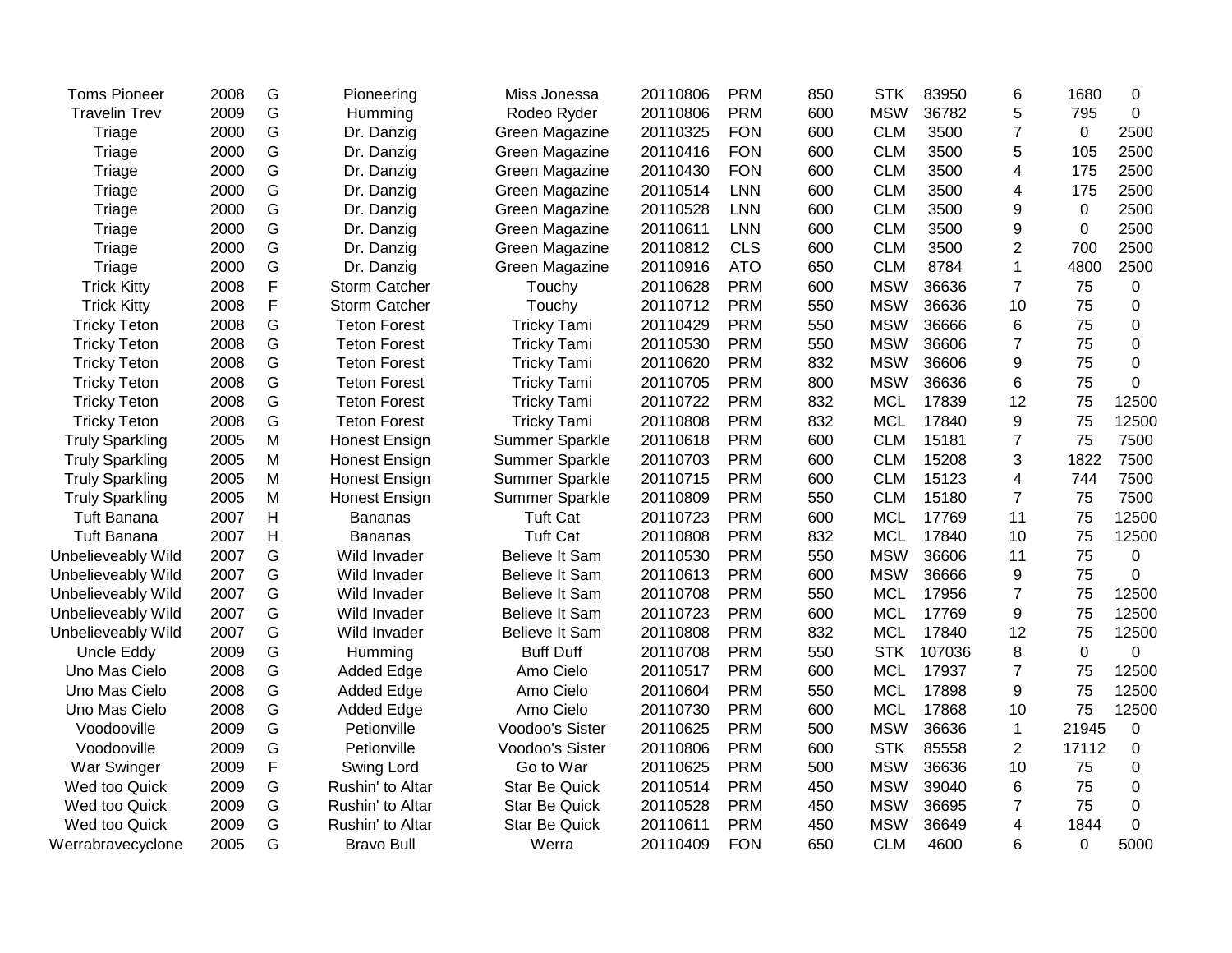| Werrabravecyclone  | 2005 | G           | <b>Bravo Bull</b>      | Werra               | 20110429 | <b>FON</b> | 650 | <b>CLM</b> | 4600  | 6              | $\mathbf 0$ | 5000        |
|--------------------|------|-------------|------------------------|---------------------|----------|------------|-----|------------|-------|----------------|-------------|-------------|
| Werrabravecyclone  | 2005 | G           | <b>Bravo Bull</b>      | Werra               | 20110521 | <b>LNN</b> | 600 | <b>CLM</b> | 4600  | 5              | 138         | 5000        |
| Werrabravecyclone  | 2005 | G           | <b>Bravo Bull</b>      | Werra               | 20110612 | <b>LNN</b> | 600 | <b>CLM</b> | 4600  | $6\phantom{1}$ | $\Omega$    | 5000        |
| Werrabravecyclone  | 2005 | G           | <b>Bravo Bull</b>      | Werra               | 20110708 | <b>LNN</b> | 450 | <b>CLM</b> | 4600  | 2              | 920         | 5000        |
| Werrabravecyclone  | 2005 | G           | <b>Bravo Bull</b>      | Werra               | 20110805 | <b>CLS</b> | 600 | <b>CLM</b> | 4400  | 6              | $\mathbf 0$ | 5000        |
| Werrabravecyclone  | 2005 | G           | <b>Bravo Bull</b>      | Werra               | 20110819 | <b>CLS</b> | 600 | <b>CLM</b> | 4400  | 8              | $\pmb{0}$   | 5000        |
| Werragoinghome     | 2008 | G           | Canaveral              | Werra               | 20110704 | <b>PRM</b> | 550 | <b>MCL</b> | 17898 | 10             | 75          | 12500       |
| Werragoinghome     | 2008 | G           | Canaveral              | Werra               | 20110730 | <b>PRM</b> | 600 | <b>MCL</b> | 17868 | $\overline{7}$ | 75          | 12500       |
| Werragoinghome     | 2008 | G           | Canaveral              | Werra               | 20110808 | <b>PRM</b> | 600 | <b>MCL</b> | 18002 | $\overline{7}$ | 75          | 12500       |
| Werragoinghome     | 2008 | G           | Canaveral              | Werra               | 20110819 | <b>CLS</b> | 832 | <b>MSW</b> | 5701  | $\overline{7}$ | $\mathbf 0$ | $\mathbf 0$ |
| Werragoinghome     | 2008 | G           | Canaveral              | Werra               | 20110902 | <b>CLS</b> | 650 | <b>MSW</b> | 5600  | 5              | 168         | 0           |
| Werragoinghome     | 2008 | G           | Canaveral              | Werra               | 20110909 | <b>CLS</b> | 650 | <b>MCL</b> | 4000  | 6              | $\mathbf 0$ | 10000       |
| West Albany        | 2006 | G           | Humming                | Vain Empress        | 20110422 | <b>PRM</b> | 600 | <b>ALW</b> | 53322 | $\overline{2}$ | 10696       | $\pmb{0}$   |
| West Albany        | 2006 | G           | Humming                | Vain Empress        | 20110514 | <b>PRM</b> | 600 | <b>STK</b> | 70000 | $\sqrt{2}$     | 14000       | 0           |
| West Albany        | 2006 | G           | Humming                | Vain Empress        | 20110611 | <b>PRM</b> | 850 | <b>STK</b> | 75000 | $\overline{2}$ | 15000       | 0           |
| West Albany        | 2006 | G           | Humming                | Vain Empress        | 20110705 | <b>PRM</b> | 800 | <b>ALW</b> | 53438 | $\overline{2}$ | 10780       | $\pmb{0}$   |
| West Albany        | 2006 | G           | Humming                | Vain Empress        | 20110722 | <b>PRM</b> | 800 | <b>AOC</b> | 31500 | 6              | 75          | 0           |
| West Albany        | 2006 | G           | Humming                | Vain Empress        | 20110806 | <b>PRM</b> | 850 | <b>STK</b> | 94450 | 4              | 4722        | 0           |
| <b>West Albany</b> | 2006 | G           | Humming                | Vain Empress        | 20110812 | <b>PRM</b> | 600 | <b>AOC</b> | 40858 | $\overline{2}$ | 8197        | 25000       |
| What a Good Name   | 2009 | F           | Scrimshaw              | Genuine Gin         | 20110722 | <b>PRM</b> | 550 | <b>MSW</b> | 36578 | 3              | 4364        | 0           |
| What a Good Name   | 2009 | F           | Scrimshaw              | Genuine Gin         | 20110806 | <b>PRM</b> | 600 | <b>MSW</b> | 36723 | 4              | 1844        | 0           |
| What a Pat Day     | 2005 | M           | What a Bad Day         | <b>Etoile Blues</b> | 20110125 | <b>SUN</b> | 600 | <b>CLM</b> | 9700  | 5              | 194         | 5000        |
| What a Pat Day     | 2005 | M           | What a Bad Day         | <b>Etoile Blues</b> | 20110225 | <b>SUN</b> | 550 | <b>CLM</b> | 9700  | 6              | 97          | 5000        |
| What a Pat Day     | 2005 | M           | What a Bad Day         | <b>Etoile Blues</b> | 20110402 | <b>SUN</b> | 800 | <b>CLM</b> | 9700  | $6\phantom{1}$ | 97          | 5000        |
| What a Pat Day     | 2005 | M           | What a Bad Day         | <b>Etoile Blues</b> | 20110502 | <b>SRP</b> | 650 | <b>CLM</b> | 11594 | FF             | 226         | 8000        |
| Which Song         | 2007 | M           | Humming                | Which Witch         | 20110510 | <b>PRM</b> | 800 | <b>MSW</b> | 36752 | 6              | 75          | 0           |
| Which Song         | 2007 | M           | Humming                | Which Witch         | 20110531 | <b>PRM</b> | 550 | <b>MSW</b> | 36695 | 4              | 1840        | 0           |
| Which Song         | 2007 | M           | Humming                | Which Witch         | 20110614 | <b>PRM</b> | 600 | <b>MSW</b> | 36695 | 4              | 1840        | 0           |
| Which Song         | 2007 | M           | Humming                | Which Witch         | 20110628 | <b>PRM</b> | 600 | <b>MSW</b> | 36636 | 5              | 783         | 0           |
| Which Song         | 2007 | M           | Humming                | Which Witch         | 20110709 | <b>PRM</b> | 800 | <b>MSW</b> | 36647 | 6              | 75          | 0           |
| Which Song         | 2007 | M           | Humming                | Which Witch         | 20110726 | <b>PRM</b> | 600 | <b>MSW</b> | 36752 | $\,6$          | 75          | 0           |
| Whisper to Jack    | 2009 | $\mathsf C$ | <b>Stormy Atlantic</b> | Whisperifyoudare    | 20110625 | <b>PRM</b> | 500 | <b>MSW</b> | 36636 | 6              | 75          | 0           |
| Whisper to Jack    | 2009 | $\mathsf C$ | <b>Stormy Atlantic</b> | Whisperifyoudare    | 20110723 | <b>PRM</b> | 550 | <b>MSW</b> | 36666 | 6              | 75          | 0           |
| Whisper to Jack    | 2009 | C           | <b>Stormy Atlantic</b> | Whisperifyoudare    | 20110806 | <b>PRM</b> | 600 | <b>MSW</b> | 36782 | $\mathbf{1}$   | 22260       | 0           |
| Why Be Blue        | 2008 | G           | Whywhywhy              | <b>Solar Blues</b>  | 20110426 | <b>PRM</b> | 550 | <b>ALW</b> | 37967 | 11             | 75          | 0           |
| Why Be Blue        | 2008 | G           | Whywhywhy              | <b>Solar Blues</b>  | 20110521 | <b>PRM</b> | 600 | <b>STK</b> | 67650 | 5              | 2030        | $\mathbf 0$ |
| Why Be Blue        | 2008 | G           | Whywhywhy              | <b>Solar Blues</b>  | 20110604 | <b>PRM</b> | 550 | <b>ALW</b> | 38054 | 6              | 75          | 0           |
| Why Be Blue        | 2008 | G           | Whywhywhy              | <b>Solar Blues</b>  | 20110618 | <b>PRM</b> | 600 | <b>ALW</b> | 38158 | 3              | 4582        | 0           |
| Why Be Blue        | 2008 | G           | Whywhywhy              | <b>Solar Blues</b>  | 20110702 | <b>PRM</b> | 550 | <b>ALW</b> | 38111 | $\overline{7}$ | 75          | 0           |
| Why Be Blue        | 2008 | G           | Whywhywhy              | <b>Solar Blues</b>  | 20110718 | <b>PRM</b> | 550 | <b>CLM</b> | 19921 | $\mathbf{1}$   | 11739       | 12500       |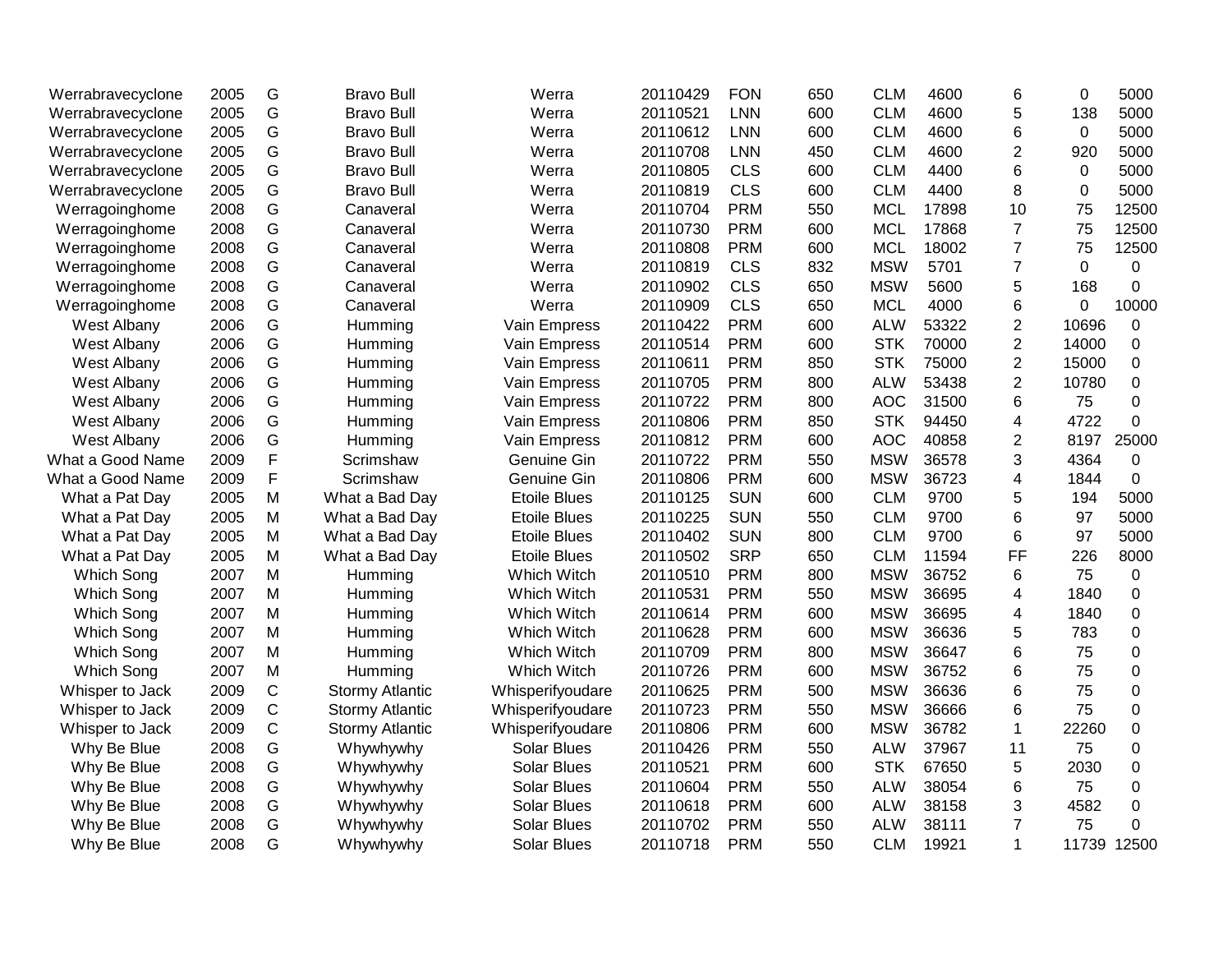| Why Be Blue           | 2008 | G | Whywhywhy               | <b>Solar Blues</b> | 20110730 | <b>PRM</b> | 600 | <b>ALW</b> | 38082 | 5              | 818   | 0           |
|-----------------------|------|---|-------------------------|--------------------|----------|------------|-----|------------|-------|----------------|-------|-------------|
| Why Be Blue           | 2008 | G | Whywhywhy               | <b>Solar Blues</b> | 20110812 | <b>PRM</b> | 600 | <b>ALW</b> | 38112 | 3              | 4595  | $\mathbf 0$ |
| Why Be Blue           | 2008 | G | Whywhywhy               | <b>Solar Blues</b> | 20111001 | <b>TUP</b> | 450 | <b>CLM</b> | 5500  | 4              | 330   | 3000        |
| <b>Wicked Secrets</b> | 2006 | M | Sea of Secrets          | <b>Stars Gem</b>   | 20110426 | <b>PRM</b> | 550 | <b>CLM</b> | 20039 | 5              | 428   | 10000       |
| <b>Wicked Secrets</b> | 2006 | M | Sea of Secrets          | <b>Stars Gem</b>   | 20110516 | <b>PRM</b> | 600 | <b>CLM</b> | 20068 | 5              | 431   | 10000       |
| <b>Wicked Secrets</b> | 2006 | M | Sea of Secrets          | <b>Stars Gem</b>   | 20110611 | <b>PRM</b> | 600 | <b>CLM</b> | 20010 | $\overline{7}$ | 75    | 12500       |
| <b>Wicked Secrets</b> | 2006 | M | Sea of Secrets          | <b>Stars Gem</b>   | 20110621 | <b>PRM</b> | 800 | <b>CLM</b> | 9780  | 4              | 747   | 6250        |
| <b>Wicked Secrets</b> | 2006 | M | Sea of Secrets          | <b>Stars Gem</b>   | 20110701 | <b>LNN</b> | 800 | <b>CLM</b> | 4600  | 6              | 0     | 5000        |
| <b>Wicked Secrets</b> | 2006 | M | Sea of Secrets          | <b>Stars Gem</b>   | 20110730 | <b>CLS</b> | 600 | <b>CLM</b> | 4400  | 6              | 0     | 5000        |
| <b>Wicked Secrets</b> | 2006 | M | Sea of Secrets          | <b>Stars Gem</b>   | 20110827 | YD         | 525 | <b>ALW</b> | 2000  | 5              | 80    | 0           |
| <b>Wicked Secrets</b> | 2006 | M | Sea of Secrets          | <b>Stars Gem</b>   | 20110917 | YD         | 700 | <b>ALW</b> | 2000  | 5              | 80    | 0           |
| <b>Wicklow Gate</b>   | 1999 | G | <b>Prospect Feature</b> | Play It Teddy      | 20110617 | <b>CBY</b> | 750 | <b>CLM</b> | 13972 | $\overline{7}$ | 135   | 25000       |
| <b>Wicklow Gate</b>   | 1999 | G | <b>Prospect Feature</b> | Play It Teddy      | 20110723 | <b>CBY</b> | 750 | <b>CLM</b> | 9500  | 9              | 95    | 7500        |
| <b>Wicklow Gate</b>   | 1999 | G | <b>Prospect Feature</b> | Play It Teddy      | 20110814 | <b>CBY</b> | 750 | <b>CLM</b> | 9000  | 10             | 90    | 16000       |
| <b>Wicklow Gate</b>   | 1999 | G | <b>Prospect Feature</b> | Play It Teddy      | 20110828 | <b>CBY</b> | 850 | <b>CLM</b> | 9347  | 9              | 90    | 16000       |
| <b>Wicklow Gate</b>   | 1999 | G | <b>Prospect Feature</b> | Play It Teddy      | 20110910 | <b>CBY</b> | 750 | <b>CLM</b> | 9000  | 10             | 90    | 16000       |
| Widowmaker            | 2007 | M | Rage                    | Jockos Girl        | 20110430 | <b>PRM</b> | 550 | <b>MCL</b> | 18014 | 5              | 388   | 12500       |
| Widowmaker            | 2007 | M | Rage                    | Jockos Girl        | 20110513 | <b>PRM</b> | 600 | <b>MCL</b> | 17985 | 3              | 2159  | 12500       |
| Widowmaker            | 2007 | M | Rage                    | Jockos Girl        | 20110523 | <b>PRM</b> | 600 | <b>MCL</b> | 17835 | 3              | 2159  | 12500       |
| Widowmaker            | 2007 | M | Rage                    | Jockos Girl        | 20110607 | <b>PRM</b> | 800 | <b>MSW</b> | 36724 | 6              | 75    | 0           |
| Widowmaker            | 2007 | M | Rage                    | Jockos Girl        | 20110703 | <b>PRM</b> | 550 | <b>MCL</b> | 17840 | 3              | 2095  | 12500       |
| Widowmaker            | 2007 | M | Rage                    | Jockos Girl        | 20110709 | <b>PRM</b> | 800 | <b>MSW</b> | 36647 | 1              | 21945 | 0           |
| Widowmaker            | 2007 | M | Rage                    | Jockos Girl        | 20110729 | <b>PRM</b> | 600 | <b>CLM</b> | 20038 | 7              | 75    | 12500       |
| Widowmaker            | 2007 | M | Rage                    | Jockos Girl        | 20110806 | <b>CBY</b> | 550 | <b>CLM</b> | 8500  | 6              | 85    | 10000       |
| Wildcatclass          | 2008 | G | Classic Cat             | Oh Sow Wild        | 20110503 | <b>PRM</b> | 550 | <b>WMC</b> | 17928 | 3              | 2134  | 12500       |
| Wildcatclass          | 2008 | G | <b>Classic Cat</b>      | Oh Sow Wild        | 20110517 | <b>PRM</b> | 600 | <b>MCL</b> | 17898 | 4              | 883   | 12500       |
| Wildcatclass          | 2008 | G | <b>Classic Cat</b>      | Oh Sow Wild        | 20110604 | <b>PRM</b> | 550 | <b>MCL</b> | 17898 | 1              | 10605 | 12500       |
| Wildcatclass          | 2008 | G | <b>Classic Cat</b>      | Oh Sow Wild        | 20110613 | <b>PRM</b> | 600 | <b>CLM</b> | 20114 | $\overline{7}$ | 75    | 12500       |
| Wildcatclass          | 2008 | G | Classic Cat             | Oh Sow Wild        | 20110701 | <b>PRM</b> | 600 | <b>CLM</b> | 19980 | 3              | 2373  | 10000       |
| Wildcatclass          | 2008 | G | Classic Cat             | Oh Sow Wild        | 20110718 | <b>PRM</b> | 550 | <b>CLM</b> | 19921 | 3              | 2347  | 12500       |
| Wildcatclass          | 2008 | G | Classic Cat             | Oh Sow Wild        | 20110730 | <b>PRM</b> | 550 | <b>CLM</b> | 20009 | $\overline{2}$ | 3976  | 10000       |
| Wildcatclass          | 2008 | G | Classic Cat             | Oh Sow Wild        | 20110812 | <b>PRM</b> | 600 | <b>ALW</b> | 38112 | $\overline{7}$ | 75    | 0           |
| Wild for Glory        | 2007 | G | <b>Wild Gold</b>        | Close to Glory     | 20110430 | <b>PRM</b> | 600 | <b>ALW</b> | 40830 | 3              | 4906  | $\Omega$    |
| Wild for Glory        | 2007 | G | <b>Wild Gold</b>        | Close to Glory     | 20110520 | <b>PRM</b> | 600 | <b>ALW</b> | 40916 | 4              | 2059  | $\Omega$    |
| Wild for Glory        | 2007 | G | <b>Wild Gold</b>        | Close to Glory     | 20110531 | <b>PRM</b> | 832 | <b>AOC</b> | 40859 | 3              | 4918  | 0           |
| Wild for Glory        | 2007 | G | <b>Wild Gold</b>        | Close to Glory     | 20110627 | <b>PRM</b> | 600 | <b>AOC</b> | 40887 | 3              | 4930  | 25000       |
| Wild for Glory        | 2007 | G | <b>Wild Gold</b>        | Close to Glory     | 20110705 | <b>PRM</b> | 800 | <b>ALW</b> | 53438 | 4              | 2695  | 0           |
| Wild for Glory        | 2007 | G | Wild Gold               | Close to Glory     | 20110712 | <b>PRM</b> | 832 | <b>AOC</b> | 40858 | 2              | 8197  | 25000       |
| Wild for Glory        | 2007 | G | <b>Wild Gold</b>        | Close to Glory     | 20110726 | <b>PRM</b> | 800 | <b>AOC</b> | 40887 | 4              | 2054  | 25000       |
| Wild for Glory        | 2007 | G | <b>Wild Gold</b>        | Close to Glory     | 20110812 | <b>PRM</b> | 600 | <b>AOC</b> | 40858 | 5              | 878   | 25000       |
|                       |      |   |                         |                    |          |            |     |            |       |                |       |             |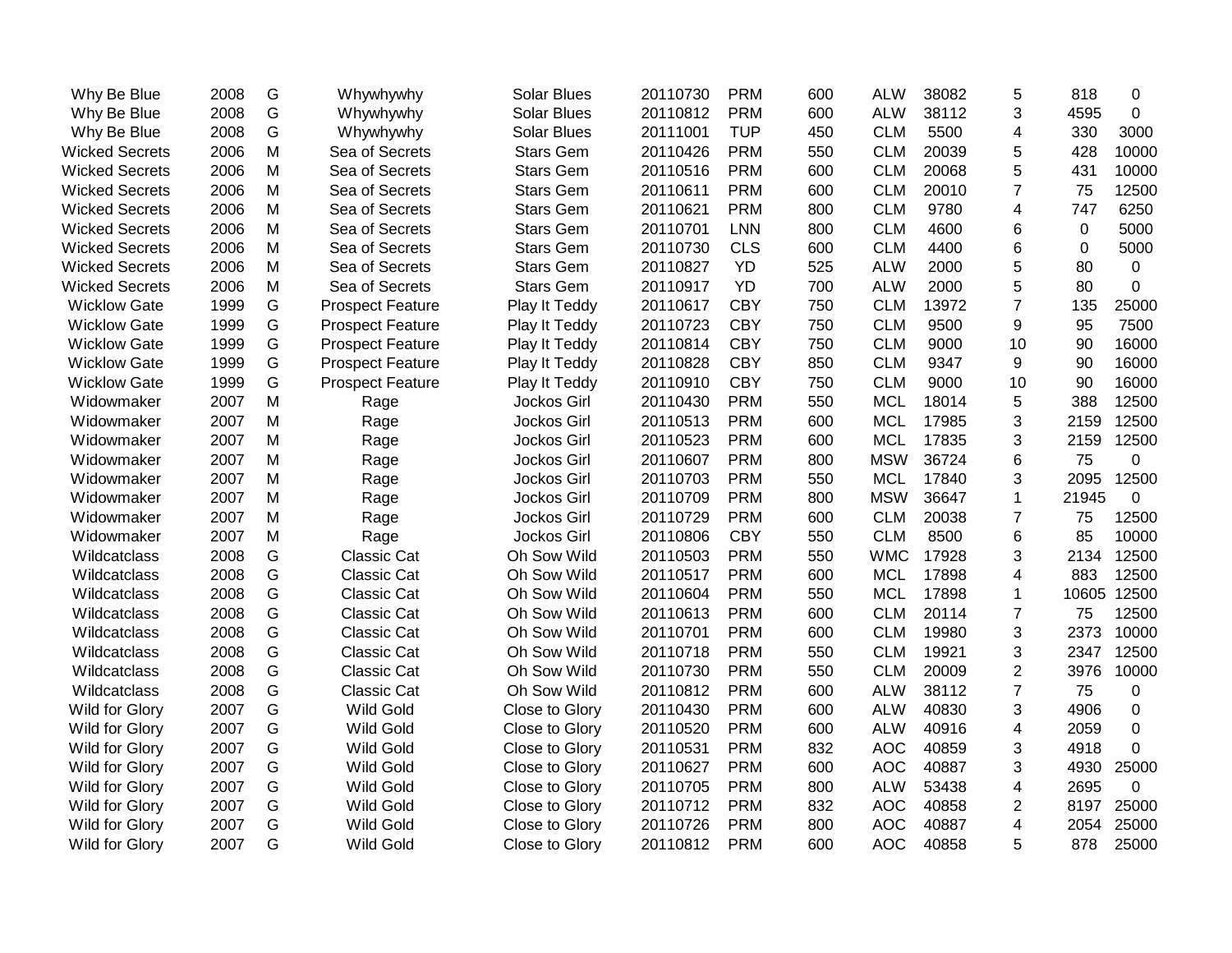| Wild for Glory           | 2007 | G             | <b>Wild Gold</b>  | Close to Glory            | 20110827 | <b>RP</b>  | 750 | <b>CLM</b> | 13500 | 10                      | 75          | 25000       |
|--------------------------|------|---------------|-------------------|---------------------------|----------|------------|-----|------------|-------|-------------------------|-------------|-------------|
| <b>Wild Prairie</b>      | 2007 | M             | <b>Wild Gold</b>  | <b>Prairie Connection</b> | 20110425 | <b>PRM</b> | 550 | <b>ALW</b> | 37994 | $\overline{7}$          | 75          | $\mathbf 0$ |
| <b>Wild Prairie</b>      | 2007 | M             | <b>Wild Gold</b>  | <b>Prairie Connection</b> | 20110520 | <b>PRM</b> | 600 | <b>ALW</b> | 37994 | $\overline{7}$          | 75          | $\mathbf 0$ |
| <b>Wild Prairie</b>      | 2007 | M             | <b>Wild Gold</b>  | <b>Prairie Connection</b> | 20110603 | <b>PRM</b> | 550 | <b>ALW</b> | 37967 | 9                       | 75          | $\Omega$    |
| <b>Wild Prairie</b>      | 2007 | M             | <b>Wild Gold</b>  | <b>Prairie Connection</b> | 20110624 | <b>PRM</b> | 600 | <b>CLM</b> | 19922 | 3                       | 2348        | 12500       |
| <b>Wild Prairie</b>      | 2007 | M             | <b>Wild Gold</b>  | <b>Prairie Connection</b> | 20110729 | <b>PRM</b> | 600 | <b>CLM</b> | 20038 | 4                       | 999         | 10000       |
| <b>Wild Rosemary</b>     | 2007 | M             | <b>Wild Gold</b>  | Riseaboveit               | 20110703 | <b>PRM</b> | 550 | <b>MCL</b> | 17840 | 9                       | 75          | 12500       |
| <b>Wild Rosemary</b>     | 2007 | M             | <b>Wild Gold</b>  | Riseaboveit               | 20110725 | <b>PRM</b> | 600 | <b>MCL</b> | 17899 | $\overline{\mathbf{4}}$ | 884         | 12500       |
| <b>Wild Rosemary</b>     | 2007 | M             | <b>Wild Gold</b>  | Riseaboveit               | 20110808 | <b>PRM</b> | 600 | <b>MCL</b> | 17898 | 3                       | 2121        | 12500       |
| Wild Salsa Dancer        | 2007 | G             | <b>Wild Gold</b>  | Mel's Dancer              | 20110621 | <b>PRM</b> | 600 | <b>MSW</b> | 36665 | $\mathbf{1}$            | 22008       | $\mathbf 0$ |
| <b>Wild Salsa Dancer</b> | 2007 | G             | <b>Wild Gold</b>  | Mel's Dancer              | 20110702 | <b>PRM</b> | 550 | <b>ALW</b> | 38111 | 3                       | 4595        | 0           |
| <b>Wild Salsa Dancer</b> | 2007 | G             | <b>Wild Gold</b>  | Mel's Dancer              | 20110716 | <b>PRM</b> | 600 | <b>ALW</b> | 38140 | 6                       | 75          | 0           |
| <b>Wild Salsa Dancer</b> | 2007 | G             | <b>Wild Gold</b>  | Mel's Dancer              | 20110730 | <b>PRM</b> | 550 | <b>CLM</b> | 20009 | 3                       | 2385        | 10000       |
| <b>Wild Salsa Dancer</b> | 2007 | G             | <b>Wild Gold</b>  | Mel's Dancer              | 20110808 | <b>PRM</b> | 600 | <b>CLM</b> | 19981 | $\overline{7}$          | 75          | 10000       |
| Wilentz                  | 2003 | G             | <b>Grand Slam</b> | Rise Again                | 20110211 | <b>HAW</b> | 600 | <b>CLM</b> | 9970  | 5                       | 299         | 5000        |
| Wilentz                  | 2003 | G             | <b>Grand Slam</b> | Rise Again                | 20110311 | <b>HAW</b> | 600 | <b>CLM</b> | 10000 | 11                      | $\mathbf 0$ | 5000        |
| Wilentz                  | 2003 | G             | <b>Grand Slam</b> | Rise Again                | 20110325 | <b>HAW</b> | 650 | <b>CLM</b> | 10000 | 4                       | 600         | 5000        |
| Wilentz                  | 2003 | G             | <b>Grand Slam</b> | Rise Again                | 20110425 | <b>PRM</b> | 600 | <b>CLM</b> | 14440 | 5                       | 392         | 5000        |
| Wilentz                  | 2003 | G             | <b>Grand Slam</b> | Rise Again                | 20110509 | <b>PRM</b> | 832 | <b>CLM</b> | 14930 | 4                       | 1147        | 5000        |
| Wilentz                  | 2003 | G             | <b>Grand Slam</b> | Rise Again                | 20110531 | <b>PRM</b> | 550 | <b>CLM</b> | 15181 | 1                       | 9051        | 7500        |
| Wilentz                  | 2003 | G             | <b>Grand Slam</b> | Rise Again                | 20110614 | <b>PRM</b> | 550 | <b>CLM</b> | 14846 | 4                       | 1056        | 5000        |
| Wilentz                  | 2003 | G             | <b>Grand Slam</b> | Rise Again                | 20110628 | <b>PRM</b> | 600 | <b>CLM</b> | 14445 | $\overline{7}$          | 75          | 5000        |
| Will E Scat              | 2002 | G             | King of Scat      | <b>Tricky Trump</b>       | 20110113 | <b>TP</b>  | 650 | <b>CLM</b> | 6500  | 1                       | 3900        | 5000        |
| Will E Scat              | 2002 | G             | King of Scat      | <b>Tricky Trump</b>       | 20110304 | <b>TP</b>  | 650 | <b>CLM</b> | 6500  | 1                       | 3900        | 5000        |
| Will E Scat              | 2002 | G             | King of Scat      | <b>Tricky Trump</b>       | 20110322 | <b>BEU</b> | 600 | <b>AOC</b> | 7000  | 3                       | 700         | 16000       |
| Will E Scat              | 2002 | G             | King of Scat      | <b>Tricky Trump</b>       | 20110418 | <b>IND</b> | 600 | <b>CLM</b> | 11200 | $\overline{7}$          | 112         | 7500        |
| Will E Scat              | 2002 | G             | King of Scat      | <b>Tricky Trump</b>       | 20110503 | <b>IND</b> | 800 | <b>CLM</b> | 11200 | 6                       | 112         | 7500        |
| Will E Scat              | 2002 | G             | King of Scat      | <b>Tricky Trump</b>       | 20110527 | <b>RD</b>  | 600 | <b>CLM</b> | 4700  | $\overline{2}$          | 940         | 5000        |
| Will E Scat              | 2002 | G             | King of Scat      | <b>Tricky Trump</b>       | 20110618 | <b>IND</b> | 600 | <b>CLM</b> | 10000 | 5                       | 300         | 5000        |
| Will E Scat              | 2002 | G             | King of Scat      | <b>Tricky Trump</b>       | 20110707 | <b>RD</b>  | 600 | <b>CLM</b> | 5300  | $\overline{\mathbf{4}}$ | 265         | 8000        |
| Will E Scat              | 2002 | G             | King of Scat      | <b>Tricky Trump</b>       | 20110723 | <b>RD</b>  | 600 | <b>CLM</b> | 4700  | 3                       | 470         | 5000        |
| Will E Scat              | 2002 | ${\mathsf G}$ | King of Scat      | <b>Tricky Trump</b>       | 20110824 | <b>HOO</b> | 600 | <b>CLM</b> | 14000 | 3                       | 1400        | 6500        |
| Will E Scat              | 2002 | G             | King of Scat      | <b>Tricky Trump</b>       | 20110916 | <b>HOO</b> | 600 | <b>CLM</b> | 10000 | 5                       | 100         | 5000        |
| Will E Scat              | 2002 | G             | King of Scat      | <b>Tricky Trump</b>       | 20110928 | <b>HOO</b> | 800 | <b>CLM</b> | 10000 | 6                       | 200         | 5000        |
| Will E Scat              | 2002 | G             | King of Scat      | <b>Tricky Trump</b>       | 20111021 | <b>HOO</b> | 600 | <b>CLM</b> | 10000 | 5                       | 100         | 5000        |
| Will E Scat              | 2002 | G             | King of Scat      | <b>Tricky Trump</b>       | 20111101 | <b>BEU</b> | 600 | <b>CLM</b> | 3900  | 6                       | 39          | 4000        |
| Will E Scat              | 2002 | G             | King of Scat      | <b>Tricky Trump</b>       | 20111126 | <b>BEU</b> | 600 | <b>CLM</b> | 3900  | 6                       | 39          | 4000        |
| Wings of War             | 2007 | G             | Kafwain           | Devil's Wing              | 20110422 | <b>PRM</b> | 600 | <b>ALW</b> | 53322 | 1                       | 32088       | $\mathbf 0$ |
| Wings of War             | 2007 | G             | Kafwain           | Devil's Wing              | 20110514 | <b>PRM</b> | 600 | <b>STK</b> | 70000 | 5                       | 2100        | $\mathbf 0$ |
| Wings of War             | 2007 | G             | Kafwain           | Devil's Wing              | 20110611 | <b>PRM</b> | 850 | <b>STK</b> | 75000 | 4                       | 3750        | 0           |
|                          |      |               |                   |                           |          |            |     |            |       |                         |             |             |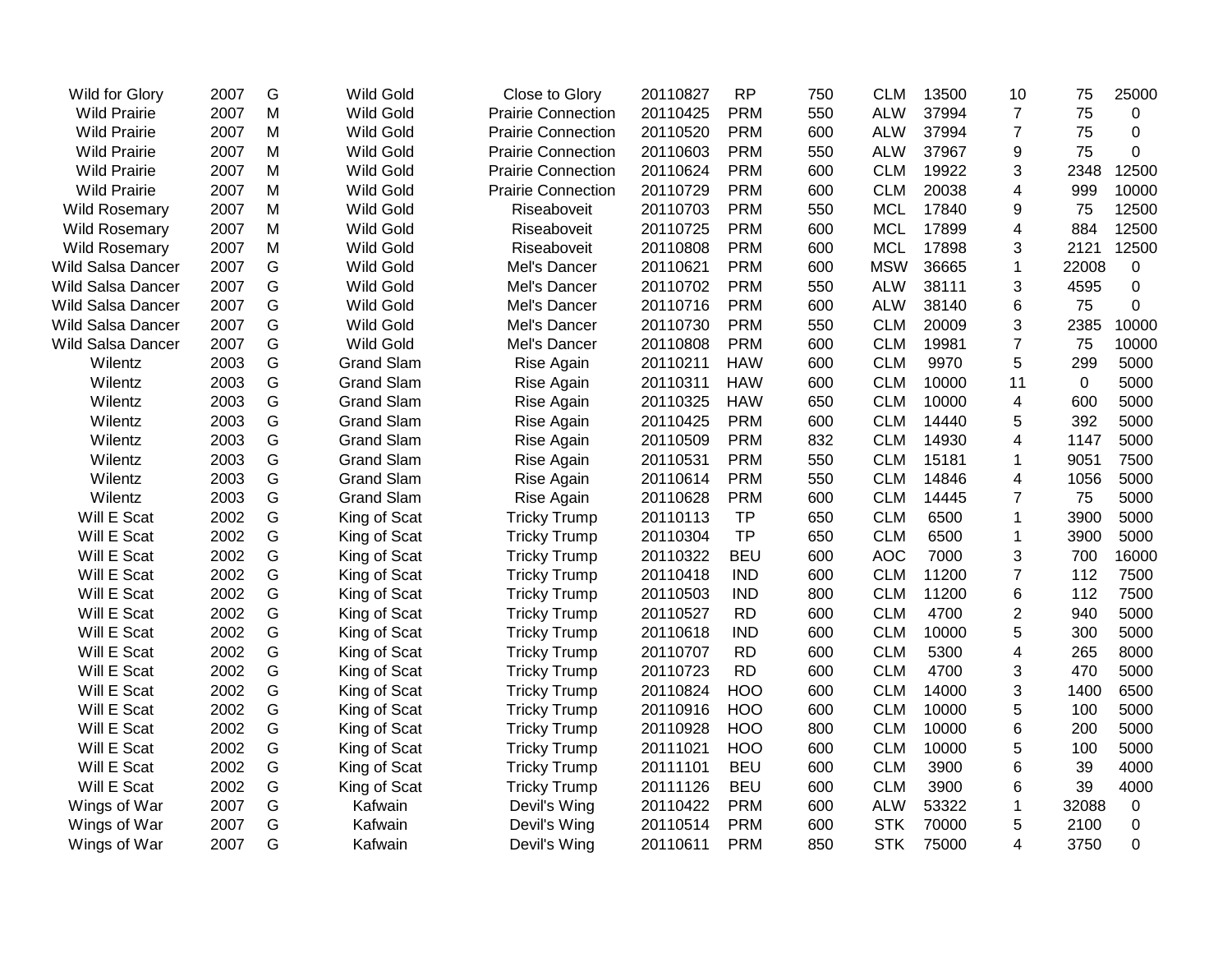| Wings of War              | 2007 | G | Kafwain                   | Devil's Wing             | 20110627 | <b>PRM</b> | 600 | <b>AOC</b> | 36202 | 5              | 940      | $\Omega$ |
|---------------------------|------|---|---------------------------|--------------------------|----------|------------|-----|------------|-------|----------------|----------|----------|
| Wings of War              | 2007 | G | Kafwain                   | Devil's Wing             | 20110806 | <b>PRM</b> | 600 | <b>STK</b> | 66300 | 6              | 1326     | 0        |
| Wings of War              | 2007 | G | Kafwain                   | Devil's Wing             | 20111015 | <b>RP</b>  | 500 | <b>AOC</b> | 37170 | $\overline{7}$ | 85       | $\Omega$ |
| Wings of War              | 2007 | G | Kafwain                   | Devil's Wing             | 20111119 | <b>RP</b>  | 800 | <b>AOC</b> | 31500 | 3              | 3446     | 25000    |
| Wings of War              | 2007 | G | Kafwain                   | Devil's Wing             | 20111209 | <b>RP</b>  | 550 | <b>AOC</b> | 32918 | 5              | 936      | 25000    |
| <b>Winter Climax</b>      | 2007 | G | <b>Winter Glitter</b>     | Penny Stock              | 20110226 | <b>FON</b> | 400 | <b>STK</b> | 10250 | 8              | $\Omega$ | 0        |
| <b>Winter Driven</b>      | 2005 | M | <b>Winter Glitter</b>     | <b>Pleasantly Driven</b> | 20110426 | <b>PRM</b> | 550 | <b>CLM</b> | 20039 | 6              | 75       | 10000    |
| <b>Winter Driven</b>      | 2005 | M | <b>Winter Glitter</b>     | <b>Pleasantly Driven</b> | 20110509 | <b>PRM</b> | 550 | <b>CLM</b> | 20039 | 6              | 75       | 10000    |
| <b>Winter Driven</b>      | 2005 | M | <b>Winter Glitter</b>     | <b>Pleasantly Driven</b> | 20110527 | <b>PRM</b> | 600 | <b>CLM</b> | 20039 | 5              | 428      | 10000    |
| <b>Winter Driven</b>      | 2005 | M | <b>Winter Glitter</b>     | <b>Pleasantly Driven</b> | 20110617 | <b>PRM</b> | 550 | <b>CLM</b> | 12000 | 8              | 75       | 7500     |
| <b>Winter Pearl</b>       | 2009 | F | <b>Winter Glitter</b>     | Shadow Bay               | 20110806 | <b>PRM</b> | 600 | <b>MSW</b> | 36723 | 7              | 75       | 0        |
| <b>Winter Pearl</b>       | 2009 | F | <b>Winter Glitter</b>     | Shadow Bay               | 20110911 | ZIA        | 550 | <b>MSW</b> | 24980 | $\overline{7}$ | 80       | 0        |
| <b>Winter Pearl</b>       | 2009 | F | <b>Winter Glitter</b>     | Shadow Bay               | 20111101 | ZIA        | 600 | <b>MSW</b> | 24900 | 6              | 498      | 0        |
| <b>Winter's Deelite</b>   | 2004 | M | Afternoon Deelites        | More of Me for You       | 20110117 | <b>BEU</b> | 550 | <b>CLM</b> | 4100  | 4              | 205      | 5000     |
| Winter's Deelite          | 2004 | M | <b>Afternoon Deelites</b> | More of Me for You       | 20110429 | <b>TDN</b> | 600 | <b>CLM</b> | 4800  | 8              | 48       | 4000     |
| Winterslivespirit         | 2007 | M | <b>Winter Glitter</b>     | <b>Lively Spirit</b>     | 20110509 | <b>PRM</b> | 550 | <b>CLM</b> | 20039 | 5              | 428      | 12500    |
| Winterslivespirit         | 2007 | M | <b>Winter Glitter</b>     | <b>Lively Spirit</b>     | 20110527 | <b>PRM</b> | 600 | <b>CLM</b> | 20039 | $\overline{2}$ | 3997     | 12500    |
| Winterslivespirit         | 2007 | M | <b>Winter Glitter</b>     | <b>Lively Spirit</b>     | 20110611 | <b>PRM</b> | 600 | <b>CLM</b> | 20010 | $\mathbf{1}$   | 11928    | 10000    |
| Winterslivespirit         | 2007 | M | <b>Winter Glitter</b>     | <b>Lively Spirit</b>     | 20110703 | <b>PRM</b> | 600 | <b>CLM</b> | 15208 | $\overline{7}$ | 75       | 7500     |
| Winterslivespirit         | 2007 | M | <b>Winter Glitter</b>     | <b>Lively Spirit</b>     | 20110715 | <b>PRM</b> | 600 | <b>CLM</b> | 15123 | 3              | 1785     | 7500     |
| Winterslivespirit         | 2007 | M | <b>Winter Glitter</b>     | <b>Lively Spirit</b>     | 20110813 | <b>CLS</b> | 650 | <b>CLM</b> | 4600  | 3              | 552      | 5000     |
| <b>Winters Party Doll</b> | 2008 | F | <b>Winter Glitter</b>     | Par's Party Doll         | 20110429 | <b>PRM</b> | 600 | <b>MCL</b> | 9000  | 6              | 75       | 7500     |
| <b>Winter Summit</b>      | 2005 | G | <b>Winter Glitter</b>     | Penny Stock              | 20110305 | <b>FON</b> | 400 | <b>ALW</b> | 8755  | 8              | 0        | 0        |
| <b>Winter Summit</b>      | 2005 | G | <b>Winter Glitter</b>     | Penny Stock              | 20110319 | <b>FON</b> | 600 | <b>ALW</b> | 8755  | 5              | 255      | 0        |
| <b>Winter Summit</b>      | 2005 | G | <b>Winter Glitter</b>     | Penny Stock              | 20110402 | <b>FON</b> | 600 | <b>ALW</b> | 8500  | 1              | 5100     | 0        |
| <b>Winter Summit</b>      | 2005 | G | <b>Winter Glitter</b>     | Penny Stock              | 20110503 | <b>PRM</b> | 600 | <b>WCL</b> | 13500 | $\overline{7}$ | 75       | 5000     |
| <b>Winter Summit</b>      | 2005 | G | <b>Winter Glitter</b>     | Penny Stock              | 20110516 | <b>PRM</b> | 850 | <b>CLM</b> | 14461 | 3              | 2563     | 5000     |
| <b>Winter Summit</b>      | 2005 | G | <b>Winter Glitter</b>     | Penny Stock              | 20110530 | <b>PRM</b> | 832 | <b>CLM</b> | 13500 | $\overline{7}$ | 75       | 5000     |
| <b>Winter Summit</b>      | 2005 | G | <b>Winter Glitter</b>     | Penny Stock              | 20110613 | <b>PRM</b> | 800 | <b>CLM</b> | 14467 | 3              | 2578     | 5000     |
| Winter's Wildchild        | 2008 | F | <b>Winter Glitter</b>     | <b>Laabity Spirit</b>    | 20110523 | <b>PRM</b> | 600 | <b>MCL</b> | 17835 | 1              | 10794    | 12500    |
| Winter's Wildchild        | 2008 | F | <b>Winter Glitter</b>     | <b>Laabity Spirit</b>    | 20110624 | <b>PRM</b> | 600 | <b>CLM</b> | 19922 | 5              | 419      | 12500    |
| Wiskey n' Clyde           | 2008 | G | <b>Indian Territory</b>   | Angela M. P.             | 20110422 | <b>PRM</b> | 550 | <b>MSW</b> | 36665 | 9              | 75       | 0        |
| Wiskey n' Clyde           | 2008 | G | <b>Indian Territory</b>   | Angela M. P.             | 20110513 | <b>PRM</b> | 600 | <b>MCL</b> | 17985 | $\overline{2}$ | 3598     | 12500    |
| Wiskey n' Clyde           | 2008 | G | <b>Indian Territory</b>   | Angela M. P.             | 20110528 | <b>PRM</b> | 550 | <b>MSW</b> | 36695 | $\overline{2}$ | 7357     | 0        |
| Wiskey n' Clyde           | 2008 | G | <b>Indian Territory</b>   | Angela M. P.             | 20110621 | <b>PRM</b> | 600 | <b>MSW</b> | 36665 | 4              | 1834     | 0        |
| Wiskey n' Clyde           | 2008 | G | <b>Indian Territory</b>   | Angela M. P.             | 20110711 | <b>PRM</b> | 550 | <b>MSW</b> | 36694 | 2              | 7357     | $\Omega$ |
| Wiskey n' Clyde           | 2008 | G | <b>Indian Territory</b>   | Angela M. P.             | 20110806 | <b>PRM</b> | 600 | <b>MSW</b> | 36751 | $\overline{c}$ | 7399     | 0        |
| <b>Wonder Hound</b>       | 2008 | G | Deerhound                 | Lauren Won               | 20110503 | <b>PRM</b> | 550 | <b>WMC</b> | 17928 | 6              | 75       | 12500    |
| <b>Wonder Hound</b>       | 2008 | G | Deerhound                 | Lauren Won               | 20110517 | <b>PRM</b> | 600 | <b>MCL</b> | 17898 | 7              | 75       | 12500    |
| <b>Wonder Hound</b>       | 2008 | G | Deerhound                 | Lauren Won               | 20110528 | <b>PRM</b> | 550 | <b>MSW</b> | 36695 | 6              | 75       | 0        |
|                           |      |   |                           |                          |          |            |     |            |       |                |          |          |